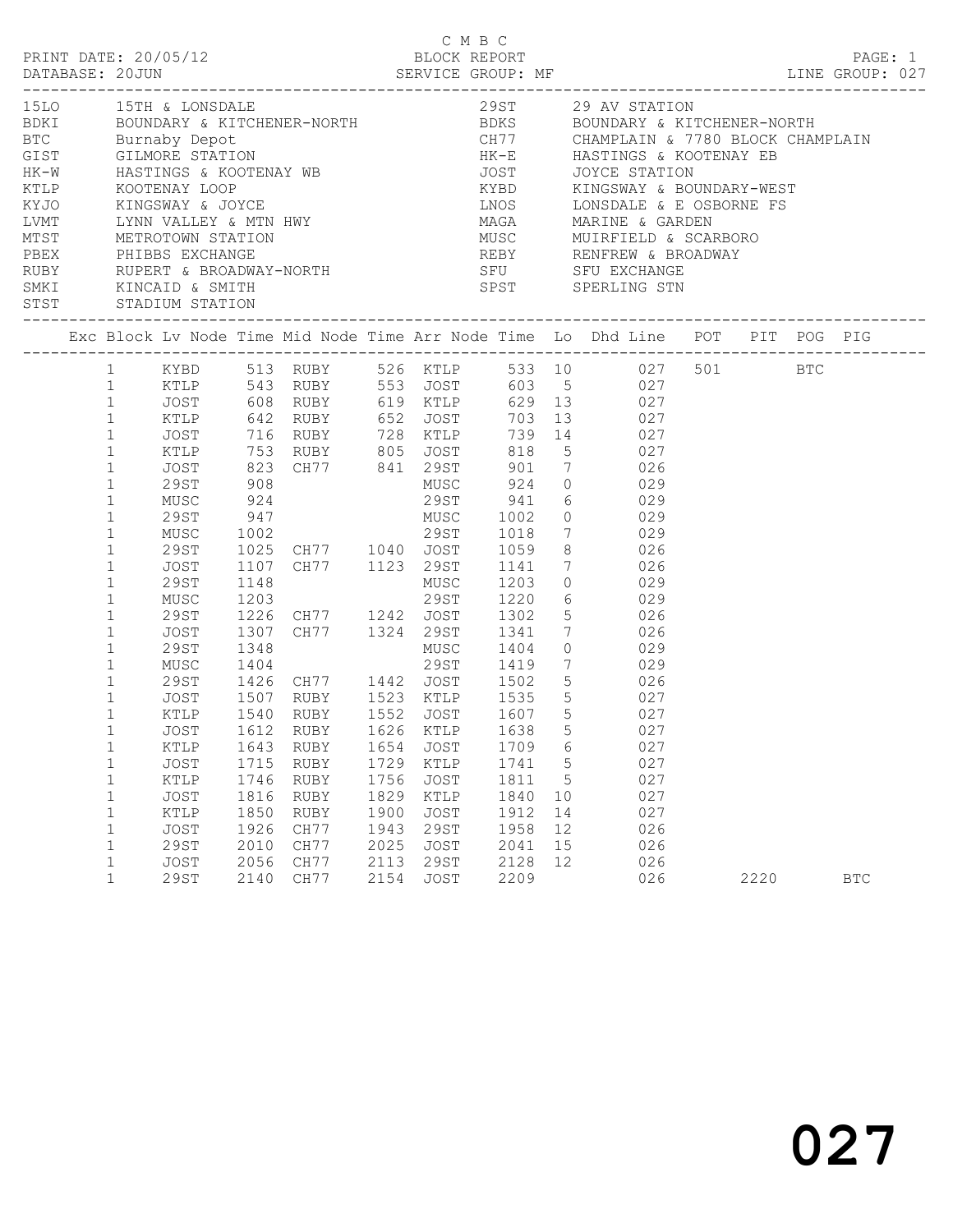#### C M B C<br>BLOCK REPORT SERVICE GROUP: MF

|                |              |      |                                                 |      |                                                              |            |                              | Exc Block Lv Node Time Mid Node Time Arr Node Time Lo Dhd Line POT |         |      | PIT POG PIG |            |
|----------------|--------------|------|-------------------------------------------------|------|--------------------------------------------------------------|------------|------------------------------|--------------------------------------------------------------------|---------|------|-------------|------------|
| $\mathbf{2}$   |              |      |                                                 |      | 29ST 515 CH77 527 JOST 543 9<br>JOST 552 CH77 605 29ST 621 9 |            |                              | 543 9 026                                                          | 503 BTC |      |             |            |
| $\mathbf{2}$   |              |      |                                                 |      |                                                              |            |                              | 026                                                                |         |      |             |            |
| $\mathbf{2}$   | 29ST         | 630  |                                                 |      | MUSC                                                         | 643 0      |                              | 029                                                                |         |      |             |            |
| $\sqrt{2}$     | MUSC         | 643  |                                                 |      | 29ST                                                         | 657        | 8 <sup>8</sup>               | 029                                                                |         |      |             |            |
| $\overline{c}$ | 29ST         | 705  |                                                 |      |                                                              | 740        | $6\overline{6}$              | 026                                                                |         |      |             |            |
| $\sqrt{2}$     | JOST         | 746  |                                                 |      |                                                              |            | 11                           | 027                                                                |         |      |             |            |
| $\sqrt{2}$     | KTLP         | 823  | CH77 719 JOST<br>RUBY 759 KTLP<br>RUBY 835 JOST |      |                                                              | 812<br>848 | $7\phantom{.0}\phantom{.0}7$ | 027                                                                |         |      |             |            |
| $\overline{c}$ | JOST         | 855  | CH77                                            |      | 911 29ST                                                     | 930        | 15                           | 026                                                                |         |      |             |            |
| $\mathbf{2}$   | <b>29ST</b>  | 945  | CH77                                            | 1000 | JOST                                                         | 1019       | 8 <sup>8</sup>               | 026                                                                |         |      |             |            |
| $\mathbf{2}$   | JOST         | 1027 | CH77                                            |      | 1043 29ST                                                    | 1101       | $7\phantom{.0}\phantom{.0}7$ | 026                                                                |         |      |             |            |
| $\mathbf{2}$   | <b>29ST</b>  | 1108 |                                                 |      | MUSC                                                         | 1123       | $\overline{0}$               | 029                                                                |         |      |             |            |
| $\mathbf{2}$   | MUSC         | 1123 |                                                 |      | 29ST                                                         | 1139       | $\overline{7}$               | 029                                                                |         |      |             |            |
| $\mathbf{2}$   | 29ST         | 1146 | CH77 1201 JOST                                  |      |                                                              | 1220       | $\overline{7}$               | 026                                                                |         |      |             |            |
| $\sqrt{2}$     | <b>JOST</b>  | 1227 | CH77 1243                                       |      | 29ST                                                         | 1301       | $\overline{7}$               | 026                                                                |         |      |             |            |
| $\overline{c}$ | 29ST         | 1308 |                                                 |      | MUSC                                                         | 1324       | $\circ$                      | 029                                                                |         |      |             |            |
| $\mathbf{2}$   | MUSC         | 1324 |                                                 |      | 29ST                                                         | 1339       | $\overline{7}$               | 029                                                                |         |      |             |            |
| $\mathbf{2}$   | 29ST         | 1346 | CH77 1402 JOST                                  |      |                                                              | 1422       | $5^{\circ}$                  | 026                                                                |         |      |             |            |
| $\mathbf{2}$   | JOST         | 1427 | CH77 1444 29ST                                  |      |                                                              | 1503 19    |                              | 026                                                                |         |      |             |            |
| $\mathbf{2}$   | 29ST         | 1522 |                                                 |      | MUSC                                                         | 1541       | $\overline{0}$               | 029                                                                |         |      |             |            |
| $\mathbf{2}$   | MUSC         | 1541 |                                                 |      | 29ST                                                         | 1556 11    |                              | 029                                                                |         |      |             |            |
| $\mathbf{2}$   | 29ST         | 1607 |                                                 |      | MUSC                                                         | 1626       | $\overline{0}$               | 029                                                                |         |      |             |            |
| $\mathbf{2}$   | MUSC         | 1626 | 29ST<br>CH77 1709 JOST                          |      |                                                              | 1641       | 10                           | 029                                                                |         |      |             |            |
| $\sqrt{2}$     | 29ST         | 1651 |                                                 |      |                                                              | 1730       | 11                           | 026                                                                |         |      |             |            |
| $\overline{c}$ | JOST         | 1741 | CH77 1800                                       |      | 29ST                                                         | 1818       | 6                            | 026                                                                |         |      |             |            |
| $\overline{c}$ | 29ST         | 1824 |                                                 |      | MUSC                                                         | 1842       | $\overline{0}$               | 029                                                                |         |      |             |            |
| $\mathbf{2}$   | MUSC         | 1842 |                                                 |      | 29ST                                                         | 1854 13    |                              | 029                                                                |         |      |             |            |
| $\overline{c}$ | <b>29ST</b>  | 1907 | CH77 1923                                       |      | JOST                                                         | 1940       | 6                            | 026                                                                |         |      |             |            |
| $\mathbf{2}$   | JOST         | 1946 | RUBY                                            | 1957 | KTLP                                                         | 2008       | 10                           | 027                                                                |         |      |             |            |
| $\overline{c}$ | KTLP         | 2018 | RUBY                                            | 2028 | JOST                                                         | 2039       | $\overline{7}$               | 027                                                                |         |      |             |            |
| $\mathbf{2}$   | JOST         | 2046 | RUBY                                            |      | $2057$ KTLP                                                  | 2108       | 11                           | 027                                                                |         |      |             |            |
| $\mathbf{2}$   | KTLP         | 2119 | RUBY                                            | 2128 | JOST                                                         | 2139       | 17                           | 027                                                                |         |      |             |            |
| $\mathbf{2}$   | JOST         | 2156 | CH77 2212                                       |      | 29ST                                                         | 2225       | 28                           | 026                                                                |         |      |             |            |
| $\mathbf{2}$   | 29ST         | 2253 |                                                 |      | MUSC                                                         | 2308       | $\overline{0}$               | 029                                                                |         |      |             |            |
| $\overline{c}$ | ${\tt MUSC}$ | 2308 |                                                 |      | 29ST                                                         | 2317       | $5\overline{)}$              | 029                                                                |         |      |             |            |
| $\mathbf{2}$   | 29ST         | 2322 | CH77 2336 JOST                                  |      |                                                              | 2351       | $5\overline{)}$              | 026                                                                |         |      |             |            |
| $\mathbf{2}$   | JOST         | 2356 | RUBY                                            |      | 2405 KTLP                                                    | 2416       | $7\overline{ }$              | 027                                                                |         |      |             |            |
| $\overline{c}$ | KTLP         | 2423 | RUBY                                            |      | 2431 JOST                                                    | 2439 16    |                              | 027                                                                |         |      |             |            |
| $\overline{c}$ | JOST         | 2455 | RUBY                                            |      | 2504 KTLP                                                    | 2513       | 9                            | 027                                                                |         |      |             |            |
| $\overline{c}$ | KTLP         | 2522 | RUBY                                            | 2530 | KYJO                                                         | 2541       |                              | 027                                                                |         | 2550 |             | <b>BTC</b> |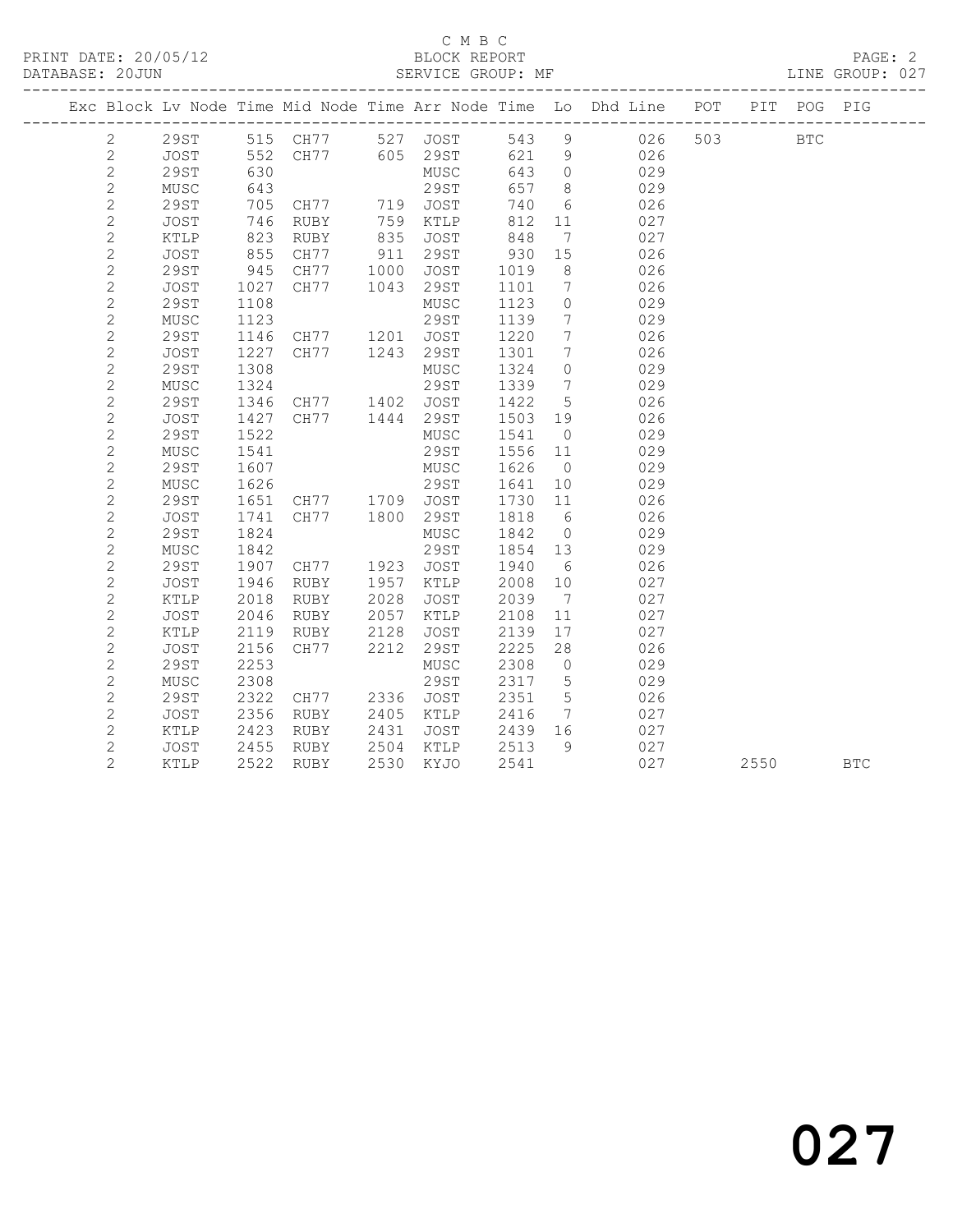### C M B C<br>BLOCK REPORT

| PRINT DATE: 20/05/12 | BLOCK REPORT                                                                             | PAGE: 3         |  |
|----------------------|------------------------------------------------------------------------------------------|-----------------|--|
| DATABASE: 20JUN      | SERVICE GROUP: MF                                                                        | LINE GROUP: 027 |  |
|                      | Exc Block Ly Node Time Mid Node Time Arr Node Time I.o. Dhd Line – POT – PTT - POG – PIG |                 |  |

| Exc Block Lv Node Time Mid Node Time Arr Node Time Lo Dhd Line |              |              |               |      |                   |              |                 |            | POT |      | PIT POG PIG |            |
|----------------------------------------------------------------|--------------|--------------|---------------|------|-------------------|--------------|-----------------|------------|-----|------|-------------|------------|
| 3                                                              | RUBY         | 514          |               |      | JOST              | 522          | $5\phantom{.0}$ | 027        | 508 |      | <b>BTC</b>  |            |
| 3                                                              | JOST         | 527          | CH77 539 29ST |      |                   | 554          | $5\phantom{.0}$ | 026        |     |      |             |            |
| 3                                                              | <b>29ST</b>  | 559          |               |      | MUSC              | 612          | $\circ$         | 029        |     |      |             |            |
| 3                                                              | MUSC         | 612          |               |      | 29ST              | 626          | $\overline{5}$  | 029        |     |      |             |            |
| 3                                                              | <b>29ST</b>  | 631          | CH77          | 645  | JOST              | 703          | 5               | 026        |     |      |             |            |
| $\mathsf S$                                                    | JOST         | 708          | CH77          | 723  | 29ST              | 742          | 6               | 026        |     |      |             |            |
| $\mathsf S$                                                    | <b>29ST</b>  | 748          |               |      | MUSC              | 803          | $\circ$         | 029        |     |      |             |            |
| $\mathsf S$                                                    | MUSC         | 803          |               |      | 29ST              | 822          | 13              | 029        |     |      |             |            |
| 3                                                              | <b>29ST</b>  | 835          | CH77          | 853  | <b>JOST</b>       | 915          | 5               | 026        |     |      |             |            |
| $\mathsf S$                                                    | JOST         | 920          | RUBY          | 932  | KTLP              | 942          | 5               | 027        |     |      |             |            |
| $\mathsf 3$                                                    | KTLP         | 947          | RUBY          | 958  | JOST              | 1010         | 5               | 027        |     |      |             |            |
| 3                                                              | JOST         | 1015         | RUBY          | 1027 | KTLP              | 1037         | 10              | 027        |     |      |             |            |
| 3                                                              | KTLP         | 1047         | RUBY          | 1058 | JOST              | 1110         | 5               | 027        |     |      |             |            |
| $\mathsf S$                                                    | JOST         | 1115         | RUBY          | 1127 | KTLP              | 1138         | 9               | 027        |     |      |             |            |
| $\mathsf 3$                                                    | KTLP         | 1147         | RUBY          | 1158 | JOST              | 1210         | 5               | 027        |     |      |             |            |
| $\mathsf 3$                                                    | JOST         | 1215         | RUBY          | 1227 | KTLP              | 1238         | 9               | 027        |     |      |             |            |
| $\mathsf S$                                                    | KTLP         | 1247         | RUBY          | 1258 | JOST              | 1310         | 5               | 027        |     |      |             |            |
| $\mathsf S$                                                    | JOST         | 1315         | RUBY          | 1328 | KTLP              | 1339         | $7\phantom{.0}$ | 027        |     |      |             |            |
| $\mathsf 3$                                                    | KTLP         | 1346         | RUBY          | 1357 | JOST              | 1410         | 5               | 027        |     |      |             |            |
| $\mathsf 3$                                                    | JOST         | 1415         | RUBY          | 1428 | KTLP              | 1439         | 7               | 027        |     |      |             |            |
| 3                                                              | KTLP         | 1446         | RUBY          | 1457 | JOST              | 1511         | 9               | 027        |     |      |             |            |
| $\mathsf S$                                                    | JOST         | 1520         | RUBY          | 1536 | KTLP              | 1548         | $\overline{5}$  | 027        |     |      |             |            |
| 3                                                              | KTLP         | 1553         | RUBY          | 1605 | JOST              | 1620         | $\overline{5}$  | 027        |     |      |             |            |
| 3                                                              | JOST         | 1625         | RUBY          | 1639 | KTLP              | 1651         | $5\phantom{.0}$ | 027        |     |      |             |            |
| 3                                                              | KTLP         | 1656         | RUBY          | 1707 | JOST              | 1722         | $\overline{5}$  | 027        |     |      |             |            |
| $\mathsf S$                                                    | JOST         | 1727         | RUBY          | 1741 | KTLP              | 1753         | $5\phantom{.0}$ | 027        |     |      |             |            |
| 3                                                              | KTLP         | 1758         | RUBY          | 1808 | JOST              | 1823         | 5               | 027        |     |      |             |            |
| 3                                                              | <b>JOST</b>  | 1828         | RUBY          | 1841 | KTLP              | 1852         |                 | 027        |     | 1856 |             | <b>BTC</b> |
| 4                                                              | <b>BDKS</b>  | 515          | SMKI          | 528  | JOST              | 536          | $7\phantom{.0}$ | 028        | 514 |      | <b>BTC</b>  |            |
| 4                                                              | JOST         | 543          | BDKI          | 603  | PBEX              | 613          | 6               | 028        |     |      |             |            |
| 4                                                              | PBEX         | 619          | BDKI          |      | JOST              | 652          | 12              | 028        |     |      |             |            |
| 4                                                              | JOST         | 704          | BDKI          | 727  | PBEX              | 741          | 10              | 028        |     |      |             |            |
| 4                                                              | PBEX         | 751          | BDKI          |      | JOST              | 827          | 9               | 028        |     |      |             |            |
| 4                                                              | JOST         | 836          | BDKI          |      | 902 PBEX          | 918          | $7\phantom{.0}$ | 028        |     |      |             |            |
| 4                                                              | PBEX         | 925          | BDKI          |      | JOST              | 1001         | 6               | 028        |     |      |             |            |
| 4                                                              | JOST         | 1007         | BDKI          | 1032 | PBEX              | 1044         | 7               | 028        |     |      |             |            |
| 4                                                              | PBEX         | 1051         | BDKI          |      | JOST              | 1126         | 11              | 028        |     |      |             |            |
| 4                                                              | JOST         | 1137         | BDKI          |      | 1202 PBEX         | 1214         | 8               | 028        |     |      |             |            |
| 4                                                              | PBEX         | 1222         | BDKI          |      | JOST              | 1258         | 9               | 028        |     |      |             |            |
| 4                                                              | JOST         |              | 1307 BDKI     |      | 1332 PBEX         | 1344         | 8               | 028        |     |      |             |            |
| 4                                                              | PBEX         | 1352         | BDKI          |      | JOST              | 1427         | 10              | 028        |     |      |             |            |
| $\sqrt{4}$                                                     | JOST         | 1437<br>1522 | BDKI          |      | 1502 PBEX<br>JOST | 1514<br>1600 | 8               | 028<br>028 |     |      |             |            |
| 4<br>4                                                         | PBEX<br>JOST | 1605         | BDKI<br>BDKI  | 1632 | PBEX              | 1645         | 5<br>5          | 028        |     |      |             |            |
| 4                                                              | PBEX         | 1650         | BDKI          |      | JOST              | 1731         | 6               | 028        |     |      |             |            |
| 4                                                              | JOST         | 1737         | BDKI          | 1803 | PBEX              | 1817         | 9               | 028        |     |      |             |            |
| 4                                                              | PBEX         | 1826         | BDKI          |      | JOST              | 1902         | 12              | 028        |     |      |             |            |
| 4                                                              | JOST         | 1914         | BDKI          | 1937 | PBEX              | 1948         | 9               | 028        |     |      |             |            |
| 4                                                              | PBEX         | 1957         | BDKI          |      | JOST              | 2028         | 14              | 028        |     |      |             |            |
| 4                                                              | JOST         | 2042         | BDKI          | 2103 | PBEX              | 2114         | - 6             | 028        |     |      |             |            |
| 4                                                              | PBEX         | 2120         | BDKI          |      | JOST              | 2149         | 23              | 028        |     |      |             |            |
| 4                                                              | JOST         | 2212         | BDKI          | 2232 | PBEX              | 2242         | 6               | 028        |     |      |             |            |
| 4                                                              | PBEX         | 2248         | BDKI          |      | JOST              | 2317         | 6               | 028        |     |      |             |            |
| 4                                                              | JOST         | 2323         | CH77          | 2338 | 29ST              | 2351         | 5               | 026        |     |      |             |            |
| 4                                                              | 29ST         | 2356         |               |      | MUSC              | 2409         | 0               | 029        |     |      |             |            |
| 4                                                              | MUSC         | 2409         |               |      | 29ST              | 2418         | 5               | 029        |     |      |             |            |
|                                                                |              |              |               |      |                   |              |                 |            |     |      |             |            |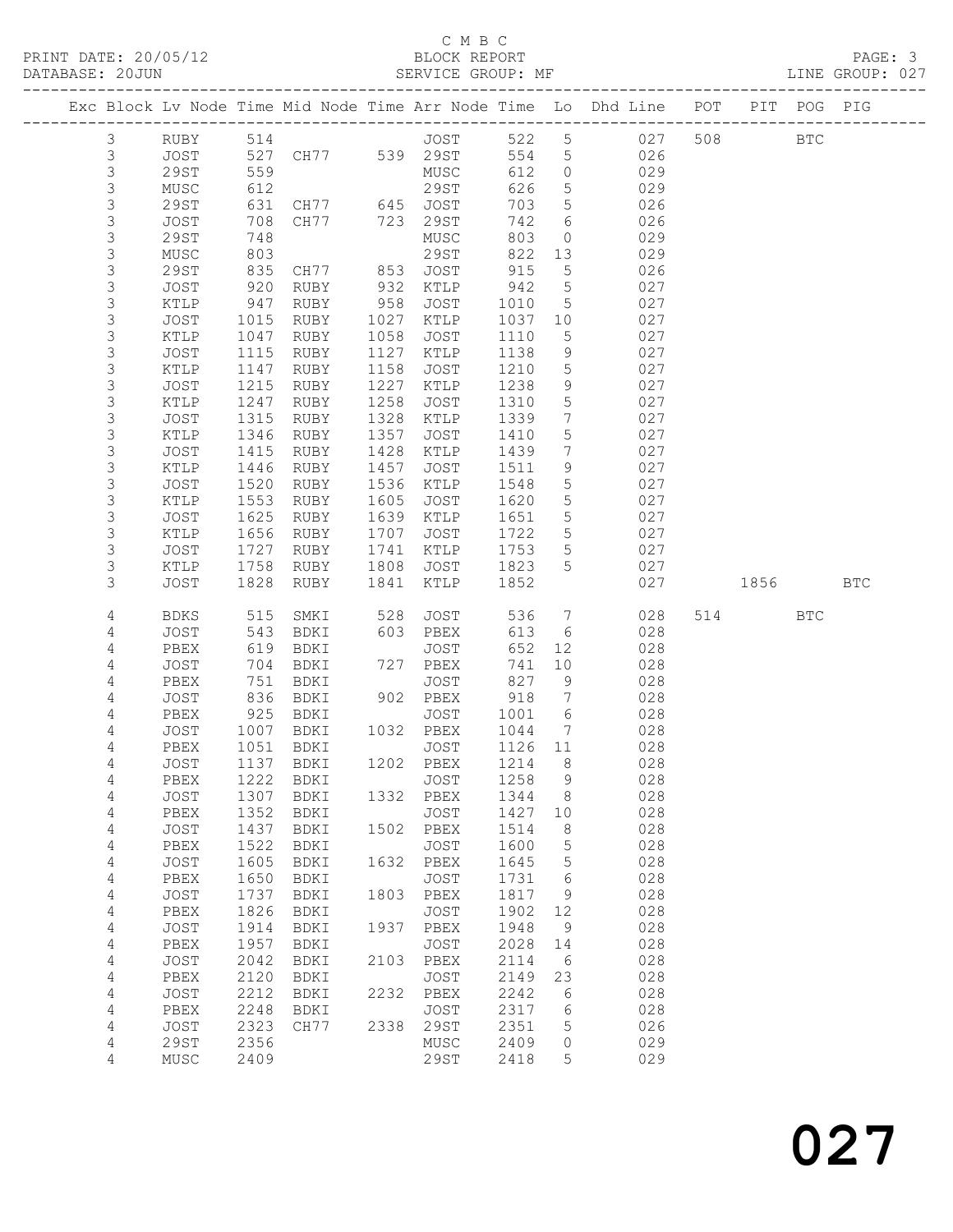### C M B C<br>BLOCK REPORT

### LINE GROUP: 027

|                  |              |              |                                 |      |                   |                |                                   | Exc Block Lv Node Time Mid Node Time Arr Node Time Lo Dhd Line POT |         | PIT POG PIG |              |
|------------------|--------------|--------------|---------------------------------|------|-------------------|----------------|-----------------------------------|--------------------------------------------------------------------|---------|-------------|--------------|
| $\overline{4}$   |              |              |                                 |      |                   |                |                                   | 29ST 2423 CH77 2437 JOST 2452 026                                  | 2503    |             | <b>BTC</b>   |
| 5                | BDKI         |              | 530 HK-W 533 PBEX               |      |                   | 540 6          |                                   | 028                                                                | 529 BTC |             |              |
| 5                | PBEX         | 546          | BDKI                            |      | JOST              | 615            | $7\overline{ }$                   | 028                                                                |         |             |              |
| $\mathsf S$      | JOST         | 622          | BDKI                            |      | 644 PBEX          | 656            | 6                                 | 028                                                                |         |             |              |
| 5                | PBEX         | 702          | BDKI                            |      | JOST              | 736            | 13                                | 028                                                                |         |             |              |
| $\mathsf S$      | JOST         | 749          | BDKI                            |      | 816 PBEX          | 833            | 6                                 | 028                                                                |         |             |              |
| 5                | PBEX         | 839          | BDKI                            |      | JOST              | 917            | $5\overline{)}$                   | 028                                                                |         |             |              |
| $\mathsf S$      | JOST         | 922          | BDKI                            |      | 946 PBEX          | 958            | 9                                 | 028                                                                |         |             |              |
| 5                | PBEX         | 1007         | BDKI                            |      | JOST              | 1042 10        |                                   | 028                                                                |         |             |              |
| 5                | JOST         | 1052         | BDKI                            |      | 1117 PBEX         | 1129           | $\overline{7}$                    | 028                                                                |         |             |              |
| 5                | PBEX         | 1136         | BDKI                            |      | JOST              | 1212           | 10                                | 028                                                                |         |             |              |
| $\mathsf S$      | JOST         | 1222         | BDKI                            |      | 1247 PBEX         | 1259           | 8 <sup>8</sup>                    | 028                                                                |         |             |              |
| 5                | PBEX         | 1307         | BDKI                            |      | JOST              | 1342           | 10                                | 028                                                                |         |             |              |
| $\mathsf S$      | JOST         | 1352         | BDKI                            |      | 1417 PBEX         | 1429           | $5^{\circ}$                       | 028                                                                |         |             |              |
| $\mathsf S$      | PBEX         | 1434         | BDKI                            |      | JOST              | 1512           | 10                                | 028                                                                |         |             |              |
| $\mathsf S$<br>5 | JOST<br>PBEX | 1522<br>1606 | BDKI<br>BDKI                    |      | 1547 PBEX<br>JOST | 1559<br>1647 5 | $\overline{7}$                    | 028<br>028                                                         |         |             |              |
| $\mathsf S$      | JOST         | 1652         | BDKI 1719 PBEX                  |      |                   | 1733           | 9                                 | 028                                                                |         |             |              |
| 5                | PBEX         | 1742         | BDKI                            |      | JOST 1823         |                | 6                                 | 028                                                                |         |             |              |
| 5                | <b>JOST</b>  | 1829         | BDKI                            |      | 1854 PBEX         | 1906           |                                   | 028                                                                | 1916    |             | BTC          |
|                  |              |              |                                 |      |                   |                |                                   |                                                                    |         |             |              |
| 6                | SFU          | 551          | SPST                            |      | 610 MTST          | 634            |                                   | 15 8 144                                                           | 531 6   | <b>BTC</b>  |              |
| 6                | JOST         | 657          | RUBY                            |      | 709 KTLP          | 720            | $5^{\circ}$                       | 027                                                                |         |             |              |
| 6                | KTLP         | 725          | RUBY                            |      | 736 JOST          | 748            | $5^{\circ}$                       | 027                                                                |         |             |              |
| 6                | JOST         | 753          | RUBY 736 JOST<br>CH77 810 29ST  |      |                   | 830            | $\overline{7}$                    | 026                                                                |         |             |              |
| 6                | 29ST         | 837          |                                 |      | MUSC              | 855            | $\overline{0}$                    | 029                                                                |         |             |              |
| 6                | MUSC         | 855          |                                 |      | 29ST              | 912            | 16                                | 029                                                                |         |             |              |
| 6                | 29ST         | 928          |                                 |      | MUSC              | 944            | $\circ$                           | 029                                                                |         |             |              |
| 6                | MUSC         | 944          |                                 |      | 29ST              | 1000           | $5\overline{)}$                   | 029                                                                |         |             |              |
| 6                | 29ST         | 1005         | CH77 1020 JOST                  |      |                   | 1039           | 8 <sup>8</sup>                    | 026                                                                |         |             |              |
| 6                | JOST         | 1047         | CH77                            |      | 1103 29ST         | 1121           | $7\phantom{.0}\,$                 | 026                                                                |         |             |              |
| 6                | 29ST         | 1128         |                                 |      | MUSC              | 1143           | $\circ$                           | 029                                                                |         |             |              |
| 6<br>6           | MUSC<br>29ST | 1143<br>1206 | CH77 1222 JOST                  |      | 29ST              | 1159<br>1242   | $\overline{7}$<br>$5\phantom{.0}$ | 029<br>026                                                         |         |             |              |
| 6                | JOST         | 1247         | CH77 1304 29ST                  |      |                   | 1321           | 7                                 | 026                                                                |         |             |              |
| 6                | 29ST         | 1328         |                                 |      | MUSC              | 1344           | $\overline{0}$                    | 029                                                                |         |             |              |
| 6                | MUSC         | 1344         |                                 |      | 29ST              | 1359           | $\overline{7}$                    | 029                                                                |         |             |              |
| 6                | 29ST         |              | 1406 CH77 1422 JOST             |      |                   | 1442 11        |                                   | 026                                                                |         |             |              |
| 6                |              |              | JOST 1453 RUBY 1507 KTLP 1519 5 |      |                   |                |                                   | 027                                                                |         |             |              |
| 6                | KTLP         | 1524         | RUBY                            | 1536 | JOST              | 1551           | 5                                 | 027                                                                |         |             |              |
| 6                | JOST         | 1556         | CH77                            | 1613 | 29ST              | 1631           | 8                                 | 026                                                                |         |             |              |
| $\epsilon$       | 29ST         | 1639         | CH77                            | 1657 | JOST              | 1718           | 8                                 | 026                                                                |         |             |              |
| 6                | JOST         | 1726         | CH77                            | 1744 | 29ST              | 1802           | 6                                 | 026                                                                |         |             |              |
| 6                | 29ST         | 1808         | CH77                            | 1825 | JOST              | 1845           | 11                                | 026                                                                |         |             |              |
| 6                | JOST         | 1856         | CH77                            | 1914 | 29ST              | 1929           | 8 <sup>8</sup>                    | 026                                                                |         |             |              |
| 6                | <b>29ST</b>  | 1937         | CH77                            | 1952 | <b>JOST</b>       | 2008           | 18                                | 026                                                                |         |             |              |
| 6                | JOST         | 2026         | CH77                            | 2043 | 29ST              | 2058           | 12                                | 026                                                                |         |             |              |
| 6                | 29ST         | 2110         | CH77                            | 2124 | JOST              | 2139           | 12                                | 026                                                                |         |             |              |
| 6                | JOST         | 2151         | RUBY                            | 2202 | KTLP              | 2213           | 6                                 | 027                                                                |         |             |              |
| 6                | KTLP         |              | 2219 RUBY                       | 2228 | JOST              | 2239           |                                   | 027                                                                | 2250    |             | $_{\rm BTC}$ |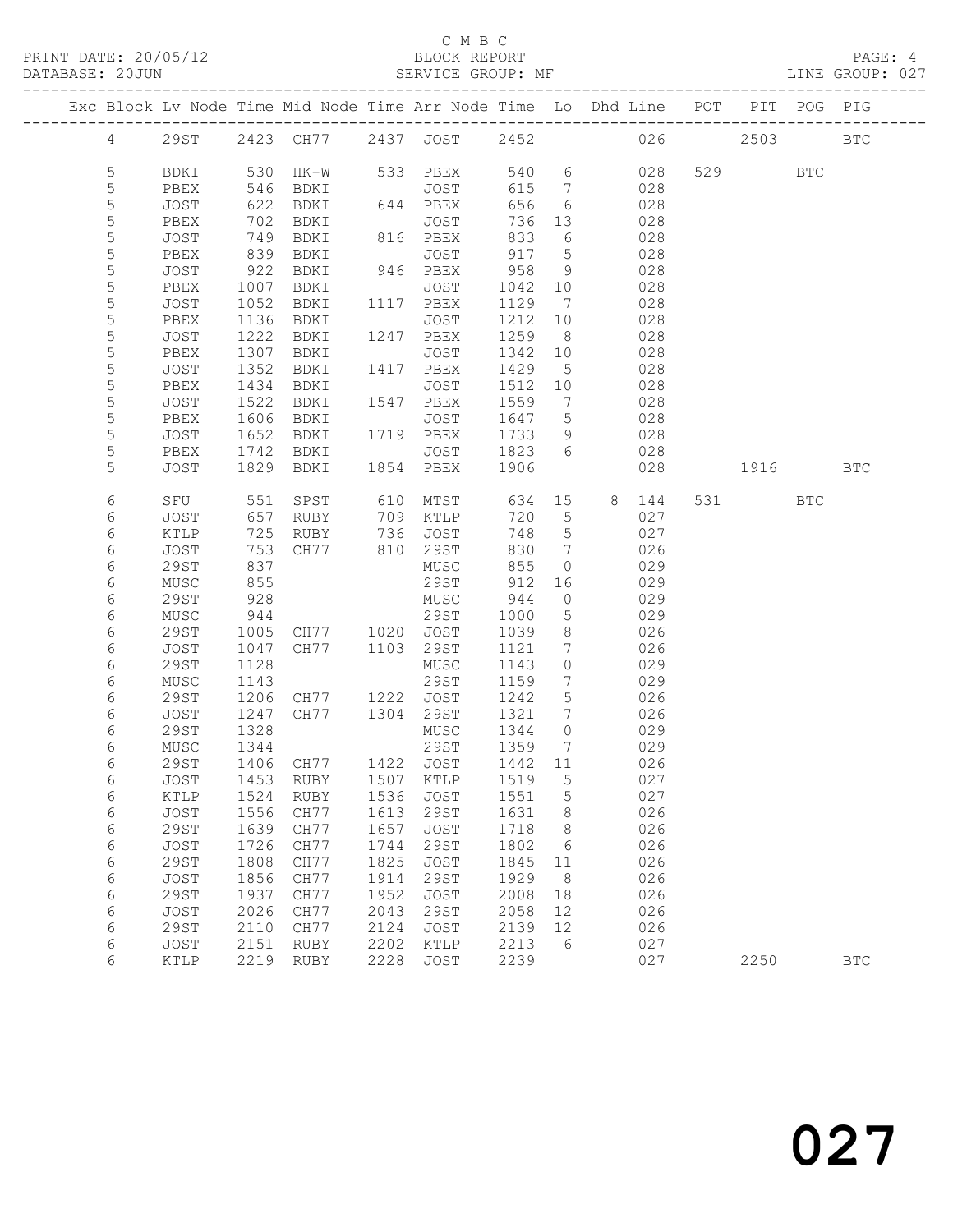|                |               |      |             |      |             |      |                 | Exc Block Lv Node Time Mid Node Time Arr Node Time Lo Dhd Line | POT | PIT  | POG        | PIG        |
|----------------|---------------|------|-------------|------|-------------|------|-----------------|----------------------------------------------------------------|-----|------|------------|------------|
| $7\phantom{.}$ | KYBD          |      | 543 RUBY    |      | 556 KTLP    | 603  | $6\phantom{.}6$ | 027                                                            | 531 |      | <b>BTC</b> |            |
| 7              | KTLP          | 609  | RUBY        |      | 619 JOST    | 629  | $\overline{9}$  | 027                                                            |     |      |            |            |
| $\overline{7}$ | JOST          | 638  | CH77        |      | 653 29ST    | 710  | 5               | 026                                                            |     |      |            |            |
| $\overline{7}$ | 29ST          | 715  |             |      | MUSC        | 730  | $\circ$         | 029                                                            |     |      |            |            |
| 7              | MUSC          | 730  |             |      | 29ST        | 744  | $5\phantom{.0}$ | 029                                                            |     |      |            |            |
| 7              | <b>29ST</b>   | 749  | CH77 804    |      | JOST        | 826  | 5               | 026                                                            |     |      |            |            |
| 7              | <b>JOST</b>   | 831  | RUBY        | 845  | KTLP        | 856  | 12              | 027                                                            |     |      |            |            |
| 7              | KTLP          | 908  | RUBY        | 919  | JOST        | 931  | 5               | 027                                                            |     |      |            |            |
| 7              | JOST          | 936  | <b>RUBY</b> | 948  | KTLP        | 958  | $\mathcal{G}$   | 027                                                            |     |      |            |            |
| 7              | $\verb KTLP $ | 1007 | RUBY        | 1018 | JOST        | 1030 | 5               | 027                                                            |     |      |            |            |
| 7              | <b>JOST</b>   | 1035 | RUBY        | 1047 | KTLP        | 1058 | $\mathcal{G}$   | 027                                                            |     |      |            |            |
| 7              | $\verb KTLP $ | 1107 | RUBY        | 1118 | JOST        | 1130 | $5\phantom{.0}$ | 027                                                            |     |      |            |            |
| 7              | JOST          | 1135 | <b>RUBY</b> | 1147 | KTLP        | 1158 | $\,9$           | 027                                                            |     |      |            |            |
| 7              | KTLP          | 1207 | RUBY        | 1218 | JOST        | 1230 | 5               | 027                                                            |     |      |            |            |
| 7              | <b>JOST</b>   | 1235 | RUBY        | 1248 | KTLP        | 1259 | $8\,$           | 027                                                            |     |      |            |            |
| 7              | KTLP          | 1307 | RUBY        | 1318 | JOST        | 1330 | 5               | 027                                                            |     |      |            |            |
| 7              | JOST          | 1335 | RUBY        | 1348 | KTLP        | 1359 | $\epsilon$      | 027                                                            |     |      |            |            |
| 7              | KTLP          | 1405 | RUBY        | 1416 | JOST        | 1429 | 5               | 027                                                            |     |      |            |            |
| 7              | JOST          | 1434 | RUBY        | 1448 | KTLP        | 1500 | $\mathsf S$     | 027                                                            |     |      |            |            |
| 7              | $\verb KTLP $ | 1505 | RUBY        | 1517 | JOST        | 1532 | $\mathsf 5$     | 027                                                            |     |      |            |            |
| 7              | <b>JOST</b>   | 1537 | <b>RUBY</b> | 1553 | KTLP        | 1604 | 5               | 027                                                            |     |      |            |            |
| 7              | KTLP          | 1609 | RUBY        | 1620 | JOST        | 1635 | 5               | 027                                                            |     |      |            |            |
| 7              | JOST          | 1640 | RUBY        | 1654 | KTLP        | 1706 | 5               | 027                                                            |     |      |            |            |
| 7              | KTLP          | 1711 | RUBY        | 1722 | JOST        | 1737 | 5               | 027                                                            |     |      |            |            |
| 7              | JOST          | 1742 | RUBY        | 1756 | KTLP        | 1808 | $\epsilon$      | 027                                                            |     |      |            |            |
| 7              | KTLP          | 1814 | <b>RUBY</b> | 1824 | JOST        | 1837 | 6               | 027                                                            |     |      |            |            |
| 7              | JOST          | 1843 | <b>RUBY</b> | 1855 | KTLP        | 1906 | 14              | 027                                                            |     |      |            |            |
| 7              | KTLP          | 1920 | RUBY        | 1930 | JOST        | 1942 | 14              | 027                                                            |     |      |            |            |
| 7              | JOST          | 1956 | CH77        | 2013 | 29ST        | 2028 | 12              | 026                                                            |     |      |            |            |
| 7              | 29ST          | 2040 | CH77        | 2055 | <b>JOST</b> | 2111 | 15              | 026                                                            |     |      |            |            |
| 7              | <b>JOST</b>   | 2126 | CH77        | 2142 | 29ST        | 2155 | 25              | 026                                                            |     |      |            |            |
| $\overline{7}$ | <b>29ST</b>   | 2220 | CH77        | 2234 | JOST        | 2249 | 6               | 026                                                            |     |      |            |            |
| 7              | JOST          | 2255 | RUBY        | 2305 | KTLP        | 2316 | $6\phantom{.}6$ | 027                                                            |     |      |            |            |
| 7              | KTLP          | 2322 | <b>RUBY</b> | 2330 | <b>JOST</b> | 2339 | $5\overline{)}$ | 027                                                            |     |      |            |            |
| 7              | JOST          | 2344 | BDKI        | 2403 | PBEX        | 2413 | 9               | 028                                                            |     |      |            |            |
| 7              | PBEX          | 2422 | BDKI        |      | JOST        | 2448 | $\mathcal{Q}$   | 028                                                            |     |      |            |            |
| 7              | <b>JOST</b>   | 2457 | GIST        |      | 2511 HK-W   | 2518 |                 | 028                                                            |     | 2522 |            | <b>BTC</b> |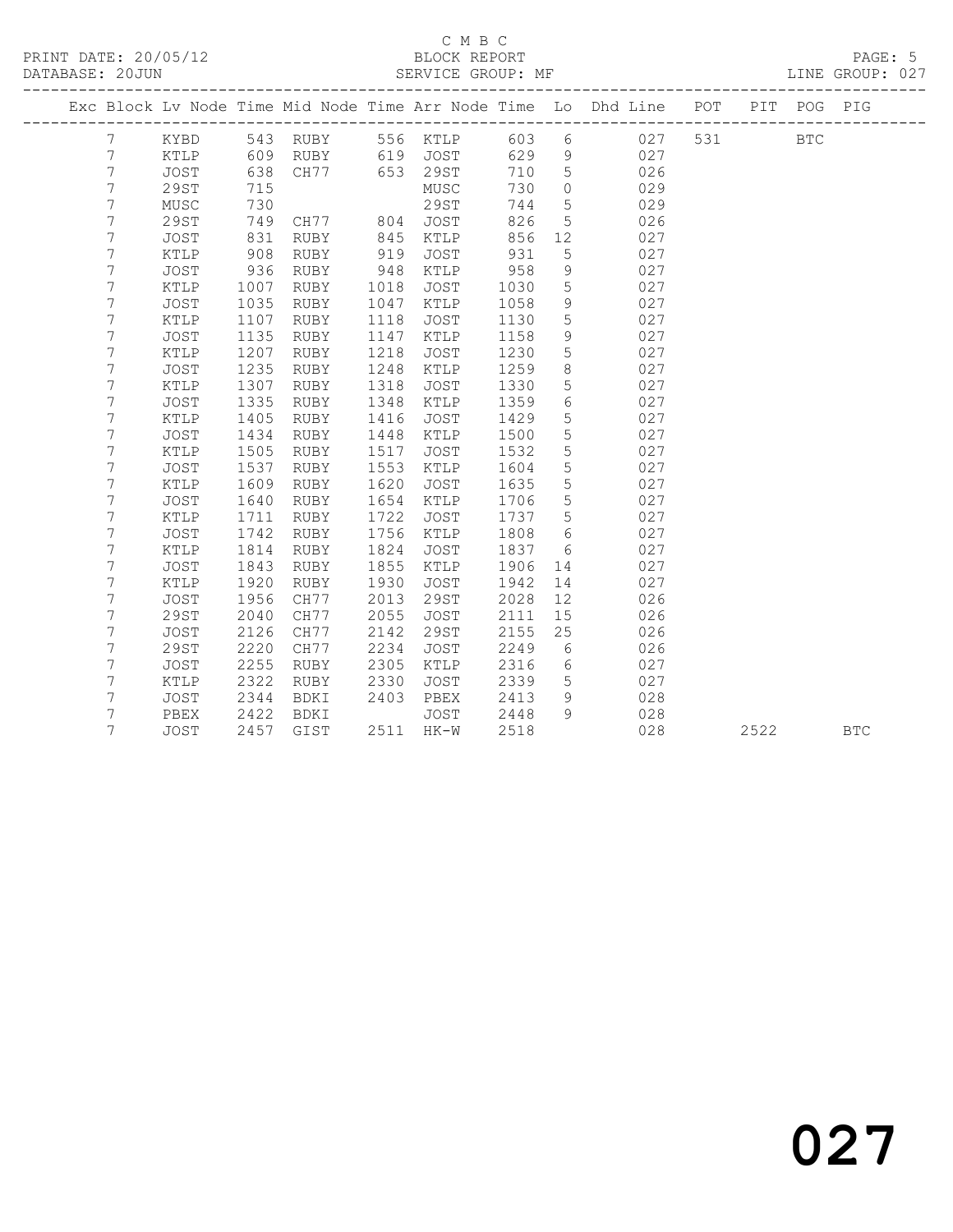### C M B C<br>BLOCK REPORT

LINE GROUP: 027

|  |   |             |      |             |      |             |      |                 | Exc Block Lv Node Time Mid Node Time Arr Node Time Lo Dhd Line POT | PIT  | POG PIG    |            |
|--|---|-------------|------|-------------|------|-------------|------|-----------------|--------------------------------------------------------------------|------|------------|------------|
|  | 8 | 29ST        |      | 546 CH77    |      | 559 JOST    | 615  |                 | 8 026                                                              |      | <b>BTC</b> |            |
|  | 8 | JOST        | 623  | CH77        | 638  | 29ST        | 654  |                 | 026<br>$6 \quad$                                                   |      |            |            |
|  | 8 | 29ST        | 700  |             |      | MUSC        | 713  | $\Omega$        | 029                                                                |      |            |            |
|  | 8 | MUSC        | 713  |             |      | 29ST        | 727  | 8               | 029                                                                |      |            |            |
|  | 8 | 29ST        | 735  | CH77        | 750  | <b>JOST</b> | 811  | 5               | 026                                                                |      |            |            |
|  | 8 | JOST        | 816  | <b>RUBY</b> | 830  | KTLP        | 842  | 13              | 027                                                                |      |            |            |
|  | 8 | KTLP        | 855  | RUBY        | 906  | JOST        | 918  | 11              | 027                                                                |      |            |            |
|  | 8 | JOST        | 929  | CH77        | 945  | 29ST        | 1003 | 5               | 026                                                                |      |            |            |
|  | 8 | 29ST        | 1008 |             |      | MUSC        | 1023 | $\Omega$        | 029                                                                |      |            |            |
|  | 8 | MUSC        | 1023 |             |      | 29ST        | 1039 | 6               | 029                                                                |      |            |            |
|  | 8 | 29ST        | 1045 | CH77        | 1100 | <b>JOST</b> | 1119 | 8               | 026                                                                |      |            |            |
|  | 8 | <b>JOST</b> | 1127 | CH77        | 1143 | 29ST        | 1201 | $7\phantom{.0}$ | 026                                                                |      |            |            |
|  | 8 | 29ST        | 1208 |             |      | MUSC        | 1224 | $\circ$         | 029                                                                |      |            |            |
|  | 8 | MUSC        | 1224 |             |      | 29ST        | 1241 | 5               | 029                                                                |      |            |            |
|  | 8 | 29ST        | 1246 | CH77        | 1302 | <b>JOST</b> | 1322 | 5               | 026                                                                |      |            |            |
|  | 8 | JOST        | 1327 | CH77        | 1344 | 29ST        | 1401 | $7\phantom{.0}$ | 026                                                                |      |            |            |
|  | 8 | 29ST        | 1408 |             |      | MUSC        | 1426 | $\Omega$        | 029                                                                |      |            |            |
|  | 8 | MUSC        | 1426 |             |      | 29ST        | 1441 | 5               | 029                                                                |      |            |            |
|  | 8 | 29ST        | 1446 | CH77        | 1504 | JOST        | 1525 | 16              | 026                                                                |      |            |            |
|  | 8 | JOST        | 1541 | CH77        | 1558 | 29ST        | 1616 | 6               | 026                                                                |      |            |            |
|  | 8 | 29ST        | 1622 |             |      | MUSC        | 1641 | $\bigcap$       | 029                                                                |      |            |            |
|  | 8 | MUSC        | 1641 |             |      | 29ST        | 1656 | 11              | 029                                                                |      |            |            |
|  | 8 | 29ST        | 1707 |             |      | MUSC        | 1726 | $\bigcirc$      | 029                                                                |      |            |            |
|  | 8 | MUSC        | 1726 |             |      | 29ST        | 1742 | 11              | 029                                                                |      |            |            |
|  | 8 | 29ST        | 1753 | CH77        | 1811 | <b>JOST</b> | 1831 | - 9             | 026                                                                |      |            |            |
|  | 8 | JOST        | 1840 | CH77        | 1858 | 29ST        | 1913 |                 | 026                                                                | 1924 |            | <b>BTC</b> |
|  |   |             |      |             |      |             |      |                 |                                                                    |      |            |            |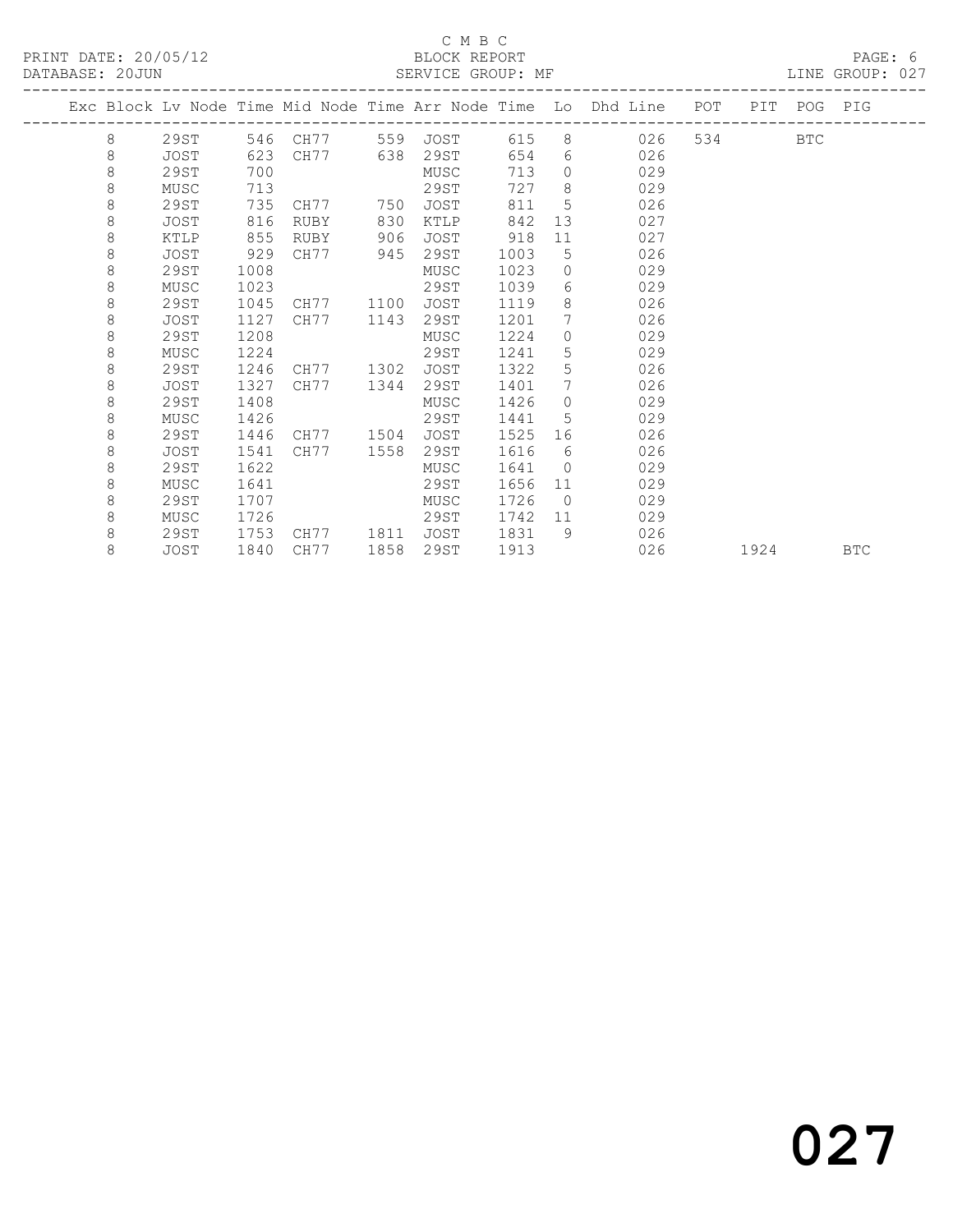### C M B C<br>BLOCK REPORT

| PRINT DATE: 20/05/12<br>DATABASE: 20JUN |   |      |     |             |     | BLOCK REPORT<br>SERVICE GROUP: MF |     |     |                                                                |     |     |     | PAGE: 7<br>LINE GROUP: 027 |  |
|-----------------------------------------|---|------|-----|-------------|-----|-----------------------------------|-----|-----|----------------------------------------------------------------|-----|-----|-----|----------------------------|--|
|                                         |   |      |     |             |     |                                   |     |     | Exc Block Lv Node Time Mid Node Time Arr Node Time Lo Dhd Line | POT | PTT | POG | PIG                        |  |
|                                         |   | BDKS | 543 | SMKI        | 556 | JOST                              | 604 | .5  | 028                                                            | 542 |     | BTC |                            |  |
|                                         | 9 | JOST | 609 | BDKI        | 630 | PBEX                              | 641 | 6   | 028                                                            |     |     |     |                            |  |
|                                         |   | PBEX | 647 | <b>BDKI</b> |     | JOST                              | 720 | -11 | 028                                                            |     |     |     |                            |  |
|                                         | 9 | JOST | 731 | RUBY        | 743 | KTLP                              | 756 | 12  | 027                                                            |     |     |     |                            |  |
|                                         |   | KTLP | 808 | RUBY        | 820 | JOST                              | 833 | 6   | 027                                                            |     |     |     |                            |  |
|                                         |   | JOST | 839 | CH77        | 856 | 29ST                              | 916 |     | 026                                                            |     |     |     |                            |  |

| 9 | 29ST        | 925  | CH77 | 941  | JOST        | 1000 |             | 026 |      |            |  |
|---|-------------|------|------|------|-------------|------|-------------|-----|------|------------|--|
| 9 | <b>JOST</b> | 1007 | CH77 | 1023 | 29ST        | 1041 | 6           | 026 |      |            |  |
| 9 | 29ST        | 1047 |      |      | MUSC        | 1102 | $\circ$     | 029 |      |            |  |
| 9 | MUSC        | 1102 |      |      | 29ST        | 1118 | 8           | 029 |      |            |  |
| 9 | 29ST        | 1126 | CH77 | 1141 | <b>JOST</b> | 1200 | 7           | 026 |      |            |  |
| 9 | <b>JOST</b> | 1207 | CH77 | 1223 | 29ST        | 1241 | 7           | 026 |      |            |  |
| 9 | 29ST        | 1248 |      |      | MUSC        | 1304 | 0           | 029 |      |            |  |
| 9 | MUSC        | 1304 |      |      | 29ST        | 1319 | 6           | 029 |      |            |  |
| 9 | 29ST        | 1325 | CH77 | 1341 | <b>JOST</b> | 1401 | 5           | 026 |      |            |  |
| 9 | <b>JOST</b> | 1406 | CH77 | 1423 | 29ST        | 1442 | 5           | 026 |      |            |  |
| 9 | 29ST        | 1447 |      |      | MUSC        | 1506 | 0           | 029 |      |            |  |
| 9 | MUSC        | 1506 |      |      | 29ST        | 1521 | 5           | 029 |      |            |  |
| 9 | 29ST        | 1526 | CH77 | 1547 | <b>JOST</b> | 1608 | 5           | 026 |      |            |  |
| 9 | <b>JOST</b> | 1613 | CH77 | 1630 | 29ST        | 1648 | 5           | 026 |      |            |  |
| 9 | <b>29ST</b> | 1653 |      |      | MUSC        | 1712 | $\mathbf 0$ | 029 |      |            |  |
| 9 | MUSC        | 1712 |      |      | 29ST        | 1728 | 10          | 029 |      |            |  |
| 9 | 29ST        | 1738 | CH77 | 1756 | <b>JOST</b> | 1816 | 10          | 026 |      |            |  |
| 9 | <b>JOST</b> | 1826 | CH77 | 1845 | 29ST        | 1901 | 15          | 026 |      |            |  |
| 9 | 29ST        | 1916 |      |      | MUSC        | 1932 | $\circ$     | 029 |      |            |  |
| 9 | MUSC        | 1932 |      |      | 29ST        | 1944 | 5           | 029 |      |            |  |
| 9 | 29ST        | 1949 |      |      | MUSC        | 2005 | $\circ$     | 029 |      |            |  |
| 9 | MUSC        | 2005 |      |      | 29ST        | 2017 | 5           | 029 |      |            |  |
| 9 | 29ST        | 2022 |      |      | MUSC        | 2037 | $\mathbf 0$ | 029 |      |            |  |
| 9 | MUSC        | 2037 |      |      | 29ST        | 2048 | 5           | 029 |      |            |  |
| 9 | 29ST        | 2053 |      |      | MUSC        | 2108 | $\circ$     | 029 |      |            |  |
| 9 | MUSC        | 2108 |      |      | 29ST        | 2119 | 5           | 029 |      |            |  |
| 9 | 29ST        | 2124 |      |      | MUSC        | 2139 | $\mathbf 0$ | 029 |      |            |  |
| 9 | MUSC        | 2139 |      |      | 29ST        | 2150 | 5           | 029 |      |            |  |
| 9 | 29ST        | 2155 |      |      | MUSC        | 2210 | $\Omega$    | 029 |      |            |  |
| 9 | MUSC        | 2210 |      |      | 29ST        | 2220 |             | 029 | 2230 | <b>BTC</b> |  |
|   |             |      |      |      |             |      |             |     |      |            |  |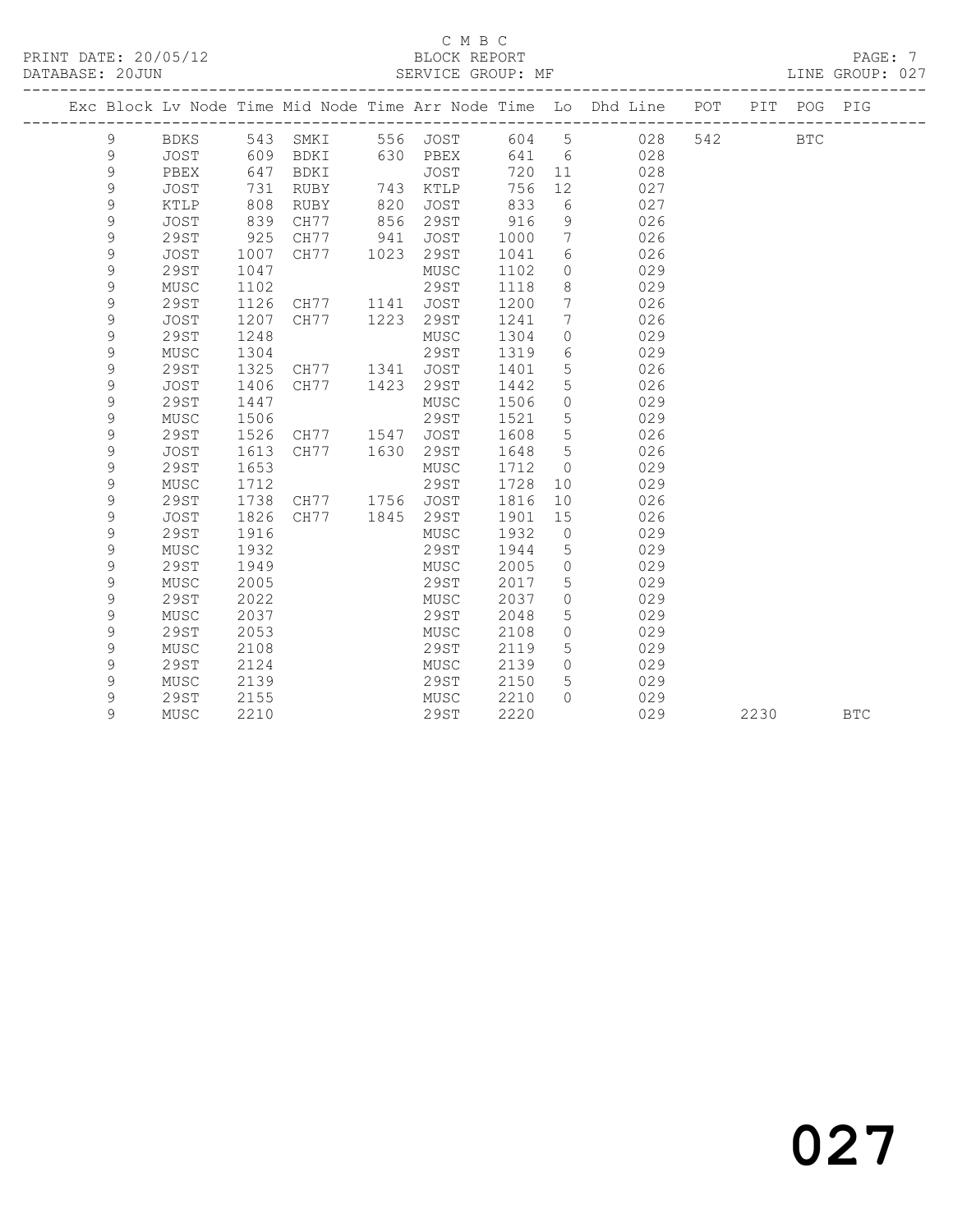## C M B C<br>BLOCK REPORT

LINE GROUP: 027

|          |              |              |                                             |      |                   |              |                      | Exc Block Lv Node Time Mid Node Time Arr Node Time Lo Dhd Line POT |     |      | PIT POG PIG |              |
|----------|--------------|--------------|---------------------------------------------|------|-------------------|--------------|----------------------|--------------------------------------------------------------------|-----|------|-------------|--------------|
| 10       | JOST         |              |                                             |      |                   |              |                      | 557 BDKI 617 PBEX 627 5 028                                        | 544 |      | <b>BTC</b>  |              |
| 10       | PBEX         | 632          | BDKI                                        |      | <b>JOST</b>       | 706 13       |                      | 028                                                                |     |      |             |              |
| 10       | JOST         | 719          | BDKI 745 PBEX                               |      |                   | 800          | $5^{\circ}$          | 028                                                                |     |      |             |              |
| 10       | PBEX         | 805          | BDKI                                        |      | JOST              | 841          | $5\overline{)}$      | 028                                                                |     |      |             |              |
| 10       | JOST         | 846          | RUBY                                        |      | $900$ $KTLP$      | 911          | 16                   | 027                                                                |     |      |             |              |
| 10       | KTLP         | 927          | RUBY                                        | 938  | JOST              | 950          | $5\overline{)}$      | 027                                                                |     |      |             |              |
| 10       | JOST         | 955          | RUBY                                        |      | 1007 KTLP         | 1017         | 10                   | 027                                                                |     |      |             |              |
| 10       | KTLP         | 1027         | RUBY                                        | 1038 | JOST              | 1050         | $5\overline{)}$      | 027                                                                |     |      |             |              |
| 10       | JOST         | 1055         | RUBY                                        | 1107 | KTLP              | 1118         | 9                    | 027                                                                |     |      |             |              |
| 10       | KTLP         | 1127         | RUBY                                        | 1138 | JOST              | 1150         | $5\phantom{.0}$      | 027                                                                |     |      |             |              |
| 10       | JOST         | 1155         | RUBY                                        | 1207 | KTLP              | 1218         | 9                    | 027                                                                |     |      |             |              |
| 10       | KTLP         | 1227         | RUBY                                        | 1238 | JOST              | 1250         | $5\phantom{.0}$      | 027                                                                |     |      |             |              |
| 10       | JOST         | 1255         | RUBY                                        | 1308 | KTLP              | 1319         | 8 <sup>8</sup>       | 027                                                                |     |      |             |              |
| 10       | KTLP         | 1327         | RUBY                                        | 1338 | JOST              | 1350         | $5\phantom{.0}$      | 027                                                                |     |      |             |              |
| 10       | JOST         | 1355         | RUBY                                        | 1408 | KTLP              | 1419         | $\overline{7}$       | 027                                                                |     |      |             |              |
| 10       | KTLP         | 1426         | RUBY                                        | 1437 | JOST              | 1450         | 17                   | 027                                                                |     |      |             |              |
| 10       | JOST         | 1507<br>1554 | CH77                                        | 1526 | 29ST              | 1545         | 9                    | 026                                                                |     |      |             |              |
| 10       | 29ST         |              | CH77                                        | 1613 | JOST              | 1634         | $\overline{7}$       | 026                                                                |     |      |             |              |
| 10       | JOST         | 1641         | CH77                                        | 1658 | 29ST              | 1716         | $6\overline{6}$      | 026                                                                |     |      |             |              |
| 10       | 29ST         | 1722         |                                             |      | MUSC              | 1742         | $\overline{0}$       | 029                                                                |     |      |             |              |
| 10       | ${\tt MUSC}$ | 1742         |                                             |      | 29ST              | 1759         | 8 <sup>8</sup>       | 029                                                                |     |      |             |              |
| 10       | 29ST         | 1807         |                                             |      | MUSC              | 1825         | $\circ$              | 029                                                                |     |      |             |              |
| 10       | MUSC         | 1825         |                                             |      | 29ST              | 1837         |                      | 029                                                                |     | 1849 |             | <b>BTC</b>   |
| 11       | 29ST         | 601<br>636   | CH77 614 JOST<br>BDKI 658 PBEX<br>PDKI JOST |      |                   | 631          | $5\overline{)}$      | 026                                                                |     | 549  | <b>BTC</b>  |              |
| 11       | JOST         |              | BDKI                                        |      |                   | 712          | $\overline{7}$       | 028                                                                |     |      |             |              |
| 11       | PBEX         | 719          | BDKI                                        |      | JOST              | 754          | 10                   | 028                                                                |     |      |             |              |
| 11       | JOST         | 804          | BDKI                                        |      | 831 PBEX          | 847          | $\overline{7}$       | 028                                                                |     |      |             |              |
| 11       | PBEX         | 854          | BDKI                                        |      | JOST              | 932          | $5\overline{)}$      | 028                                                                |     |      |             |              |
| 11       | JOST         | 937          | BDKI                                        |      | 1002 PBEX         | 1014         | 8 <sup>8</sup>       | 028                                                                |     |      |             |              |
| 11<br>11 | PBEX         | 1022         | BDKI                                        |      | JOST              | 1057         | 10                   | 028                                                                |     |      |             |              |
|          | JOST         | 1107         | BDKI                                        |      | 1132 PBEX         | 1144<br>1227 | $\overline{7}$       | 028                                                                |     |      |             |              |
| 11<br>11 | PBEX         | 1151<br>1237 | BDKI                                        |      | JOST<br>1302 PBEX | 1314         | 10<br>8 <sup>8</sup> | 028<br>028                                                         |     |      |             |              |
| 11       | JOST<br>PBEX | 1322         | BDKI<br>BDKI                                |      | JOST              | 1357         | 10                   | 028                                                                |     |      |             |              |
| 11       | JOST         | 1407         | BDKI                                        |      | 1432 PBEX         | 1444         | 6                    | 028                                                                |     |      |             |              |
| 11       | PBEX         | 1450         | BDKI                                        |      | JOST              | 1528         | $\overline{7}$       | 028                                                                |     |      |             |              |
| 11       | JOST         | 1535         | BDKI                                        |      | 1602 PBEX         | 1614         | $6\overline{6}$      | 028                                                                |     |      |             |              |
| 11       | PBEX         | 1620         | BDKI                                        |      | JOST              | 1701 6       |                      | 028                                                                |     |      |             |              |
|          |              |              | 11 JOST 1707 BDKI 1733 PBEX 1747 7          |      |                   |              |                      | 028                                                                |     |      |             |              |
| 11       | PBEX         | 1754         | BDKI                                        |      | JOST              | 1835         | 8                    | 028                                                                |     |      |             |              |
| 11       | JOST         | 1843         | BDKI                                        |      | 1906 PBEX         | 1917         | 6                    | 028                                                                |     |      |             |              |
| 11       | PBEX         | 1923         | BDKI                                        |      | JOST              | 1954         | 20                   | 028                                                                |     |      |             |              |
| 11       | JOST         | 2014         | BDKI                                        |      | 2035 PBEX         | 2046         | $5\phantom{.0}$      | 028                                                                |     |      |             |              |
| 11       | ${\tt PBEX}$ | 2051         | BDKI                                        |      | JOST              | 2120         | 22                   | 028                                                                |     |      |             |              |
| 11       | JOST         | 2142         | BDKI                                        | 2203 | PBEX              | 2213         | 6                    | 028                                                                |     |      |             |              |
| 11       | PBEX         | 2219         | BDKI                                        |      | JOST              | 2248         | 24                   | 028                                                                |     |      |             |              |
| 11       | JOST         | 2312         | BDKI                                        |      | 2331 PBEX         | 2341         | 11                   | 028                                                                |     |      |             |              |
| 11       | PBEX         | 2352         | BDKI                                        |      | JOST              | 2420         | 5                    | 028                                                                |     |      |             |              |
| 11       | JOST         | 2425         | CH77                                        | 2440 | 29ST              | 2452         | 5                    | 026                                                                |     |      |             |              |
| 11       | 29ST         | 2457         |                                             |      | MUSC              | 2510         | $\circ$              | 029                                                                |     |      |             |              |
| 11       | MUSC         | 2510         |                                             |      | 29ST              | 2519         | 5                    | 029                                                                |     |      |             |              |
| 11       | 29ST         |              | 2524 CH77                                   |      | 2538 JOST         | 2552         |                      | 026                                                                |     | 2603 |             | $_{\rm BTC}$ |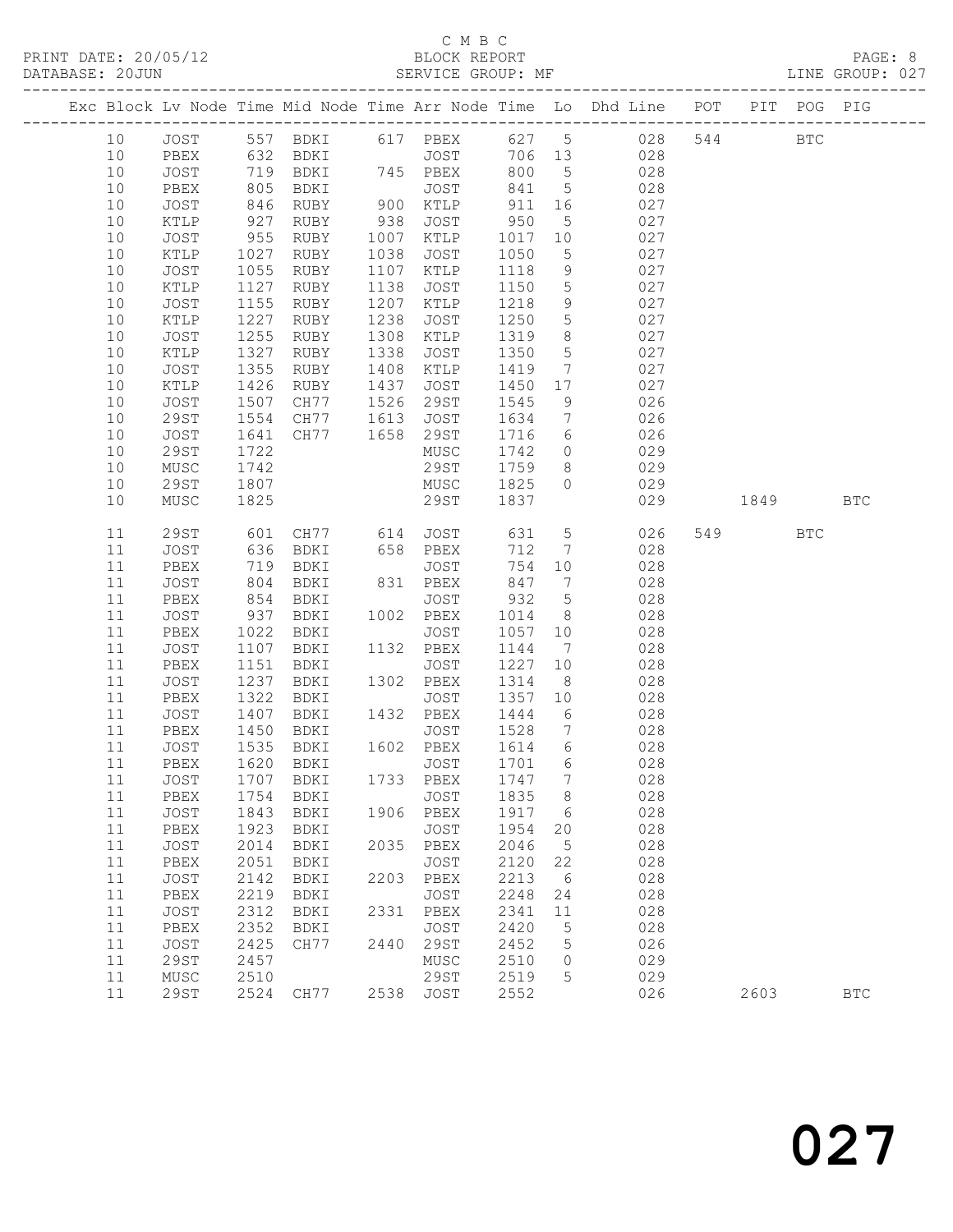|  |          |              |                |                                                         |      |                           |                                                |                              | Exc Block Lv Node Time Mid Node Time Arr Node Time Lo Dhd Line POT PIT POG PIG |         |            |            |
|--|----------|--------------|----------------|---------------------------------------------------------|------|---------------------------|------------------------------------------------|------------------------------|--------------------------------------------------------------------------------|---------|------------|------------|
|  | 12       | REBY 603     |                |                                                         |      |                           |                                                |                              | 29ST 608 7 016                                                                 | 554     | <b>BTC</b> |            |
|  | 12       | 29ST         | 615            |                                                         |      | MUSC 628 0                |                                                |                              | 029                                                                            |         |            |            |
|  | 12       | MUSC         | 628            |                                                         |      | 29ST                      | 642                                            | $7\overline{ }$              | 029                                                                            |         |            |            |
|  | 12       | 29ST         |                | 649 CH77 703 JOST<br>734 BDKI 800 PBEX<br>825 BDKI JOST |      |                           | 724                                            | 10                           | 026                                                                            |         |            |            |
|  | 12       | JOST         |                |                                                         |      |                           | 817                                            | 8 <sup>8</sup>               | 028                                                                            |         |            |            |
|  | 12       | PBEX         |                |                                                         |      |                           | 900                                            | $\overline{7}$               | 028                                                                            |         |            |            |
|  | 12       | JOST         | 907            | BDKI                                                    |      | 931 PBEX                  | 943 11                                         |                              | 028                                                                            |         |            |            |
|  | $12$     | PBEX         | 954            | BDKI                                                    |      | JOST                      | 1029                                           | 8 <sup>8</sup>               | 028                                                                            |         |            |            |
|  | 12       | JOST         | 1037           | BDKI 1102 PBEX                                          |      |                           | 1114 7                                         |                              | 028                                                                            |         |            |            |
|  | 12       | PBEX         | 1121           | BDKI                                                    |      | JOST                      | 1157 10                                        |                              | 028                                                                            |         |            |            |
|  | 12       | JOST         | 1207           | BDKI 1232 PBEX                                          |      |                           | 1244                                           | 8 <sup>8</sup>               | 028                                                                            |         |            |            |
|  | 12       | PBEX         | 1252           | BDKI                                                    |      | JOST                      | 1327 10                                        |                              | 028                                                                            |         |            |            |
|  | 12       | JOST         | 1337           | BDKI                                                    |      |                           | 1414                                           | 5 <sup>5</sup>               | 028                                                                            |         |            |            |
|  | 12       | PBEX         | 1419           | BDKI                                                    |      | 1402 PBEX<br>JOST<br>JOST | 1454 13                                        |                              | 028                                                                            |         |            |            |
|  | 12       | JOST         | 1507           | BDKI                                                    |      | 1532 PBEX                 | 1544                                           | 8 <sup>8</sup>               | 028                                                                            |         |            |            |
|  | $12$     | PBEX         | 1552           | BDKI                                                    |      | JOST                      | 1630 5                                         |                              | 028                                                                            |         |            |            |
|  | 12       | JOST         | 1635           | BDKI                                                    |      | 1702 PBEX                 | 1715 11                                        |                              | 028                                                                            |         |            |            |
|  | 12       | PBEX         |                | 1726 BDKI                                               |      | JOST                      | 1807 6                                         |                              | 028                                                                            |         |            |            |
|  | 12       | JOST         | 1813           | BDKI 1838 PBEX                                          |      |                           | 1850 17                                        |                              | 028                                                                            |         |            |            |
|  | 12       | PBEX         | 1907           | BDKI                                                    |      | JOST                      | 1938                                           | $\overline{7}$               | 028                                                                            |         |            |            |
|  | 12       | JOST         | 1945           | BDKI                                                    |      | 2006 PBEX                 | 2017 5                                         |                              | 028                                                                            |         |            |            |
|  | 12       | PBEX         |                | 2022 BDKI                                               |      | JOST                      | $\begin{array}{c}\n 2051 \\  21\n \end{array}$ |                              | 028                                                                            |         |            |            |
|  | 12       | JOST         | 2112           | BDKI                                                    |      | 2133 PBEX                 | 2144                                           | 6                            | 028                                                                            |         |            |            |
|  | 12       | PBEX         | 2150           | BDKI                                                    |      | JOST                      | 2219 23                                        |                              | 028                                                                            |         |            |            |
|  | 12       | JOST         | 2242           | BDKI                                                    |      | 2302 PBEX                 | 2312                                           | 8 <sup>8</sup>               | 028                                                                            |         |            |            |
|  | 12       | PBEX         | 2320           | BDKI                                                    |      |                           | $2348$ 26                                      |                              | 028                                                                            |         |            |            |
|  | 12       | JOST         | 2414           |                                                         |      |                           | 2443                                           | 9                            | 028                                                                            |         |            |            |
|  | 12       | PBEX         | 2452           | BDKI                                                    |      | JOST 2518 13              |                                                |                              | 028                                                                            |         |            |            |
|  | 12       | JOST         | 2531           | CH77                                                    |      | 2546 29ST                 | 2558                                           |                              | 026                                                                            | 2606 7  |            | <b>BTC</b> |
|  |          |              |                |                                                         |      |                           |                                                |                              |                                                                                |         |            |            |
|  | 13       | $HK-E$       | 609            | GIST                                                    | 617  | <b>JOST</b>               | 635                                            |                              | $8 - 8$<br>028                                                                 | 600 000 | <b>BTC</b> |            |
|  | 13       | JOST         | 643            | RUBY                                                    |      | 654 KTLP                  | 705                                            | $5\overline{)}$              | 027                                                                            |         |            |            |
|  | 13       | KTLP         | 710            | RUBY                                                    |      | 721 JOST                  | 733                                            | $5\overline{)}$              | 027                                                                            |         |            |            |
|  | 13       | JOST         | 738            | CH77                                                    |      | 754 29ST                  | 814                                            | $7\phantom{.0}\phantom{.0}7$ | 026                                                                            |         |            |            |
|  | 13       | 29ST         | $\frac{7}{30}$ |                                                         |      | MUSC                      | 837                                            | $\overline{0}$               | 029                                                                            |         |            |            |
|  | 13       | MUSC         | 837            |                                                         |      | 29ST                      | 856                                            | 9                            | 029                                                                            |         |            |            |
|  | 13       | 29ST         | 905            |                                                         |      |                           | 940                                            | $7\overline{ }$              | 026                                                                            |         |            |            |
|  | 13       | JOST         | 947            |                                                         |      |                           | 1021                                           | 6                            | 026                                                                            |         |            |            |
|  | 13       | 29ST         | 1027           |                                                         |      | MUSC                      | 1042                                           | $\overline{0}$               | 029                                                                            |         |            |            |
|  |          | 13 MUSC 1042 |                |                                                         |      | 29ST 1058 7               |                                                |                              | 029                                                                            |         |            |            |
|  | 13       | 29ST         | 1105           | CH77                                                    | 1120 | JOST                      | 1139                                           | 8                            | 026                                                                            |         |            |            |
|  | 13       | JOST         | 1147           | CH77                                                    | 1203 | 29ST                      | 1221                                           | $7\overline{ }$              | 026                                                                            |         |            |            |
|  | 13       | <b>29ST</b>  | 1228           |                                                         |      | MUSC                      | 1244                                           | $\circledcirc$               | 029                                                                            |         |            |            |
|  | 13       | MUSC         | 1244           |                                                         |      | 29ST                      | 1301                                           | $\overline{5}$               | 029                                                                            |         |            |            |
|  | 13       | 29ST         | 1306           | CH77                                                    | 1322 | JOST                      | 1342                                           | 5                            | 026                                                                            |         |            |            |
|  | 13       | JOST         | 1347           | CH77                                                    | 1404 | 29ST                      | 1422                                           | 6                            | 026                                                                            |         |            |            |
|  | 13       | <b>29ST</b>  | 1428           |                                                         |      | MUSC                      | 1446                                           | $\overline{0}$               | 029                                                                            |         |            |            |
|  | 13       | MUSC         | 1446           |                                                         |      | 29ST                      | 1501                                           | $5\overline{)}$              | 029                                                                            |         |            |            |
|  | 13       | <b>29ST</b>  | 1506           |                                                         |      | MUSC                      | 1525                                           | $\overline{0}$               | 029                                                                            |         |            |            |
|  | 13       | MUSC         | 1525           |                                                         |      | 29ST                      | 1540                                           | 12                           | 029                                                                            |         |            |            |
|  | 13       | <b>29ST</b>  | 1552           |                                                         |      | MUSC                      | 1611                                           | $\overline{0}$               | 029                                                                            |         |            |            |
|  | 13       | MUSC         | 1611           |                                                         |      | 29ST                      | 1626                                           | 11                           | 029                                                                            |         |            |            |
|  | 13       | 29ST         | 1637           |                                                         |      | MUSC                      | 1656                                           | $\overline{0}$               | 029                                                                            |         |            |            |
|  | 13       | MUSC         | 1656           |                                                         |      | 29ST                      | 1711                                           | 12                           | 029                                                                            |         |            |            |
|  | 13       | 29ST         | 1723           | CH77 1741 JOST                                          |      |                           | 1801                                           | 10                           | 026                                                                            |         |            |            |
|  | 13<br>13 | JOST         | 1811           | CH77                                                    |      | 1830 29ST                 | 1846                                           | 6                            | 026<br>029                                                                     |         |            |            |
|  |          | 29ST         | 1852           |                                                         |      | MUSC                      | 1908                                           | $\circ$                      |                                                                                |         |            |            |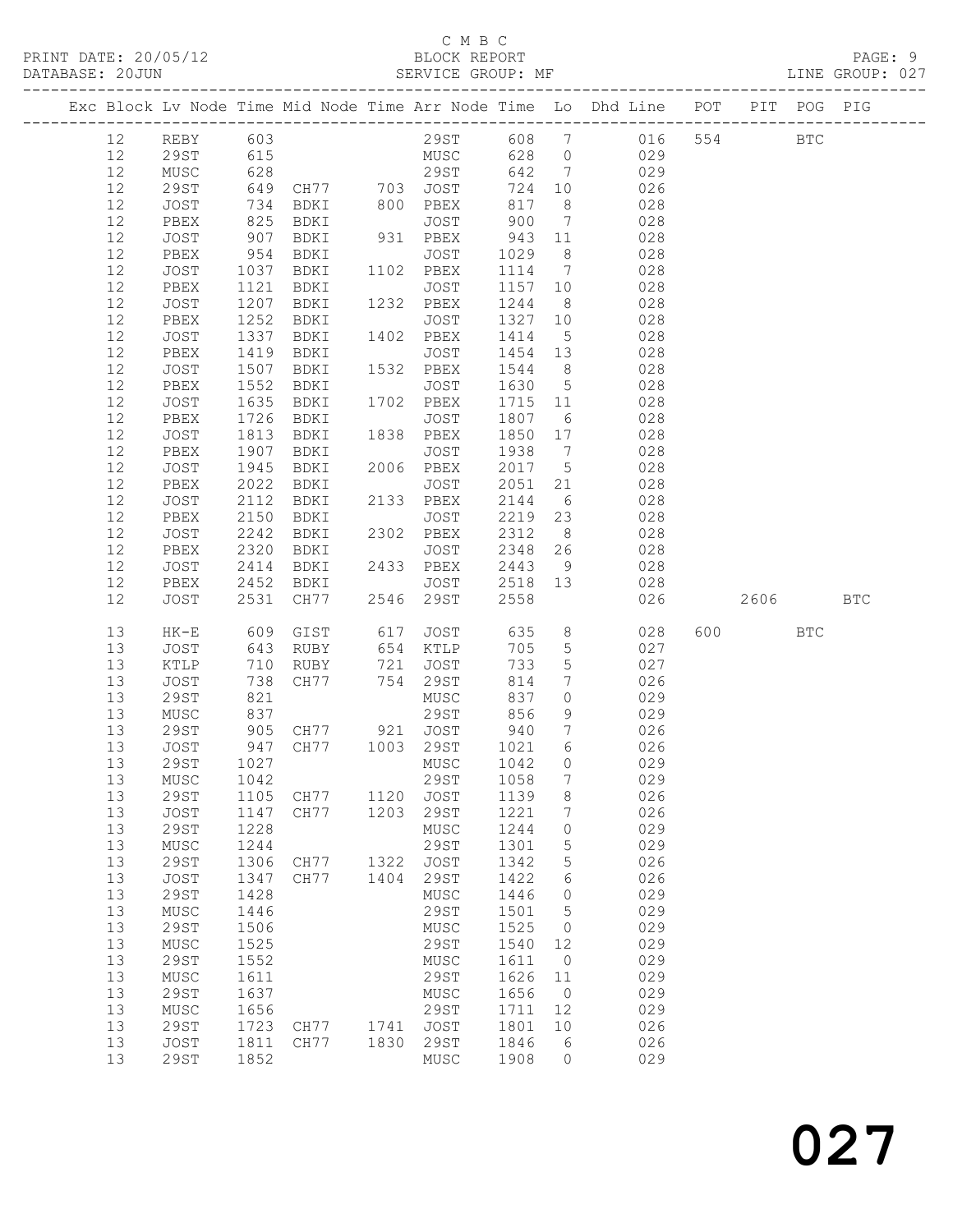PRINT DATE: 20/05/12 BLOCK REPORT<br>DATABASE: 20JUN BATABASE: 2010

### C M B C<br>BLOCK REPORT

PAGE: 10<br>LINE GROUP: 027

|    |              |              |                                                                                                                |      |                   |        |                                   | Exc Block Lv Node Time Mid Node Time Arr Node Time Lo Dhd Line POT PIT POG PIG |      |          |              |              |
|----|--------------|--------------|----------------------------------------------------------------------------------------------------------------|------|-------------------|--------|-----------------------------------|--------------------------------------------------------------------------------|------|----------|--------------|--------------|
| 13 | MUSC 1908    |              |                                                                                                                |      |                   |        |                                   | 29ST 1920 029 1931                                                             |      |          |              | <b>BTC</b>   |
| 14 | 29ST         |              |                                                                                                                |      |                   |        |                                   | 026                                                                            |      | 602 000  | BTC          |              |
| 14 | JOST         |              | 614   CH77           627    JOST           644       6<br>650    BDKI          712    PBEX          726      9 |      |                   |        |                                   | 028                                                                            |      |          |              |              |
| 14 | PBEX         | 735          | BDKI                                                                                                           |      | JOST              | 810 10 |                                   | 028                                                                            |      |          |              |              |
| 14 | JOST         | 820          | BDKI                                                                                                           |      | 847 PBEX          | 903    | $\overline{7}$                    | 028                                                                            |      |          |              |              |
| 14 | PBEX         |              | BDKI                                                                                                           |      | JOST              | 946    | $6\overline{6}$                   | 028                                                                            |      |          |              |              |
| 14 | JOST         | 910<br>952   | BDKI                                                                                                           |      | 1017 PBEX         | 1029   | $7\overline{ }$                   | 028                                                                            |      |          |              |              |
| 14 | PBEX         | 1036         | BDKI                                                                                                           |      | JOST              | 1111   | 11                                | 028                                                                            |      |          |              |              |
| 14 | JOST         | 1122         | BDKI                                                                                                           |      | 1147 PBEX         | 1159   | 8 <sup>8</sup>                    | 028                                                                            |      |          |              |              |
| 14 | PBEX         | 1207         | BDKI                                                                                                           |      | JOST              | 1243   | 9                                 | 028                                                                            |      |          |              |              |
| 14 | JOST         | 1252         | BDKI                                                                                                           |      | 1317 PBEX         | 1329   | 8 <sup>8</sup>                    | 028                                                                            |      |          |              |              |
| 14 | PBEX         | 1337         | BDKI                                                                                                           |      | JOST              | 1412   | 10                                | 028                                                                            |      |          |              |              |
| 14 | JOST         | 1422         | BDKI                                                                                                           |      | 1447 PBEX         | 1459   | 10                                | 028                                                                            |      |          |              |              |
| 14 |              | 1509         |                                                                                                                |      |                   | 1547   |                                   | 028                                                                            |      |          |              |              |
| 14 | PBEX<br>JOST | 1552         | BDKI<br>BDKI                                                                                                   |      | JOST<br>1619 PBEX | 1631   | $5\overline{)}$<br>5 <sup>5</sup> | 028                                                                            |      |          |              |              |
| 14 | PBEX         | 1636         | BDKI                                                                                                           |      | JOST              | 1717   | $5\overline{)}$                   | 028                                                                            |      |          |              |              |
| 14 | JOST         | 1722         | BDKI                                                                                                           |      | 1748 PBEX         | 1802   | 9                                 | 028                                                                            |      |          |              |              |
| 14 | PBEX         | 1811         | BDKI                                                                                                           |      | JOST              | 1847   |                                   | 12 028                                                                         |      |          |              |              |
| 14 | JOST         |              | BDKI                                                                                                           |      | 1922 PBEX         | 1933   | 6                                 | 028                                                                            |      |          |              |              |
| 14 | PBEX         | 1859<br>1939 | 1939 BDKI                                                                                                      |      | JOST              | 2010   |                                   | 028                                                                            |      | 2021 BTC |              |              |
|    |              |              |                                                                                                                |      |                   |        |                                   |                                                                                |      |          |              |              |
| 15 | KTLP         | 627          | RUBY                                                                                                           |      | 637 JOST          | 648    |                                   | $5 - 5$<br>027                                                                 |      | 618 — 18 | BTC          |              |
| 15 | JOST         | 653          | CH77 708 29ST                                                                                                  |      |                   | 726    | 6                                 | 026                                                                            |      |          |              |              |
| 15 | 29ST         | 732          |                                                                                                                |      | MUSC              | 747    | $\overline{0}$                    | 029                                                                            |      |          |              |              |
| 15 | MUSC         | 747          |                                                                                                                |      | 29ST              | 805    | $5\overline{)}$                   | 029                                                                            |      |          |              |              |
| 15 | 29ST         | 810          | CH77 826 JOST                                                                                                  |      |                   | 848    | $5\overline{)}$                   | 026                                                                            |      |          |              |              |
| 15 | JOST         | 853<br>940   | BDKI                                                                                                           |      | 919 PBEX          | 935    | $5\overline{)}$                   | 028                                                                            |      |          |              |              |
| 15 | PBEX         |              | BDKI                                                                                                           |      | JOST              | 1015   | $7\phantom{.0}\phantom{.0}7$      | 028                                                                            |      |          |              |              |
| 15 | JOST         | 1022         | BDKI                                                                                                           |      | 1047 PBEX         | 1059   | $\overline{7}$                    | 028                                                                            |      |          |              |              |
| 15 | PBEX         | 1106         | BDKI                                                                                                           |      | JOST              | 1142   | 10                                | 028                                                                            |      |          |              |              |
| 15 | JOST         | 1152         | BDKI                                                                                                           |      | 1217 PBEX         | 1229   | 8 <sup>8</sup>                    | 028                                                                            |      |          |              |              |
| 15 | PBEX         | 1237         | BDKI                                                                                                           |      | JOST              | 1312   | 10                                | 028                                                                            |      |          |              |              |
| 15 | JOST         | 1322         | BDKI                                                                                                           |      | 1347 PBEX         | 1359   | $5\overline{)}$                   | 028                                                                            |      |          |              |              |
| 15 | PBEX         | 1404         | BDKI                                                                                                           |      | JOST              | 1439   | 13                                | 028                                                                            |      |          |              |              |
| 15 | JOST         | 1452         | BDKI                                                                                                           |      | 1517 PBEX         | 1529   | 8 <sup>8</sup>                    | 028                                                                            |      |          |              |              |
| 15 | PBEX         | 1537         | BDKI                                                                                                           |      | JOST              | 1615   | $5\overline{)}$                   | 028                                                                            |      |          |              |              |
| 15 | JOST         | 1620         | BDKI                                                                                                           |      | 1647 PBEX         | 1700   | $5\overline{)}$                   | 028                                                                            |      |          |              |              |
| 15 | PBEX         |              | 1705 BDKI                                                                                                      |      | JOST              |        |                                   | 1746 6 028                                                                     |      |          |              |              |
| 15 | JOST         | 1752         | BDKI                                                                                                           |      | 1818 PBEX         | 1832 5 |                                   | 028                                                                            |      |          |              |              |
| 15 | PBEX         | 1837         |                                                                                                                |      | GIST              | 1854   |                                   | 028                                                                            |      | 1859     |              | $_{\rm BTC}$ |
| 31 | <b>JOST</b>  | 1447         | CH77                                                                                                           | 1505 | 29ST              | 1524   | 13                                | 026                                                                            | 1431 |          | $_{\rm BTC}$ |              |
| 31 | <b>29ST</b>  | 1537         |                                                                                                                |      | MUSC              | 1556   | $\circ$                           | 029                                                                            |      |          |              |              |
| 31 | ${\tt MUSC}$ | 1556         |                                                                                                                |      | <b>29ST</b>       | 1611   | 13                                | 029                                                                            |      |          |              |              |
| 31 | <b>29ST</b>  | 1624         | CH77                                                                                                           | 1642 | JOST              | 1703   | 8                                 | 026                                                                            |      |          |              |              |
| 31 | JOST         | 1711         | CH77                                                                                                           | 1729 | 29ST              | 1747   | 5                                 | 026                                                                            |      |          |              |              |
| 31 | <b>29ST</b>  | 1752         |                                                                                                                |      | MUSC              | 1812   | 0                                 | 029                                                                            |      |          |              |              |
| 31 | MUSC         | 1812         |                                                                                                                |      | 29ST              | 1828   | 9                                 | 029                                                                            |      |          |              |              |
| 31 | <b>29ST</b>  | 1837         | CH77                                                                                                           | 1853 | JOST              | 1910   |                                   | 026                                                                            |      | 1921     |              | <b>BTC</b>   |
| 32 | 29ST         | 1506         | CH77                                                                                                           | 1527 | <b>JOST</b>       | 1548   | 5                                 | 026                                                                            | 1448 |          | <b>BTC</b>   |              |
| 32 | JOST         | 1553         | RUBY                                                                                                           | 1607 | KTLP              | 1618   | 7                                 | 027                                                                            |      |          |              |              |
| 32 | KTLP         | 1625         | RUBY                                                                                                           | 1636 | JOST              | 1651   | 5                                 | 027                                                                            |      |          |              |              |
| 32 | JOST         | 1656         | RUBY                                                                                                           | 1710 | KTLP              | 1722   | 5                                 | 027                                                                            |      |          |              |              |
| 32 | KTLP         | 1727         | RUBY                                                                                                           | 1737 | JOST              | 1752   | 5                                 | 027                                                                            |      |          |              |              |
| 32 | JOST         | 1757         | RUBY                                                                                                           | 1811 | KTLP              | 1823   | 5                                 | 027                                                                            |      |          |              |              |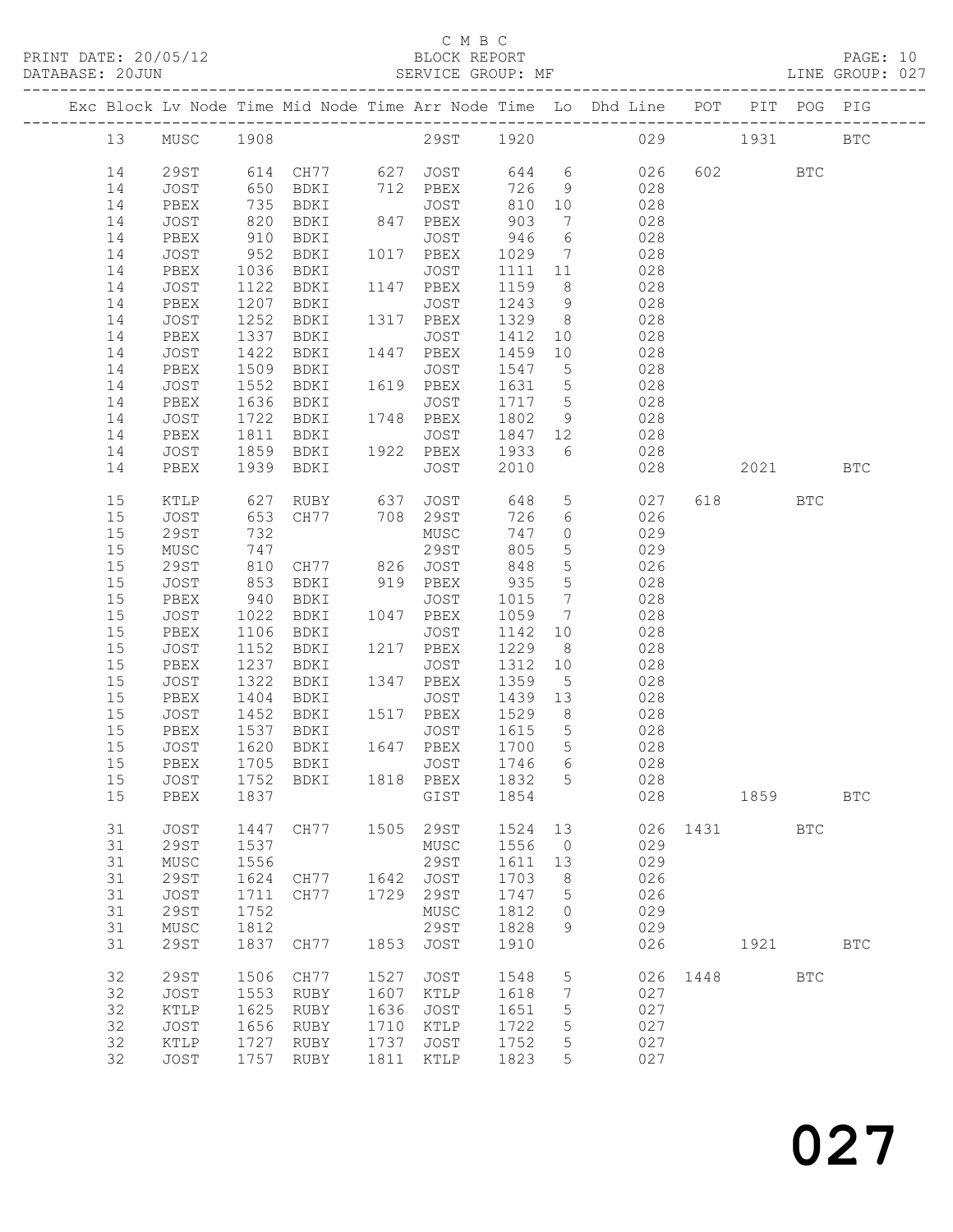### C M B C<br>BLOCK REPORT

### PAGE: 11<br>LINE GROUP: 027

|  |        | __________________________ |      |           |      | Exc Block Lv Node Time Mid Node Time Arr Node Time Lo Dhd Line POT |      |                 |    |        |      |          | PIT POG PIG  |            |
|--|--------|----------------------------|------|-----------|------|--------------------------------------------------------------------|------|-----------------|----|--------|------|----------|--------------|------------|
|  | 32     | KTLP                       |      | 1828 RUBY |      | 1838 JOST                                                          | 1851 |                 |    |        | 027  | 1902     |              | <b>BTC</b> |
|  | 33     | <b>JOST</b>                | 1528 | CH77      | 1546 | 29ST                                                               | 1605 | $5\phantom{.0}$ |    | 026    | 1512 |          | <b>BTC</b>   |            |
|  | 33     | <b>29ST</b>                | 1610 | CH77      | 1628 | JOST                                                               | 1649 | $7\phantom{.0}$ |    | 026    |      |          |              |            |
|  | 33     | JOST                       | 1656 | CH77      | 1713 | 29ST                                                               | 1731 | 6               |    | 026    |      |          |              |            |
|  | 33     | <b>29ST</b>                | 1737 |           |      | MUSC                                                               | 1757 | $\circ$         |    | 029    |      |          |              |            |
|  | 33     | MUSC                       | 1757 |           |      | 29ST                                                               | 1813 | 9               |    | 029    |      |          |              |            |
|  | 33     | 29ST                       | 1822 | CH77      | 1839 | JOST                                                               | 1859 | 14              |    | 026    |      |          |              |            |
|  | 33     | JOST                       | 1913 | RUBY      | 1925 | KTLP                                                               | 1936 | 11              |    | 027    |      |          |              |            |
|  | 33     | KTLP                       | 1947 | RUBY      | 1957 | JOST                                                               | 2009 | 5               |    | 027    |      |          |              |            |
|  | 33     | JOST                       | 2014 | RUBY      | 2025 | KTLP                                                               | 2036 | 13              |    | 027    |      |          |              |            |
|  | 33     | KTLP                       | 2049 | RUBY      | 2058 | JOST                                                               | 2109 | 6               |    | 027    |      |          |              |            |
|  | 33     | <b>JOST</b>                | 2115 | RUBY      | 2126 | KTLP                                                               | 2137 | 12              |    | 027    |      |          |              |            |
|  | 33     | KTLP                       | 2149 | RUBY      | 2158 | JOST                                                               | 2209 | 17              |    | 027    |      |          |              |            |
|  | 33     | JOST                       | 2226 | CH77      | 2242 | 29ST                                                               | 2255 |                 |    | 026    |      | 2305     |              | <b>BTC</b> |
|  |        |                            |      |           |      |                                                                    |      |                 |    |        |      |          |              |            |
|  | 34     | 29ST                       | 1542 | CH77      | 1601 | JOST                                                               | 1622 | 5               |    | 026    | 1524 |          | BTC          |            |
|  | 34     | JOST                       | 1627 | CH77      | 1644 | 29ST                                                               | 1702 | 6               |    | 026    |      |          |              |            |
|  | 34     | 29ST                       | 1708 | CH77      | 1726 | JOST                                                               | 1747 | 9               |    | 026    |      |          |              |            |
|  | 34     | <b>JOST</b>                | 1756 | CH77      | 1815 | 29ST                                                               | 1832 |                 |    | 026    |      | 1844     |              | <b>BTC</b> |
|  |        |                            |      |           |      |                                                                    |      |                 |    |        |      |          |              |            |
|  | 51     | <b>BDKS</b>                | 556  | SMKI      | 609  | JOST                                                               | 617  | 9               |    | 028    | 555  |          | $_{\rm BTC}$ |            |
|  | $51\,$ | JOST                       | 626  | RUBY      | 637  | KTLP                                                               | 647  | $8\,$           |    | 027    |      |          |              |            |
|  | 51     | KTLP                       | 655  | RUBY      | 706  | JOST                                                               | 718  | 5               |    | 027    |      |          |              |            |
|  | 51     | JOST                       | 723  | CH77      | 739  | 29ST                                                               | 759  | 5               |    | 026    |      |          |              |            |
|  | 51     | 29ST                       | 804  |           |      | MUSC                                                               | 820  | $\circ$         |    | 029    |      |          |              |            |
|  | 51     | MUSC                       | 820  |           |      | <b>29ST</b>                                                        | 839  | 11              |    | 029    |      |          |              |            |
|  | 51     | <b>29ST</b>                | 850  | CH77      | 907  | <b>JOST</b>                                                        | 927  |                 |    | 026    |      | 939      |              | <b>BTC</b> |
|  |        |                            |      |           |      |                                                                    |      |                 |    |        |      |          |              |            |
|  | 52     | <b>JOST</b>                | 608  | CH77      | 623  | 29ST                                                               | 639  | 6               |    | 026    |      | 555 75   | <b>BTC</b>   |            |
|  | 52     | <b>29ST</b>                | 645  |           |      | MUSC                                                               | 658  | $\circ$         |    | 029    |      |          |              |            |
|  | 52     | MUSC                       | 658  |           |      | 29ST                                                               | 712  | 8               |    | 029    |      |          |              |            |
|  | 52     | <b>29ST</b>                | 720  | CH77      | 735  | JOST                                                               | 756  | 5               |    | 026    |      |          |              |            |
|  | 52     | JOST                       | 801  | RUBY      | 814  | KTLP                                                               | 827  | 13              |    | 027    |      |          |              |            |
|  | 52     | KTLP                       | 840  | RUBY      | 851  | JOST                                                               | 903  | 8               |    | 027    |      |          |              |            |
|  | 52     | JOST                       | 911  | CH77      | 927  | 29ST                                                               | 945  |                 |    | 026    |      | 957 — 10 |              | <b>BTC</b> |
|  |        |                            |      |           |      |                                                                    |      |                 |    |        |      |          |              |            |
|  | 53     | LVMT                       | 635  | MAGA      | 702  | STST                                                               | 720  | $5\phantom{.0}$ | 15 | 240    |      | 617      | BTC          |            |
|  | 53     | KTLP                       | 740  | RUBY      | 751  | JOST                                                               | 803  | 5               |    | 027    |      |          |              |            |
|  | 53     | JOST                       | 808  | CH77      | 825  | 29ST                                                               | 845  | $7\phantom{.0}$ |    | 026    |      |          |              |            |
|  | 53     | 29ST                       | 852  |           |      | MUSC                                                               | 910  | $\Omega$        |    | 029    |      |          |              |            |
|  | 53     | MUSC                       | 910  |           |      | 29ST                                                               | 927  |                 |    | 029    |      | 939      |              | <b>BTC</b> |
|  | 54     | LNOS                       | 659  | 15LO      |      | 710 STST                                                           | 739  | 6               |    | 35 241 | 634  |          | BTC          |            |
|  | 54     | 29ST                       | 820  | CH77      | 836  | JOST                                                               | 858  | $7\phantom{.0}$ |    | 026    |      |          |              |            |
|  | 54     | <b>JOST</b>                |      | 905 RUBY  | 917  | KTLP                                                               | 927  |                 |    | 027    |      | 931      |              | <b>BTC</b> |
|  |        |                            |      |           |      |                                                                    |      |                 |    |        |      |          |              |            |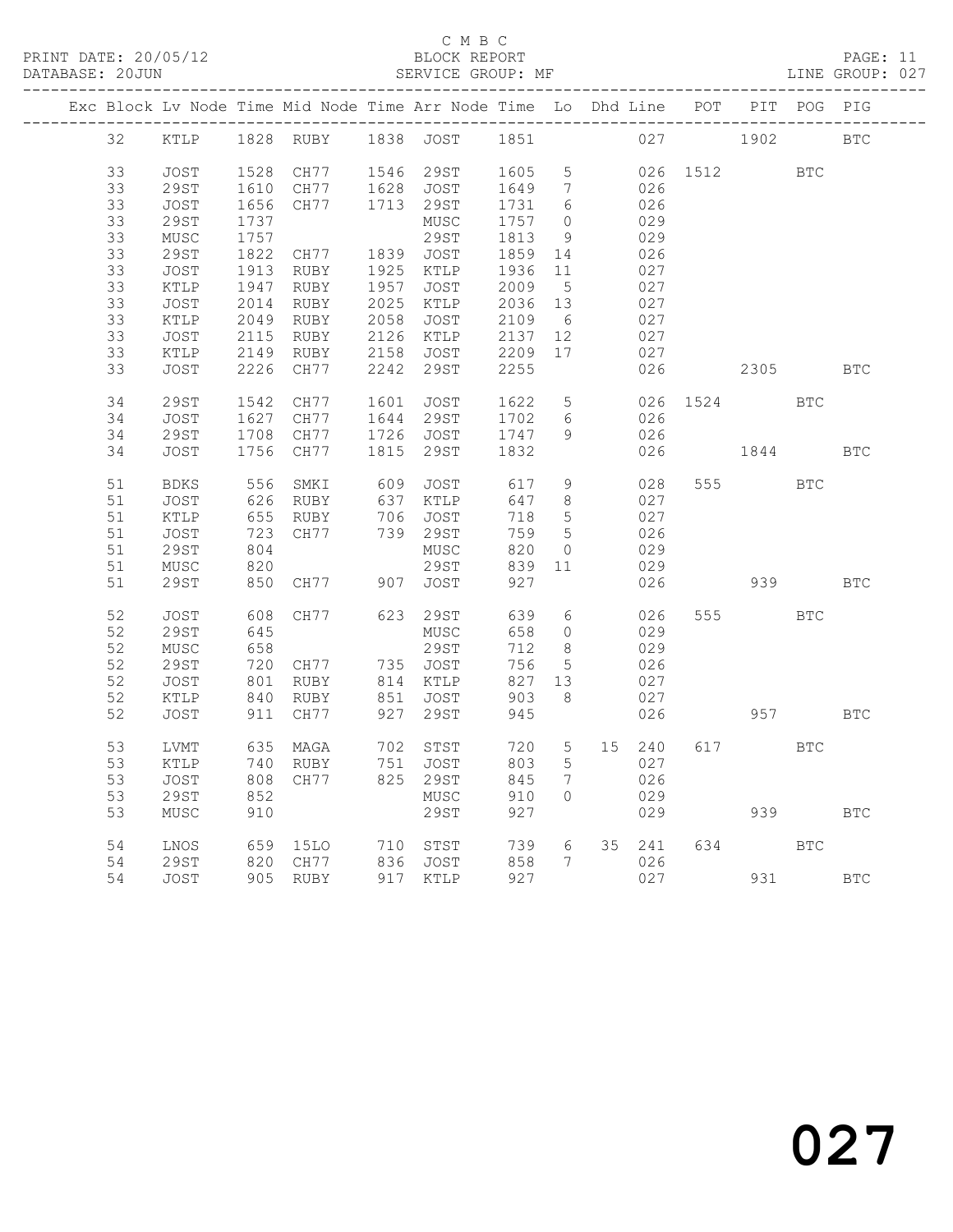|                                                                                                                                                                                                                                                                                                                                                                                                                                                            |                                                                                                          |                                                                                                                         |                                                                                                                         |                                                                                                                                                                                                                                                                                                                                                                                                                           |                                                                                 |                                                                                                                                                                                      |                                                          |                              |                                                                             |               |                 | PAGE: 12   |  |
|------------------------------------------------------------------------------------------------------------------------------------------------------------------------------------------------------------------------------------------------------------------------------------------------------------------------------------------------------------------------------------------------------------------------------------------------------------|----------------------------------------------------------------------------------------------------------|-------------------------------------------------------------------------------------------------------------------------|-------------------------------------------------------------------------------------------------------------------------|---------------------------------------------------------------------------------------------------------------------------------------------------------------------------------------------------------------------------------------------------------------------------------------------------------------------------------------------------------------------------------------------------------------------------|---------------------------------------------------------------------------------|--------------------------------------------------------------------------------------------------------------------------------------------------------------------------------------|----------------------------------------------------------|------------------------------|-----------------------------------------------------------------------------|---------------|-----------------|------------|--|
| 15LO 15TH & LONSDALE<br>BDKI     BOUNDARY & KITCHENER-NORTH         BDLO     BOUNDARY & LOUGHEED-NORTH<br>BTC Burnaby Depot<br>BTC             Burnaby  Depot<br>BUB6             BURRARD   STN<br>GRVT             GRANDVIEW  TERMINUS<br>LB-W LOUGHEED & BOUNDARY-WEST LN15 LONSDALE & 15 ST<br>NOS LONSDALE & E OSBORNE FS<br>PEEX PHIBBS EXCHANGE FS SERA SEYMOUR & HASTING<br>STST STADIUM STATION STATION ULP UNIVERSITY LOOP<br>WFST WATERFRONT STN |                                                                                                          |                                                                                                                         |                                                                                                                         |                                                                                                                                                                                                                                                                                                                                                                                                                           |                                                                                 | BAGA BANBURY & GALLANT<br>BUB2 BURRARD STATION<br>BYCA BROADWAY & CAMBIE<br>HK-W HASTINGS & KOOTENAY WB                                                                              |                                                          |                              |                                                                             |               |                 |            |  |
|                                                                                                                                                                                                                                                                                                                                                                                                                                                            |                                                                                                          |                                                                                                                         |                                                                                                                         | Exc Block Lv Node Time Mid Node Time Arr Node Time Lo Dhd Line POT PIT POG PIG                                                                                                                                                                                                                                                                                                                                            |                                                                                 |                                                                                                                                                                                      |                                                          |                              |                                                                             |               |                 |            |  |
|                                                                                                                                                                                                                                                                                                                                                                                                                                                            | 11<br>11<br>11<br>11<br>11<br>11<br>11<br>11<br>11<br>11<br>11<br>11<br>11<br>11<br>11<br>11<br>11<br>11 | ULP<br>WFST<br>WFST<br>ULP 1430<br>WFST<br>ULP 1610<br>WFST 1705<br>ULP                                                 | 1110<br>1155<br>1335<br>1520                                                                                            | 11 LB-W 618 BYCA 634 ULP 653 5 29 099 610 BTC<br>WFST 727 ULP 758 10 044<br>ULP 808 SEHA 840 13 1 044<br>WFST 854 ULP 929 6 044<br>ULP 935 SEHA 1006 8 1 044<br>WFST 1015 ULP 1052 18 044<br>ULP 1250 SEHA 1324 10 1 044<br>ULP 1411 19 044<br>ULP 1743 16<br>ULP 1759 SEHA 1836 11 1 044<br>WFST 1848 ULP 1920 11 044<br>ULP 1931 BYCA 1958 GRVT 2010 8 099<br>GRVT 2018 BYCA 2029 ULP 2053 8 099<br>2101 BYCA 2125 BDLO |                                                                                 | SEHA 1142 12 1 044<br>ULP 1232 18 044<br>SEHA 1504 15<br>ULP 1554 16<br>SEHA 1649 15 1 044                                                                                           |                                                          |                              | 1 044<br>044<br>044                                                         | 2142 099 2145 |                 | <b>BTC</b> |  |
|                                                                                                                                                                                                                                                                                                                                                                                                                                                            | 12<br>12<br>12<br>12<br>12<br>12<br>12<br>12<br>12<br>12<br>12<br>12<br>12<br>12<br>12<br>12             | MCD4<br>WFST<br>ULP<br>WFST<br>12 ULP<br>WFST<br>ULP<br>WFST<br>ULP<br>WFST<br>ULP<br>WFST<br>ULP<br>ULP<br>WFST<br>ULP | 716<br>748<br>828<br>908<br>950<br>1035<br>1130<br>1215<br>1310<br>1355<br>1450<br>1535<br>1623<br>1744<br>1833<br>1919 | LB-W 621 BYCA 637 ULP 656 7 13 099                                                                                                                                                                                                                                                                                                                                                                                        | ULP<br>SEHA<br>ULP<br>SEHA<br>ULP<br>SEHA<br>ULP<br>SEHA<br>SEHA<br>ULP<br>SEHA | BUB6 736 7 5 002<br>ULP 823 5 044<br>SEHA 900 7 1 044<br>ULP 943 7 044<br>SEHA 1021 13 1 044<br>1112<br>1204<br>1252<br>1344<br>1431<br>1524<br>1609<br>1702<br>1821<br>1905<br>1948 | 18<br>10<br>18<br>10<br>19<br>10<br>14<br>15<br>11<br>14 | 1<br>1<br>27<br>$\mathbf{1}$ | 044<br>1 044<br>044<br>044<br>044<br>044<br>044<br>044<br>044<br>044<br>044 |               | 613 BTC<br>2008 | <b>BTC</b> |  |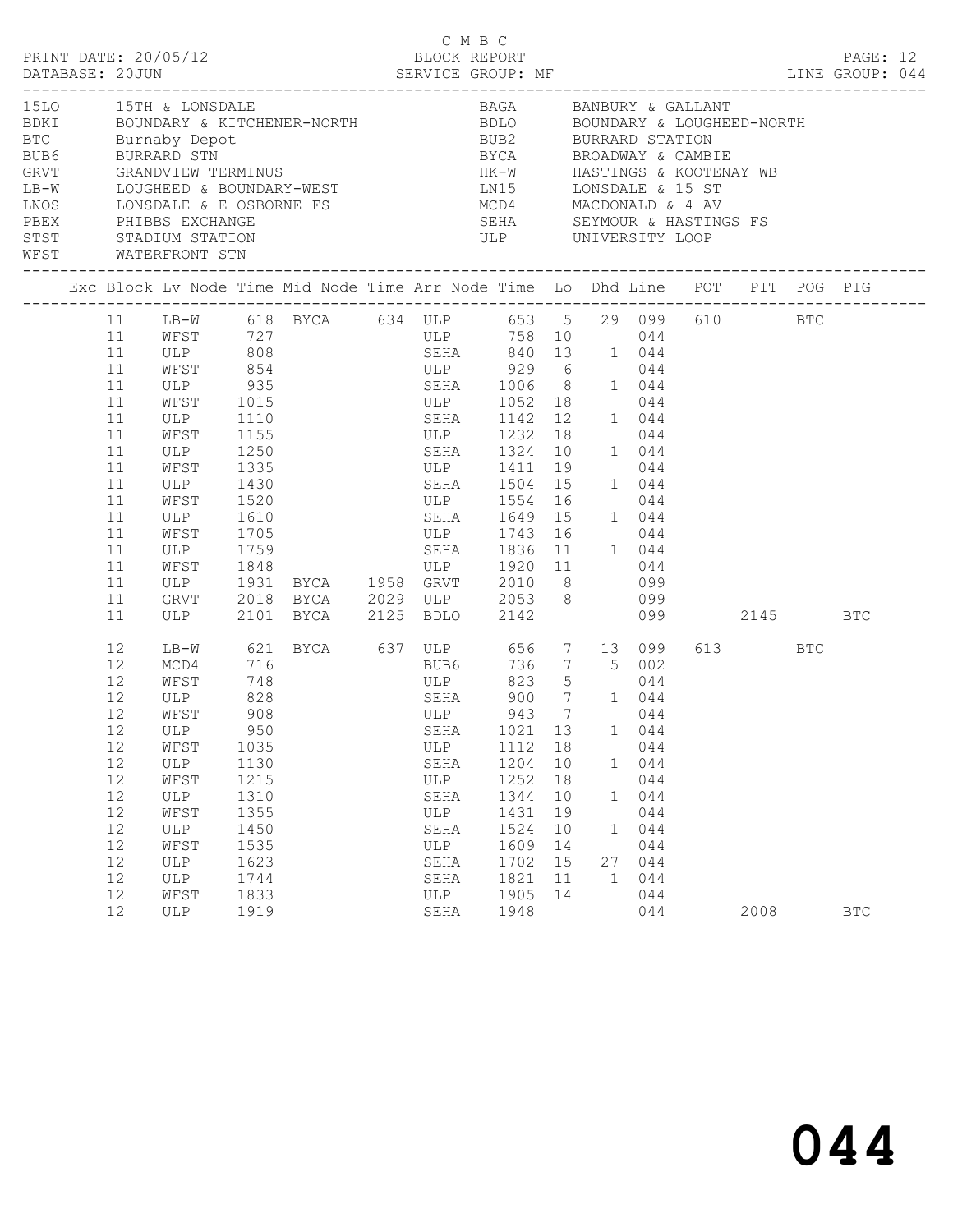## C M B C<br>BLOCK REPORT

| DATABASE: 20JUN                                                                |          |              |                   | SERVICE GROUP: MF                    |         |                 |   |            |              |         |          | LINE GROUP: 044 |  |
|--------------------------------------------------------------------------------|----------|--------------|-------------------|--------------------------------------|---------|-----------------|---|------------|--------------|---------|----------|-----------------|--|
| Exc Block Lv Node Time Mid Node Time Arr Node Time Lo Dhd Line POT PIT POG PIG |          |              |                   |                                      |         |                 |   |            |              |         |          |                 |  |
| 13                                                                             |          |              |                   | BDKI 617 HK-W 621 SEHA 641 7 1 R5    |         |                 |   |            |              | 616 BTC |          |                 |  |
| 13                                                                             | WFST     | 649          |                   | ULP 718 7                            |         |                 |   | 29 044     |              |         |          |                 |  |
| 13                                                                             | WFST     | 754          |                   | ULP 829 6                            |         |                 |   | 044        |              |         |          |                 |  |
| 13                                                                             | ULP      | 835          |                   | SEHA                                 | 907 12  |                 |   | 1 044      |              |         |          |                 |  |
| 13                                                                             | WFST     | 920          |                   | $ULP$ 955                            |         | 15              |   | 044        |              |         |          |                 |  |
| 13                                                                             | ULP      | 1010         |                   | SEHA                                 | 1041    | 13              |   | 1 044      |              |         |          |                 |  |
| 13                                                                             | WFST     | 1055         |                   | ULP                                  | 1132    | 18              |   | 044        |              |         |          |                 |  |
| 13                                                                             | ULP      | 1150         |                   | SEHA                                 | 1224 10 |                 |   | 1 044      |              |         |          |                 |  |
| 13                                                                             | WFST     | 1235         |                   | ULP                                  | 1312    | 18              |   | 044        |              |         |          |                 |  |
| 13                                                                             | ULP      | 1330         |                   | SEHA                                 | 1404 10 |                 |   | 1 044      |              |         |          |                 |  |
| 13                                                                             | WFST     | 1415         |                   | ULP                                  | 1451    | 13              |   | 044        |              |         |          |                 |  |
| 13                                                                             | ULP      | 1504         |                   | SEHA                                 | 1541 8  |                 |   | 1 044      |              |         |          |                 |  |
| 13                                                                             | WFST     | 1550         |                   | ULP                                  | 1624 12 |                 |   | 044        |              |         |          |                 |  |
| 13                                                                             | ULP 1636 |              |                   | SEHA                                 | 1715 5  |                 |   | 1 044      |              |         |          |                 |  |
| 13                                                                             | WFST     | 1721         |                   | ULP                                  | 1759 15 |                 |   | 044        |              |         |          |                 |  |
| 13                                                                             | ULP      | 1814<br>1903 |                   | SEHA                                 | 1849 13 |                 |   | 1 044      |              |         |          |                 |  |
| 13                                                                             | WFST     |              |                   | ULP                                  | 1934 15 |                 |   | 044        |              |         |          |                 |  |
| 13                                                                             | ULP 1949 |              |                   | SEHA                                 | 2018    |                 |   | 044        |              |         | 2038 BTC |                 |  |
| 14                                                                             | BDKI     |              | 639 HK-W 643 SEHA |                                      |         |                 |   | 703 5 1 R5 |              | 638 BTC |          |                 |  |
| 14                                                                             | WFST     | 709          |                   | ULP                                  | 738 5   |                 |   | 13 044     |              |         |          |                 |  |
| 14                                                                             | MCD4     | 756          |                   | BUB6                                 | 816     | $7\phantom{0}$  |   | 5 002      |              |         |          |                 |  |
| 14                                                                             | WFST     | 828          |                   | ULP                                  | 904     | 8 <sup>8</sup>  |   | 044        |              |         |          |                 |  |
| 14                                                                             | ULP      | 912          |                   | SEHA                                 | 943     | 11              |   | 1 044      |              |         |          |                 |  |
| 14                                                                             | WFST     | 955          |                   | ULP                                  | 1030    | 20              |   | 044        |              |         |          |                 |  |
| 14                                                                             | ULP      | 1050         |                   | SEHA                                 | 1122    | 12              |   | 1 044      |              |         |          |                 |  |
| 14                                                                             | WFST     | 1135         |                   | ULP                                  | 1212    | 18              |   | 044        |              |         |          |                 |  |
| 14                                                                             | ULP      | 1230         |                   | SEHA                                 | 1304    | 10              |   | 1 044      |              |         |          |                 |  |
| 14                                                                             | WFST     | 1315         |                   | ULP                                  | 1351    | 19              |   | 044        |              |         |          |                 |  |
| 14                                                                             | ULP      | 1410         |                   | SEHA                                 | 1444 5  |                 |   | 1 044      |              |         |          |                 |  |
| 14                                                                             | WFST     | 1450         |                   | ULP                                  | 1525 6  |                 |   | 044        |              |         |          |                 |  |
| 14                                                                             | ULP      | 1531         |                   | SEHA                                 | 1608 11 |                 |   | 1 044      |              |         |          |                 |  |
| 14                                                                             | WFST     | 1620         |                   | ULP                                  | 1654 8  |                 |   | 044        |              |         |          |                 |  |
| 14                                                                             | ULP 1702 |              |                   | SEHA                                 | 1740    | 8 <sup>8</sup>  |   | 1 044      |              |         |          |                 |  |
| 14                                                                             | WFST     | 1749         |                   | ULP                                  | 1827 17 |                 |   | 044        |              |         |          |                 |  |
| 14                                                                             | ULP 1844 |              |                   | SEHA                                 | 1913    |                 |   |            | 044 1933 BTC |         |          |                 |  |
| 15                                                                             | BDKI     |              |                   | 739 HK-W 743 SEHA 805 5 1 R5 738 BTC |         |                 |   |            |              |         |          |                 |  |
|                                                                                |          |              |                   | 15 MFST 811 ULP 846 6 044            |         |                 |   |            |              |         |          |                 |  |
| 15                                                                             | ULP      | 852          |                   | SEHA                                 | 923     | 11              | 1 | 044        |              |         |          |                 |  |
| 15                                                                             | WFST     | 935          |                   | ULP                                  | 1010    | 20              |   | 044        |              |         |          |                 |  |
| 15                                                                             | ULP      | 1030         |                   | SEHA                                 | 1102    | 12              | 1 | 044        |              |         |          |                 |  |
| 15                                                                             | WFST     | 1115         |                   | ULP                                  | 1152    | 18              |   | 044        |              |         |          |                 |  |
| 15                                                                             | ULP      | 1210         |                   | SEHA                                 | 1244    | 10              | 1 | 044        |              |         |          |                 |  |
| 15                                                                             | WFST     | 1255         |                   | ULP                                  | 1332    | 18              |   | 044        |              |         |          |                 |  |
| 15                                                                             | ULP      | 1350         |                   | SEHA                                 | 1424    | 10              | 1 | 044        |              |         |          |                 |  |
| 15                                                                             | WFST     | 1435         |                   | ULP                                  | 1510    | 8 <sup>8</sup>  |   | 044        |              |         |          |                 |  |
| 15                                                                             | ULP      | 1518         |                   | SEHA                                 | 1555    | - 9             | 1 | 044        |              |         |          |                 |  |
| 15                                                                             | WFST     | 1605         |                   | ULP                                  | 1639    | 10              |   | 044        |              |         |          |                 |  |
| 15                                                                             | ULP      | 1649         |                   | SEHA                                 | 1728    | $6\overline{6}$ | 1 | 044        |              |         |          |                 |  |
| 15                                                                             | WFST     | 1735         |                   | ULP                                  | 1813    | 16              |   | 044        |              |         |          |                 |  |
| 15                                                                             | ULP      | 1829         |                   | SEHA                                 | 1904    |                 |   | 044        |              | 1924    |          | $_{\rm BTC}$    |  |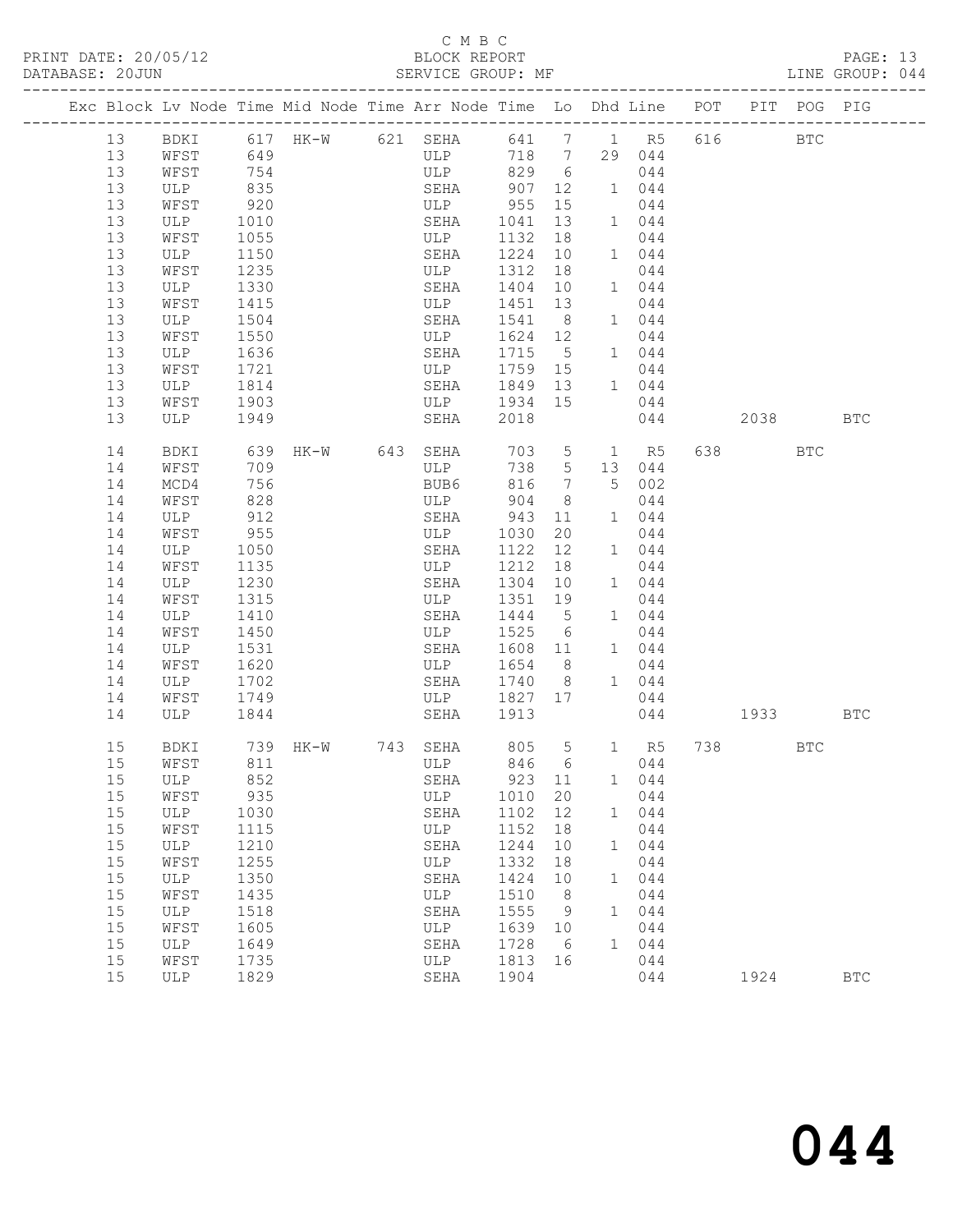### C M B C<br>BLOCK REPORT

PAGE: 14<br>LINE GROUP: 044

|  |    |             |      |                     | Exc Block Lv Node Time Mid Node Time Arr Node Time Lo Dhd Line POT | ______________ |                  |                |       |     |                                                                                                                                                                                                                                 | PIT POG PIG |            |
|--|----|-------------|------|---------------------|--------------------------------------------------------------------|----------------|------------------|----------------|-------|-----|---------------------------------------------------------------------------------------------------------------------------------------------------------------------------------------------------------------------------------|-------------|------------|
|  | 21 | BDKI        |      | 1424 HK-W 1428 SEHA |                                                                    | 1457           | $\overline{7}$   |                |       |     | 1 R5 1423                                                                                                                                                                                                                       | <b>BTC</b>  |            |
|  | 21 | WFST        | 1505 |                     | ULP                                                                | 1539           | 5                |                | 044   |     |                                                                                                                                                                                                                                 |             |            |
|  | 21 | ULP         | 1544 |                     | SEHA                                                               | 1621           | 13               |                | 1 044 |     |                                                                                                                                                                                                                                 |             |            |
|  | 21 | WFST        | 1635 |                     | ULP                                                                | 1711           | 5                |                | 044   |     |                                                                                                                                                                                                                                 |             |            |
|  | 21 | ULP         | 1716 |                     | SEHA                                                               | 1754           | 8                |                | 1 044 |     |                                                                                                                                                                                                                                 |             |            |
|  | 21 | WFST        | 1803 |                     | ULP                                                                | 1837           | 5                |                | 044   |     |                                                                                                                                                                                                                                 |             |            |
|  | 21 | ULP         |      | 1842 BYCA 1911 BDLO |                                                                    | 1930           |                  |                | 099   |     | 1933 — 1933 — 1934 — 1935 — 1936 — 1937 — 1948 — 1948 — 1948 — 1948 — 1948 — 1948 — 1948 — 1948 — 1948 — 1948 — 1948 — 1948 — 1948 — 1948 — 1948 — 1948 — 1948 — 1948 — 1948 — 1948 — 1948 — 1948 — 1948 — 1948 — 1948 — 1948 — |             | <b>BTC</b> |
|  | 22 | $LB-W$      | 1505 | BYCA 1526 ULP       |                                                                    | 1552           | $5\overline{)}$  |                |       |     | 099 1458                                                                                                                                                                                                                        | <b>BTC</b>  |            |
|  | 22 | ULP         | 1557 |                     | SEHA                                                               | 1634           | 15               | 1 044          |       |     |                                                                                                                                                                                                                                 |             |            |
|  | 22 | WFST        | 1650 |                     | ULP                                                                | 1726           | 5                |                | 044   |     |                                                                                                                                                                                                                                 |             |            |
|  | 22 | ULP         | 1731 |                     | SEHA                                                               | 1808           | 9                |                | 1 044 |     |                                                                                                                                                                                                                                 |             |            |
|  | 22 | WFST        | 1818 |                     | ULP                                                                | 1852           | 7                |                | 044   |     |                                                                                                                                                                                                                                 |             |            |
|  | 22 | <b>ULP</b>  | 1859 |                     | SEHA                                                               | 1928           |                  |                | 044   |     | 1948                                                                                                                                                                                                                            |             | <b>BTC</b> |
|  | 31 | <b>BAGA</b> | 701  | PBEX                | 725 BUB2                                                           | 751            | 6                | 5 <sup>5</sup> | 211   |     | 631 7                                                                                                                                                                                                                           | <b>BTC</b>  |            |
|  | 31 | WFST        | 802  |                     | ULP                                                                | 837            | 6                |                | 044   |     |                                                                                                                                                                                                                                 |             |            |
|  | 31 | ULP         | 843  |                     | SEHA                                                               | 915            |                  |                | 044   |     | 938                                                                                                                                                                                                                             |             | <b>BTC</b> |
|  | 32 | <b>BAGA</b> | 713  | PBEX 740 BUB2       |                                                                    | 809            | 5                |                | 5 211 | 643 |                                                                                                                                                                                                                                 | <b>BTC</b>  |            |
|  | 32 | WFST        | 819  |                     | ULP                                                                | 855            | 7                |                | 044   |     |                                                                                                                                                                                                                                 |             |            |
|  | 32 | ULP         | 902  |                     | SEHA                                                               | 933            |                  |                | 044   |     | 956                                                                                                                                                                                                                             |             | <b>BTC</b> |
|  |    |             |      |                     |                                                                    |                |                  |                |       |     |                                                                                                                                                                                                                                 |             |            |
|  | 33 | LN15        | 710  |                     | LNOS                                                               | 717            | 5                |                | 241   |     | 645   100                                                                                                                                                                                                                       | <b>BTC</b>  |            |
|  | 33 | LNOS        | 722  | 15LO                | 735 STST                                                           | 811            | 13               | 8 241          |       |     |                                                                                                                                                                                                                                 |             |            |
|  | 33 | WFST        | 832  |                     | ULP                                                                | 908            | $\overline{7}$   |                | 044   |     |                                                                                                                                                                                                                                 |             |            |
|  | 33 | ULP         | 915  | BYCA                | 940 BDLO                                                           | 1006           |                  |                | 099   |     | 1009                                                                                                                                                                                                                            |             | <b>BTC</b> |
|  | 34 | $LB-W$      | 700  | BYCA                | 716 ULP                                                            | 741            | 10 <sup>°</sup>  |                | 099   |     | 652 7                                                                                                                                                                                                                           | <b>BTC</b>  |            |
|  | 34 | ULP         | 751  |                     | SEHA                                                               | 824            | 14               |                | 1 044 |     |                                                                                                                                                                                                                                 |             |            |
|  | 34 | WFST        | 839  |                     | ULP                                                                | 915            | - 8              |                | 044   |     |                                                                                                                                                                                                                                 |             |            |
|  | 34 | <b>ULP</b>  | 923  |                     | SEHA                                                               | 954            |                  |                | 044   |     | 1017                                                                                                                                                                                                                            |             | <b>BTC</b> |
|  | 35 | BDKI        | 704  | HK-W                | 708 SEHA                                                           | 730            | 5                |                | 1 R5  |     | 703 — 103                                                                                                                                                                                                                       | <b>BTC</b>  |            |
|  | 35 | WFST        | 736  |                     | ULP                                                                | 807            | 9                | 29             | 044   |     |                                                                                                                                                                                                                                 |             |            |
|  | 35 | WFST        | 845  |                     | ULP                                                                | 920            | $6 \overline{6}$ |                | 044   |     |                                                                                                                                                                                                                                 |             |            |
|  | 35 | ULP         |      | 926 BYCA            | 951 BDLO                                                           | 1017           |                  |                |       | 099 | 1020                                                                                                                                                                                                                            |             | <b>BTC</b> |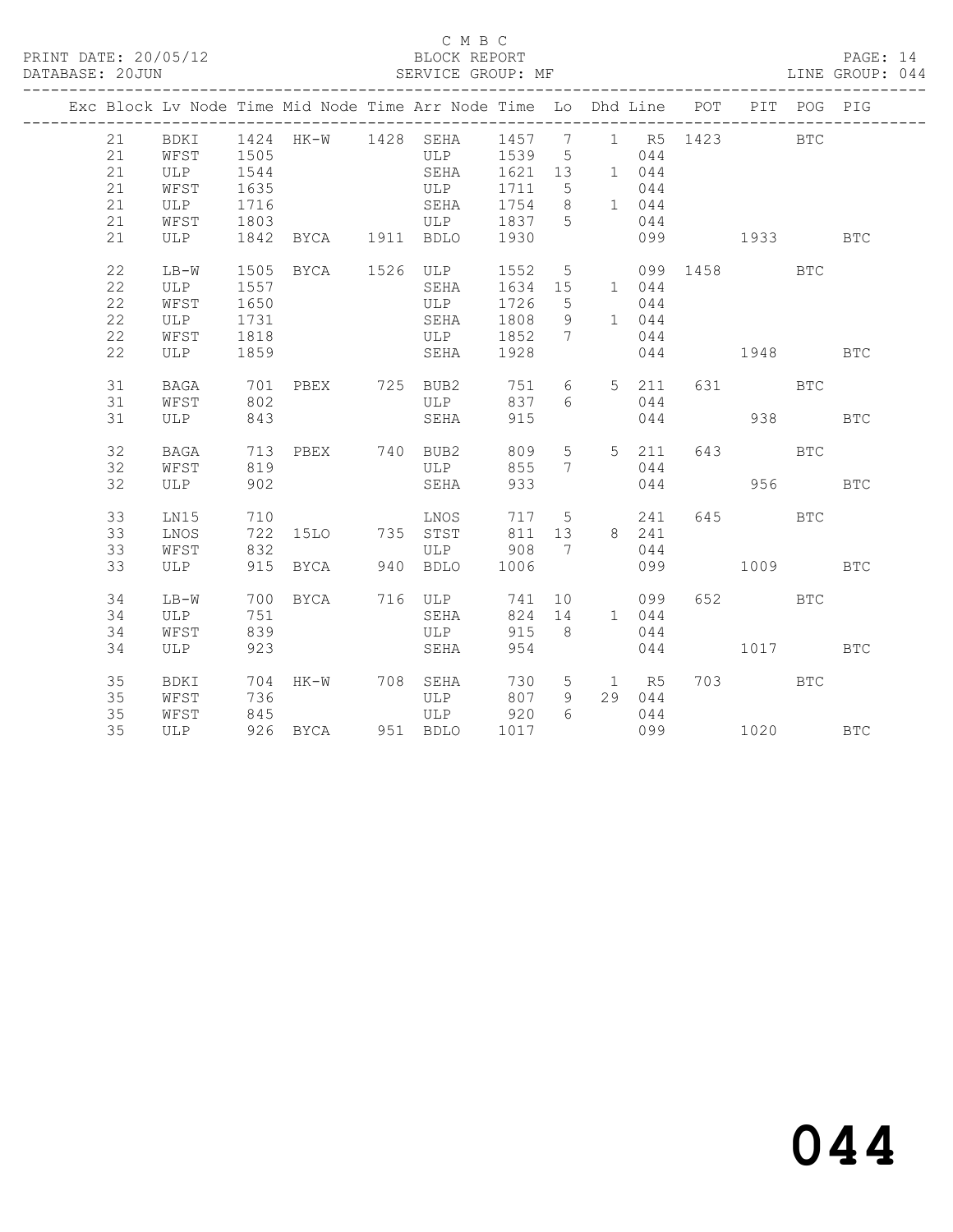| BLOCK REPORT<br>PRINT DATE: 20/05/12<br>PAGE: 15<br>BDKI     BOUNDARY & KITCHENER-NORTH       BDLO   BOUNDARY & LOUGHEED-NORTH<br>ETC Burnaby Depot BYAL BROADWAY & ALMA<br>BYCA BROADWAY & CAMBIE BYGR BROADWAY & GRANVILLE<br>BYST BROADWAY STN GRBY GRANVILLE & BROADWAY STN GRBY GRANVILLE & BROADWAY<br>GRVT GRANDVIEW TERMINUS HK-E HASTINGS & KOOTENAY EB<br>BYST BROADWAY STN GRBY GRANVILLE & BROADWAY STN GRVT GRANDVIEW TERMINUS<br>GRVT GRANDVIEW TERMINUS WB HK-E HASTINGS & KOOTE<br>HK-W HASTINGS & KOOTENAY WB HODM HOWE & DUNSMUIR<br>LB-W LOUGHEED & BOUNDARY-WEST NEWST NEW WESTMINSTER STN SEHA SEYMOUR & HASTINGS FS SERO SEYMOUR ST & ROBSON ST<br>SEHA SEYMOUR & HASTINGS FS SERO SEYMOUR ST & ROBSON ST<br>SFU SFU EXCHANGE SUST SURREY CENTRAL STATION<br>WFST WATERFRONT STN<br>Exc Block Lv Node Time Mid Node Time Arr Node Time Lo Dhd Line POT PIT POG PIG<br>1 LB-W 535 BYST 541 BYAL 603 7 099 527 BTC<br>BYAL 610 BYCA 624 GRVT 636 12 099<br>GRVT 648 BYCA 659 ULP 722 9 099<br>1<br>$\mathbf{1}$<br>ULP 731 BYCA 756 GRVT 810 6 099<br>$\mathbf{1}$<br>GRVT 816 BYCA 828 ULP 857 6 099<br>$\mathbf{1}$<br>ULP 903 BYCA 928 GRVT 945 9 099<br>GRVT 954 BYCA 1007 ULP 1033 7 099<br>$\mathbf{1}$<br>$\mathbf{1}$<br>1040 BYCA 1108 GRVT 1121 9 099<br>ULP<br>$\mathbf{1}$<br>$\mathbf{1}$<br>GRVT 1130 BYCA 1144 ULP 1211 8 099<br>ULP 1219 BYCA<br>GRVT 1313 BYCA<br>1248 GRVT 1301 12 099<br>1327 ULP 1354 8 099<br>$\mathbf{1}$<br>$\mathbf{1}$<br>ULP 1402 BYCA 1431 GRVT 1445 9 099<br>$\mathbf{1}$<br>GRVT 1454 BYCA 1508 ULP 1535 8 099<br>$\mathbf{1}$<br>ULP 1543 BYCA 1614 GRVT 1631 8 099<br>GRVT 1639 BYCA 1653 ULP 1719 6 099<br>ULP 1725 BYCA 1759 BDLO 1825 099<br>$\mathbf{1}$<br>$\mathbf{1}$<br>099<br>099 1828 BTC<br>$\mathbf{1}$<br>543 BYCA 558 ULP 617 11 099<br>2<br>535 7<br>LB-W<br>BTC<br>$\mathbf{2}$<br>700 9<br>099<br>745 7 099<br>2<br>ULP 752 BYCA 817 GRVT 831 7 099<br>$\overline{2}$<br>$\overline{2}$<br>GRVT 838 BYCA 850 ULP 919 9 099<br>ULP 928 BYCA 953 GRVT 1010 5 099<br>GRVT 1015 BYCA 1029 ULP 1056 7 099<br>$\overline{c}$<br>$\overline{2}$<br>$\mathbf{2}$<br>ULP 1103 BYCA 1132 GRVT 1145 7 099<br>$\mathbf{2}$<br>8 <sup>8</sup><br>1206<br>1233<br>099<br>GRVT<br>1152<br>BYCA<br>ULP<br>$\mathbf{2}$<br>1310<br>099<br>ULP<br>1241<br>1323<br>12<br>BYCA<br>GRVT<br>$\mathbf{2}$<br>1349<br>1335<br>1416<br>099<br><b>GRVT</b><br>BYCA<br>ULP<br>9<br>$\mathbf{2}$<br>1425<br>1454<br>1508<br>099<br>ULP<br>BYCA<br>GRVT<br>10<br>$\mathbf{2}$<br>1532<br>099<br>GRVT<br>1518<br><b>BYCA</b><br>ULP<br>1558<br>6<br>$\sqrt{2}$<br>1635<br>099<br>ULP<br>1604<br>BYCA<br>GRVT<br>1652<br>8<br>$\sqrt{2}$<br>$6\,$<br>099<br>GRVT<br>1700<br>BYCA<br>1714<br>ULP<br>1740<br>2<br>099<br>ULP<br>1746<br>BYCA<br>1818<br>GRVT<br>1833<br>- 9<br>$\mathbf{2}$<br>1842<br>1856<br>1921<br>099<br>GRVT<br>BYCA<br>ULP<br>15<br>$\mathbf{2}$<br>1936<br>2003<br>2015<br>099<br>ULP<br>BYCA<br>GRVT<br>11<br>$\mathbf{2}$<br>2026<br>2037<br>2101<br>8<br>099<br>GRVT<br>BYCA<br>ULP<br>$\mathbf{2}$<br>2109<br>2134<br>2145<br>8<br>099<br>ULP<br>BYCA<br>GRVT<br>$\mathbf{2}$<br>2204<br>2227<br>$\overline{5}$<br>099<br>GRVT<br>2153<br>BYCA<br>ULP<br>$\mathbf{2}$<br>2232<br>2255<br>2306<br>099<br>ULP<br>BYCA<br>${\tt GRVT}$<br>14<br>$\mathbf{2}$<br>2320<br>2331<br>2351<br>099<br><b>GRVT</b><br>BYCA<br>ULP<br>13<br>$\mathbf{2}$<br>2404<br>2427<br>2438<br>099<br>ULP<br>BYCA<br>GRVT<br>12<br>$\mathbf{2}$<br>2500<br>099<br>GRVT<br>2450<br>BYCA<br>ULP<br>2520<br>13<br>1<br>2<br>2534<br>2553<br>2604<br>ULP1<br>GRBY<br>SERO<br>$5\overline{)}$<br>N17<br>$\mathbf{2}$<br>2609<br>2616<br>2634<br>24 N17<br>SERO<br>BYGR<br>ULP1<br>21<br>2<br>2719 BYGR<br>2726<br>2754<br>2829<br>SERO<br>ULP1<br>N17<br><b>BTC</b> |  |  |  | C M B C |  |  |  |  |  |
|------------------------------------------------------------------------------------------------------------------------------------------------------------------------------------------------------------------------------------------------------------------------------------------------------------------------------------------------------------------------------------------------------------------------------------------------------------------------------------------------------------------------------------------------------------------------------------------------------------------------------------------------------------------------------------------------------------------------------------------------------------------------------------------------------------------------------------------------------------------------------------------------------------------------------------------------------------------------------------------------------------------------------------------------------------------------------------------------------------------------------------------------------------------------------------------------------------------------------------------------------------------------------------------------------------------------------------------------------------------------------------------------------------------------------------------------------------------------------------------------------------------------------------------------------------------------------------------------------------------------------------------------------------------------------------------------------------------------------------------------------------------------------------------------------------------------------------------------------------------------------------------------------------------------------------------------------------------------------------------------------------------------------------------------------------------------------------------------------------------------------------------------------------------------------------------------------------------------------------------------------------------------------------------------------------------------------------------------------------------------------------------------------------------------------------------------------------------------------------------------------------------------------------------------------------------------------------------------------------------------------------------------------------------------------------------------------------------------------------------------------------------------------------------------------------------------------------------------------------------------------------------------------------------------------------------------------------------------------------------------------------------------------------------------------------------------------------------------------------------------------------------------------------------------------------------------------------------------------------------------------------------------------------------------------------------------------------------------------------------------------------------------------------------------------------------------------------------------------------------------------------------------------------------------------------------------------------------------------------------------------------------------------------------------------------------------------------------------------------------------------------------------------------------------------------------------|--|--|--|---------|--|--|--|--|--|
|                                                                                                                                                                                                                                                                                                                                                                                                                                                                                                                                                                                                                                                                                                                                                                                                                                                                                                                                                                                                                                                                                                                                                                                                                                                                                                                                                                                                                                                                                                                                                                                                                                                                                                                                                                                                                                                                                                                                                                                                                                                                                                                                                                                                                                                                                                                                                                                                                                                                                                                                                                                                                                                                                                                                                                                                                                                                                                                                                                                                                                                                                                                                                                                                                                                                                                                                                                                                                                                                                                                                                                                                                                                                                                                                                                                                                        |  |  |  |         |  |  |  |  |  |
|                                                                                                                                                                                                                                                                                                                                                                                                                                                                                                                                                                                                                                                                                                                                                                                                                                                                                                                                                                                                                                                                                                                                                                                                                                                                                                                                                                                                                                                                                                                                                                                                                                                                                                                                                                                                                                                                                                                                                                                                                                                                                                                                                                                                                                                                                                                                                                                                                                                                                                                                                                                                                                                                                                                                                                                                                                                                                                                                                                                                                                                                                                                                                                                                                                                                                                                                                                                                                                                                                                                                                                                                                                                                                                                                                                                                                        |  |  |  |         |  |  |  |  |  |
|                                                                                                                                                                                                                                                                                                                                                                                                                                                                                                                                                                                                                                                                                                                                                                                                                                                                                                                                                                                                                                                                                                                                                                                                                                                                                                                                                                                                                                                                                                                                                                                                                                                                                                                                                                                                                                                                                                                                                                                                                                                                                                                                                                                                                                                                                                                                                                                                                                                                                                                                                                                                                                                                                                                                                                                                                                                                                                                                                                                                                                                                                                                                                                                                                                                                                                                                                                                                                                                                                                                                                                                                                                                                                                                                                                                                                        |  |  |  |         |  |  |  |  |  |
|                                                                                                                                                                                                                                                                                                                                                                                                                                                                                                                                                                                                                                                                                                                                                                                                                                                                                                                                                                                                                                                                                                                                                                                                                                                                                                                                                                                                                                                                                                                                                                                                                                                                                                                                                                                                                                                                                                                                                                                                                                                                                                                                                                                                                                                                                                                                                                                                                                                                                                                                                                                                                                                                                                                                                                                                                                                                                                                                                                                                                                                                                                                                                                                                                                                                                                                                                                                                                                                                                                                                                                                                                                                                                                                                                                                                                        |  |  |  |         |  |  |  |  |  |
|                                                                                                                                                                                                                                                                                                                                                                                                                                                                                                                                                                                                                                                                                                                                                                                                                                                                                                                                                                                                                                                                                                                                                                                                                                                                                                                                                                                                                                                                                                                                                                                                                                                                                                                                                                                                                                                                                                                                                                                                                                                                                                                                                                                                                                                                                                                                                                                                                                                                                                                                                                                                                                                                                                                                                                                                                                                                                                                                                                                                                                                                                                                                                                                                                                                                                                                                                                                                                                                                                                                                                                                                                                                                                                                                                                                                                        |  |  |  |         |  |  |  |  |  |
|                                                                                                                                                                                                                                                                                                                                                                                                                                                                                                                                                                                                                                                                                                                                                                                                                                                                                                                                                                                                                                                                                                                                                                                                                                                                                                                                                                                                                                                                                                                                                                                                                                                                                                                                                                                                                                                                                                                                                                                                                                                                                                                                                                                                                                                                                                                                                                                                                                                                                                                                                                                                                                                                                                                                                                                                                                                                                                                                                                                                                                                                                                                                                                                                                                                                                                                                                                                                                                                                                                                                                                                                                                                                                                                                                                                                                        |  |  |  |         |  |  |  |  |  |
|                                                                                                                                                                                                                                                                                                                                                                                                                                                                                                                                                                                                                                                                                                                                                                                                                                                                                                                                                                                                                                                                                                                                                                                                                                                                                                                                                                                                                                                                                                                                                                                                                                                                                                                                                                                                                                                                                                                                                                                                                                                                                                                                                                                                                                                                                                                                                                                                                                                                                                                                                                                                                                                                                                                                                                                                                                                                                                                                                                                                                                                                                                                                                                                                                                                                                                                                                                                                                                                                                                                                                                                                                                                                                                                                                                                                                        |  |  |  |         |  |  |  |  |  |
|                                                                                                                                                                                                                                                                                                                                                                                                                                                                                                                                                                                                                                                                                                                                                                                                                                                                                                                                                                                                                                                                                                                                                                                                                                                                                                                                                                                                                                                                                                                                                                                                                                                                                                                                                                                                                                                                                                                                                                                                                                                                                                                                                                                                                                                                                                                                                                                                                                                                                                                                                                                                                                                                                                                                                                                                                                                                                                                                                                                                                                                                                                                                                                                                                                                                                                                                                                                                                                                                                                                                                                                                                                                                                                                                                                                                                        |  |  |  |         |  |  |  |  |  |
|                                                                                                                                                                                                                                                                                                                                                                                                                                                                                                                                                                                                                                                                                                                                                                                                                                                                                                                                                                                                                                                                                                                                                                                                                                                                                                                                                                                                                                                                                                                                                                                                                                                                                                                                                                                                                                                                                                                                                                                                                                                                                                                                                                                                                                                                                                                                                                                                                                                                                                                                                                                                                                                                                                                                                                                                                                                                                                                                                                                                                                                                                                                                                                                                                                                                                                                                                                                                                                                                                                                                                                                                                                                                                                                                                                                                                        |  |  |  |         |  |  |  |  |  |
|                                                                                                                                                                                                                                                                                                                                                                                                                                                                                                                                                                                                                                                                                                                                                                                                                                                                                                                                                                                                                                                                                                                                                                                                                                                                                                                                                                                                                                                                                                                                                                                                                                                                                                                                                                                                                                                                                                                                                                                                                                                                                                                                                                                                                                                                                                                                                                                                                                                                                                                                                                                                                                                                                                                                                                                                                                                                                                                                                                                                                                                                                                                                                                                                                                                                                                                                                                                                                                                                                                                                                                                                                                                                                                                                                                                                                        |  |  |  |         |  |  |  |  |  |
|                                                                                                                                                                                                                                                                                                                                                                                                                                                                                                                                                                                                                                                                                                                                                                                                                                                                                                                                                                                                                                                                                                                                                                                                                                                                                                                                                                                                                                                                                                                                                                                                                                                                                                                                                                                                                                                                                                                                                                                                                                                                                                                                                                                                                                                                                                                                                                                                                                                                                                                                                                                                                                                                                                                                                                                                                                                                                                                                                                                                                                                                                                                                                                                                                                                                                                                                                                                                                                                                                                                                                                                                                                                                                                                                                                                                                        |  |  |  |         |  |  |  |  |  |
|                                                                                                                                                                                                                                                                                                                                                                                                                                                                                                                                                                                                                                                                                                                                                                                                                                                                                                                                                                                                                                                                                                                                                                                                                                                                                                                                                                                                                                                                                                                                                                                                                                                                                                                                                                                                                                                                                                                                                                                                                                                                                                                                                                                                                                                                                                                                                                                                                                                                                                                                                                                                                                                                                                                                                                                                                                                                                                                                                                                                                                                                                                                                                                                                                                                                                                                                                                                                                                                                                                                                                                                                                                                                                                                                                                                                                        |  |  |  |         |  |  |  |  |  |
|                                                                                                                                                                                                                                                                                                                                                                                                                                                                                                                                                                                                                                                                                                                                                                                                                                                                                                                                                                                                                                                                                                                                                                                                                                                                                                                                                                                                                                                                                                                                                                                                                                                                                                                                                                                                                                                                                                                                                                                                                                                                                                                                                                                                                                                                                                                                                                                                                                                                                                                                                                                                                                                                                                                                                                                                                                                                                                                                                                                                                                                                                                                                                                                                                                                                                                                                                                                                                                                                                                                                                                                                                                                                                                                                                                                                                        |  |  |  |         |  |  |  |  |  |
|                                                                                                                                                                                                                                                                                                                                                                                                                                                                                                                                                                                                                                                                                                                                                                                                                                                                                                                                                                                                                                                                                                                                                                                                                                                                                                                                                                                                                                                                                                                                                                                                                                                                                                                                                                                                                                                                                                                                                                                                                                                                                                                                                                                                                                                                                                                                                                                                                                                                                                                                                                                                                                                                                                                                                                                                                                                                                                                                                                                                                                                                                                                                                                                                                                                                                                                                                                                                                                                                                                                                                                                                                                                                                                                                                                                                                        |  |  |  |         |  |  |  |  |  |
|                                                                                                                                                                                                                                                                                                                                                                                                                                                                                                                                                                                                                                                                                                                                                                                                                                                                                                                                                                                                                                                                                                                                                                                                                                                                                                                                                                                                                                                                                                                                                                                                                                                                                                                                                                                                                                                                                                                                                                                                                                                                                                                                                                                                                                                                                                                                                                                                                                                                                                                                                                                                                                                                                                                                                                                                                                                                                                                                                                                                                                                                                                                                                                                                                                                                                                                                                                                                                                                                                                                                                                                                                                                                                                                                                                                                                        |  |  |  |         |  |  |  |  |  |
|                                                                                                                                                                                                                                                                                                                                                                                                                                                                                                                                                                                                                                                                                                                                                                                                                                                                                                                                                                                                                                                                                                                                                                                                                                                                                                                                                                                                                                                                                                                                                                                                                                                                                                                                                                                                                                                                                                                                                                                                                                                                                                                                                                                                                                                                                                                                                                                                                                                                                                                                                                                                                                                                                                                                                                                                                                                                                                                                                                                                                                                                                                                                                                                                                                                                                                                                                                                                                                                                                                                                                                                                                                                                                                                                                                                                                        |  |  |  |         |  |  |  |  |  |
|                                                                                                                                                                                                                                                                                                                                                                                                                                                                                                                                                                                                                                                                                                                                                                                                                                                                                                                                                                                                                                                                                                                                                                                                                                                                                                                                                                                                                                                                                                                                                                                                                                                                                                                                                                                                                                                                                                                                                                                                                                                                                                                                                                                                                                                                                                                                                                                                                                                                                                                                                                                                                                                                                                                                                                                                                                                                                                                                                                                                                                                                                                                                                                                                                                                                                                                                                                                                                                                                                                                                                                                                                                                                                                                                                                                                                        |  |  |  |         |  |  |  |  |  |
|                                                                                                                                                                                                                                                                                                                                                                                                                                                                                                                                                                                                                                                                                                                                                                                                                                                                                                                                                                                                                                                                                                                                                                                                                                                                                                                                                                                                                                                                                                                                                                                                                                                                                                                                                                                                                                                                                                                                                                                                                                                                                                                                                                                                                                                                                                                                                                                                                                                                                                                                                                                                                                                                                                                                                                                                                                                                                                                                                                                                                                                                                                                                                                                                                                                                                                                                                                                                                                                                                                                                                                                                                                                                                                                                                                                                                        |  |  |  |         |  |  |  |  |  |
|                                                                                                                                                                                                                                                                                                                                                                                                                                                                                                                                                                                                                                                                                                                                                                                                                                                                                                                                                                                                                                                                                                                                                                                                                                                                                                                                                                                                                                                                                                                                                                                                                                                                                                                                                                                                                                                                                                                                                                                                                                                                                                                                                                                                                                                                                                                                                                                                                                                                                                                                                                                                                                                                                                                                                                                                                                                                                                                                                                                                                                                                                                                                                                                                                                                                                                                                                                                                                                                                                                                                                                                                                                                                                                                                                                                                                        |  |  |  |         |  |  |  |  |  |
|                                                                                                                                                                                                                                                                                                                                                                                                                                                                                                                                                                                                                                                                                                                                                                                                                                                                                                                                                                                                                                                                                                                                                                                                                                                                                                                                                                                                                                                                                                                                                                                                                                                                                                                                                                                                                                                                                                                                                                                                                                                                                                                                                                                                                                                                                                                                                                                                                                                                                                                                                                                                                                                                                                                                                                                                                                                                                                                                                                                                                                                                                                                                                                                                                                                                                                                                                                                                                                                                                                                                                                                                                                                                                                                                                                                                                        |  |  |  |         |  |  |  |  |  |
|                                                                                                                                                                                                                                                                                                                                                                                                                                                                                                                                                                                                                                                                                                                                                                                                                                                                                                                                                                                                                                                                                                                                                                                                                                                                                                                                                                                                                                                                                                                                                                                                                                                                                                                                                                                                                                                                                                                                                                                                                                                                                                                                                                                                                                                                                                                                                                                                                                                                                                                                                                                                                                                                                                                                                                                                                                                                                                                                                                                                                                                                                                                                                                                                                                                                                                                                                                                                                                                                                                                                                                                                                                                                                                                                                                                                                        |  |  |  |         |  |  |  |  |  |
|                                                                                                                                                                                                                                                                                                                                                                                                                                                                                                                                                                                                                                                                                                                                                                                                                                                                                                                                                                                                                                                                                                                                                                                                                                                                                                                                                                                                                                                                                                                                                                                                                                                                                                                                                                                                                                                                                                                                                                                                                                                                                                                                                                                                                                                                                                                                                                                                                                                                                                                                                                                                                                                                                                                                                                                                                                                                                                                                                                                                                                                                                                                                                                                                                                                                                                                                                                                                                                                                                                                                                                                                                                                                                                                                                                                                                        |  |  |  |         |  |  |  |  |  |
|                                                                                                                                                                                                                                                                                                                                                                                                                                                                                                                                                                                                                                                                                                                                                                                                                                                                                                                                                                                                                                                                                                                                                                                                                                                                                                                                                                                                                                                                                                                                                                                                                                                                                                                                                                                                                                                                                                                                                                                                                                                                                                                                                                                                                                                                                                                                                                                                                                                                                                                                                                                                                                                                                                                                                                                                                                                                                                                                                                                                                                                                                                                                                                                                                                                                                                                                                                                                                                                                                                                                                                                                                                                                                                                                                                                                                        |  |  |  |         |  |  |  |  |  |
|                                                                                                                                                                                                                                                                                                                                                                                                                                                                                                                                                                                                                                                                                                                                                                                                                                                                                                                                                                                                                                                                                                                                                                                                                                                                                                                                                                                                                                                                                                                                                                                                                                                                                                                                                                                                                                                                                                                                                                                                                                                                                                                                                                                                                                                                                                                                                                                                                                                                                                                                                                                                                                                                                                                                                                                                                                                                                                                                                                                                                                                                                                                                                                                                                                                                                                                                                                                                                                                                                                                                                                                                                                                                                                                                                                                                                        |  |  |  |         |  |  |  |  |  |
|                                                                                                                                                                                                                                                                                                                                                                                                                                                                                                                                                                                                                                                                                                                                                                                                                                                                                                                                                                                                                                                                                                                                                                                                                                                                                                                                                                                                                                                                                                                                                                                                                                                                                                                                                                                                                                                                                                                                                                                                                                                                                                                                                                                                                                                                                                                                                                                                                                                                                                                                                                                                                                                                                                                                                                                                                                                                                                                                                                                                                                                                                                                                                                                                                                                                                                                                                                                                                                                                                                                                                                                                                                                                                                                                                                                                                        |  |  |  |         |  |  |  |  |  |
|                                                                                                                                                                                                                                                                                                                                                                                                                                                                                                                                                                                                                                                                                                                                                                                                                                                                                                                                                                                                                                                                                                                                                                                                                                                                                                                                                                                                                                                                                                                                                                                                                                                                                                                                                                                                                                                                                                                                                                                                                                                                                                                                                                                                                                                                                                                                                                                                                                                                                                                                                                                                                                                                                                                                                                                                                                                                                                                                                                                                                                                                                                                                                                                                                                                                                                                                                                                                                                                                                                                                                                                                                                                                                                                                                                                                                        |  |  |  |         |  |  |  |  |  |
|                                                                                                                                                                                                                                                                                                                                                                                                                                                                                                                                                                                                                                                                                                                                                                                                                                                                                                                                                                                                                                                                                                                                                                                                                                                                                                                                                                                                                                                                                                                                                                                                                                                                                                                                                                                                                                                                                                                                                                                                                                                                                                                                                                                                                                                                                                                                                                                                                                                                                                                                                                                                                                                                                                                                                                                                                                                                                                                                                                                                                                                                                                                                                                                                                                                                                                                                                                                                                                                                                                                                                                                                                                                                                                                                                                                                                        |  |  |  |         |  |  |  |  |  |
|                                                                                                                                                                                                                                                                                                                                                                                                                                                                                                                                                                                                                                                                                                                                                                                                                                                                                                                                                                                                                                                                                                                                                                                                                                                                                                                                                                                                                                                                                                                                                                                                                                                                                                                                                                                                                                                                                                                                                                                                                                                                                                                                                                                                                                                                                                                                                                                                                                                                                                                                                                                                                                                                                                                                                                                                                                                                                                                                                                                                                                                                                                                                                                                                                                                                                                                                                                                                                                                                                                                                                                                                                                                                                                                                                                                                                        |  |  |  |         |  |  |  |  |  |
|                                                                                                                                                                                                                                                                                                                                                                                                                                                                                                                                                                                                                                                                                                                                                                                                                                                                                                                                                                                                                                                                                                                                                                                                                                                                                                                                                                                                                                                                                                                                                                                                                                                                                                                                                                                                                                                                                                                                                                                                                                                                                                                                                                                                                                                                                                                                                                                                                                                                                                                                                                                                                                                                                                                                                                                                                                                                                                                                                                                                                                                                                                                                                                                                                                                                                                                                                                                                                                                                                                                                                                                                                                                                                                                                                                                                                        |  |  |  |         |  |  |  |  |  |
|                                                                                                                                                                                                                                                                                                                                                                                                                                                                                                                                                                                                                                                                                                                                                                                                                                                                                                                                                                                                                                                                                                                                                                                                                                                                                                                                                                                                                                                                                                                                                                                                                                                                                                                                                                                                                                                                                                                                                                                                                                                                                                                                                                                                                                                                                                                                                                                                                                                                                                                                                                                                                                                                                                                                                                                                                                                                                                                                                                                                                                                                                                                                                                                                                                                                                                                                                                                                                                                                                                                                                                                                                                                                                                                                                                                                                        |  |  |  |         |  |  |  |  |  |
|                                                                                                                                                                                                                                                                                                                                                                                                                                                                                                                                                                                                                                                                                                                                                                                                                                                                                                                                                                                                                                                                                                                                                                                                                                                                                                                                                                                                                                                                                                                                                                                                                                                                                                                                                                                                                                                                                                                                                                                                                                                                                                                                                                                                                                                                                                                                                                                                                                                                                                                                                                                                                                                                                                                                                                                                                                                                                                                                                                                                                                                                                                                                                                                                                                                                                                                                                                                                                                                                                                                                                                                                                                                                                                                                                                                                                        |  |  |  |         |  |  |  |  |  |
|                                                                                                                                                                                                                                                                                                                                                                                                                                                                                                                                                                                                                                                                                                                                                                                                                                                                                                                                                                                                                                                                                                                                                                                                                                                                                                                                                                                                                                                                                                                                                                                                                                                                                                                                                                                                                                                                                                                                                                                                                                                                                                                                                                                                                                                                                                                                                                                                                                                                                                                                                                                                                                                                                                                                                                                                                                                                                                                                                                                                                                                                                                                                                                                                                                                                                                                                                                                                                                                                                                                                                                                                                                                                                                                                                                                                                        |  |  |  |         |  |  |  |  |  |
|                                                                                                                                                                                                                                                                                                                                                                                                                                                                                                                                                                                                                                                                                                                                                                                                                                                                                                                                                                                                                                                                                                                                                                                                                                                                                                                                                                                                                                                                                                                                                                                                                                                                                                                                                                                                                                                                                                                                                                                                                                                                                                                                                                                                                                                                                                                                                                                                                                                                                                                                                                                                                                                                                                                                                                                                                                                                                                                                                                                                                                                                                                                                                                                                                                                                                                                                                                                                                                                                                                                                                                                                                                                                                                                                                                                                                        |  |  |  |         |  |  |  |  |  |
|                                                                                                                                                                                                                                                                                                                                                                                                                                                                                                                                                                                                                                                                                                                                                                                                                                                                                                                                                                                                                                                                                                                                                                                                                                                                                                                                                                                                                                                                                                                                                                                                                                                                                                                                                                                                                                                                                                                                                                                                                                                                                                                                                                                                                                                                                                                                                                                                                                                                                                                                                                                                                                                                                                                                                                                                                                                                                                                                                                                                                                                                                                                                                                                                                                                                                                                                                                                                                                                                                                                                                                                                                                                                                                                                                                                                                        |  |  |  |         |  |  |  |  |  |
|                                                                                                                                                                                                                                                                                                                                                                                                                                                                                                                                                                                                                                                                                                                                                                                                                                                                                                                                                                                                                                                                                                                                                                                                                                                                                                                                                                                                                                                                                                                                                                                                                                                                                                                                                                                                                                                                                                                                                                                                                                                                                                                                                                                                                                                                                                                                                                                                                                                                                                                                                                                                                                                                                                                                                                                                                                                                                                                                                                                                                                                                                                                                                                                                                                                                                                                                                                                                                                                                                                                                                                                                                                                                                                                                                                                                                        |  |  |  |         |  |  |  |  |  |
|                                                                                                                                                                                                                                                                                                                                                                                                                                                                                                                                                                                                                                                                                                                                                                                                                                                                                                                                                                                                                                                                                                                                                                                                                                                                                                                                                                                                                                                                                                                                                                                                                                                                                                                                                                                                                                                                                                                                                                                                                                                                                                                                                                                                                                                                                                                                                                                                                                                                                                                                                                                                                                                                                                                                                                                                                                                                                                                                                                                                                                                                                                                                                                                                                                                                                                                                                                                                                                                                                                                                                                                                                                                                                                                                                                                                                        |  |  |  |         |  |  |  |  |  |
|                                                                                                                                                                                                                                                                                                                                                                                                                                                                                                                                                                                                                                                                                                                                                                                                                                                                                                                                                                                                                                                                                                                                                                                                                                                                                                                                                                                                                                                                                                                                                                                                                                                                                                                                                                                                                                                                                                                                                                                                                                                                                                                                                                                                                                                                                                                                                                                                                                                                                                                                                                                                                                                                                                                                                                                                                                                                                                                                                                                                                                                                                                                                                                                                                                                                                                                                                                                                                                                                                                                                                                                                                                                                                                                                                                                                                        |  |  |  |         |  |  |  |  |  |
|                                                                                                                                                                                                                                                                                                                                                                                                                                                                                                                                                                                                                                                                                                                                                                                                                                                                                                                                                                                                                                                                                                                                                                                                                                                                                                                                                                                                                                                                                                                                                                                                                                                                                                                                                                                                                                                                                                                                                                                                                                                                                                                                                                                                                                                                                                                                                                                                                                                                                                                                                                                                                                                                                                                                                                                                                                                                                                                                                                                                                                                                                                                                                                                                                                                                                                                                                                                                                                                                                                                                                                                                                                                                                                                                                                                                                        |  |  |  |         |  |  |  |  |  |
|                                                                                                                                                                                                                                                                                                                                                                                                                                                                                                                                                                                                                                                                                                                                                                                                                                                                                                                                                                                                                                                                                                                                                                                                                                                                                                                                                                                                                                                                                                                                                                                                                                                                                                                                                                                                                                                                                                                                                                                                                                                                                                                                                                                                                                                                                                                                                                                                                                                                                                                                                                                                                                                                                                                                                                                                                                                                                                                                                                                                                                                                                                                                                                                                                                                                                                                                                                                                                                                                                                                                                                                                                                                                                                                                                                                                                        |  |  |  |         |  |  |  |  |  |
|                                                                                                                                                                                                                                                                                                                                                                                                                                                                                                                                                                                                                                                                                                                                                                                                                                                                                                                                                                                                                                                                                                                                                                                                                                                                                                                                                                                                                                                                                                                                                                                                                                                                                                                                                                                                                                                                                                                                                                                                                                                                                                                                                                                                                                                                                                                                                                                                                                                                                                                                                                                                                                                                                                                                                                                                                                                                                                                                                                                                                                                                                                                                                                                                                                                                                                                                                                                                                                                                                                                                                                                                                                                                                                                                                                                                                        |  |  |  |         |  |  |  |  |  |
|                                                                                                                                                                                                                                                                                                                                                                                                                                                                                                                                                                                                                                                                                                                                                                                                                                                                                                                                                                                                                                                                                                                                                                                                                                                                                                                                                                                                                                                                                                                                                                                                                                                                                                                                                                                                                                                                                                                                                                                                                                                                                                                                                                                                                                                                                                                                                                                                                                                                                                                                                                                                                                                                                                                                                                                                                                                                                                                                                                                                                                                                                                                                                                                                                                                                                                                                                                                                                                                                                                                                                                                                                                                                                                                                                                                                                        |  |  |  |         |  |  |  |  |  |
|                                                                                                                                                                                                                                                                                                                                                                                                                                                                                                                                                                                                                                                                                                                                                                                                                                                                                                                                                                                                                                                                                                                                                                                                                                                                                                                                                                                                                                                                                                                                                                                                                                                                                                                                                                                                                                                                                                                                                                                                                                                                                                                                                                                                                                                                                                                                                                                                                                                                                                                                                                                                                                                                                                                                                                                                                                                                                                                                                                                                                                                                                                                                                                                                                                                                                                                                                                                                                                                                                                                                                                                                                                                                                                                                                                                                                        |  |  |  |         |  |  |  |  |  |
|                                                                                                                                                                                                                                                                                                                                                                                                                                                                                                                                                                                                                                                                                                                                                                                                                                                                                                                                                                                                                                                                                                                                                                                                                                                                                                                                                                                                                                                                                                                                                                                                                                                                                                                                                                                                                                                                                                                                                                                                                                                                                                                                                                                                                                                                                                                                                                                                                                                                                                                                                                                                                                                                                                                                                                                                                                                                                                                                                                                                                                                                                                                                                                                                                                                                                                                                                                                                                                                                                                                                                                                                                                                                                                                                                                                                                        |  |  |  |         |  |  |  |  |  |
|                                                                                                                                                                                                                                                                                                                                                                                                                                                                                                                                                                                                                                                                                                                                                                                                                                                                                                                                                                                                                                                                                                                                                                                                                                                                                                                                                                                                                                                                                                                                                                                                                                                                                                                                                                                                                                                                                                                                                                                                                                                                                                                                                                                                                                                                                                                                                                                                                                                                                                                                                                                                                                                                                                                                                                                                                                                                                                                                                                                                                                                                                                                                                                                                                                                                                                                                                                                                                                                                                                                                                                                                                                                                                                                                                                                                                        |  |  |  |         |  |  |  |  |  |
|                                                                                                                                                                                                                                                                                                                                                                                                                                                                                                                                                                                                                                                                                                                                                                                                                                                                                                                                                                                                                                                                                                                                                                                                                                                                                                                                                                                                                                                                                                                                                                                                                                                                                                                                                                                                                                                                                                                                                                                                                                                                                                                                                                                                                                                                                                                                                                                                                                                                                                                                                                                                                                                                                                                                                                                                                                                                                                                                                                                                                                                                                                                                                                                                                                                                                                                                                                                                                                                                                                                                                                                                                                                                                                                                                                                                                        |  |  |  |         |  |  |  |  |  |
|                                                                                                                                                                                                                                                                                                                                                                                                                                                                                                                                                                                                                                                                                                                                                                                                                                                                                                                                                                                                                                                                                                                                                                                                                                                                                                                                                                                                                                                                                                                                                                                                                                                                                                                                                                                                                                                                                                                                                                                                                                                                                                                                                                                                                                                                                                                                                                                                                                                                                                                                                                                                                                                                                                                                                                                                                                                                                                                                                                                                                                                                                                                                                                                                                                                                                                                                                                                                                                                                                                                                                                                                                                                                                                                                                                                                                        |  |  |  |         |  |  |  |  |  |
|                                                                                                                                                                                                                                                                                                                                                                                                                                                                                                                                                                                                                                                                                                                                                                                                                                                                                                                                                                                                                                                                                                                                                                                                                                                                                                                                                                                                                                                                                                                                                                                                                                                                                                                                                                                                                                                                                                                                                                                                                                                                                                                                                                                                                                                                                                                                                                                                                                                                                                                                                                                                                                                                                                                                                                                                                                                                                                                                                                                                                                                                                                                                                                                                                                                                                                                                                                                                                                                                                                                                                                                                                                                                                                                                                                                                                        |  |  |  |         |  |  |  |  |  |
|                                                                                                                                                                                                                                                                                                                                                                                                                                                                                                                                                                                                                                                                                                                                                                                                                                                                                                                                                                                                                                                                                                                                                                                                                                                                                                                                                                                                                                                                                                                                                                                                                                                                                                                                                                                                                                                                                                                                                                                                                                                                                                                                                                                                                                                                                                                                                                                                                                                                                                                                                                                                                                                                                                                                                                                                                                                                                                                                                                                                                                                                                                                                                                                                                                                                                                                                                                                                                                                                                                                                                                                                                                                                                                                                                                                                                        |  |  |  |         |  |  |  |  |  |
|                                                                                                                                                                                                                                                                                                                                                                                                                                                                                                                                                                                                                                                                                                                                                                                                                                                                                                                                                                                                                                                                                                                                                                                                                                                                                                                                                                                                                                                                                                                                                                                                                                                                                                                                                                                                                                                                                                                                                                                                                                                                                                                                                                                                                                                                                                                                                                                                                                                                                                                                                                                                                                                                                                                                                                                                                                                                                                                                                                                                                                                                                                                                                                                                                                                                                                                                                                                                                                                                                                                                                                                                                                                                                                                                                                                                                        |  |  |  |         |  |  |  |  |  |
|                                                                                                                                                                                                                                                                                                                                                                                                                                                                                                                                                                                                                                                                                                                                                                                                                                                                                                                                                                                                                                                                                                                                                                                                                                                                                                                                                                                                                                                                                                                                                                                                                                                                                                                                                                                                                                                                                                                                                                                                                                                                                                                                                                                                                                                                                                                                                                                                                                                                                                                                                                                                                                                                                                                                                                                                                                                                                                                                                                                                                                                                                                                                                                                                                                                                                                                                                                                                                                                                                                                                                                                                                                                                                                                                                                                                                        |  |  |  |         |  |  |  |  |  |
|                                                                                                                                                                                                                                                                                                                                                                                                                                                                                                                                                                                                                                                                                                                                                                                                                                                                                                                                                                                                                                                                                                                                                                                                                                                                                                                                                                                                                                                                                                                                                                                                                                                                                                                                                                                                                                                                                                                                                                                                                                                                                                                                                                                                                                                                                                                                                                                                                                                                                                                                                                                                                                                                                                                                                                                                                                                                                                                                                                                                                                                                                                                                                                                                                                                                                                                                                                                                                                                                                                                                                                                                                                                                                                                                                                                                                        |  |  |  |         |  |  |  |  |  |
|                                                                                                                                                                                                                                                                                                                                                                                                                                                                                                                                                                                                                                                                                                                                                                                                                                                                                                                                                                                                                                                                                                                                                                                                                                                                                                                                                                                                                                                                                                                                                                                                                                                                                                                                                                                                                                                                                                                                                                                                                                                                                                                                                                                                                                                                                                                                                                                                                                                                                                                                                                                                                                                                                                                                                                                                                                                                                                                                                                                                                                                                                                                                                                                                                                                                                                                                                                                                                                                                                                                                                                                                                                                                                                                                                                                                                        |  |  |  |         |  |  |  |  |  |
|                                                                                                                                                                                                                                                                                                                                                                                                                                                                                                                                                                                                                                                                                                                                                                                                                                                                                                                                                                                                                                                                                                                                                                                                                                                                                                                                                                                                                                                                                                                                                                                                                                                                                                                                                                                                                                                                                                                                                                                                                                                                                                                                                                                                                                                                                                                                                                                                                                                                                                                                                                                                                                                                                                                                                                                                                                                                                                                                                                                                                                                                                                                                                                                                                                                                                                                                                                                                                                                                                                                                                                                                                                                                                                                                                                                                                        |  |  |  |         |  |  |  |  |  |
|                                                                                                                                                                                                                                                                                                                                                                                                                                                                                                                                                                                                                                                                                                                                                                                                                                                                                                                                                                                                                                                                                                                                                                                                                                                                                                                                                                                                                                                                                                                                                                                                                                                                                                                                                                                                                                                                                                                                                                                                                                                                                                                                                                                                                                                                                                                                                                                                                                                                                                                                                                                                                                                                                                                                                                                                                                                                                                                                                                                                                                                                                                                                                                                                                                                                                                                                                                                                                                                                                                                                                                                                                                                                                                                                                                                                                        |  |  |  |         |  |  |  |  |  |
|                                                                                                                                                                                                                                                                                                                                                                                                                                                                                                                                                                                                                                                                                                                                                                                                                                                                                                                                                                                                                                                                                                                                                                                                                                                                                                                                                                                                                                                                                                                                                                                                                                                                                                                                                                                                                                                                                                                                                                                                                                                                                                                                                                                                                                                                                                                                                                                                                                                                                                                                                                                                                                                                                                                                                                                                                                                                                                                                                                                                                                                                                                                                                                                                                                                                                                                                                                                                                                                                                                                                                                                                                                                                                                                                                                                                                        |  |  |  |         |  |  |  |  |  |
|                                                                                                                                                                                                                                                                                                                                                                                                                                                                                                                                                                                                                                                                                                                                                                                                                                                                                                                                                                                                                                                                                                                                                                                                                                                                                                                                                                                                                                                                                                                                                                                                                                                                                                                                                                                                                                                                                                                                                                                                                                                                                                                                                                                                                                                                                                                                                                                                                                                                                                                                                                                                                                                                                                                                                                                                                                                                                                                                                                                                                                                                                                                                                                                                                                                                                                                                                                                                                                                                                                                                                                                                                                                                                                                                                                                                                        |  |  |  |         |  |  |  |  |  |
|                                                                                                                                                                                                                                                                                                                                                                                                                                                                                                                                                                                                                                                                                                                                                                                                                                                                                                                                                                                                                                                                                                                                                                                                                                                                                                                                                                                                                                                                                                                                                                                                                                                                                                                                                                                                                                                                                                                                                                                                                                                                                                                                                                                                                                                                                                                                                                                                                                                                                                                                                                                                                                                                                                                                                                                                                                                                                                                                                                                                                                                                                                                                                                                                                                                                                                                                                                                                                                                                                                                                                                                                                                                                                                                                                                                                                        |  |  |  |         |  |  |  |  |  |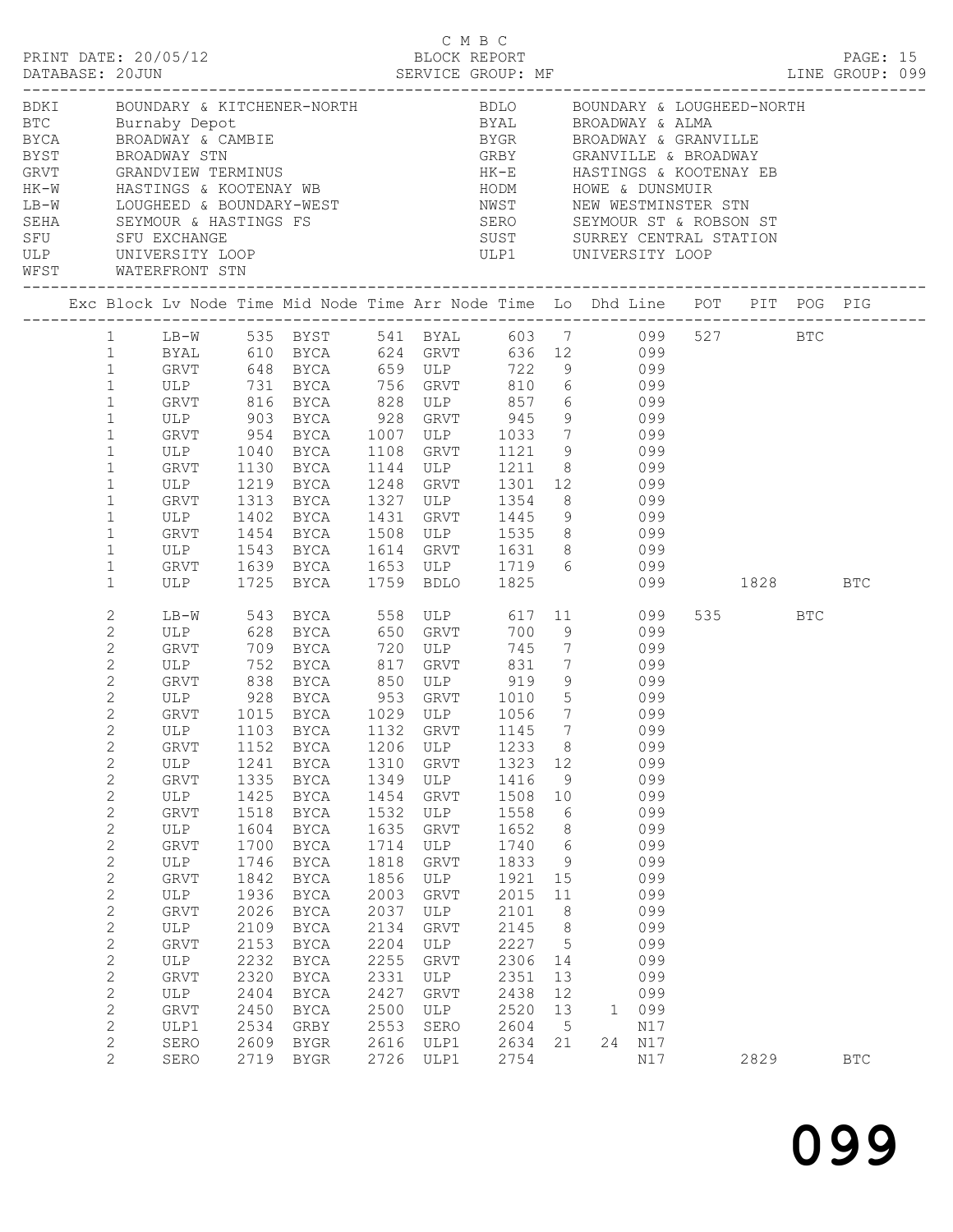## C M B C<br>BLOCK REPORT

| DATABASE: 20JUN |                |         |      |           |      | SERVICE GROUP: MF    |         |                              |                                                                                |        |            | LINE GROUP: 099 |  |
|-----------------|----------------|---------|------|-----------|------|----------------------|---------|------------------------------|--------------------------------------------------------------------------------|--------|------------|-----------------|--|
|                 |                |         |      |           |      |                      |         |                              | Exc Block Lv Node Time Mid Node Time Arr Node Time Lo Dhd Line POT PIT POG PIG |        |            |                 |  |
|                 | 3              |         |      |           |      |                      |         |                              | LB-W 555 BYCA 611 ULP 630 5 099 547 BTC                                        |        |            |                 |  |
|                 | 3              | ULP 635 |      |           |      | BYCA 657 GRVT        |         |                              | 707 6 099                                                                      |        |            |                 |  |
|                 | 3              | GRVT    | 713  | BYCA      |      | 724 ULP              | 749     | 9                            | 099                                                                            |        |            |                 |  |
|                 | 3              | ULP     | 758  | BYCA      | 823  | GRVT                 | 837     | $7\phantom{.0}\phantom{.0}7$ | 099                                                                            |        |            |                 |  |
|                 | 3              | GRVT    | 844  | BYCA      | 856  | $ULP$ 925            |         | $7\overline{ }$              | 099                                                                            |        |            |                 |  |
|                 | 3              | ULP     | 932  | BYCA      | 957  | GRVT                 | 1012    | 6                            | 099                                                                            |        |            |                 |  |
|                 | 3              | GRVT    | 1018 | BYCA      | 1032 | ULP                  | 1059    | 8                            | 099                                                                            |        |            |                 |  |
|                 | 3              | ULP     | 1107 | BYCA      | 1136 | GRVT                 | 1149    | 8 <sup>8</sup>               | 099                                                                            |        |            |                 |  |
|                 | 3              | GRVT    | 1157 | BYCA      | 1211 | ULP                  | 1238    | 8 <sup>8</sup>               | 099                                                                            |        |            |                 |  |
|                 | 3              | ULP     | 1246 | BYCA      | 1315 | GRVT                 | 1328 12 |                              | 099                                                                            |        |            |                 |  |
|                 | 3              |         |      |           | 1354 | ULP                  | 1421    | 8                            | 099                                                                            |        |            |                 |  |
|                 |                | GRVT    | 1340 | BYCA      |      |                      |         | 9                            |                                                                                |        |            |                 |  |
|                 | 3              | ULP     | 1429 | BYCA      | 1458 | GRVT                 | 1512    |                              | 099                                                                            |        |            |                 |  |
|                 | 3              | GRVT    | 1521 | BYCA      | 1535 | ULP                  | 1601    | $6\overline{6}$              | 099                                                                            |        |            |                 |  |
|                 | 3              | ULP     | 1607 | BYCA      | 1638 | GRVT                 | 1655    | 8 <sup>8</sup>               | 099                                                                            |        |            |                 |  |
|                 | 3              | GRVT    | 1703 | BYCA      | 1717 | ULP                  | 1743    | 6                            | 099                                                                            |        |            |                 |  |
|                 | 3              | ULP     | 1749 | BYCA      | 1821 | GRVT                 | 1836    | 11                           | 099                                                                            |        |            |                 |  |
|                 | 3              | GRVT    | 1847 | BYCA      | 1901 | ULP                  | 1926    | 15                           | 099                                                                            |        |            |                 |  |
|                 | 3              | ULP     | 1941 | BYCA      | 2008 | BDLO                 | 2026    |                              | 099                                                                            | 2029   |            | <b>BTC</b>      |  |
|                 | 4              | LB-W    | 601  | BYCA      |      | 617 ULP              | 636     | $7\overline{ }$              | 099                                                                            |        | <b>BTC</b> |                 |  |
|                 | 4              | ULP     | 643  | BYCA      | 705  | GRVT                 | 715     | $7\overline{ }$              | 099                                                                            |        |            |                 |  |
|                 | 4              | GRVT    | 722  | BYCA      | 733  | ULP                  | 758     | 9                            | 099                                                                            |        |            |                 |  |
|                 | 4              | ULP     | 807  | BYCA      | 831  | GRVT                 | 845     | 8                            | 099                                                                            |        |            |                 |  |
|                 | 4              | GRVT    | 853  | BYCA      | 905  | ULP                  | 934     | $7\phantom{.0}$              | 099                                                                            |        |            |                 |  |
|                 | 4              | ULP     | 941  | BYCA      | 1006 | GRVT                 | 1021    | $5\phantom{.0}$              | 099                                                                            |        |            |                 |  |
|                 | 4              | GRVT    | 1026 | BYCA      | 1040 | ULP                  | 1107    | 9                            | 099                                                                            |        |            |                 |  |
|                 | 4              | ULP     | 1116 | BYCA      | 1145 | GRVT                 | 1158    | 8                            | 099                                                                            |        |            |                 |  |
|                 | 4              | GRVT    | 1206 | BYCA      | 1220 | ULP                  | 1247    | 8                            | 099                                                                            |        |            |                 |  |
|                 | 4              | ULP     | 1255 | BYCA      | 1324 | GRVT                 | 1337    | 12                           | 099                                                                            |        |            |                 |  |
|                 | 4              | GRVT    | 1349 | BYCA      | 1403 | ULP                  | 1430    | $7\phantom{.0}$              | 099                                                                            |        |            |                 |  |
|                 | 4              | ULP     | 1437 | BYCA      | 1507 | GRVT                 | 1522    | 8                            | 099                                                                            |        |            |                 |  |
|                 | 4              | GRVT    | 1530 | BYCA      | 1544 | ULP                  | 1610    | 6                            | 099                                                                            |        |            |                 |  |
|                 | 4              | ULP     | 1616 | BYCA      | 1647 | GRVT                 | 1704    | 8 <sup>8</sup>               | 099                                                                            |        |            |                 |  |
|                 | 4              | GRVT    | 1712 | BYCA      | 1726 | ULP                  | 1752    | 6                            | 099                                                                            |        |            |                 |  |
|                 | 4              | ULP     | 1758 | BYCA      | 1830 | GRVT                 | 1845    | 8 <sup>8</sup>               | 099                                                                            |        |            |                 |  |
|                 |                |         | 1853 |           | 1907 | ULP                  |         | 14                           | 099                                                                            |        |            |                 |  |
|                 | 4              | GRVT    |      | BYCA      |      |                      | 1932    | 8 <sup>8</sup>               |                                                                                |        |            |                 |  |
|                 | 4              | ULP     | 1946 | BYCA      | 2013 | GRVT<br>$2044$ $ULP$ | 2025    |                              | 099                                                                            |        |            |                 |  |
|                 | 4              | GRVT    |      | 2033 BYCA |      |                      | 2108    | 8 <sup>8</sup>               | 099                                                                            |        |            |                 |  |
|                 | 4              |         |      |           |      |                      |         |                              | ULP 2116 BYCA 2141 GRVT 2152 11 099                                            |        |            |                 |  |
|                 | 4              | GRVT    |      | 2203 BYCA | 2214 | ULP                  | 2234    | - 8                          | 099                                                                            |        |            |                 |  |
|                 | 4              | ULP     |      | 2242 BYCA | 2305 | BDLO                 | 2321    |                              | 099                                                                            | 2324   |            | <b>BTC</b>      |  |
|                 | $\overline{5}$ | LB-W    | 606  | BYCA      | 622  | ULP                  | 641     | - 8                          | 099                                                                            | 558 30 | <b>BTC</b> |                 |  |
|                 | 5              | ULP     | 649  | BYCA      | 712  | GRVT                 | 724     | 10                           | 099                                                                            |        |            |                 |  |
|                 | $\mathsf S$    | GRVT    | 734  | BYCA      | 746  | ULP                  | 812     | 7                            | 099                                                                            |        |            |                 |  |
|                 | $\mathsf S$    | ULP     | 819  | BYCA      | 845  | GRVT                 | 859     | 6                            | 099                                                                            |        |            |                 |  |
|                 | 5              | GRVT    | 905  | BYCA      | 918  | ULP                  | 944     | 8                            | 099                                                                            |        |            |                 |  |
|                 | 5              | ULP     | 952  | BYCA      | 1017 | GRVT                 | 1032    | 8                            | 099                                                                            |        |            |                 |  |
|                 | $\mathsf S$    | GRVT    | 1040 | BYCA      | 1054 | ULP                  | 1121    | 9                            | 099                                                                            |        |            |                 |  |
|                 | $\mathsf S$    | ULP     | 1130 | BYCA      | 1159 | GRVT                 | 1212    | 12                           | 099                                                                            |        |            |                 |  |
|                 | 5              | GRVT    | 1224 | BYCA      | 1238 | ULP                  | 1305    | 8                            | 099                                                                            |        |            |                 |  |
|                 | $\mathsf S$    | ULP     | 1313 | BYCA      | 1342 | GRVT                 | 1355    | 11                           | 099                                                                            |        |            |                 |  |
|                 | 5              | GRVT    | 1406 | BYCA      | 1420 | ULP                  | 1447    | 8                            | 099                                                                            |        |            |                 |  |
|                 | $\mathsf S$    | ULP     | 1455 | BYCA      | 1525 | GRVT                 | 1540    | 8                            | 099                                                                            |        |            |                 |  |
|                 | 5              | GRVT    | 1548 | BYCA      | 1602 | ULP                  | 1628    | 6                            | 099                                                                            |        |            |                 |  |
|                 | 5              | ULP     | 1634 | BYCA      | 1705 | GRVT                 | 1722    |                              | 099                                                                            |        |            |                 |  |
|                 | 5              |         |      |           |      |                      |         | 6                            |                                                                                |        |            |                 |  |
|                 |                | GRVT    | 1728 | BYCA      | 1742 | ULP                  | 1808    | 6                            | 099                                                                            |        |            |                 |  |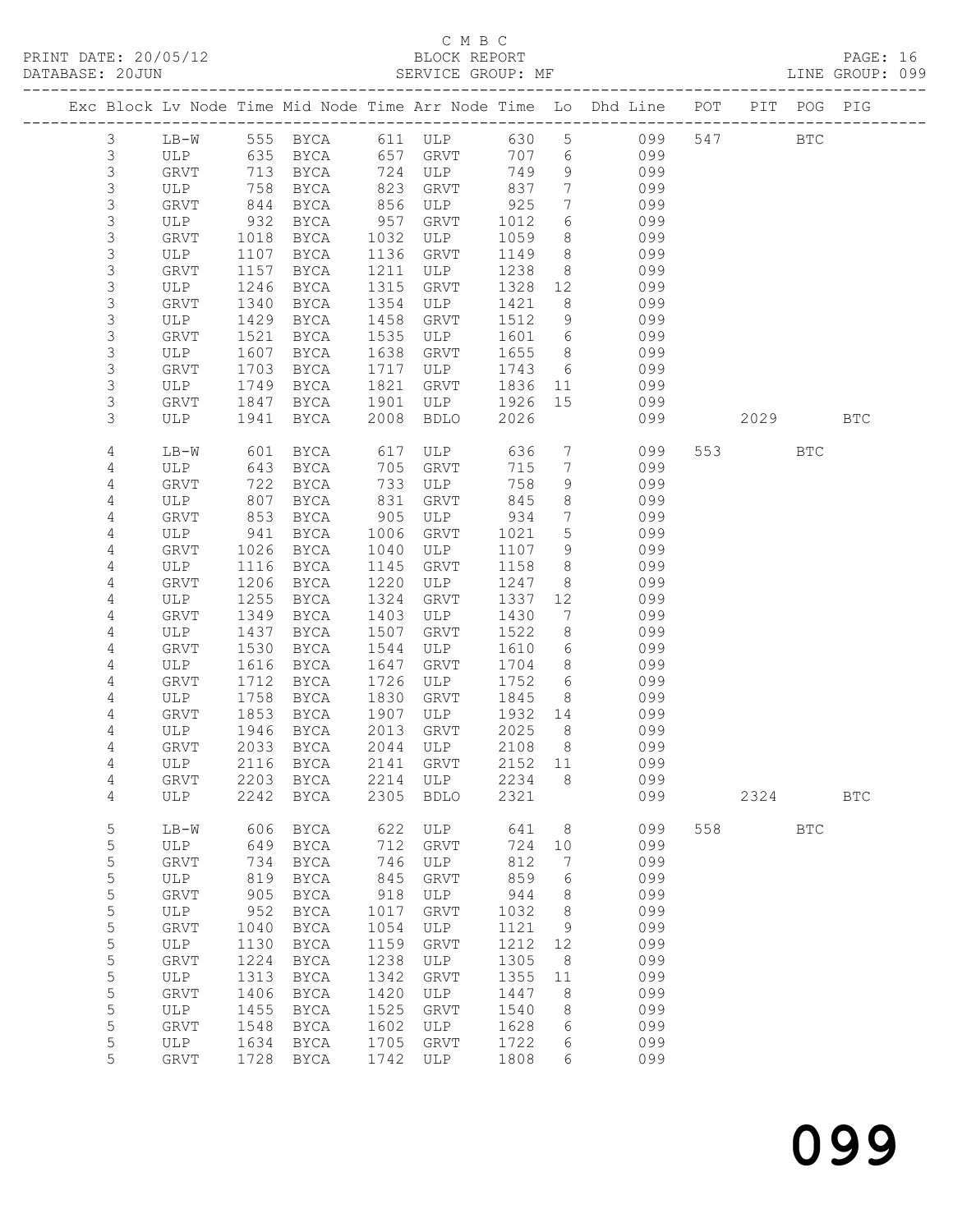### C M B C

|                  |                    |              | Exc Block Lv Node Time Mid Node Time Arr Node Time Lo Dhd Line POT PIT POG PIG    |              |                                 |                 |                                       |                                |                                                        |          |              |  |
|------------------|--------------------|--------------|-----------------------------------------------------------------------------------|--------------|---------------------------------|-----------------|---------------------------------------|--------------------------------|--------------------------------------------------------|----------|--------------|--|
| 5 <sup>5</sup>   |                    |              | ULP 1814 BYCA 1847 BDLO 1908 099 1911 BTC                                         |              |                                 |                 |                                       |                                |                                                        |          |              |  |
| $\epsilon$       | BDKI               |              | 602 HK-W 605 SEHA 625 7 1 R5 601 BTC                                              |              |                                 |                 |                                       |                                |                                                        |          |              |  |
| 6                | WFST               |              |                                                                                   |              |                                 |                 | 5 <sup>5</sup>                        |                                | 044                                                    |          |              |  |
| $\epsilon$       | ULP                |              |                                                                                   |              |                                 |                 | $7\overline{ }$                       |                                | 099<br>099                                             |          |              |  |
| $\epsilon$       | GRVT               |              |                                                                                   |              |                                 |                 | $7\overline{ }$                       |                                |                                                        |          |              |  |
| $\sqrt{6}$       | ULP                |              | 834 BYCA 900 GRVT 916                                                             |              |                                 |                 | 5 <sup>5</sup>                        |                                | 099                                                    |          |              |  |
| $\epsilon$       | GRVT               |              | 921 BYCA 934 ULP                                                                  |              |                                 | 1000            |                                       | 8 099                          |                                                        |          |              |  |
| $\epsilon$       | ULP                | 1008         | BYCA                                                                              |              | 1034 GRVT                       | 1047            |                                       | 11 099                         |                                                        |          |              |  |
| $\epsilon$       | GRVT               |              | 1058 BYCA                                                                         |              | 1112 ULP                        | 1139            | 8 <sup>8</sup>                        |                                | 099                                                    |          |              |  |
| $\epsilon$       | ULP                |              | 1147 BYCA                                                                         | 1216         | GRVT                            | $1229$ $12$ 099 |                                       |                                |                                                        |          |              |  |
| $\epsilon$       | GRVT               |              | 1241 BYCA                                                                         | 1255         | ULP                             | 1322            |                                       | 7 099                          |                                                        |          |              |  |
| $\sqrt{6}$       | ULP                |              | 1329 BYCA                                                                         | 1358         | GRVT                            | 1411 13         |                                       |                                | 099                                                    |          |              |  |
| $\epsilon$       | GRVT               | 1424         | BYCA                                                                              | 1438         | ULP                             | 1505<br>1559    | 8 <sup>8</sup>                        |                                | 099<br>$\begin{array}{ccc}\n 10 & 099 \\  \end{array}$ |          |              |  |
| $\epsilon$       | ULP                | 1513         | BYCA<br>1609 BYCA                                                                 | 1544<br>1623 | GRVT<br>ULP                     |                 |                                       | 6 099                          |                                                        |          |              |  |
| 6<br>$\sqrt{6}$  | GRVT               | 1655         |                                                                                   | 1727         |                                 | 1649<br>1743    |                                       |                                |                                                        |          |              |  |
| $\epsilon$       | ULP<br>GRVT        |              | BYCA<br>1748 BYCA                                                                 |              | GRVT                            |                 |                                       | 5 099                          | 099                                                    |          |              |  |
| 6                | GRVT<br>ULP        |              | 1834 BYCA 1903 BDLO                                                               |              | 1802 ULP 1828<br>1903 BDLO 1922 |                 |                                       | $6\overline{6}$                | 099                                                    | 1925 BTC |              |  |
|                  |                    |              |                                                                                   |              |                                 |                 |                                       |                                |                                                        |          |              |  |
| 7                | LB-W               |              | 610 BYCA 626 ULP 645                                                              |              |                                 |                 |                                       | $9 \left( \frac{1}{2} \right)$ | 099                                                    | 602 BTC  |              |  |
| $\boldsymbol{7}$ | ULP                |              |                                                                                   |              |                                 |                 |                                       |                                |                                                        |          |              |  |
| $\boldsymbol{7}$ | GRVT               |              | 654 BYCA       717   GRVT        729<br>737   BYCA        749   ULP           815 |              |                                 |                 | $\begin{array}{c} 8 \\ 7 \end{array}$ |                                | 099<br>099                                             |          |              |  |
| $\boldsymbol{7}$ | ULP                |              | 822 BYCA                                                                          |              | 848 GRVT                        | 902             |                                       | 6 099                          |                                                        |          |              |  |
| $\boldsymbol{7}$ | GRVT               |              | 908 BYCA                                                                          | 921          | ULP 947                         |                 |                                       | 10 099                         |                                                        |          |              |  |
| $\boldsymbol{7}$ | ULP 957 BYCA       |              |                                                                                   | 1022         | GRVT                            | 1037            | $\frac{1}{8}$                         |                                |                                                        |          |              |  |
| $\boldsymbol{7}$ | GRVT               |              | 1045 BYCA                                                                         |              | 1059 ULP                        | 1126            | 8 <sup>8</sup>                        |                                | 099<br>099                                             |          |              |  |
| $\boldsymbol{7}$ | ULP                |              | 1134 BYCA                                                                         | 1203         | GRVT                            | 1216 12 099     |                                       |                                |                                                        |          |              |  |
| $\boldsymbol{7}$ | GRVT               | 1228         | <b>BYCA</b>                                                                       | 1242         | ULP                             | 1309            |                                       | 8 099                          |                                                        |          |              |  |
| $\boldsymbol{7}$ | ULP                | 1317         | BYCA                                                                              | 1346         | GRVT                            | 1359            | 10                                    |                                | 099                                                    |          |              |  |
| $\boldsymbol{7}$ | GRVT               | 1409         | BYCA                                                                              | 1423         | ULP                             | 1450            | 8 <sup>8</sup>                        |                                | 099                                                    |          |              |  |
| $\boldsymbol{7}$ | ULP                | 1458         | BYCA                                                                              | 1528         | GRVT                            | 1543            |                                       |                                | 8099                                                   |          |              |  |
| $\boldsymbol{7}$ | <b>GRVT</b>        |              | 1551 BYCA                                                                         |              | 1605 ULP                        | 1631 6 099      |                                       |                                |                                                        |          |              |  |
| $\boldsymbol{7}$ | ULP                | 1637         | BYCA                                                                              | 1708         | GRVT                            | 1725            |                                       | $7 \overline{)}$ 099           |                                                        |          |              |  |
| $\boldsymbol{7}$ | ${\tt GRVT}$       |              | 1732 BYCA                                                                         | 1746         | ULP                             | 1812            | $6\overline{6}$                       |                                | 099                                                    |          |              |  |
| 7                | ULP                |              | 1818 BYCA 1848 GRVT 1901                                                          |              |                                 |                 |                                       |                                | 10 099                                                 |          |              |  |
| 7                | GRVT               |              | 1911 BYCA                                                                         |              | 1923 ULP                        | 1948 13 099     |                                       |                                |                                                        |          |              |  |
|                  | ULP                | 2001         | BYCA                                                                              | 2028         | GRVT                            | 2040            | 8                                     |                                | 099                                                    |          |              |  |
| 7                | GRVT               | 2048         | <b>BYCA</b>                                                                       | 2059         | ULP                             | 2123            | 8                                     |                                | 099                                                    |          |              |  |
| 7                | ULP                | 2131         | <b>BYCA</b>                                                                       | 2156         | GRVT                            | 2207            | 6                                     |                                | 099                                                    |          |              |  |
| 7                | <b>GRVT</b>        | 2213         | <b>BYCA</b>                                                                       | 2224         | ULP                             | 2244            | 8                                     |                                | 099                                                    |          |              |  |
| 7                | <b>ULP</b>         | 2252         | <b>BYCA</b>                                                                       | 2315         | GRVT                            | 2326            | 9                                     |                                | 099                                                    |          |              |  |
| $\boldsymbol{7}$ | <b>GRVT</b>        | 2335         | BYCA                                                                              | 2346<br>2439 | ULP                             | 2406            | 10                                    |                                | 099<br>099                                             |          |              |  |
| 7<br>7           | ULP<br><b>GRVT</b> | 2416<br>2505 | <b>BYCA</b>                                                                       | 2515         | GRVT<br>ULP                     | 2450<br>2535    | 15<br>5                               |                                | 099                                                    |          |              |  |
| $7\phantom{.0}$  |                    |              | <b>BYCA</b>                                                                       |              |                                 |                 |                                       |                                |                                                        |          |              |  |
|                  | <b>ULP</b>         | 2540         | BYCA                                                                              | 2603         | <b>BDLO</b>                     | 2619            |                                       |                                | 099                                                    | 2622     | $_{\rm BTC}$ |  |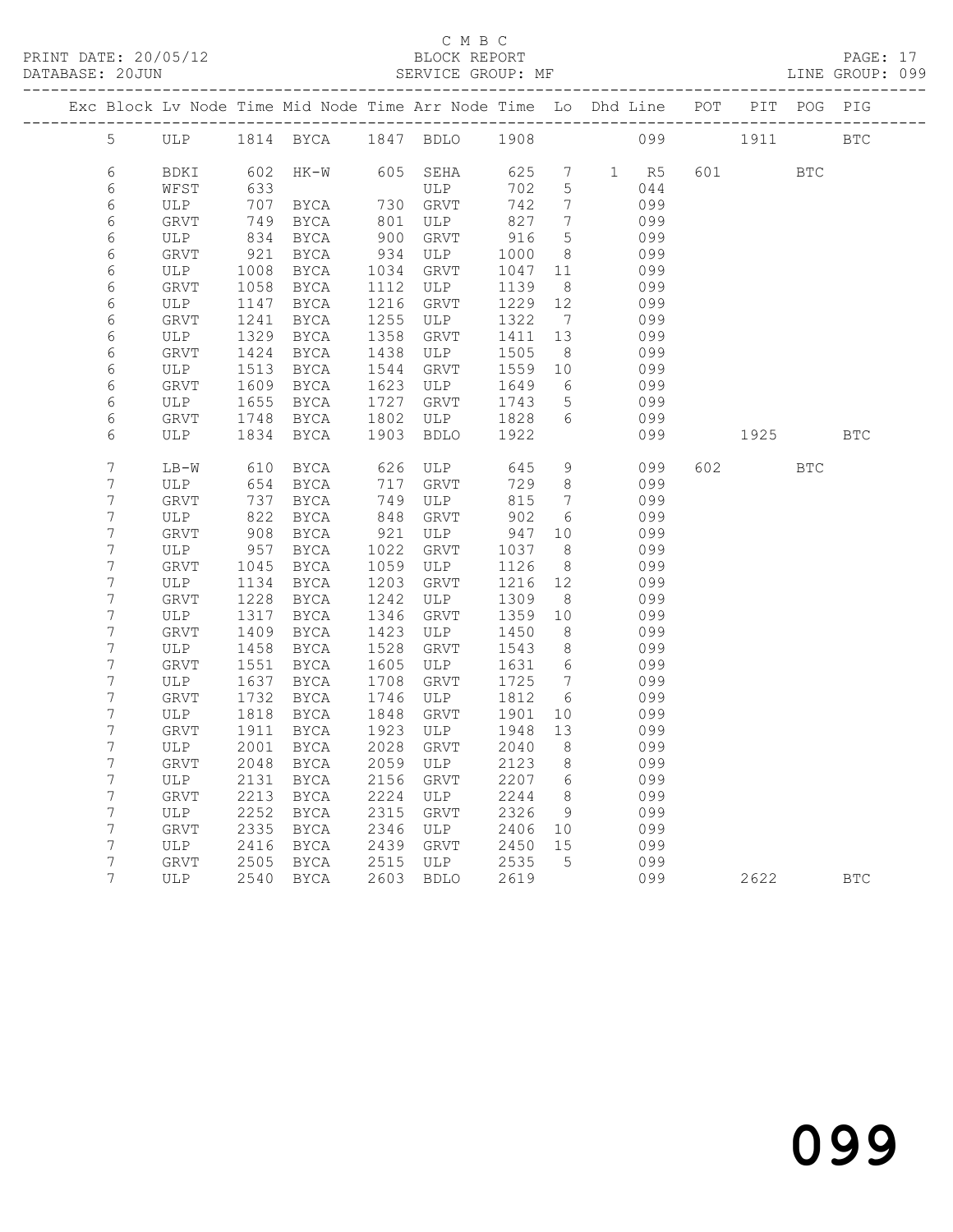|                  |             |              |                                 |              |             |              |                                    | Exc Block Lv Node Time Mid Node Time Arr Node Time Lo Dhd Line POT        |          | PIT POG PIG |              |
|------------------|-------------|--------------|---------------------------------|--------------|-------------|--------------|------------------------------------|---------------------------------------------------------------------------|----------|-------------|--------------|
| 8                |             |              |                                 |              |             |              |                                    |                                                                           | 615 BTC  |             |              |
| 8                |             |              |                                 |              | 726 GRVT    |              |                                    | LB-W 623 BYCA 639 ULP 658 5 099<br>ULP 703 BYCA 726 GRVT 738 5 099<br>099 |          |             |              |
| 8                | GRVT        | 743          | BYCA                            |              | 755 ULP     | 821          | $\overline{7}$                     | 099                                                                       |          |             |              |
| 8                | ULP         | 828          | BYCA                            | 854          | GRVT        | 908          | $6\overline{6}$                    | 099                                                                       |          |             |              |
| 8                | GRVT        | 914          | BYCA                            | 927          | ULP         | 953          | $\overline{7}$                     | 099                                                                       |          |             |              |
| 8                | ULP         | 1000         | BYCA                            | 1026         | GRVT        | 1039         | 10                                 | 099                                                                       |          |             |              |
| 8                | GRVT        | 1049         | BYCA                            | 1103         | ULP         | 1130         | 8 <sup>8</sup>                     | 099                                                                       |          |             |              |
| 8                | ULP         | 1138         | BYCA                            | 1207         | GRVT        | 1220         | 13                                 | 099                                                                       |          |             |              |
| $\,8\,$          | <b>GRVT</b> | 1233         | BYCA                            | 1247         | ULP         | 1314         | 8 <sup>8</sup>                     | 099                                                                       |          |             |              |
| 8                | ULP         | 1322         | BYCA                            | 1351         | GRVT        | 1404 11      |                                    | 099                                                                       |          |             |              |
| 8                | GRVT        | 1415         | BYCA                            | 1429         | ULP         | 1456         | 8 <sup>8</sup>                     | 099                                                                       |          |             |              |
| 8                | ULP         | 1504         | BYCA                            | 1535         | GRVT        | 1550         | $7\overline{ }$                    | 099                                                                       |          |             |              |
| 8                | GRVT        | 1557         | BYCA                            | 1611         | <b>ULP</b>  | 1637 6       |                                    | 099                                                                       |          |             |              |
| 8                | ULP         | 1643         | BYCA                            | 1716         | BDLO        | 1741         |                                    | 099                                                                       | 1744     |             | <b>BTC</b>   |
| 9                | LB-W        | 626          | BYCA                            | 642          | ULP         | 701          |                                    | 10<br>099                                                                 | 618 — 18 | <b>BTC</b>  |              |
| $\mathsf 9$      | ULP         | 711          | BYCA                            | 734          | GRVT        | 746          | 9                                  | 099                                                                       |          |             |              |
| $\mathsf 9$      | GRVT        | 755          | BYCA                            | 807          | ULP         | 833          | $\overline{7}$                     | 099                                                                       |          |             |              |
| $\mathsf 9$      | ULP         | 840          | BYCA                            | 906          | GRVT        | 922          | 6                                  | 099                                                                       |          |             |              |
| $\mathsf 9$      | GRVT        | 928          | BYCA                            | 941          | ULP         | 1007         | $7\overline{ }$                    | 099                                                                       |          |             |              |
| $\mathsf 9$      | ULP         | 1014         | BYCA                            | 1040         | GRVT        | 1053         | 10                                 | 099                                                                       |          |             |              |
| $\mathsf 9$      | GRVT        | 1103         | BYCA                            | 1117         | ULP         | 1144         | 8                                  | 099                                                                       |          |             |              |
| $\mathsf 9$      | ULP         | 1152         | BYCA                            | 1221         | GRVT        | 1234         | 12                                 | 099                                                                       |          |             |              |
| $\mathsf 9$      | GRVT        | 1246         | BYCA                            | 1300         | ULP         | 1327         | 8 <sup>8</sup>                     | 099                                                                       |          |             |              |
| 9                | ULP         | 1335         | BYCA                            | 1404         | GRVT        | 1418         | 9<br>8 <sup>8</sup>                | 099                                                                       |          |             |              |
| $\mathsf 9$      | GRVT        | 1427         | BYCA                            | 1441         | ULP         | 1508         |                                    | 099                                                                       |          |             |              |
| $\mathsf 9$<br>9 | ULP         | 1516         | BYCA                            | 1547         | GRVT<br>ULP | 1604<br>1652 | 8 <sup>8</sup>                     | 099<br>099                                                                |          |             |              |
| 9                | GRVT<br>ULP | 1612<br>1658 | BYCA<br>BYCA                    | 1626<br>1730 | GRVT        | 1746         | $6\overline{6}$<br>$6\overline{6}$ | 099                                                                       |          |             |              |
| 9                | GRVT        | 1752         | BYCA                            | 1806         | ULP         | 1832         | 6                                  | 099                                                                       |          |             |              |
| $\mathsf 9$      | ULP         | 1838         | BYCA                            | 1905         | GRVT        | 1918         | 11                                 | 099                                                                       |          |             |              |
| 9                | GRVT        | 1929         | BYCA                            | 1941         | ULP         | 2006         | 10                                 | 099                                                                       |          |             |              |
| 9                | ULP         | 2016         | BYCA                            | 2043         | <b>BDLO</b> | 2101         |                                    | 099                                                                       | 2104     |             | <b>BTC</b>   |
|                  |             |              |                                 |              |             |              |                                    |                                                                           |          |             |              |
| 10               | LB-W        | 630          | BYCA                            |              | 646 ULP     |              |                                    | 705 10<br>099                                                             | 622 BTC  |             |              |
| 10               | ULP         | 715          | BYCA                            | 740          | GRVT        | 754          | 9                                  | 099                                                                       |          |             |              |
| 10               | GRVT        | 803          | BYCA                            |              | 815 ULP     | 844          | $5\overline{)}$                    | 099                                                                       |          |             |              |
| 10               | ULP         | 849          | BYCA                            | 916          | GRVT        | 933          | $5\overline{)}$                    | 099                                                                       |          |             |              |
| 10               | GRVT        |              | 938 BYCA                        |              | 951 ULP     | 1017         | $\overline{7}$                     | 099                                                                       |          |             |              |
|                  |             |              | 10 ULP 1024 BYCA 1050 GRVT 1103 |              |             |              | 9                                  | 099                                                                       |          |             |              |
| 10               | GRVT        |              | 1112 BYCA                       | 1126         | ULP         | 1153         | 8                                  | 099                                                                       |          |             |              |
| 10<br>10         | ULP         | 1201<br>1255 | BYCA                            | 1230<br>1309 | GRVT        | 1243<br>1336 | 12<br>8                            | 099<br>099                                                                |          |             |              |
| 10               | GRVT        | 1344         | BYCA                            | 1413         | ULP         | 1427         |                                    | 099                                                                       |          |             |              |
| 10               | ULP<br>GRVT | 1436         | BYCA<br><b>BYCA</b>             | 1450         | GRVT<br>ULP | 1517         | 9<br>8                             | 099                                                                       |          |             |              |
| 10               | ULP         | 1525         | BYCA                            | 1556         | <b>GRVT</b> | 1613         | 8                                  | 099                                                                       |          |             |              |
| 10               | GRVT        | 1621         | BYCA                            | 1635         | ULP         | 1701         | 6                                  | 099                                                                       |          |             |              |
| 10               | ULP         | 1707         | BYCA                            | 1739         | GRVT        | 1755         | 7                                  | 099                                                                       |          |             |              |
| 10               | GRVT        | 1802         | BYCA                            | 1816         | ULP         | 1842         | 9                                  | 099                                                                       |          |             |              |
| 10               | ULP         | 1851         | BYCA                            | 1918         | GRVT        | 1931         | 10                                 | 099                                                                       |          |             |              |
| 10               | GRVT        | 1941         | BYCA                            | 1953         | ULP         | 2018         | 8                                  | 099                                                                       |          |             |              |
| 10               | ULP         |              | 2026 BYCA                       | 2053         | <b>BDLO</b> | 2111         |                                    | 099                                                                       | 2114     |             | $_{\rm BTC}$ |
|                  |             |              |                                 |              |             |              |                                    |                                                                           |          |             |              |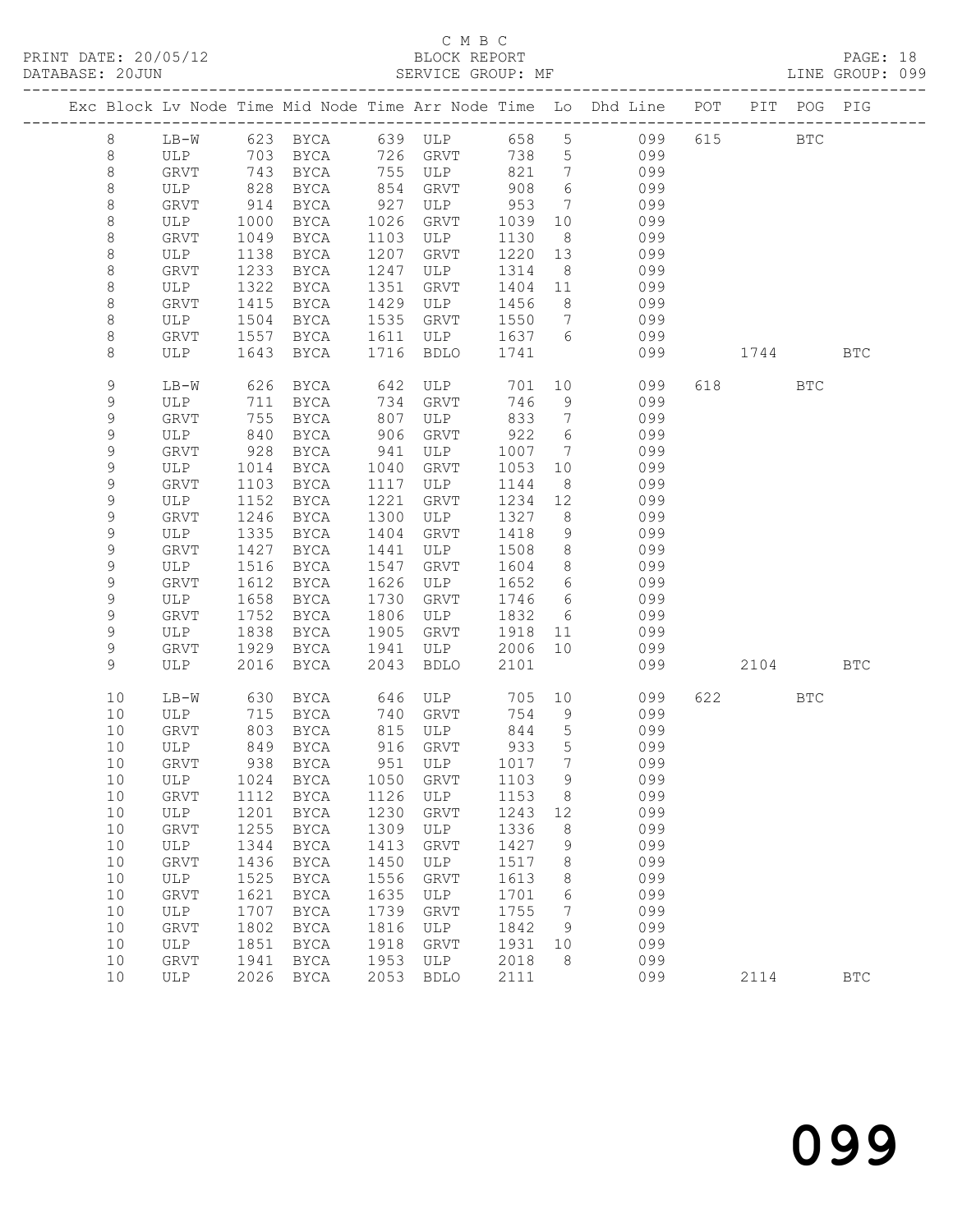| Exc Block Lv Node Time Mid Node Time Arr Node Time Lo Dhd Line POT PIT POG PIG |         |      |               |      |                                |         |                              |     |           |           |            |            |
|--------------------------------------------------------------------------------|---------|------|---------------|------|--------------------------------|---------|------------------------------|-----|-----------|-----------|------------|------------|
| 11                                                                             |         |      |               |      | LB-W 634 BYCA 650 ULP          |         |                              |     | 709 9 099 | 626 BTC   |            |            |
| 11                                                                             |         |      |               |      | ULP 718 BYCA 743 GRVT          | 757 9   |                              | 099 |           |           |            |            |
| 11                                                                             | GRVT    |      | 806 BYCA      |      | 818 ULP 847 5                  |         |                              | 099 |           |           |            |            |
| 11                                                                             | ULP     | 852  | BYCA          | 919  | GRVT                           | 936     | 6                            |     | 099       |           |            |            |
| 11                                                                             | GRVT    | 942  | BYCA          | 955  | ULP                            | 1021    | $6\overline{6}$              |     | 099       |           |            |            |
| 11                                                                             | ULP     | 1027 | BYCA          | 1053 | GRVT                           | 1106    | 10                           |     | 099       |           |            |            |
| 11                                                                             | GRVT    | 1116 | BYCA          | 1130 | ULP                            | 1157    | 8 <sup>8</sup>               |     | 099       |           |            |            |
| 11                                                                             | ULP     | 1205 | BYCA          | 1234 | GRVT                           | 1247    | 12                           |     | 099       |           |            |            |
| 11                                                                             | GRVT    | 1259 | BYCA          | 1313 | ULP                            | 1340    | 9                            |     | 099       |           |            |            |
| 11                                                                             | ULP     | 1349 | BYCA          | 1418 | GRVT                           | 1432    | $7\overline{ }$              |     | 099       |           |            |            |
| 11                                                                             | GRVT    | 1439 | BYCA          | 1453 | ULP                            | 1520    | 8 <sup>8</sup>               | 099 |           |           |            |            |
| 11                                                                             | ULP     | 1528 | BYCA          | 1559 | GRVT                           | 1616    | 8 <sup>8</sup>               |     | 099       |           |            |            |
| 11                                                                             | GRVT    | 1624 | BYCA          | 1638 | ULP                            | 1704 6  |                              |     | 099       |           |            |            |
| 11                                                                             | ULP     | 1710 | BYCA          | 1744 | BDLO                           | 1810    |                              |     | 099       | 1813      |            | <b>BTC</b> |
| 12                                                                             | BDKI    | 628  | $HK-W$        | 632  | SEHA                           | 652 5   |                              |     | 1 R5      | 627 — 100 | <b>BTC</b> |            |
| 12                                                                             | WFST    | 658  |               |      | ULP                            | 727 13  |                              |     | 044       |           |            |            |
| 12                                                                             | ULP     | 740  | BYCA 805 GRVT |      |                                | 819     | 6                            |     | 099       |           |            |            |
| 12                                                                             | GRVT    | 825  | BYCA          | 837  | ULP                            | 906 11  |                              |     | 099       |           |            |            |
| 12                                                                             | ULP     | 917  | BYCA          | 942  | GRVT                           | 959     | $\overline{7}$               |     | 099       |           |            |            |
| 12                                                                             | GRVT    | 1006 | BYCA          | 1020 | ULP                            | 1047 7  |                              |     | 099       |           |            |            |
| 12                                                                             | ULP     | 1054 | BYCA          | 1122 | GRVT                           | 1135    | 8 <sup>8</sup>               |     | 099       |           |            |            |
| 12                                                                             | GRVT    | 1143 | BYCA          | 1157 | ULP                            | 1224    | 8 <sup>8</sup>               | 099 |           |           |            |            |
| 12                                                                             | ULP     | 1232 | BYCA          | 1301 | GRVT                           | 1314 12 |                              |     | 099       |           |            |            |
| 12                                                                             | GRVT    | 1326 | BYCA          | 1340 | ULP                            | 1407 9  |                              |     | 099       |           |            |            |
| 12                                                                             | ULP     | 1416 | BYCA          | 1445 | GRVT                           | 1459 16 |                              |     | 099       |           |            |            |
| 12                                                                             | GRVT    | 1515 | <b>BYCA</b>   | 1529 | ULP                            | 1555 6  |                              |     | 099       |           |            |            |
| 12                                                                             | ULP     | 1601 | BYCA          | 1632 | GRVT                           | 1649    | 8 <sup>8</sup>               |     | 099       |           |            |            |
| 12                                                                             | GRVT    | 1657 | BYCA          | 1711 | ULP                            | 1737 6  |                              |     | 099       |           |            |            |
| 12                                                                             | ULP     | 1743 | BYCA          | 1818 | BDLO                           | 1841    |                              |     | 099       | 1844      |            | <b>BTC</b> |
| 13                                                                             | LB-W    | 637  | BYCA          | 653  | ULP                            | 712     |                              | 10  | 099       | 629       | <b>BTC</b> |            |
| 13                                                                             | ULP     | 722  | BYCA          | 747  | GRVT                           | 801     | 8 <sup>8</sup>               |     | 099       |           |            |            |
| 13                                                                             | GRVT    | 809  | BYCA          | 821  | ULP                            | 850     | 5 <sup>5</sup>               |     | 099       |           |            |            |
| 13                                                                             | ULP 855 |      | BYCA          | 922  | GRVT                           | 939     | $7\phantom{.0}\phantom{.0}7$ |     | 099       |           |            |            |
| 13                                                                             | GRVT    | 946  | BYCA          | 959  | ULP                            | 1025    | 6                            |     | 099       |           |            |            |
| 13                                                                             | ULP     | 1031 | BYCA 1059     |      | GRVT                           | 1112    | 9                            |     | 099       |           |            |            |
| 13                                                                             | GRVT    | 1121 | BYCA          |      | 1135 ULP                       | 1202    | 8 <sup>8</sup>               |     | 099       |           |            |            |
| 13                                                                             | ULP     | 1210 | <b>BYCA</b>   |      | 1239 GRVT                      | 1252 12 |                              |     | 099       |           |            |            |
| 13                                                                             |         |      |               |      | GRVT 1304 BYCA 1318 ULP 1345 8 |         |                              |     | 099       |           |            |            |
| 13                                                                             | ULP     |      | 1353 BYCA     | 1422 | GRVT                           | 1436    | 6                            |     | 099       |           |            |            |
| 13                                                                             | GRVT    | 1442 | BYCA          | 1456 | ULP                            | 1523    | 8                            |     | 099       |           |            |            |
| 13                                                                             | ULP     | 1531 | BYCA          | 1602 | GRVT                           | 1619    | 8                            |     | 099       |           |            |            |
| 13                                                                             | GRVT    | 1627 | <b>BYCA</b>   | 1641 | ULP                            | 1707    | 6                            |     | 099       |           |            |            |
| 13                                                                             | ULP     | 1713 | BYCA          | 1745 | GRVT                           | 1801    | 6                            |     | 099       |           |            |            |
| 13                                                                             | GRVT    | 1807 | BYCA          | 1821 | ULP                            | 1847    | 9                            |     | 099       |           |            |            |
| 13                                                                             | ULP     | 1856 | <b>BYCA</b>   | 1925 | <b>BDLO</b>                    | 1944    |                              |     | 099       | 1947      |            | <b>BTC</b> |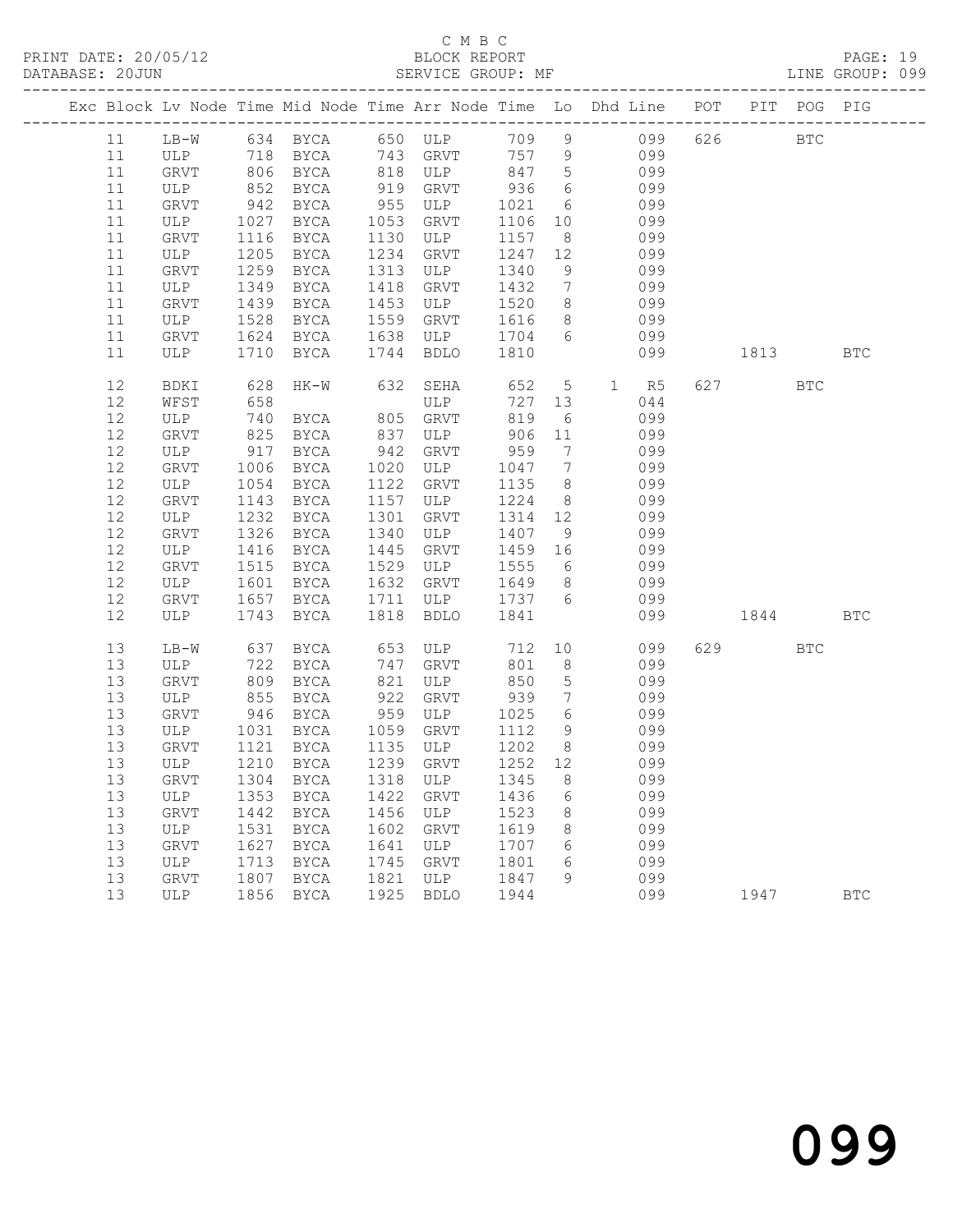|    |        |      |                   |      |               |      |                              | Exc Block Lv Node Time Mid Node Time Arr Node Time Lo Dhd Line POT PIT POG PIG |           |            |            |            |
|----|--------|------|-------------------|------|---------------|------|------------------------------|--------------------------------------------------------------------------------|-----------|------------|------------|------------|
| 14 |        |      |                   |      |               |      |                              | LB-W 640 BYCA 656 ULP 719 8 099                                                | 632       | <b>BTC</b> |            |            |
| 14 | ULP    |      | 727 BYCA 752 GRVT |      |               | 806  | $7\overline{ }$              | 099                                                                            |           |            |            |            |
| 14 | GRVT   |      | 813 BYCA          |      | 825 ULP 854   |      | $5\overline{)}$              | 099                                                                            |           |            |            |            |
| 14 | ULP    | 859  | BYCA              | 926  | GRVT          | 943  | $7\overline{ }$              | 099                                                                            |           |            |            |            |
| 14 | GRVT   | 950  | BYCA              | 1003 | ULP           | 1029 | $7\phantom{.0}\phantom{.0}7$ | 099                                                                            |           |            |            |            |
| 14 | ULP    | 1036 | BYCA              | 1104 | GRVT          | 1117 | 8 <sup>8</sup>               | 099                                                                            |           |            |            |            |
| 14 | GRVT   | 1125 | BYCA              |      | 1139 ULP      | 1206 | 8 <sup>8</sup>               | 099                                                                            |           |            |            |            |
| 14 | ULP    | 1214 | BYCA              | 1243 | GRVT          | 1256 | 12                           | 099                                                                            |           |            |            |            |
| 14 | GRVT   | 1308 | BYCA              | 1322 | ULP           | 1349 | 9                            | 099                                                                            |           |            |            |            |
| 14 | ULP    | 1358 | BYCA              | 1427 | GRVT          | 1441 | $7\overline{ }$              | 099                                                                            |           |            |            |            |
| 14 | GRVT   | 1448 | BYCA              | 1502 | ULP           | 1529 | 8 <sup>8</sup>               | 099                                                                            |           |            |            |            |
| 14 | ULP    | 1537 | BYCA              | 1608 | GRVT          | 1625 | 8                            | 099                                                                            |           |            |            |            |
| 14 | GRVT   | 1633 | BYCA              | 1647 | ULP           | 1713 | $6\overline{6}$              | 099                                                                            |           |            |            |            |
| 14 | ULP    | 1719 | BYCA              | 1751 | GRVT          | 1807 | 5 <sup>5</sup>               | 099                                                                            |           |            |            |            |
| 14 | GRVT   | 1812 | BYCA              | 1826 | ULP           | 1852 | 9                            | 099                                                                            |           |            |            |            |
| 14 | ULP    | 1901 | BYCA              | 1928 | GRVT          | 1940 | $\overline{7}$               | 099                                                                            |           |            |            |            |
| 14 | GRVT   | 1947 | BYCA              |      | 1959 ULP      | 2024 | $7\overline{ }$              | 099                                                                            |           |            |            |            |
| 14 | ULP    | 2031 | BYCA              | 2056 | GRVT          | 2107 | $6\overline{6}$              | 099                                                                            |           |            |            |            |
| 14 | GRVT   | 2113 | BYCA              | 2124 | ULP           | 2147 | 7                            | 099                                                                            |           |            |            |            |
| 14 | ULP    | 2154 | <b>BYCA</b>       | 2218 | BDLO          | 2235 |                              | 099                                                                            |           | 2238 BTC   |            |            |
| 15 | $LB-W$ | 646  | BYCA              |      | 702 ULP       | 725  | 9                            | 099                                                                            |           | 638 8      | <b>BTC</b> |            |
| 15 | ULP    | 734  | BYCA              |      | 759 GRVT      | 813  | 6                            | 099                                                                            |           |            |            |            |
| 15 | GRVT   | 819  | BYCA              |      | 831 ULP       | 900  | $7\phantom{.0}\phantom{.0}7$ | 099                                                                            |           |            |            |            |
| 15 | ULP    | 907  | BYCA              | 932  | GRVT          | 949  | 9                            | 099                                                                            |           |            |            |            |
| 15 | GRVT   | 958  | BYCA              |      | 1012 ULP      | 1039 | $6\overline{6}$              | 099                                                                            |           |            |            |            |
| 15 | ULP    | 1045 | BYCA              | 1113 | GRVT          | 1126 | 8 <sup>8</sup>               | 099                                                                            |           |            |            |            |
| 15 | GRVT   | 1134 | BYCA              | 1148 | ULP           | 1215 | 8 <sup>8</sup>               | 099                                                                            |           |            |            |            |
| 15 | ULP    | 1223 | BYCA              | 1252 | GRVT          | 1305 | 12                           | 099                                                                            |           |            |            |            |
| 15 | GRVT   | 1317 | BYCA              | 1331 | ULP           | 1358 | 9                            | 099                                                                            |           |            |            |            |
| 15 | ULP    | 1407 | BYCA              | 1436 | GRVT          | 1450 | $7\overline{ }$              | 099                                                                            |           |            |            |            |
| 15 | GRVT   | 1457 | BYCA              | 1511 | ULP           | 1538 | 8 <sup>8</sup>               | 099                                                                            |           |            |            |            |
| 15 | ULP    | 1546 | BYCA              | 1617 | GRVT          | 1634 | 8 <sup>8</sup>               | 099                                                                            |           |            |            |            |
| 15 | GRVT   | 1642 | BYCA              | 1656 | ULP           | 1722 | 6                            | 099                                                                            |           |            |            |            |
| 15 | ULP    | 1728 | BYCA              | 1800 | GRVT          | 1816 | 6                            | 099                                                                            |           |            |            |            |
| 15 | GRVT   |      | 1822 BYCA         | 1836 | ULP           | 1902 | 9                            | 099                                                                            |           |            |            |            |
| 15 | ULP    | 1911 | BYCA              | 1938 | BDLO          | 1956 |                              |                                                                                | 099 — 100 | 1959 1990  |            | BTC        |
| 16 | $LB-W$ |      | 649 BYCA          |      | 705 ULP 728 9 |      |                              | 099                                                                            |           | 641 64     | <b>BTC</b> |            |
|    |        |      |                   |      |               |      |                              | 16 ULP 737 BYCA 802 GRVT 816 7 099                                             |           |            |            |            |
| 16 | GRVT   |      | 823 BYCA          | 835  | ULP           | 904  | $7\phantom{.0}$              | 099                                                                            |           |            |            |            |
| 16 | ULP    | 911  | BYCA              | 936  | GRVT          | 953  | 9                            | 099                                                                            |           |            |            |            |
| 16 | GRVT   | 1002 | BYCA              | 1016 | ULP           | 1043 | 6                            | 099                                                                            |           |            |            |            |
| 16 | ULP    | 1049 | <b>BYCA</b>       | 1117 | GRVT          | 1130 | 9                            | 099                                                                            |           |            |            |            |
| 16 | GRVT   | 1139 | BYCA              | 1153 | ULP           | 1220 | 8                            | 099                                                                            |           |            |            |            |
| 16 | ULP    | 1228 | <b>BYCA</b>       | 1257 | GRVT          | 1310 | 12                           | 099                                                                            |           |            |            |            |
| 16 | GRVT   | 1322 | BYCA              | 1336 | ULP           | 1403 | 8                            | 099                                                                            |           |            |            |            |
| 16 | ULP    | 1411 | BYCA              | 1440 | GRVT          | 1454 | - 6                          | 099                                                                            |           |            |            |            |
| 16 | GRVT   | 1500 | BYCA              | 1514 | ULP           | 1540 | 9                            | 099                                                                            |           |            |            |            |
| 16 | ULP    | 1549 | <b>BYCA</b>       | 1620 | GRVT          | 1637 | 8                            | 099                                                                            |           |            |            |            |
| 16 | GRVT   | 1645 | BYCA              | 1659 | ULP           | 1725 | 6                            | 099                                                                            |           |            |            |            |
| 16 | ULP    | 1731 | BYCA              | 1803 | GRVT          | 1818 | 9                            | 099                                                                            |           |            |            |            |
| 16 | GRVT   | 1827 | BYCA              | 1841 | ULP           | 1907 | 9                            | 099                                                                            |           |            |            |            |
| 16 | ULP    | 1916 | <b>BYCA</b>       | 1943 | GRVT          | 1955 | 5                            | 099                                                                            |           |            |            |            |
| 16 | GRVT   | 2000 | BYCA              | 2011 | ULP           | 2035 | 8                            | 099                                                                            |           |            |            |            |
| 16 | ULP    | 2043 | BYCA              | 2107 | BDLO          | 2124 |                              | 099                                                                            |           | 2127       |            | <b>BTC</b> |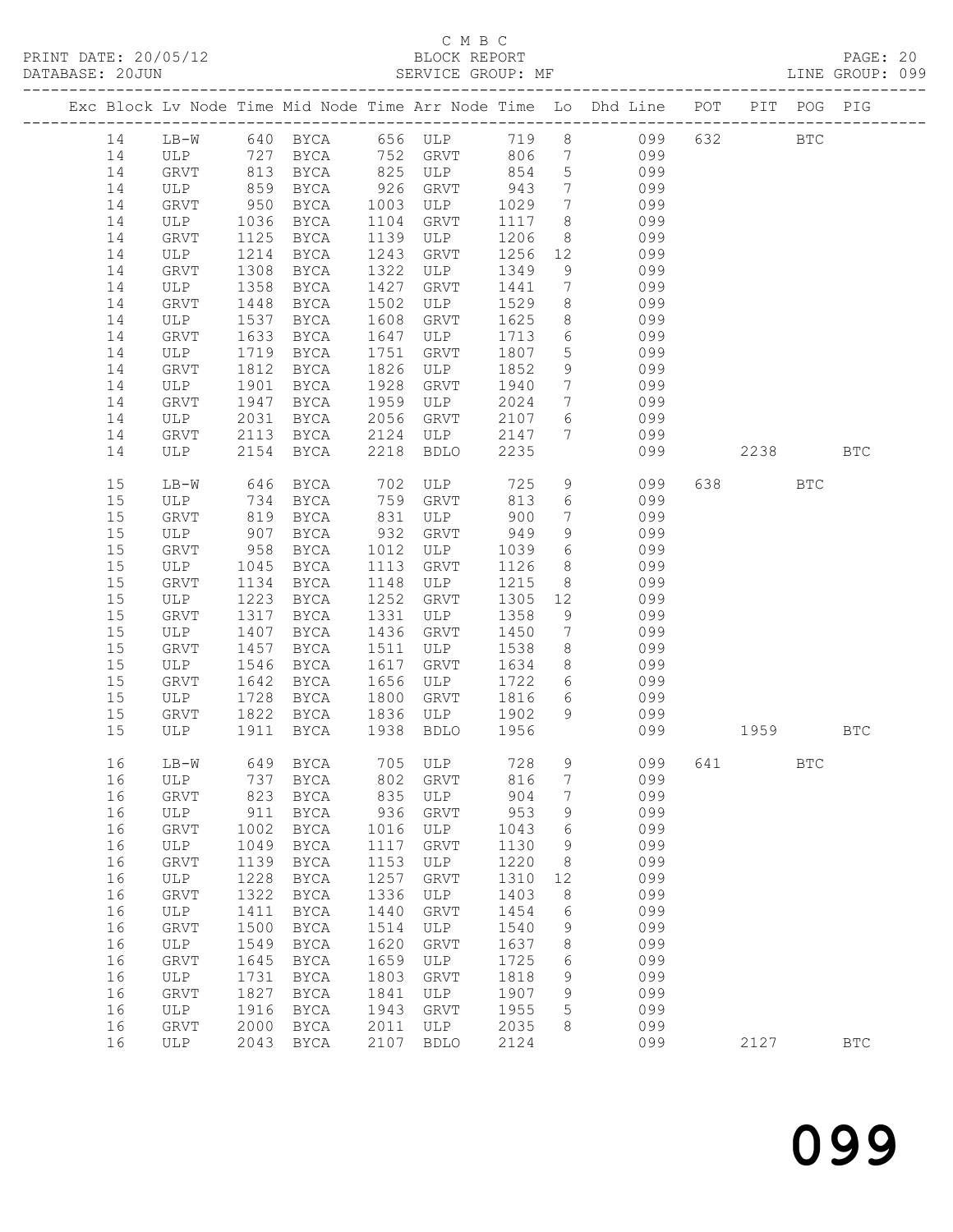### C M B C

| DATABASE: 20JUN                                                                |              |                 |          |      | SERVICE GROUP: MF |        |                 |        |     |         |            | LINE GROUP: 099 |
|--------------------------------------------------------------------------------|--------------|-----------------|----------|------|-------------------|--------|-----------------|--------|-----|---------|------------|-----------------|
| Exc Block Lv Node Time Mid Node Time Arr Node Time Lo Dhd Line POT PIT POG PIG |              |                 |          |      |                   |        |                 |        |     |         |            |                 |
| 17                                                                             | LB-W         |                 | 652 BYCA |      | 708 ULP           | 731 12 |                 | 099    |     | 644 BTC |            |                 |
| 17                                                                             | ULP          | 743             | BYCA     |      | 808 GRVT          | 822    | $6\overline{6}$ | 099    |     |         |            |                 |
| 17                                                                             | GRVT         | 828             | BYCA     |      | 840 ULP           | 909    | 11              | 099    |     |         |            |                 |
| 17                                                                             | ULP          | $920$<br>$1010$ | BYCA     | 945  | GRVT              | 1002   | 8 <sup>8</sup>  | 099    |     |         |            |                 |
| 17                                                                             | GRVT         |                 | BYCA     | 1024 | ULP               | 1051   | 7               | 099    |     |         |            |                 |
| 17                                                                             | ULP          | 1058            | BYCA     | 1126 | GRVT              | 1139   | 9               | 099    |     |         |            |                 |
| 17                                                                             | ${\tt GRVT}$ | 1148            | BYCA     | 1202 | ULP               | 1229   | 8 <sup>8</sup>  | 099    |     |         |            |                 |
| 17                                                                             | ULP          | 1237            | BYCA     | 1306 | GRVT              | 1319   | 12              | 099    |     |         |            |                 |
| 17                                                                             | ${\tt GRVT}$ | 1331            | BYCA     | 1345 | ULP               | 1412   | 8               | 099    |     |         |            |                 |
| 17                                                                             | ULP          | 1420            | BYCA     | 1449 | GRVT              | 1503   | $6\overline{6}$ | 099    |     |         |            |                 |
| 17                                                                             | GRVT         | 1509            | BYCA     | 1523 | ULP               | 1549   | 9               | 099    |     |         |            |                 |
| 17                                                                             | ULP          | 1558            | BYCA     | 1629 | <b>GRVT</b>       | 1646   | 8 <sup>8</sup>  | 099    |     |         |            |                 |
| 17                                                                             | ${\tt GRVT}$ | 1654            | BYCA     | 1708 | ULP               | 1734   | 6               | 099    |     |         |            |                 |
| 17                                                                             | ULP          | 1740            | BYCA     | 1812 | GRVT              | 1827   | 10              | 099    |     |         |            |                 |
| 17                                                                             | GRVT         | 1837            | BYCA     | 1851 | ULP               | 1916   | 10              | 099    |     |         |            |                 |
| 17                                                                             | ULP          | 1926            | BYCA     | 1953 | GRVT              | 2005   | 6               | 099    |     |         |            |                 |
| 17                                                                             | GRVT         | 2011            | BYCA     | 2022 | ULP               | 2046   | 8 <sup>8</sup>  | 099    |     |         |            |                 |
| 17                                                                             | ULP          | 2054            | BYCA     | 2119 | GRVT              | 2130   | 13              | 099    |     |         |            |                 |
| 17                                                                             | GRVT         | 2143            | BYCA     | 2154 | ULP               | 2217   | $5^{\circ}$     | 099    |     |         |            |                 |
| 17                                                                             | ULP          | 2222            | BYCA     | 2245 | GRVT              | 2256   | 9               | 099    |     |         |            |                 |
| 17                                                                             | GRVT         | 2305            | BYCA     | 2316 | ULP               | 2336   | 16              | 099    |     |         |            |                 |
| 17                                                                             | ULP          | 2352            | BYCA     | 2415 | GRVT              | 2426   | 9               | 099    |     |         |            |                 |
| 17                                                                             | GRVT         | 2435            | BYCA     | 2445 | ULP               | 2505   | 9               | 099    |     |         |            |                 |
| 17                                                                             | ULP          | 2514            | BYCA     | 2537 | GRVT              | 2548   | $5\overline{)}$ | 20 099 |     |         |            |                 |
| 17                                                                             | HODM         | 2613            | $HK-E$   | 2635 | SFU               | 2657   | $7\phantom{.0}$ | N35    |     |         |            |                 |
| 17                                                                             | SFU          | 2704            | HK-W     | 2726 | HODM              | 2742   | 7               | N35    |     |         |            |                 |
| 17                                                                             | HODM         | 2749            |          |      | NWST              | 2851   |                 | N19    |     | 2911    |            | <b>BTC</b>      |
| 18                                                                             | LB-W         | 714             | BYCA     | 730  | ULP               | 755    | 9               | 099    | 706 |         | <b>BTC</b> |                 |
| $18\,$                                                                         | ULP          | 804             | BYCA     | 828  | GRVT              | 842    | $8\,$           | 099    |     |         |            |                 |
| 18                                                                             | GRVT         | 850             | BYCA     | 902  | ULP               | 931    | $5\phantom{.0}$ | 099    |     |         |            |                 |
| $18\,$                                                                         | ULP          | 936             | BYCA     | 1001 | GRVT              | 1016   | 6               | 099    |     |         |            |                 |
| 18                                                                             | ${\tt GRVT}$ | 1022            | BYCA     | 1036 | ULP               | 1103   | 9               | 099    |     |         |            |                 |
| 18                                                                             | ULP          | 1112            | BYCA     | 1141 | GRVT              | 1154   | $7\overline{ }$ | 099    |     |         |            |                 |
| $18\,$                                                                         | ${\tt GRVT}$ | 1201            | BYCA     | 1215 | ULP               | 1242   | 8               | 099    |     |         |            |                 |
| 18                                                                             | ULP          | 1250            | BYCA     | 1319 | GRVT              | 1332   | 12 <sup>°</sup> | 099    |     |         |            |                 |
| 18                                                                             | ${\tt GRVT}$ | 1344            | BYCA     | 1358 | ULP               | 1425   | 8               | 099    |     |         |            |                 |
| 18                                                                             | ULP          | 1433            | BYCA     | 1503 | GRVT              | 1518   | 9               | 099    |     |         |            |                 |
| 18                                                                             | GRVT         | 1527            | BYCA     | 1541 | ULP               | 1607   | 6               | 099    |     |         |            |                 |
| 18                                                                             | ULP          | 1613            | BYCA     | 1644 | GRVT              | 1701   | 8               | 099    |     |         |            |                 |
| 18                                                                             | GRVT         | 1709            | BYCA     | 1723 | ULP               | 1749   | 6               | 099    |     |         |            |                 |
| 18                                                                             | ULP          | 1755            | BYCA     | 1830 | <b>BDLO</b>       | 1853   |                 | 099    |     | 1856    |            | <b>BTC</b>      |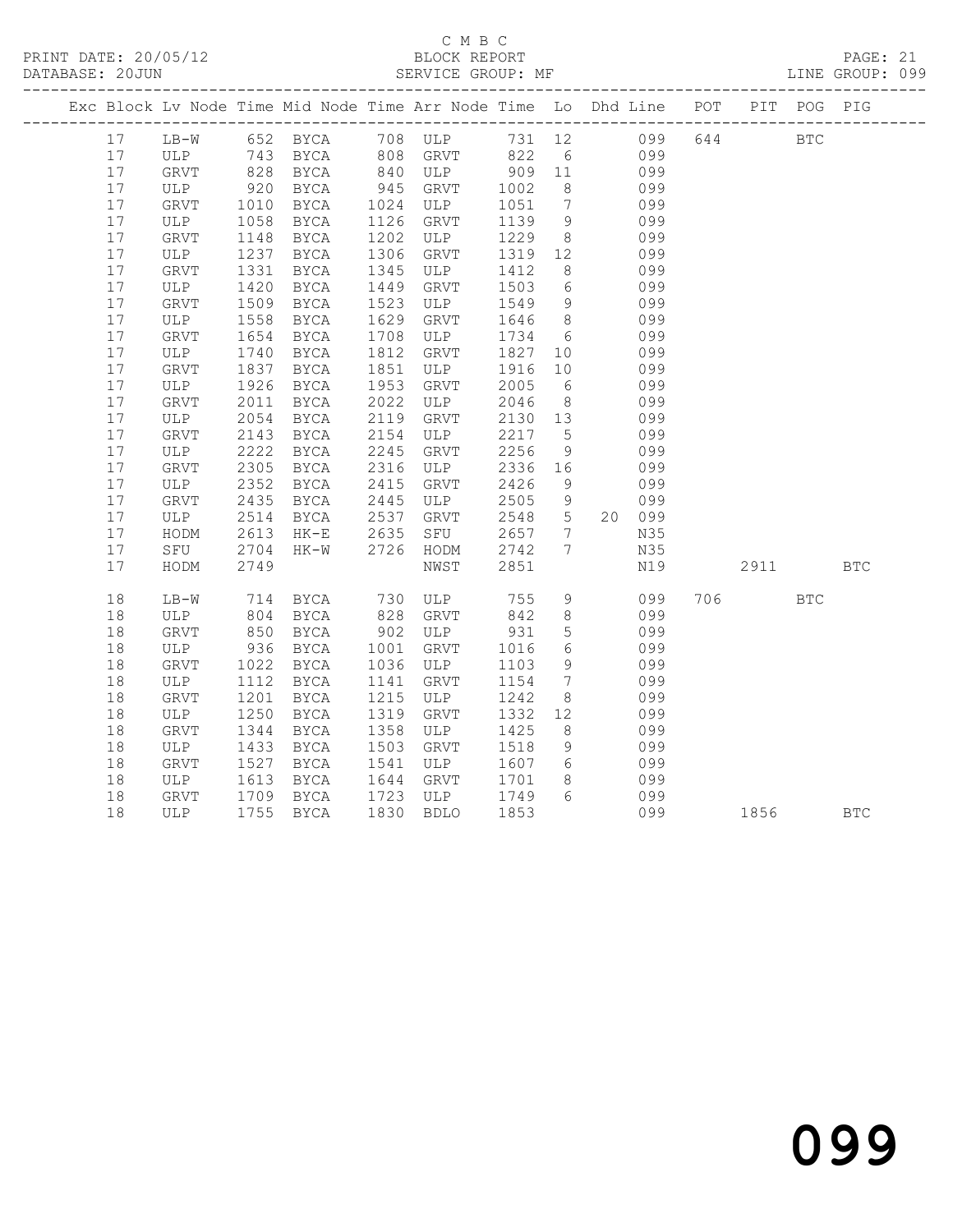|    |             |      |             |      |             |      |                 | Exc Block Lv Node Time Mid Node Time Arr Node Time Lo Dhd Line POT |     |      | PIT POG PIG |            |
|----|-------------|------|-------------|------|-------------|------|-----------------|--------------------------------------------------------------------|-----|------|-------------|------------|
| 19 | $LB-W$      |      | 720 BYCA    |      | 739 ULP 805 |      | 8 <sup>8</sup>  | 099                                                                | 712 |      | <b>BTC</b>  |            |
| 19 | ULP         | 813  | BYCA        | 837  | GRVT        | 851  | 8 <sup>8</sup>  | 099                                                                |     |      |             |            |
| 19 | <b>GRVT</b> | 859  | BYCA        | 912  | ULP         | 938  | 11              | 099                                                                |     |      |             |            |
| 19 | ULP         | 949  | BYCA        | 1014 | GRVT        | 1029 | 7               | 099                                                                |     |      |             |            |
| 19 | <b>GRVT</b> | 1036 | BYCA        | 1050 | ULP         | 1117 | 8               | 099                                                                |     |      |             |            |
| 19 | ULP         | 1125 | BYCA        | 1154 | <b>GRVT</b> | 1207 | 12              | 099                                                                |     |      |             |            |
| 19 | GRVT        | 1219 | BYCA        | 1233 | ULP         | 1300 | - 8             | 099                                                                |     |      |             |            |
| 19 | ULP         | 1308 | BYCA        | 1337 | GRVT        | 1350 | 10 <sup>°</sup> | 099                                                                |     |      |             |            |
| 19 | <b>GRVT</b> | 1400 | BYCA        | 1414 | ULP         | 1441 | 8               | 099                                                                |     |      |             |            |
| 19 | ULP         | 1449 | BYCA        | 1519 | GRVT        | 1534 | 8               | 099                                                                |     |      |             |            |
| 19 | <b>GRVT</b> | 1542 | BYCA        | 1556 | ULP         | 1622 | $6\overline{6}$ | 099                                                                |     |      |             |            |
| 19 | <b>ULP</b>  | 1628 | BYCA        | 1659 | GRVT        | 1716 | 8               | 099                                                                |     |      |             |            |
| 19 | <b>GRVT</b> | 1724 | BYCA        | 1738 | ULP         | 1804 | 6               | 099                                                                |     |      |             |            |
| 19 | ULP         | 1810 | BYCA        | 1840 | GRVT        | 1853 | 12              | 099                                                                |     |      |             |            |
| 19 | GRVT        | 1905 | BYCA        | 1917 | ULP         | 1942 | 14              | 099                                                                |     |      |             |            |
| 19 | ULP         | 1956 | <b>BYCA</b> | 2023 | GRVT        | 2035 | 6               | 099                                                                |     |      |             |            |
| 19 | <b>GRVT</b> | 2041 | BYCA        | 2052 | ULP         | 2116 | 8               | 099                                                                |     |      |             |            |
| 19 | <b>ULP</b>  | 2124 | BYCA        | 2148 | <b>BDLO</b> | 2205 |                 | 099                                                                |     | 2208 |             | <b>BTC</b> |
|    |             |      |             |      |             |      |                 |                                                                    |     |      |             |            |
| 20 | $LB-W$      | 720  | BYCA        | 736  | ULP         | 801  | 9               | 099                                                                | 712 |      | <b>BTC</b>  |            |
| 20 | ULP         | 810  | <b>BYCA</b> | 834  | <b>GRVT</b> | 848  | $\,8\,$         | 099                                                                |     |      |             |            |
| 20 | <b>GRVT</b> | 856  | BYCA        | 908  | ULP         | 937  | $7\phantom{.0}$ | 099                                                                |     |      |             |            |
| 20 | ULP         | 944  | BYCA        | 1009 | <b>GRVT</b> | 1024 | $7\phantom{.0}$ | 099                                                                |     |      |             |            |
| 20 | <b>GRVT</b> | 1031 | BYCA        | 1045 | ULP         | 1112 | 9               | 099                                                                |     |      |             |            |
| 20 | ULP         | 1121 | BYCA        | 1150 | <b>GRVT</b> | 1203 | 12              | 099                                                                |     |      |             |            |
| 20 | <b>GRVT</b> | 1215 | BYCA        | 1229 | ULP         | 1256 | 8               | 099                                                                |     |      |             |            |
| 20 | ULP         | 1304 | BYCA        | 1333 | <b>GRVT</b> | 1346 | 11              | 099                                                                |     |      |             |            |
| 20 | <b>GRVT</b> | 1357 | <b>BYCA</b> | 1411 | ULP         | 1438 | 7               | 099                                                                |     |      |             |            |
| 20 | ULP         | 1445 | BYCA        | 1515 | <b>GRVT</b> | 1530 | $6\overline{6}$ | 099                                                                |     |      |             |            |
| 20 | <b>GRVT</b> | 1536 | BYCA        | 1550 | ULP         | 1616 | 6               | 099                                                                |     |      |             |            |
| 20 | ULP         | 1622 | BYCA        | 1653 | GRVT        | 1710 | 8               | 099                                                                |     |      |             |            |
| 20 | GRVT        | 1718 | BYCA        | 1732 | ULP         | 1758 | 6               | 099                                                                |     |      |             |            |
| 20 | ULP         | 1804 | BYCA        | 1834 | <b>GRVT</b> | 1847 | 12              | 099                                                                |     |      |             |            |
| 20 | <b>GRVT</b> | 1859 | BYCA        | 1911 | ULP         | 1936 | 15              | 099                                                                |     |      |             |            |
| 20 | ULP         | 1951 | BYCA        | 2018 | <b>BDLO</b> | 2036 |                 | 099                                                                |     | 2039 |             | <b>BTC</b> |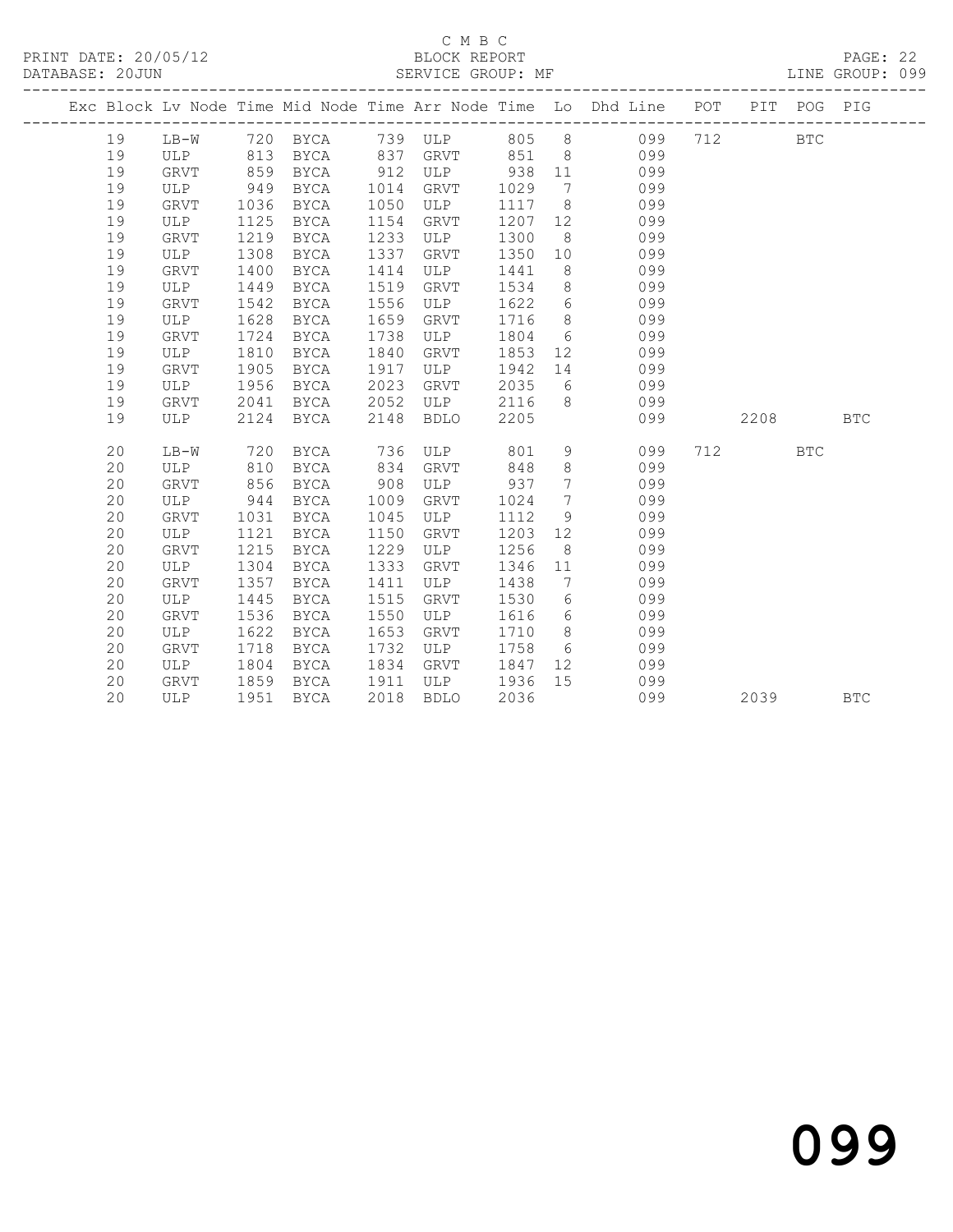|  |          |                               |      | Exc Block Lv Node Time Mid Node Time Arr Node Time Lo Dhd Line POT PIT POG PIG |            |              |            |                 |     |            |     |      |              |              |
|--|----------|-------------------------------|------|--------------------------------------------------------------------------------|------------|--------------|------------|-----------------|-----|------------|-----|------|--------------|--------------|
|  |          |                               |      | 736 BYCA 755 ULP 821 8 099                                                     |            |              |            |                 |     |            | 728 |      | $_{\rm BTC}$ |              |
|  | 21<br>21 | $LB-W$                        |      |                                                                                |            |              |            |                 |     |            |     |      |              |              |
|  | 21       | ULP 829 BYCA<br>GRVT 917 BYCA |      | BYCA                                                                           |            |              |            |                 |     | 099<br>099 |     |      |              |              |
|  | 21       | ULP 1004                      |      | BYCA                                                                           | 1030       | GRVT         | 1043 11    |                 | 099 |            |     |      |              |              |
|  | 21       | GRVT                          | 1054 | BYCA                                                                           | 1108       | ULP          | 1135       | 8 <sup>8</sup>  |     | 099        |     |      |              |              |
|  | 21       | ULP                           | 1143 | BYCA                                                                           | 1212       | GRVT         | 1225 12    |                 |     | 099        |     |      |              |              |
|  | 21       | GRVT                          | 1237 | BYCA                                                                           | 1251       | ULP          | 1318       | 8 <sup>8</sup>  |     | 099        |     |      |              |              |
|  | 21       | ULP                           | 1326 | BYCA                                                                           | 1355       | GRVT         | 1408       | 10              |     | 099        |     |      |              |              |
|  | 21       | GRVT                          | 1418 | BYCA                                                                           | 1432       | ULP          | 1459       | 8 <sup>8</sup>  |     | 099        |     |      |              |              |
|  | 21       | ULP                           | 1507 | BYCA                                                                           | 1538       | GRVT         | 1553       | 10              |     | 099        |     |      |              |              |
|  | 21       | GRVT                          | 1603 | BYCA                                                                           | 1617       | ULP          | 1643       | $6\overline{6}$ |     | 099        |     |      |              |              |
|  | 21       | ULP                           | 1649 | BYCA                                                                           | 1721       | GRVT         | 1737       | $\overline{7}$  |     | 099        |     |      |              |              |
|  | 21       | GRVT                          | 1744 | BYCA                                                                           | 1758       | ULP          | 1824       | 6               |     | 099        |     |      |              |              |
|  | 21       | ULP                           | 1830 | BYCA                                                                           | 1857       | GRVT         | 1910       | 13              |     | 099        |     |      |              |              |
|  | 21       | GRVT                          | 1923 | BYCA                                                                           | 1935       | ULP          | 2000       | 11              |     | 099        |     |      |              |              |
|  | 21       | ULP                           | 2011 | BYCA                                                                           | 2038       | GRVT         | 2050       | $6\overline{6}$ |     | 099        |     |      |              |              |
|  | 21       | GRVT                          | 2056 | BYCA                                                                           | 2107       | ULP          | 2131       | 8 <sup>8</sup>  |     | 099        |     |      |              |              |
|  | 21       | ULP                           | 2139 | BYCA                                                                           | 2204       | GRVT         | 2215       | 8 <sup>8</sup>  |     | 099        |     |      |              |              |
|  | 21       | GRVT                          | 2223 | BYCA                                                                           | 2234       | ULP          | 2254       | 10              |     | 099        |     |      |              |              |
|  | 21       | ULP                           | 2304 | BYCA                                                                           | 2327       | GRVT         | 2338       | 12              |     | 099        |     |      |              |              |
|  | 21       | GRVT                          | 2350 | BYCA                                                                           | 2401       | ULP          | 2421       | 9               |     | 099        |     |      |              |              |
|  | 21       | ULP                           | 2430 | BYCA                                                                           | 2453       | GRVT         | 2504       | 16              |     | 099        |     |      |              |              |
|  | 21       | GRVT                          | 2520 | BYCA                                                                           | 2530       | ULP          | 2550       | 17              |     | 1 099      |     |      |              |              |
|  | 21       | ULP1                          | 2608 | GRBY                                                                           | 2627       | SERO         | 2638       | 10              |     | N17        |     |      |              |              |
|  | 21       | SERO                          | 2648 | BYGR                                                                           | 2655       | ULP1         | 2713       | 6               |     | 24 N17     |     |      |              |              |
|  | 21       | HODM                          | 2743 | $HK-E$                                                                         | 2805       | SFU          | 2827       | 6               |     | N35        |     |      |              |              |
|  | 21       | SFU                           | 2833 | HK-W                                                                           | 2854       | HODM         | 2910       | $5\overline{)}$ |     | N35        |     |      |              |              |
|  | 21       | HODM                          | 2915 | HK-E                                                                           | 2937       | SFU          | 2959       |                 |     | N35        |     | 3016 |              | <b>BTC</b>   |
|  | 22       |                               | 748  |                                                                                |            | ULP          |            |                 | 10  | 099        |     | 740  | <b>BTC</b>   |              |
|  | 22       | LB-W<br>ULP                   | 843  | BYCA<br>BYCA                                                                   | 807<br>909 | GRVT         | 833<br>925 | 6               |     | 099        |     |      |              |              |
|  | 22       | GRVT                          | 931  | BYCA                                                                           | 944        | ULP          | 1010       | 8 <sup>8</sup>  |     | 099        |     |      |              |              |
|  | 22       | ULP                           | 1018 | BYCA                                                                           | 1044       | GRVT         | 1057       | 10              |     | 099        |     |      |              |              |
|  | 22       | GRVT                          | 1107 | BYCA                                                                           | 1121       | ULP          | 1148       | 8 <sup>8</sup>  |     | 099        |     |      |              |              |
|  | 22       | ULP                           | 1156 | BYCA                                                                           | 1225       | GRVT         | 1238       | 12              |     | 099        |     |      |              |              |
|  | 22       | <b>GRVT</b>                   | 1250 | BYCA                                                                           | 1304       | ULP          | 1331       | 9               |     | 099        |     |      |              |              |
|  | 22       | ULP                           | 1340 | BYCA                                                                           | 1409       | GRVT         | 1423       | $\overline{7}$  |     | 099        |     |      |              |              |
|  | 22       | GRVT                          | 1430 | BYCA                                                                           |            | 1444 ULP     | 1511 8     |                 |     | 099        |     |      |              |              |
|  | 22       | ULP                           |      | 1519 BYCA                                                                      |            | 1550 GRVT    | 1607 8     |                 |     | 099        |     |      |              |              |
|  |          |                               |      | 22 GRVT 1615 BYCA 1629 ULP 1655 6                                              |            |              |            |                 |     | 099        |     |      |              |              |
|  | 22       | ULP                           | 1701 | <b>BYCA</b>                                                                    | 1733       | GRVT         | 1749       | 8               |     | 099        |     |      |              |              |
|  | 22       | GRVT                          | 1757 | BYCA                                                                           | 1811       | ULP          | 1837       | 9               |     | 099        |     |      |              |              |
|  | 22       | ULP                           | 1846 | <b>BYCA</b>                                                                    | 1913       | GRVT         | 1926       | 9               |     | 099        |     |      |              |              |
|  | 22       | GRVT                          | 1935 | <b>BYCA</b>                                                                    | 1947       | ULP          | 2012       | 9               |     | 099        |     |      |              |              |
|  | 22       | ULP                           | 2021 | <b>BYCA</b>                                                                    | 2048       | GRVT         | 2100       | 5               |     | 099        |     |      |              |              |
|  | 22       | <b>GRVT</b>                   | 2105 | <b>BYCA</b>                                                                    | 2116       | ULP          | 2139       | 7               |     | 099        |     |      |              |              |
|  | 22       | ULP                           | 2146 | <b>BYCA</b>                                                                    | 2211       | <b>GRVT</b>  | 2222       | 11              |     | 099        |     |      |              |              |
|  | 22       | <b>GRVT</b>                   | 2233 | <b>BYCA</b>                                                                    | 2244       | ULP          | 2304       | 12              |     | 099        |     |      |              |              |
|  | 22       | ULP                           | 2316 | <b>BYCA</b>                                                                    | 2339       | GRVT         | 2350       | 15              |     | 099        |     |      |              |              |
|  | 22       | GRVT                          | 2405 | <b>BYCA</b>                                                                    | 2415       | ULP          | 2435       | 9               |     | 099        |     |      |              |              |
|  | 22       | ULP                           | 2444 | BYCA                                                                           | 2507       | GRVT         | 2518       | 17              |     | 099        |     |      |              |              |
|  | 22       | GRVT                          | 2535 | <b>BYCA</b>                                                                    | 2545       | ULP          | 2605       | 5               |     | 099        |     |      |              |              |
|  | 22       | ULP                           | 2610 | <b>BYCA</b>                                                                    | 2633       | ${\tt GRVT}$ | 2644       | 25              | 20  | 099        |     |      |              |              |
|  | 22       | HODM                          | 2729 |                                                                                |            | NWST         | 2831       |                 |     | N19        |     | 2851 |              | $_{\rm BTC}$ |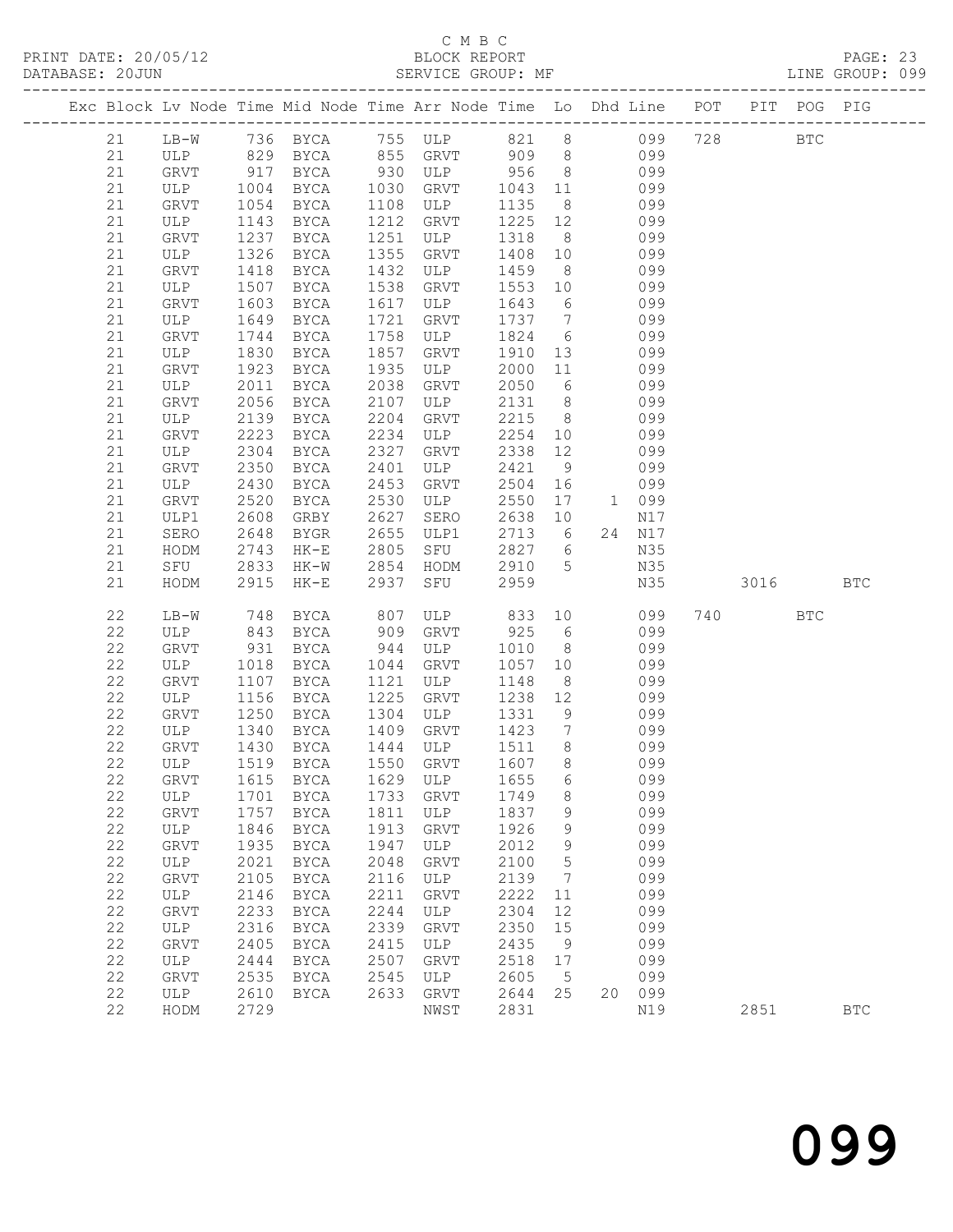|          |             |      |                        |              |                                                     |              |                                  | Exc Block Lv Node Time Mid Node Time Arr Node Time Lo Dhd Line POT PIT POG PIG |              |      |            |            |
|----------|-------------|------|------------------------|--------------|-----------------------------------------------------|--------------|----------------------------------|--------------------------------------------------------------------------------|--------------|------|------------|------------|
| 31       |             |      |                        |              |                                                     |              |                                  | LB-W 1203 BYCA 1224 ULP 1251 8 099 1156 BTC                                    |              |      |            |            |
| 31       |             |      |                        |              |                                                     |              |                                  | ULP 1259 BYCA 1328 GRVT 1341 12 099                                            |              |      |            |            |
| 31       | GRVT        |      |                        |              | 1353 BYCA 1407 ULP 1434                             |              | $\overline{7}$                   | 099                                                                            |              |      |            |            |
| 31       | ULP         | 1441 | <b>BYCA</b>            |              | 1511 GRVT                                           | 1526         | $7\overline{ }$                  | 099                                                                            |              |      |            |            |
| 31       | GRVT        |      | 1533 BYCA              |              | 1547 ULP                                            | 1613         | $6\overline{6}$                  | 099                                                                            |              |      |            |            |
| 31       | ULP         |      | 1619 BYCA 1650 GRVT    |              |                                                     | 1707         | 8 <sup>8</sup>                   | 099                                                                            |              |      |            |            |
| 31       | GRVT        |      |                        |              | 1715 BYCA 1729 ULP 1755                             |              | 6                                | 099                                                                            |              |      |            |            |
| 31       | ULP         |      | 1801 BYCA              |              | 1834 BDLO                                           | 1855         |                                  |                                                                                | 099 1858     |      |            | <b>BTC</b> |
|          |             |      |                        |              |                                                     |              |                                  |                                                                                |              |      |            |            |
| 32       | $LB-W$      |      | 1356 BYCA              |              | 1417 ULP                                            |              |                                  | 1444 8                                                                         | 099 1349 BTC |      |            |            |
| 32       | ULP         |      |                        |              |                                                     |              |                                  | 1452 BYCA 1522 GRVT 1537 8 099                                                 |              |      |            |            |
| 32       | GRVT        |      | 1545 BYCA 1559 ULP     |              |                                                     | 1625         | 6                                | 099                                                                            |              |      |            |            |
| 32       | ULP         |      | 1631 BYCA              |              | 1704 BDLO                                           | 1729         |                                  |                                                                                | 099 1732     |      |            | BTC        |
|          |             |      |                        |              |                                                     |              |                                  |                                                                                |              |      |            |            |
| 33       | $LB-W$      | 1405 | BYCA                   | 1426         | ULP                                                 | 1453         | 8 <sup>8</sup><br>$\overline{7}$ |                                                                                | 099 1358     |      | <b>BTC</b> |            |
| 33<br>33 | ULP         |      | 1501 BYCA 1532 GRVT    |              |                                                     | 1547         | $6\overline{6}$                  | 099<br>099                                                                     |              |      |            |            |
| 33       | GRVT<br>ULP |      | 1554 BYCA<br>1640 BYCA |              | 1608 ULP 1634<br>1711 GRVT 1728                     |              | 8 <sup>8</sup>                   | 099                                                                            |              |      |            |            |
| 33       | GRVT        |      |                        |              | 1736 BYCA 1750 ULP 1816 6                           |              |                                  | 099                                                                            |              |      |            |            |
| 33       | ULP         |      | 1822 BYCA              |              | 1851 BDLO                                           | 1910         |                                  |                                                                                | 099 1913 BTC |      |            |            |
|          |             |      |                        |              |                                                     |              |                                  |                                                                                |              |      |            |            |
| 34       | $LB-W$      |      | 1414 BYCA              |              | 1435 ULP                                            |              |                                  | 1502 8                                                                         | 099 1407 BTC |      |            |            |
| 34       | ULP         | 1510 |                        |              | BYCA 1541 GRVT 1556 10                              |              |                                  | 099                                                                            |              |      |            |            |
| 34       | GRVT        |      | 1606 BYCA              |              | 1620 ULP                                            | 1646 6       |                                  | 099                                                                            |              |      |            |            |
| 34       | ULP         |      | 1652 BYCA              |              | 1726 BDLO                                           | 1752         |                                  |                                                                                | 099 1755     |      |            | <b>BTC</b> |
|          |             |      |                        |              |                                                     |              |                                  |                                                                                |              |      |            |            |
| 35       | $LB-W$      |      | 1426 BYCA              |              | 1447 ULP                                            |              |                                  | 1514 8                                                                         | 099 1419 BTC |      |            |            |
| 35       | ULP         |      |                        |              | 1522 BYCA 1553 GRVT 1610                            |              | 8 <sup>8</sup>                   | 099                                                                            |              |      |            |            |
| 35       | GRVT        |      | 1618 BYCA              |              | 1632 ULP                                            | 1658         | 6                                | 099                                                                            |              |      |            |            |
| 35       | ULP         |      | 1704 BYCA              |              | 1738 BDLO                                           | 1804         |                                  |                                                                                | 099 1807     |      |            | <b>BTC</b> |
|          |             |      |                        |              |                                                     |              |                                  |                                                                                |              |      |            |            |
| 36<br>36 | LB-W        |      | 1438 BYCA<br>1534 BYCA |              | 1459 ULP 1526<br>1605 GRVT                          | 1622         | 8                                | 8<br>099                                                                       | 099 1431     |      | BTC        |            |
| 36       | ULP<br>GRVT |      | 1630 BYCA              |              | 1644 ULP                                            | 1710         | 6                                | 099                                                                            |              |      |            |            |
| 36       | ULP         |      | 1716 BYCA              |              | 1750 BDLO                                           | 1816         |                                  |                                                                                | 099 1819 BTC |      |            |            |
|          |             |      |                        |              |                                                     |              |                                  |                                                                                |              |      |            |            |
| 37       | $LB-W$      |      |                        |              | 1444 BYCA 1505 ULP                                  | 1532         | 8 <sup>8</sup>                   | 099 1437 BTC                                                                   |              |      |            |            |
| 37       | ULP         |      |                        |              |                                                     |              | 8 <sup>8</sup>                   | 099                                                                            |              |      |            |            |
| 37       | GRVT        |      |                        |              | 1540 BYCA 1611 GRVT 1628<br>1636 BYCA 1650 ULP 1716 |              | 6                                | 099                                                                            |              |      |            |            |
|          |             |      |                        |              |                                                     |              |                                  | 37 ULP 1722 BYCA 1754 GRVT 1810 7 099                                          |              |      |            |            |
| 37       | GRVT        |      | 1817 BYCA              | 1831         | ULP                                                 | 1857         | 9                                | 099                                                                            |              |      |            |            |
| 37       | ULP         | 1906 | BYCA                   | 1933         | GRVT                                                | 1945         | 8 <sup>8</sup>                   | 099                                                                            |              |      |            |            |
| 37       | GRVT        | 1953 | BYCA                   | 2005         | ULP                                                 | 2030         | $6\overline{6}$                  | 099                                                                            |              |      |            |            |
| 37       | ULP         | 2036 | BYCA                   | 2101         | GRVT                                                | 2112         | 11                               | 099                                                                            |              |      |            |            |
| 37       | GRVT        | 2123 | BYCA                   | 2134         | ULP                                                 | 2157         | 5                                | 099                                                                            |              |      |            |            |
| 37       | ULP         | 2202 | BYCA                   | 2225         | GRVT                                                | 2236         | $\overline{7}$                   | 099                                                                            |              |      |            |            |
| 37       | GRVT        | 2243 | BYCA                   | 2254         | ULP                                                 | 2314 14      |                                  | 099                                                                            |              |      |            |            |
| 37       | ULP         | 2328 | BYCA                   | 2351         | <b>BDLO</b>                                         | 2407         |                                  | 099                                                                            |              | 2410 |            | <b>BTC</b> |
|          |             |      |                        |              |                                                     |              |                                  |                                                                                |              |      |            |            |
| 38       | LB-W        | 1456 | BYCA                   | 1517         | ULP                                                 | 1543         | 9                                | 099                                                                            |              | 1449 | <b>BTC</b> |            |
| 38       | ULP         | 1552 | BYCA                   | 1623         | GRVT                                                | 1640         | 8                                | 099                                                                            |              |      |            |            |
| 38<br>38 | <b>GRVT</b> | 1648 | BYCA<br>1735 BYCA      | 1702<br>1810 | ULP                                                 | 1728<br>1833 | 7                                | 099<br>099                                                                     |              | 1836 |            | <b>BTC</b> |
|          | ULP         |      |                        |              | BDLO                                                |              |                                  |                                                                                |              |      |            |            |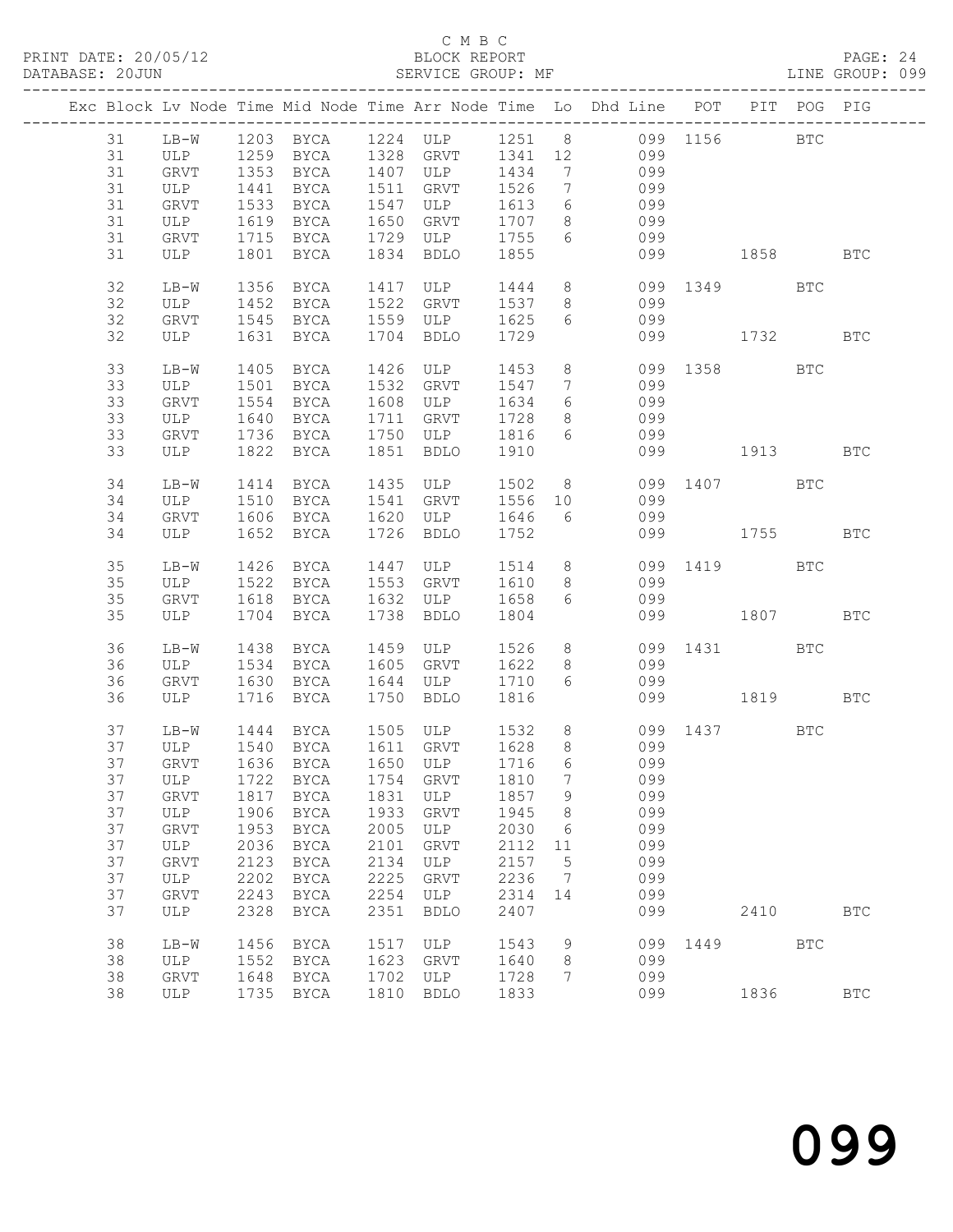### C M B C<br>BLOCK REPORT

| DATABASE: 20JUN |    |        |      |               |      | SERVICE GROUP: MF                                                              |         |                 |                 |        |                     |          |     | LINE GROUP: 099 |  |
|-----------------|----|--------|------|---------------|------|--------------------------------------------------------------------------------|---------|-----------------|-----------------|--------|---------------------|----------|-----|-----------------|--|
|                 |    |        |      |               |      | Exc Block Lv Node Time Mid Node Time Arr Node Time Lo Dhd Line POT PIT POG PIG |         |                 |                 |        |                     |          |     |                 |  |
|                 | 39 |        |      |               |      | LB-W 1459 BYCA 1520 ULP 1546 9 099 1452 BTC                                    |         |                 |                 |        |                     |          |     |                 |  |
|                 | 39 |        |      |               |      | ULP 1555 BYCA 1626 GRVT 1643 8 099                                             |         |                 |                 |        |                     |          |     |                 |  |
|                 | 39 | GRVT   |      |               |      | 1651 BYCA 1705 ULP 1731 6                                                      |         |                 |                 | 099    |                     |          |     |                 |  |
|                 | 39 |        |      | ULP 1737 BYCA |      | 1809 GRVT                                                                      | 1824 8  |                 |                 | 099    |                     |          |     |                 |  |
|                 | 39 | GRVT   | 1832 | <b>BYCA</b>   |      | 1846 ULP                                                                       | 1911    |                 | 10 099          |        |                     |          |     |                 |  |
|                 | 39 | ULP    | 1921 | BYCA          |      | 1948 GRVT                                                                      | 2000    | $5\overline{)}$ | 099             |        |                     |          |     |                 |  |
|                 | 39 | GRVT   | 2005 |               |      | BYCA 2016 ULP                                                                  | 2040    | 8 <sup>8</sup>  |                 | 099    |                     |          |     |                 |  |
|                 | 39 | ULP    | 2048 | BYCA          |      | 2113 GRVT                                                                      | 2124    | 9               |                 | 099    |                     |          |     |                 |  |
|                 |    |        |      | BYCA 2144     |      | ULP                                                                            | 2207 5  |                 |                 |        |                     |          |     |                 |  |
|                 | 39 | GRVT   | 2133 |               |      | GRVT                                                                           |         |                 | 099             | 099    |                     |          |     |                 |  |
|                 | 39 | ULP    | 2212 | BYCA          | 2235 |                                                                                | 2246    | $7\overline{ }$ |                 |        |                     |          |     |                 |  |
|                 | 39 | GRVT   | 2253 | BYCA 2304     |      | ULP                                                                            | 2324    | 16              | 099             |        |                     |          |     |                 |  |
|                 | 39 | ULP    | 2340 | BYCA          | 2403 | GRVT                                                                           | 2414    | 6               |                 | 099    |                     |          |     |                 |  |
|                 | 39 | GRVT   | 2420 | BYCA          | 2430 | ULP                                                                            | 2450    | 9               |                 | 099    |                     |          |     |                 |  |
|                 | 39 | ULP    | 2459 | BYCA 2522     |      | GRVT                                                                           | 2533    | 17              |                 | 099    |                     |          |     |                 |  |
|                 | 39 | GRVT   | 2550 | <b>BYCA</b>   | 2600 | ULP                                                                            | 2620    | 17              | 1 099           |        |                     |          |     |                 |  |
|                 | 39 | ULP1   | 2638 | GRBY          | 2657 | SERO                                                                           | 2708 5  |                 |                 | N17    |                     |          |     |                 |  |
|                 | 39 | SERO   |      |               |      | 2713 BYGR 2720 ULP1                                                            | 2748 5  |                 |                 | 24 N17 |                     |          |     |                 |  |
|                 | 39 | HODM   | 2817 | NWST          | 2919 | SUST                                                                           | 2936    |                 |                 | N19    | 3003 BTC            |          |     |                 |  |
|                 | 40 | LB-W   | 1517 | BYCA          |      | 1538 ULP                                                                       | 1604 6  |                 |                 |        | 099 1510 BTC        |          |     |                 |  |
|                 | 40 | ULP    | 1610 | <b>BYCA</b>   |      | 1641 GRVT                                                                      | 1658    | 8 <sup>8</sup>  |                 | 099    |                     |          |     |                 |  |
|                 | 40 | GRVT   |      | 1706 BYCA     |      | 1720 ULP                                                                       | 1746    |                 | $6\overline{6}$ | 099    |                     |          |     |                 |  |
|                 | 40 | ULP    |      | 1752 BYCA     | 1827 | BDLO                                                                           | 1850    |                 |                 |        | 099 1853            |          |     | <b>BTC</b>      |  |
|                 | 41 | LB-W   | 1532 | BYCA          |      | 1553 ULP                                                                       |         |                 |                 |        | 1619 6 099 1525 BTC |          |     |                 |  |
|                 | 41 | ULP    |      | 1625 BYCA     |      | 1656 GRVT                                                                      | 1713    |                 | 8 <sup>1</sup>  | 099    |                     |          |     |                 |  |
|                 | 41 | GRVT   | 1721 | BYCA          |      | 1735 ULP                                                                       | 1801 6  |                 |                 | 099    |                     |          |     |                 |  |
|                 | 41 | ULP    | 1807 | BYCA          | 1840 | BDLO                                                                           | 1901    |                 |                 |        | 099 1904 BTC        |          |     |                 |  |
|                 | 42 | $LB-W$ | 1553 | BYCA          |      | 1614 ULP                                                                       | 1640    |                 | $6\overline{6}$ |        | 099 1546            |          | BTC |                 |  |
|                 | 42 | ULP    | 1646 | BYCA          |      | 1718 GRVT                                                                      | 1734    | 6               |                 | 099    |                     |          |     |                 |  |
|                 | 42 | GRVT   | 1740 | BYCA          |      | 1754 ULP                                                                       | 1820    | 6               |                 | 099    |                     |          |     |                 |  |
|                 | 42 | ULP    | 1826 | BYCA          |      | 1856 GRVT                                                                      | 1909    | 8 <sup>8</sup>  |                 | 099    |                     |          |     |                 |  |
|                 | 42 | GRVT   |      | 1917 BYCA     |      | 1929 ULP                                                                       | 1954 12 |                 |                 | 099    |                     |          |     |                 |  |
|                 | 42 | ULP    |      | 2006 BYCA     | 2033 | <b>BDLO</b>                                                                    | 2051    |                 |                 |        | 099 00              | 2054 BTC |     |                 |  |
|                 | 51 | $LB-W$ |      |               |      |                                                                                |         |                 |                 |        |                     | 542 BTC  |     |                 |  |
|                 | 51 | BYAL   |      |               |      |                                                                                |         |                 |                 |        |                     |          |     |                 |  |
|                 |    |        |      |               |      | 51 GRVT 700 BYCA 711 ULP 736 10 099                                            |         |                 |                 |        |                     |          |     |                 |  |
|                 | 51 | ULP    |      | 746 BYCA      | 811  | GRVT                                                                           | 825     | - 6             |                 | 099    |                     |          |     |                 |  |
|                 | 51 | GRVT   |      | 831 BYCA      |      | 843 ULP                                                                        | 912 10  |                 |                 | 099    |                     |          |     |                 |  |
|                 | 51 | ULP    | 922  | BYCA          | 947  | <b>BDLO</b>                                                                    | 1013    |                 |                 | 099    |                     | 1016     |     | <b>BTC</b>      |  |
|                 | 52 | $LB-W$ | 615  | BYCA          | 631  | ULP                                                                            | 650     | 7               |                 | 099    |                     | 607 BTC  |     |                 |  |
|                 | 52 |        |      |               | 720  |                                                                                | 732     | 8               |                 | 099    |                     |          |     |                 |  |
|                 |    | ULP    | 657  | BYCA          |      | GRVT                                                                           |         |                 |                 |        |                     |          |     |                 |  |
|                 | 52 | GRVT   | 740  | BYCA          | 752  | ULP                                                                            | 818     | 7               |                 | 099    |                     |          |     |                 |  |
|                 | 52 | ULP    | 825  | BYCA          | 851  | GRVT                                                                           | 905     | 6               |                 | 099    |                     |          |     |                 |  |
|                 | 52 | GRVT   | 911  | BYCA          | 924  | ULP                                                                            | 950     | 5               |                 | 099    |                     |          |     |                 |  |
|                 | 52 | ULP    | 955  | BYCA          | 1020 | <b>BDLO</b>                                                                    | 1044    |                 |                 | 099    |                     | 1047     |     | <b>BTC</b>      |  |
|                 | 53 | BDKI   | 649  | HK-W          | 653  | SEHA                                                                           | 713     | $5\overline{)}$ |                 | 1 R5   |                     |          | BTC |                 |  |
|                 | 53 | WFST   | 719  |               |      | ULP                                                                            | 750     | 5               |                 | 044    |                     |          |     |                 |  |
|                 | 53 | ULP    | 755  | BYCA          |      | 820 GRVT                                                                       | 834     | 7               |                 | 099    |                     |          |     |                 |  |
|                 | 53 | GRVT   | 841  | BYCA          |      | 853 ULP                                                                        | 922     | 8               |                 | 099    |                     |          |     |                 |  |
|                 | 53 | ULP    |      | 930 BYCA      |      | 955 BDLO                                                                       | 1019    |                 |                 | 099    |                     | 1022     |     | $_{\rm BTC}$    |  |
|                 |    |        |      |               |      |                                                                                |         |                 |                 |        |                     |          |     |                 |  |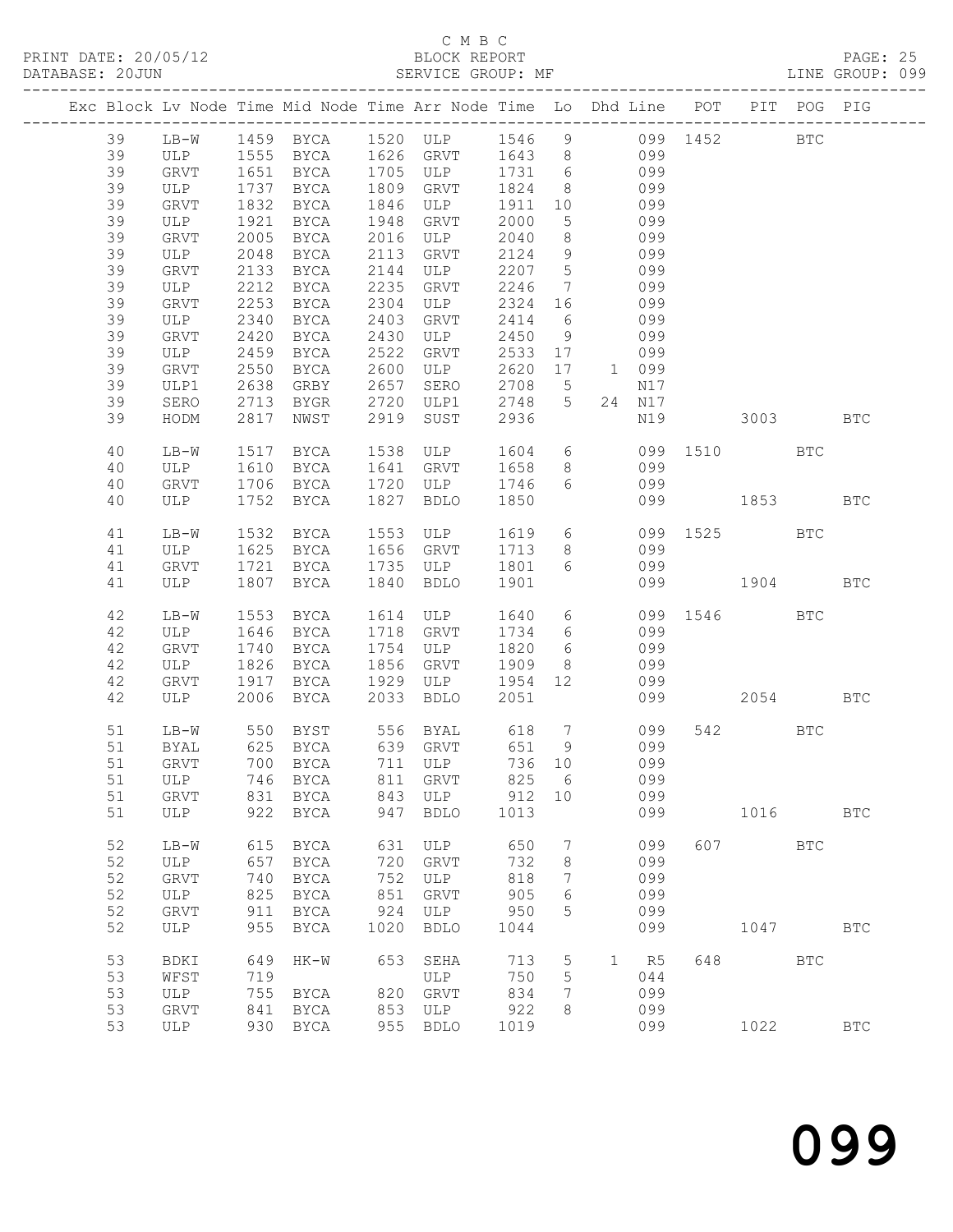### C M B C<br>BLOCK REPORT

LINE GROUP: 099

|    |        |      |             |      |             |      |                  | Exc Block Lv Node Time Mid Node Time Arr Node Time Lo Dhd Line | POT | PIT       |            | POG PIG    |
|----|--------|------|-------------|------|-------------|------|------------------|----------------------------------------------------------------|-----|-----------|------------|------------|
| 54 | LB-W   | 658  | BYCA        | 714  | ULP         | 739  | 10               | 099                                                            | 650 |           | <b>BTC</b> |            |
| 54 | ULP    | 749  | BYCA        | 814  | GRVT        | 828  | 7                | 099                                                            |     |           |            |            |
| 54 | GRVT   | 835  | BYCA        | 847  | ULP         | 916  | 8                | 099                                                            |     |           |            |            |
| 54 | ULP    | 924  | BYCA        | 949  | BDLO        | 1015 |                  | 099                                                            |     | 1018      |            | <b>BTC</b> |
| 55 | LB-W   | 711  | BYCA        | 727  | ULP         | 752  | 9                | 099                                                            |     | 703 — 103 | <b>BTC</b> |            |
| 55 | ULP    | 801  | BYCA        | 825  | <b>GRVT</b> | 839  | 8                | 099                                                            |     |           |            |            |
| 55 | GRVT   | 847  | BYCA        | 859  | ULP         | 928  | $6 \overline{6}$ | 099                                                            |     |           |            |            |
| 55 | ULP    | 934  | BYCA        | 959  | <b>BDLO</b> | 1023 |                  | 099                                                            |     | 1026      |            | <b>BTC</b> |
| 56 | $LB-W$ | 723  | BYCA        | 742  | ULP         | 808  | 8                | 099                                                            |     | 715       | <b>BTC</b> |            |
| 56 | ULP    | 816  | BYCA        | 842  | GRVT        | 856  | 7                | 099                                                            |     |           |            |            |
| 56 | GRVT   | 903  | BYCA        | 916  | ULP         | 942  | $6 \overline{6}$ | 099                                                            |     |           |            |            |
| 56 | ULP    | 948  | BYCA        | 1013 | <b>BDLO</b> | 1037 |                  | 099                                                            |     | 1040      |            | <b>BTC</b> |
| 57 | LB-W   | 745  | BYCA        | 804  | ULP         | 830  | $7\phantom{.0}$  | 099                                                            |     | 737 — 137 | <b>BTC</b> |            |
| 57 | ULP    | 837  | <b>BYCA</b> | 903  | GRVT        | 919  | 6                | 099                                                            |     |           |            |            |
| 57 | GRVT   | 925  | BYCA        | 938  | ULP         | 1004 | $\tau$           | 099                                                            |     |           |            |            |
| 57 | ULP    | 1011 | BYCA        | 1037 | <b>BDLO</b> | 1059 |                  | 099                                                            |     | 1102      |            | <b>BTC</b> |
|    |        |      |             |      |             |      |                  |                                                                |     |           |            |            |
| 58 | $LB-W$ | 751  | BYCA        | 811  | ULP         | 840  | 6                | 099                                                            | 743 |           | <b>BTC</b> |            |
| 58 | ULP    | 846  | BYCA        | 913  | GRVT        | 930  | 5                | 099                                                            |     |           |            |            |
| 58 | GRVT   | 935  | BYCA        | 948  | ULP         | 1014 | 7                | 099                                                            |     |           |            |            |
| 58 | ULP    | 1021 | BYCA        | 1047 | BDLO        | 1109 |                  | 099                                                            |     | 1112      |            | <b>BTC</b> |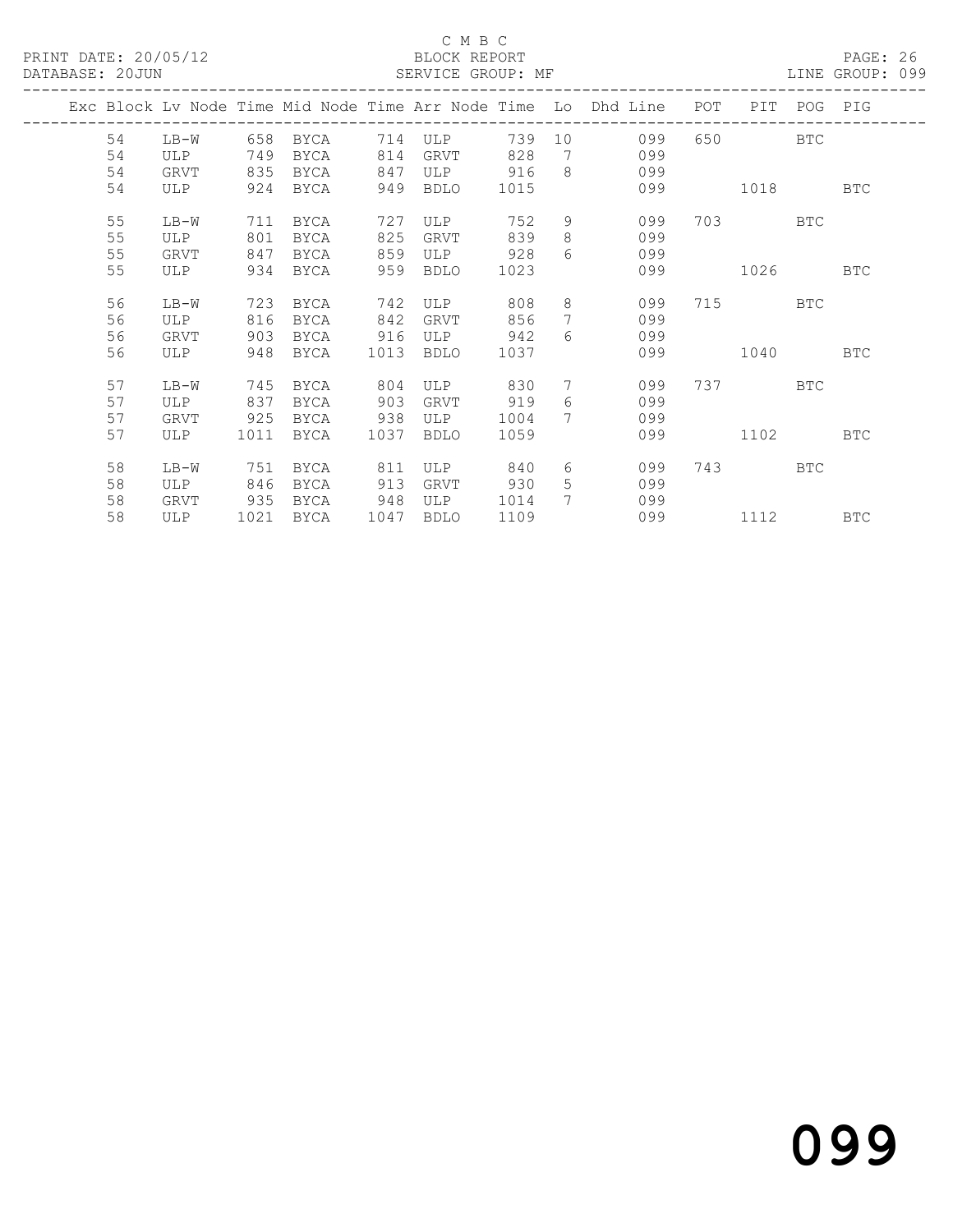|                                                                                                                                                                                                                                                                                              |                                                                                                      |                                                                                              | C M B C<br>PRINT DATE: 20/05/12<br>DATABASE: 20JUN SERVICE GROUP: MF ELECTRIC SERVICE GROUP: ME EXAMPLE SERVICE GROUP: 130                                                                                                                                                                                                                                                                                                                                                                                                                                                                                                                                                                    |                                                                                      |                                                                                                 | C M B C                                                                              |                                                   |    |                                                                                               |      |            |  |
|----------------------------------------------------------------------------------------------------------------------------------------------------------------------------------------------------------------------------------------------------------------------------------------------|------------------------------------------------------------------------------------------------------|----------------------------------------------------------------------------------------------|-----------------------------------------------------------------------------------------------------------------------------------------------------------------------------------------------------------------------------------------------------------------------------------------------------------------------------------------------------------------------------------------------------------------------------------------------------------------------------------------------------------------------------------------------------------------------------------------------------------------------------------------------------------------------------------------------|--------------------------------------------------------------------------------------|-------------------------------------------------------------------------------------------------|--------------------------------------------------------------------------------------|---------------------------------------------------|----|-----------------------------------------------------------------------------------------------|------|------------|--|
|                                                                                                                                                                                                                                                                                              |                                                                                                      |                                                                                              |                                                                                                                                                                                                                                                                                                                                                                                                                                                                                                                                                                                                                                                                                               |                                                                                      |                                                                                                 |                                                                                      |                                                   |    |                                                                                               |      |            |  |
|                                                                                                                                                                                                                                                                                              |                                                                                                      |                                                                                              | Exc Block Lv Node Time Mid Node Time Arr Node Time Lo Dhd Line POT PIT POG PIG                                                                                                                                                                                                                                                                                                                                                                                                                                                                                                                                                                                                                |                                                                                      |                                                                                                 |                                                                                      |                                                   |    |                                                                                               |      |            |  |
| 1<br>$\mathbf{1}$<br>$\mathbf{1}$<br>$\mathbf{1}$<br>$\mathbf{1}$<br>$\mathbf{1}$<br>$\mathbf{1}$<br>$\mathbf{1}$<br>$\mathbf{1}$<br>$\mathbf{1}$<br>$\mathbf{1}$<br>$\mathbf 1$<br>$\mathbf 1$<br>$\mathbf 1$<br>$\mathbf{1}$<br>$\mathbf 1$<br>$\mathbf{1}$<br>$\mathbf 1$<br>$\mathbf{1}$ | KTLP<br>MTST<br>KTLP<br>MTST<br>PBEX<br>MTST<br>KTLP<br>MTST<br>PBEX<br>MTST<br>KTLP<br>MTST         | 1038<br>1154<br>1235<br>1324<br>1412<br>1452<br>1534                                         | 1 KTLP 530 WLHA 534 MTST 551 6 130 524 BTC<br>MTST 557 HAWL 617 PBEX 629 11 130<br>PBEX 640 WHLA MTST 711 9 130<br>MTST 720 BW01 737 KTLP 749 5 130<br>XTLP 754 WLHA 800 MTST 826 9 130<br>MTST 835 BW01 853 KTLP 904 11 130<br>KTLP 915 WLHA 921 MTST 945 12 130<br>MTST 957 BW01 1014 KTLP 1025 13 130<br>WLHA<br>1120 BW01 1137 KTLP 1148 6 130<br>1154 WLHA 1201 MTST 1224 11 130<br>1235 HAWL 1258 PBEX 1311 13 130<br>WHLA<br>BW01 1432 KTLP 1443 9 130<br>WLHA 1500 MTST 1526 8 130<br>HAWL 1601 PBEX 1617 5 130<br>WHLA MTST 1704 8 130<br>1622 WHLA<br>1712 BW01 1734 KTLP 1747 8<br>1755 WLHA 1802 MTST 1827 8 130<br>1835 HAWL 1859 PBEX 1910 20 130<br>1930 WHLA MTST 2003 17 130 |                                                                                      |                                                                                                 | 1045 MTST 1108 12 130<br>MTST 1402 10 130                                            |                                                   |    |                                                                                               |      |            |  |
| $\mathbf{1}$<br>$\mathbf{1}$<br>1<br>$\mathbf 1$<br>1<br>$\mathbf 1$<br>1<br>$\mathbf 1$<br>1<br>1<br>1<br>$\mathbf 1$<br>$\mathbf 1$<br>$\mathbf{1}$                                                                                                                                        | PBEX<br>MTST<br>MTST<br>KTLP<br>MTST<br>KTLP<br>MTST<br>KTLP<br>MTST<br>KTLP<br>MTST<br>SERO<br>HODM | 2020<br>2135<br>2209<br>2240<br>2310<br>2340<br>2407<br>2435<br>2500<br>2535<br>2629<br>2730 | BW01 2036 KTLP 2046 14<br>KTLP 2100 WLHA 2105 MTST 2127 8<br>BW01<br>WLHA<br>BW01<br>WLHA<br>BW01<br>WLHA<br>BW01<br>WLHA<br>BW01<br><b>BYGR</b><br>LOQU                                                                                                                                                                                                                                                                                                                                                                                                                                                                                                                                      | 2151<br>2214<br>2255<br>2315<br>2354<br>2412<br>2447<br>2505<br>2547<br>2636<br>2800 | KTLP<br>MTST<br>KTLP<br>MTST<br>KTLP<br>MTST<br>KTLP<br>$\mathtt{MTST}$<br>KTLP<br>ULP1<br>LVMT | 2201<br>2235<br>2303<br>2335<br>2402<br>2430<br>2454<br>2523<br>2554<br>2654<br>2815 | 8<br>5<br>7<br>5<br>5<br>5<br>6<br>12<br>15<br>12 | 20 | 130<br>130<br>130<br>130<br>130<br>130<br>130<br>130<br>130<br>130<br>130<br>24<br>N17<br>N24 | 2830 | <b>BTC</b> |  |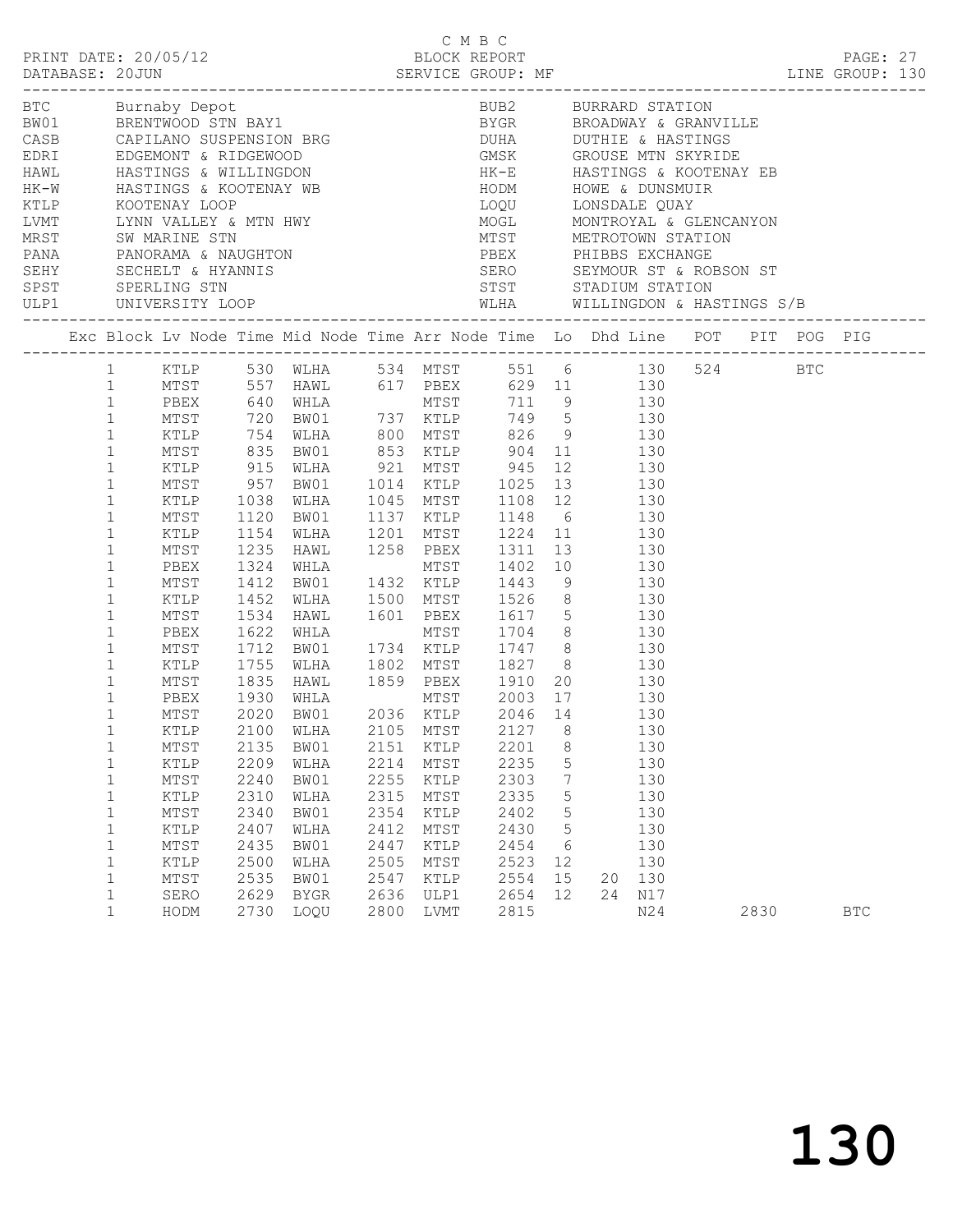PRINT DATE: 20/05/12 BLOCK REPORT<br>DATABASE: 20JUN BATABASE: 2010

## C M B C<br>BLOCK REPORT

PAGE: 28<br>LINE GROUP: 130

|                |                |                 |                                           |                                |      |                          |                 |                 | Exc Block Lv Node Time Mid Node Time Arr Node Time Lo Dhd Line POT PIT POG PIG |          |            |            |
|----------------|----------------|-----------------|-------------------------------------------|--------------------------------|------|--------------------------|-----------------|-----------------|--------------------------------------------------------------------------------|----------|------------|------------|
|                | $\overline{2}$ |                 |                                           |                                |      |                          |                 |                 | KTLP 540 WLHA 544 MTST 601 11 130                                              | 534      | <b>BTC</b> |            |
|                | $\overline{2}$ | MTST            |                                           |                                |      |                          |                 |                 |                                                                                |          |            |            |
| $\overline{2}$ |                | PBEX            |                                           |                                |      |                          |                 |                 |                                                                                |          |            |            |
| $\sqrt{2}$     |                | MTST            | 735                                       | BW01                           |      | 752 KTLP 804 12          |                 |                 | 130                                                                            |          |            |            |
| $\sqrt{2}$     |                | KTLP            | 816<br>857                                | WLHA                           |      | 822 MTST                 | 848 9<br>939 14 |                 | 130                                                                            |          |            |            |
| $\sqrt{2}$     |                | MTST            |                                           | HAWL                           |      | 822<br>920 PBEX<br>**met |                 |                 | 130                                                                            |          |            |            |
| $\mathbf{2}$   |                | PBEX            | 953                                       | WHLA                           |      | MTST                     | 1030 12         |                 | 130                                                                            |          |            |            |
| $\sqrt{2}$     |                | MTST            | 1042                                      | BW01                           |      | 1059 KTLP                | 1110            | 6 <sup>6</sup>  | 130                                                                            |          |            |            |
| $\overline{c}$ |                | KTLP            | 1116                                      | WLHA                           |      | 1123 MTST                | 1146 11         |                 | 130                                                                            |          |            |            |
| $\mathbf{2}$   |                | MTST            | 1157                                      | BW01                           | 1214 | KTLP                     | 1225 15         |                 | 130                                                                            |          |            |            |
|                | $\mathbf{2}$   | KTLP            | 1240                                      | WLHA                           | 1247 | MTST                     | 1310            | 10              | 130                                                                            |          |            |            |
| $\sqrt{2}$     |                | MTST            | 1320                                      | BW01                           | 1338 | KTLP                     | 1349            | $6\overline{6}$ | 130                                                                            |          |            |            |
| $\mathbf{2}$   |                | KTLP            | 1355                                      | WLHA                           | 1402 | MTST                     | 1425            | 10              | 130                                                                            |          |            |            |
|                | $\mathbf{2}$   | MTST            | 1435                                      | HAWL                           | 1500 | PBEX                     | 1513            | 8 <sup>8</sup>  | 130                                                                            |          |            |            |
| $\sqrt{2}$     |                | PBEX            | 1521                                      | WHLA                           |      | MTST                     | 1605            | $7\overline{ }$ | 130                                                                            |          |            |            |
| $\mathbf{2}$   |                | MTST            | 1612                                      | BW01                           |      | 1633 KTLP                | 1646            | 8 <sup>8</sup>  | 130                                                                            |          |            |            |
|                | $\mathbf{2}$   | KTLP            | 1654                                      | WLHA                           | 1701 | MTST                     | 1727 8          |                 | 130                                                                            |          |            |            |
|                | $\overline{c}$ | MTST            | $1,2$<br>1825<br>1825                     | HAWL                           |      | 1802 PBEX                | 1816            | 9               | 130                                                                            |          |            |            |
| $\mathbf{2}$   |                | PBEX            |                                           | WHLA                           |      | MTST                     | 1903 15         |                 | 130                                                                            |          |            |            |
|                | $\mathbf{2}$   | MTST            | 1918                                      | BW01                           |      | 1937 KTLP                | 1948 5          |                 | 130                                                                            |          |            |            |
|                | $\overline{c}$ | KTLP            | 1953<br>2035                              | WLHA                           |      |                          |                 |                 | 1959 MTST 2021 14 130                                                          |          |            |            |
|                | $\overline{2}$ | MTST            |                                           | HAWL                           |      | 2056 PBEX                | 2106            |                 | 130                                                                            | 2114 BTC |            |            |
|                | 3              | KTLP            | 547<br>619                                | WLHA                           |      | 551 MTST                 | 608<br>644      |                 | 11 130                                                                         | 541 BTC  |            |            |
|                | 3              | MTST            |                                           | BW01                           |      | 634 KTLP                 | 644             | 9               | 130                                                                            |          |            |            |
|                | 3              | KTLP            | 653                                       | WLHA                           |      | 659 MTST                 | 722             | $5\overline{)}$ | 130                                                                            |          |            |            |
|                | $\mathsf S$    | MTST            |                                           | HAWL                           |      | 750 PBEX                 | 810             | $7\overline{ }$ | 130                                                                            |          |            |            |
|                | $\mathsf S$    | PBEX            | $\begin{array}{c} 727 \\ 817 \end{array}$ | WHLA                           |      | MTST                     |                 | 8 <sup>8</sup>  | 130                                                                            |          |            |            |
|                | 3              | MTST            | 904                                       | BW01                           |      | 922 KTLP                 | 856<br>933      | 5 <sup>5</sup>  | 130                                                                            |          |            |            |
|                | $\mathsf S$    | KTLP            | 938                                       | WLHA                           |      | 944 MTST                 | 1008 12         |                 | 130                                                                            |          |            |            |
|                | 3              | MTST            | $\frac{1020}{1053}$                       | BW01                           |      | 1037 KTLP                | 1048            | 5 <sup>5</sup>  | 130                                                                            |          |            |            |
|                | 3              | KTLP            |                                           | WLHA                           | 1100 | MTST                     | 1123 12         |                 | 130                                                                            |          |            |            |
|                | 3              | MTST            | 1135                                      | HAWL                           | 1157 | PBEX                     | 1211            | 13              | 130                                                                            |          |            |            |
|                | 3              | PBEX            | 1224                                      | WHLA                           |      | MTST                     | 1302            | 10              | 130                                                                            |          |            |            |
|                | $\mathsf S$    | MTST            | 1312                                      | BW01                           |      | 1330 KTLP                | 1341 6          |                 | 130                                                                            |          |            |            |
|                | 3              | KTLP            | 1347                                      | WLHA                           |      | 1354 MTST                | 1417            | 10              | 130                                                                            |          |            |            |
|                | 3              | $\mathtt{MTST}$ | 1427                                      | BW01                           | 1447 | KTLP                     | 1458            | 16              | 130                                                                            |          |            |            |
|                | $\mathsf S$    | $\texttt{KTLP}$ | 1514                                      | WLHA                           |      | 1522 MTST                | 1549            | 8 <sup>8</sup>  | 130                                                                            |          |            |            |
|                | 3              | MTST            | 1557                                      | BW01                           |      | 1618 KTLP                | 1631            | 8 <sup>8</sup>  | 130                                                                            |          |            |            |
|                | 3              | KTLP            |                                           | 1639 WLHA<br>1720 HAWL<br>WLHA |      | 1646 MTST                | 1712            |                 | 8 130                                                                          |          |            |            |
|                | 3              | MTST            |                                           |                                |      | 1748 PBEX                | 1803            |                 | 130                                                                            | 1813     |            | <b>BTC</b> |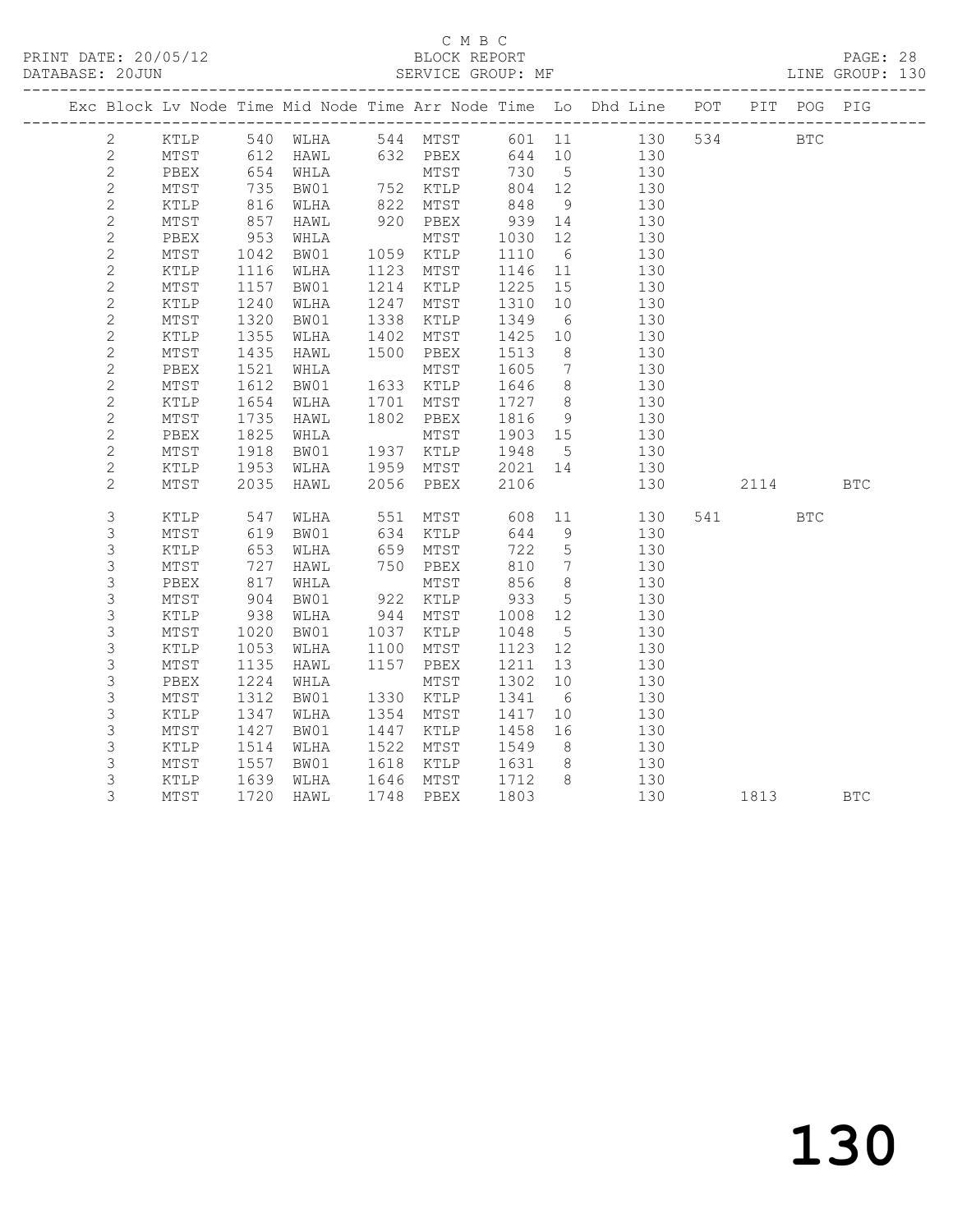### C M B C

| DATABASE: 20JUN |                |                 |                   | SERVICE GROUP: MF |      |                                          |                     |                 |                                                                                |         |            | LINE GROUP: 130 |  |
|-----------------|----------------|-----------------|-------------------|-------------------|------|------------------------------------------|---------------------|-----------------|--------------------------------------------------------------------------------|---------|------------|-----------------|--|
|                 |                |                 |                   |                   |      |                                          |                     |                 | Exc Block Lv Node Time Mid Node Time Arr Node Time Lo Dhd Line POT PIT POG PIG |         |            |                 |  |
|                 | 4              |                 |                   |                   |      |                                          |                     |                 | MTST 605 BW01 620 KTLP 630 9 130 550 BTC                                       |         |            |                 |  |
|                 | 4              |                 |                   |                   |      |                                          |                     |                 | KTLP 639 WLHA 644 MTST 704 8 130                                               |         |            |                 |  |
|                 | 4              | MTST            | 712<br>801<br>850 |                   |      |                                          |                     |                 | HAWL 735 PBEX 755 6 130                                                        |         |            |                 |  |
|                 | $\overline{4}$ | PBEX            |                   |                   |      |                                          |                     |                 | 130                                                                            |         |            |                 |  |
|                 | 4              | MTST            |                   |                   |      | WHLA MTST 840 10<br>BW01 908 KTLP 919 11 |                     |                 | $\begin{array}{c} 11 \\ 1 \end{array}$<br>130                                  |         |            |                 |  |
|                 | 4              | KTLP            | 930               | WLHA              |      | 936 MTST                                 | 1000                | 12              | 130                                                                            |         |            |                 |  |
|                 | 4              | MTST            | 1012              | BW01              |      | 1029 KTLP                                | 1040                | 5 <sup>5</sup>  | 130                                                                            |         |            |                 |  |
|                 | 4              | KTLP            | 1045              | WLHA              |      | 1052 MTST                                | 1115 12             |                 | 130                                                                            |         |            |                 |  |
|                 | 4              | MTST            | $\frac{1}{1127}$  | BW01              |      | 1144 KTLP                                | 1155 14             |                 | 130                                                                            |         |            |                 |  |
|                 | 4              | KTLP            | 1209              | WLHA              |      | 1216 MTST                                | 1239 11             |                 | 130                                                                            |         |            |                 |  |
|                 | 4              | MTST            | 1250              | BW01              | 1308 | KTLP                                     | 1319                |                 | 6 130                                                                          |         |            |                 |  |
|                 | 4              | KTLP            | 1325              | WLHA              |      | 1332 MTST                                | 1355 10             |                 | 130                                                                            |         |            |                 |  |
|                 | 4              | MTST            | 1405              | HAWL              |      | 1430 PBEX                                | 1443                | 8 <sup>8</sup>  | 130                                                                            |         |            |                 |  |
|                 | 4              | PBEX            | 1451              | WHLA              |      | MTST                                     | 1534                |                 | 8 130                                                                          |         |            |                 |  |
|                 |                |                 |                   |                   |      |                                          |                     |                 |                                                                                |         |            |                 |  |
|                 | 4              | MTST            | 1542              | BW01              |      | 1603 KTLP                                | 1616                | 8 <sup>8</sup>  | 130                                                                            |         |            |                 |  |
|                 | 4              | KTLP            | $1624$<br>1705    | WLHA              |      | 1631 MTST                                | 1658                | $7\overline{)}$ | 130                                                                            |         |            |                 |  |
|                 | 4              | MTST            |                   | HAWL              |      | 1733 PBEX                                | 1748 6              |                 | 130                                                                            |         |            |                 |  |
|                 | 4              | PBEX            | 1754              | WHLA              |      | MTST                                     | 1833                | 9               | 130                                                                            |         |            |                 |  |
|                 | 4              | MTST            | 1842              | BW01              |      | 1901 KTLP                                |                     |                 | 1912 7 130                                                                     |         |            |                 |  |
|                 | 4              | KTLP            | 1919              | WLHA              |      | 1926 MTST                                | 1948 17             |                 | 130                                                                            |         |            |                 |  |
|                 | 4              | MTST            | 2005              | HAWL 2026 PBEX    |      |                                          | 2036                |                 | 130                                                                            | 2044    |            | <b>BTC</b>      |  |
|                 | 5              | KTLP            | 602               | WLHA              |      | 606 MTST                                 |                     |                 | 623 12<br>130                                                                  | 553 75  | <b>BTC</b> |                 |  |
|                 | 5              | MTST            |                   | BW01              |      | 650 KTLP                                 |                     | 700 8           | 130                                                                            |         |            |                 |  |
|                 | 5              | KTLP            |                   | WLHA              |      | 714 MTST                                 |                     | 737 5           | 130                                                                            |         |            |                 |  |
|                 | 5              | MTST            | 635<br>708<br>742 | HAWL              |      | 805 PBEX                                 |                     | 827 5           | 130                                                                            |         |            |                 |  |
|                 | 5              | PBEX            | 832               | WHLA              |      | MTST                                     |                     | 910 10          | 130                                                                            |         |            |                 |  |
|                 | 5              | MTST            | 920               | BW01              |      | 938 KTLP                                 | 949                 | $5\overline{)}$ | 130                                                                            |         |            |                 |  |
|                 | 5              | KTLP            | 954               | WLHA              |      | 1000 MTST                                | 1024 11             |                 | 130                                                                            |         |            |                 |  |
|                 | 5              | MTST            | 1035              | HAWL              |      | 1057 PBEX                                | 1111                | 12              | 130                                                                            |         |            |                 |  |
|                 | 5              | PBEX            | 1123              | WHLA              |      | MTST                                     |                     |                 | 1201 11<br>130                                                                 |         |            |                 |  |
|                 | 5              | MTST            | 1212              | BW01              |      | 1230 KTLP                                | 1241 6              |                 | 130                                                                            |         |            |                 |  |
|                 | 5              | KTLP            | 1247              | WLHA              |      | 1254 MTST                                | 1317                | 10              | 130                                                                            |         |            |                 |  |
|                 | 5              | MTST            | 1327              | BW01              | 1345 | KTLP                                     | 1356 12             |                 | 130                                                                            |         |            |                 |  |
|                 | 5              | KTLP            | 1408              | WLHA              | 1416 | MTST                                     | 1441                |                 | 9 130                                                                          |         |            |                 |  |
|                 | 5              | MTST            | 1450              | HAWL 1515 PBEX    |      |                                          | 1528                | 8 <sup>8</sup>  | 130                                                                            |         |            |                 |  |
|                 | 5              | PBEX            |                   | WHLA              |      | MTST                                     | 1620                | $\overline{7}$  | 130                                                                            |         |            |                 |  |
|                 | 5              | MTST            | 1536<br>1627      | BW01              |      | 1648 KTLP                                | $\overline{1701}$ 8 |                 | 130                                                                            |         |            |                 |  |
|                 | 5              |                 |                   |                   |      |                                          |                     |                 | KTLP 1709 WLHA 1716 MTST 1742 8 130                                            |         |            |                 |  |
|                 | 5              | MTST            | 1750              | HAWL              | 1815 | PBEX                                     | 1828                |                 | 130                                                                            | 1838    |            | <b>BTC</b>      |  |
|                 | 6              | KTLP            | 609               | WLHA              |      | 614 MTST                                 | 634                 | $6\overline{6}$ | 130                                                                            | 600 000 | <b>BTC</b> |                 |  |
|                 | 6              | MTST            | 640               | HAWL              |      | 700 PBEX                                 | 718                 | $5^{\circ}$     | 130                                                                            |         |            |                 |  |
|                 | 6              | PBEX            | 723               | WHLA              |      | MTST                                     | 800                 | 12              | 130                                                                            |         |            |                 |  |
|                 | 6              | $\mathtt{MTST}$ | 812               | HAWL              |      | 835 PBEX                                 | 856                 | 5               | 130                                                                            |         |            |                 |  |
|                 | 6              | PBEX            | 901               | WHLA              |      | MTST                                     | 938                 | 12              | 130                                                                            |         |            |                 |  |
|                 | 6              | MTST            | 950               | BW01              | 1007 | KTLP                                     | 1018                | $5^{\circ}$     | 130                                                                            |         |            |                 |  |
|                 | 6              | KTLP            | 1023              | WLHA              | 1029 | MTST                                     | 1053                | 12              | 130                                                                            |         |            |                 |  |
|                 | 6              | $\mathtt{MTST}$ | 1105              | HAWL              | 1127 | PBEX                                     | 1141                | 12              | 130                                                                            |         |            |                 |  |
|                 | 6              | PBEX            | 1153              | WHLA              |      | MTST                                     | 1231                | 11              | 130                                                                            |         |            |                 |  |
|                 | 6              | $\mathtt{MTST}$ | 1242              | BW01              | 1300 | KTLP                                     | 1311                | $6\overline{6}$ | 130                                                                            |         |            |                 |  |
|                 |                |                 |                   |                   |      |                                          |                     |                 |                                                                                |         |            |                 |  |
|                 | 6              | KTLP            | 1317              | WLHA              | 1324 | MTST                                     | 1347                | 10              | 130                                                                            |         |            |                 |  |
|                 | 6              | MTST            | 1357              | BW01              | 1417 | KTLP                                     | 1428                | 16              | 130                                                                            |         |            |                 |  |
|                 | 6              | KTLP            | 1444              | WLHA              | 1452 | MTST                                     | 1518                | 9               | 130                                                                            |         |            |                 |  |
|                 | 6              | MTST            | 1527              | BW01              | 1548 | KTLP                                     | 1601                | 8               | 130                                                                            |         |            |                 |  |
|                 | 6              | KTLP            | 1609              | WLHA              | 1616 | MTST                                     | 1643                | $\overline{7}$  | 130                                                                            |         |            |                 |  |
|                 | 6              | MTST            | 1650              | HAWL              | 1718 | PBEX                                     | 1733                | 6               | 130                                                                            |         |            |                 |  |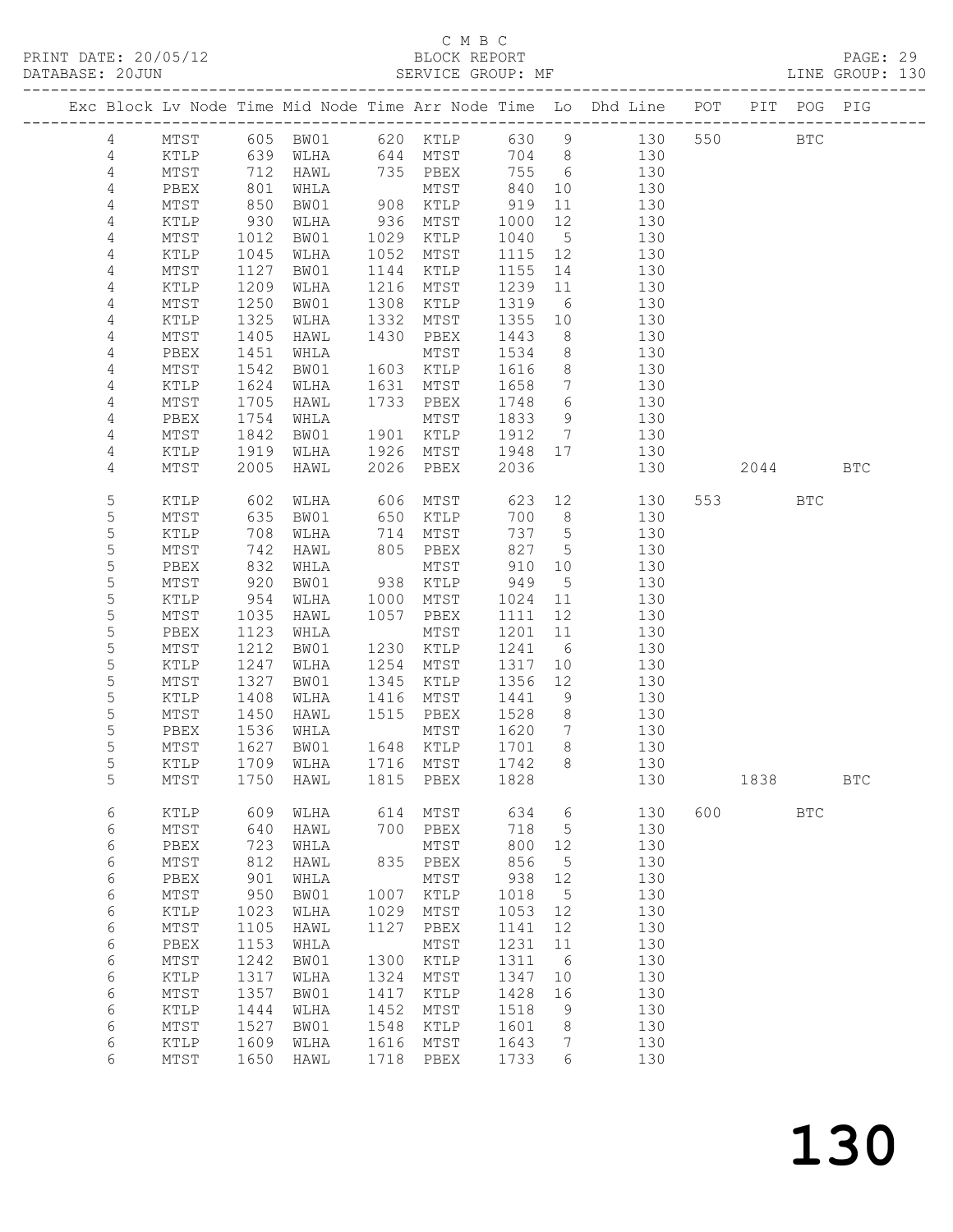### C M B C<br>BLOCK REPORT

### PAGE: 30<br>LINE GROUP: 130

|                  |                 |                           |                |      |                      |                        |                 | Exc Block Lv Node Time Mid Node Time Arr Node Time Lo Dhd Line POT |          | PIT POG PIG |            |
|------------------|-----------------|---------------------------|----------------|------|----------------------|------------------------|-----------------|--------------------------------------------------------------------|----------|-------------|------------|
| 6                | PBEX            |                           |                |      |                      |                        |                 | 1739 WHLA MTST 1819 8 130                                          |          |             |            |
| 6                | MTST            |                           |                |      |                      |                        |                 | 1827 BW01 1846 KTLP 1857 130 1901                                  |          |             | <b>BTC</b> |
| $\boldsymbol{7}$ |                 |                           |                |      |                      |                        | $\overline{9}$  | 130                                                                | 607      |             |            |
| 7                | KTLP<br>MTST    | 616                       | WLHA<br>BW01   |      | 621 MTST             | 641<br>715             | 8 <sup>8</sup>  | 130                                                                |          | <b>BTC</b>  |            |
| $\boldsymbol{7}$ | $\texttt{KTLP}$ | 650<br>723                | WLHA           |      | 705 KTLP<br>729 MTST | 753 12                 |                 | 130                                                                |          |             |            |
| 7                | $\mathtt{MTST}$ |                           | BW01           | 823  | KTLP                 | 834                    | 12              | 130                                                                |          |             |            |
| $\overline{7}$   | $\texttt{KTLP}$ | 805<br>846                | WLHA           |      | 852 MTST             | 917                    | 10              | 130                                                                |          |             |            |
| $\overline{7}$   | MTST            | 927                       | BW01           |      | 945 KTLP             | 956                    | 12              | 130                                                                |          |             |            |
| 7                | KTLP            |                           | WLHA           |      | 1014 MTST            |                        | 12              | 130                                                                |          |             |            |
| $\overline{7}$   | MTST            | $\frac{1008}{1050}$       | BW01           |      | 1107 KTLP            | 1038<br>1118<br>1118 6 |                 | 130                                                                |          |             |            |
| $\overline{7}$   | KTLP            | 1124                      | WLHA           |      | 1131 MTST            | 1154 11                |                 | 130                                                                |          |             |            |
| 7                | MTST            | 1205                      | HAWL           |      | 1228 PBEX            | 1241                   | 13              | 130                                                                |          |             |            |
| 7                | PBEX            | 1254                      | WHLA           |      | MTST                 | 1332                   | 10              | 130                                                                |          |             |            |
| $\overline{7}$   | MTST            | 1342                      | BW01           |      | 1402 KTLP            | 1413                   | 10              | 130                                                                |          |             |            |
| 7                | KTLP            | 1423                      | WLHA           |      | 1431 MTST            | 1456                   | 9               | 130                                                                |          |             |            |
| 7                | MTST            | 1505                      | HAWL           |      | 1532 PBEX            | 1547                   | $5^{\circ}$     | 130                                                                |          |             |            |
| 7                | PBEX            | 1552                      | WHLA           |      | MTST                 | 1635                   | $\overline{7}$  | 130                                                                |          |             |            |
| 7                | $\mathtt{MTST}$ | 1642                      | BW01           |      | 1704 KTLP            | 1717 7                 |                 | 130                                                                |          |             |            |
| $\boldsymbol{7}$ | KTLP            | 1724                      | WLHA           |      | 1731 MTST            | 1757 8                 |                 | 130                                                                |          |             |            |
| 7                | $\mathtt{MTST}$ | 1805                      | HAWL           |      | 1829 PBEX            | 1841                   | 17              | 130                                                                |          |             |            |
| $\boldsymbol{7}$ | PBEX            | 1805<br>1858              | WHLA           |      | MTST                 | $10.1 -$<br>1933 16    |                 | 130                                                                |          |             |            |
| $\overline{7}$   | MTST            | 1949                      | BW01 2006 KTLP |      |                      | 2016                   | $5\overline{)}$ | 130                                                                |          |             |            |
| 7                | KTLP            | 2021                      | WLHA           |      | 2026 MTST            | 2048                   |                 | 130                                                                | 2103     |             | <b>BTC</b> |
|                  |                 |                           |                |      |                      |                        |                 |                                                                    |          |             |            |
| 8                | KTLP            | 624                       | WLHA           | 629  | MTST                 | 649                    | $6\overline{6}$ | 130                                                                | 615 — 10 | <b>BTC</b>  |            |
| $\,8\,$          | MTST            | 655                       | HAWL           |      | 715 PBEX<br>MTST     | 733                    | $5^{\circ}$     | 130                                                                |          |             |            |
| 8                | PBEX            | 738                       | WHLA           |      |                      | 817 10                 |                 | 130                                                                |          |             |            |
| $\,8\,$          | MTST            | 827<br>916                | HAWL           |      | 850 PBEX             | 911                    | $5\overline{)}$ | 130                                                                |          |             |            |
| $\,8\,$          | PBEX            |                           | WHLA           |      | MTST                 | 953                    | 12              | 130                                                                |          |             |            |
| $\,8\,$          | MTST            | 1005                      | HAWL           |      | 1027 PBEX            | 1041                   | 12              | 130                                                                |          |             |            |
| $\,8\,$          | PBEX            | 1053                      | WHLA           |      | MTST                 | 1131                   | 11              | 130                                                                |          |             |            |
| $\,8\,$          | MTST            | 1142                      | BW01           |      | 1159 KTLP            | 1210                   | 6 <sup>6</sup>  | 130                                                                |          |             |            |
| $\,8\,$          | $\texttt{KTLP}$ | 1216                      | WLHA           | 1223 | MTST                 | 1246                   | 11              | 130                                                                |          |             |            |
| $\,8\,$          | $\mathtt{MTST}$ | 1257                      | BW01           | 1315 | KTLP                 | 1326                   | 14              | 130                                                                |          |             |            |
| $\,8\,$          | $\texttt{KTLP}$ | 1340                      | WLHA           | 1347 | MTST                 | 1410                   | 10              | 130                                                                |          |             |            |
| $\,8\,$          | MTST            | 1420                      | BW01           | 1440 | KTLP                 | 1451                   | 16              | 130                                                                |          |             |            |
| $\,8\,$          | $\texttt{KTLP}$ | 1507                      | WLHA           | 1515 | MTST                 | 1542                   | $\overline{7}$  | 130                                                                |          |             |            |
| $\,8\,$          | MTST            | 1549                      | HAWL           |      | 1616 PBEX            | 1632                   | $5\overline{)}$ | 130                                                                |          |             |            |
| 8                | PBEX            | 1637<br>$102\n1727\n1910$ | WHLA           |      | MTST                 | 1719                   | 8 <sup>8</sup>  | 130                                                                |          |             |            |
| 8                | MTST            |                           | BW01           |      | 1749 KTLP            | 1802                   | 8 <sup>8</sup>  | 130<br>130                                                         |          |             |            |
| 8                | KTLP            | 1810                      | WLHA           |      | 1818 MTST            | 1841                   | $\overline{9}$  |                                                                    |          |             |            |
| 8                | MTST            | 1850                      | BW01           |      | 1909 KTLP            | 1920                   |                 | 130                                                                | 1924     |             | <b>BTC</b> |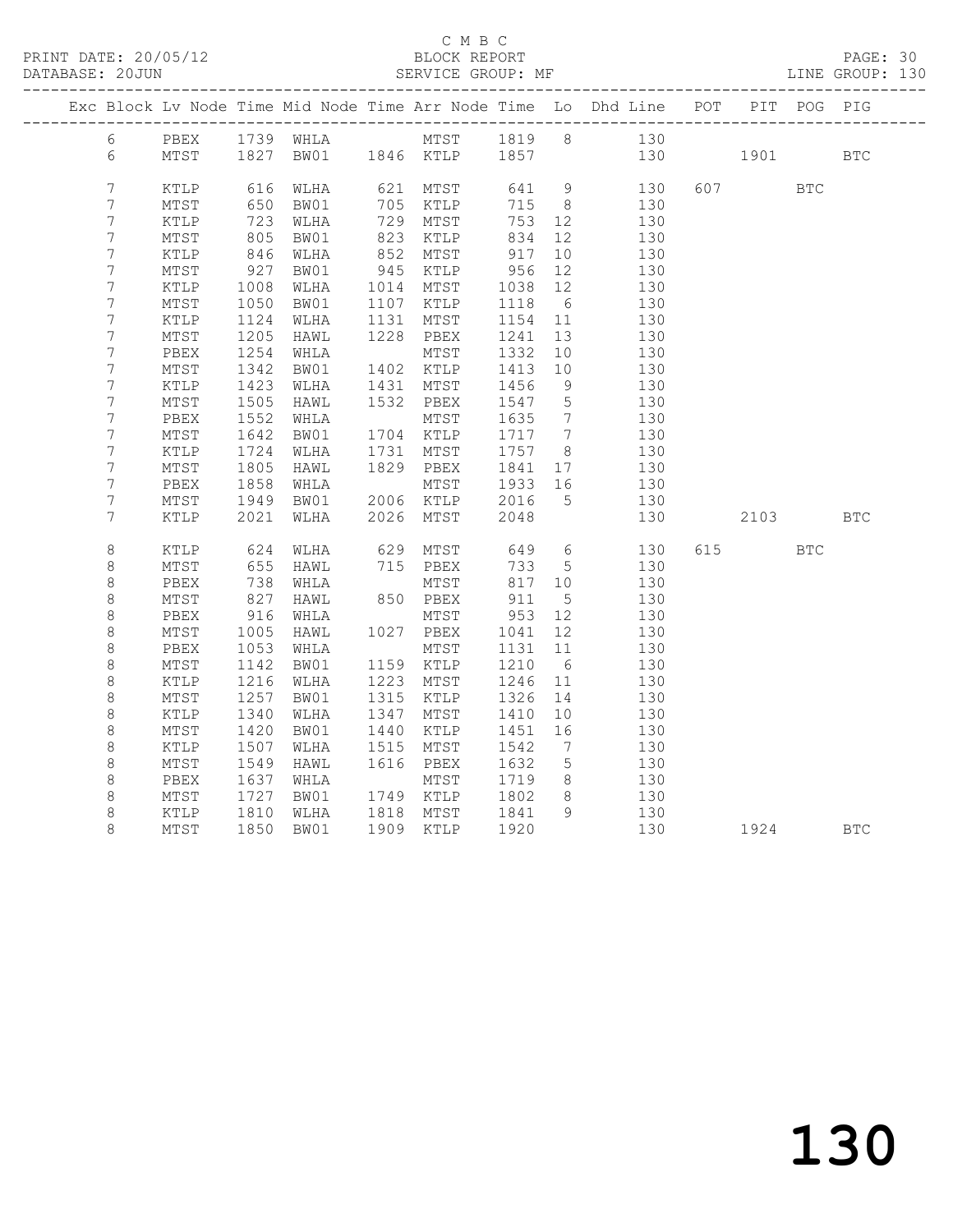## C M B C<br>BLOCK REPORT

PAGE: 31<br>LINE GROUP: 130

|  |             |                 |            | Exc Block Lv Node Time Mid Node Time Arr Node Time Lo Dhd Line POT                                                                                                                         |      |            |         |                 |       |             |     |                           | PIT POG PIG |              |
|--|-------------|-----------------|------------|--------------------------------------------------------------------------------------------------------------------------------------------------------------------------------------------|------|------------|---------|-----------------|-------|-------------|-----|---------------------------|-------------|--------------|
|  | 9           | KTLP            |            | 631 WLHA       636   MTST           656      9             130<br>705   BW01        722   KTLP       734     5          130<br>739   WLHA       745   MTST        809   11             130 |      |            |         |                 |       |             | 622 |                           | <b>BTC</b>  |              |
|  | 9           | MTST            |            |                                                                                                                                                                                            |      |            |         |                 |       |             |     |                           |             |              |
|  | 9           | KTLP            |            |                                                                                                                                                                                            |      | $745$ MTST |         |                 |       |             |     |                           |             |              |
|  | 9           | MTST            | 820        | BW01                                                                                                                                                                                       |      | 838 KTLP   | 849     | 11              | 130   |             |     |                           |             |              |
|  | $\mathsf 9$ | KTLP            |            | WLHA                                                                                                                                                                                       | 906  | MTST       | 930     | 12              |       | 130         |     |                           |             |              |
|  | $\mathsf 9$ | MTST            | 900<br>942 | BW01                                                                                                                                                                                       | 959  | KTLP       | 1010    | $5\overline{)}$ |       | 130         |     |                           |             |              |
|  | $\mathsf 9$ | $\texttt{KTLP}$ | 1015       | WLHA                                                                                                                                                                                       | 1021 | MTST       | 1045 12 |                 | 130   |             |     |                           |             |              |
|  | 9           | MTST            | 1057       | BW01                                                                                                                                                                                       | 1114 | KTLP       | 1125    | 14              |       | 130         |     |                           |             |              |
|  | 9           | KTLP            | 1139       | WLHA                                                                                                                                                                                       | 1146 | MTST       | 1209    | 11              |       | 130         |     |                           |             |              |
|  | $\mathsf 9$ | MTST            | 1220       | BW01                                                                                                                                                                                       | 1238 | KTLP       | 1249 6  |                 |       | 130         |     |                           |             |              |
|  | $\mathsf 9$ | KTLP            | 1255       | WLHA                                                                                                                                                                                       | 1302 | MTST       | 1325    | 10              |       | 130         |     |                           |             |              |
|  | $\mathsf 9$ | MTST            | 1335       | HAWL                                                                                                                                                                                       | 1400 | PBEX       | 1413    | 8 <sup>8</sup>  | 130   |             |     |                           |             |              |
|  | $\mathsf 9$ | PBEX            | 1421       | WHLA                                                                                                                                                                                       |      | MTST       | 1503    | 9               |       | 130         |     |                           |             |              |
|  | $\mathsf 9$ | MTST            | 1512       | BW01                                                                                                                                                                                       |      | 1533 KTLP  | 1546    | $7\overline{ }$ |       | 130         |     |                           |             |              |
|  | $\mathsf 9$ | KTLP            | 1553       | WLHA                                                                                                                                                                                       | 1601 | MTST       | 1628    | $7\overline{ }$ |       | 130         |     |                           |             |              |
|  | 9           | MTST            | 1635       | HAWL                                                                                                                                                                                       |      | 1703 PBEX  | 1718    | 6               |       | 130         |     |                           |             |              |
|  | 9           | PBEX            | 1724       | WHLA                                                                                                                                                                                       |      | MTST       | 1804    | 8 <sup>8</sup>  |       | 130         |     |                           |             |              |
|  | 9           | MTST            | 1812       | BW01                                                                                                                                                                                       |      | 1831 KTLP  | 1842    | $5\overline{)}$ |       | 130         |     |                           |             |              |
|  | $\mathsf 9$ | KTLP            | 1847       | WLHA                                                                                                                                                                                       |      | 1855 MTST  | 1918 17 |                 |       | 130         |     |                           |             |              |
|  | 9           | MTST            | 1935       | HAWL                                                                                                                                                                                       |      | 1957 PBEX  | 2007 21 |                 |       | 130         |     |                           |             |              |
|  | 9           | PBEX            | 2028       | WHLA                                                                                                                                                                                       |      | MTST       | 2101    |                 | 9 130 |             |     |                           |             |              |
|  | 9           | MTST            | 2110       | HAWL                                                                                                                                                                                       |      | 2131 PBEX  | 2141    |                 |       | 130         |     | 2149                      |             | <b>BTC</b>   |
|  | 10          | GMSK            | 653        | MCMA                                                                                                                                                                                       |      | STST       | 733     | 12              |       | 15 247      |     | 623 and the set of $\sim$ | BTC         |              |
|  | 10          | KTLP            | 800        | WLHA                                                                                                                                                                                       |      | 806 MTST   | 832     | 10              |       | 130         |     |                           |             |              |
|  | 10          | MTST            |            | HAWL                                                                                                                                                                                       |      | 905 PBEX   | 924     | 14              |       | 130         |     |                           |             |              |
|  | 10          | PBEX            | 842<br>938 | WHLA                                                                                                                                                                                       |      | MTST       | 1015    | 12              |       | 130         |     |                           |             |              |
|  | 10          | MTST            | 1027       | BW01                                                                                                                                                                                       |      | 1044 KTLP  | 1055 14 |                 |       | 130         |     |                           |             |              |
|  | 10          | KTLP            | 1109       | WLHA                                                                                                                                                                                       | 1116 | MTST       | 1139 11 |                 |       | 130         |     |                           |             |              |
|  | 10          | ${\tt MTST}$    | 1150       | BW01                                                                                                                                                                                       | 1207 | KTLP       | 1218    | $6\overline{6}$ |       | 130         |     |                           |             |              |
|  | 10          | KTLP            | 1224       | WLHA                                                                                                                                                                                       | 1231 | MTST       | 1254 11 |                 |       | 130         |     |                           |             |              |
|  | 10          | ${\tt MTST}$    | 1305       | HAWL                                                                                                                                                                                       | 1328 | PBEX       | 1341    | 11              |       | 130         |     |                           |             |              |
|  | 10          | PBEX            | 1352       | WHLA                                                                                                                                                                                       |      | MTST       | 1432    | 10              |       | 130         |     |                           |             |              |
|  | 10          | MTST            | 1442       | BW01                                                                                                                                                                                       |      | 1502 KTLP  | 1513    | 8 <sup>8</sup>  |       | 130         |     |                           |             |              |
|  | 10          | KTLP            | 1521       | WLHA                                                                                                                                                                                       |      | 1529 MTST  | 1556    | 8 <sup>8</sup>  |       | 130         |     |                           |             |              |
|  | 10          | MTST            | 1604       | HAWL                                                                                                                                                                                       | 1631 | PBEX       | 1648 5  |                 |       | 130         |     |                           |             |              |
|  | 10          | PBEX            | 1653       | WHLA                                                                                                                                                                                       |      | MTST       | 1734 8  |                 |       | 130         |     |                           |             |              |
|  | 10          | MTST            | 1742       | BW01                                                                                                                                                                                       |      | 1803 KTLP  | 1815    | $7\overline{ }$ |       | 130         |     |                           |             |              |
|  | 10          | KTLP            | 1822       | WLHA                                                                                                                                                                                       |      | 1830 MTST  | 1853 12 |                 |       | 130         |     |                           |             |              |
|  |             |                 |            | 10 MTST 1905 HAWL 1929 PBEX 1940 20                                                                                                                                                        |      |            |         |                 |       | 130         |     |                           |             |              |
|  | 10          | PBEX            | 2000       | WHLA                                                                                                                                                                                       |      | MTST       | 2033    | 17              |       | 130         |     |                           |             |              |
|  | 10          | MTST            | 2050       | BW01                                                                                                                                                                                       | 2106 | KTLP       | 2116    | 13              |       | 130         |     |                           |             |              |
|  | 10          | KTLP            | 2129       | WLHA                                                                                                                                                                                       | 2134 | MTST       | 2156    | 9               |       | 130         |     |                           |             |              |
|  | 10          | $\mathtt{MTST}$ | 2205       | BW01                                                                                                                                                                                       | 2220 | KTLP       | 2228    | 7               |       | 130         |     |                           |             |              |
|  | 10          | KTLP            | 2235       | WLHA                                                                                                                                                                                       | 2240 | MTST       | 2300    | 10              |       | 130         |     |                           |             |              |
|  | 10          | MTST            | 2310       | BW01                                                                                                                                                                                       | 2324 | KTLP       | 2332    | 5               |       | 130         |     |                           |             |              |
|  | 10          | KTLP            | 2337       | WLHA                                                                                                                                                                                       | 2342 | MTST       | 2400    | 10              |       | 130         |     |                           |             |              |
|  | 10          | MTST            | 2410       | BW01                                                                                                                                                                                       | 2422 | KTLP       | 2429    | - 6             |       | 130         |     |                           |             |              |
|  | 10          | KTLP            | 2435       | WLHA                                                                                                                                                                                       | 2440 | MTST       | 2458    | $\overline{7}$  |       | 130         |     |                           |             |              |
|  | 10          | MTST            | 2505       | BW01                                                                                                                                                                                       | 2517 | KTLP       | 2524    | 10              | 21    | 130         |     |                           |             |              |
|  | 10          | MRST            | 2555       |                                                                                                                                                                                            |      | HODM       | 2634    | 15              |       | $_{\rm N8}$ |     |                           |             |              |
|  | 10          | HODM            | 2649       |                                                                                                                                                                                            |      | MRST       | 2732    |                 |       | $\rm N8$    |     | 2752                      |             | $_{\rm BTC}$ |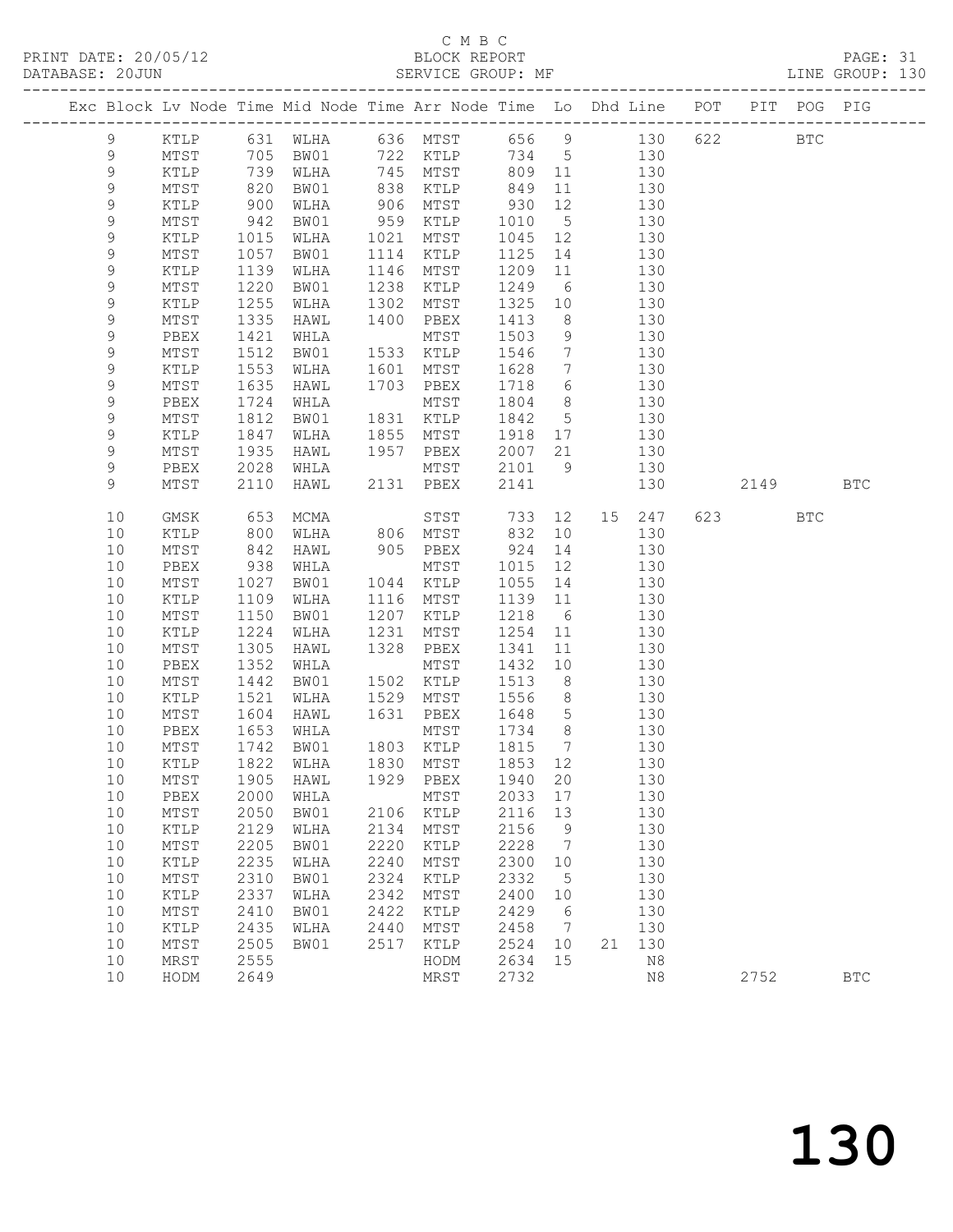### C M B C<br>BLOCK REPORT

PAGE: 32<br>LINE GROUP: 130

|  |          |                 |              |                                |              | Exc Block Lv Node Time Mid Node Time Arr Node Time Lo Dhd Line POT PIT POG PIG |                                        |                 |                                           |            |                 |         |              |            |
|--|----------|-----------------|--------------|--------------------------------|--------------|--------------------------------------------------------------------------------|----------------------------------------|-----------------|-------------------------------------------|------------|-----------------|---------|--------------|------------|
|  | 11       | MTST            |              |                                |              | 757 HAWL 820 PBEX 842 5 130 739                                                |                                        |                 |                                           |            |                 |         | $_{\rm BTC}$ |            |
|  | 11       | PBEX            |              |                                |              |                                                                                |                                        |                 |                                           |            |                 |         |              |            |
|  | 11       | MTST            |              | 847 WHLA<br>935 HAWL           |              |                                                                                |                                        |                 |                                           |            |                 |         |              |            |
|  | 11       | PBEX            | 1023         | WHLA                           |              | MTST                                                                           | 1100 12                                |                 | 130                                       |            |                 |         |              |            |
|  | 11       | MTST            | 1112         | BW01 1129 KTLP                 |              |                                                                                | 1140 6 130                             |                 |                                           |            |                 |         |              |            |
|  | 11       | KTLP            |              | WLHA                           |              | 1153 MTST                                                                      | $1216$ $11$ $130$<br>$1256$ $14$ $130$ |                 |                                           |            |                 |         |              |            |
|  | 11       | MTST            | 1146<br>1227 | BW01                           |              | 1245 KTLP                                                                      | 1256 14                                |                 |                                           | 130        |                 |         |              |            |
|  | 11       | KTLP            | 1310         | WLHA                           |              | 1317 MTST                                                                      | 1340                                   |                 | 10 130                                    |            |                 |         |              |            |
|  | 11       | MTST            | 1350         | BW01                           |              | 1410 KTLP                                                                      | 1421 16 130                            |                 |                                           |            |                 |         |              |            |
|  | 11       | KTLP            | 1437<br>1519 | WLHA                           |              | 1445 MTST                                                                      | 1511                                   | 8 <sup>8</sup>  |                                           | 130        |                 |         |              |            |
|  | 11       | MTST            |              | HAWL                           |              | 1546 PBEX                                                                      | 1602 5                                 |                 |                                           | 130        |                 |         |              |            |
|  | 11       | PBEX            | 1607         | WHLA                           |              | MTST                                                                           | 1650 7 130                             |                 |                                           |            |                 |         |              |            |
|  | 11       | MTST            | 1657         | BW01                           |              | 1719 KTLP                                                                      | 1732 8 130                             |                 |                                           |            |                 |         |              |            |
|  | 11       | KTLP            | 1740         | WLHA                           | 1747         | MTST                                                                           | 1812 8                                 |                 | 130                                       |            |                 |         |              |            |
|  | 11       | MTST            | 1820         | BW01                           |              | 1839 KTLP                                                                      | 1850                                   |                 |                                           |            | 130 1854        |         |              | BTC        |
|  | 21       | KTLP            | 1415         | WLHA                           |              | 1423 MTST                                                                      |                                        |                 |                                           |            | 1448 9 130 1409 |         | <b>BTC</b>   |            |
|  | 21       | MTST            | 1457         | BW01                           |              | 1517 KTLP                                                                      | 1528 10                                |                 |                                           | 130        |                 |         |              |            |
|  | 21       | KTLP            | 1538         | WLHA                           |              | 1546 MTST                                                                      | 1613 7                                 |                 | $\begin{array}{c} 150 \\ 130 \end{array}$ | 130        |                 |         |              |            |
|  | 21       | MTST            | 1620         | HAWL                           |              | 1647 PBEX                                                                      | 1704 5                                 |                 |                                           |            |                 |         |              |            |
|  | 21<br>21 | PBEX            | 1709         | WHLA<br>BW01                   |              | MTST 1750 7 130<br>1817 KTLP 1828                                              |                                        |                 |                                           |            |                 |         |              |            |
|  |          | MTST            | 1757         |                                |              |                                                                                |                                        |                 |                                           |            | 130 1832 BTC    |         |              |            |
|  | 31       | PBEX            | 708          | WHLA                           |              | MTST                                                                           |                                        |                 | 745 5                                     | 130        |                 | 656 BTC |              |            |
|  | 31       | MTST            | 750          | BW01                           |              | 807 KTLP                                                                       |                                        |                 | 819 12 130                                |            |                 |         |              |            |
|  | 31       | KTLP            | 831          | WLHA                           |              | 837 MTST                                                                       |                                        |                 | 902 10 130                                |            |                 |         |              |            |
|  | 31       | MTST            | 912          | HAWL                           |              | 935 PBEX                                                                       | 952                                    |                 |                                           | 130        | 1002            |         |              | <b>BTC</b> |
|  | 41       | KTLP            |              | 555 WLHA                       |              | 559 MTST                                                                       |                                        |                 | 616 11                                    | 130        |                 | 549     | BTC          |            |
|  | 41       | MTST            | 627          | HAWL 647 PBEX                  |              |                                                                                | 659 15                                 |                 |                                           | 130        |                 |         |              |            |
|  | 41       | PBEX            | 714          |                                |              |                                                                                | 746                                    | $6\overline{6}$ |                                           | 222        |                 |         |              |            |
|  | 41       | MTST            | 752          | HK-E 720 MTST<br>HK-W 820 PBEX |              |                                                                                | 830 13                                 |                 |                                           | 222        |                 |         |              |            |
|  | 41       | PBEX            | 843          |                                |              | SEHY                                                                           | 858 0                                  |                 | 214                                       |            |                 |         |              |            |
|  | 41       | SEHY            | 858          |                                |              | PBEX                                                                           | 913                                    | $5\overline{)}$ | 214                                       |            |                 |         |              |            |
|  | 41       | PBEX            | 918          |                                |              | SEHY 931 0<br>PBEX 946 16<br>PANA 1021 15                                      |                                        |                 |                                           | 214        |                 |         |              |            |
|  | 41       | SEHY            | 931          |                                |              |                                                                                |                                        | 16              |                                           | 214        |                 |         |              |            |
|  | 41       | PBEX            | 1002         |                                |              |                                                                                |                                        |                 | 211                                       |            |                 |         |              |            |
|  | 41       | PANA            |              |                                |              | 1036 PBEX 1101 BUB2 1128 6                                                     |                                        |                 | 211                                       |            |                 |         |              |            |
|  | 41       | BUB2            |              | 1134 PBEX                      |              | 1202 PANA                                                                      | 1225 11                                |                 |                                           | 211        |                 |         |              |            |
|  |          |                 |              |                                |              | 41  PANA  1236  PBEX  1301  BUB2  1328  5                                      |                                        |                 |                                           | 211        |                 |         |              |            |
|  | 41<br>41 | BUB2            | 1333<br>1433 | PBEX<br>${\tt PBEX}$           | 1402<br>1501 | PANA<br>BUB2                                                                   | 1427<br>1529                           | 6               |                                           | 211<br>211 |                 |         |              |            |
|  | 41       | PANA<br>BUB2    | 1534         | PBEX                           | 1604         | PANA                                                                           | 1628                                   | 5<br>7          |                                           | 211        |                 |         |              |            |
|  | 41       | PANA            | 1635         |                                |              | PBEX                                                                           | 1700                                   | 5               | 25                                        | 211        |                 |         |              |            |
|  | 41       | ${\tt STST}$    | 1730         | EDRI                           | 1759         | MOGL                                                                           | 1809                                   | $\circ$         |                                           | 246        |                 |         |              |            |
|  | 41       | MOGL            | 1809         |                                |              | LOQU                                                                           | 1828                                   | 6               |                                           | 249        |                 |         |              |            |
|  | 41       | LOQU            | 1834         | CASB                           | 1852         | $\rm{GMSK}$                                                                    | 1859                                   |                 |                                           | 236        |                 | 1929    |              | <b>BTC</b> |
|  | 51       | PBEX            | 1424         | $HK-E$                         | 1430         | ${\tt MTST}$                                                                   | 1459                                   | 12              |                                           | 222        | 1412            |         | <b>BTC</b>   |            |
|  | 51       | MTST            | 1511         | $HK-W$                         | 1540         | PBEX                                                                           | 1547                                   | 5               |                                           | 222        |                 |         |              |            |
|  | 51       | PBEX            | 1552         | $HK-E$                         | 1600         | MTST                                                                           | 1631                                   | 9               |                                           | 222        |                 |         |              |            |
|  | 51       | $\mathtt{MTST}$ | 1640         | $HK-W$                         | 1710         | PBEX                                                                           | 1718                                   | 5               |                                           | 222        |                 |         |              |            |
|  | 51       | PBEX            | 1723         | $HK-E$                         | 1730         | MTST                                                                           | 1800                                   | 14              |                                           | 222        |                 |         |              |            |
|  | 51       | MTST            | 1814         | $HK-W$                         | 1840         | PBEX                                                                           | 1846                                   |                 |                                           | 222        |                 | 1856    |              | <b>BTC</b> |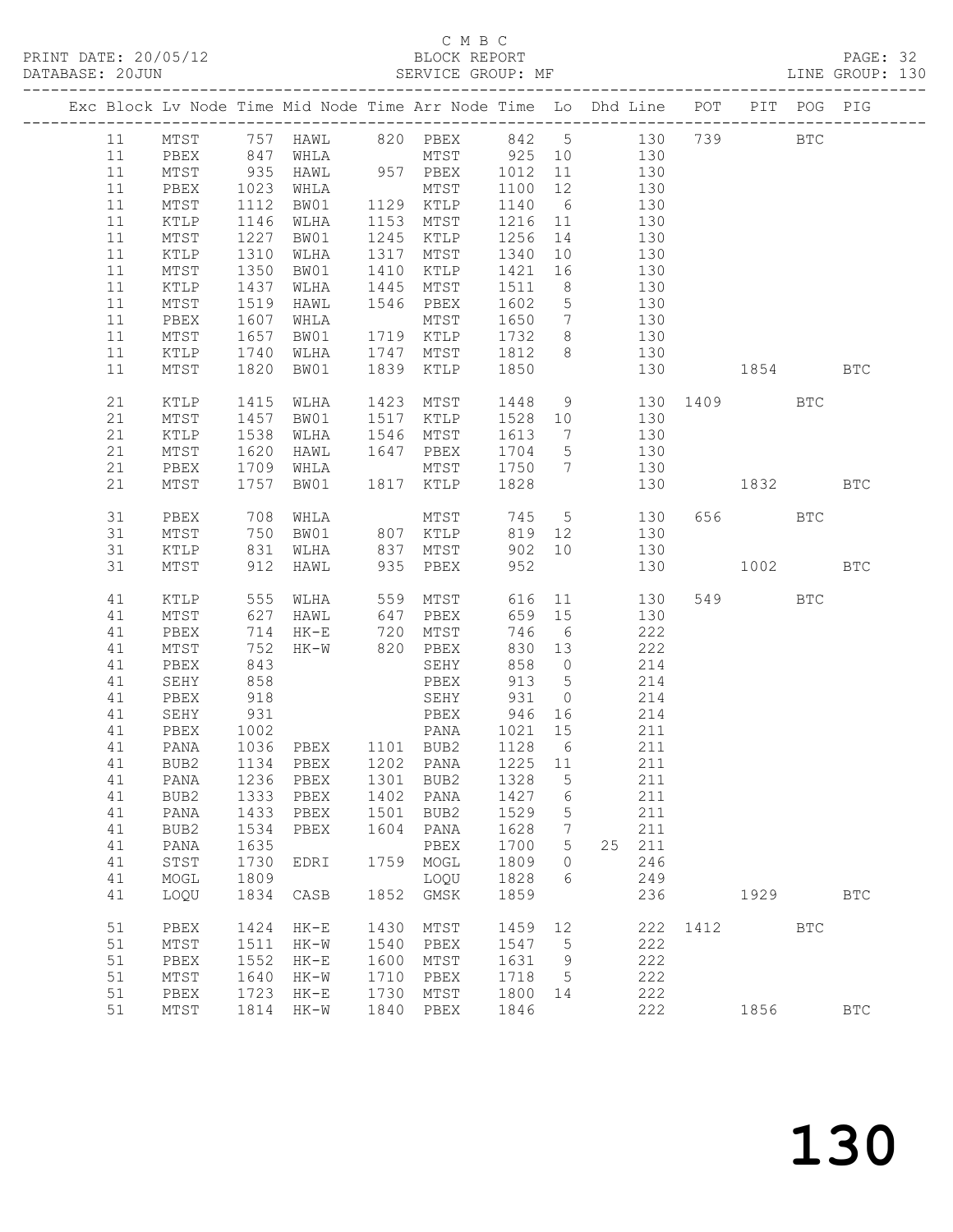### C M B C<br>BLOCK REPORT

### PAGE: 33<br>LINE GROUP: 130

|  |    |                 |      |                                                                      |      |                                    |                   |                | Exc Block Lv Node Time Mid Node Time Arr Node Time Lo Dhd Line POT PIT POG PIG |          |              |            |              |
|--|----|-----------------|------|----------------------------------------------------------------------|------|------------------------------------|-------------------|----------------|--------------------------------------------------------------------------------|----------|--------------|------------|--------------|
|  | 52 |                 |      |                                                                      |      |                                    |                   |                | MTST 1432 HK-W 1500 PBEX 1506 7 222 1412 BTC                                   |          |              |            |              |
|  | 52 | PBEX            |      | 1513 HK-E 1520 MTST 1549 11                                          |      |                                    |                   |                | 222                                                                            |          |              |            |              |
|  |    |                 |      |                                                                      |      |                                    |                   |                | 222                                                                            |          |              |            |              |
|  | 52 | MTST            |      | 1600 HK-W 1630 PBEX 1638 14                                          |      |                                    |                   |                |                                                                                |          |              |            |              |
|  | 52 | PBEX            |      | 1652 HK-E 1700 MTST 1730 14                                          |      |                                    |                   |                | 222                                                                            |          |              |            |              |
|  | 52 | MTST            |      | 1744 HK-W 1810 PBEX                                                  |      |                                    | 1816              |                |                                                                                |          | 222 1826 BTC |            |              |
|  |    |                 |      |                                                                      |      |                                    |                   |                |                                                                                |          |              |            |              |
|  | 53 | PBEX            |      | 1434 HK-E                                                            |      | 1440 MTST                          |                   |                | 1509 12 222 1422                                                               |          |              | <b>BTC</b> |              |
|  | 53 | MTST            |      | 1521 HK-W 1550 PBEX                                                  |      |                                    | 1557 5            |                | 222                                                                            |          |              |            |              |
|  | 53 | PBEX            |      |                                                                      |      |                                    |                   |                | $222$<br>222                                                                   |          |              |            |              |
|  | 53 | MTST            |      | 1602 HK-E   1610 MTST   1641   9<br>1650 HK-W   1720 PBEX   1728   5 |      |                                    |                   |                | 222                                                                            |          |              |            |              |
|  | 53 | PBEX            |      | 1733 HK-E                                                            |      | 1740 MTST 1810                     |                   |                |                                                                                |          | 222 1828 BTC |            |              |
|  |    |                 |      |                                                                      |      |                                    |                   |                |                                                                                |          |              |            |              |
|  | 54 | MTST            |      | 1442 HK-W                                                            |      |                                    |                   |                | 1510 PBEX 1516 7 222 1422 BTC<br>1530 MTST 1600 10 222                         |          |              |            |              |
|  | 54 | PBEX            |      | 1523 HK-E                                                            |      |                                    |                   |                |                                                                                |          |              |            |              |
|  | 54 | MTST            |      | 1610 HK-W 1640 PBEX 1648 14                                          |      |                                    |                   |                | 222                                                                            |          |              |            |              |
|  | 54 | PBEX            |      | 1702 HK-E 1710 MTST 1740 14                                          |      |                                    |                   |                | 222                                                                            |          |              |            |              |
|  | 54 | MTST            |      | 1754 HK-W                                                            |      | 1820 PBEX                          | 1826              |                | 222 1836                                                                       |          |              |            | BTC          |
|  |    |                 |      |                                                                      |      |                                    |                   |                |                                                                                |          |              |            |              |
|  | 55 | PBEX            |      |                                                                      |      |                                    |                   |                | 1444 HK-E 1450 MTST 1519 11 222 1432 BTC                                       |          |              |            |              |
|  | 55 | MTST            |      |                                                                      |      |                                    |                   |                | 1530 HK-W 1600 PBEX 1608 14 222                                                |          |              |            |              |
|  | 55 | PBEX            |      | 1622 HK-E                                                            |      |                                    |                   |                |                                                                                |          |              |            |              |
|  | 55 |                 |      | 1622 HK-E 1630 MTST<br>1712 HK-W 1740 PBEX                           |      |                                    | 1701 11<br>1748 5 |                | 222<br>222                                                                     |          |              |            |              |
|  |    | MTST            |      |                                                                      |      |                                    |                   |                |                                                                                |          |              |            |              |
|  | 55 | PBEX            |      | 1753 HK-E                                                            | 1800 | MTST                               | 1830              |                | 222                                                                            |          | 1848         |            | <b>BTC</b>   |
|  | 56 | MTST            |      | 1452 HK-W                                                            |      |                                    |                   |                |                                                                                |          |              |            |              |
|  | 56 | PBEX            |      |                                                                      |      |                                    |                   |                | 1452 HK-W 1520 PBEX 1526 7 222 1432 BTC<br>1533 HK-E 1540 MTST 1610 10 222     |          |              |            |              |
|  | 56 | $\mathtt{MTST}$ |      | 1620 HK-W 1650 PBEX                                                  |      |                                    | 1658 14           |                | 222                                                                            |          |              |            |              |
|  | 56 | PBEX            |      | 1712 HK-E 1720 MTST 1750 14                                          |      |                                    |                   |                | 222                                                                            |          |              |            |              |
|  | 56 | MTST            |      | 1804 HK-W                                                            |      | 1830 PBEX                          | 1836              |                |                                                                                |          | 222 1846 BTC |            |              |
|  |    |                 |      |                                                                      |      |                                    |                   |                |                                                                                |          |              |            |              |
|  | 57 | PBEX            |      | 1453 HK-E                                                            |      | 1500 MTST                          | 1529 11           |                |                                                                                |          | 222 1441 BTC |            |              |
|  | 57 | MTST            |      | 1540 HK-W 1610 PBEX                                                  |      |                                    | 1618 14           |                | 222                                                                            |          |              |            |              |
|  | 57 | PBEX            |      | 1632 HK-E                                                            |      | 1640 MTST                          | 1711 11           |                | 222                                                                            |          |              |            |              |
|  | 57 | MTST            |      | 1722 HK-W 1750 PBEX                                                  |      |                                    |                   |                | 222                                                                            |          |              |            |              |
|  | 57 | PBEX            |      | 1803 HK-E                                                            |      | 1750 PBEX 1757 6<br>1810 MTST 1840 |                   |                | 222 1858 BTC                                                                   |          |              |            |              |
|  |    |                 |      |                                                                      |      |                                    |                   |                |                                                                                |          |              |            |              |
|  | 58 | MTST            |      |                                                                      |      |                                    |                   |                | 1501 HK-W 1530 PBEX 1537 6 222 1441 BTC                                        |          |              |            |              |
|  | 58 |                 |      |                                                                      |      |                                    |                   |                |                                                                                |          |              |            |              |
|  |    | PBEX            |      | 1543 HK-E   1550 MTST   1620  10<br>1630 HK-W   1700  PBEX   1708    |      |                                    |                   |                | 222                                                                            |          | 222 1718 BTC |            |              |
|  | 58 | MTST            |      |                                                                      |      |                                    |                   |                |                                                                                |          |              |            |              |
|  |    |                 |      |                                                                      |      |                                    |                   |                |                                                                                |          |              |            |              |
|  | 59 | PBEX            | 1503 | $HK-E$                                                               | 1510 | MTST                               | 1539              | 11             |                                                                                | 222 1451 |              | <b>BTC</b> |              |
|  | 59 | MTST            | 1550 | $HK-W$                                                               | 1620 | PBEX                               | 1628              | 14             | 222                                                                            |          |              |            |              |
|  | 59 | PBEX            | 1642 | $HK-E$                                                               | 1650 | MTST                               | 1721              | 13             | 222                                                                            |          |              |            |              |
|  | 59 | MTST            | 1734 | $HK-W$                                                               | 1800 | PBEX                               | 1806              | 7              | 222                                                                            |          |              |            |              |
|  | 59 | PBEX            | 1813 | $HK-E$                                                               | 1820 | MTST                               | 1850              |                | 222                                                                            |          | 1908         |            | $_{\rm BTC}$ |
|  |    |                 |      |                                                                      |      |                                    |                   |                |                                                                                |          |              |            |              |
|  | 60 | PBEX            | 1612 | $HK-E$                                                               | 1620 | MTST                               | 1651              | 11             | 222                                                                            | 1600     |              | BTC        |              |
|  | 60 | $\mathtt{MTST}$ | 1702 | $HK-W$                                                               | 1730 | PBEX                               | 1738              | 5              | 222                                                                            |          |              |            |              |
|  | 60 | PBEX            | 1743 | $HK-E$                                                               | 1750 | MTST                               | 1820              |                | 222                                                                            |          | 1838         |            | <b>BTC</b>   |
|  | 71 |                 | 538  |                                                                      |      |                                    |                   |                |                                                                                | 525      |              | <b>BTC</b> |              |
|  |    | DUHA            |      | SPST                                                                 | 548  | MTST                               | 613               | 14             | 144                                                                            |          |              |            |              |
|  | 71 | $MTST$          | 627  | $HK-W$                                                               | 650  | PBEX                               | 658               | $\overline{7}$ | 222                                                                            |          |              |            |              |
|  | 71 | PBEX            | 705  | HK-E                                                                 | 710  | MTST                               | 732               | 10             | 222                                                                            |          |              |            |              |
|  | 71 | $\mathtt{MTST}$ | 742  | HK-W                                                                 | 810  | PBEX                               | 820               | 14             | 222                                                                            |          |              |            |              |
|  | 71 | PBEX            | 834  | $HK-E$                                                               | 840  | MTST                               | 908               |                | 222                                                                            |          | 926          |            | <b>BTC</b>   |
|  |    |                 |      |                                                                      |      |                                    |                   |                |                                                                                |          |              |            |              |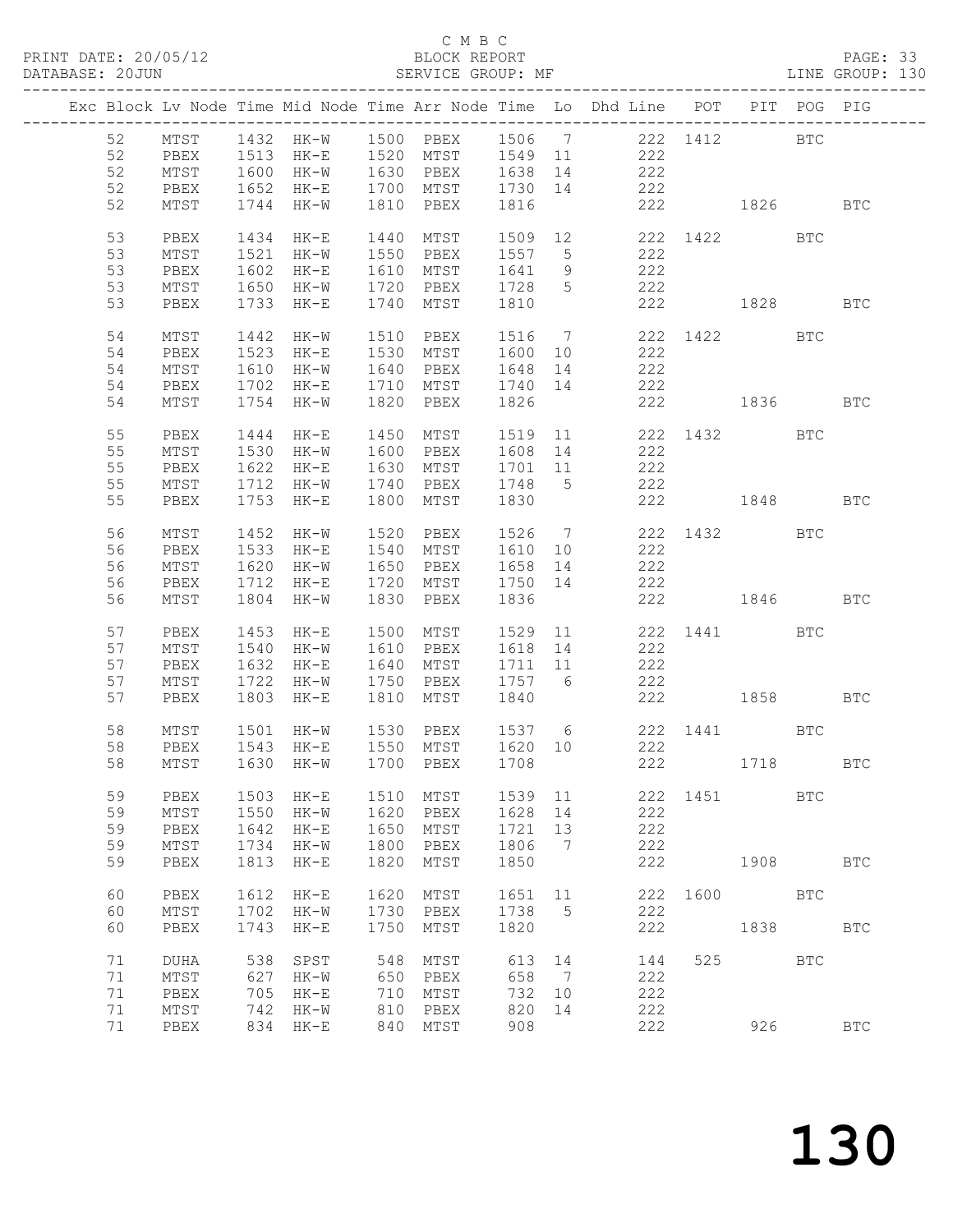### C M B C<br>BLOCK REPORT

PAGE: 34<br>LINE GROUP: 130

|    |      |          |                      |     |                      |     |                 | Exc Block Lv Node Time Mid Node Time Arr Node Time Lo Dhd Line POT          |         |         | PIT POG PIG |              |
|----|------|----------|----------------------|-----|----------------------|-----|-----------------|-----------------------------------------------------------------------------|---------|---------|-------------|--------------|
|    |      |          |                      |     |                      |     |                 | 72 MTST 559 HK-W 620 PBEX 626 9 222<br>72 PBEX 635 HK-E 640 MTST 702 11 222 |         | 544     | <b>BTC</b>  |              |
|    |      |          |                      |     |                      |     |                 |                                                                             |         |         |             |              |
| 72 | MTST |          | 713 HK-W 740 PBEX    |     |                      | 750 | 14              | 222                                                                         |         |         |             |              |
| 72 | PBEX |          | 804 HK-E 810 MTST    |     |                      | 836 | 10              | 222                                                                         |         |         |             |              |
| 72 | MTST |          | 846 HK-W 910 PBEX    |     |                      | 918 |                 | 222 928                                                                     |         |         |             | $_{\rm BTC}$ |
| 73 | MTST |          | 607 HK-W             | 630 | PBEX                 | 638 | $7\overline{ }$ | 222                                                                         |         | 552     | <b>BTC</b>  |              |
| 73 | PBEX |          | 645 HK-E             |     | 650 MTST             | 712 | 11              | 222                                                                         |         |         |             |              |
| 73 | MTST |          | 723 HK-W             |     | 750 PBEX             | 800 | 14              | 222                                                                         |         |         |             |              |
| 73 | PBEX |          | 814 НК-Е<br>856 НК-W |     | 820 MTST             | 848 | 8 <sup>8</sup>  | 222                                                                         |         |         |             |              |
| 73 | MTST |          |                      |     | 920 PBEX             | 928 |                 | 222                                                                         |         |         |             | <b>BTC</b>   |
| 74 | PBEX |          |                      |     |                      | 629 |                 | 5 222                                                                       |         | 553 BTC |             |              |
| 74 | MTST |          | 634 HK-W             |     | 700 PBEX             | 710 | 14              | 222                                                                         |         |         |             |              |
| 74 | PBEX |          | 724 НК-Е<br>802 НК-W |     | 730 MTST<br>830 PBEX | 756 | 6               | 222                                                                         |         |         |             |              |
| 74 | MTST |          |                      |     |                      | 838 | 6               | 222                                                                         |         |         |             |              |
| 74 | PBEX |          | $844$ HK-E           |     | 850 MTST             | 918 |                 | 222                                                                         |         |         | 936 1990    | <b>BTC</b>   |
|    |      |          |                      |     |                      |     |                 |                                                                             |         |         |             |              |
| 75 | MTST |          | 617 HK-W             | 640 | PBEX                 | 648 | $\overline{7}$  | 222                                                                         |         | 602 000 | <b>BTC</b>  |              |
| 75 | PBEX |          | 655 нк-е<br>732 нк-w |     | 700 MTST<br>800 PBEX | 722 | 10              | 222                                                                         |         |         |             |              |
| 75 | MTST |          |                      |     |                      | 810 | 14              | $\frac{222}{2}$                                                             |         |         |             |              |
| 75 | PBEX |          | 824 HK-E             |     | 830 MTST             | 858 | $7\phantom{0}$  | 222                                                                         |         |         |             |              |
| 75 | MTST |          | 905 HK-W 930 PBEX    |     |                      | 936 |                 | 222                                                                         | 946 BTC |         |             |              |
| 76 | PBEX |          | 615 HK-E             | 620 | MTST                 | 639 | $5\overline{)}$ | 222                                                                         |         | 603 BTC |             |              |
| 76 | MTST |          | $644$ HK-W           |     | 710 PBEX             | 720 | 14              | 222                                                                         |         |         |             |              |
| 76 | PBEX | 734 HK-E |                      |     | 740 MTST             | 806 | 6               | 222                                                                         |         |         |             |              |
| 76 | MTST |          | 812 HK-W             |     | 840 PBEX             | 848 | 6               | 222                                                                         |         |         |             |              |
| 76 | PBEX | 854 HK-E |                      | 900 | MTST                 | 928 |                 |                                                                             | 222     |         | 946         | <b>BTC</b>   |
| 77 | PBEX |          | 625 HK-E             | 630 | MTST                 | 652 |                 | 11<br>222                                                                   |         | 613 BTC |             |              |
| 77 | MTST |          | 703 HK-W 730         |     | PBEX                 | 740 | 14              | 222                                                                         |         |         |             |              |
| 77 | PBEX | 754 HK-E |                      |     | 800 MTST             | 826 | 10              | 222                                                                         |         |         |             |              |
| 77 | MTST | 836 HK-W |                      |     | 900 PBEX             | 908 |                 | 222                                                                         |         |         | 918 — 10    | <b>BTC</b>   |
| 78 | MTST |          | 654 HK-W             |     | 720 PBEX             |     |                 | 730 14 222                                                                  |         | 639 8   | <b>BTC</b>  |              |
| 78 | PBEX |          | 744 HK-E             |     | 750 MTST             | 816 | 6               | 222                                                                         |         |         |             |              |
| 78 | MTST |          | 822 HK-W             |     | 850 PBEX<br>910 mert | 858 | $6\overline{6}$ | 222                                                                         |         |         |             |              |
| 78 | PBEX |          | 904 HK-E             |     | 910 MTST             | 938 |                 | 222                                                                         |         | 956     |             | <b>BTC</b>   |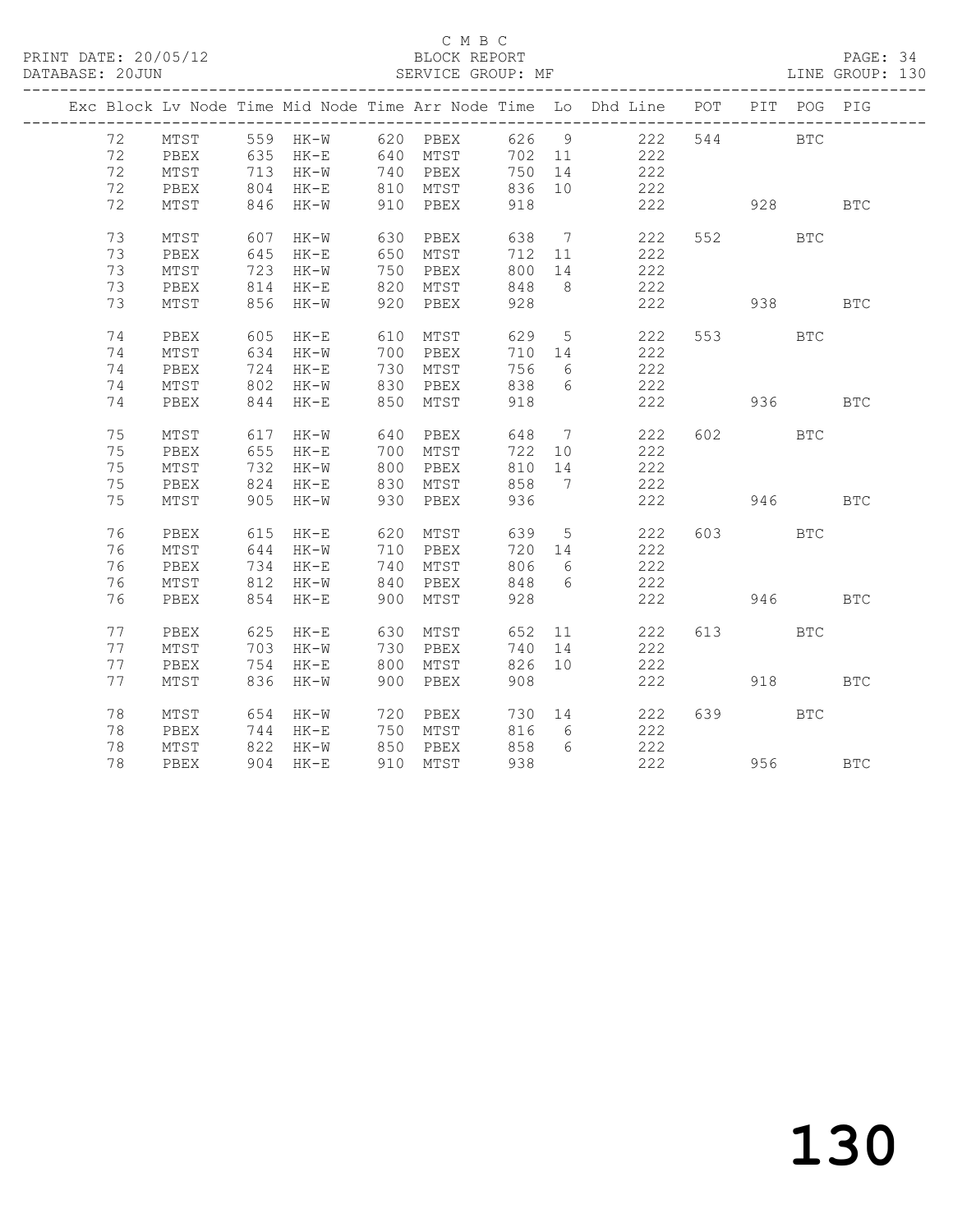| BLOCK REPORT<br>PRINT DATE: 20/05/12 |                                                                                                                                                                                        |              |                      |              |                                                                                                          |      | C M B C      |              |  |                 |                                                                                                                                                           |  |  |  | PAGE: 35 |  |
|--------------------------------------|----------------------------------------------------------------------------------------------------------------------------------------------------------------------------------------|--------------|----------------------|--------------|----------------------------------------------------------------------------------------------------------|------|--------------|--------------|--|-----------------|-----------------------------------------------------------------------------------------------------------------------------------------------------------|--|--|--|----------|--|
|                                      |                                                                                                                                                                                        |              |                      |              |                                                                                                          |      |              |              |  |                 |                                                                                                                                                           |  |  |  |          |  |
|                                      |                                                                                                                                                                                        |              | 15GB 15 & GRAND BLVD |              |                                                                                                          |      |              |              |  |                 | 15LO 15TH & LONSDALE                                                                                                                                      |  |  |  |          |  |
|                                      |                                                                                                                                                                                        |              |                      |              |                                                                                                          |      |              |              |  |                 |                                                                                                                                                           |  |  |  |          |  |
|                                      |                                                                                                                                                                                        |              |                      |              |                                                                                                          |      |              |              |  |                 |                                                                                                                                                           |  |  |  |          |  |
|                                      |                                                                                                                                                                                        |              |                      |              |                                                                                                          |      |              |              |  |                 |                                                                                                                                                           |  |  |  |          |  |
|                                      |                                                                                                                                                                                        |              |                      |              |                                                                                                          |      |              |              |  |                 |                                                                                                                                                           |  |  |  |          |  |
| CASB                                 | CAPILANO SUSPENSION BRG CLCA CLEMENTS & CAPILANO                                                                                                                                       |              |                      |              |                                                                                                          |      |              |              |  |                 |                                                                                                                                                           |  |  |  |          |  |
|                                      |                                                                                                                                                                                        |              |                      |              |                                                                                                          |      |              |              |  |                 |                                                                                                                                                           |  |  |  |          |  |
|                                      |                                                                                                                                                                                        |              |                      |              |                                                                                                          |      |              |              |  |                 |                                                                                                                                                           |  |  |  |          |  |
|                                      |                                                                                                                                                                                        |              |                      |              |                                                                                                          |      |              |              |  |                 |                                                                                                                                                           |  |  |  |          |  |
|                                      | EDRI EDGEMONT & RIDGEWOOD<br>GB15 GRAND BLVD & 15 ST SB GMSK GROUSE MTN SKYRIDE<br>HARB HARBOURSIDE DR HK-E HASTINGS & KOOTENAY WB<br>HK-W HASTINGS & KOOTENAY WB HODM HOWE & DUNSMUIR |              |                      |              |                                                                                                          |      |              |              |  |                 |                                                                                                                                                           |  |  |  |          |  |
| JOST                                 |                                                                                                                                                                                        |              |                      |              |                                                                                                          |      |              |              |  |                 |                                                                                                                                                           |  |  |  |          |  |
| LNCB<br>LO15                         |                                                                                                                                                                                        |              |                      |              |                                                                                                          |      |              |              |  |                 |                                                                                                                                                           |  |  |  |          |  |
|                                      |                                                                                                                                                                                        |              |                      |              |                                                                                                          |      |              |              |  |                 |                                                                                                                                                           |  |  |  |          |  |
| LS15                                 |                                                                                                                                                                                        |              | LONSDALE & 15 ST     |              |                                                                                                          |      |              |              |  |                 | LVMT LYNN VALLEY & MTN HWY                                                                                                                                |  |  |  |          |  |
|                                      |                                                                                                                                                                                        |              |                      |              |                                                                                                          |      |              |              |  |                 | MAGA MARINE & GARDEN                                                                                                                                      |  |  |  |          |  |
|                                      |                                                                                                                                                                                        |              |                      |              |                                                                                                          |      |              |              |  |                 | MTLV           MOUNTAIN HWY & LYNN VALLEY<br>PANA              PANORAMA & NAUGHTON                                                                        |  |  |  |          |  |
|                                      |                                                                                                                                                                                        |              |                      |              | MACA MARINE & CAPILANO<br>MOGL MONTROYAL & GLENCANYON<br>OSLO OSBORNE & LONSDALE<br>PBEX PHIBBS EXCHANGE |      |              |              |  |                 | PRRO PROSPECT & ROCKLAND                                                                                                                                  |  |  |  |          |  |
|                                      |                                                                                                                                                                                        |              |                      |              |                                                                                                          |      |              |              |  |                 |                                                                                                                                                           |  |  |  |          |  |
|                                      |                                                                                                                                                                                        |              |                      |              |                                                                                                          |      |              |              |  |                 | SERY SECHELT & HYANNIS<br>STST STADIUM STATION STATION DIN DE UNDERWOOD & DEM                                                                             |  |  |  |          |  |
|                                      |                                                                                                                                                                                        |              | STST STADIUM STATION |              |                                                                                                          |      |              |              |  |                 |                                                                                                                                                           |  |  |  |          |  |
|                                      |                                                                                                                                                                                        |              |                      |              |                                                                                                          |      |              |              |  |                 | Exc Block Lv Node Time Mid Node Time Arr Node Time Lo Dhd Line POT PIT POG PIG                                                                            |  |  |  |          |  |
|                                      |                                                                                                                                                                                        |              |                      |              |                                                                                                          |      |              |              |  |                 | EG15 501 LVMT 505 UNDE 509 8 228 443 BTC<br>1 UNDE 517 GB15 527 LOQU 536 11 228<br>1 LOQU 547 15GB UNDE 605 10 228<br>1 UNDE 615 GB15 625 LOQU 635 11 228 |  |  |  |          |  |
|                                      |                                                                                                                                                                                        |              |                      |              |                                                                                                          |      |              |              |  |                 |                                                                                                                                                           |  |  |  |          |  |
|                                      |                                                                                                                                                                                        |              |                      |              |                                                                                                          |      |              |              |  |                 |                                                                                                                                                           |  |  |  |          |  |
|                                      |                                                                                                                                                                                        |              |                      |              |                                                                                                          |      |              |              |  |                 |                                                                                                                                                           |  |  |  |          |  |
|                                      |                                                                                                                                                                                        | $\mathbf{1}$ | LOQU                 |              |                                                                                                          |      |              |              |  |                 |                                                                                                                                                           |  |  |  |          |  |
|                                      |                                                                                                                                                                                        | $\mathbf{1}$ | MOGL                 |              |                                                                                                          |      |              |              |  |                 |                                                                                                                                                           |  |  |  |          |  |
|                                      |                                                                                                                                                                                        | $\mathbf{1}$ | STST                 |              |                                                                                                          |      |              |              |  |                 |                                                                                                                                                           |  |  |  |          |  |
|                                      |                                                                                                                                                                                        | $\mathbf{1}$ | MOGL                 |              |                                                                                                          |      |              |              |  |                 |                                                                                                                                                           |  |  |  |          |  |
|                                      |                                                                                                                                                                                        | $\mathbf{1}$ | LOQU                 |              |                                                                                                          |      |              |              |  |                 | 902 29LO 919 LVMT 926 5 229                                                                                                                               |  |  |  |          |  |
|                                      |                                                                                                                                                                                        | $\mathbf{1}$ |                      |              |                                                                                                          |      |              |              |  |                 |                                                                                                                                                           |  |  |  |          |  |
|                                      |                                                                                                                                                                                        | $\mathbf{1}$ |                      |              |                                                                                                          |      |              |              |  |                 |                                                                                                                                                           |  |  |  |          |  |
|                                      |                                                                                                                                                                                        | $\mathbf{1}$ |                      |              |                                                                                                          |      |              |              |  |                 | PRRO 1054 LS15 1104 LOQU 1111 7 230                                                                                                                       |  |  |  |          |  |
|                                      |                                                                                                                                                                                        | $\mathbf{1}$ | $LOQU$ 1118          |              |                                                                                                          |      |              |              |  |                 | UNDE 1141 13 228                                                                                                                                          |  |  |  |          |  |
|                                      |                                                                                                                                                                                        | $\mathbf{1}$ | UNDE                 |              |                                                                                                          |      |              |              |  |                 | $\frac{-26}{210}$                                                                                                                                         |  |  |  |          |  |
|                                      |                                                                                                                                                                                        | $\mathbf{1}$ | BUB2                 |              |                                                                                                          |      |              |              |  |                 | 210                                                                                                                                                       |  |  |  |          |  |
|                                      |                                                                                                                                                                                        | 1            |                      |              |                                                                                                          |      |              |              |  |                 | UNDE 1343 GB15 1357 LOQU 1412 11 228                                                                                                                      |  |  |  |          |  |
|                                      |                                                                                                                                                                                        | 1<br>1       | LOQU<br>LVMT         | 1423<br>1512 | 29LO<br>LO15                                                                                             | 1442 | LVMT<br>LOQU | 1450<br>1543 |  | 22<br>19        | 229<br>229                                                                                                                                                |  |  |  |          |  |
|                                      |                                                                                                                                                                                        | $\mathbf 1$  | LOQU                 | 1602         | LN15                                                                                                     | 1612 | PRRO         | 1631         |  | 6               | 230                                                                                                                                                       |  |  |  |          |  |
|                                      |                                                                                                                                                                                        | $\mathbf 1$  | PRRO                 | 1637         | LS15                                                                                                     | 1648 | LOQU         | 1658         |  | 5               | 230                                                                                                                                                       |  |  |  |          |  |
|                                      |                                                                                                                                                                                        | $\mathbf 1$  | LOQU                 | 1703         | CASB                                                                                                     | 1723 | GMSK         | 1730         |  | - 9             | 236                                                                                                                                                       |  |  |  |          |  |
|                                      |                                                                                                                                                                                        | $\mathbf 1$  | GMSK                 | 1739         | CASB                                                                                                     | 1746 | LOQU         | 1808         |  | 15              | 236                                                                                                                                                       |  |  |  |          |  |
|                                      |                                                                                                                                                                                        | $\mathbf 1$  | LOQU                 | 1823         | 29LO                                                                                                     | 1840 | LVMT         | 1848         |  | 11              | 229                                                                                                                                                       |  |  |  |          |  |
|                                      |                                                                                                                                                                                        | $\mathbf 1$  | LVMT                 | 1859         | LO15                                                                                                     |      | LOQU         | 1923         |  | 12              | 229                                                                                                                                                       |  |  |  |          |  |
|                                      |                                                                                                                                                                                        | $\mathbf 1$  | LOQU                 | 1935         | 15GB                                                                                                     |      | <b>UNDE</b>  | 2000         |  | $5\phantom{.0}$ | 228                                                                                                                                                       |  |  |  |          |  |
|                                      |                                                                                                                                                                                        | $\mathbf 1$  | UNDE                 | 2005         | GB15                                                                                                     | 2016 | LOQU         | 2026         |  | $\overline{7}$  | 228                                                                                                                                                       |  |  |  |          |  |
|                                      |                                                                                                                                                                                        | $1\,$        | LOQU                 | 2033         | LN15                                                                                                     | 2041 | PRRO         | 2057         |  | 13              | 230                                                                                                                                                       |  |  |  |          |  |
|                                      |                                                                                                                                                                                        | $\mathbf 1$  | PRRO                 | 2110         | LS15                                                                                                     | 2118 | LOQU         | 2124         |  | 11              | 230                                                                                                                                                       |  |  |  |          |  |
|                                      |                                                                                                                                                                                        | $\mathbf 1$  | LOQU                 | 2135         | 15GB                                                                                                     |      | UNDE         | 2158         |  | - 8             | 228                                                                                                                                                       |  |  |  |          |  |
|                                      |                                                                                                                                                                                        | $\mathbf 1$  | UNDE                 | 2206         | GB15                                                                                                     | 2217 | LOQU         | 2226         |  | $\overline{7}$  | 228                                                                                                                                                       |  |  |  |          |  |
|                                      |                                                                                                                                                                                        | $\mathbf 1$  | LOQU                 | 2233         | LN15                                                                                                     | 2240 | PRRO         | 2254         |  | 17              | 230                                                                                                                                                       |  |  |  |          |  |
|                                      |                                                                                                                                                                                        | $\mathbf{1}$ | PRRO                 | 2311         | LS15                                                                                                     | 2318 | LOQU         | 2324         |  | 11              | 230                                                                                                                                                       |  |  |  |          |  |
|                                      |                                                                                                                                                                                        | $\mathbf 1$  | LOQU                 | 2335         | 15GB                                                                                                     |      | <b>UNDE</b>  | 2357         |  | 11              | 228                                                                                                                                                       |  |  |  |          |  |
|                                      |                                                                                                                                                                                        | $\mathbf 1$  | UNDE                 | 2408         | GB15                                                                                                     | 2418 | LOQU         | 2426         |  | $\overline{7}$  | 228                                                                                                                                                       |  |  |  |          |  |
|                                      |                                                                                                                                                                                        | $\mathbf{1}$ | LOQU                 | 2433         | LN15                                                                                                     | 2440 | PRRO         | 2452         |  | 19              | 230                                                                                                                                                       |  |  |  |          |  |
|                                      |                                                                                                                                                                                        | $\mathbf{1}$ | PRRO                 | 2511         | LS15                                                                                                     | 2518 | LOQU         | 2524         |  | 14              | 230                                                                                                                                                       |  |  |  |          |  |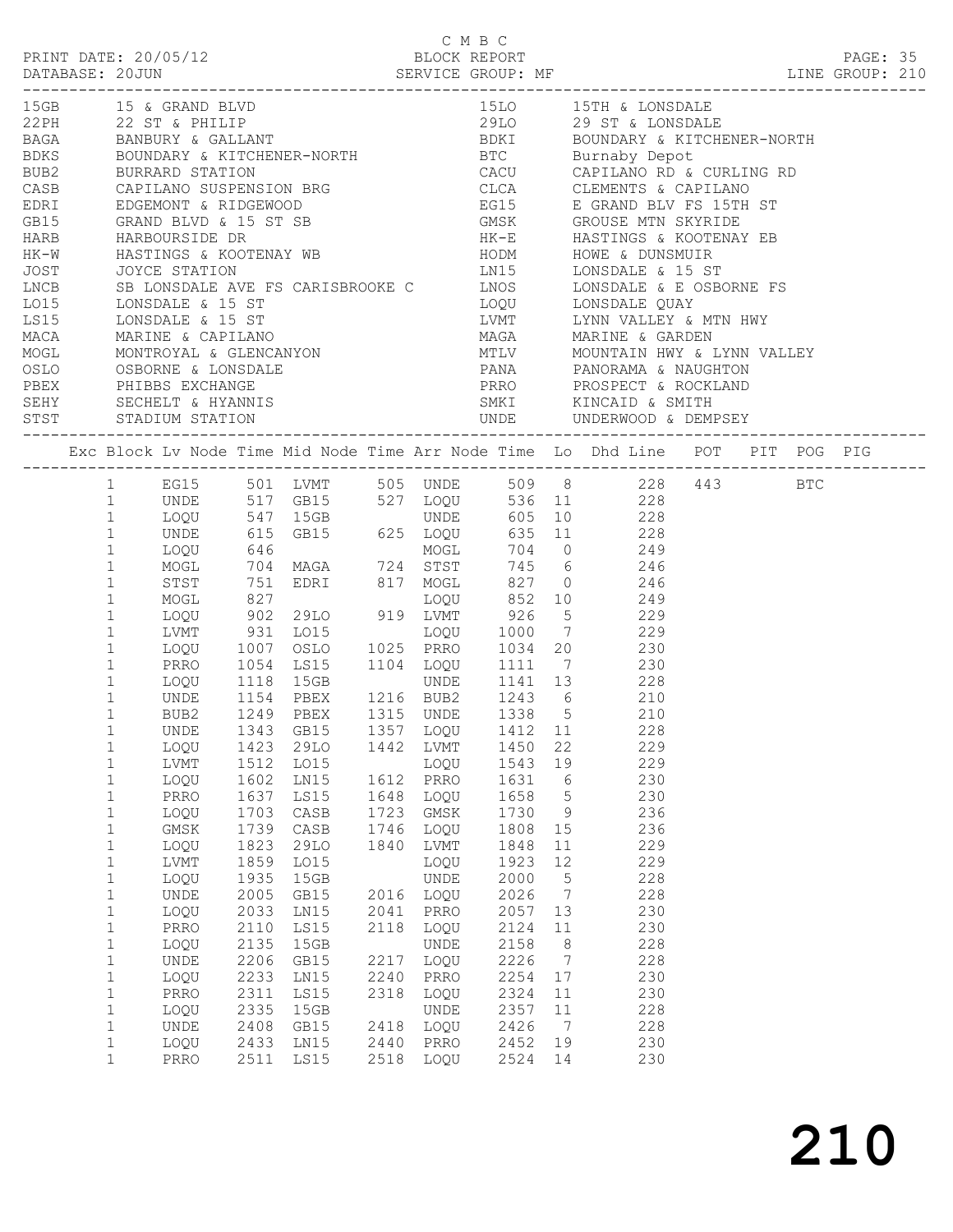### C M B C N B C N B C N B C N B C N B C N B C SEPORT

|  | DATABASE: 20JUN              |              |                   | SERVICE GROUP: MF                                                              |      |                          |              |                 |           |           |          |         | LINE GROUP: 210 |  |
|--|------------------------------|--------------|-------------------|--------------------------------------------------------------------------------|------|--------------------------|--------------|-----------------|-----------|-----------|----------|---------|-----------------|--|
|  |                              |              |                   | Exc Block Lv Node Time Mid Node Time Arr Node Time Lo Dhd Line POT PIT POG PIG |      |                          |              |                 |           |           |          |         |                 |  |
|  | $\mathbf{1}$                 |              |                   | LOQU 2538 15GB UNDE 2559 5 228                                                 |      |                          |              |                 |           |           |          |         |                 |  |
|  | 1                            | UNDE 2604    |                   | GB15 2613 228 2627 BTC                                                         |      |                          |              |                 |           |           |          |         |                 |  |
|  | $\mathbf{2}$                 |              |                   |                                                                                |      |                          |              |                 |           |           |          | 452 BTC |                 |  |
|  | $\mathbf{2}$                 |              |                   | LVMT 510 MAGA 536 STST 552 8 240<br>STST 600 15LO 626 LVMT 640 7 240           |      |                          |              |                 |           | 240       |          |         |                 |  |
|  | $\mathbf{2}$                 | LVMT         |                   | 647 LO15                                                                       |      | LOQU                     | 708 7        |                 | 229       |           |          |         |                 |  |
|  | $\mathbf{2}$                 | LOQU         |                   | 715 OSLO 730 PRRO                                                              |      |                          |              |                 | 740 11    | 230       |          |         |                 |  |
|  | $\mathbf{2}$                 | PRRO         |                   |                                                                                |      |                          |              |                 |           | 20 230    |          |         |                 |  |
|  | $\mathbf{2}$                 | GMSK         |                   |                                                                                |      |                          |              |                 |           | 232       |          |         |                 |  |
|  | $\mathbf{2}$                 | PBEX         | 922               |                                                                                |      |                          |              |                 | 212       |           |          |         |                 |  |
|  | $\mathbf{2}$                 | PANA         | 950               |                                                                                |      |                          | PBEX 1008    | 12              | 212       |           |          |         |                 |  |
|  | $\sqrt{2}$                   | PBEX         | 1020<br>1050      |                                                                                |      | PANA                     | 1037 13      |                 |           | 212       |          |         |                 |  |
|  | $\mathbf{2}$                 | PANA         |                   |                                                                                |      | PBEX                     | 1108 12      |                 |           | 212       |          |         |                 |  |
|  | $\overline{c}$               | PBEX         |                   | 1120 LN15 1138 GMSK 1202 22 232                                                |      |                          |              |                 |           |           |          |         |                 |  |
|  | $\mathbf{2}$                 | GMSK         |                   | 1224 CASB 1232 LOQU 1258 6 236                                                 |      |                          |              |                 |           |           |          |         |                 |  |
|  | $\sqrt{2}$                   | LOQU         | 1304<br>1352      | LN15 1313 PRRO<br>LS15 1404 LOQU                                               |      | 1313 PRRO                | 1330 22      |                 |           | 230       |          |         |                 |  |
|  | $\mathbf{2}$                 | PRRO         |                   |                                                                                |      |                          | 1413 5       |                 |           | 230       |          |         |                 |  |
|  | $\mathbf{2}$                 | LOQU         | 1418              | 15GB                                                                           |      | UNDE                     | 1446 7 228   |                 |           |           |          |         |                 |  |
|  | $\mathbf{2}$                 | UNDE         | 1453              | PBEX 1516 BUB2 1545 6                                                          |      |                          |              |                 |           | 210       |          |         |                 |  |
|  | $\overline{c}$               | BUB2         | 1551<br>1652      | PBEX 1621 BAGA                                                                 |      |                          | 1646 5 1 211 |                 |           |           |          |         |                 |  |
|  | $\mathbf{2}$                 | PANA         |                   |                                                                                |      | PBEX                     | 1711 9       |                 |           | 212       |          |         |                 |  |
|  | $\mathbf{2}$                 | PBEX         | 1720              |                                                                                |      | PANA 1738 16             |              |                 | 212       |           |          |         |                 |  |
|  | $\mathbf{2}$<br>$\mathbf{2}$ | PANA<br>PBEX | 1754              | PBEX 1813 6 212<br>1819 LN15 1834 GMSK 1857                                    |      |                          |              |                 |           |           | 232 1927 |         | BTC             |  |
|  |                              |              |                   |                                                                                |      |                          |              |                 |           |           |          |         |                 |  |
|  | 3                            | BDKS         |                   | 455 SMKI 508 JOST                                                              |      |                          |              |                 |           | 516 6 028 |          | 454 BTC |                 |  |
|  | 3                            | JOST         | 522               | BDKI 542 PBEX                                                                  |      |                          |              |                 | 552 8 028 |           |          |         |                 |  |
|  | 3                            | PBEX         |                   | MTLV 609 UNDE                                                                  |      |                          | 616          | 6               |           | 210       |          |         |                 |  |
|  | $\mathsf S$                  | UNDE         | 600<br>622<br>745 | PBEX 643 BUB2                                                                  |      |                          | 706          | $6\overline{6}$ |           | 33 210    |          |         |                 |  |
|  | $\mathsf S$                  | PBEX         | 745               |                                                                                |      | $\overline{\text{BAGA}}$ | 809          | $5\overline{)}$ |           | 211       |          |         |                 |  |
|  | $\mathsf S$                  | BAGA         | 814               |                                                                                |      | PBEX                     | 843          | $5\overline{)}$ | 211       |           |          |         |                 |  |
|  | 3                            | PBEX         | 848               | LN15 905 GMSK                                                                  |      |                          | 929          | $5\overline{)}$ |           | 232       |          |         |                 |  |
|  | $\mathsf S$                  | GMSK         |                   | 934 LS15 958 PBEX 1014 5<br>1019 LN15 1036 GMSK 1058 5                         |      |                          |              |                 |           | 232       |          |         |                 |  |
|  | $\mathsf S$<br>3             | PBEX<br>GMSK | 1103              | LS15 1127 PBEX 1142 8                                                          |      |                          |              |                 | 232       | 232       |          |         |                 |  |
|  | 3                            | PBEX         | 1150              |                                                                                |      |                          | PANA 1207    |                 | 13 212    |           |          |         |                 |  |
|  | $\mathsf S$                  | PANA         |                   |                                                                                |      |                          |              |                 |           | 212       |          |         |                 |  |
|  | 3                            | PBEX         |                   |                                                                                |      |                          |              |                 |           | 232       |          |         |                 |  |
|  | 3                            |              |                   | GMSK 1356 CASB 1404 LOQU 1428 7 236                                            |      |                          |              |                 |           |           |          |         |                 |  |
|  | 3                            | LOQU         | 1435              | CASB                                                                           | 1454 | GMSK                     | 1502         | 10              |           | 236       |          |         |                 |  |
|  | 3                            | GMSK         | 1512              | LS15                                                                           | 1543 | PBEX                     | 1612         | 7               |           | 232       |          |         |                 |  |
|  | 3                            | PBEX         | 1619              | LN15                                                                           | 1637 | GMSK                     | 1701         | - 8             |           | 232       |          |         |                 |  |
|  | 3                            | GMSK         | 1709              | CASB                                                                           | 1716 | LOQU                     | 1738         | 12              |           | 236       |          |         |                 |  |
|  | 3                            | LOQU         | 1750              | CASB                                                                           | 1809 | GMSK                     | 1816         | 13              |           | 236       |          |         |                 |  |
|  | $\mathsf S$                  | GMSK         | 1829              | CASB                                                                           | 1836 | LOQU                     | 1858         | 10              |           | 236       |          |         |                 |  |
|  | $\mathsf S$                  | LOQU         | 1908              | <b>29LO</b>                                                                    | 1924 | LVMT                     | 1931         | 10              |           | 229       |          |         |                 |  |
|  | 3                            | LVMT         | 1941              | MAGA                                                                           | 2007 | STST                     | 2026         | 7               |           | 240       |          |         |                 |  |
|  | 3                            | STST         | 2033              | 15LO                                                                           | 2105 | LVMT                     | 2118         | 5               |           | 240       |          |         |                 |  |
|  | 3                            | LVMT         | 2123              | MAGA                                                                           | 2148 | STST                     | 2207         | 19              |           | 240       |          |         |                 |  |
|  | 3                            | STST         | 2226              | <b>15LO</b>                                                                    | 2256 | LVMT                     | 2309         |                 |           | 240       |          | 2324    | $_{\rm BTC}$    |  |
|  |                              |              |                   |                                                                                |      |                          |              |                 |           |           |          |         |                 |  |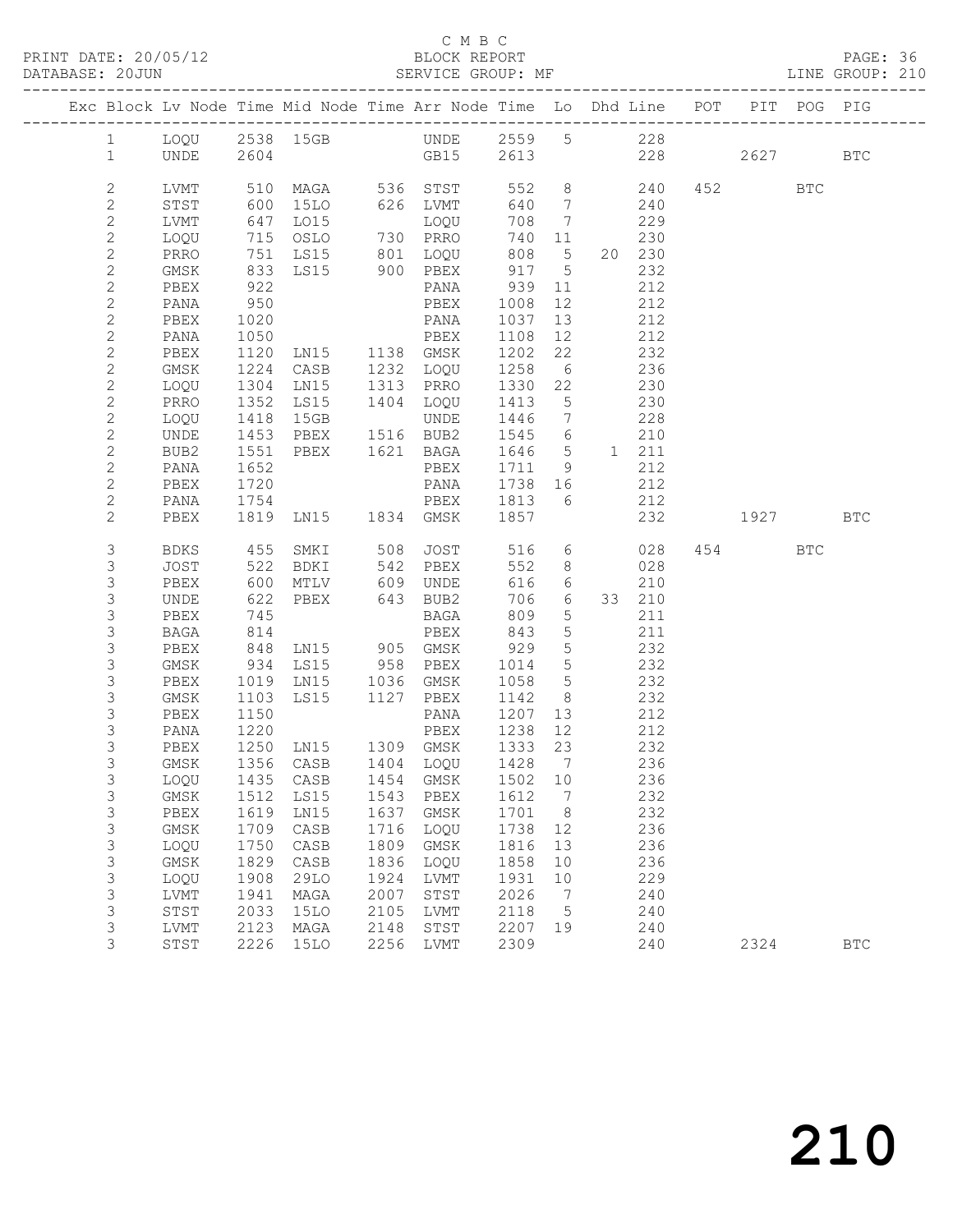### C M B C<br>BLOCK REPORT

PRINT DATE: 20/05/12 BLOCK REPORT PAGE: 37 LINE GROUP: 210 ------------------------------------------------------------------------------------------------- Exc Block Lv Node Time Mid Node Time Arr Node Time Lo Dhd Line POT PIT POG PIG

| 4              | LOQU        | 524  |                 |                                 | MOGL        |              |                              | 539 0 | 249   |     | 454 BTC |            |            |
|----------------|-------------|------|-----------------|---------------------------------|-------------|--------------|------------------------------|-------|-------|-----|---------|------------|------------|
| 4              | MOGL        | 539  |                 |                                 | MAGA        | 559          | 6                            |       | 1 246 |     |         |            |            |
| $\overline{4}$ | CACU        | 606  | EDRI            |                                 | 612 MOGL    | 620          | $\circ$                      |       | 246   |     |         |            |            |
| 4              | MOGL        | 620  |                 |                                 | LOQU        | 640          | $7\phantom{.0}$              |       | 249   |     |         |            |            |
| 4              | LOQU        | 647  | 15GB            |                                 | UNDE        | 706          | 11                           |       | 228   |     |         |            |            |
| 4              | UNDE        | 717  | GB15            |                                 | 729 LOQU    | 741          | 7                            |       | 228   |     |         |            |            |
| 4              | LOQU        | 748  |                 |                                 | MOGL        | 810          | $\circ$                      |       | 249   |     |         |            |            |
| 4              | MOGL        | 810  | MAGA            | 830                             | STST        | 851          | 12                           |       | 246   |     |         |            |            |
| 4              | STST        | 903  | <b>15LO</b>     | 940                             | LVMT        | 953          | 6                            |       | 240   |     |         |            |            |
| 4              | LVMT        | 959  | LO15            |                                 | LOQU        | 1028         | 8                            |       | 229   |     |         |            |            |
| 4              | LOQU        | 1036 | OSLO            | 1055                            | PRRO        | 1104         | 18                           |       | 230   |     |         |            |            |
| 4              | PRRO        | 1122 | LS15            | 1134                            | LOQU        | 1143         | $\overline{7}$               |       | 230   |     |         |            |            |
| 4              | LOQU        | 1150 | CASB            | 1208                            | GMSK        | 1216         | 10                           |       | 236   |     |         |            |            |
| 4              | GMSK        | 1226 | LS15            | 1253                            | PBEX        | 1309         | 11                           |       | 232   |     |         |            |            |
| 4              | PBEX        | 1320 | LN15            | 1339                            | GMSK        | 1403         | 19                           |       | 232   |     |         |            |            |
| 4              | GMSK        | 1422 | LS15            | 1449                            | PBEX        | 1511         | 9                            |       | 232   |     |         |            |            |
| 4              | PBEX        | 1520 | LN15            | 1538                            | GMSK        | 1603         | 11                           |       | 232   |     |         |            |            |
| 4              | GMSK        | 1614 | LS15            | 1641                            | PBEX        | 1709         | 8                            |       | 232   |     |         |            |            |
| 4              | PBEX        | 1717 | LN15            | 1734                            | GMSK        | 1758         | 15                           |       | 232   |     |         |            |            |
|                |             | 1813 | $\mathtt{CASE}$ | 1820                            |             |              | 6                            |       | 236   |     |         |            |            |
| 4              | GMSK        |      |                 |                                 | LOQU        | 1842         |                              |       | 228   |     |         |            |            |
| $\sqrt{4}$     | LOQU        | 1848 | 15GB<br>GB15    |                                 | <b>UNDE</b> | 1914<br>1944 | 9                            |       |       |     |         |            |            |
| 4              | UNDE        | 1923 |                 | 1934                            | LOQU        |              | 21                           |       | 228   |     |         |            |            |
| 4              | LOQU        | 2005 | 15GB            |                                 | UNDE        | 2029         | 6                            |       | 228   |     |         |            |            |
| 4              | <b>UNDE</b> | 2035 | GB15            | 2046                            | LOQU        | 2056         | $6\overline{6}$              |       | 228   |     |         |            |            |
| 4              | LOQU        | 2102 | CASB            | 2118                            | GMSK        | 2125         | 12                           |       | 236   |     |         |            |            |
| 4              | GMSK        | 2137 | LS15            | 2156                            | PBEX        | 2209         |                              |       | 232   |     | 2217    |            | <b>BTC</b> |
|                |             |      |                 |                                 |             |              |                              |       |       |     |         |            |            |
| 5              | <b>BAGA</b> | 520  |                 |                                 | PBEX        | 540          | 15                           |       | 211   | 455 |         | <b>BTC</b> |            |
| $\mathsf S$    | PBEX        | 555  | LN15            | 609                             | GMSK        | 626          | 6                            |       | 232   |     |         |            |            |
| 5              | GMSK        | 632  | LS15            | 652                             | PBEX        | 706          | 11                           |       | 232   |     |         |            |            |
| 5              | PBEX        | 717  | LN15            | 732                             | GMSK        | 755          | $\overline{7}$               |       | 232   |     |         |            |            |
| 5              | GMSK        | 802  | CASB            | 809                             | LOQU        | 833          | - 6                          |       | 236   |     |         |            |            |
| 5              | LOQU        | 839  | CASB            | 856                             | GMSK        | 903          | 19                           |       | 236   |     |         |            |            |
| $\mathsf S$    | GMSK        | 922  | CASB            | 929                             | LOQU        | 953          | 22                           |       | 236   |     |         |            |            |
| 5              | LOQU        | 1015 | 29LO            | 1033                            | LVMT        | 1040         | 19                           |       | 229   |     |         |            |            |
| 5              | LVMT        | 1059 | LO15            |                                 | LOQU        | 1128         | 17                           |       | 229   |     |         |            |            |
| 5              | LOQU        | 1145 | 29LO            | 1207                            | LVMT        | 1214         | 14                           |       | 229   |     |         |            |            |
| 5              | LVMT        | 1228 | LO15            |                                 | LOQU        | 1258         | 17                           |       | 229   |     |         |            |            |
| 5              | LOQU        | 1315 | 29LO            |                                 | 1334 LVMT   | 1341         | 14                           |       | 229   |     |         |            |            |
| 5              | LVMT        | 1355 | LO15            |                                 | LOOU        | 1426         | 19                           |       | 229   |     |         |            |            |
| 5              | LOQU        | 1445 | LN15            |                                 | 1454 PRRO   | 1512         | $7\phantom{.0}\phantom{.0}7$ |       | 230   |     |         |            |            |
| 5              |             |      |                 | PRRO 1519 LS15 1532 LOQU 1542 5 |             |              |                              |       | 230   |     |         |            |            |
| 5              | LOQU        | 1547 | LNI5            | 1557                            | PRRO        | 1616         | $\mathsf S$                  |       | 230   |     |         |            |            |
| 5              | PRRO        | 1621 | LS15            | 1632                            | LOQU        | 1642         | 5                            |       | 230   |     |         |            |            |
| 5              | LOQU        | 1647 | LN15            | 1657                            | PRRO        | 1716         | 5                            |       | 230   |     |         |            |            |
| 5              | PRRO        | 1721 | LS15            | 1732                            | LOQU        | 1742         | 14                           |       | 230   |     |         |            |            |
| 5              | LOQU        | 1756 | LN15            | 1806                            | PRRO        | 1824         | 14                           |       | 230   |     |         |            |            |
| 5              | PRRO        | 1838 | LS15            | 1848                            | LOQU        | 1858         | 5                            |       | 230   |     |         |            |            |
| 5              | LOQU        | 1903 | 15GB            |                                 | UNDE        | 1928         | 8                            |       | 228   |     |         |            |            |
| 5              | UNDE        | 1936 | GB15            | 1947                            | LOQU        | 1957         | 6                            |       | 228   |     |         |            |            |
| 5              | LOQU        | 2003 | CASB            | 2019                            | GMSK        | 2026         | 7                            |       | 236   |     |         |            |            |
| 5              | GMSK        | 2033 | LS15            | 2052                            | PBEX        | 2106         | 12                           |       | 232   |     |         |            |            |
| 5              | PBEX        | 2118 | LN15            | 2131                            | GMSK        | 2152         | 15                           |       | 232   |     |         |            |            |
| 5              | $\rm{GMSK}$ | 2207 | LS15            | 2226                            | PBEX        | 2238         | 15                           |       | 232   |     |         |            |            |
| 5              | PBEX        | 2253 |                 |                                 | PANA        | 2309         | 13                           |       | 212   |     |         |            |            |
| 5              | PANA        | 2322 |                 |                                 | PBEX        | 2340         | 13                           |       | 211   |     |         |            |            |
| 5              | PBEX        | 2353 |                 |                                 | PANA        | 2409         | 15                           |       | 212   |     |         |            |            |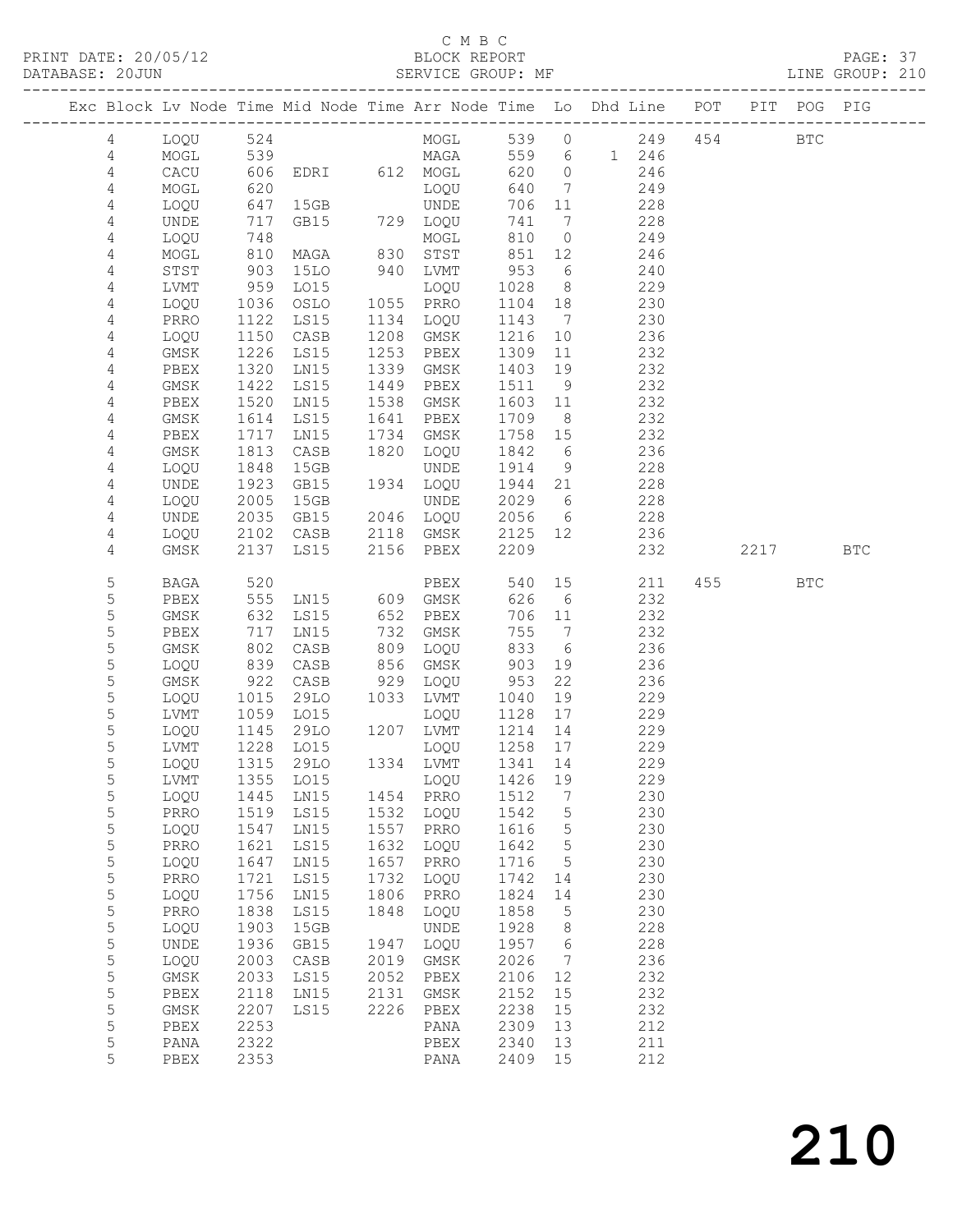## C M B C

|  | DATABASE: 20JUN |              |              | ---------------------------      |      | SERVICE GROUP: MF               |                  |                              | LINE GROUP: 210                                                                |         |      |              |  |
|--|-----------------|--------------|--------------|----------------------------------|------|---------------------------------|------------------|------------------------------|--------------------------------------------------------------------------------|---------|------|--------------|--|
|  |                 |              |              |                                  |      |                                 |                  |                              | Exc Block Lv Node Time Mid Node Time Arr Node Time Lo Dhd Line POT PIT POG PIG |         |      |              |  |
|  | 5 <sup>5</sup>  |              |              |                                  |      |                                 |                  |                              |                                                                                |         |      |              |  |
|  | 6               | UNDE         |              |                                  |      |                                 |                  |                              | 528 PBEX 546 BUB2 606 13 210                                                   | 505 BTC |      |              |  |
|  | 6               | BUB2         | 619<br>707   | PBEX                             |      | 643 UNDE                        | 702 5            |                              | 210                                                                            |         |      |              |  |
|  | 6               | UNDE         | 707          | PBEX                             |      | 728 BUB2                        | 755 6            |                              | 210                                                                            |         |      |              |  |
|  | 6               | BUB2         | 801          | PBEX                             |      | 834 UNDE                        | 854              | 6                            | 210                                                                            |         |      |              |  |
|  | 6               | UNDE         | 900          | PBEX                             |      | 925 BUB2                        | 955              | 11                           | 210                                                                            |         |      |              |  |
|  | 6               | BUB2         | 1006         | PBEX 1032 PANA                   |      |                                 | 1055 11          |                              | 211                                                                            |         |      |              |  |
|  | 6               | PANA         | 1106         | PBEX                             |      | 1131 BUB2                       | 1158             | 9                            | 211                                                                            |         |      |              |  |
|  | 6               | BUB2         | 1207         | PBEX                             |      | 1234 PANA                       | 1257 7           |                              | 211                                                                            |         |      |              |  |
|  | 6               | PANA         | 1304         | PBEX                             |      | 1331 BUB2                       | 1358 14          |                              | 211                                                                            |         |      |              |  |
|  | 6               | BUB2         | 1412         | PBEX                             |      | 1440 UNDE                       | 1504             | 6                            | 210                                                                            |         |      |              |  |
|  | 6               | UNDE         | 1510         | GB15                             |      | 1526 LOQU                       | 1543             | $5\overline{)}$              | 228                                                                            |         |      |              |  |
|  | 6               | LOQU         | 1548         | 15GB                             |      | UNDE                            | 1616             | 8 <sup>8</sup>               | 228                                                                            |         |      |              |  |
|  | 6               | UNDE         | 1624         | PBEX                             |      | 1648 BUB2                       | 1719 5           |                              | 210                                                                            |         |      |              |  |
|  | 6               | BUB2         | 1724<br>1828 | PBEX                             |      | 1800 UNDE                       | 1823 5           |                              | 210                                                                            |         |      |              |  |
|  | 6               | UNDE         |              | PBEX                             |      | 1847 BUB2                       | 1913             | 8 <sup>8</sup>               | 210                                                                            |         |      |              |  |
|  | 6               | BUB2         | 1921         | PBEX                             |      | 1946 UNDE                       | 2005 22          |                              | 210                                                                            |         |      |              |  |
|  | 6               | UNDE         | 2027         | PBEX 2046 BUB2                   |      |                                 | 2112 6           |                              | 209                                                                            |         |      |              |  |
|  | 6               | BUB2         | 2118         | PBEX 2146 UNDE<br>PBEX 2246 BUB2 |      |                                 | 2207 22          |                              | 209                                                                            |         |      |              |  |
|  | 6               | UNDE         | 2229         |                                  |      |                                 | 2311 9           |                              | 209                                                                            |         |      |              |  |
|  | 6               | BUB2         | 2320         |                                  |      | PBEX 2346 UNDE                  | 2406 24          |                              | 209                                                                            |         |      |              |  |
|  | 6               | UNDE         | 2430         |                                  |      | PBEX                            | 2445             |                              | 209                                                                            |         | 2453 | <b>BTC</b>   |  |
|  | 7               | CLCA         | 540          |                                  |      | LS15 558 PBEX 611 7             |                  |                              | 232                                                                            | 510 BTC |      |              |  |
|  | 7               | PBEX         | 618          |                                  |      | PANA                            |                  |                              | 634 16 1 212                                                                   |         |      |              |  |
|  | 7               | BAGA         | 651          |                                  |      | PBEX 715 BUB2                   | 741              | 5 <sup>5</sup>               | 33 211                                                                         |         |      |              |  |
|  | 7               | PBEX         | 819          |                                  |      | PANA                            | 837 15           |                              | 212                                                                            |         |      |              |  |
|  | 7               | PANA         | 852          |                                  |      | PBEX                            | 910              | $5^{\circ}$                  | 212                                                                            |         |      |              |  |
|  | 7               | PBEX         | 915          |                                  |      | PANA 936                        |                  | $7\phantom{.0}\phantom{.0}7$ | 211                                                                            |         |      |              |  |
|  | 7               | PANA         | 943          | PBEX 1008 BUB2                   |      |                                 | 1035             | $5\overline{)}$              | 211                                                                            |         |      |              |  |
|  | 7               | BUB2         | 1040         | PBEX                             |      | 1106 PANA                       | 1129             | $\overline{7}$               | 211                                                                            |         |      |              |  |
|  | 7               | PANA         | 1136         | PBEX                             |      | 1201 BUB2                       | 1228             | 8 <sup>8</sup>               | 211                                                                            |         |      |              |  |
|  | 7               | BUB2         | 1236         | PBEX                             |      | 1304 PANA                       | 1328             | 6                            | 211                                                                            |         |      |              |  |
|  | 7               | PANA         | 1334         | PBEX                             |      | 1401 BUB2                       | 1428 16          |                              | 211                                                                            |         |      |              |  |
|  | 7<br>7          | BUB2<br>UNDE | 1444         | PBEX 1514 UNDE                   |      | 1607 BUB2                       | 1538<br>1637 7   | $5\overline{)}$              | 210<br>210                                                                     |         |      |              |  |
|  | 7               | BUB2         | 1543         | PBEX<br>$1644$ PBEX              |      | 1718 UNDE                       | $\frac{1}{1741}$ | $7\overline{ }$              | 210                                                                            |         |      |              |  |
|  | $7^{\circ}$     |              |              |                                  |      | UNDE 1748 GB15 1801 LOQU 1813 7 |                  |                              | 228                                                                            |         |      |              |  |
|  | 7               | LOQU         | 1820         | CASB                             | 1838 | GMSK                            | 1845             | 14                           | 236                                                                            |         |      |              |  |
|  | 7               | GMSK         | 1859         | CASB                             | 1906 | LOQU                            | 1926             | $6\overline{6}$              | 236                                                                            |         |      |              |  |
|  | 7               | LOQU         | 1932         | LN15                             | 1941 | PRRO                            | 1957             | 12                           | 230                                                                            |         |      |              |  |
|  | 7               | PRRO         | 2009         | LS15                             | 2018 | LOQU                            | 2024             | 11                           | 230                                                                            |         |      |              |  |
|  | 7               | LOQU         | 2035         | 15GB                             |      | UNDE                            | 2058             | 8 <sup>8</sup>               | 228                                                                            |         |      |              |  |
|  | 7               | UNDE         | 2106         | GB15                             | 2117 | LOQU                            | 2126             | $6\overline{6}$              | 228                                                                            |         |      |              |  |
|  | $\overline{7}$  | LOQU         | 2132         | LN15                             | 2140 | PRRO                            | 2156             | 14                           | 230                                                                            |         |      |              |  |
|  | 7               | PRRO         | 2210         | LS15                             | 2218 | LOQU                            | 2224             | 11                           | 230                                                                            |         |      |              |  |
|  | 7               | LOQU         | 2235         | 15GB                             |      | UNDE                            | 2257             | 11                           | 228                                                                            |         |      |              |  |
|  | 7               | UNDE         | 2308         | GB15                             | 2318 | LOQU                            | 2326             | 7                            | 228                                                                            |         |      |              |  |
|  | $\overline{7}$  | LOQU         | 2333         | LN15                             | 2340 | PRRO                            | 2353             | 18                           | 230                                                                            |         |      |              |  |
|  | 7               | PRRO         | 2411         | LS15                             | 2418 | LOQU                            | 2424             | 8                            | 230                                                                            |         |      |              |  |
|  | 7               | LOQU         | 2432         | 15GB                             |      | UNDE                            | 2453             | 15                           | 228                                                                            |         |      |              |  |
|  | 7               | UNDE         | 2508         | GB15                             | 2518 | LOQU                            | 2526             |                              | 228                                                                            | 2542    |      | $_{\rm BTC}$ |  |
|  |                 |              |              |                                  |      |                                 |                  |                              |                                                                                |         |      |              |  |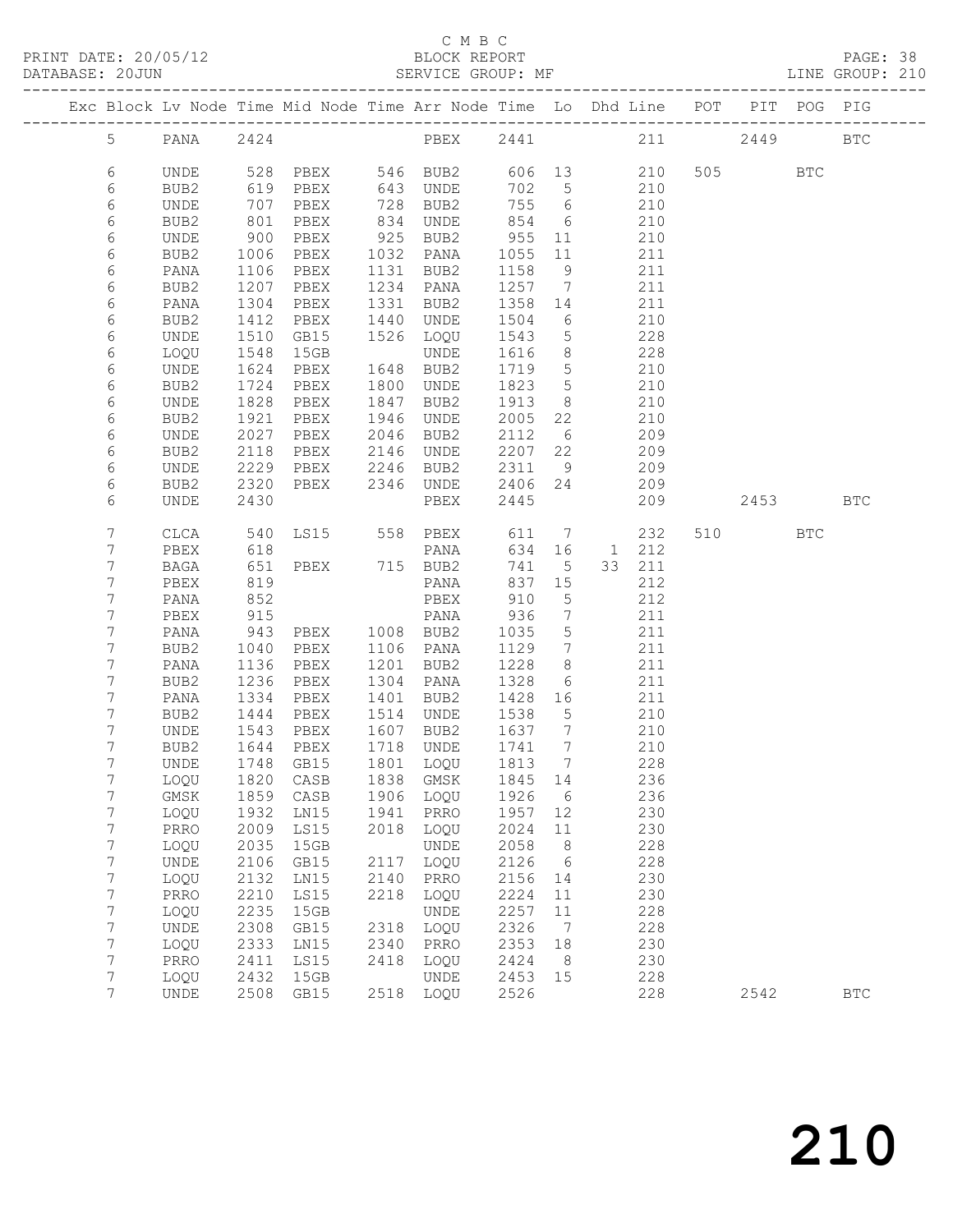# C M B C<br>BLOCK REPORT

PAGE: 39<br>LINE GROUP: 210

|  |         |             |      |                |      |             |      |                 | Exc Block Lv Node Time Mid Node Time Arr Node Time Lo Dhd Line POT PIT POG PIG |     |      |     |            |
|--|---------|-------------|------|----------------|------|-------------|------|-----------------|--------------------------------------------------------------------------------|-----|------|-----|------------|
|  | 8       | LN15        |      | 536 OSLO       |      | 541 PRRO    |      |                 | 550 5<br>230                                                                   | 511 |      | BTC |            |
|  | 8       | PRRO        | 555  | LS15           |      | 603 LOQU    | 609  |                 | 230<br>8 <sup>1</sup>                                                          |     |      |     |            |
|  | $\,8\,$ | LOQU        | 617  | 15GB           |      | UNDE        | 636  | 13              | 228                                                                            |     |      |     |            |
|  | $\,8\,$ | UNDE        | 649  | GB15           |      | 701 LOQU    | 711  | $5\overline{)}$ | 228                                                                            |     |      |     |            |
|  | 8       | LOQU        | 716  | 15GB           |      | UNDE        | 738  | $5\phantom{.0}$ | 228                                                                            |     |      |     |            |
|  | $\,8\,$ | UNDE        | 743  | PBEX           | 807  | BUB2        | 838  | 8               | 210                                                                            |     |      |     |            |
|  | 8       | BUB2        | 846  | PBEX           | 918  | <b>UNDE</b> | 938  | $7\overline{ }$ | 210                                                                            |     |      |     |            |
|  | 8       | <b>UNDE</b> | 945  | GB15           | 958  | LOQU        | 1012 | 5               | 228                                                                            |     |      |     |            |
|  | 8       | LOQU        | 1017 |                |      | MOGL        | 1036 | $\overline{0}$  | 249                                                                            |     |      |     |            |
|  | $\,8\,$ | MOGL        | 1036 | MAGA           | 1054 | STST        | 1117 | 16              | 246                                                                            |     |      |     |            |
|  | $\,8\,$ | STST        | 1133 | <b>15LO</b>    | 1210 | LVMT        | 1223 | 21              | 240                                                                            |     |      |     |            |
|  | 8       | LVMT        | 1244 | MAGA           | 1315 | STST        | 1342 | 6               | 240                                                                            |     |      |     |            |
|  | 8       | STST        | 1348 | <b>15LO</b>    | 1426 | LVMT        | 1439 | 6               | 240                                                                            |     |      |     |            |
|  | 8       | LVMT        | 1445 | MAGA           | 1517 | STST        | 1542 | 11              | 240                                                                            |     |      |     |            |
|  | 8       | STST        | 1553 | 15LO           | 1630 | LVMT        | 1643 | 8 <sup>8</sup>  | 240                                                                            |     |      |     |            |
|  | 8       | LVMT        | 1651 | MAGA           | 1724 | STST        | 1749 | 6               | 240                                                                            |     |      |     |            |
|  | 8       | STST        | 1755 | EDRI           | 1824 | MOGL        | 1834 | $\overline{0}$  | 246                                                                            |     |      |     |            |
|  | 8       | MOGL        | 1834 |                |      | LOQU        | 1852 | 11              | 249                                                                            |     |      |     |            |
|  | $\,8\,$ | LOQU        | 1903 | CASB           | 1921 | GMSK        | 1928 | $5\overline{)}$ | 236                                                                            |     |      |     |            |
|  | 8       | GMSK        | 1933 | LS15           | 1955 | PBEX        | 2010 | 8               | 232                                                                            |     |      |     |            |
|  | 8       | PBEX        | 2018 | LN15           | 2032 | GMSK        | 2054 | 13              | 232                                                                            |     |      |     |            |
|  | $\,8\,$ | GMSK        | 2107 | LS15           | 2126 | PBEX        | 2139 | 9               | 232                                                                            |     |      |     |            |
|  | 8       | PBEX        | 2148 | LN15           | 2201 | GMSK        | 2222 | 13              | 232                                                                            |     |      |     |            |
|  | 8       | GMSK        | 2235 | CASB           | 2241 | LOQU        | 2258 | $\overline{7}$  | 236                                                                            |     |      |     |            |
|  | 8       | LOQU        | 2305 | 29LO           | 2318 | LVMT        | 2325 | 13              | 229                                                                            |     |      |     |            |
|  | 8       | LVMT        | 2338 | L015           |      | LOQU        | 2354 | 11              | 229                                                                            |     |      |     |            |
|  | 8       | LOOU        | 2405 | 29LO           | 2417 | LVMT        | 2423 | 13              | 229                                                                            |     |      |     |            |
|  | 8       | LVMT        | 2436 | L015           |      | LOOU        | 2452 | 10 <sup>°</sup> | 229                                                                            |     |      |     |            |
|  | 8       | LOOU        | 2502 | 15GB           |      | UNDE        | 2523 | $5^{\circ}$     | 228                                                                            |     |      |     |            |
|  | 8       | <b>UNDE</b> | 2528 |                |      | GB15        | 2537 | 13              | 5 228                                                                          |     |      |     |            |
|  | 8       | LVMT        | 2555 | LOQU           |      | HODM        | 2636 | 5               | N24                                                                            |     |      |     |            |
|  | 8       | HODM        | 2641 | LOQU 2711 LVMT |      |             | 2726 |                 | N24                                                                            |     | 2741 |     | <b>BTC</b> |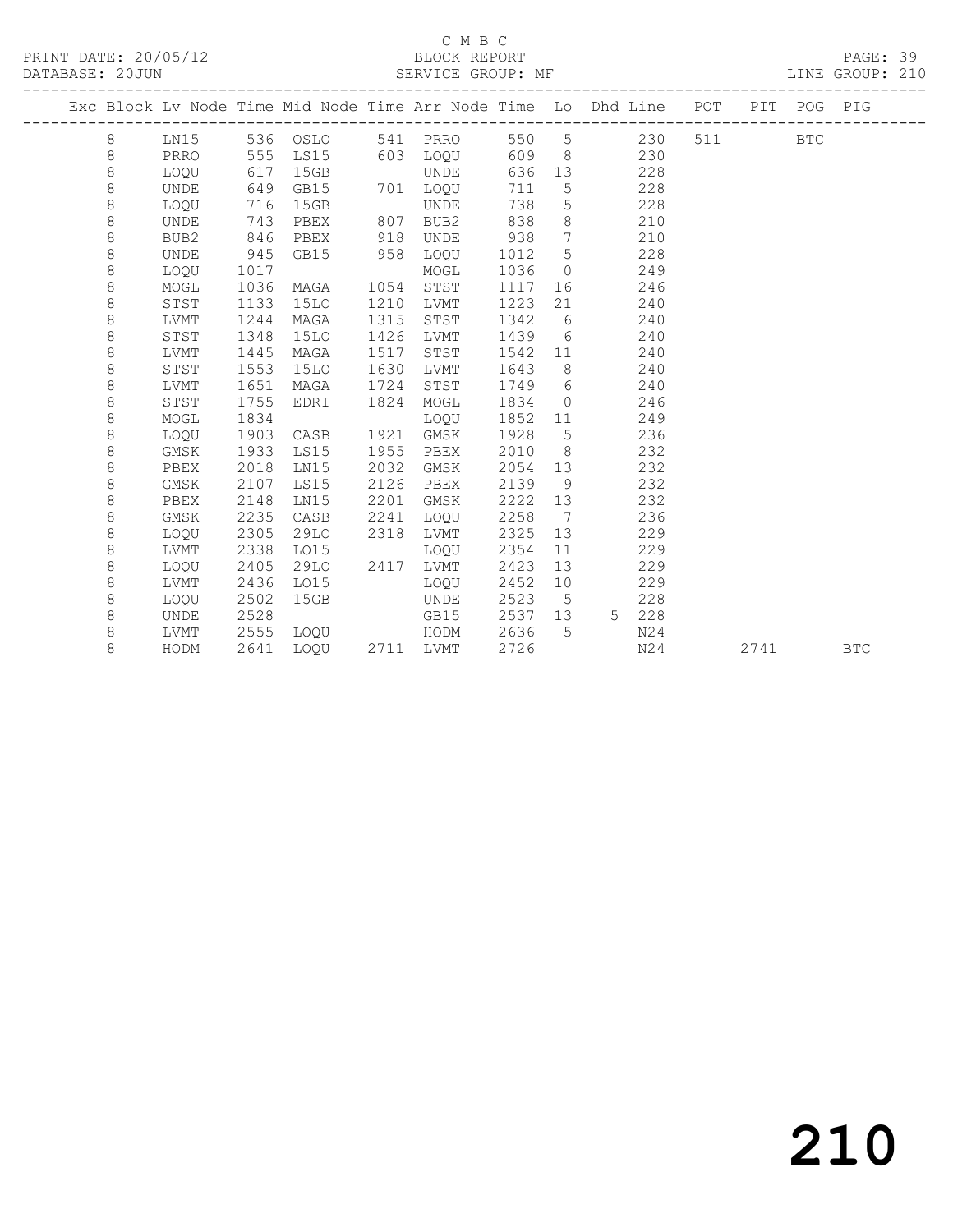## C M B C<br>BLOCK REPORT

LINE GROUP: 210

|  |                |              |              |                   |      | Exc Block Lv Node Time Mid Node Time Arr Node Time Lo Dhd Line POT |                   |                 |    |            |      | PIT POG PIG |            |
|--|----------------|--------------|--------------|-------------------|------|--------------------------------------------------------------------|-------------------|-----------------|----|------------|------|-------------|------------|
|  | $\overline{9}$ | CACU         |              |                   |      | 536 EDRI 542 MOGL 550 0 246 511                                    |                   |                 |    |            |      | <b>BTC</b>  |            |
|  | 9              | MOGL         |              |                   |      |                                                                    | 610 12            |                 |    | 249        |      |             |            |
|  | $\mathsf 9$    | LOQU         | 550<br>622   |                   |      | MOGT<br>TOÕN<br>MOGL                                               | 637               | $\overline{0}$  |    | 249        |      |             |            |
|  | 9              | MOGL         | 637          | MAGA 655 STST     |      |                                                                    | 713               | 9               |    | 246        |      |             |            |
|  | 9              | STST         | 722          | EDRI 746 MOGL     |      |                                                                    | 756               | $\overline{0}$  |    | 246        |      |             |            |
|  | $\mathsf 9$    | MOGL         | 756          |                   |      | LOQU                                                               | 823               | 9               |    | 249        |      |             |            |
|  | $\mathsf 9$    | LOQU         | 832          | 29LO              |      | 849 LVMT                                                           | 856               | $6\overline{6}$ |    | 229        |      |             |            |
|  | 9              | LVMT         | 902          | LO15              |      | LOQU                                                               | 931               | 17              |    | 229        |      |             |            |
|  | 9              | LOQU         | 948          | 15GB              |      | UNDE                                                               | 1011              | 13              |    | 228        |      |             |            |
|  | 9              | UNDE         | 1024         | PBEX              |      | 1046 BUB2                                                          | 1113              | 6               |    | 210        |      |             |            |
|  | 9              | BUB2         | 1119         | PBEX              |      | 1145 UNDE                                                          | 1207 7            |                 |    | 210        |      |             |            |
|  | 9              | UNDE         | 1214         | GB15              |      | 1228 LOQU                                                          | 1242              | 6               |    | 228        |      |             |            |
|  | 9              | LOQU         | 1248         | 15GB              |      | UNDE                                                               | 1312              | 12              |    | 228        |      |             |            |
|  | 9              | UNDE         | 1324         | PBEX              |      | 1346 BUB2                                                          | 1413              | 16              |    | 210        |      |             |            |
|  | 9              | BUB2         | 1429         | PBEX              |      | 1458 PANA                                                          | 1526              | $6\overline{6}$ |    | 211        |      |             |            |
|  | 9              | PANA         | 1532         |                   |      | PBEX                                                               | 1559 10           |                 |    | 25 211     |      |             |            |
|  | 9              | STST         | 1634         | EDRI              |      | 1703 MOGL                                                          | 1713              | $\overline{0}$  |    | 246        |      |             |            |
|  | 9              | MOGL         | 1713         |                   |      | LOQU                                                               | 1736              | 11              |    | 249        |      |             |            |
|  | 9              | LOQU         | 1747         |                   |      | MOGL                                                               | 1808              | $\overline{0}$  |    | 249        |      |             |            |
|  | 9              | MOGL         | 1808         | MAGA 1825 STST    |      |                                                                    | 1850 11           |                 |    | 246        |      |             |            |
|  | 9              | STST         | 1901         | EDRI 1926 MOGL    |      |                                                                    | 1935              | $\overline{0}$  |    | 246        |      |             |            |
|  | 9              | MOGL         | 1935         |                   |      | LOQU                                                               | 1953              | 10              |    | 249        |      |             |            |
|  | 9              | LOQU         | 2003         | LN15 2011 PRRO    |      |                                                                    | 2027              | 12              |    | 230        |      |             |            |
|  | 9<br>9         | PRRO<br>LOQU | 2039<br>2105 | LS15<br>29LO      |      | 2048 LOQU<br>2120 LVMT                                             | 2054<br>2127      | 11<br>9         |    | 230<br>229 |      |             |            |
|  | $\mathsf 9$    | LVMT         | 2136         | LO15              |      | LOQU                                                               | 2158 7            |                 |    | 229        |      |             |            |
|  | 9              | LOQU         | 2205         |                   |      | MOGL                                                               | 2221 0            |                 |    | 249        |      |             |            |
|  | 9              | MOGL         | 2221         | MAGA 2237 STST    |      |                                                                    | 2255 16           |                 |    | 246        |      |             |            |
|  | 9              | STST         | 2311         | 15LO 2339 LVMT    |      |                                                                    | 2350              |                 |    | 240        | 2405 |             | <b>BTC</b> |
|  |                |              |              |                   |      |                                                                    |                   |                 |    |            |      |             |            |
|  | 10             | PBEX         | 525          | LN15              |      | 539 GMSK                                                           | 556               |                 | 10 | 232        | 513  | <b>BTC</b>  |            |
|  | 10             | GMSK         | 606          | LS15              | 625  | PBEX                                                               | 638 10            |                 |    | 232        |      |             |            |
|  | 10             | PBEX         | 648          | LN15              | 703  | GMSK                                                               | 724               | $5^{\circ}$     |    | 232        |      |             |            |
|  | 10             | GMSK         | 729          | LS15              | 753  | PBEX                                                               | 810               | $\overline{7}$  |    | 232        |      |             |            |
|  | 10             | PBEX         | 817<br>907   | LN15              | 834  | GMSK                                                               | 901<br>938        | 6               |    | 232        |      |             |            |
|  | 10             | GMSK         | 948          | CASB              |      | 914 LOQU                                                           |                   | 10              |    | 236        |      |             |            |
|  | 10<br>10       | LOQU         |              | OSLO 1004 PRRO    |      | 1034 LOQU                                                          | 1013 11           |                 |    | 230<br>230 |      |             |            |
|  | 10             | PRRO<br>LOQU | 1024<br>1048 | LS15<br>15GB      |      | UNDE                                                               | 1041 7<br>1111 13 |                 |    | 228        |      |             |            |
|  |                |              |              | 10 UNDE 1124 PBEX |      | 1146 BUB2 1213 6                                                   |                   |                 |    | 210        |      |             |            |
|  | 10             | BUB2         | 1219         | PBEX              | 1245 | UNDE                                                               | 1307              | 7               |    | 210        |      |             |            |
|  | 10             | UNDE         | 1314         | GB15              | 1328 | LOQU                                                               | 1342              | 8               |    | 228        |      |             |            |
|  | 10             | LOQU         | 1350         | CASB              | 1409 | GMSK                                                               | 1417              | 10              |    | 236        |      |             |            |
|  | 10             | GMSK         | 1427         | CASB              | 1435 | LOQU                                                               | 1458              | 7               |    | 236        |      |             |            |
|  | 10             | LOQU         | 1505         | 29LO              | 1525 | LVMT                                                               | 1533              | 22              |    | 229        |      |             |            |
|  | 10             | LVMT         | 1555         | L015              |      | LOQU                                                               | 1625              | 7               |    | 229        |      |             |            |
|  | 10             | LOQU         | 1632         |                   |      | MOGL                                                               | 1654              | $\mathbf 0$     |    | 249        |      |             |            |
|  | 10             | MOGL         | 1654         | MAGA              | 1712 | STST                                                               | 1744              | 9               |    | 246        |      |             |            |

10 STST 1753 LN15 1825 LNCB 1840 241 1858 BTC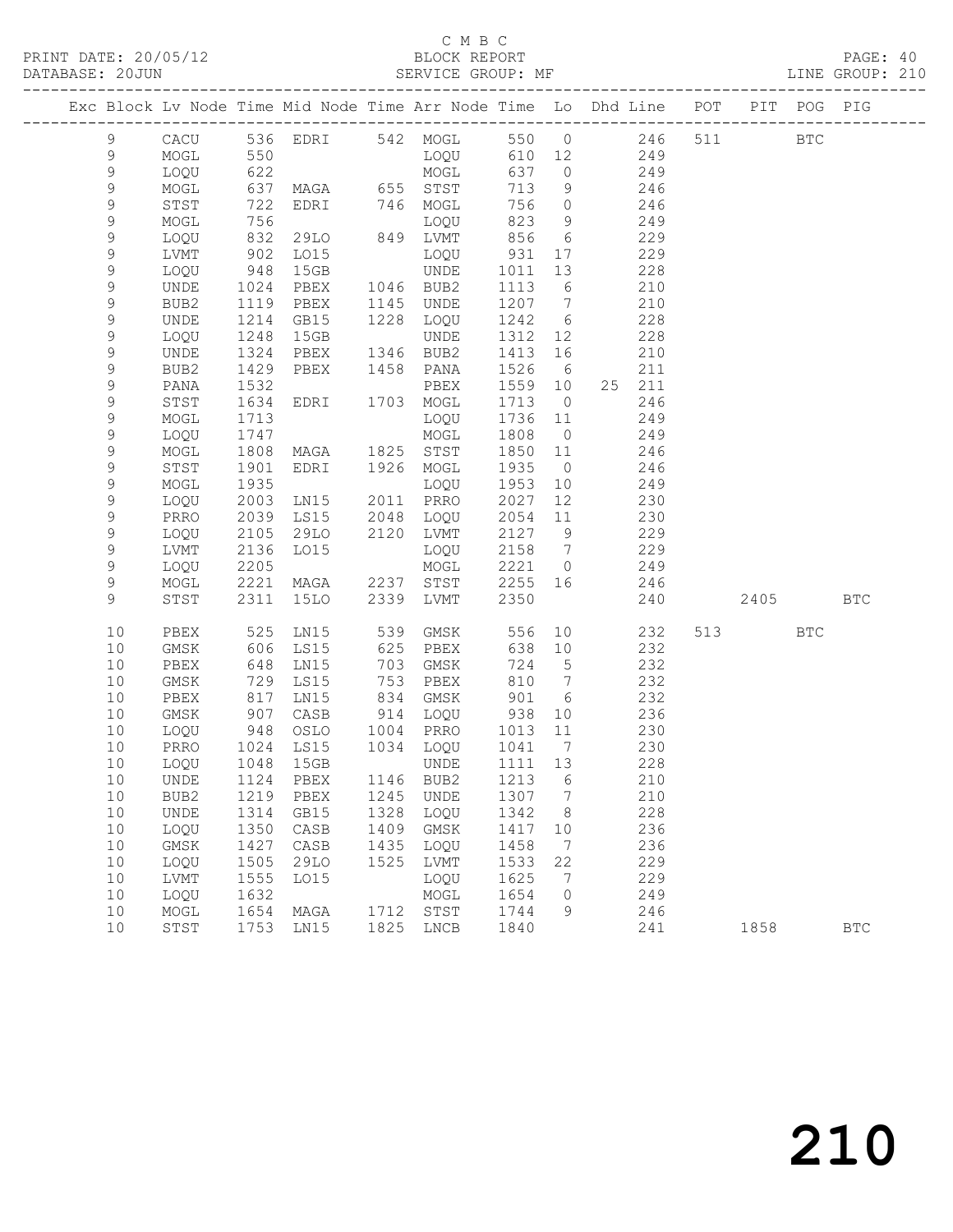# C M B C<br>BLOCK REPORT

PAGE: 41<br>LINE GROUP: 210

| Exc Block Lv Node Time Mid Node Time Arr Node Time Lo Dhd Line POT |             |                   |                                                    |      |                                  |             |                 |          |                  |     |          | PIT POG PIG |            |
|--------------------------------------------------------------------|-------------|-------------------|----------------------------------------------------|------|----------------------------------|-------------|-----------------|----------|------------------|-----|----------|-------------|------------|
| 11                                                                 |             |                   |                                                    |      | EG15 534 LVMT 539 UNDE 543 7 228 |             |                 |          |                  | 516 |          | <b>BTC</b>  |            |
| 11                                                                 | UNDE        |                   |                                                    |      |                                  |             |                 |          | 228              |     |          |             |            |
| 11                                                                 | LOQU        |                   |                                                    |      |                                  |             |                 | 230      |                  |     |          |             |            |
| 11                                                                 | PRRO        | 653               |                                                    |      | LS15 702 LOQU                    | 708 11      |                 | 230      |                  |     |          |             |            |
| 11                                                                 | LOQU        |                   |                                                    |      |                                  | 728         |                 | 11 8 231 |                  |     |          |             |            |
| 11                                                                 | LOQU        |                   |                                                    |      |                                  | 814         | $5\overline{)}$ |          | 230              |     |          |             |            |
| 11                                                                 | PRRO        | 719<br>747<br>819 | ---<br>OSLO 803 PRRO<br>T <15 831 LOQU<br>TINDE    |      |                                  | 838         | 10              |          | 230              |     |          |             |            |
| 11                                                                 | LOQU        | 848               | 15GB                                               |      | UNDE                             | 912         | 13              |          | 228              |     |          |             |            |
| 11                                                                 | <b>UNDE</b> | 925               | PBEX                                               |      | 947 BUB2                         | 1015        | 6               | 210      |                  |     |          |             |            |
| 11                                                                 | BUB2        | 1021              | PBEX                                               |      | 1045 UNDE                        | 1106        | $\overline{7}$  |          | 210              |     |          |             |            |
| 11                                                                 | UNDE        | 1113              | GB15                                               |      | 1128 LOQU                        | 1142 6      |                 |          | 228              |     |          |             |            |
| 11                                                                 | LOQU        | 1148              | 15GB                                               |      | <b>UNDE</b>                      | 1211 11     |                 |          | 228              |     |          |             |            |
| 11                                                                 | UNDE        | 1222              | PBEX                                               |      | 1244 BUB2                        | 1311        | 6 <sup>6</sup>  | 210      |                  |     |          |             |            |
| 11                                                                 | BUB2        | 1317              | PBEX                                               | 1343 | UNDE                             | 1407 5      |                 |          | 210              |     |          |             |            |
| 11                                                                 | UNDE        | 1412<br>1448      | GB15                                               |      | 1426 LOQU                        | 1442 6      |                 |          | $\frac{15}{228}$ |     |          |             |            |
| 11                                                                 | LOQU        |                   | 15GB                                               |      | <b>UNDE</b>                      | 1517 6      |                 |          | 228              |     |          |             |            |
| 11                                                                 | UNDE        | 1523              | PBEX                                               |      | 1547 BUB2                        | 1617 10     |                 | 210      |                  |     |          |             |            |
| 11                                                                 | BUB2        | 1627              | PBEX                                               |      | 1701 UNDE                        | 1724        | $7\overline{ }$ | 210      |                  |     |          |             |            |
| 11                                                                 | UNDE        | 1731              | GB15                                               |      | 1745 LOQU                        | 1758 10     |                 |          | 228              |     |          |             |            |
| 11                                                                 | LOQU        | 1808<br>1844      | 29LO                                               |      | 1825 LVMT 1833 11<br>LOQU 1908   |             |                 |          | 229              |     |          |             |            |
| 11                                                                 | LVMT        |                   | L015                                               |      |                                  |             |                 |          | 229              |     | 1928 BTC |             |            |
| 12                                                                 | LVMT        | 537               | LO15                                               |      | LOQU 554                         |             | 8 <sup>8</sup>  | 229      |                  |     | 519      | <b>BTC</b>  |            |
| 12                                                                 | LOQU        |                   | 29LO                                               |      | 614 LVMT<br>LOQU                 | 620 13      |                 |          | 229              |     |          |             |            |
| 12                                                                 | LVMT        | 602<br>633        | LO15                                               |      | LOQU                             | 654         | 8 <sup>8</sup>  |          | 229              |     |          |             |            |
| 12                                                                 | LOQU        | 702               | 29LO                                               |      | 717 LVMT                         | 723         | 10              |          | 229              |     |          |             |            |
| 12                                                                 | LVMT        | 733               | LO15                                               |      | LOQU                             | 757         | 11              |          | 14 229           |     |          |             |            |
| 12                                                                 | LNOS        | 822               | <b>15LO</b>                                        |      | 835 STST                         | 910         | 8 <sup>8</sup>  |          | 241              |     |          |             |            |
| 12                                                                 | STST        | 918               | 15LO                                               |      | 955 LVMT                         | 1008        | 9               |          | 240              |     |          |             |            |
| 12                                                                 | LVMT        | 1017              | MAGA                                               | 1045 | STST                             | 1110        | 8 <sup>8</sup>  |          | 240              |     |          |             |            |
| 12                                                                 | STST        | 1118              | 15LO                                               |      | 1155 LVMT                        | 1208        | 21              | 240      |                  |     |          |             |            |
| 12                                                                 | LVMT        | 1229              | MAGA                                               | 1301 | STST                             | 1327        | 11              |          | 240              |     |          |             |            |
| 12                                                                 | STST        | 1338              | EDRI 1410                                          |      | MOGL                             | 1420        | $\overline{0}$  |          | 246              |     |          |             |            |
| 12                                                                 | MOGL        | 1420              |                                                    |      | LOQU                             | 1442        | 5 <sup>5</sup>  |          | 249              |     |          |             |            |
| 12                                                                 | LOQU        | 1447              |                                                    |      | MOGL                             | 1507 0      |                 | 249      |                  |     |          |             |            |
| 12                                                                 | MOGL        | 1507              | MAGA 1526 STST                                     |      |                                  | 1552 19 246 |                 |          |                  |     |          |             |            |
| 12                                                                 | STST        |                   | 1611 15LO<br>1711 MAGA<br>1816 LN15<br><b>15LO</b> |      | 1648 LVMT                        | 1701 10     |                 | 240      |                  |     |          |             |            |
| 12                                                                 | LVMT        |                   | MAGA                                               |      | 1746 STST                        | 1811 5      |                 |          | $\frac{240}{2}$  |     |          |             |            |
| 12                                                                 | STST        |                   |                                                    |      | 1846 LNCB                        | 1859        |                 |          | 241              |     | 1917     |             | <b>BTC</b> |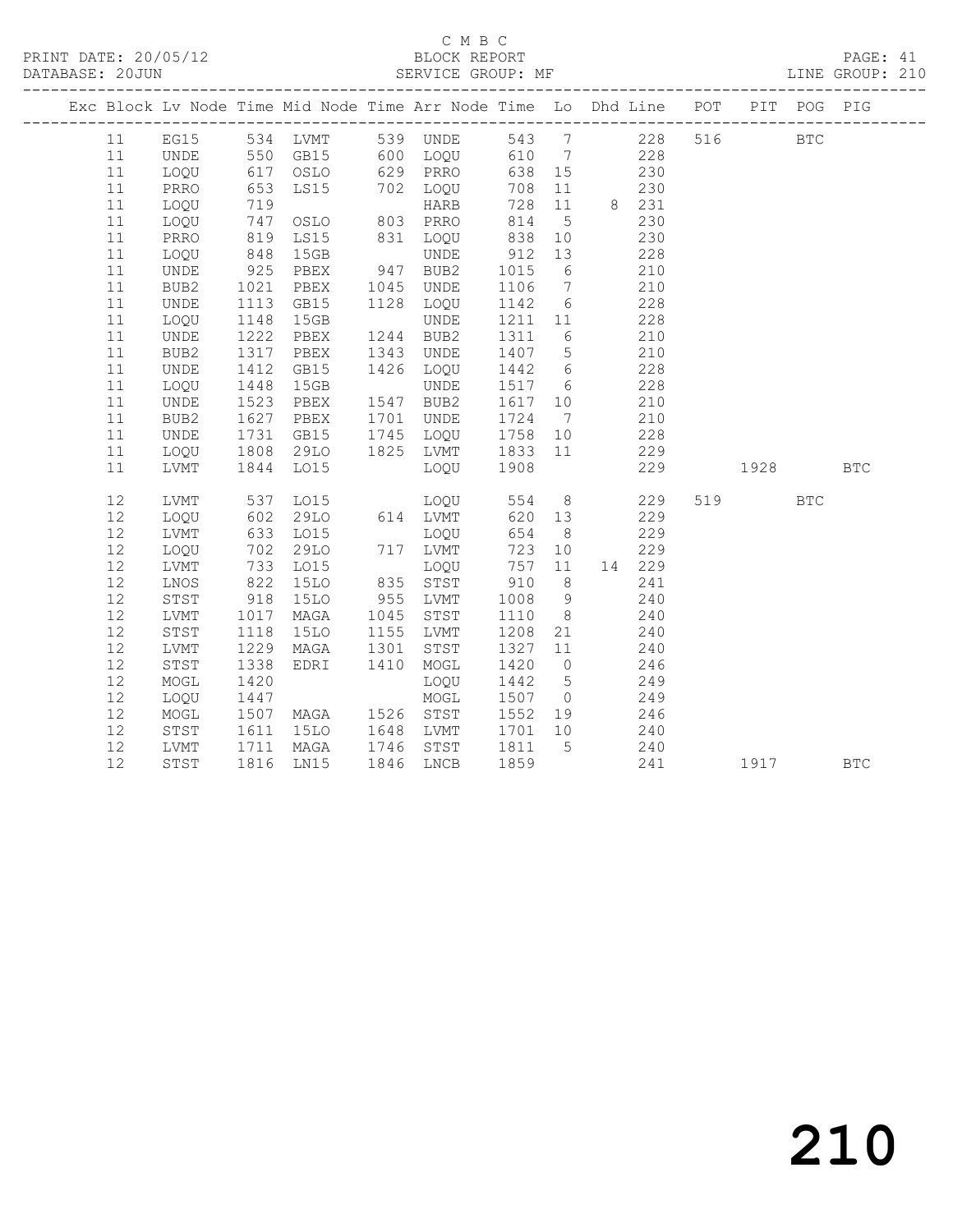### C M B C<br>BLOCK REPORT SERVICE GROUP: MF

|    |                  |                                |                                                  |      |             |              |                              | Exc Block Lv Node Time Mid Node Time Arr Node Time Lo Dhd Line POT |     |            | PIT POG PIG |            |
|----|------------------|--------------------------------|--------------------------------------------------|------|-------------|--------------|------------------------------|--------------------------------------------------------------------|-----|------------|-------------|------------|
| 13 | PBEX             | 532                            |                                                  |      | <b>BAGA</b> |              | 551 5                        | 211                                                                | 520 | <b>BTC</b> |             |            |
| 13 | BAGA             |                                |                                                  |      |             |              |                              |                                                                    |     |            |             |            |
| 13 | PBEX             |                                |                                                  |      |             |              |                              |                                                                    |     |            |             |            |
| 13 | GMSK             |                                |                                                  |      |             |              |                              |                                                                    |     |            |             |            |
| 13 | LOQU             | 732<br>802                     | CASB 749 GMSK<br>LS15 828 PBEX                   |      |             | 757          | $5^{\circ}$                  | 236                                                                |     |            |             |            |
| 13 | GMSK             |                                |                                                  |      |             | 845          | $5^{\circ}$                  | 232                                                                |     |            |             |            |
| 13 | PBEX             |                                |                                                  |      | PANA        | 911          | 11                           | 211                                                                |     |            |             |            |
| 13 | PANA             | 850<br>922                     |                                                  |      | PBEX        | 940          | $7\phantom{.0}\phantom{.0}7$ | 212                                                                |     |            |             |            |
| 13 | PBEX             | 947                            | LN15 1004 GMSK                                   |      |             | 1026         | $5\overline{)}$              | 232                                                                |     |            |             |            |
| 13 | GMSK             | $10 - 1120$<br>$1120$<br>$150$ | LS15 1056 PBEX                                   |      |             | 1111         | 9                            | 232                                                                |     |            |             |            |
| 13 | PBEX             |                                |                                                  |      | PANA        | 1137 13      |                              | 212                                                                |     |            |             |            |
| 13 | PANA             | 1150                           |                                                  |      | PBEX        | 1208         | 12                           | 212                                                                |     |            |             |            |
| 13 | PBEX             | 1220                           |                                                  |      | PANA        | 1237         | 13                           | 212                                                                |     |            |             |            |
| 13 | PANA             | 1250                           |                                                  |      | PBEX        | 1308         | 12                           | 212                                                                |     |            |             |            |
| 13 | PBEX             | 1320                           |                                                  |      |             | 1337         | 13                           | 212                                                                |     |            |             |            |
| 13 | PANA             | 1350                           |                                                  |      |             | 1408         | 10                           | 212                                                                |     |            |             |            |
| 13 | PBEX             | 1418                           | PANA<br>PBEX<br>LN15 1436 GMSK<br>CASB 1515 LOOU |      |             | 1501         | $5^{\circ}$                  | 232                                                                |     |            |             |            |
| 13 | GMSK             | $1410$<br>1506                 |                                                  |      |             | 1538         | 13                           | 236                                                                |     |            |             |            |
| 13 | LOQU             |                                | CASB                                             |      | 1610 GMSK   | 1618         | $7\overline{ }$              | 236                                                                |     |            |             |            |
| 13 | GMSK             | 1551<br>1625                   | CASB                                             |      | 1632 LOQU   | 1655         | 8 <sup>8</sup>               | 236                                                                |     |            |             |            |
| 13 | LOQU             | 1703                           | 15GB                                             |      | UNDE        | 1732         | $\overline{7}$               | 228                                                                |     |            |             |            |
| 13 | UNDE             |                                | PBEX                                             |      | 1802 BUB2   | 1831         | $5\overline{)}$              | 210                                                                |     |            |             |            |
| 13 | BUB2             | 1739<br>1836                   | PBEX                                             |      | 1904 UNDE   | 1923         | $5\overline{)}$              | 210                                                                |     |            |             |            |
| 13 | UNDE             |                                | PBEX                                             |      | 1947 BUB2   | 2013         | $\overline{7}$               | 209                                                                |     |            |             |            |
| 13 | BUB2             | 1928<br>2020                   | PBEX                                             |      | 2046 UNDE   | 2108 19      |                              | 209                                                                |     |            |             |            |
| 13 | UNDE             | 2127                           | PBEX                                             |      | 2146 BUB2   | 2213 7       |                              | 209                                                                |     |            |             |            |
| 13 | BUB2             |                                | PBEX                                             |      | 2246 UNDE   | 2307 23      |                              | 209                                                                |     |            |             |            |
| 13 | UNDE             | 2220<br>2330                   | PBEX                                             |      | 2346 BUB2   | 2307<br>2411 | 12                           | 209                                                                |     |            |             |            |
| 13 | BUB <sub>2</sub> | 2423                           | PBEX                                             | 2446 | UNDE        | 2506         |                              | 209                                                                |     | 2528       |             | <b>BTC</b> |
|    |                  |                                |                                                  |      |             |              |                              |                                                                    |     |            |             |            |
| 14 | LOQU             | 557<br>612<br>657              |                                                  |      | MOGL        | 612          | $\overline{0}$               | 249                                                                |     | 527        | <b>BTC</b>  |            |
| 14 | MOGL             |                                | MAGA 630 STST                                    |      |             | 648          | 9                            | 246                                                                |     |            |             |            |
| 14 | STST             |                                | 15LO                                             |      | 727 LVMT    | 741 11       |                              | 240                                                                |     |            |             |            |
| 14 | LVMT             | 752<br>848                     | MAGA                                             |      | 822 STST    | 842<br>938   | 6                            | 240                                                                |     |            |             |            |
| 14 | STST             |                                | 15LO                                             |      | 925 LVMT    |              | 25                           | 240                                                                |     |            |             |            |
| 14 | LVMT             | 1003<br>1110                   | MAGA                                             | 1031 | STST        | 1056 14      |                              | 240                                                                |     |            |             |            |
| 14 | STST             | 1110                           | EDRI                                             |      | 1138 MOGL   | 1148 0       |                              | 246                                                                |     |            |             |            |
| 14 | MOGL             | 1148                           |                                                  |      | LOQU        | 1208         | 9                            | 249                                                                |     |            |             |            |
| 14 | LOQU             | 1217                           |                                                  |      | MOGL        | 1236         | $\overline{0}$               | 249                                                                |     |            |             |            |
| 14 | MOGL             | 121 /<br>1236                  | MAGA                                             |      | 1254 STST   | 1318         | 15                           | 246                                                                |     |            |             |            |
| 14 | STST             |                                | 15LO                                             |      | 1411 LVMT   | 1424         | 12                           | 240                                                                |     |            |             |            |
| 14 | LVMT             | 1333<br>1436                   | MAGA                                             |      | 1508 STST   | 1533 11      |                              | 240                                                                |     |            |             |            |
| 14 | STST             | 1544 15LO                      |                                                  |      | 1621 LVMT   | 1634         | 8 <sup>8</sup>               | 240                                                                |     |            |             |            |
| 14 | LVMT             | 1642                           | MAGA                                             | 1715 | STST        | 1740 12      |                              | 240                                                                |     |            |             |            |

14 STST 1752 GMSK 1833 247 1903 BTC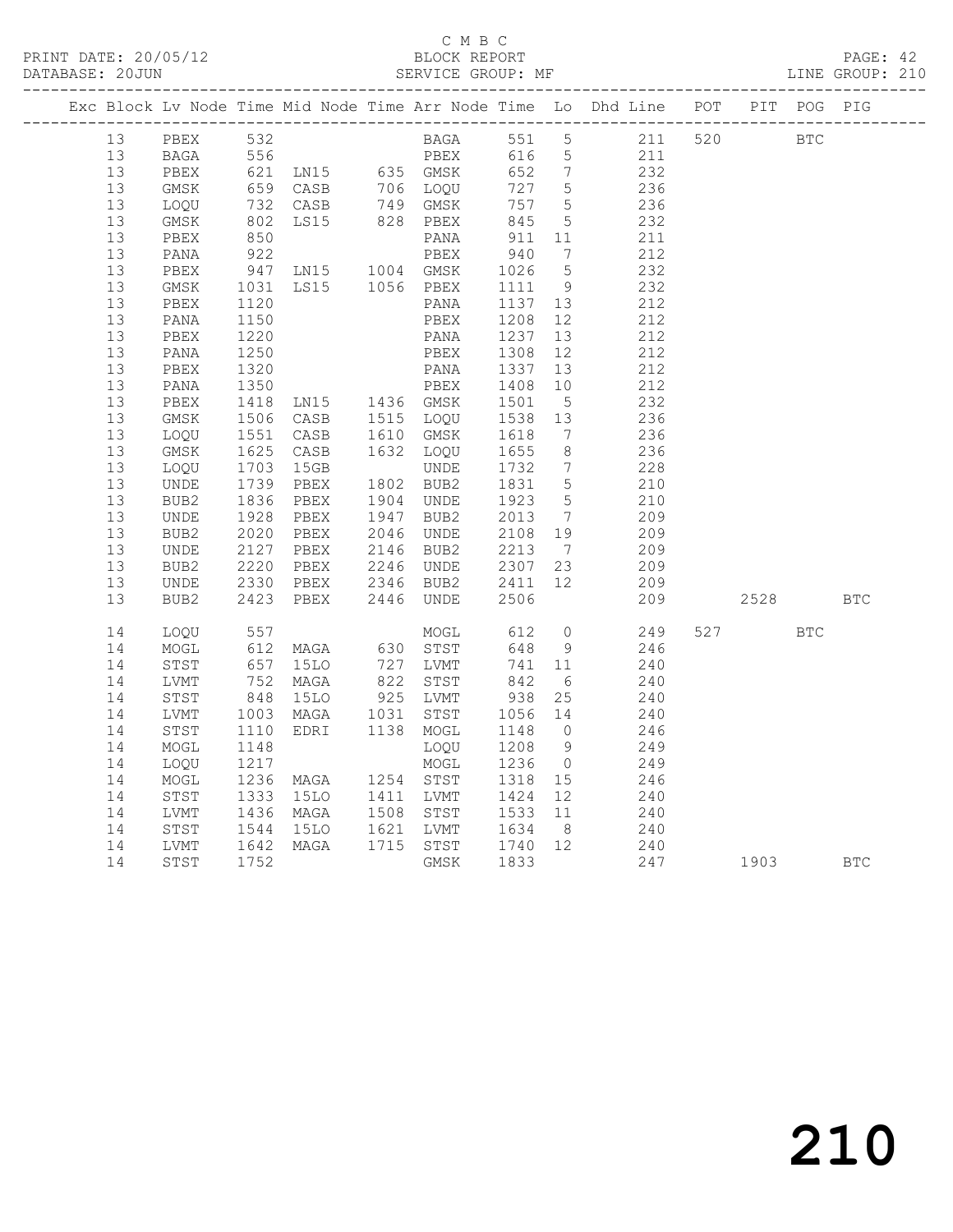# C M B C<br>BLOCK REPORT

PAGE: 43<br>LINE GROUP: 210

| Exc Block Lv Node Time Mid Node Time Arr Node Time Lo Dhd Line POT PIT POG PIG |              |                 |                                                                                                           |                                      |                          |                |     |                                           |              |            |            |
|--------------------------------------------------------------------------------|--------------|-----------------|-----------------------------------------------------------------------------------------------------------|--------------------------------------|--------------------------|----------------|-----|-------------------------------------------|--------------|------------|------------|
| 15                                                                             |              |                 | BUB2 551 PBEX 615 UNDE 633 7 210                                                                          |                                      |                          |                |     |                                           | 528 BTC      |            |            |
| 15                                                                             | UNDE         |                 |                                                                                                           |                                      |                          |                |     |                                           |              |            |            |
| 15                                                                             | BUB2         |                 |                                                                                                           |                                      |                          |                |     |                                           |              |            |            |
| 15                                                                             | UNDE         |                 | 640 PBEX  701 BUB2  726  12  210<br>738 PBEX  809 UNDE  830  13  210<br>843 PBEX  908  BUB2  938  12  210 |                                      | $938$ 12                 |                |     |                                           |              |            |            |
| 15                                                                             | BUB2         |                 |                                                                                                           |                                      |                          |                |     | 210<br>228                                |              |            |            |
| 15                                                                             | UNDE         |                 | 950 PBEX 1015 UNDE 1036 7<br>1043 GB15 1058 LOQU 1112 8                                                   |                                      |                          |                |     |                                           |              |            |            |
| 15                                                                             | LOQU         |                 |                                                                                                           |                                      | 1144 14                  |                | 236 |                                           |              |            |            |
| 15                                                                             | GMSK         |                 | 1120 CASB 1137 GMSK<br>1158 LS15 1222 PBEX<br>1250 PANA                                                   |                                      | 1238    12<br>1307    13 |                |     | $\begin{array}{c} 232 \\ 212 \end{array}$ |              |            |            |
| 15                                                                             | PBEX         |                 |                                                                                                           |                                      |                          |                |     |                                           |              |            |            |
| 15                                                                             | PANA         | 1320            |                                                                                                           | PBEX                                 | 1338 12                  |                | 212 |                                           |              |            |            |
| 15                                                                             | PBEX         | 1350<br>1420    |                                                                                                           | PANA 1407 13<br>PBEX 1438 12         |                          |                |     | 212                                       |              |            |            |
| 15                                                                             | PANA         |                 |                                                                                                           |                                      |                          |                |     | 212                                       |              |            |            |
| 15                                                                             | PBEX         | 1450            |                                                                                                           | PANA 1508 12                         |                          |                | 212 |                                           |              |            |            |
| 15                                                                             | PANA         | 1520<br>1550    |                                                                                                           | PBEX 1540 10<br>PANA 1608 12         |                          |                |     | 212                                       |              |            |            |
| 15                                                                             | PBEX         |                 |                                                                                                           |                                      |                          |                | 212 |                                           |              |            |            |
| 15                                                                             | PANA         | 1620            |                                                                                                           | PBEX 1640 10                         |                          |                | 212 |                                           |              |            |            |
| 15                                                                             | PBEX         | 1650<br>1717    |                                                                                                           | PANA 1708 8 1 212<br>PBEX 1741 6 211 |                          |                |     |                                           |              |            |            |
| 15                                                                             | BAGA         |                 |                                                                                                           |                                      |                          |                |     |                                           |              |            |            |
| 15                                                                             | PBEX         |                 |                                                                                                           |                                      |                          |                | 232 |                                           |              |            |            |
| 15                                                                             | GMSK         |                 | 1717 – FANA 1708<br>1717 – PBEX 1741 6<br>1747 LN15 1804 GMSK 1828 5<br>1833 LS15 1856 PBEX 1913          |                                      |                          |                |     | 232                                       | 1923         |            | <b>BTC</b> |
|                                                                                |              |                 |                                                                                                           |                                      |                          |                |     |                                           |              |            |            |
| 16                                                                             | BDKI         | 532<br>547      | $HK-W$                                                                                                    | 535 PBEX<br>PBEX 542 5<br>SEHY 600 0 |                          |                |     | 542 5 028                                 | 531 7        | <b>BTC</b> |            |
| 16                                                                             | PBEX         | 600             |                                                                                                           |                                      |                          |                |     | 214<br>214                                |              |            |            |
| 16                                                                             | SEHY         |                 |                                                                                                           | PBEX                                 | 611 6<br>630             | $\overline{0}$ |     |                                           |              |            |            |
| 16<br>16                                                                       | PBEX         | $\frac{6}{630}$ |                                                                                                           | SEHY<br>PBEX                         | 642                      | $5^{\circ}$    |     | 214<br>214                                |              |            |            |
| 16                                                                             | SEHY<br>PBEX | 647             |                                                                                                           | <b>BAGA</b>                          | 710 18                   |                | 211 |                                           |              |            |            |
| 16                                                                             |              |                 |                                                                                                           |                                      | 824 7                    |                |     | 211                                       |              |            |            |
| 16                                                                             | BAGA<br>BUB2 |                 | 728 PBEX      755  BUB2<br>831   PBEX       903   UNDE                                                    |                                      | $824$ 7<br>923 6         |                |     | 10 210                                    |              |            |            |
| 16                                                                             | PBEX         | 939             |                                                                                                           |                                      | $958$ 8                  |                |     | 211                                       |              |            |            |
| 16                                                                             | PANA         |                 |                                                                                                           |                                      |                          |                |     | 211                                       |              |            |            |
| 16                                                                             | BUB2         | 1006<br>1106    | PANA<br>PBEX 1031 BUB2<br>PBEX 1132 PANA                                                                  |                                      | 1058 8<br>1155 11        |                |     | 211                                       |              |            |            |
| 16                                                                             | PANA         | 1206            | PBEX 1231 BUB2                                                                                            |                                      | 1258 6                   |                | 211 |                                           |              |            |            |
| 16                                                                             | BUB2         |                 | PBEX                                                                                                      | 1333 PANA                            |                          |                |     | 211                                       |              |            |            |
| 16                                                                             | PANA         | 1304<br>1404    | PBEX                                                                                                      | 1431 BUB2                            | 1357 7<br>1458 7         |                |     | 5 211                                     |              |            |            |
| 16                                                                             | STST         | 1510            | EDRI 1541 MOGL                                                                                            |                                      | 1551                     | $\overline{0}$ |     | 246                                       |              |            |            |
| 16                                                                             | MOGL         |                 |                                                                                                           | LOQU                                 |                          | 9              |     | 249                                       |              |            |            |
| 16                                                                             | LOQU         | 1551<br>1623    | 29LO 1642 LVMT                                                                                            |                                      | 1614 9<br>1650 10        |                | 229 |                                           |              |            |            |
| 16                                                                             | LVMT         |                 |                                                                                                           |                                      |                          |                | 229 |                                           |              |            |            |
| 16                                                                             | LOQU         |                 | 1700 LO15 LOQU 1728 5<br>1733 MOGL 1755 0<br>1755 MAGA 1812 STST 1839 9                                   |                                      |                          |                |     |                                           |              |            |            |
| 16                                                                             | MOGL         |                 |                                                                                                           |                                      |                          |                |     | $\frac{249}{246}$                         |              |            |            |
| 16                                                                             | STST         |                 | 1848 LN15 1918 LNCB 1929                                                                                  |                                      |                          |                |     |                                           | 241 1947 BTC |            |            |
|                                                                                |              |                 |                                                                                                           |                                      |                          |                |     |                                           |              |            |            |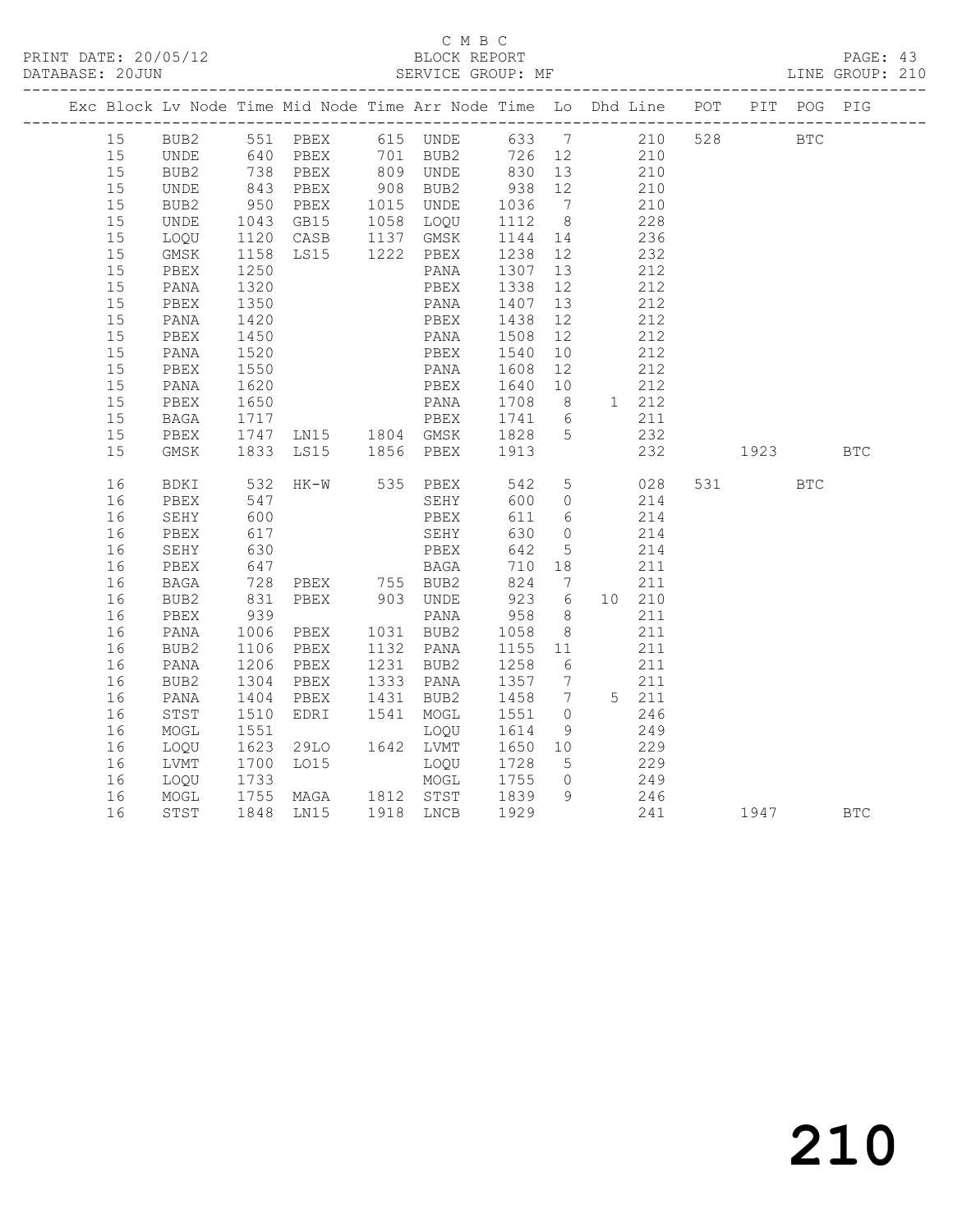# C M B C<br>BLOCK REPORT

DATABASE: 20JUN SERVICE GROUP: MF LINE GROUP: 210

|  |    |                  |      |      |      |                   |      |                 | Exc Block Lv Node Time Mid Node Time Arr Node Time Lo Dhd Line POT PIT POG PIG |         |      |            |
|--|----|------------------|------|------|------|-------------------|------|-----------------|--------------------------------------------------------------------------------|---------|------|------------|
|  | 17 | UNDE             |      |      |      | 556 PBEX 616 BUB2 |      |                 | 638 12 210                                                                     | 533 BTC |      |            |
|  | 17 | BUB2             | 650  | PBEX | 713  | UNDE              | 732  |                 | 9<br>210                                                                       |         |      |            |
|  | 17 | UNDE             | 741  | GB15 | 755  | LOOU              | 808  | 8 <sup>1</sup>  | 228                                                                            |         |      |            |
|  | 17 | LOQU             | 816  | OSLO | 833  | PRRO              | 843  |                 | 10<br>230                                                                      |         |      |            |
|  | 17 | PRRO             | 853  | LS15 | 905  | LOOU              | 913  | 22              | 230                                                                            |         |      |            |
|  | 17 | LOQU             | 935  | CASB | 951  | GMSK              | 958  | 12 <sup>7</sup> | 236                                                                            |         |      |            |
|  | 17 | GMSK             | 1010 | CASB | 1017 | LOOU              | 1041 |                 | 236<br>24                                                                      |         |      |            |
|  | 17 | LOQU             | 1105 | CASB | 1122 | GMSK              | 1129 | 11              | 236                                                                            |         |      |            |
|  | 17 | GMSK             | 1140 | CASB | 1147 | LOOU              | 1213 | 22              | 236                                                                            |         |      |            |
|  | 17 | LOOU             | 1235 | CASB | 1253 | GMSK              | 1301 | 8               | 236                                                                            |         |      |            |
|  | 17 | GMSK             | 1309 | CASB | 1317 | LOOU              | 1341 |                 | 236                                                                            |         |      |            |
|  | 17 | LOOU             | 1405 | CASB | 1424 | GMSK              | 1432 | 8               | 236                                                                            |         |      |            |
|  | 17 | GMSK             | 1440 | CASB | 1448 | LOOU              | 1511 | 6               | 236                                                                            |         |      |            |
|  | 17 | LOOU             | 1517 | LN15 | 1526 | PRRO              | 1548 | 5 <sup>5</sup>  | 230                                                                            |         |      |            |
|  | 17 | PRRO             | 1553 | LS15 | 1604 | LOQU              | 1614 |                 | $6 \quad \text{or}$<br>230                                                     |         |      |            |
|  | 17 | LOOU             | 1620 | 15GB |      | UNDE              | 1648 | 6               | 228                                                                            |         |      |            |
|  | 17 | <b>UNDE</b>      | 1654 | PBEX | 1718 | BUB <sub>2</sub>  | 1750 | 13              | 210                                                                            |         |      |            |
|  | 17 | BUB <sub>2</sub> | 1803 | PBEX | 1831 | UNDE              | 1853 | 6               | 210                                                                            |         |      |            |
|  | 17 | <b>UNDE</b>      | 1859 | PBEX | 1916 | BUB <sub>2</sub>  | 1941 | 10              | 210                                                                            |         |      |            |
|  | 17 | BUB <sub>2</sub> | 1951 | PBEX | 2016 | UNDE              | 2035 | 22              | 210                                                                            |         |      |            |
|  | 17 | <b>UNDE</b>      | 2057 | PBEX | 2116 | BUB <sub>2</sub>  | 2143 | $\overline{7}$  | 209                                                                            |         |      |            |
|  | 17 | BUB <sub>2</sub> | 2150 | PBEX | 2216 | UNDE              | 2237 | 23              | 209                                                                            |         |      |            |
|  | 17 | UNDE             | 2300 | PBEX | 2316 | BUB <sub>2</sub>  | 2341 | - 9             | 209                                                                            |         |      |            |
|  | 17 | BUB <sub>2</sub> | 2350 | PBEX | 2416 | UNDE              | 2436 | $5^{\circ}$     | 209                                                                            |         |      |            |
|  | 17 | UNDE             | 2441 |      |      | PBEX              | 2456 |                 | 209                                                                            |         |      |            |
|  | 17 | PBEX             | 2517 |      |      | PANA              | 2538 | 6               | 211                                                                            |         |      |            |
|  | 17 | PANA             | 2544 |      |      | PBEX              | 2601 |                 | 211                                                                            |         | 2609 | <b>BTC</b> |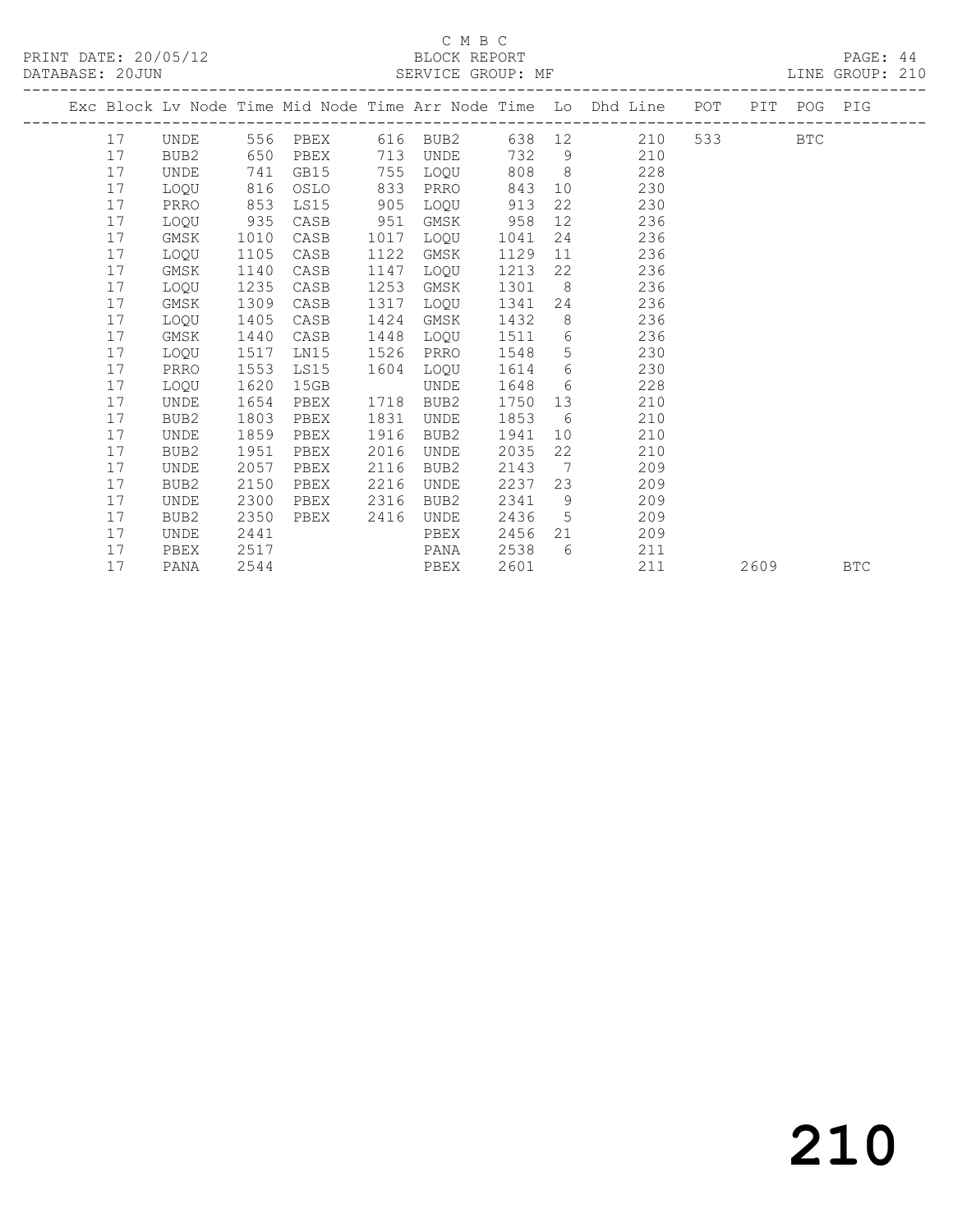# C M B C<br>BLOCK REPORT

| (1) 705 712<br>$\cap$ $\cap$ $\ldots$<br>DATE •<br>PRINT | REPORT<br>.NUK<br>$\sim$ .<br>◡▴◟▴ | PAGE                            |
|----------------------------------------------------------|------------------------------------|---------------------------------|
| DATABASE<br>? O JUN                                      | GROIIP<br><b>SERVICE</b><br>МF     | $\sim$ $\sim$<br>CROIID<br>TNE. |

|  |          |              |                   | Exc Block Lv Node Time Mid Node Time Arr Node Time Lo Dhd Line POT |      |                   |                   |                 |     |                 |         | PIT POG PIG |              |
|--|----------|--------------|-------------------|--------------------------------------------------------------------|------|-------------------|-------------------|-----------------|-----|-----------------|---------|-------------|--------------|
|  | 18       |              |                   | 22PH 611 LOQU 630 5 236                                            |      |                   |                   |                 |     |                 | 536 BTC |             |              |
|  | 18       |              |                   | LOQU 635 CASB 649 GMSK 656 5 236                                   |      |                   |                   |                 |     |                 |         |             |              |
|  | 18       | GMSK         |                   | 701 LS15 725 PBEX                                                  |      |                   | 742 5             |                 | 232 |                 |         |             |              |
|  | 18       | PBEX         |                   | LNI5                                                               |      | 804 GMSK          | 831 5             |                 |     | 232             |         |             |              |
|  | 18       | GMSK         |                   | CASB                                                               |      |                   |                   |                 |     | 236             |         |             |              |
|  | 18       | LOQU         | 747<br>836<br>918 | OSLO                                                               |      | 934 PRRO          |                   |                 |     | 230             |         |             |              |
|  | 18       | PRRO         | 956               | LS15                                                               |      | 1006 LOQU         | 1013 5            |                 | 230 |                 |         |             |              |
|  | 18       | LOQU         | 1018              | 15GB                                                               |      | UNDE              | 1041 13           |                 | 228 |                 |         |             |              |
|  | 18       | UNDE         |                   | PBEX 1116 BUB2                                                     |      |                   | 1143 6            |                 |     | $\frac{210}{2}$ |         |             |              |
|  | 18       | BUB2         | 1054<br>1149      | PBEX                                                               |      | 1215 UNDE         | 1237 7            |                 |     | 210             |         |             |              |
|  | 18       | UNDE         | 1244              | GB15                                                               |      | 1258 LOQU 1312 8  |                   |                 | 228 |                 |         |             |              |
|  | 18       | LOQU         | 1320              | CASB                                                               |      | 1338 GMSK         | 1346 10           |                 | 236 |                 |         |             |              |
|  | 18       | GMSK         | 1356<br>1450      | LS15                                                               |      | 1423 PBEX         | 1442              | 8 <sup>8</sup>  |     | 232             |         |             |              |
|  | 18       | PBEX         |                   | LN15                                                               |      | 1508 GMSK         | 1535 6            |                 |     | $\frac{2}{2}$   |         |             |              |
|  | 18       | GMSK         | 1541              | CASB                                                               |      | 1549 LOQU         | 1612 5            |                 | 236 |                 |         |             |              |
|  | 18       | LOQU         | 1617              |                                                                    |      |                   | 1639 0            |                 |     | 249             |         |             |              |
|  | 18       | MOGL         |                   |                                                                    |      |                   | 1727 6            |                 |     | 6 246           |         |             |              |
|  | 18       | BUB2         |                   |                                                                    |      |                   | 1838              | 9               |     | 210             |         |             |              |
|  | 18       | UNDE         | 1847              | MTLV 1854 PBEX                                                     |      |                   | 1904 14           |                 |     | 210             |         |             |              |
|  | 18       | PBEX         | 1918              |                                                                    |      | BAGA              | 1944 12           |                 |     | 1 211           |         |             |              |
|  | 18       | PANA         | 1957              |                                                                    |      | PBEX              | 2012 6            |                 |     | 212             |         |             |              |
|  | 18       | PBEX         | 2018              |                                                                    |      | <b>BAGA</b>       | 2043 13           |                 |     | 1 211           |         |             |              |
|  | 18       | PANA         | 2057              |                                                                    |      | PBEX              | 2112 6<br>2141 16 |                 |     | 212             |         |             |              |
|  | 18<br>18 | PBEX<br>PANA | 2118<br>2157      |                                                                    |      | PANA<br>PBEX      | 2212 6            |                 |     | 211<br>212      |         |             |              |
|  | 18       | PBEX         | 2218              |                                                                    |      | PANA              | 2240 20           |                 |     | 211             |         |             |              |
|  | 18       | PANA         | 2300              |                                                                    |      | PBEX              | 2314              | $7\overline{)}$ |     | 212             |         |             |              |
|  | 18       | PBEX         | 2321              |                                                                    |      | PANA              | 2343 17           |                 | 211 |                 |         |             |              |
|  | 18       | PANA         | 2400              |                                                                    |      | PBEX              | 2412              | 6               |     | 212             |         |             |              |
|  | 18       | PBEX         | 2418              |                                                                    |      | PANA              | 2439 15           |                 |     | 211             |         |             |              |
|  | 18       | PANA         | 2454              |                                                                    |      | PBEX              | 2511 26           |                 |     | 211             |         |             |              |
|  | 18       | PBEX         | 2537              |                                                                    |      | BUB2              | 2558 5            |                 |     | 5 209           |         |             |              |
|  | 18       | HODM         |                   | 2608 LOQU 2638 LVMT                                                |      |                   | 2653              |                 |     | N24             | 2708    |             | <b>BTC</b>   |
|  |          |              | 603               |                                                                    |      | OSLO 608 PRRO     |                   |                 |     |                 |         |             |              |
|  | 19<br>19 | LN15<br>PRRO | 623               |                                                                    |      | LS15 631 LOQU     | 617 6<br>637 9    |                 | 230 | 230             | 538 BTC |             |              |
|  | 19       | LOQU         | 646               | OSLO                                                               |      | 700 PRRO          | 710 13            |                 |     | 230             |         |             |              |
|  | 19       | PRRO         |                   |                                                                    |      | 733 LOQU          | 740 7             |                 |     | 16 230          |         |             |              |
|  | 19       | <b>UNDE</b>  |                   | 723 LS15<br>803 PBEX                                               |      | 829 BUB2          | 902 17            |                 | 210 |                 |         |             |              |
|  | 19       | BUB2         |                   | 919 PBEX                                                           |      | 945 UNDE 1006 8   |                   |                 |     | 210             |         |             |              |
|  | 19       | UNDE         | 1014              | GB15                                                               | 1028 | LOQU              | 1042              | 8 <sup>8</sup>  |     | 228             |         |             |              |
|  | 19       | LOQU         | 1050              | CASB                                                               |      | 1106 GMSK         | 1113 11           |                 |     | 236             |         |             |              |
|  | 19       | GMSK         | 1124              | CASB                                                               | 1131 | LOQU              | 1157              | $\overline{7}$  |     | 236             |         |             |              |
|  | 19       | LOQU         | 1204              | OSLO                                                               | 1222 | PRRO              | 1232              | 19              |     | 230             |         |             |              |
|  | 19       | PRRO         | 1251              | LS15                                                               | 1304 | LOQU              | 1313              | 5               |     | 230             |         |             |              |
|  | 19       | LOQU         | 1318              | 15GB                                                               |      | UNDE              | 1344              | 10              |     | 228             |         |             |              |
|  | 19       | UNDE         | 1354              | PBEX                                                               | 1416 | BUB2              | 1443              | 14              |     | 210             |         |             |              |
|  | 19       | BUB2         | 1457              | PBEX                                                               | 1526 | PANA              | 1552              | $7\phantom{.0}$ |     | 211             |         |             |              |
|  | 19       | PANA         | 1559              |                                                                    |      | PBEX              | 1627              | $6\overline{6}$ |     | 25 211          |         |             |              |
|  | 19       | BUB2         | 1658              | PBEX                                                               | 1733 | UNDE              | 1756              | $\overline{7}$  |     | 210             |         |             |              |
|  | 19       | UNDE         | 1803              | GB15                                                               | 1816 | LOQU              | 1828              | 10              |     | 228             |         |             |              |
|  | 19       | LOQU         | 1838              | 29LO                                                               | 1855 | LVMT              | 1902              | 15              |     | 229             |         |             |              |
|  | 19       | LVMT         | 1917              | LO15                                                               |      | LOQU              | 1940              | 13              |     | 229             |         |             |              |
|  | 19       | LOQU         | 1953              | 29LO                                                               | 2009 | LVMT              | 2016              | 20              |     | 229             |         |             |              |
|  | 19<br>19 | LVMT         | 2036              | LO15<br>2103 LN15                                                  |      | LOQU<br>2111 PRRO | 2058<br>2127      | $5\phantom{.0}$ |     | 229<br>230      | 2147    |             |              |
|  |          | LOQU         |                   |                                                                    |      |                   |                   |                 |     |                 |         |             | $_{\rm BTC}$ |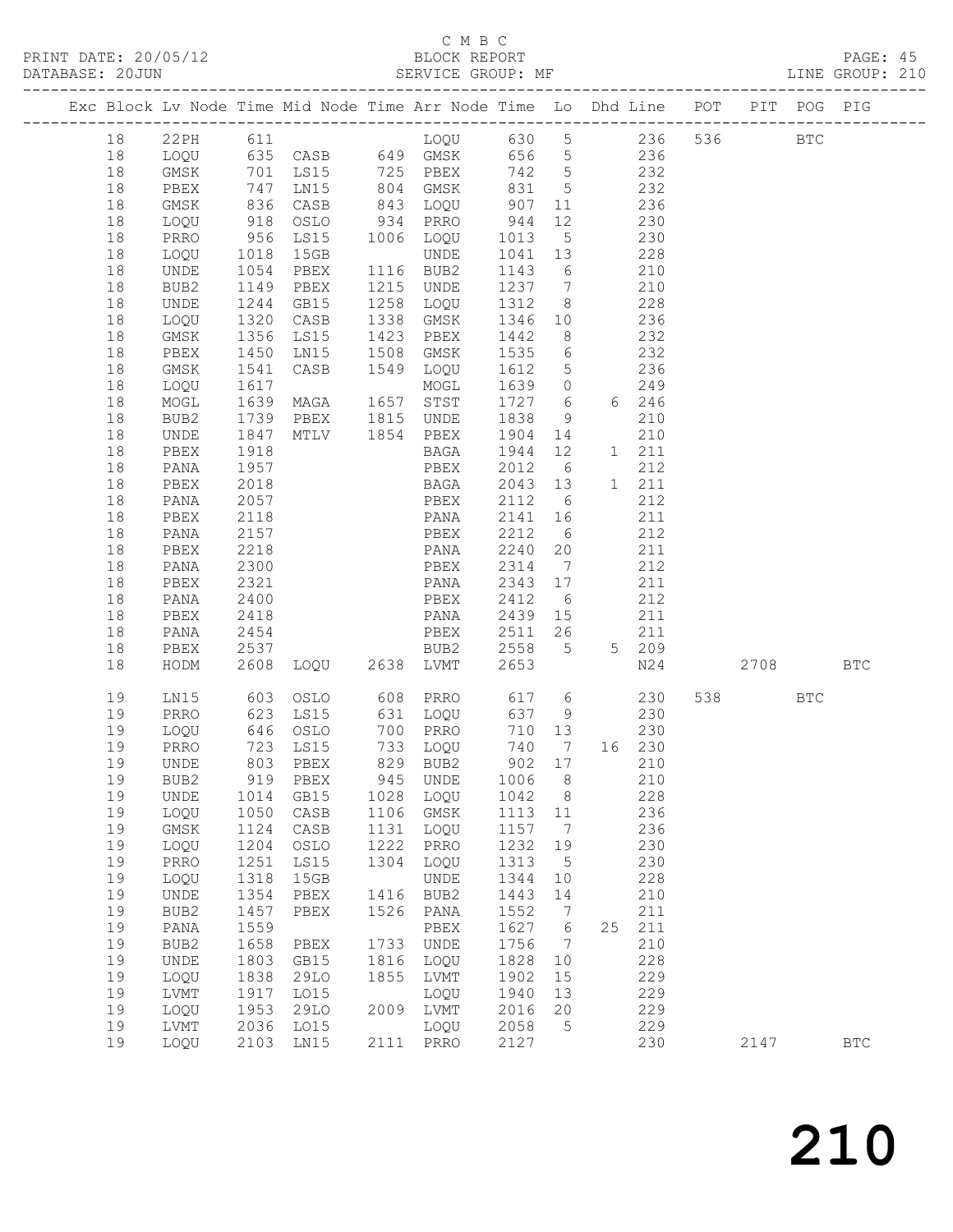# C M B C<br>BLOCK REPORT

PAGE: 46<br>LINE GROUP: 210

| 210<br>PBEX 552 MTLV 601 UNDE 607 5<br>540 BTC<br>20<br>612 PBEX 633 BUB2<br>210<br>20<br>656 8<br>UNDE<br>704<br>PBEX 729 UNDE<br>20<br>747 10<br>210<br>BUB2<br>826<br>20<br>GB15<br>812 LOQU<br>16<br>20 228<br>UNDE<br>757<br>902<br>950<br>942<br>8 <sup>8</sup><br>20<br>GMSK<br>LS15<br>926 PBEX<br>232<br>20<br>PANA<br>1007<br>212<br>PBEX<br>13<br>20<br>1020<br>PBEX<br>1038<br>9<br>212<br>PANA<br>LN15 1104 GMSK<br>20<br>1047<br>1127<br>$5\overline{)}$<br>232<br>PBEX<br>1212<br>20<br>1132<br><b>LS15</b><br>1156 PBEX<br>8 <sup>8</sup><br>232<br>GMSK<br>1220<br>1239 GMSK<br>20<br>LN15<br>1303 23<br>232<br>PBEX<br>20<br>1326<br>CASB<br>1334 LOQU<br>1358<br>236<br>GMSK<br>$\overline{7}$<br>20<br>1424 LVMT<br>1432 23<br>229<br>LOQU<br>1405<br>29LO<br>1527 12<br>20<br>LO15<br>7 229<br>LVMT<br>1455<br>1546<br>LOQU<br>20<br>1555<br>9<br>231<br>HARB<br>LOQU<br>1604<br>229<br>20<br>29LO 1623 LVMT<br>1631 15<br>LOQU<br>20<br>1646<br>1714 5<br>229<br>LVMT<br>LO15<br>LOQU<br>20<br>MOGL<br>1741 0<br>249<br>LOQU<br>1719<br>1741<br>20<br>MAGA 1758 STST<br>1825 12<br>246<br>MOGL<br>1837<br>20<br>15LO<br>1912 LVMT<br>1925 12<br>240<br>STST<br>20<br>1937<br>LO15<br>2000 23<br>229<br>LVMT<br>LOQU<br>20<br>2023<br>29LO<br>2038 LVMT<br>2045<br>229<br>LOQU<br>2100<br><b>BTC</b><br>8<br>620<br>21<br>15LO<br>648 LVMT<br>702<br>240<br>556 75<br>STST<br><b>BTC</b><br>755 26<br>21<br>710<br>737 STST<br>240<br>LVMT<br>MAGA<br>902<br>21<br>STST<br>EDRI<br>852 MOGL<br>246<br>$\overline{0}$<br>$02$<br>902<br>21<br>925<br>13<br>249<br>MOGL<br>LOQU<br>938<br><b>29LO</b><br>955 LVMT<br>27<br>21<br>1002<br>229<br>LOQU<br>1029<br>21<br>LO15<br>1058<br>17<br>229<br>LVMT<br>LOQU<br>21<br>1115<br>1158<br>29LO<br>1133 LVMT<br>18<br>229<br>LOQU<br>1140<br>21<br>LVMT<br>LO15<br>1228<br>17<br>229<br>LOQU<br>1245<br>21<br>29LO<br>1305 LVMT<br>1312<br>14<br>229<br>LOQU<br>21<br>1326<br>LO15<br>1358<br>229<br>LVMT<br>LOQU<br>12<br>21<br>1410<br>1419 PRRO<br>1435 12<br>LN15<br>230<br>LOQU<br>21<br>1447<br>LS15<br>1459 LOQU<br>1508<br>9<br>230<br>PRRO<br>$\frac{1}{1517}$<br>21<br>1539<br>249<br>LOQU<br>MOGL<br>$\overline{0}$<br>1539<br>$7\overline{ }$<br>21<br>1558 STST<br>1626<br>246<br>MOGL<br>MAGA<br>21<br>1633<br>1709 LNCB<br>33 241<br>STST<br>LNI5<br>1724<br>17<br>1814<br>1900<br>21<br>1853<br>247<br>STST<br>GMSK<br>$\overline{7}$<br>LS15<br>1938<br>21<br>1922 PBEX<br>9<br>232<br>GMSK<br>9<br>21<br>PBEX 1947 LN15 2001 GMSK 2024<br>232<br>21<br>2058<br>$\overline{7}$<br>236<br>GMSK<br>2033<br>CASB<br>2040<br>LOQU<br>21<br>2105<br>2122<br>249<br>LOQU<br>MOGL<br>$\overline{0}$<br>2138 STST<br>21<br>2122<br>2158<br>246<br>MOGL<br>MAGA<br>6<br>21<br>2204<br>2234<br>2247<br>240<br>STST<br>15LO<br>LVMT<br>23<br>21<br>2334<br>2353<br>LVMT<br>2310<br>MAGA<br>STST<br>16<br>240<br>21<br>2409<br>2436<br>2447<br>2502<br>STST<br>15LO<br>LVMT<br>240<br>$_{\rm BTC}$ | Exc Block Lv Node Time Mid Node Time Arr Node Time Lo Dhd Line POT PIT POG PIG |  |  |  |  |  |  |  |
|--------------------------------------------------------------------------------------------------------------------------------------------------------------------------------------------------------------------------------------------------------------------------------------------------------------------------------------------------------------------------------------------------------------------------------------------------------------------------------------------------------------------------------------------------------------------------------------------------------------------------------------------------------------------------------------------------------------------------------------------------------------------------------------------------------------------------------------------------------------------------------------------------------------------------------------------------------------------------------------------------------------------------------------------------------------------------------------------------------------------------------------------------------------------------------------------------------------------------------------------------------------------------------------------------------------------------------------------------------------------------------------------------------------------------------------------------------------------------------------------------------------------------------------------------------------------------------------------------------------------------------------------------------------------------------------------------------------------------------------------------------------------------------------------------------------------------------------------------------------------------------------------------------------------------------------------------------------------------------------------------------------------------------------------------------------------------------------------------------------------------------------------------------------------------------------------------------------------------------------------------------------------------------------------------------------------------------------------------------------------------------------------------------------------------------------------------------------------------------------------------------------------------------------------------------------------------------------------------------------------------------------------------------------------------------------------------------------------------------------------------------------------------------------------------------------------------------------------------------------------------------------------------------------------------------------------------------------------------|--------------------------------------------------------------------------------|--|--|--|--|--|--|--|
|                                                                                                                                                                                                                                                                                                                                                                                                                                                                                                                                                                                                                                                                                                                                                                                                                                                                                                                                                                                                                                                                                                                                                                                                                                                                                                                                                                                                                                                                                                                                                                                                                                                                                                                                                                                                                                                                                                                                                                                                                                                                                                                                                                                                                                                                                                                                                                                                                                                                                                                                                                                                                                                                                                                                                                                                                                                                                                                                                                          |                                                                                |  |  |  |  |  |  |  |
|                                                                                                                                                                                                                                                                                                                                                                                                                                                                                                                                                                                                                                                                                                                                                                                                                                                                                                                                                                                                                                                                                                                                                                                                                                                                                                                                                                                                                                                                                                                                                                                                                                                                                                                                                                                                                                                                                                                                                                                                                                                                                                                                                                                                                                                                                                                                                                                                                                                                                                                                                                                                                                                                                                                                                                                                                                                                                                                                                                          |                                                                                |  |  |  |  |  |  |  |
|                                                                                                                                                                                                                                                                                                                                                                                                                                                                                                                                                                                                                                                                                                                                                                                                                                                                                                                                                                                                                                                                                                                                                                                                                                                                                                                                                                                                                                                                                                                                                                                                                                                                                                                                                                                                                                                                                                                                                                                                                                                                                                                                                                                                                                                                                                                                                                                                                                                                                                                                                                                                                                                                                                                                                                                                                                                                                                                                                                          |                                                                                |  |  |  |  |  |  |  |
|                                                                                                                                                                                                                                                                                                                                                                                                                                                                                                                                                                                                                                                                                                                                                                                                                                                                                                                                                                                                                                                                                                                                                                                                                                                                                                                                                                                                                                                                                                                                                                                                                                                                                                                                                                                                                                                                                                                                                                                                                                                                                                                                                                                                                                                                                                                                                                                                                                                                                                                                                                                                                                                                                                                                                                                                                                                                                                                                                                          |                                                                                |  |  |  |  |  |  |  |
|                                                                                                                                                                                                                                                                                                                                                                                                                                                                                                                                                                                                                                                                                                                                                                                                                                                                                                                                                                                                                                                                                                                                                                                                                                                                                                                                                                                                                                                                                                                                                                                                                                                                                                                                                                                                                                                                                                                                                                                                                                                                                                                                                                                                                                                                                                                                                                                                                                                                                                                                                                                                                                                                                                                                                                                                                                                                                                                                                                          |                                                                                |  |  |  |  |  |  |  |
|                                                                                                                                                                                                                                                                                                                                                                                                                                                                                                                                                                                                                                                                                                                                                                                                                                                                                                                                                                                                                                                                                                                                                                                                                                                                                                                                                                                                                                                                                                                                                                                                                                                                                                                                                                                                                                                                                                                                                                                                                                                                                                                                                                                                                                                                                                                                                                                                                                                                                                                                                                                                                                                                                                                                                                                                                                                                                                                                                                          |                                                                                |  |  |  |  |  |  |  |
|                                                                                                                                                                                                                                                                                                                                                                                                                                                                                                                                                                                                                                                                                                                                                                                                                                                                                                                                                                                                                                                                                                                                                                                                                                                                                                                                                                                                                                                                                                                                                                                                                                                                                                                                                                                                                                                                                                                                                                                                                                                                                                                                                                                                                                                                                                                                                                                                                                                                                                                                                                                                                                                                                                                                                                                                                                                                                                                                                                          |                                                                                |  |  |  |  |  |  |  |
|                                                                                                                                                                                                                                                                                                                                                                                                                                                                                                                                                                                                                                                                                                                                                                                                                                                                                                                                                                                                                                                                                                                                                                                                                                                                                                                                                                                                                                                                                                                                                                                                                                                                                                                                                                                                                                                                                                                                                                                                                                                                                                                                                                                                                                                                                                                                                                                                                                                                                                                                                                                                                                                                                                                                                                                                                                                                                                                                                                          |                                                                                |  |  |  |  |  |  |  |
|                                                                                                                                                                                                                                                                                                                                                                                                                                                                                                                                                                                                                                                                                                                                                                                                                                                                                                                                                                                                                                                                                                                                                                                                                                                                                                                                                                                                                                                                                                                                                                                                                                                                                                                                                                                                                                                                                                                                                                                                                                                                                                                                                                                                                                                                                                                                                                                                                                                                                                                                                                                                                                                                                                                                                                                                                                                                                                                                                                          |                                                                                |  |  |  |  |  |  |  |
|                                                                                                                                                                                                                                                                                                                                                                                                                                                                                                                                                                                                                                                                                                                                                                                                                                                                                                                                                                                                                                                                                                                                                                                                                                                                                                                                                                                                                                                                                                                                                                                                                                                                                                                                                                                                                                                                                                                                                                                                                                                                                                                                                                                                                                                                                                                                                                                                                                                                                                                                                                                                                                                                                                                                                                                                                                                                                                                                                                          |                                                                                |  |  |  |  |  |  |  |
|                                                                                                                                                                                                                                                                                                                                                                                                                                                                                                                                                                                                                                                                                                                                                                                                                                                                                                                                                                                                                                                                                                                                                                                                                                                                                                                                                                                                                                                                                                                                                                                                                                                                                                                                                                                                                                                                                                                                                                                                                                                                                                                                                                                                                                                                                                                                                                                                                                                                                                                                                                                                                                                                                                                                                                                                                                                                                                                                                                          |                                                                                |  |  |  |  |  |  |  |
|                                                                                                                                                                                                                                                                                                                                                                                                                                                                                                                                                                                                                                                                                                                                                                                                                                                                                                                                                                                                                                                                                                                                                                                                                                                                                                                                                                                                                                                                                                                                                                                                                                                                                                                                                                                                                                                                                                                                                                                                                                                                                                                                                                                                                                                                                                                                                                                                                                                                                                                                                                                                                                                                                                                                                                                                                                                                                                                                                                          |                                                                                |  |  |  |  |  |  |  |
|                                                                                                                                                                                                                                                                                                                                                                                                                                                                                                                                                                                                                                                                                                                                                                                                                                                                                                                                                                                                                                                                                                                                                                                                                                                                                                                                                                                                                                                                                                                                                                                                                                                                                                                                                                                                                                                                                                                                                                                                                                                                                                                                                                                                                                                                                                                                                                                                                                                                                                                                                                                                                                                                                                                                                                                                                                                                                                                                                                          |                                                                                |  |  |  |  |  |  |  |
|                                                                                                                                                                                                                                                                                                                                                                                                                                                                                                                                                                                                                                                                                                                                                                                                                                                                                                                                                                                                                                                                                                                                                                                                                                                                                                                                                                                                                                                                                                                                                                                                                                                                                                                                                                                                                                                                                                                                                                                                                                                                                                                                                                                                                                                                                                                                                                                                                                                                                                                                                                                                                                                                                                                                                                                                                                                                                                                                                                          |                                                                                |  |  |  |  |  |  |  |
|                                                                                                                                                                                                                                                                                                                                                                                                                                                                                                                                                                                                                                                                                                                                                                                                                                                                                                                                                                                                                                                                                                                                                                                                                                                                                                                                                                                                                                                                                                                                                                                                                                                                                                                                                                                                                                                                                                                                                                                                                                                                                                                                                                                                                                                                                                                                                                                                                                                                                                                                                                                                                                                                                                                                                                                                                                                                                                                                                                          |                                                                                |  |  |  |  |  |  |  |
|                                                                                                                                                                                                                                                                                                                                                                                                                                                                                                                                                                                                                                                                                                                                                                                                                                                                                                                                                                                                                                                                                                                                                                                                                                                                                                                                                                                                                                                                                                                                                                                                                                                                                                                                                                                                                                                                                                                                                                                                                                                                                                                                                                                                                                                                                                                                                                                                                                                                                                                                                                                                                                                                                                                                                                                                                                                                                                                                                                          |                                                                                |  |  |  |  |  |  |  |
|                                                                                                                                                                                                                                                                                                                                                                                                                                                                                                                                                                                                                                                                                                                                                                                                                                                                                                                                                                                                                                                                                                                                                                                                                                                                                                                                                                                                                                                                                                                                                                                                                                                                                                                                                                                                                                                                                                                                                                                                                                                                                                                                                                                                                                                                                                                                                                                                                                                                                                                                                                                                                                                                                                                                                                                                                                                                                                                                                                          |                                                                                |  |  |  |  |  |  |  |
|                                                                                                                                                                                                                                                                                                                                                                                                                                                                                                                                                                                                                                                                                                                                                                                                                                                                                                                                                                                                                                                                                                                                                                                                                                                                                                                                                                                                                                                                                                                                                                                                                                                                                                                                                                                                                                                                                                                                                                                                                                                                                                                                                                                                                                                                                                                                                                                                                                                                                                                                                                                                                                                                                                                                                                                                                                                                                                                                                                          |                                                                                |  |  |  |  |  |  |  |
|                                                                                                                                                                                                                                                                                                                                                                                                                                                                                                                                                                                                                                                                                                                                                                                                                                                                                                                                                                                                                                                                                                                                                                                                                                                                                                                                                                                                                                                                                                                                                                                                                                                                                                                                                                                                                                                                                                                                                                                                                                                                                                                                                                                                                                                                                                                                                                                                                                                                                                                                                                                                                                                                                                                                                                                                                                                                                                                                                                          |                                                                                |  |  |  |  |  |  |  |
|                                                                                                                                                                                                                                                                                                                                                                                                                                                                                                                                                                                                                                                                                                                                                                                                                                                                                                                                                                                                                                                                                                                                                                                                                                                                                                                                                                                                                                                                                                                                                                                                                                                                                                                                                                                                                                                                                                                                                                                                                                                                                                                                                                                                                                                                                                                                                                                                                                                                                                                                                                                                                                                                                                                                                                                                                                                                                                                                                                          |                                                                                |  |  |  |  |  |  |  |
|                                                                                                                                                                                                                                                                                                                                                                                                                                                                                                                                                                                                                                                                                                                                                                                                                                                                                                                                                                                                                                                                                                                                                                                                                                                                                                                                                                                                                                                                                                                                                                                                                                                                                                                                                                                                                                                                                                                                                                                                                                                                                                                                                                                                                                                                                                                                                                                                                                                                                                                                                                                                                                                                                                                                                                                                                                                                                                                                                                          |                                                                                |  |  |  |  |  |  |  |
|                                                                                                                                                                                                                                                                                                                                                                                                                                                                                                                                                                                                                                                                                                                                                                                                                                                                                                                                                                                                                                                                                                                                                                                                                                                                                                                                                                                                                                                                                                                                                                                                                                                                                                                                                                                                                                                                                                                                                                                                                                                                                                                                                                                                                                                                                                                                                                                                                                                                                                                                                                                                                                                                                                                                                                                                                                                                                                                                                                          |                                                                                |  |  |  |  |  |  |  |
|                                                                                                                                                                                                                                                                                                                                                                                                                                                                                                                                                                                                                                                                                                                                                                                                                                                                                                                                                                                                                                                                                                                                                                                                                                                                                                                                                                                                                                                                                                                                                                                                                                                                                                                                                                                                                                                                                                                                                                                                                                                                                                                                                                                                                                                                                                                                                                                                                                                                                                                                                                                                                                                                                                                                                                                                                                                                                                                                                                          |                                                                                |  |  |  |  |  |  |  |
|                                                                                                                                                                                                                                                                                                                                                                                                                                                                                                                                                                                                                                                                                                                                                                                                                                                                                                                                                                                                                                                                                                                                                                                                                                                                                                                                                                                                                                                                                                                                                                                                                                                                                                                                                                                                                                                                                                                                                                                                                                                                                                                                                                                                                                                                                                                                                                                                                                                                                                                                                                                                                                                                                                                                                                                                                                                                                                                                                                          |                                                                                |  |  |  |  |  |  |  |
|                                                                                                                                                                                                                                                                                                                                                                                                                                                                                                                                                                                                                                                                                                                                                                                                                                                                                                                                                                                                                                                                                                                                                                                                                                                                                                                                                                                                                                                                                                                                                                                                                                                                                                                                                                                                                                                                                                                                                                                                                                                                                                                                                                                                                                                                                                                                                                                                                                                                                                                                                                                                                                                                                                                                                                                                                                                                                                                                                                          |                                                                                |  |  |  |  |  |  |  |
|                                                                                                                                                                                                                                                                                                                                                                                                                                                                                                                                                                                                                                                                                                                                                                                                                                                                                                                                                                                                                                                                                                                                                                                                                                                                                                                                                                                                                                                                                                                                                                                                                                                                                                                                                                                                                                                                                                                                                                                                                                                                                                                                                                                                                                                                                                                                                                                                                                                                                                                                                                                                                                                                                                                                                                                                                                                                                                                                                                          |                                                                                |  |  |  |  |  |  |  |
|                                                                                                                                                                                                                                                                                                                                                                                                                                                                                                                                                                                                                                                                                                                                                                                                                                                                                                                                                                                                                                                                                                                                                                                                                                                                                                                                                                                                                                                                                                                                                                                                                                                                                                                                                                                                                                                                                                                                                                                                                                                                                                                                                                                                                                                                                                                                                                                                                                                                                                                                                                                                                                                                                                                                                                                                                                                                                                                                                                          |                                                                                |  |  |  |  |  |  |  |
|                                                                                                                                                                                                                                                                                                                                                                                                                                                                                                                                                                                                                                                                                                                                                                                                                                                                                                                                                                                                                                                                                                                                                                                                                                                                                                                                                                                                                                                                                                                                                                                                                                                                                                                                                                                                                                                                                                                                                                                                                                                                                                                                                                                                                                                                                                                                                                                                                                                                                                                                                                                                                                                                                                                                                                                                                                                                                                                                                                          |                                                                                |  |  |  |  |  |  |  |
|                                                                                                                                                                                                                                                                                                                                                                                                                                                                                                                                                                                                                                                                                                                                                                                                                                                                                                                                                                                                                                                                                                                                                                                                                                                                                                                                                                                                                                                                                                                                                                                                                                                                                                                                                                                                                                                                                                                                                                                                                                                                                                                                                                                                                                                                                                                                                                                                                                                                                                                                                                                                                                                                                                                                                                                                                                                                                                                                                                          |                                                                                |  |  |  |  |  |  |  |
|                                                                                                                                                                                                                                                                                                                                                                                                                                                                                                                                                                                                                                                                                                                                                                                                                                                                                                                                                                                                                                                                                                                                                                                                                                                                                                                                                                                                                                                                                                                                                                                                                                                                                                                                                                                                                                                                                                                                                                                                                                                                                                                                                                                                                                                                                                                                                                                                                                                                                                                                                                                                                                                                                                                                                                                                                                                                                                                                                                          |                                                                                |  |  |  |  |  |  |  |
|                                                                                                                                                                                                                                                                                                                                                                                                                                                                                                                                                                                                                                                                                                                                                                                                                                                                                                                                                                                                                                                                                                                                                                                                                                                                                                                                                                                                                                                                                                                                                                                                                                                                                                                                                                                                                                                                                                                                                                                                                                                                                                                                                                                                                                                                                                                                                                                                                                                                                                                                                                                                                                                                                                                                                                                                                                                                                                                                                                          |                                                                                |  |  |  |  |  |  |  |
|                                                                                                                                                                                                                                                                                                                                                                                                                                                                                                                                                                                                                                                                                                                                                                                                                                                                                                                                                                                                                                                                                                                                                                                                                                                                                                                                                                                                                                                                                                                                                                                                                                                                                                                                                                                                                                                                                                                                                                                                                                                                                                                                                                                                                                                                                                                                                                                                                                                                                                                                                                                                                                                                                                                                                                                                                                                                                                                                                                          |                                                                                |  |  |  |  |  |  |  |
|                                                                                                                                                                                                                                                                                                                                                                                                                                                                                                                                                                                                                                                                                                                                                                                                                                                                                                                                                                                                                                                                                                                                                                                                                                                                                                                                                                                                                                                                                                                                                                                                                                                                                                                                                                                                                                                                                                                                                                                                                                                                                                                                                                                                                                                                                                                                                                                                                                                                                                                                                                                                                                                                                                                                                                                                                                                                                                                                                                          |                                                                                |  |  |  |  |  |  |  |
|                                                                                                                                                                                                                                                                                                                                                                                                                                                                                                                                                                                                                                                                                                                                                                                                                                                                                                                                                                                                                                                                                                                                                                                                                                                                                                                                                                                                                                                                                                                                                                                                                                                                                                                                                                                                                                                                                                                                                                                                                                                                                                                                                                                                                                                                                                                                                                                                                                                                                                                                                                                                                                                                                                                                                                                                                                                                                                                                                                          |                                                                                |  |  |  |  |  |  |  |
|                                                                                                                                                                                                                                                                                                                                                                                                                                                                                                                                                                                                                                                                                                                                                                                                                                                                                                                                                                                                                                                                                                                                                                                                                                                                                                                                                                                                                                                                                                                                                                                                                                                                                                                                                                                                                                                                                                                                                                                                                                                                                                                                                                                                                                                                                                                                                                                                                                                                                                                                                                                                                                                                                                                                                                                                                                                                                                                                                                          |                                                                                |  |  |  |  |  |  |  |
|                                                                                                                                                                                                                                                                                                                                                                                                                                                                                                                                                                                                                                                                                                                                                                                                                                                                                                                                                                                                                                                                                                                                                                                                                                                                                                                                                                                                                                                                                                                                                                                                                                                                                                                                                                                                                                                                                                                                                                                                                                                                                                                                                                                                                                                                                                                                                                                                                                                                                                                                                                                                                                                                                                                                                                                                                                                                                                                                                                          |                                                                                |  |  |  |  |  |  |  |
|                                                                                                                                                                                                                                                                                                                                                                                                                                                                                                                                                                                                                                                                                                                                                                                                                                                                                                                                                                                                                                                                                                                                                                                                                                                                                                                                                                                                                                                                                                                                                                                                                                                                                                                                                                                                                                                                                                                                                                                                                                                                                                                                                                                                                                                                                                                                                                                                                                                                                                                                                                                                                                                                                                                                                                                                                                                                                                                                                                          |                                                                                |  |  |  |  |  |  |  |
|                                                                                                                                                                                                                                                                                                                                                                                                                                                                                                                                                                                                                                                                                                                                                                                                                                                                                                                                                                                                                                                                                                                                                                                                                                                                                                                                                                                                                                                                                                                                                                                                                                                                                                                                                                                                                                                                                                                                                                                                                                                                                                                                                                                                                                                                                                                                                                                                                                                                                                                                                                                                                                                                                                                                                                                                                                                                                                                                                                          |                                                                                |  |  |  |  |  |  |  |
|                                                                                                                                                                                                                                                                                                                                                                                                                                                                                                                                                                                                                                                                                                                                                                                                                                                                                                                                                                                                                                                                                                                                                                                                                                                                                                                                                                                                                                                                                                                                                                                                                                                                                                                                                                                                                                                                                                                                                                                                                                                                                                                                                                                                                                                                                                                                                                                                                                                                                                                                                                                                                                                                                                                                                                                                                                                                                                                                                                          |                                                                                |  |  |  |  |  |  |  |
|                                                                                                                                                                                                                                                                                                                                                                                                                                                                                                                                                                                                                                                                                                                                                                                                                                                                                                                                                                                                                                                                                                                                                                                                                                                                                                                                                                                                                                                                                                                                                                                                                                                                                                                                                                                                                                                                                                                                                                                                                                                                                                                                                                                                                                                                                                                                                                                                                                                                                                                                                                                                                                                                                                                                                                                                                                                                                                                                                                          |                                                                                |  |  |  |  |  |  |  |
|                                                                                                                                                                                                                                                                                                                                                                                                                                                                                                                                                                                                                                                                                                                                                                                                                                                                                                                                                                                                                                                                                                                                                                                                                                                                                                                                                                                                                                                                                                                                                                                                                                                                                                                                                                                                                                                                                                                                                                                                                                                                                                                                                                                                                                                                                                                                                                                                                                                                                                                                                                                                                                                                                                                                                                                                                                                                                                                                                                          |                                                                                |  |  |  |  |  |  |  |
|                                                                                                                                                                                                                                                                                                                                                                                                                                                                                                                                                                                                                                                                                                                                                                                                                                                                                                                                                                                                                                                                                                                                                                                                                                                                                                                                                                                                                                                                                                                                                                                                                                                                                                                                                                                                                                                                                                                                                                                                                                                                                                                                                                                                                                                                                                                                                                                                                                                                                                                                                                                                                                                                                                                                                                                                                                                                                                                                                                          |                                                                                |  |  |  |  |  |  |  |
|                                                                                                                                                                                                                                                                                                                                                                                                                                                                                                                                                                                                                                                                                                                                                                                                                                                                                                                                                                                                                                                                                                                                                                                                                                                                                                                                                                                                                                                                                                                                                                                                                                                                                                                                                                                                                                                                                                                                                                                                                                                                                                                                                                                                                                                                                                                                                                                                                                                                                                                                                                                                                                                                                                                                                                                                                                                                                                                                                                          |                                                                                |  |  |  |  |  |  |  |
|                                                                                                                                                                                                                                                                                                                                                                                                                                                                                                                                                                                                                                                                                                                                                                                                                                                                                                                                                                                                                                                                                                                                                                                                                                                                                                                                                                                                                                                                                                                                                                                                                                                                                                                                                                                                                                                                                                                                                                                                                                                                                                                                                                                                                                                                                                                                                                                                                                                                                                                                                                                                                                                                                                                                                                                                                                                                                                                                                                          |                                                                                |  |  |  |  |  |  |  |
|                                                                                                                                                                                                                                                                                                                                                                                                                                                                                                                                                                                                                                                                                                                                                                                                                                                                                                                                                                                                                                                                                                                                                                                                                                                                                                                                                                                                                                                                                                                                                                                                                                                                                                                                                                                                                                                                                                                                                                                                                                                                                                                                                                                                                                                                                                                                                                                                                                                                                                                                                                                                                                                                                                                                                                                                                                                                                                                                                                          |                                                                                |  |  |  |  |  |  |  |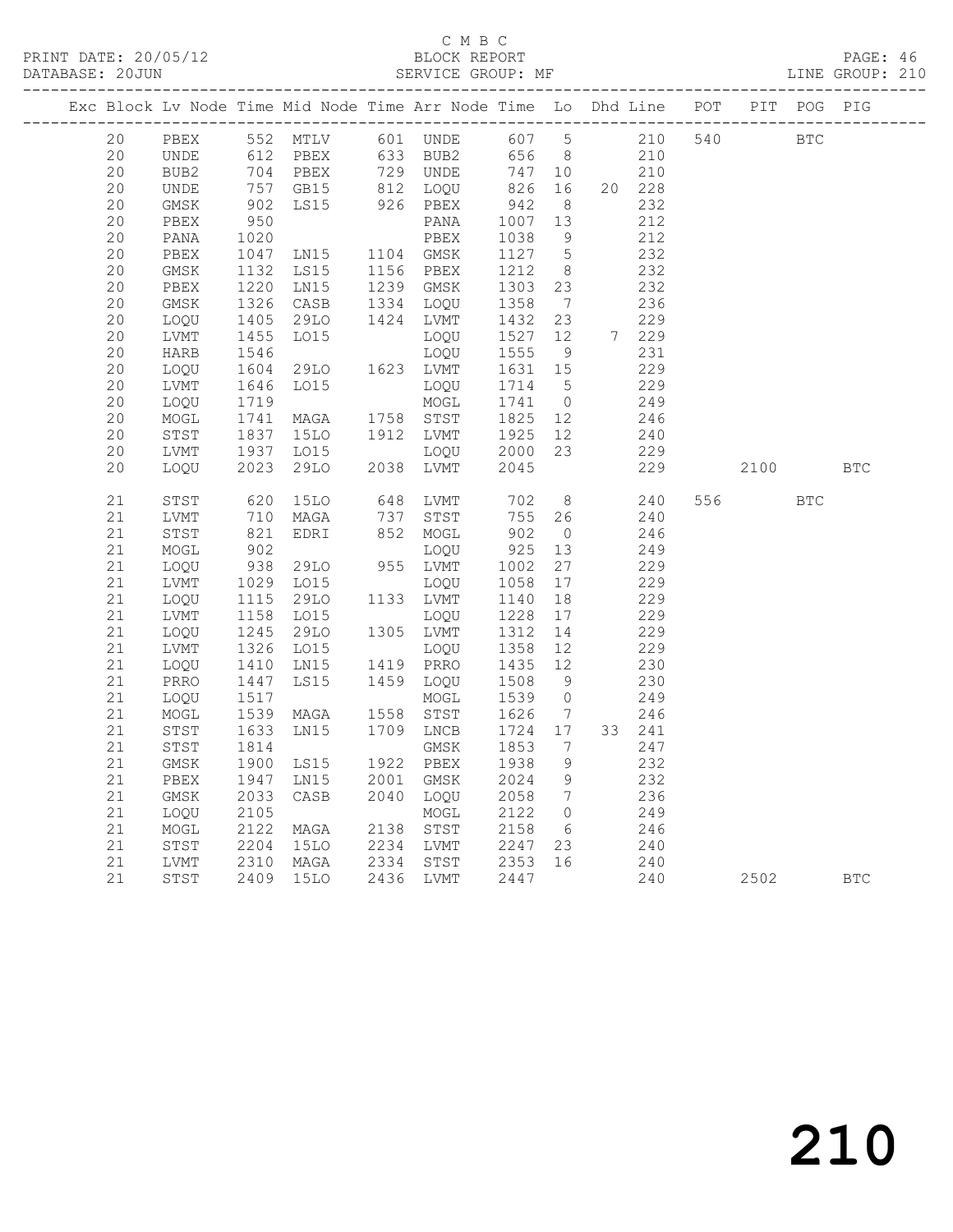# C M B C<br>BLOCK REPORT

PRINT DATE: 20/05/12 BLOCK REPORT BATABASE: 20JUN

PAGE: 47<br>LINE GROUP: 210

|  |             |              |                   |                |             | Exc Block Lv Node Time Mid Node Time Arr Node Time Lo Dhd Line POT PIT POG PIG |              |                               |        |            |           |     |              |
|--|-------------|--------------|-------------------|----------------|-------------|--------------------------------------------------------------------------------|--------------|-------------------------------|--------|------------|-----------|-----|--------------|
|  | 22          |              |                   |                |             | EG15 614 LVMT 620 UNDE 624 10 228                                              |              |                               |        |            | 556 BTC   |     |              |
|  | 22          | UNDE         |                   |                |             | 634 GB15 646 LOQU 656 5                                                        |              |                               |        | 228        |           |     |              |
|  | 22          | LOQU         |                   | 701 15GB       |             | <b>UNDE</b>                                                                    | 720          | 9                             | 228    |            |           |     |              |
|  | 22          | UNDE         |                   | GB15           |             | 742 LOQU                                                                       | 755          | $\overline{7}$                |        | 228        |           |     |              |
|  | 22          | LOQU         | 729<br>802<br>831 | 29LO           |             | 819 LVMT                                                                       | 826          | $5\overline{)}$               |        | 229        |           |     |              |
|  | $2\sqrt{2}$ | LVMT         |                   | L015           |             | LOQU                                                                           | 859          | $7\phantom{.0}\phantom{.0}7$  | 229    |            |           |     |              |
|  | 22          | LOQU         | 906               | CASB           | $rac{1}{2}$ | 922 GMSK                                                                       | 929          | 8 <sup>8</sup>                | 236    |            |           |     |              |
|  | $2\sqrt{2}$ | GMSK         | 937               | CASB           |             | 944 LOQU                                                                       | 1008         | 12                            |        | 236        |           |     |              |
|  | 22          | LOQU         | 1020              | CASB           |             | 1036 GMSK                                                                      | 1043         | 12                            |        | 236        |           |     |              |
|  | $2\sqrt{2}$ | GMSK         | 1055              | CASB           |             | 1102 LOQU                                                                      | 1127         | 8 <sup>8</sup>                |        | 236        |           |     |              |
|  | 22          | LOQU         | 1135              | CASB           |             | 1153 GMSK                                                                      | 1201         | 9                             | 236    |            |           |     |              |
|  | 22          | GMSK         | 1210              | CASB           |             | 1218 LOQU                                                                      | 1244 21      |                               |        | 236        |           |     |              |
|  | 22          | LOQU         | 1305              | CASB           |             | 1323 GMSK                                                                      | 1331         | 9                             |        | 236        |           |     |              |
|  | $2\sqrt{2}$ | GMSK         | 1340              | CASB           | 1348        | LOQU                                                                           | 1412         | 8 <sup>8</sup>                |        | 236        |           |     |              |
|  | 22          | LOQU         | 1420              | CASB           |             | 1439 GMSK                                                                      | 1447         | 9                             | 236    |            |           |     |              |
|  | $2\sqrt{2}$ | GMSK         | 1456              | CASB           |             | 1504 LOQU                                                                      | 1527         | $6\overline{6}$               |        | 236        |           |     |              |
|  | 22          | LOQU         | 1533              | 15GB           |             | UNDE                                                                           | 1601         | 10                            |        | 228        |           |     |              |
|  | $2\sqrt{2}$ | UNDE         | 1611              | PBEX 1635 BUB2 |             |                                                                                | 1705         | $5\overline{)}$               |        | 210        |           |     |              |
|  | 22          | BUB2         | 1710              | PBEX           |             | 1747 BAGA                                                                      | 1815         | $5\overline{)}$               |        | 211        |           |     |              |
|  | 22          | BAGA         | 1820              |                |             | PBEX                                                                           | 1842         | $5\overline{)}$               |        | 211        |           |     |              |
|  | 22          | PBEX         | 1847              | LNI5           |             | 1902 GMSK                                                                      | 1925         | $6\overline{6}$               |        | 232        |           |     |              |
|  | 22          | $\rm{GMSK}$  | 1931              | CASB           |             | 1938 LOQU                                                                      | 1957         | 8 <sup>8</sup>                |        | 236        |           |     |              |
|  | 22          | LOQU         | 2005              |                |             | MOGL                                                                           | 2024         | $\overline{0}$                | 249    |            |           |     |              |
|  | $2\sqrt{2}$ | MOGL         | 2024              | MAGA           |             | 2040 STST                                                                      | 2100         | $\overline{7}$                | 246    |            |           |     |              |
|  | 22          | ${\tt STST}$ | 2107              | 15LO           |             | 2138 LVMT                                                                      | 2151         | 19                            |        | 240        |           |     |              |
|  | $2\sqrt{2}$ | LVMT         | 2210              | MAGA           |             | 2235 STST                                                                      | 2254<br>2334 | 8 <sup>8</sup>                |        | 240        |           |     |              |
|  | 22          | STST         | 2302              | EDRI           |             | 2327 MOGL                                                                      |              | $\overline{0}$                |        | 246        |           |     |              |
|  | $2\sqrt{2}$ | MOGL         | 2334<br>2405      |                |             | LOQU<br>UNDE                                                                   | 2351<br>2426 | 14                            |        | 249        |           |     |              |
|  | 22<br>22    | LOQU<br>UNDE | 2438              | 15GB           |             |                                                                                | 2456         | 12<br>$5\overline{)}$         |        | 228<br>228 |           |     |              |
|  | 22          | LOQU         | 2501              | GB15 2448 LOQU |             | MOGL                                                                           | 2516         | $\overline{0}$                |        | 249        |           |     |              |
|  | $2\sqrt{2}$ | MOGL         | 2516              | EDRI           |             | 2526 MACA                                                                      | 2532         | 5 <sup>5</sup>                | 10 246 |            |           |     |              |
|  | 22          | LOQU         | 2547              |                |             | MOGL                                                                           | 2602         | $\circ$                       | 249    |            |           |     |              |
|  | 22          | MOGL         | 2602              |                |             | MAGA                                                                           | 2618         |                               |        | 246        | 2638      |     | <b>BTC</b>   |
|  |             |              |                   |                |             |                                                                                |              |                               |        |            |           |     |              |
|  | 23          | PANA         | 626               |                |             | PBEX 642 6                                                                     |              |                               |        | 212        | 603   100 | BTC |              |
|  | 23          | PBEX         | 648               |                |             | PANA                                                                           | 705          | 13                            |        | 212        |           |     |              |
|  | 23          | PANA         | 718               |                |             | PBEX                                                                           | 739          | 10                            |        | 212        |           |     |              |
|  | 23          | PBEX         | 749               |                |             | PANA                                                                           | 807          | 15                            |        | 212        |           |     |              |
|  | 23          | PANA         | 822               |                |             | PBEX 840 9                                                                     |              |                               |        | 212        |           |     |              |
|  | 23          | PBEX         | 849               |                |             | PANA                                                                           | 907          | $7\phantom{.0}$               |        | 212        |           |     |              |
|  | 23          | PANA         | 914               | PBEX           |             | 939 BUB2                                                                       | 1008 7       |                               | 25 211 |            |           |     |              |
|  | 23          | LVMT         | 1040              | MAGA           | 1109        | STST                                                                           | 1132         | 16                            |        | 240        |           |     |              |
|  | 23          | STST         | 1148              | 15LO           | 1225        | LVMT                                                                           | 1238         | 21                            |        | 240        |           |     |              |
|  | 23          | LVMT         | 1259              | MAGA           | 1330        | $_{\footnotesize\rm STST}$                                                     | 1357         | 12                            |        | 240        |           |     |              |
|  | 23          | STST         | 1409              | EDRI           | 1441        | MOGL                                                                           | 1451         | $\circ$                       |        | 246        |           |     |              |
|  | 23          | MOGL         | 1451              |                |             | LOQU                                                                           | 1514         | 6                             |        | 249        |           |     |              |
|  | 23          | LOQU         | 1520              | CASB           |             | 1539 GMSK                                                                      | 1547         | 9                             |        | 236        |           |     |              |
|  | 23          | GMSK         | 1556              | CASB           | 1603        | LOQU                                                                           | 1626         | 6                             |        | 236        |           |     |              |
|  | 23<br>23    | LOQU         | 1632              |                |             | HARB                                                                           | 1642         | $\mathsf S$                   |        | 231        |           |     |              |
|  | 23          | HARB         | 1647<br>1702      |                |             | LOQU<br>1712 PRRO                                                              | 1656<br>1730 | $\sqrt{6}$<br>$7\phantom{.0}$ |        | 231<br>230 |           |     |              |
|  | 23          | LOQU<br>PRRO | 1737              | LN15<br>LS15   | 1748        | LOQU                                                                           | 1758         | 5                             |        | 230        |           |     |              |
|  | 23          | LOQU         | 1803              | 15GB           |             | <b>UNDE</b>                                                                    | 1831         | 5                             |        | 228        |           |     |              |
|  | 23          | UNDE         | 1836              | GB15           |             | 1848 LOQU                                                                      | 1859         | 6                             |        | 228        |           |     |              |
|  | 23          | LOQU         | 1905              |                |             | MOGL                                                                           | 1924         | 0                             |        | 249        |           |     |              |
|  | 23          | MOGL         |                   | 1924 MAGA      | 1940        | STST                                                                           | 2000         |                               |        | 246        | 2020      |     | $_{\rm BTC}$ |
|  |             |              |                   |                |             |                                                                                |              |                               |        |            |           |     |              |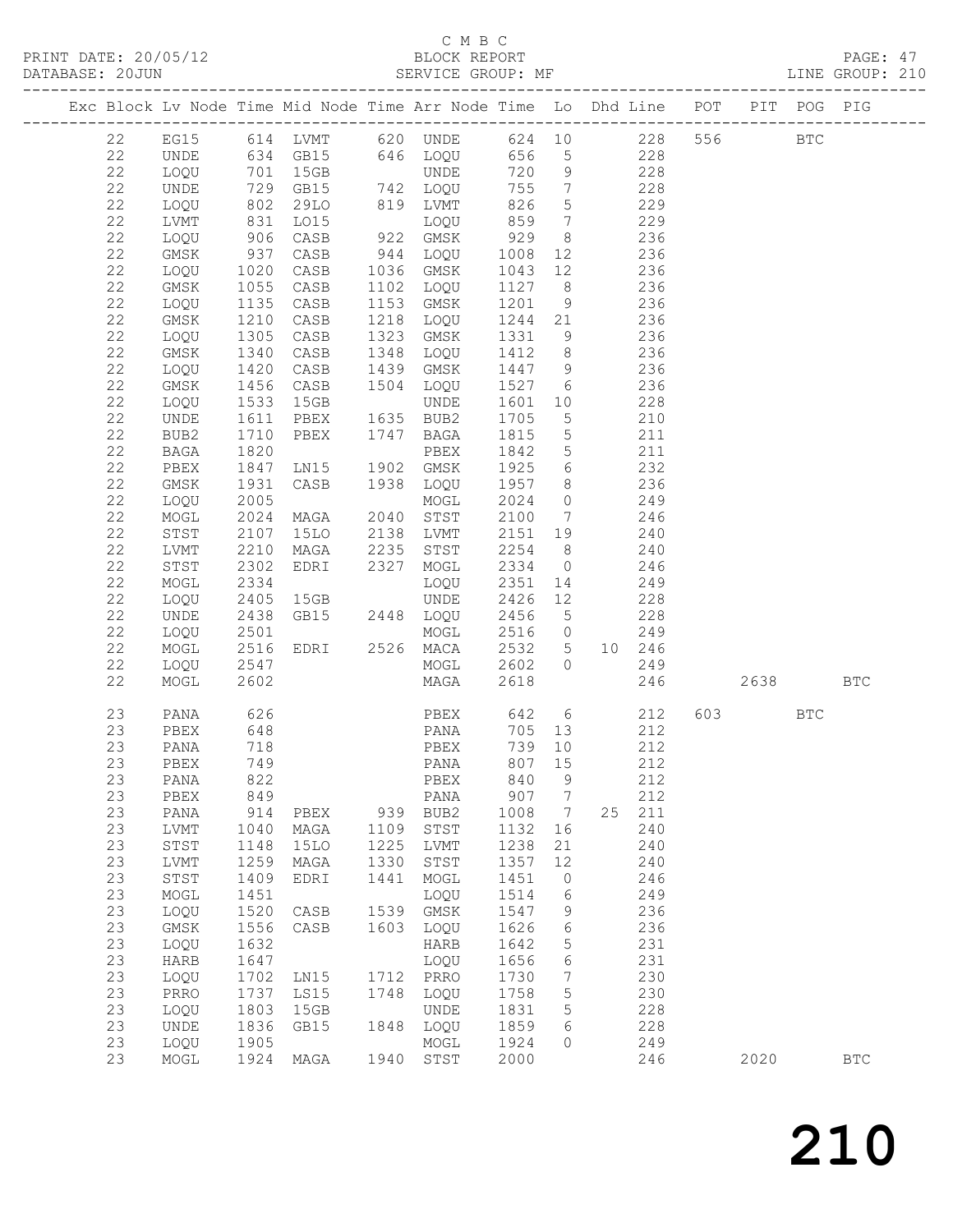# C M B C<br>BLOCK REPORT

PAGE: 48<br>LINE GROUP: 210

| Exc Block Lv Node Time Mid Node Time Arr Node Time Lo Dhd Line POT PIT POG PIG |                      |                                                                     |                                                                                                                  |                                                                           |                        |                 |             |           |            |            |
|--------------------------------------------------------------------------------|----------------------|---------------------------------------------------------------------|------------------------------------------------------------------------------------------------------------------|---------------------------------------------------------------------------|------------------------|-----------------|-------------|-----------|------------|------------|
| 24                                                                             | LN15                 | 629                                                                 |                                                                                                                  | LNOS                                                                      |                        | 636 5           | 241 604 BTC |           |            |            |
| 24                                                                             | LNOS                 |                                                                     | 641 15LO 652 STST<br>735 EDRI 759 MOGL                                                                           |                                                                           | 720 15                 |                 | $241$       |           |            |            |
| 24                                                                             | STST                 | 735<br>809                                                          |                                                                                                                  |                                                                           | 809 0<br>834 13        |                 | 246         |           |            |            |
| 24                                                                             | MOGL                 |                                                                     |                                                                                                                  | LOQU                                                                      |                        |                 | 249         |           |            |            |
| 24                                                                             | LOQU                 |                                                                     | 847 MOGL<br>906 MAGA 926 STST                                                                                    |                                                                           | 906<br>949             | $\overline{0}$  | 249         |           |            |            |
| 24                                                                             | MOGL                 |                                                                     |                                                                                                                  |                                                                           |                        | 21              | 246         |           |            |            |
| 24                                                                             | STST                 | 1010<br>1049                                                        | EDRI 1039 MOGL                                                                                                   |                                                                           | 1049<br>1110           | $\overline{0}$  | 246         |           |            |            |
| 24                                                                             | MOGL                 |                                                                     |                                                                                                                  | LOQU                                                                      |                        | $\overline{7}$  | 249         |           |            |            |
| 24                                                                             | LOQU                 |                                                                     | 1117<br>1136 MAGA 1154 STST<br>1233 15LO 1311 LVMT<br>1345 MAGA 1416 STST<br>1454 EDRI 1525 MOGL<br>1535 LOQU    |                                                                           | 1136 0<br>1217 16      |                 | 249         |           |            |            |
| 24                                                                             | MOGL                 |                                                                     |                                                                                                                  |                                                                           |                        |                 | 246         |           |            |            |
| 24<br>24                                                                       | STST                 |                                                                     |                                                                                                                  | 15LO 1311 LVMT 1324 21<br>MAGA 1416 STST 1443 11<br>EDRI 1525 MOGL 1535 0 |                        |                 | 240         |           |            |            |
| 24                                                                             | LVMT                 |                                                                     |                                                                                                                  |                                                                           |                        |                 | 240<br>246  |           |            |            |
| 24                                                                             | STST<br>MOGL         |                                                                     |                                                                                                                  |                                                                           | 1535 0<br>1558 10      |                 | 7 249       |           |            |            |
| 24                                                                             | HARB                 |                                                                     |                                                                                                                  |                                                                           |                        |                 | 231         |           |            |            |
| 24                                                                             | LOQU                 |                                                                     |                                                                                                                  |                                                                           | 1625 8<br>1659 12      |                 | 30 236      |           |            |            |
| 24                                                                             | STST                 |                                                                     | 15LO                                                                                                             |                                                                           |                        | 8 <sup>8</sup>  | 240         |           |            |            |
| 24                                                                             | LVMT                 | 1741<br>1841<br>1841                                                | MAGA                                                                                                             | 1820 LVMT<br>1909 STST                                                    | 1833<br>1932           |                 | 240         | 1952      |            | <b>BTC</b> |
|                                                                                |                      |                                                                     |                                                                                                                  |                                                                           |                        |                 |             |           |            |            |
| 25                                                                             | CACU                 | 636                                                                 | EDRI                                                                                                             | 642 MOGL                                                                  | 650                    | $\overline{0}$  | 246         | 611 — 100 | <b>BTC</b> |            |
| 25                                                                             | MOGL                 | 650                                                                 |                                                                                                                  | LOQU                                                                      | 717 14                 |                 | 249         |           |            |            |
| 25                                                                             | LOQU                 | 731                                                                 |                                                                                                                  | MOGL                                                                      | 753                    | $\overline{0}$  | 249         |           |            |            |
| 25                                                                             | MOGL                 | 753<br>841                                                          | MAGA 813 STST<br>EDRI 911 MOGL                                                                                   |                                                                           | 834                    | $7\overline{ }$ | 246         |           |            |            |
| 25                                                                             | STST                 |                                                                     |                                                                                                                  |                                                                           | 921 0                  |                 | 246         |           |            |            |
| 25                                                                             | MOGL                 | 921<br>950                                                          |                                                                                                                  | LOQU                                                                      | 944                    | 6               | 249         |           |            |            |
| 25                                                                             | LOQU                 |                                                                     | CASB 1006 GMSK                                                                                                   |                                                                           | 1013 12                |                 | 236         |           |            |            |
| 25                                                                             | GMSK                 |                                                                     | CASB 1032 LOQU<br>OSLO 1124 PRRO                                                                                 |                                                                           | 1056 8<br>1134 17      |                 | 236         |           |            |            |
| 25                                                                             | LOQU                 |                                                                     |                                                                                                                  |                                                                           |                        |                 | 230         |           |            |            |
| 25                                                                             | PRRO                 |                                                                     |                                                                                                                  | 1204 LOQU                                                                 | 1213                   | $5\overline{)}$ | 230         |           |            |            |
| 25                                                                             | LOQU                 |                                                                     |                                                                                                                  | UNDE                                                                      | 1242                   | $7\overline{ }$ | 228         |           |            |            |
| 25                                                                             | UNDE                 |                                                                     |                                                                                                                  | 1311 BUB2                                                                 | 1338<br>1436           | 6               | 210         |           |            |            |
| 25                                                                             | BUB2                 |                                                                     | 950 CASB<br>1025 CASB<br>1104 OSLO<br>1151 LS15<br>1218 15GB<br>1249 PBEX<br>1441 GB15<br>1524 29LO<br>1557 MACA | 1411 UNDE                                                                 |                        | $5\overline{)}$ | 210         |           |            |            |
| 25                                                                             | UNDE                 |                                                                     |                                                                                                                  | 1456 LOQU                                                                 | 1512 12                |                 | 228         |           |            |            |
| 25                                                                             | LOQU                 |                                                                     |                                                                                                                  | 1544 LVMT                                                                 | 1552                   | $5\overline{)}$ | 229         |           |            |            |
| 25<br>25                                                                       | LVMT                 | $\begin{array}{r} 1524 \\ 1557 \\ 1707 \\ 1746 \\ 1818 \end{array}$ | MAGA                                                                                                             | 1630 STST<br>1736 MOGL                                                    | $\frac{1655}{1746}$ 12 | $\overline{0}$  | 240         |           |            |            |
| 25                                                                             | ${\tt STST}$<br>MOGL |                                                                     | EDRI                                                                                                             |                                                                           | 1807 11                |                 | 246<br>249  |           |            |            |
| 25                                                                             | LOQU                 |                                                                     | 15GB                                                                                                             | LOQU<br>UNDE                                                              | 1846                   | $5\overline{)}$ | 228         |           |            |            |
| 25                                                                             | UNDE                 |                                                                     |                                                                                                                  |                                                                           | 1914                   | 9               | 228         |           |            |            |
| 25                                                                             | LOQU                 |                                                                     | GB15 1903 LOQU<br>29LO 1939 LVMT                                                                                 |                                                                           | 1946 10                |                 | 229         |           |            |            |
| 25                                                                             | LVMT                 |                                                                     | MAGA                                                                                                             | 2021 STST                                                                 | 2040 10                |                 | 240         |           |            |            |
| 25                                                                             | ${\tt STST}$         | 1851<br>1851<br>1923<br>1956<br>2050                                | <b>15LO</b>                                                                                                      | 2122 LVMT                                                                 | 2135 10                |                 | 240         |           |            |            |
| 25                                                                             | LVMT                 |                                                                     |                                                                                                                  |                                                                           |                        |                 | 240         |           |            |            |
| 25                                                                             | ${\tt STST}$         | $2145$<br>2249                                                      |                                                                                                                  |                                                                           |                        |                 | 240         |           |            |            |
| 25                                                                             | LVMT                 |                                                                     | 2340 MAGA                                                                                                        | MAGA 2210 STST 2229 20<br>15LO 2319 LVMT 2332 8<br>MAGA 2404 STST 2423 16 |                        |                 | 240         |           |            |            |
| 25                                                                             | STST                 |                                                                     | 2439 15LO                                                                                                        | 2506 LVMT                                                                 | 2517                   |                 | 240         | 2532      |            | <b>BTC</b> |
|                                                                                |                      |                                                                     |                                                                                                                  |                                                                           |                        |                 |             |           |            |            |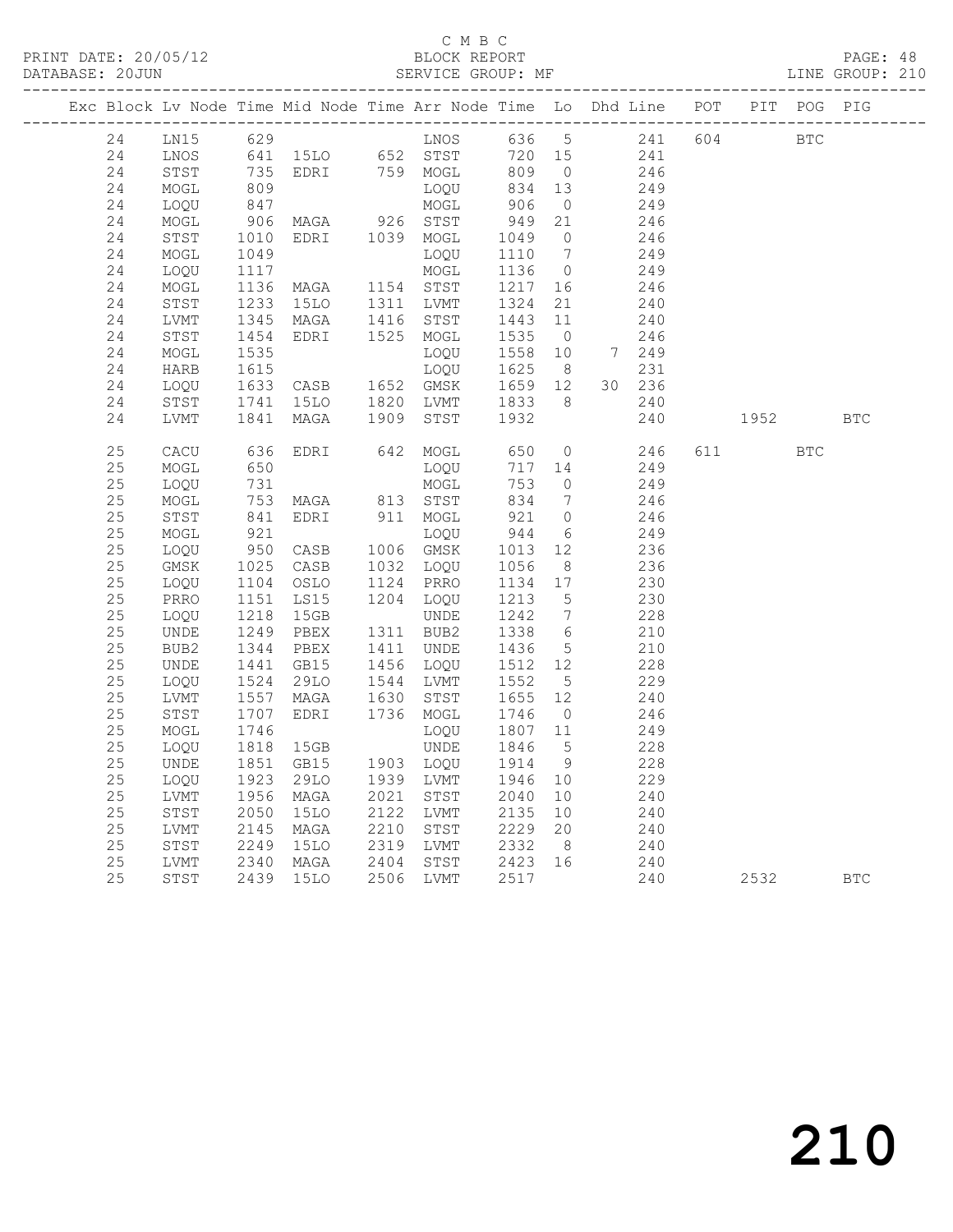# C M B C<br>BLOCK REPORT

PAGE: 49<br>LINE GROUP: 210

|  |    |             |      |             |      | Exc Block Lv Node Time Mid Node Time Arr Node Time Lo Dhd Line POT |      |                              |    | ___________________________ |     |      | PIT POG PIG |            |
|--|----|-------------|------|-------------|------|--------------------------------------------------------------------|------|------------------------------|----|-----------------------------|-----|------|-------------|------------|
|  | 26 | PBEX        | 631  | MTLV        | 641  | UNDE                                                               | 648  | $7\phantom{.0}$              |    | 210                         | 619 |      | <b>BTC</b>  |            |
|  | 26 | <b>UNDE</b> | 655  | PBEX        | 716  | BUB2                                                               | 743  | 5                            |    | 210                         |     |      |             |            |
|  | 26 | BUB2        | 748  | PBEX        | 821  | UNDE                                                               | 841  | 5                            |    | 210                         |     |      |             |            |
|  | 26 | <b>UNDE</b> | 846  | GB15        | 901  | LOQU                                                               | 915  | 5                            |    | 228                         |     |      |             |            |
|  | 26 | LOQU        | 920  | CASB        | 936  | GMSK                                                               | 943  | 11                           |    | 236                         |     |      |             |            |
|  | 26 | GMSK        | 954  | CASB        | 1001 | LOQU                                                               | 1025 | 20                           |    | 236                         |     |      |             |            |
|  | 26 | LOQU        | 1045 | 29LO        | 1103 | LVMT                                                               | 1110 | 19                           |    | 229                         |     |      |             |            |
|  | 26 | <b>LVMT</b> | 1129 | L015        |      | LOQU                                                               | 1158 | 17                           |    | 229                         |     |      |             |            |
|  | 26 | LOQU        | 1215 | 29LO        | 1237 | LVMT                                                               | 1244 | 13                           |    | 229                         |     |      |             |            |
|  | 26 | LVMT        | 1257 | LO15        |      | LOQU                                                               | 1328 | 17                           |    | 229                         |     |      |             |            |
|  | 26 | LOQU        | 1345 | 29LO        | 1404 | LVMT                                                               | 1412 | $7\phantom{.0}\phantom{.0}7$ |    | 229                         |     |      |             |            |
|  | 26 | LVMT        | 1419 | L015        |      | LOQU                                                               | 1450 | 15                           |    | 229                         |     |      |             |            |
|  | 26 | LOQU        | 1505 | CASB        |      | 1524 GMSK                                                          | 1532 | 11                           |    | 236                         |     |      |             |            |
|  | 26 | GMSK        | 1543 | LS15        | 1611 | PBEX                                                               | 1641 | 6                            |    | 232                         |     |      |             |            |
|  | 26 | PBEX        | 1647 | LN15        | 1706 | GMSK                                                               | 1730 | 13                           | 26 | 232                         |     |      |             |            |
|  | 26 | BUB2        | 1809 | PBEX        | 1841 | BAGA                                                               | 1907 | 8                            | 1  | 211                         |     |      |             |            |
|  | 26 | PANA        | 1916 |             |      | PBEX                                                               | 1932 |                              |    | 212                         |     | 1942 |             | <b>BTC</b> |
|  | 27 | LOQU        | 657  |             |      | MOGL                                                               | 715  | $\circ$                      |    | 249                         | 627 |      | <b>BTC</b>  |            |
|  | 27 | $\sf{MOGL}$ | 715  | MAGA        | 735  | STST                                                               | 756  | 8                            |    | 246                         |     |      |             |            |
|  | 27 | STST        | 804  | <b>15LO</b> | 842  | LVMT                                                               | 856  | 6                            |    | 240                         |     |      |             |            |
|  | 27 | <b>LVMT</b> | 902  | MAGA        | 930  | STST                                                               | 955  | 8                            |    | 240                         |     |      |             |            |
|  | 27 | STST        | 1003 | 15LO        | 1039 | LVMT                                                               | 1052 | 19                           |    | 240                         |     |      |             |            |
|  | 27 | <b>LVMT</b> | 1111 | MAGA        | 1140 | STST                                                               | 1204 | 14                           |    | 240                         |     |      |             |            |
|  | 27 | STST        | 1218 | <b>15LO</b> | 1255 | LVMT                                                               | 1308 | 21                           |    | 240                         |     |      |             |            |
|  | 27 | <b>LVMT</b> | 1329 | MAGA        | 1400 | STST                                                               | 1427 | 11                           |    | 240                         |     |      |             |            |
|  | 27 | STST        | 1438 | EDRI        | 1509 | MOGL                                                               | 1519 | $\overline{0}$               |    | 246                         |     |      |             |            |
|  | 27 | MOGL        | 1519 |             |      | LOQU                                                               | 1542 | 5                            |    | 249                         |     |      |             |            |
|  | 27 | LOQU        | 1547 |             |      | MOGL                                                               | 1609 | $\circ$                      |    | 249                         |     |      |             |            |
|  | 27 | MOGL        | 1609 | MAGA        | 1627 | STST                                                               | 1657 | 8                            |    | 6 246                       |     |      |             |            |
|  | 27 | BUB2        | 1711 | PBEX        | 1747 | UNDE                                                               | 1810 | 10                           |    | 210                         |     |      |             |            |
|  | 27 | UNDE        | 1820 | GB15        | 1832 | LOOU                                                               | 1843 | 6                            |    | 228                         |     |      |             |            |
|  | 27 | LOOU        | 1849 | LN15        | 1859 | PRRO                                                               | 1916 |                              |    | 230                         |     | 1936 |             | <b>BTC</b> |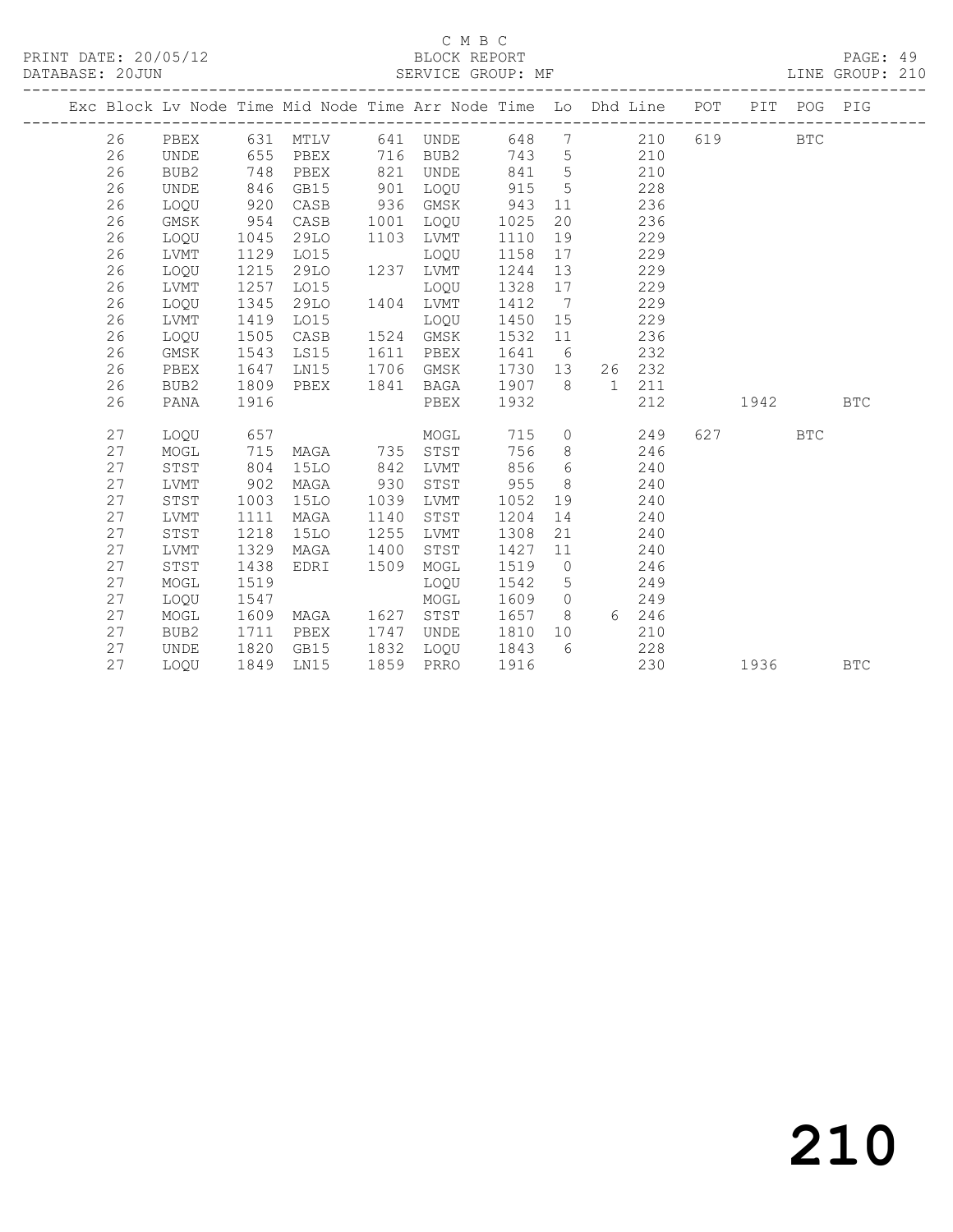# C M B C N B C N B C N B C N B C N B C N B C SEPORT

|  | DATABASE: 20JUN | --------------------- |                    | SERVICE GROUP: MF                                                              |      |                                                                                     |                   |                 |            |        |           |            | LINE GROUP: 210 |  |
|--|-----------------|-----------------------|--------------------|--------------------------------------------------------------------------------|------|-------------------------------------------------------------------------------------|-------------------|-----------------|------------|--------|-----------|------------|-----------------|--|
|  |                 |                       |                    | Exc Block Lv Node Time Mid Node Time Arr Node Time Lo Dhd Line POT PIT POG PIG |      |                                                                                     |                   |                 |            |        |           |            |                 |  |
|  | 28              |                       |                    | LVMT 649 MAGA 716 STST 734 16 240 631 BTC                                      |      |                                                                                     |                   |                 |            |        |           |            |                 |  |
|  | 28              |                       |                    | STST 750 15LO 826 LVMT 840 7 240                                               |      |                                                                                     |                   |                 |            |        |           |            |                 |  |
|  | 28              | LVMT                  | 847<br>948<br>1056 |                                                                                |      | MAGA 915 STST 939 9 240<br>15LO 1024 LVMT 1037 19 240<br>MAGA 1125 STST 1148 22 240 |                   |                 |            |        |           |            |                 |  |
|  | 28              | STST                  |                    |                                                                                |      |                                                                                     |                   |                 |            |        |           |            |                 |  |
|  | 28              | LVMT                  |                    |                                                                                |      |                                                                                     |                   |                 |            |        |           |            |                 |  |
|  | 28              | STST                  | 1210               | EDRI 1239 MOGL                                                                 |      |                                                                                     | 1249              |                 | $0 \t 246$ |        |           |            |                 |  |
|  | 28              | MOGL                  | 1249               |                                                                                |      | LOQU                                                                                | 1309 8 249        |                 |            |        |           |            |                 |  |
|  | 28              | LOQU                  |                    |                                                                                |      |                                                                                     | 1336 0            |                 |            | 249    |           |            |                 |  |
|  | 28              | MOGL                  |                    |                                                                                |      |                                                                                     | 1418  14          |                 |            | 246    |           |            |                 |  |
|  | 28              | STST                  | 1432               | 15LO 1510 LVMT                                                                 |      |                                                                                     | 1524              | 12              | 240        |        |           |            |                 |  |
|  | 28              | LVMT                  | 1536               | LO15                                                                           |      | LOQU                                                                                | 1607              | 10              |            | 229    |           |            |                 |  |
|  | 28              | LOQU                  | 1617<br>1653       | LNI5                                                                           |      | 1627 PRRO                                                                           | 1646              | $7\overline{ }$ |            | 230    |           |            |                 |  |
|  | 28              | PRRO                  |                    | LS15                                                                           |      | 1704 LOQU                                                                           | 1714 18           |                 |            | 230    |           |            |                 |  |
|  | 28              | LOQU                  | 1732               | LN15                                                                           |      | 1742 PRRO                                                                           | 1800 7 230        |                 |            |        |           |            |                 |  |
|  | 28              | PRRO                  | 1807               | LS15                                                                           |      | 1818 LOQU                                                                           | 1828 5            |                 | 230        |        |           |            |                 |  |
|  | 28              | LOQU                  | 1833<br>1905       | 15GB                                                                           |      | UNDE                                                                                | 1859 6<br>1928 10 |                 |            | 228    |           |            |                 |  |
|  | 28<br>28        | UNDE                  | 1938               | GB15<br>29LO                                                                   |      | 1917 LOQU<br>1954 LVMT                                                              | 2001 10 229       |                 |            | 228    |           |            |                 |  |
|  | 28              | LOQU<br>LVMT          | 2011               | MAGA                                                                           |      | 2036 STST                                                                           | 2055              | 6               | 240        |        |           |            |                 |  |
|  | 28              | STST                  | 2101               | EDRI                                                                           |      | 2126 MOGL                                                                           | 2135              | $\overline{0}$  |            | 246    |           |            |                 |  |
|  | 28              | MOGL                  | 2135               |                                                                                |      | LOQU                                                                                | 2153 12           |                 |            | 249    |           |            |                 |  |
|  | 28              | LOQU                  | 2205               | 15GB                                                                           |      | UNDE                                                                                | 2227              | 9               | 228        |        |           |            |                 |  |
|  | 28              | UNDE                  | 2236               | GB15                                                                           |      | 2247 LOQU                                                                           | 2256              | $6\overline{6}$ | 228        |        |           |            |                 |  |
|  | 28              | LOQU                  | 2302               | CASB                                                                           |      | 2316 GMSK                                                                           | 2323              | 9               | 236        |        |           |            |                 |  |
|  | 28              | GMSK                  | 2332               | CASB                                                                           |      | 2338 LOQU                                                                           | 2355              | $7\overline{ }$ |            | 236    |           |            |                 |  |
|  | 28              | LOQU                  | 2402               | CASB                                                                           |      | 2416 GMSK                                                                           | 2423              | $7\overline{)}$ |            | 236    |           |            |                 |  |
|  | 28              | GMSK                  | 2430               |                                                                                |      | CASB 2436 LOQU                                                                      | 2450 12           |                 | 236        |        |           |            |                 |  |
|  | 28              | LOQU                  | 2502               |                                                                                |      | HODM                                                                                | 2532              | 8 <sup>8</sup>  |            | N24    |           |            |                 |  |
|  | 28              | HODM                  | 2540               |                                                                                |      |                                                                                     | 2625 12           |                 |            | 23 N24 |           |            |                 |  |
|  | 28              | HODM                  | 2700               |                                                                                |      | LOQU 2610 LVMT<br>LOQU 2730 LVMT                                                    | 2745              |                 |            | N24    | 2800      |            | <b>BTC</b>      |  |
|  | 29              | CACU                  | 710                | EDRI 717 MOGL                                                                  |      |                                                                                     | 727               | $\overline{0}$  |            | 246    | 645   100 | <b>BTC</b> |                 |  |
|  | 29              | MOGL                  | 727                |                                                                                |      | LOQU                                                                                | 754               | 8 <sup>8</sup>  |            | 249    |           |            |                 |  |
|  | 29              | LOQU                  | $\frac{72}{1}$     | 15GB                                                                           |      | UNDE                                                                                | 828               | $7\overline{ }$ |            | 228    |           |            |                 |  |
|  | 29              | UNDE                  | 835                | GB15 850 LOQU                                                                  |      |                                                                                     | 904               | 14              | 228        |        |           |            |                 |  |
|  | 29              | LOQU                  | 918                | 15GB UNDE<br>PBEX 1016 BUB2                                                    |      |                                                                                     | 941               | 13              | 228        |        |           |            |                 |  |
|  | 29              | UNDE                  | 954<br>1051        |                                                                                |      |                                                                                     | 1043 8<br>1137 7  | 8 <sup>8</sup>  |            | 210    |           |            |                 |  |
|  | 29              | BUB2                  |                    | PBEX                                                                           |      | 1115 UNDE                                                                           |                   |                 |            | 210    |           |            |                 |  |
|  | 29              |                       |                    | UNDE 1144 GB15 1158 LOQU 1212 8                                                |      |                                                                                     |                   |                 |            | 228    |           |            |                 |  |
|  | 29              | LOQU                  | 1220               | CASB                                                                           | 1238 | GMSK                                                                                | 1246              | 10              |            | 236    |           |            |                 |  |
|  | 29              | GMSK                  | 1256               | LS15                                                                           | 1323 | PBEX                                                                                | 1340              | 10              |            | 232    |           |            |                 |  |
|  | 29              | PBEX                  | 1350               | LN15                                                                           | 1409 | GMSK                                                                                | 1433              | 13              |            | 232    |           |            |                 |  |
|  | 29              | GMSK                  | 1446               | LS15                                                                           | 1515 | PBEX                                                                                | 1543              | $\overline{7}$  |            | 232    |           |            |                 |  |
|  | 29              | PBEX                  | 1550               | LN15                                                                           | 1608 | GMSK                                                                                | 1632              | 7               |            | 232    |           |            |                 |  |
|  | 29              | $\rm{GMSK}$           | 1639               | CASB                                                                           | 1646 | LOQU                                                                                | 1708              | 10              |            | 236    |           |            |                 |  |
|  | 29              | LOQU                  | 1718               | 15GB                                                                           |      | UNDE                                                                                | 1747              | 5               |            | 228    |           |            |                 |  |
|  | 29              | UNDE                  | 1752               | PBEX                                                                           | 1815 | BUB2                                                                                | 1844              | 5               |            | 210    |           |            |                 |  |
|  | 29              | BUB2                  | 1849               | PBEX                                                                           | 1917 | UNDE                                                                                | 1936              |                 |            | 210    | 1958      |            | $_{\rm BTC}$    |  |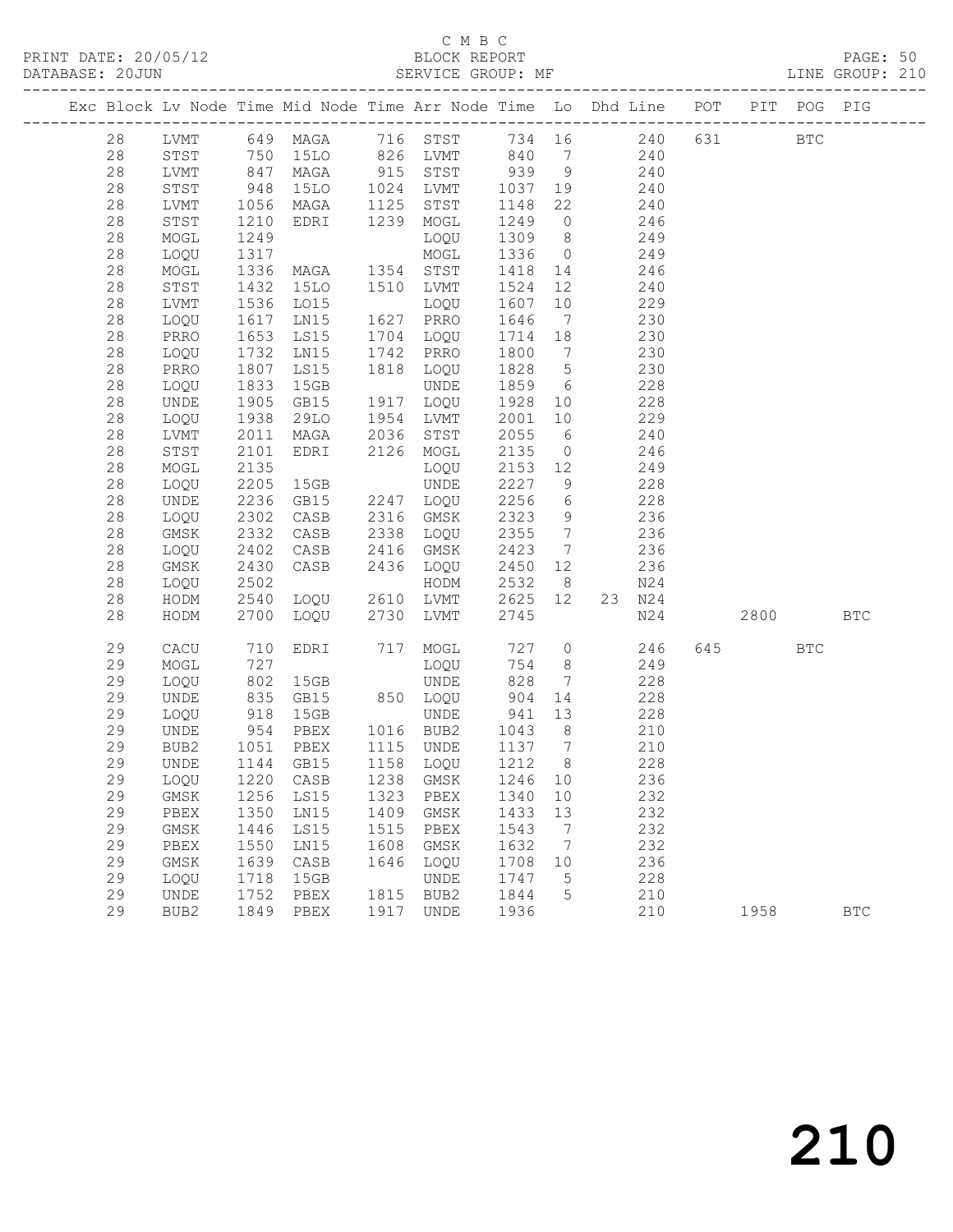# C M B C

| DATABASE: 20JUN |    |      |                  | SERVICE GROUP: MF                                                                              |      |                                                                                                                                                                                                                                                             |                         |                 |     |        |                 |      |            | LINE GROUP: 210 |  |
|-----------------|----|------|------------------|------------------------------------------------------------------------------------------------|------|-------------------------------------------------------------------------------------------------------------------------------------------------------------------------------------------------------------------------------------------------------------|-------------------------|-----------------|-----|--------|-----------------|------|------------|-----------------|--|
|                 |    |      |                  | Exc Block Lv Node Time Mid Node Time Arr Node Time Lo Dhd Line POT PIT POG PIG                 |      |                                                                                                                                                                                                                                                             |                         |                 |     |        |                 |      |            |                 |  |
|                 | 30 |      |                  | PBEX 702 SEHY 716 0 214 650 BTC                                                                |      |                                                                                                                                                                                                                                                             |                         |                 |     |        |                 |      |            |                 |  |
|                 | 30 |      |                  | SEHY 716 PBEX 732 BUB2 805 10 214                                                              |      |                                                                                                                                                                                                                                                             |                         |                 |     |        |                 |      |            |                 |  |
|                 | 30 | BUB2 |                  |                                                                                                |      |                                                                                                                                                                                                                                                             |                         |                 |     |        |                 |      |            |                 |  |
|                 | 30 | UNDE |                  |                                                                                                |      |                                                                                                                                                                                                                                                             |                         |                 |     |        |                 |      |            |                 |  |
|                 | 30 |      |                  | 815 PBEX 848 UNDE 908 7 210<br>915 GB15 928 LOQU 942 23 228<br>1005 CASB 1021 GMSK 1028 12 236 |      |                                                                                                                                                                                                                                                             |                         |                 |     |        |                 |      |            |                 |  |
|                 |    | LOQU |                  |                                                                                                |      |                                                                                                                                                                                                                                                             |                         |                 |     |        |                 |      |            |                 |  |
|                 | 30 | GMSK | 1040             | CASB                                                                                           |      | 1047 LOQU 1112 22 236                                                                                                                                                                                                                                       |                         |                 |     |        |                 |      |            |                 |  |
|                 | 30 | LOQU |                  | 1134 OSLO                                                                                      |      | 1154 PRRO                                                                                                                                                                                                                                                   | 1204 17                 |                 | 230 |        |                 |      |            |                 |  |
|                 | 30 | PRRO |                  | 1221 LS15 1234 LOQU 1243 7<br>1250 CASB 1308 GMSK 1316 10                                      |      |                                                                                                                                                                                                                                                             |                         |                 |     | 230    |                 |      |            |                 |  |
|                 | 30 | LOQU |                  |                                                                                                |      |                                                                                                                                                                                                                                                             |                         |                 | 236 |        |                 |      |            |                 |  |
|                 | 30 | GMSK | 1326             |                                                                                                |      | LS15 1353 PBEX 1410                                                                                                                                                                                                                                         |                         | 10              | 232 |        |                 |      |            |                 |  |
|                 | 30 | PBEX | 1420             |                                                                                                |      | PANA                                                                                                                                                                                                                                                        | 1437                    | 12              | 212 |        |                 |      |            |                 |  |
|                 | 30 | PANA | 1449             |                                                                                                |      | PBEX<br>PANA<br>PBEX                                                                                                                                                                                                                                        | 1508 12                 |                 |     | 212    |                 |      |            |                 |  |
|                 | 30 | PBEX | $\frac{1}{1520}$ |                                                                                                |      |                                                                                                                                                                                                                                                             | 1538 12                 |                 |     | 212    |                 |      |            |                 |  |
|                 | 30 | PANA | 1550             |                                                                                                |      |                                                                                                                                                                                                                                                             | 1610 10 212             |                 |     |        |                 |      |            |                 |  |
|                 | 30 | PBEX | 1620             |                                                                                                |      | PANA 1638 6 31 212                                                                                                                                                                                                                                          |                         |                 |     |        |                 |      |            |                 |  |
|                 | 30 | STST |                  | EDRI 1744 MOGL                                                                                 |      |                                                                                                                                                                                                                                                             | 1754 0                  |                 |     | 246    |                 |      |            |                 |  |
|                 | 30 | MOGL | 1715<br>1754     |                                                                                                |      | $\frac{1}{2}$<br>$\frac{1}{2}$<br>$\frac{1}{2}$<br>$\frac{1}{2}$<br>$\frac{1}{2}$<br>$\frac{1}{2}$<br>$\frac{1}{2}$<br>$\frac{1}{2}$<br>$\frac{1}{2}$<br>$\frac{1}{2}$<br>$\frac{1}{2}$<br>$\frac{1}{2}$<br>$\frac{1}{2}$<br>$\frac{1}{2}$<br>$\frac{1}{2}$ |                         |                 |     | 249    |                 |      |            |                 |  |
|                 | 30 | LOQU |                  |                                                                                                |      |                                                                                                                                                                                                                                                             |                         |                 |     |        | 230 1911 BTC    |      |            |                 |  |
|                 |    |      |                  |                                                                                                |      |                                                                                                                                                                                                                                                             |                         |                 |     |        |                 |      |            |                 |  |
|                 | 32 | GMSK |                  | 1155 CASB 1202 LOQU 1228 6 236 1125 BTC<br>1234 LN15 1245 PRRO 1302 20 230                     |      |                                                                                                                                                                                                                                                             |                         |                 |     |        |                 |      |            |                 |  |
|                 | 32 |      | 1234             |                                                                                                |      |                                                                                                                                                                                                                                                             |                         |                 |     |        |                 |      |            |                 |  |
|                 |    | LOQU | 1322             |                                                                                                |      | 1334 LOQU 1343 5                                                                                                                                                                                                                                            |                         |                 | 230 |        |                 |      |            |                 |  |
|                 | 32 | PRRO |                  | LS15                                                                                           |      |                                                                                                                                                                                                                                                             |                         |                 |     |        |                 |      |            |                 |  |
|                 | 32 | LOQU | 1348             | 15GB                                                                                           |      | UNDE                                                                                                                                                                                                                                                        | 1414 10                 |                 | 228 |        |                 |      |            |                 |  |
|                 | 32 | UNDE |                  | 1424 PBEX   1446  BUB2<br>1519  PBEX   1549  PANA<br>PBEX                                      |      |                                                                                                                                                                                                                                                             | 1514 5                  |                 |     | 210    |                 |      |            |                 |  |
|                 | 32 | BUB2 |                  |                                                                                                |      |                                                                                                                                                                                                                                                             | 1613 13                 |                 |     | 31 211 |                 |      |            |                 |  |
|                 | 32 | STST | 1657             |                                                                                                |      | EDRI 1726 MOGL                                                                                                                                                                                                                                              | 1736 0 246              |                 |     |        |                 |      |            |                 |  |
|                 | 32 | MOGL | 1736             |                                                                                                |      | LOQU 1757 5 249<br>LOQU 1757 5<br>LN15 1812 PRRO 1830                                                                                                                                                                                                       |                         |                 |     |        |                 |      |            |                 |  |
|                 | 32 | LOQU | 1802             |                                                                                                |      |                                                                                                                                                                                                                                                             |                         |                 |     |        | 230 1850 BTC    |      |            |                 |  |
|                 | 33 | BUB2 | 1404             | PBEX                                                                                           |      | 1433 PANA                                                                                                                                                                                                                                                   |                         |                 |     |        | 1502 6 211 1337 |      | BTC        |                 |  |
|                 | 33 | PANA | 1508             |                                                                                                |      | PBEX 1535 BUB2                                                                                                                                                                                                                                              | 1604 11 211             |                 |     |        |                 |      |            |                 |  |
|                 | 33 | BUB2 | 1615             | PBEX 1650 BAGA                                                                                 |      |                                                                                                                                                                                                                                                             | 1716 7                  |                 |     | 1 211  |                 |      |            |                 |  |
|                 | 33 | PANA | 1724             |                                                                                                |      | PBEX                                                                                                                                                                                                                                                        | 1743 7                  |                 |     | 212    |                 |      |            |                 |  |
|                 | 33 | PBEX | 1750             |                                                                                                |      | PANA                                                                                                                                                                                                                                                        | 1808 18                 |                 |     | 212    |                 |      |            |                 |  |
|                 | 33 | PANA | 1826             |                                                                                                |      | PBEX                                                                                                                                                                                                                                                        | 1842 10 212             |                 |     |        |                 |      |            |                 |  |
|                 | 33 |      |                  |                                                                                                |      | PANA                                                                                                                                                                                                                                                        |                         |                 |     |        |                 |      |            |                 |  |
|                 |    | PBEX | 1852             |                                                                                                |      |                                                                                                                                                                                                                                                             | 1910 8 1 212            |                 |     |        |                 |      |            |                 |  |
|                 | 33 | BAGA | 1919<br>1952     |                                                                                                |      | PBEX<br>PANA                                                                                                                                                                                                                                                | 1941 11<br>2010 8 1 212 |                 |     | 211    |                 |      |            |                 |  |
|                 | 33 | PBEX |                  |                                                                                                |      |                                                                                                                                                                                                                                                             |                         |                 |     |        |                 |      |            |                 |  |
|                 | 33 |      |                  | BAGA 2019   PBEX 2041 12   211                                                                 |      |                                                                                                                                                                                                                                                             |                         |                 |     |        |                 |      |            |                 |  |
|                 | 33 | PBEX | 2053             |                                                                                                |      | PANA                                                                                                                                                                                                                                                        | 2110 9                  |                 |     | 212    |                 |      |            |                 |  |
|                 | 33 | PANA | 2119             |                                                                                                |      | PBEX                                                                                                                                                                                                                                                        | 2138 15                 |                 |     | 211    |                 |      |            |                 |  |
|                 | 33 | PBEX | 2153             |                                                                                                |      | PANA                                                                                                                                                                                                                                                        | 2210                    | 11              |     | 212    |                 |      |            |                 |  |
|                 | 33 | PANA | 2221             |                                                                                                |      | PBEX                                                                                                                                                                                                                                                        | 2239                    |                 |     | 211    |                 | 2247 |            | $_{\rm BTC}$    |  |
|                 | 34 | LVMT | 1436             | LO15                                                                                           |      | LOQU                                                                                                                                                                                                                                                        | 1507 11                 |                 |     |        | 229 1418        |      | BTC        |                 |  |
|                 | 34 | LOQU | 1518             | 15GB                                                                                           |      | UNDE                                                                                                                                                                                                                                                        | 1547                    | 9               |     | 228    |                 |      |            |                 |  |
|                 | 34 | UNDE | 1556             | PBEX                                                                                           |      | 1620 BUB2                                                                                                                                                                                                                                                   | 1650                    | 7               |     | 210    |                 |      |            |                 |  |
|                 | 34 | BUB2 | 1657             | PBEX                                                                                           | 1731 | BAGA                                                                                                                                                                                                                                                        | 1759                    |                 |     | 211    |                 | 1824 |            | <b>BTC</b>      |  |
|                 |    |      |                  |                                                                                                |      |                                                                                                                                                                                                                                                             |                         |                 |     |        |                 |      |            |                 |  |
|                 | 35 | LVMT | 1454             | MAGA                                                                                           |      | 1526 STST                                                                                                                                                                                                                                                   | 1551                    | $5\overline{)}$ |     | 240    | 1436            |      | <b>BTC</b> |                 |  |
|                 | 35 | STST | 1556             | EDRI                                                                                           |      | 1625 MOGL                                                                                                                                                                                                                                                   | 1635                    | $\overline{0}$  |     | 246    |                 |      |            |                 |  |
|                 | 35 | MOGL | 1635             |                                                                                                |      | LOQU                                                                                                                                                                                                                                                        | 1658                    | 16              |     | 249    |                 |      |            |                 |  |
|                 | 35 | LOQU | 1714             | LN15                                                                                           |      | 1724 PRRO                                                                                                                                                                                                                                                   | 1742                    | 9               |     | 230    |                 |      |            |                 |  |
|                 | 35 | PRRO | 1751             | LS15                                                                                           |      | 1802 LOQU                                                                                                                                                                                                                                                   | 1812                    | $5\phantom{.0}$ |     | 230    |                 |      |            |                 |  |
|                 | 35 | LOQU | 1817             |                                                                                                |      | MOGL                                                                                                                                                                                                                                                        | 1838                    | $\circ$         |     | 249    |                 |      |            |                 |  |
|                 | 35 | MOGL |                  | 1838 MAGA                                                                                      |      | 1855 STST                                                                                                                                                                                                                                                   | 1917                    |                 |     | 246    |                 | 1937 |            | $_{\rm BTC}$    |  |
|                 |    |      |                  |                                                                                                |      |                                                                                                                                                                                                                                                             |                         |                 |     |        |                 |      |            |                 |  |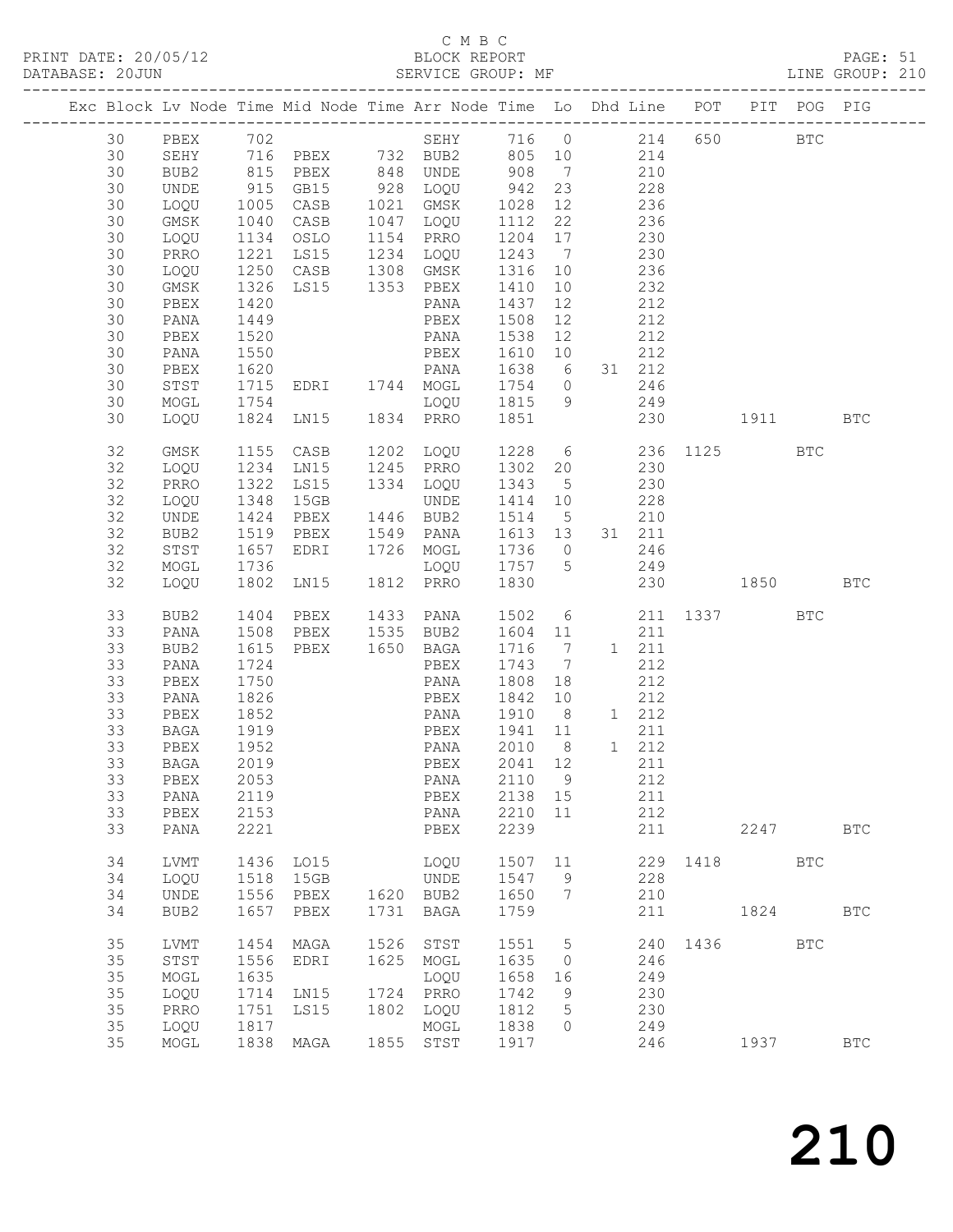### C M B C<br>BLOCK REPORT

PAGE: 52<br>LINE GROUP: 210

|  |    |                  |              | Exc Block Lv Node Time Mid Node Time Arr Node Time Lo Dhd Line POT |      |                                       |         |                 |                 |                |      |                | PIT POG PIG |              |
|--|----|------------------|--------------|--------------------------------------------------------------------|------|---------------------------------------|---------|-----------------|-----------------|----------------|------|----------------|-------------|--------------|
|  | 36 | LVMT             |              | 1503 MAGA 1535 STST 1600 10 240 1445 BTC                           |      |                                       |         |                 |                 |                |      |                |             |              |
|  | 36 | STST             |              |                                                                    |      |                                       |         |                 |                 |                |      |                |             |              |
|  | 36 | MOGL             | 1610<br>1649 |                                                                    |      | EDRI 1639 MOGL 1649 0<br>LOQU 1712 11 |         |                 | $246$<br>$249$  |                |      |                |             |              |
|  | 36 |                  | 1723         | 29LO 1741 LVMT                                                     |      |                                       | 1750 11 |                 | 229             |                |      |                |             |              |
|  |    | LOQU             |              |                                                                    |      |                                       |         |                 |                 |                |      |                |             |              |
|  | 36 | LVMT             | 1801         | LO15                                                               |      | LOQU                                  | 1828    | $7\overline{)}$ | 229             |                |      |                |             |              |
|  | 36 | LOQU             | 1835<br>1855 |                                                                    |      | MOGL                                  | 1855 0  |                 |                 | $249$<br>$246$ |      |                |             |              |
|  | 36 | MOGL             |              | MAGA                                                               |      | 1912 STST                             | 1934 14 |                 |                 |                |      |                |             |              |
|  | 36 | STST             | 1948         | 15LO                                                               |      | 2023 LVMT                             | 2036    |                 |                 |                | 240  | 2051 70        |             | <b>BTC</b>   |
|  | 37 | BUB2             | 1511         |                                                                    |      | 1542 UNDE 1606<br>1629 LOQU 1643      |         |                 |                 |                |      | 9 210 1444 BTC |             |              |
|  | 37 | UNDE             | 1615         | PBEX<br>GB15                                                       |      |                                       |         | $7\overline{ }$ |                 | 228            |      |                |             |              |
|  | 37 | LOQU             | 1650         |                                                                    |      | MOGL                                  | 1712    | $\overline{0}$  | 249             |                |      |                |             |              |
|  | 37 | MOGL             | 1712         | MAGA 1730 STST                                                     |      |                                       | 1802    | 9               | 246             |                |      |                |             |              |
|  | 37 | STST             | 1811         | EDRI 1840 MOGL                                                     |      |                                       | 1850    | $\circ$         |                 | 246            |      |                |             |              |
|  | 37 | MOGL             | 1850         |                                                                    |      | LOQU                                  | 1908    |                 |                 |                |      | 249 1928       |             | <b>BTC</b>   |
|  | 38 | STST             | 1517         | 15LO                                                               |      | 1554 LVMT                             | 1607 9  |                 |                 |                |      | 240 1453       | <b>BTC</b>  |              |
|  | 38 |                  | 1616         | L015                                                               |      |                                       | 1645    | $5\overline{)}$ |                 | 229            |      |                |             |              |
|  |    | LVMT             |              |                                                                    |      | LOQU                                  | 1716 12 |                 |                 |                |      |                |             |              |
|  | 38 | LOQU             | 1650         | CASB                                                               |      | 1709 GMSK                             |         |                 |                 | 236            |      |                |             |              |
|  | 38 | GMSK             | 1728         | CASB                                                               |      | 1735 LOQU                             | 1757 6  |                 |                 | 236            |      |                |             |              |
|  | 38 | LOQU             |              | 1803 CASB                                                          |      | 1821 GMSK                             | 1828    |                 |                 |                |      | 236 1858 BTC   |             |              |
|  | 39 | LOQU             | 1531         | LN15                                                               |      | 1541 PRRO                             | 1600    |                 |                 |                |      | 5 230 1501 BTC |             |              |
|  | 39 | PRRO             | 1605         | LS15                                                               |      | 1616 LOQU                             | 1626    | $6\overline{6}$ |                 | 230            |      |                |             |              |
|  | 39 | LOQU             | 1632         | LN15                                                               |      | 1642 PRRO                             | 1701    | $5\overline{)}$ | 230             |                |      |                |             |              |
|  | 39 | PRRO             | 1706         | LS15                                                               |      | 1717 LOQU                             | 1727    | 6               |                 | 230            |      |                |             |              |
|  | 39 | LOQU             | 1733         | CASB                                                               |      | 1753 GMSK                             | 1800    |                 |                 |                |      | 236 1830       |             | <b>BTC</b>   |
|  |    |                  |              |                                                                    |      |                                       |         |                 |                 |                |      |                |             |              |
|  | 40 | BUB2             | 1529         | PBEX                                                               |      | 1601 UNDE                             | 1624    |                 | $6\overline{6}$ |                |      | 210 1502 BTC   |             |              |
|  | 40 | UNDE             | 1630         | GB15                                                               |      | 1644 LOQU                             | 1658    | 9               |                 | 228            |      |                |             |              |
|  | 40 | LOQU             |              | 1707 29LO 1725 LVMT                                                |      |                                       | 1734    | $7\phantom{0}$  |                 | 229            |      |                |             |              |
|  | 40 | LVMT             | 1741         | LO15                                                               |      | LOQU                                  | 1808    |                 |                 |                |      | 229 1828       |             | <b>BTC</b>   |
|  |    |                  |              |                                                                    |      |                                       |         |                 |                 |                |      |                |             |              |
|  | 41 | LOQU             | 1533         |                                                                    |      | MOGL                                  | 1555    |                 |                 |                |      | 0 249 1503     | <b>BTC</b>  |              |
|  | 41 | MOGL             |              | MAGA 1614 STST                                                     |      |                                       | 1642    | 23              |                 | 246            |      |                |             |              |
|  | 41 | STST             | 1555<br>1705 | 15LO                                                               |      | 1744 LVMT                             | 1758 13 |                 |                 | 240            |      |                |             |              |
|  | 41 | LVMT             | 1811         |                                                                    |      | MAGA 1842 STST 1907 5 240             |         |                 |                 |                |      |                |             |              |
|  | 41 | STST             | 1912         | LNI5                                                               |      | 1942 LNCB                             | 1952    |                 |                 |                | 241  | 2010 BTC       |             |              |
|  |    |                  |              |                                                                    |      |                                       |         |                 |                 |                |      |                |             |              |
|  | 42 | PBEX             | 1517         |                                                                    |      | SEHY 1534 0 214 1505 BTC              |         |                 |                 |                |      |                |             |              |
|  | 42 | SEHY             | 1534         |                                                                    |      | PBEX                                  | 1550    | 6               |                 | 214            |      |                |             |              |
|  | 42 | PBEX             | 1556         |                                                                    |      | SEHY                                  | 1611    | 0               |                 | 214            |      |                |             |              |
|  | 42 | SEHY             | 1611         |                                                                    |      | PBEX                                  | 1626    | 5               | 25              | 214            |      |                |             |              |
|  | 42 | BUB2             | 1656         | PBEX                                                               | 1741 | SEHY                                  | 1800    |                 |                 | 214            |      | 1816           |             | $_{\rm BTC}$ |
|  | 43 | LOQU             | 1533         | CASB                                                               | 1552 | GMSK                                  | 1600    | 8               |                 | 236            | 1503 |                | <b>BTC</b>  |              |
|  | 43 | GMSK             | 1608         | CASB                                                               | 1615 | LOQU                                  | 1638    | 10              |                 | 236            |      |                |             |              |
|  | 43 | LOQU             | 1648         | 15GB                                                               |      | UNDE                                  | 1717    | 6               |                 | 228            |      |                |             |              |
|  | 43 | UNDE             | 1723         | PBEX                                                               | 1746 | BUB2                                  | 1817    | 6               |                 | 210            |      |                |             |              |
|  | 43 | BUB <sub>2</sub> | 1823         | PBEX                                                               | 1851 | UNDE                                  | 1913    |                 |                 | 210            |      | 1935           |             | <b>BTC</b>   |
|  |    |                  |              |                                                                    |      |                                       |         |                 |                 |                |      |                |             |              |
|  | 44 | UNDE             | 1531         | PBEX                                                               | 1555 | BUB <sub>2</sub>                      | 1625    | 5               |                 | 210            | 1508 |                | <b>BTC</b>  |              |
|  | 44 | BUB2             | 1630         | PBEX                                                               | 1710 | SEHY                                  | 1729    | 0               |                 | 214            |      |                |             |              |
|  | 44 | SEHY             | 1729         |                                                                    |      | PBEX                                  | 1742    | 9               | 25              | 214            |      |                |             |              |
|  | 44 | STST             | 1816         | EDRI                                                               | 1845 | MOGL                                  | 1855    | $\Omega$        |                 | 246            |      |                |             |              |
|  | 44 | MOGL             | 1855         |                                                                    |      | LOQU                                  | 1913    |                 |                 | 249            |      | 1933           |             | <b>BTC</b>   |
|  |    |                  |              |                                                                    |      |                                       |         |                 |                 |                |      |                |             |              |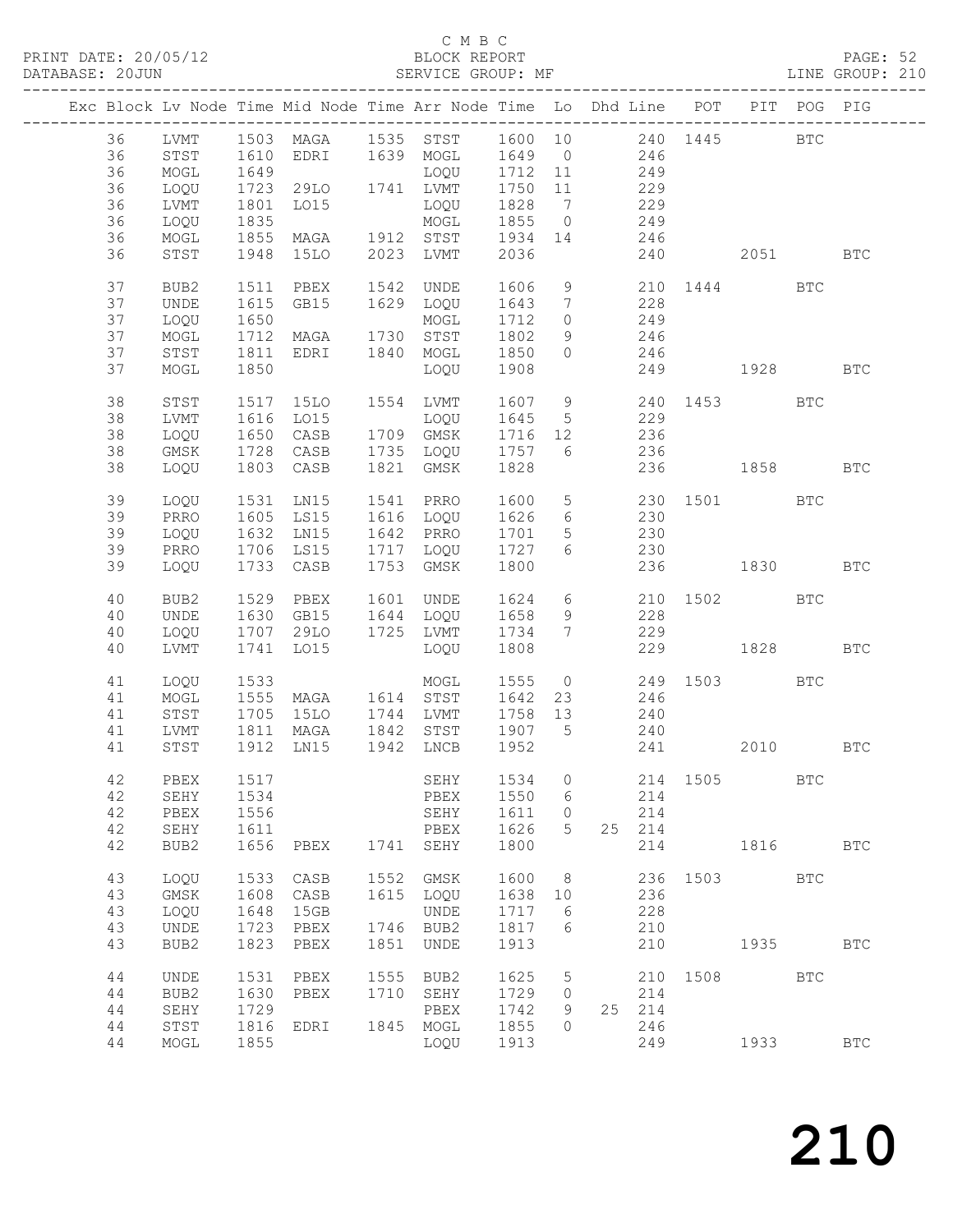### C M B C<br>BLOCK REPORT

PAGE: 53<br>LINE GROUP: 210

|                |                      |              |                        |              | Exc Block Lv Node Time Mid Node Time Arr Node Time Lo Dhd Line POT |                 |                 |         |                 |      |              | PIT POG PIG  |            |
|----------------|----------------------|--------------|------------------------|--------------|--------------------------------------------------------------------|-----------------|-----------------|---------|-----------------|------|--------------|--------------|------------|
| 45<br>45<br>45 | BUB2<br>UNDE<br>BUB2 |              |                        |              | 1746 PBEX 1822 BAGA 1848 7 1 211                                   |                 |                 |         |                 |      |              | BTC          |            |
| 45             | PANA                 | 1856         |                        |              | PBEX 1912                                                          |                 |                 |         |                 |      | 212 1922 BTC |              |            |
| 46<br>46       | STST<br>MOGL         | 1542<br>1621 | EDRI 1611 MOGL         |              | LOQU                                                               | 1621 0<br>1644  | 9               |         | 249             |      | 246 1518 BTC |              |            |
| 46<br>46       | LOQU<br>LVMT         | 1653         | 1726 LO15              |              | 29LO 1712 LVMT 1721 5<br>LOQU                                      | 1753            |                 |         | 229             |      | 229 1813     |              | <b>BTC</b> |
| 47             | UNDE                 | 1543         |                        |              | GB15 1559 LOQU 1613 7                                              |                 |                 |         |                 |      | 228 1520 BTC |              |            |
| 47<br>47       | LOQU<br>GMSK         | 1620<br>1658 | CASB<br>CASB           |              | 1639 GMSK<br>1705 LOQU                                             | 1647 11<br>1727 | 6               |         | 236<br>236      |      |              |              |            |
| 47             | LOQU                 | 1733         | 15GB                   |              | UNDE                                                               | 1801 14         |                 |         | 228             |      |              |              |            |
| 47             | UNDE                 | 1815         | PBEX                   |              | 1835 BUB2                                                          | 1902            | $5\overline{)}$ |         | $\frac{1}{210}$ |      |              |              |            |
| 47             | BUB2                 | 1907         | PBEX                   |              | 1932 UNDE                                                          | 1951 6          |                 |         | 210             |      |              |              |            |
| 47             | UNDE                 | 1957         | PBEX                   |              | 2016 BUB2                                                          | 2042            | 6               |         | 209             |      |              |              |            |
| 47             | BUB2                 | 2048         | PBEX                   |              | 2116 UNDE                                                          | 2137 20         |                 |         | 209             |      |              |              |            |
| 47             | UNDE                 | 2157         | PBEX                   |              | 2216 BUB2<br>2316 UNDE                                             | 2241            | 9               |         | 209<br>209      |      |              |              |            |
| 47<br>47       | BUB2<br>UNDE         | 2250<br>2400 | PBEX<br>PBEX 2416 BUB2 |              |                                                                    | 2336<br>2439 14 | 24              |         | 209             |      |              |              |            |
| 47             | BUB2                 | 2453         | PBEX 2516 UNDE         |              |                                                                    | 2536            | $5\overline{)}$ |         | 209             |      |              |              |            |
| 47             | UNDE                 | 2541         |                        |              | PBEX                                                               | 2554 6          |                 |         | 209             |      |              |              |            |
| 47             | PBEX                 | 2600         |                        |              | $HK-E$                                                             | 2606            |                 |         | 028             |      | 2610         |              | <b>BTC</b> |
| 48             | LOQU                 |              |                        |              | 1551 29LO 1610 LVMT 1618 13 229 1521 BTC                           |                 |                 |         |                 |      |              |              |            |
| 48             | LVMT                 | 1631         | LO15                   |              | LOQU 1700 6                                                        |                 |                 |         | 229             |      |              |              |            |
| 48             | LOQU                 | 1706         |                        |              | MOGL                                                               | 1728            | $\overline{0}$  |         | 249             |      |              |              |            |
| 48             | MOGL                 | 1728         |                        |              | MAGA 1745 STST 1815 17 246                                         |                 |                 |         |                 |      |              |              |            |
| 48             | STST                 | 1832         | LNI5                   |              | 1902 LNCB                                                          | 1913            |                 |         |                 |      | 241 1931 BTC |              |            |
| 49             | BUB2                 | 1557         | PBEX                   |              | 1631 UNDE                                                          | 1654            |                 | $5 - 5$ |                 |      | 210 1530 BTC |              |            |
| 49             | <b>UNDE</b>          | 1659         |                        |              | GB15 1713 LOQU 1728 15                                             |                 |                 |         | 228             |      |              |              |            |
| 49<br>49       | LOQU<br>LVMT         | 1743<br>1816 | 29LO<br>LO15           |              | 1801 LVMT<br>LOQU                                                  | 1809 7<br>1840  |                 |         | 229             |      | 229 1900     |              | <b>BTC</b> |
|                |                      |              |                        |              |                                                                    |                 |                 |         |                 |      |              |              |            |
| 50<br>50       | LOQU<br>MOGL         | 1603<br>1625 |                        |              | MOGL 1625 0<br>MAGA 1643 STST 1713 8 6 246                         |                 |                 |         |                 |      | 249 1533 BTC |              |            |
| 50             | BUB2                 |              |                        |              | 1727 PBEX 1803 BAGA 1829                                           |                 |                 |         |                 |      | 211 1854 BTC |              |            |
|                |                      |              |                        |              |                                                                    |                 |                 |         |                 |      |              |              |            |
| 51             | LOQU                 | 1603         | 15GB                   |              | UNDE                                                               | 1631            | 13              |         | 228             | 1533 |              | BTC          |            |
| 51             | UNDE                 | 1644         | GB15                   | 1658         | LOQU                                                               | 1713            | 7               |         | 228             |      |              |              |            |
| 51<br>51       | LOQU<br>GMSK         | 1720<br>1752 | CASB<br>LS15           | 1740<br>1817 | GMSK<br>PBEX                                                       | 1747<br>1839    | 5               |         | 236<br>232      |      | 1849         |              | <b>BTC</b> |
|                |                      |              |                        |              |                                                                    |                 |                 |         |                 |      |              |              |            |
| 52             | BUB2                 | 1601         | PBEX                   | 1634         | BAGA                                                               | 1700            | 7               |         | 211             | 1534 |              | <b>BTC</b>   |            |
| 52             | <b>BAGA</b>          | 1707         |                        |              | PBEX                                                               | 1731            | 15              |         | 211             |      |              |              |            |
| 52<br>52       | PBEX                 | 1746         |                        |              | SEHY                                                               | 1801<br>1813    | $\circ$<br>7    |         | 214<br>214      |      |              |              |            |
| 52             | SEHY<br>PBEX         | 1801<br>1820 |                        |              | PBEX<br>PANA                                                       | 1838            |                 |         | 212             |      | 1901         |              | <b>BTC</b> |
|                |                      |              |                        |              |                                                                    |                 |                 |         |                 |      |              |              |            |
| 53<br>53       | STST<br>GMSK         | 1555<br>1642 | LS15                   | 1709         | GMSK<br>PBEX                                                       | 1633<br>1736    | 9<br>16         | 25      | 247<br>232      | 1531 |              | $_{\rm BTC}$ |            |
| 53             | STST                 | 1817         | 15LO                   | 1852         | LVMT                                                               | 1905            |                 |         | 240             |      | 1920         |              | <b>BTC</b> |
|                |                      |              |                        |              |                                                                    |                 |                 |         |                 |      |              |              |            |
| 54             | UNDE                 | 1600         | GB15                   |              | 1614 LOQU                                                          | 1628            | 11              |         | 228             | 1537 |              | <b>BTC</b>   |            |
| 54             | LOQU                 |              | 1639 29LO              |              | 1658 LVMT                                                          | 1707            | 8               |         | 229             |      |              |              |            |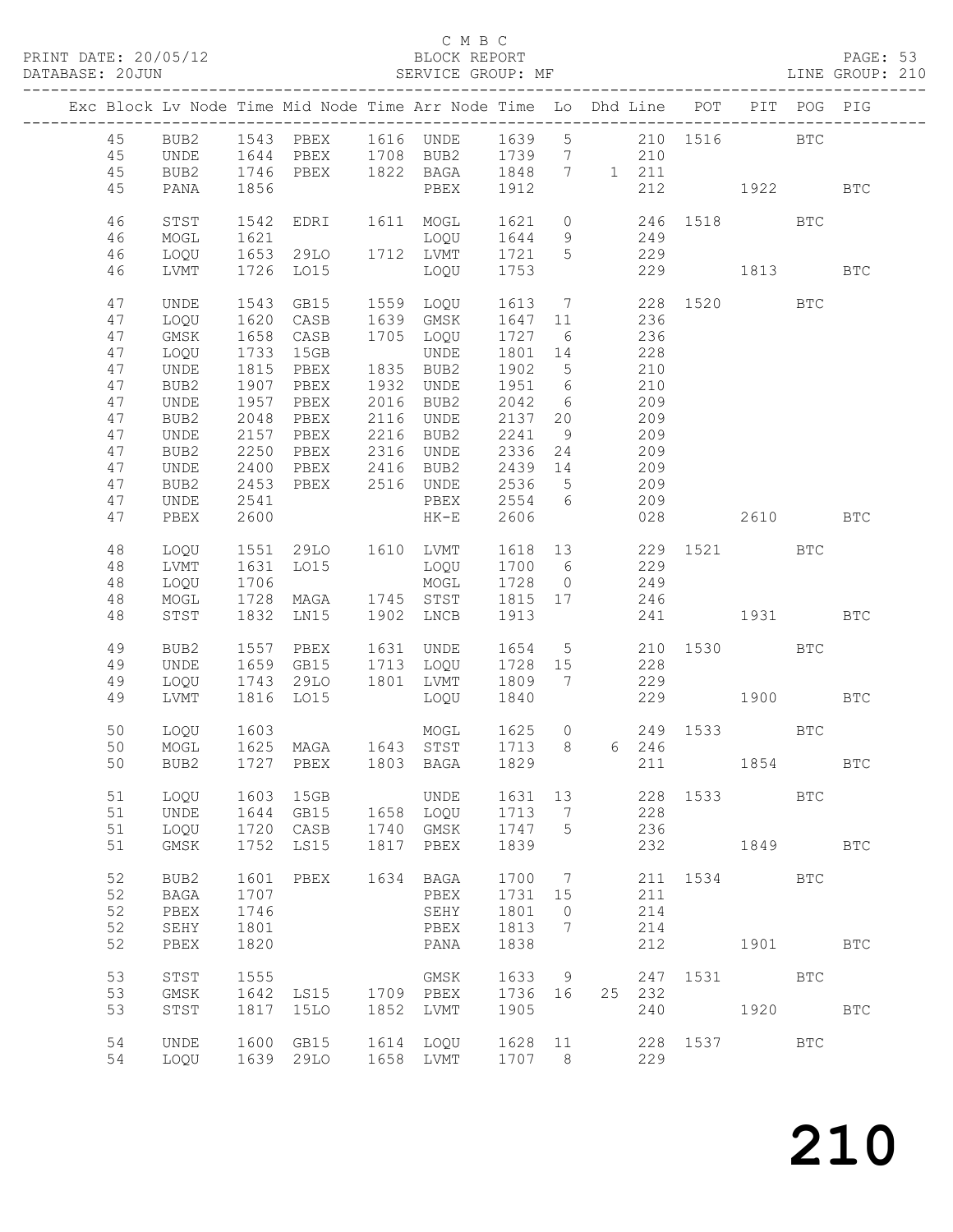### C M B C<br>BLOCK REPORT

PAGE: 54<br>LINE GROUP: 210

|                |                              |                      | Exc Block Lv Node Time Mid Node Time Arr Node Time Lo Dhd Line POT PIT POG PIG |                      |                                     |                         |                                                      |                 |                   |      |                      |            |              |
|----------------|------------------------------|----------------------|--------------------------------------------------------------------------------|----------------------|-------------------------------------|-------------------------|------------------------------------------------------|-----------------|-------------------|------|----------------------|------------|--------------|
| 54<br>54       | LOQU                         |                      | LVMT 1715 LO15 LOQU 1742 6 229<br>1748 15GB UNDE 1816                          |                      |                                     |                         |                                                      |                 |                   |      | 228 1838             |            | BTC          |
| 55<br>55       | STST<br>HARB                 | 1713                 | 1606 LN15 1640 LNCB 1654 6 13 241 1542 BTC                                     |                      | LOQU                                | 1723                    |                                                      |                 | 231               |      | 1743                 |            | BTC          |
| 56<br>56       | BUB2<br>UNDE                 | 1612                 | PBEX<br>1716 GB15                                                              |                      | 1646 UNDE<br>1730 LOQU              | 1709<br>1743            | 5 <sup>5</sup>                                       | $7\overline{ }$ | 228               |      | 210 1545             | BTC        |              |
| 56             | LOQU                         | 1748                 | LN15                                                                           |                      | 1758 PRRO                           | 1816                    |                                                      |                 |                   |      | 230 1836             |            | <b>BTC</b>   |
| 57<br>57<br>57 | STST<br>LVMT<br>STST         | 1620<br>1726<br>1832 | 15LO<br>MAGA<br>EDRI                                                           |                      | 1657 LVMT<br>1801 STST<br>1857 MOGL | 1826<br>1906            | $\circ$                                              |                 | 6 240<br>246      |      | 1710 16 240 1556 BTC |            |              |
| 57<br>57       | MOGL<br>LOQU                 | 1906<br>1933         | CASB                                                                           |                      | LOQU<br>1951 GMSK                   | 1924<br>1958            | 9<br>5 <sup>5</sup>                                  |                 | 249<br>236<br>236 |      |                      |            |              |
| 57<br>57<br>57 | GMSK<br>LOQU<br>GMSK         | 2003<br>2033<br>2101 | CASB<br>CASB<br>CASB                                                           |                      | 2010 LOQU<br>2049 GMSK<br>2108 LOQU | 2028<br>2056<br>2126    | $5\overline{)}$<br>5 <sup>5</sup><br>$7\overline{ }$ |                 | 236<br>236        |      |                      |            |              |
| 57<br>57       | LOQU<br>GMSK                 |                      | 2133 CASB<br>2201 CASB                                                         | 2207                 | 2149 GMSK<br>LOQU                   | 2156<br>2224            | 5 <sup>5</sup>                                       |                 | 236<br>236        |      | 2240 BTC             |            |              |
| 58<br>58       | STST<br>STST                 | 1629<br>1759         | 15LO<br>15LO                                                                   |                      | 1706 LVMT<br>1836 LVMT              | 1719 9<br>1849          | $7\overline{ }$                                      |                 | 240               |      | 31  240  1605  BTC   |            |              |
| 58<br>58<br>58 | LVMT<br>STST<br>MOGL         | 1856<br>2001<br>2035 | MAGA<br>EDRI                                                                   |                      | 1924 STST<br>2026 MOGL<br>LOQU      | 1945<br>2035<br>2053    | 16<br>$\overline{0}$<br>12                           |                 | 240<br>246<br>249 |      |                      |            |              |
| 58<br>58<br>58 | LOQU<br>UNDE<br>LOQU         | 2105                 | 15GB<br>2136 GB15 2147 LOQU<br>2202 CASB 2217 GMSK                             |                      | UNDE                                | 2128<br>2156<br>2224 14 | 8 <sup>8</sup><br>6                                  |                 | 228<br>228<br>236 |      |                      |            |              |
| 58             | GMSK                         |                      | 2238 LS15 2257 PBEX                                                            |                      |                                     | 2309                    |                                                      |                 |                   | 232  | 2317 BTC             |            |              |
| 59<br>59<br>59 | STST<br>GMSK<br>PBEX         | 1630<br>1715<br>1816 | LS15 1742 PBEX                                                                 |                      | GMSK<br>SEHY                        | 1710<br>1808<br>1830    | 8 <sup>8</sup><br>$\overline{0}$                     |                 | 232<br>214        |      | 5 247 1606 BTC       |            |              |
| 59<br>59<br>59 | SEHY<br>PBEX<br>JOST         | 1830<br>1851         | <b>BDKI</b><br>1931 BDKI 1952 PBEX                                             |                      | PBEX<br>JOST                        | 1841<br>1925<br>2003    | 10<br>6                                              |                 | 214<br>028        | 028  | 2011 BTC             |            |              |
| 60             | PBEX                         | 1619                 |                                                                                |                      | SEHY                                |                         |                                                      |                 |                   |      | 1634 0 214 1607 BTC  |            |              |
| 60<br>60       | 60 SEHY 1634<br>PBEX<br>SEHY | 1654<br>1709         |                                                                                |                      | PBEX 1649 5 214<br>SEHY<br>PBEX     | 1709<br>1722            | $\circ$<br>5                                         |                 | 214<br>214        |      |                      |            |              |
| 60<br>60       | PBEX<br>SEHY                 | 1727<br>1742         |                                                                                |                      | SEHY<br>PBEX                        | 1742<br>1754            | $\Omega$                                             |                 | 214<br>214        |      | 1804                 |            | $_{\rm BTC}$ |
| 61<br>61       | BUB2<br><b>BAGA</b>          | 1644<br>1753         | PBEX                                                                           | 1718                 | BAGA<br>PBEX                        | 1746<br>1815            | 7                                                    |                 | 211<br>211        | 1617 | 1825                 | BTC        | <b>BTC</b>   |
| 62<br>62       | ${\tt STST}$<br>MOGL         | 1645<br>1724         | EDRI                                                                           | 1714                 | MOGL<br>LOQU                        | 1724<br>1747            | $\circ$<br>- 6                                       |                 | 246<br>249        | 1621 |                      | <b>BTC</b> |              |
| 62<br>62       | LOQU<br><b>LVMT</b>          | 1753<br>1833         | 29LO<br>L015                                                                   | 1810                 | LVMT<br>LOQU                        | 1818<br>1857            | 15<br>5                                              |                 | 229<br>229        |      |                      |            |              |
| 62<br>62       | LOQU<br>PRRO                 | 1902<br>1939         | LN15<br>LS15                                                                   | 1912<br>1948         | PRRO<br>LOQU                        | 1929<br>1955            | 10<br>13                                             |                 | 230<br>230        |      |                      |            |              |
| 62<br>62<br>62 | LOQU<br>LVMT<br>STST         | 2008<br>2043<br>2143 | 29LO<br>MAGA<br>15LO                                                           | 2023<br>2108<br>2214 | LVMT<br>STST<br>LVMT                | 2030<br>2127<br>2227    | 13<br>16<br>13                                       |                 | 229<br>240<br>240 |      |                      |            |              |
|                |                              |                      |                                                                                |                      |                                     |                         |                                                      |                 |                   |      |                      |            |              |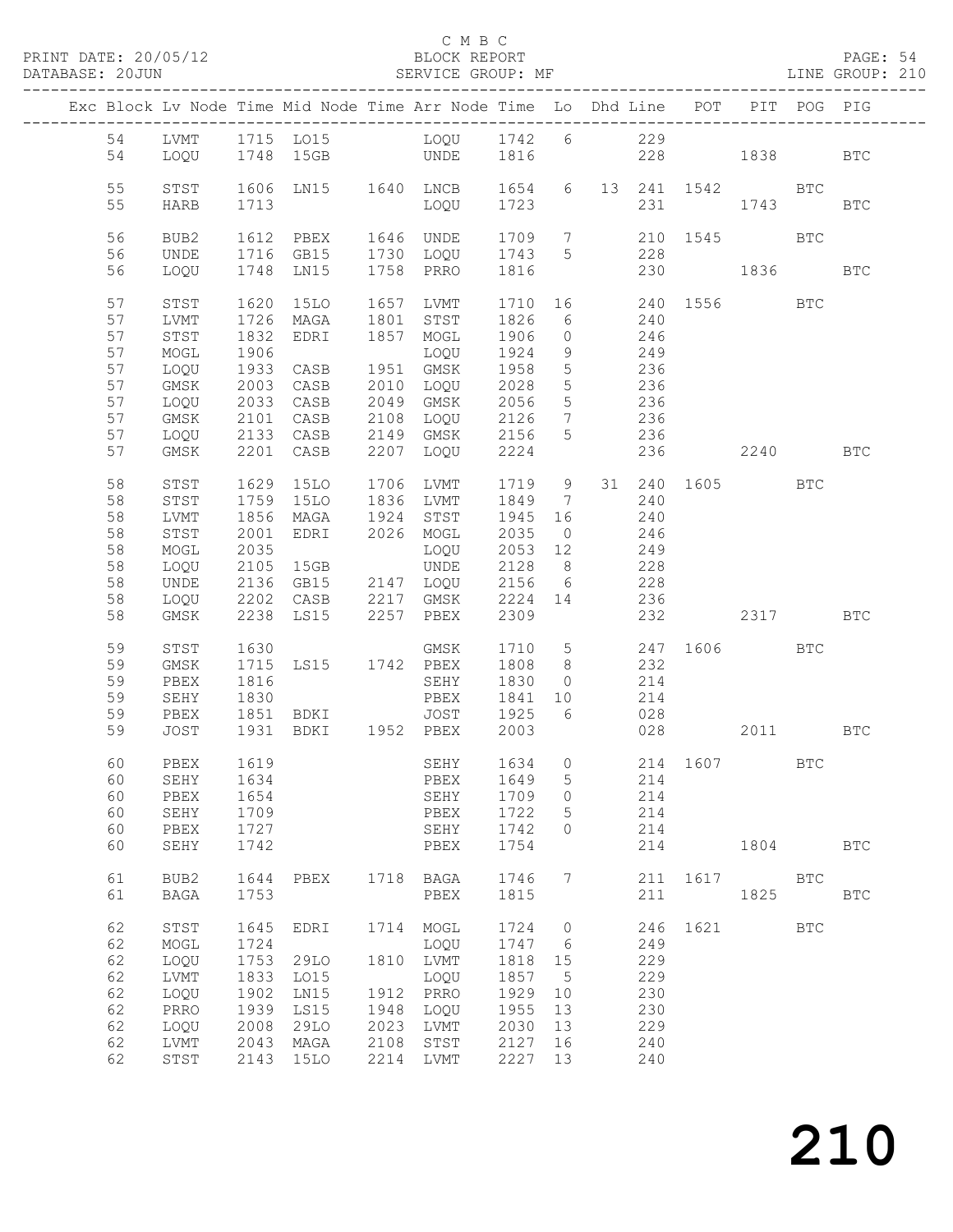### C M B C<br>BLOCK REPORT

| DATABASE: 20JUN |    |    |               |     | SERVICE GROUP: MF LINE GROUP: 210                                              |                      |             |                |             |                                                                                   |         |            |            |              |  |
|-----------------|----|----|---------------|-----|--------------------------------------------------------------------------------|----------------------|-------------|----------------|-------------|-----------------------------------------------------------------------------------|---------|------------|------------|--------------|--|
|                 |    |    |               |     | Exc Block Lv Node Time Mid Node Time Arr Node Time Lo Dhd Line POT PIT POG PIG |                      |             |                |             |                                                                                   |         |            |            |              |  |
|                 |    | 62 |               |     | LVMT 2240 MAGA 2305 STST                                                       |                      | 2324 14 240 |                |             |                                                                                   |         |            |            |              |  |
|                 | 62 |    |               |     | STST 2338 15LO                                                                 | 2406 LVMT 2417 240   |             |                |             |                                                                                   |         | 2432       |            | <b>BTC</b>   |  |
|                 | 71 |    |               |     | BAGA 622 PBEX 646 BUB2 708 10                                                  |                      |             |                |             | 211                                                                               |         | 557 BTC    |            |              |  |
|                 | 71 |    | BUB2 718 PBEX |     |                                                                                | 743 UNDE 801 10 210  |             |                |             |                                                                                   |         |            |            |              |  |
|                 | 71 |    | UNDE          |     | 811 PBEX                                                                       | 837 BUB2             | 910         |                |             | 210                                                                               | 937     |            |            | <b>BTC</b>   |  |
|                 | 72 |    | BDKI          |     | 559 HK-W 602 PBEX                                                              |                      |             |                | 609 8       | 028                                                                               |         | 558 BTC    |            |              |  |
|                 | 72 |    | PBEX          | 617 |                                                                                | <b>BAGA</b>          | 636 17      |                |             | 1 211                                                                             |         |            |            |              |  |
|                 | 72 |    | PANA          | 654 |                                                                                | PBEX                 | 712 6       |                |             | 212                                                                               |         |            |            |              |  |
|                 | 72 |    | PBEX          | 718 |                                                                                | PANA                 |             |                | 736 6 1 212 |                                                                                   |         |            |            |              |  |
|                 | 72 |    | BAGA          |     |                                                                                |                      | 843         |                |             | 211                                                                               |         | 910        |            | <b>BTC</b>   |  |
|                 | 73 |    | GMSK          |     | 634 MCMA                                                                       | STST                 |             |                | 714 15 247  |                                                                                   |         | 604 BTC    |            |              |  |
|                 | 73 |    | STST          |     | 729 15LO                                                                       | 801 LVMT             | 815 5       |                |             | 240                                                                               |         |            |            |              |  |
|                 | 73 |    | LVMT          |     | 820 MAGA                                                                       | 850 STST             | 913         |                |             | 240                                                                               | 937     |            |            | <b>BTC</b>   |  |
|                 |    |    |               |     |                                                                                |                      |             |                |             |                                                                                   |         |            |            |              |  |
|                 | 74 |    | BAGA          |     | 635 PBEX                                                                       | 659 BUB2             | 723         |                | $5 - 5$     | 211                                                                               |         | 610 BTC    |            |              |  |
|                 | 74 |    | BUB2          |     | 728 PBEX                                                                       | 757 UNDE             | 817 9       |                |             | 210                                                                               |         |            |            |              |  |
|                 | 74 |    | UNDE          |     | 826 PBEX                                                                       | 851 BUB2             | 922         |                |             | 210                                                                               |         | 949        |            | <b>BTC</b>   |  |
|                 | 75 |    | BUB2          |     | 635 PBEX                                                                       | 658 UNDE             |             |                | 717 12      | 210                                                                               |         | 612 BTC    |            |              |  |
|                 | 75 |    | UNDE          |     | 729 PBEX                                                                       | 751 BUB2             | 819         |                |             | 210                                                                               |         | 846        |            | <b>BTC</b>   |  |
|                 | 76 |    | LN15          |     | 646 OSLO                                                                       | 652 PRRO             | 701 7       |                |             | 230                                                                               |         | 621 7      | BTC        |              |  |
|                 | 76 |    | PRRO          |     | 708 LS15                                                                       | 718 LOQU             | 725         |                | $5 - 5$     | 230                                                                               |         |            |            |              |  |
|                 | 76 |    | LOQU          |     | 730 OSLO                                                                       |                      |             |                | 757 11      | 230                                                                               |         |            |            |              |  |
|                 | 76 |    | PRRO          |     | 808 LS15                                                                       | 746 PRRO<br>820 LOQU | 827 8       |                |             | 230                                                                               |         |            |            |              |  |
|                 | 76 |    | LOQU          | 835 |                                                                                | HARB                 | 845         |                |             | 231                                                                               | 910 BTC |            |            |              |  |
|                 |    |    |               |     |                                                                                |                      |             |                |             |                                                                                   |         |            |            |              |  |
|                 | 77 |    | CACU          |     | 653 EDRI 700 MOGL                                                              |                      | 710         | $\overline{0}$ |             | 246                                                                               |         | 628 BTC    |            |              |  |
|                 | 77 |    | MOGL          | 710 |                                                                                | LOQU                 | 737         | 9              |             | 249                                                                               |         |            |            |              |  |
|                 | 77 |    | LOQU          |     | 746 15GB                                                                       | UNDE                 | 811         | 5 <sub>5</sub> |             | 228                                                                               |         |            |            |              |  |
|                 | 77 |    | UNDE          |     | 816 GB15                                                                       | 831 LOQU             | 845         |                |             |                                                                                   | 228 905 |            |            | <b>BTC</b>   |  |
|                 | 78 |    | EG15<br>UNDE  |     | 647 LVMT 653 UNDE 657<br>702 GB15 714 LOQU 725                                 |                      |             |                |             | $\begin{array}{ccc} 5 & \hspace{1.5cm} 228 \\ 5 & \hspace{1.5cm} 228 \end{array}$ |         | 629 BTC    |            |              |  |
|                 | 78 |    | UNDE          |     | 702 GB15                                                                       |                      |             |                |             |                                                                                   |         |            |            |              |  |
|                 |    | 78 | LOQU 730 15GB |     |                                                                                | UNDE                 | 753         |                | $5^{\circ}$ | 228                                                                               |         |            |            |              |  |
|                 |    | 78 | UNDE          |     | 758 PBEX                                                                       | 823 BUB2             | 854         |                |             | 210                                                                               |         | 921        |            | $_{\rm BTC}$ |  |
|                 |    | 79 | PBEX          | 644 |                                                                                | SEHY                 | 657 0       |                |             | 214                                                                               | 632     | <b>BTC</b> |            |              |  |
|                 |    | 79 | SEHY          |     | 657 PBEX                                                                       | 710 BUB2             | 738 11      |                |             | 22 214                                                                            |         |            |            |              |  |
|                 |    | 79 | LNOS          |     | 811 15LO                                                                       | 824 STST             | 900         |                |             | 241                                                                               |         |            | 924 BTC    |              |  |
|                 | 80 |    | LOQU          | 717 |                                                                                | MOGL                 | 739         | $\circ$        |             | 249                                                                               | 647     |            | <b>BTC</b> |              |  |
|                 | 80 |    | MOGL          |     | 739 MAGA                                                                       | 759 STST             | 820         |                |             | 246                                                                               |         |            | 846        | $_{\rm BTC}$ |  |
|                 |    |    |               |     |                                                                                |                      |             |                |             |                                                                                   |         |            |            |              |  |
|                 | 81 |    | SEHY          | 706 |                                                                                | PBEX                 |             | 720 11         |             | 214                                                                               | 648     |            | BTC        |              |  |

81 PBEX 731 SEHY 746 0 214

82 PRRO 740 LS15 750 LOQU 757 5 230

82 LOQU 802 MOGL 824 0 249

82 LN15 717 OSLO 725 PRRO 735 5 230 652 BTC

82 MOGL 824 MAGA 844 STST 905 246 929 BTC

83 UNDE 720 PBEX 742 BUB2 810 10 5 210 657 BTC

808 BTC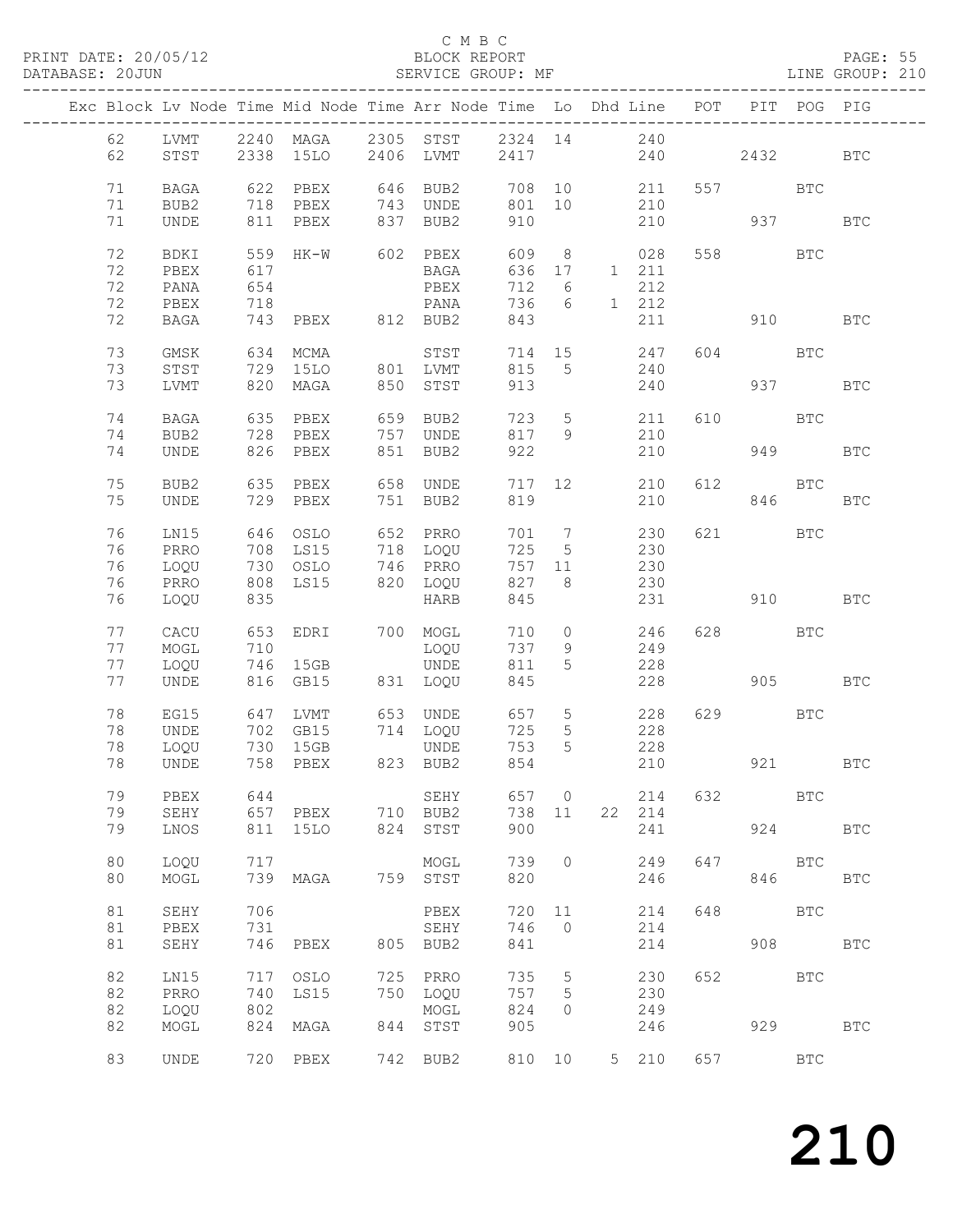### C M B C<br>BLOCK REPORT

PAGE: 56<br>LINE GROUP: 210

|  |          |              |            |          |     | Exc Block Ly Node Time Mid Node Time Arr Node Time Lo Dhd Line |            |               |    |            | POT | PIT | POG        | PIG        |
|--|----------|--------------|------------|----------|-----|----------------------------------------------------------------|------------|---------------|----|------------|-----|-----|------------|------------|
|  | 83       | STST         |            | 825 15LO | 903 | LVMT                                                           | 917        |               |    | 240        |     | 932 |            | BTC        |
|  | 84<br>84 | LVMT<br>LOOU | 715<br>749 | LO15     |     | LOOU<br>HARB                                                   | 738<br>800 | -11<br>21     | 13 | 229<br>231 | 657 |     | BTC        |            |
|  | 84       | LNOS         | 834        | 15LO     | 847 | STST                                                           | 921        |               |    | 241        |     | 945 |            | BTC        |
|  | 85       | UNDE         | 749        | PBEX     | 814 | BUB2                                                           | 845        |               |    | 210        | 726 | 912 | BTC        | BTC        |
|  | 86<br>86 | PANA<br>PBEX | 752<br>816 |          |     | PBEX<br>SEHY                                                   | 811<br>833 | 5<br>$\Omega$ |    | 212<br>214 | 729 |     | BTC        |            |
|  | 86       | SEHY         | 833        | PBEX     | 853 | BUB2                                                           | 928        |               |    | 214        |     | 955 |            | BTC        |
|  | 87<br>87 | PBEX<br>SEHY | 746<br>801 | PBEX     | 820 | SEHY<br>BUB2                                                   | 801<br>856 | $\bigcap$     |    | 214<br>214 | 734 | 923 | <b>BTC</b> | BTC        |
|  | 88       | BAGA         | 801        | PBEX     | 830 | BUB2                                                           | 901        |               |    | 211        | 738 | 928 | BTC        | <b>BTC</b> |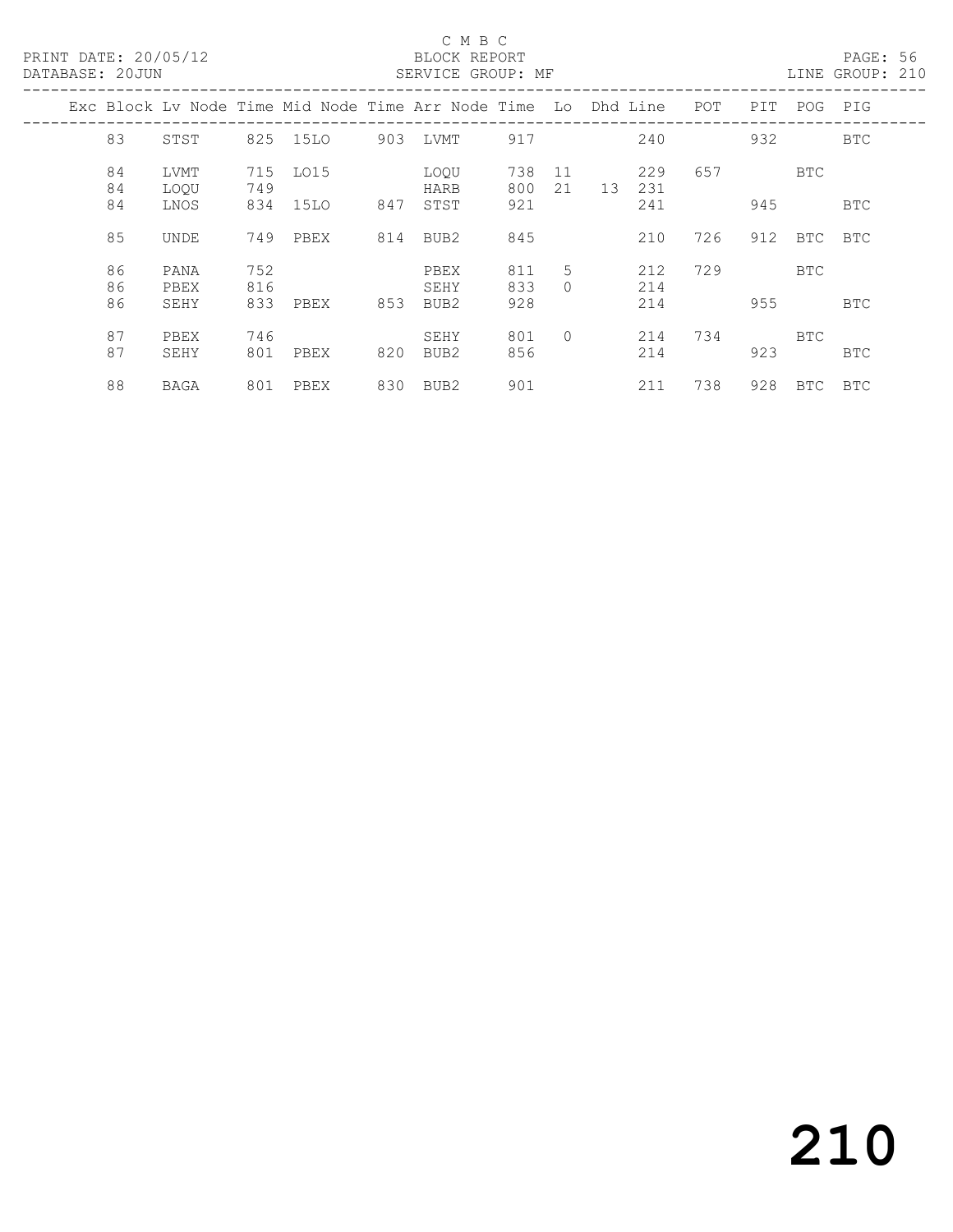| PRINT DATE: 20/05/12<br>DATABASE: 20JUN SERVICE GROUP: MF EXAMPLE PARABASE: 20JUN SERVICE GROUP: MF LINE GROUP: 240                                                                                                                                                                                                                                                                                                                                                                                                                                                                                                                                                                   |                                                                                                                                                                                                                                                            |                                                                                                                    |                      |                                                                  |  | C M B C<br>BLOCK REPORT |                                                                                                                                                                                                                                                                                                                                                                                                                                                                                                                                                         |     |          | PAGE: 57 |  |
|---------------------------------------------------------------------------------------------------------------------------------------------------------------------------------------------------------------------------------------------------------------------------------------------------------------------------------------------------------------------------------------------------------------------------------------------------------------------------------------------------------------------------------------------------------------------------------------------------------------------------------------------------------------------------------------|------------------------------------------------------------------------------------------------------------------------------------------------------------------------------------------------------------------------------------------------------------|--------------------------------------------------------------------------------------------------------------------|----------------------|------------------------------------------------------------------|--|-------------------------|---------------------------------------------------------------------------------------------------------------------------------------------------------------------------------------------------------------------------------------------------------------------------------------------------------------------------------------------------------------------------------------------------------------------------------------------------------------------------------------------------------------------------------------------------------|-----|----------|----------|--|
| 15GB 15 & GRAND BLVD<br>29<br>29 30 29 ST & LONSDALE<br>BORGA BANBURY & GALLANT<br>BUB2 BURRARD STATION<br>CACU CAPILANO RD & CURLING RD CASB CAPILANO SUSPENSION BRG<br>HARB HARBOURSIDE DR<br>HODM HOWE & DUNSMUIR<br>LONS SB LONSDALE AVE FS CARISBROOKE C<br>LONS LONSDALE & 15 ST<br>LONSDALE & 15 ST<br>LONSDALE & 15 ST<br>LONSDALE & 15 ST<br>LONSDALE & 15 ST<br>LONSDALE & 15 ST<br>LONSDALE & 15 ST<br>LONSDALE<br>MAGA MARINE & GARDEN<br>OSLO OSBORNE & LONSDALE<br>PEEX<br>PHIBBS EXCHANGE<br>PEEX<br>PHIBBS EXCHANGE<br>PERS<br>PARK ROYAL SOUTH<br>SECHELT & HYANNIS<br>SECHELT & HYANNIS<br>SECHELT & HYANNIS<br>TERRO PROSPECT & ROCKLAND<br>PERS<br>PERRO PROSPECT |                                                                                                                                                                                                                                                            |                                                                                                                    |                      |                                                                  |  |                         | 15LO 15TH & LONSDALE<br>MOGL               MONTROYAL  &  GLENCANYON<br>PANA                 PANORAMA  &  NAUGHTON<br>PKRN                   PARK  ROYAL  NORTH                                                                                                                                                                                                                                                                                                                                                                                          |     |          |          |  |
|                                                                                                                                                                                                                                                                                                                                                                                                                                                                                                                                                                                                                                                                                       |                                                                                                                                                                                                                                                            |                                                                                                                    |                      |                                                                  |  |                         |                                                                                                                                                                                                                                                                                                                                                                                                                                                                                                                                                         |     |          |          |  |
|                                                                                                                                                                                                                                                                                                                                                                                                                                                                                                                                                                                                                                                                                       | $\mathbf 1$<br>$\mathbf{1}$<br>$\mathbf{1}$<br>$\mathbf{1}$<br>$\mathbf{1}$<br>$\mathbf{1}$<br>$\mathbf{1}$<br>$\mathbf{1}$<br>$\mathbf 1$<br>$\mathbf{1}$<br>$\mathbf{1}$<br>$\mathbf{1}$<br>$\mathbf{1}$<br>$\mathbf{1}$<br>$\mathbf{1}$<br>$\mathbf{1}$ | DUCA<br>HBAY 1220 PKRS<br>DUCA 1310 PKRN<br>HBAY<br>DUCA<br>HBAY<br>DUCA<br>HBAY<br>DUCA 1815 PKRN<br>DUCA<br>HBAY | 1135<br>1400<br>1720 | PKRS<br>1450 PKRN<br>1545 PKRS<br>1635 PKRN<br>PKRS<br>2050 PKRS |  |                         | 1 DUCA 500 PKRN 518 HBAY 536 14 257 436 BTC<br>1 HBAY 550 PKRS 607 DUCA 625 10 257<br>1 DUCA 635 PKRN 653 HBAY 711 14 257<br>1 HBAY 725 PKRS 744 DUCA 803 12 257<br>DUCA 815 PKRN 835 HBAY 855 10 257<br>HBAY 905 PKRS 925 DUCA 946 9 257<br>DUCA 955 PKRN 1015 HBAY 1035 10 257<br>HBAY 1045 PKRS 1105 DUCA 1126 9 257<br>PKRN 1155 HBAY 1215 5 257<br>PKRS 1240 DUCA 1301 9 257<br>PKRN 1330 HBAY 1352 8 257<br>1420 DUCA 1441 9 257<br>1510 HBAY 1532 13 257<br>1605 DUCA 1626 9 257<br>1655 HBAY 1715 5 257<br>HBAY 1905 PKRS 1923 DUCA 1941 14 257 | 257 | 2147 BTC |          |  |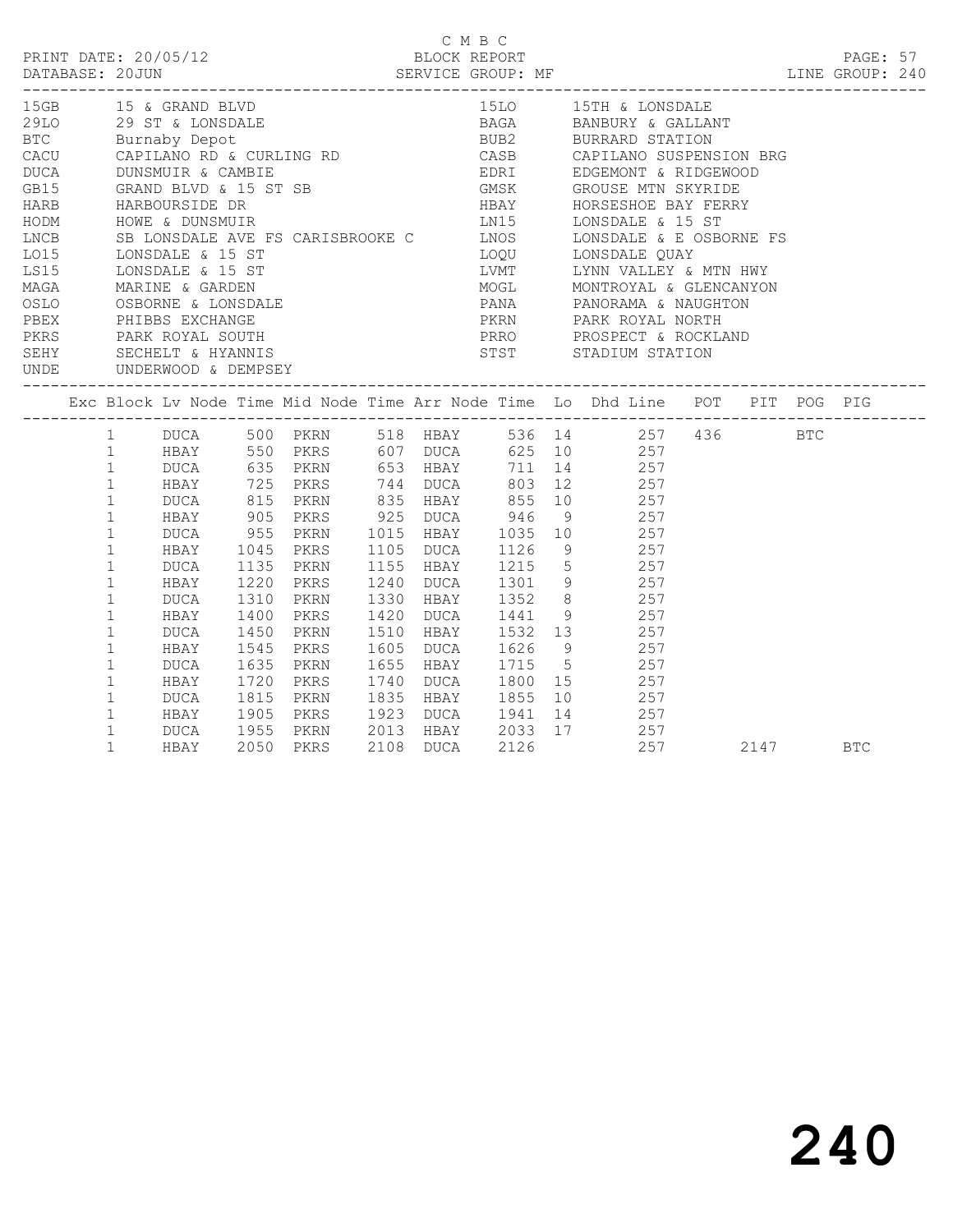# C M B C<br>BLOCK REPORT

PAGE: 58<br>LINE GROUP: 240

|  |                     |             |              |      |              |                      |         |                 | Exc Block Lv Node Time Mid Node Time Arr Node Time Lo Dhd Line POT PIT POG PIG |          |            |            |
|--|---------------------|-------------|--------------|------|--------------|----------------------|---------|-----------------|--------------------------------------------------------------------------------|----------|------------|------------|
|  | $\overline{2}$      |             |              |      |              |                      |         |                 | DUCA 520 PKRN 538 HBAY 556 24 257 456<br>HBAY 620 PKRS 637 DUCA 655 20 257     |          | <b>BTC</b> |            |
|  | $\mathbf{2}$        |             |              |      |              |                      |         |                 |                                                                                |          |            |            |
|  | $\mathbf{2}$        | DUCA        | 715          | PKRN |              | 733 HBAY             | 751 14  |                 | 257                                                                            |          |            |            |
|  | $\overline{2}$      | HBAY        | 805          | PKRS |              | 825 DUCA             | 845     | $5^{\circ}$     | 257                                                                            |          |            |            |
|  | $\mathbf{2}$        | DUCA        | 850<br>940   | PKRN | 911          | HBAY                 | 931     | 9               | 257                                                                            |          |            |            |
|  | $\mathbf{2}$        | HBAY        |              | PKRS | 1000         | DUCA                 | 1021    | 14              | 257                                                                            |          |            |            |
|  | $\mathbf{2}$        | DUCA        | 1035         | PKRN | 1055         | HBAY                 | 1115    | $5\overline{)}$ | 257                                                                            |          |            |            |
|  | $\mathbf{2}$        | HBAY        | 1120         | PKRS | 1140         | DUCA                 | 1201    | 9               | 257                                                                            |          |            |            |
|  | $\mathbf{2}$        | DUCA        | 1210         | PKRN | 1230         | HBAY                 | 1252    | 8 <sup>8</sup>  | 257                                                                            |          |            |            |
|  | $\mathbf{2}$        | HBAY        | 1300         | PKRS | 1320         | DUCA                 | 1341    | 9               | 257                                                                            |          |            |            |
|  | $\mathbf{2}$        | DUCA        | 1350         | PKRN | 1410         | HBAY                 | 1432    | 8 <sup>8</sup>  | 257                                                                            |          |            |            |
|  | $\mathbf{2}$        | HBAY        | 1440         | PKRS | 1500         | DUCA                 | 1521    | 9               | 257                                                                            |          |            |            |
|  | $\mathbf{2}$        | <b>DUCA</b> | 1530         | PKRN | 1550         | HBAY                 | 1612    | 8 <sup>8</sup>  | 257                                                                            |          |            |            |
|  | $\mathbf{2}$        | HBAY        | 1620         | PKRS | 1640         | DUCA                 | 1701 14 |                 | 257                                                                            |          |            |            |
|  | $\mathbf{2}$        | <b>DUCA</b> | 1715         | PKRN | 1735         | HBAY                 | 1755    | $5\overline{)}$ | 257                                                                            |          |            |            |
|  | $\mathbf{2}$        | HBAY        | 1800         | PKRS | 1820         | DUCA                 | 1840    | 15              | 257                                                                            |          |            |            |
|  | $\mathbf{2}$        | DUCA        | 1855         | PKRN | 1915         | HBAY                 | 1935    | $5^{\circ}$     | 257                                                                            |          |            |            |
|  | $\mathbf{2}$        | HBAY        | 1940         | PKRS | 1958         | DUCA                 | 2016    | 9               | 257                                                                            |          |            |            |
|  | $\mathbf{2}$        | DUCA        | 2025         | PKRN | 2043         | HBAY                 | 2103 17 |                 | 257                                                                            |          |            |            |
|  | $\mathbf{2}$        | HBAY        | 2120         | PKRS | 2138         | DUCA<br>HBAY 2242 18 | 2156    | 9               | 257<br>257                                                                     |          |            |            |
|  | $\overline{c}$<br>2 | DUCA        | 2205<br>2300 | PKRN | 2223<br>2318 | DUCA                 | 2336    |                 | 257                                                                            | 2357 BTC |            |            |
|  |                     | HBAY        |              | PKRS |              |                      |         |                 |                                                                                |          |            |            |
|  | 3                   | <b>DUCA</b> | 550          | PKRN | 608          | <b>HBAY</b>          | 626     |                 | 24<br>257                                                                      | 526      | <b>BTC</b> |            |
|  | $\mathsf 3$         | HBAY        | 650          | PKRS | 707          | DUCA                 | 725 10  |                 | 257                                                                            |          |            |            |
|  | 3                   | <b>DUCA</b> | 735          | PKRN | 755          | HBAY                 | 815     | $5^{\circ}$     | 257                                                                            |          |            |            |
|  | 3                   | HBAY        | 820          | PKRS | 840          | DUCA                 | 900     | 10              | 257                                                                            |          |            |            |
|  | $\mathsf 3$         | DUCA        | 910          | PKRN | 933          | HBAY                 | 953     | $\overline{7}$  | 257                                                                            |          |            |            |
|  | $\mathsf 3$         | HBAY        | 1000         | PKRS | 1020         | DUCA                 | 1041    | 14              | 257                                                                            |          |            |            |
|  | 3                   | DUCA        | 1055         | PKRN | 1115         | HBAY                 | 1135    | $5^{\circ}$     | 257                                                                            |          |            |            |
|  | 3                   | HBAY        | 1140         | PKRS | 1200         | DUCA                 | 1221 10 |                 | 257                                                                            |          |            |            |
|  | $\mathsf 3$         | <b>DUCA</b> | 1231         | PKRN | 1251         | HBAY                 | 1313    | $\overline{7}$  | 257                                                                            |          |            |            |
|  | $\mathsf 3$         | HBAY        | 1320         | PKRS | 1340         | DUCA                 | 1401    | 9               | 257                                                                            |          |            |            |
|  | $\mathsf 3$         | <b>DUCA</b> | 1410         | PKRN | 1430         | HBAY                 | 1452    | 8 <sup>8</sup>  | 257                                                                            |          |            |            |
|  | 3                   | HBAY        | 1500         | PKRS | 1520         | DUCA                 | 1541    | 9               | 257                                                                            |          |            |            |
|  | $\mathsf S$         | DUCA        | 1550         | PKRN | 1610         | HBAY                 | 1632 13 |                 | 257                                                                            |          |            |            |
|  | $\mathsf 3$         | HBAY        | 1645         | PKRS | 1705         | DUCA                 | 1726    | 9               | 257                                                                            |          |            |            |
|  | 3                   | DUCA        | 1735         | PKRN |              | 1755 HBAY            | 1815    | $5^{\circ}$     | 257                                                                            |          |            |            |
|  | 3                   | HBAY        | 1820         | PKRS |              | 1840 DUCA            | 1900    |                 | 257                                                                            | 1921     |            | <b>BTC</b> |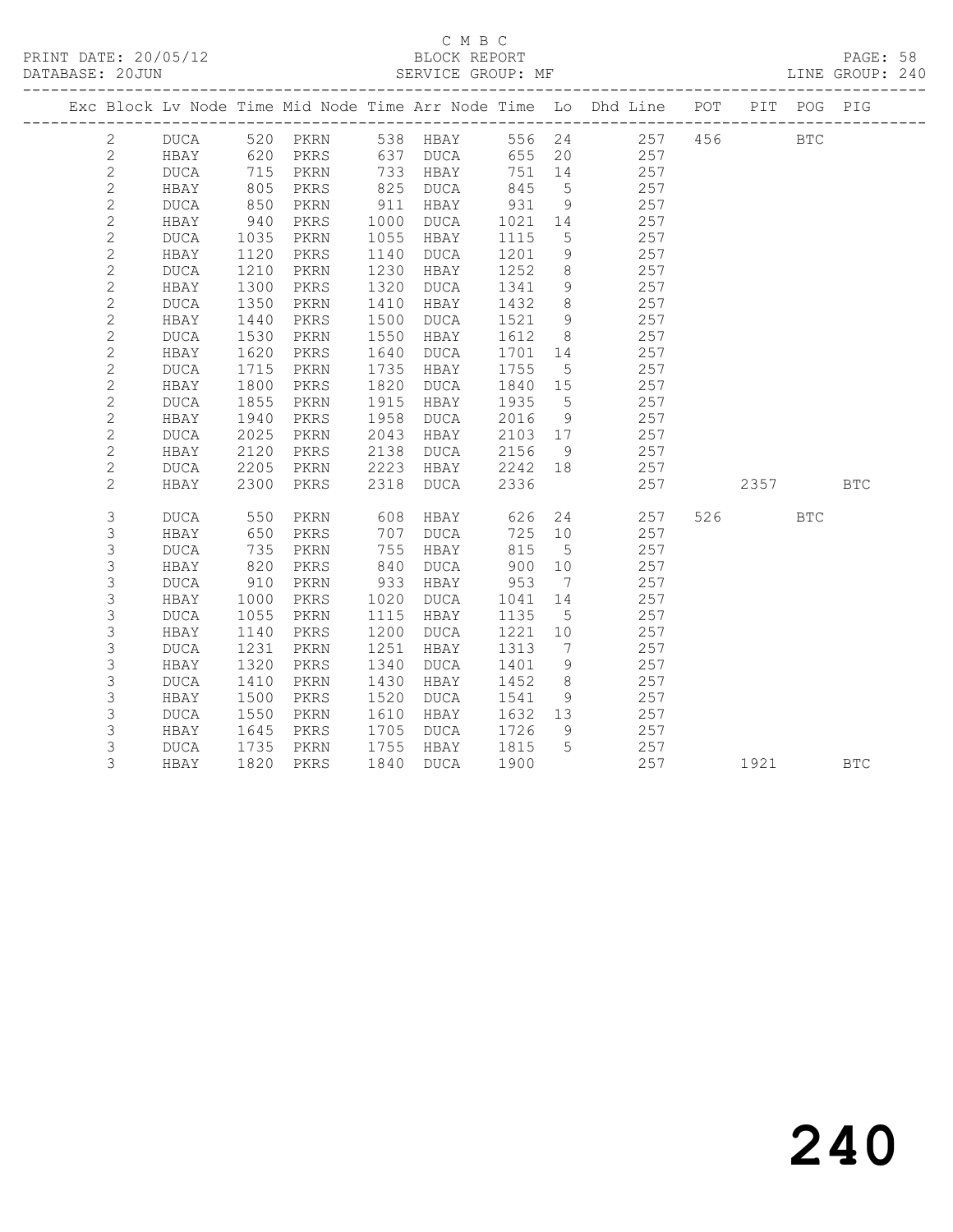# C M B C

| DATABASE: 20JUN |              |                   |              |                | SERVICE GROUP: MF |                 |                 |                                                                                |              |                                                                        |            | LINE GROUP: 240 |
|-----------------|--------------|-------------------|--------------|----------------|-------------------|-----------------|-----------------|--------------------------------------------------------------------------------|--------------|------------------------------------------------------------------------|------------|-----------------|
|                 |              |                   |              |                |                   |                 |                 | Exc Block Lv Node Time Mid Node Time Arr Node Time Lo Dhd Line POT PIT POG PIG |              |                                                                        |            |                 |
| 4               |              |                   |              |                |                   |                 |                 | DUCA 615 PKRN 633 HBAY 651 22 257 551 BTC                                      |              |                                                                        |            |                 |
| 4               | HBAY         | 713               |              |                | PKRS 732 DUCA     |                 |                 | 751 9<br>257                                                                   |              |                                                                        |            |                 |
| 4               | DUCA         | 800<br>845<br>935 | PKRN         |                | 820 HBAY          | 840 5           |                 | 257                                                                            |              |                                                                        |            |                 |
| $\overline{4}$  | HBAY         |                   | PKRS         |                | 905 DUCA          | 925             | 10              | 257                                                                            |              |                                                                        |            |                 |
| 4               | DUCA         |                   | PKRN         | 955            | HBAY              | 1015            | $5\overline{)}$ | 257                                                                            |              |                                                                        |            |                 |
| 4               | HBAY         | 1020              | PKRS         | 1040           | DUCA              | 1101            | 14              | 257                                                                            |              |                                                                        |            |                 |
| 4               | DUCA         | 1115              | PKRN         | 1135           | HBAY              | 1155            | $5\overline{)}$ | 257                                                                            |              |                                                                        |            |                 |
| 4               | HBAY         | 1200              | PKRS         | 1220           | DUCA              | 1241            | 9               | 257                                                                            |              |                                                                        |            |                 |
| 4               | DUCA         | 1250              | PKRN         | 1310<br>1400   | HBAY              | 1332            | 8 <sup>8</sup>  | 257                                                                            |              |                                                                        |            |                 |
| 4               | HBAY         | 1340              | PKRS         |                | DUCA              | 1421            | 9               | 257<br>257                                                                     |              |                                                                        |            |                 |
| 4<br>4          | DUCA<br>HBAY | 1430<br>1525      | PKRN<br>PKRS | 1450<br>1545   | HBAY<br>DUCA      | 1512<br>1606    | 13<br>9         | 257                                                                            |              |                                                                        |            |                 |
| $\sqrt{4}$      | DUCA         | 1615              | PKRN         | 1635           | HBAY              | 1655            | $5\overline{)}$ | 257                                                                            |              |                                                                        |            |                 |
| 4               | HBAY         | 1700              | PKRS         | 1720           | DUCA              | 1740 15         |                 | 257                                                                            |              |                                                                        |            |                 |
| 4               | DUCA         | 1755              | PKRN         | 1815           | HBAY              | 1835            | $5\overline{)}$ | 257                                                                            |              |                                                                        |            |                 |
| 4               | HBAY         | 1840              | PKRS         | 1900           | DUCA              | 1918            | $\overline{7}$  | 257                                                                            |              |                                                                        |            |                 |
| 4               | DUCA         | 1925              | PKRN         | 1943           | HBAY              | 2003            | 12              | 257                                                                            |              |                                                                        |            |                 |
| 4               | HBAY         | 2015              | PKRS         | 2033           | DUCA              | 2051            | 14              | 257                                                                            |              |                                                                        |            |                 |
| 4               | DUCA         | 2105              | PKRN         | 2123           | HBAY              | 2143            | 17              | 257                                                                            |              |                                                                        |            |                 |
| 4               | HBAY         | 2200              | PKRS         | 2218           | DUCA              | 2236            | 29              | 257                                                                            |              |                                                                        |            |                 |
| 4               | DUCA         | 2305              | PKRN         | 2323           | HBAY              | 2342            | 18              | 257                                                                            |              |                                                                        |            |                 |
| 4               | HBAY         | 2400              | PKRS         | 2418           | DUCA              | 2436            |                 | 257                                                                            |              | 2457                                                                   |            | <b>BTC</b>      |
| 5               | DUCA         | 655               | PKRN         | $713$<br>$759$ | HBAY              | 731             | 9               | 257                                                                            |              | 631 631 632 632 633 633 633 633 633 633 634 635 637 638 638 638 638 64 | <b>BTC</b> |                 |
| 5               | HBAY         | 740               | PKRS         | 759            | DUCA              | 818 17          |                 | 257                                                                            |              |                                                                        |            |                 |
| 5               | DUCA         | 835               | PKRN         | 855            | HBAY              | 915             | $5^{\circ}$     | 257                                                                            |              |                                                                        |            |                 |
| 5               | HBAY         | 920               | PKRS         | 940            | DUCA              | 1001            | 14              | 257                                                                            |              |                                                                        |            |                 |
| 5               | DUCA         | 1015              | PKRN         | 1035           | HBAY              | 1055            | 10              | 257                                                                            |              |                                                                        |            |                 |
| 5               | HBAY         | 1105              | PKRS         | 1125           | DUCA              | 1146            | 9               | 257                                                                            |              |                                                                        |            |                 |
| 5               | DUCA         | 1155              | PKRN         | 1215           | HBAY              | 1235            | $5\overline{)}$ | 257                                                                            |              |                                                                        |            |                 |
| 5               | HBAY         | 1240              | PKRS         | 1300           | DUCA              | 1321            | 9               | 257                                                                            |              |                                                                        |            |                 |
| 5               | DUCA         | 1330              | PKRN         | 1350           | HBAY              | 1412            | 8 <sup>8</sup>  | 257                                                                            |              |                                                                        |            |                 |
| 5               | HBAY         | 1420              | PKRS         | 1440           | DUCA              | 1501            | 9               | 257                                                                            |              |                                                                        |            |                 |
| 5               | DUCA         | 1510              | PKRN         | 1530           | HBAY              | 1552 13         |                 | 257                                                                            |              |                                                                        |            |                 |
| 5               | HBAY         | 1605              | PKRS         | 1625           | DUCA              | 1646            | $\overline{9}$  | 257                                                                            |              |                                                                        |            |                 |
| 5<br>5          | DUCA<br>HBAY | 1655              | PKRN         | 1715<br>1800   | HBAY              | 1735<br>1820 15 | $5^{\circ}$     | 257<br>257                                                                     |              |                                                                        |            |                 |
| 5               | DUCA         | 1740<br>1835      | PKRS<br>PKRN |                | DUCA<br>1855 HBAY | 1915            | $5^{\circ}$     | 257                                                                            |              |                                                                        |            |                 |
| 5               |              |                   |              |                |                   |                 |                 | HBAY 1920 PKRS 1938 DUCA 1956 257 2017                                         |              |                                                                        |            | <b>BTC</b>      |
| E2 10           | DUCA         | 1425              | PKRN         | 1445           | HBAY              | 1507 6          |                 |                                                                                | 257 1401 BTC |                                                                        |            |                 |
| E2 10           | HBAY         | 1513              | PKRS         | 1533           | DUCA              | 1554            | 11              | 257                                                                            |              |                                                                        |            |                 |
| E2 10           | <b>DUCA</b>  | 1605              | PKRN         | 1625           | HBAY              | 1645            | 28              | 257                                                                            |              |                                                                        |            |                 |
| E2 10           | HBAY         | 1713              | PKRS         | 1733           | DUCA              | 1753            | 17              | 257                                                                            |              |                                                                        |            |                 |
| E2 10           | <b>DUCA</b>  | 1810              | PKRN         | 1830           | HBAY              | 1850            | 23              | 257                                                                            |              |                                                                        |            |                 |
| E2 10           | HBAY         | 1913              | PKRS         | 1931           | <b>DUCA</b>       | 1949            | 6               | 257                                                                            |              |                                                                        |            |                 |
| E2 10           | <b>DUCA</b>  | 1955              | PKRN         | 2013           | HBAY              | 2033 12         |                 | 257                                                                            |              |                                                                        |            |                 |
| E2 10           | HBAY         |                   | 2045 PKRS    | 2103           | DUCA              | 2121            |                 | 257                                                                            |              | 2142                                                                   |            | $_{\rm BTC}$    |
|                 |              |                   |              |                |                   |                 |                 |                                                                                |              |                                                                        |            |                 |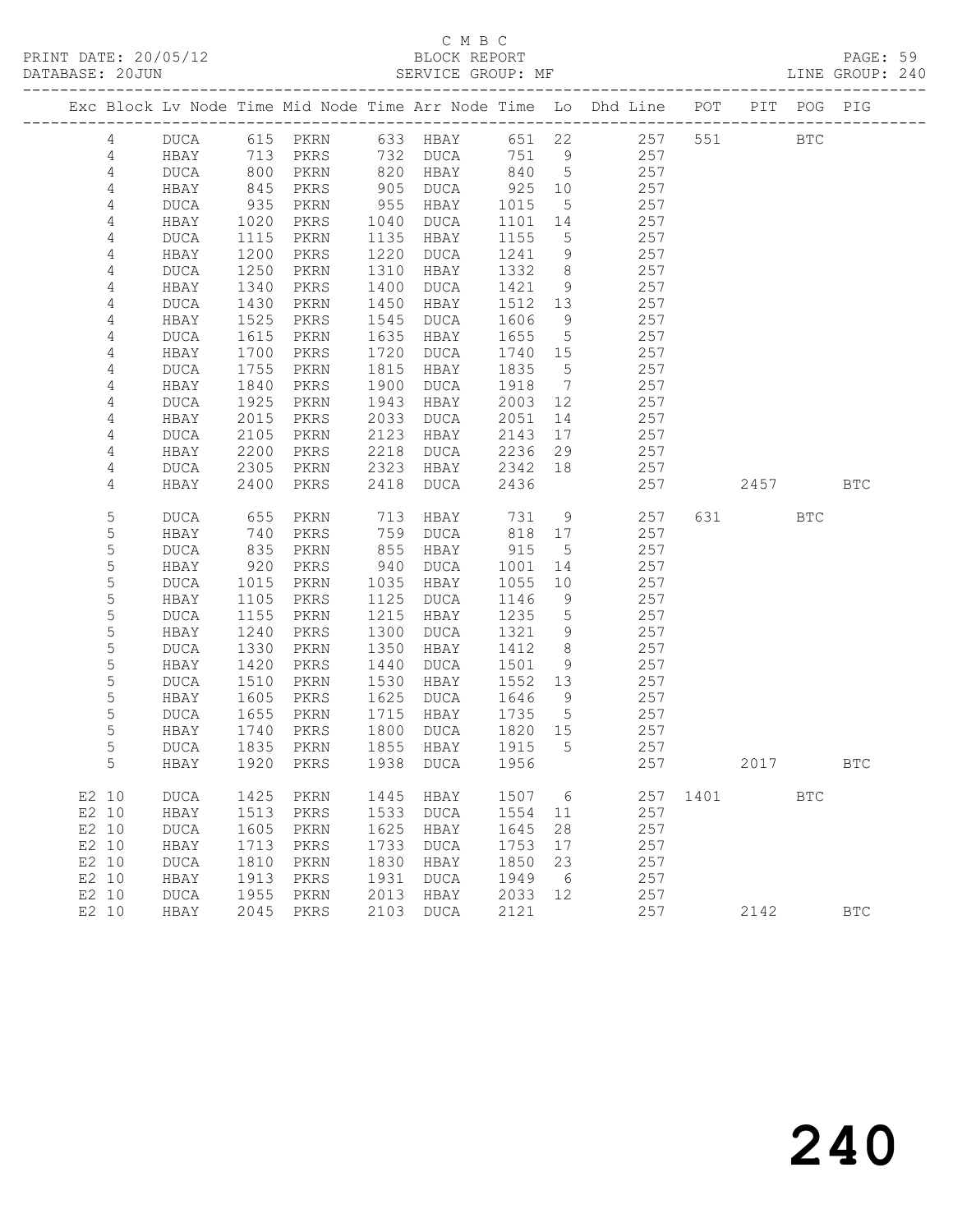# C M B C<br>BLOCK REPORT

PAGE: 60<br>LINE GROUP: 240

|  |          |              |                  | Exc Block Lv Node Time Mid Node Time Arr Node Time Lo Dhd Line POT         |      |                       |                 |                     |            |                 |     |          | PIT POG PIG  |            |
|--|----------|--------------|------------------|----------------------------------------------------------------------------|------|-----------------------|-----------------|---------------------|------------|-----------------|-----|----------|--------------|------------|
|  |          |              |                  | 21 LVMT 522 MAGA 548 STST 604 6 240<br>21 STST 610 15LO 636 LVMT 650 6 240 |      |                       |                 |                     |            |                 |     | 504 BTC  |              |            |
|  |          |              |                  |                                                                            |      |                       |                 |                     |            |                 |     |          |              |            |
|  | 21       | LVMT         |                  | 656 MAGA 723 STST                                                          |      |                       | 741 16 21 240   |                     |            |                 |     |          |              |            |
|  | 21       | PBEX         | 818              |                                                                            |      | BAGA                  | 842 6           |                     |            | 211             |     |          |              |            |
|  | 21       | BAGA         |                  |                                                                            |      |                       |                 |                     |            | 211             |     |          |              |            |
|  | 21       | PBEX         | 848<br>918       |                                                                            |      |                       | 913 5<br>957 5  |                     |            | 232             |     |          |              |            |
|  | 21       | GMSK         | 1002             |                                                                            |      |                       | 1043            | $7\overline{ }$     |            | 232             |     |          |              |            |
|  | 21       | PBEX         | 1050             |                                                                            |      | PANA                  | 1107            | 13                  |            | 212             |     |          |              |            |
|  | 21       | PANA         | 1120             | PBEX<br>LN15 1209 GMSK                                                     |      |                       | 1138            | 12                  |            | 212             |     |          |              |            |
|  | 21       | PBEX         | 1150             |                                                                            |      |                       | 1233 21         |                     |            | 232             |     |          |              |            |
|  | 21       | GMSK         | 1254             | CASB 1302 LOQU                                                             |      |                       | 1328 6 236      |                     |            |                 |     |          |              |            |
|  | 21       | LOQU         | 1334             | LNI5                                                                       |      | 1343 PRRO             | 1400 20         |                     | 230        |                 |     |          |              |            |
|  | 21       | PRRO         | 1420<br>1448     | LS15                                                                       |      | 1432 LOQU             | 1441 7          |                     |            | 230<br>229      |     |          |              |            |
|  | 21       | LOQU         |                  | 29LO                                                                       |      | 1507 LVMT             | 1518 12         |                     |            |                 |     |          |              |            |
|  | 21       | LVMT         | .<br>1530        | MAGA                                                                       |      | 1603 STST             | 1628 10         |                     | $240$      |                 |     |          |              |            |
|  | 21       | STST         | 1638             | 15LO                                                                       |      | 1715 LVMT 1729 12     |                 |                     | 240        |                 |     |          |              |            |
|  | 21       | LVMT         | 1741             | MAGA                                                                       |      | 1812 STST 1837 11 240 |                 |                     |            |                 |     |          |              |            |
|  | 21       | STST         | 1848             | 15LO                                                                       |      | 1923 LVMT             | 1936            |                     |            | 240             |     | 1951 BTC |              |            |
|  | 22       | STST         |                  | 530 15LO 556 LVMT 610 11 240                                               |      |                       |                 |                     |            |                 |     | 506 700  | BTC          |            |
|  | 22       | LVMT         | 621              | MAGA                                                                       |      | 648 STST              |                 |                     | 706 7 240  |                 |     |          |              |            |
|  | 22       | STST         | 713<br>806       | 15LO                                                                       |      | 744 LVMT<br>836 STST  | 758 8           |                     |            | 240             |     |          |              |            |
|  | 22       | LVMT         |                  | MAGA                                                                       |      |                       | 859 12          |                     |            |                 |     |          |              |            |
|  | 22       | STST         | 911              | EDRI                                                                       |      | 941 MOGL              | 951             |                     | $0 \t 246$ |                 |     |          |              |            |
|  | 22<br>22 | MOGL         | 951              | LOQU<br>CASB 1051 GMSK                                                     |      |                       | 1014            | 21                  | 249        |                 |     |          |              |            |
|  | 22       | LOQU         | $1035$<br>$1110$ | CASB                                                                       |      | 1117 LOQU             | 1058<br>1143 22 | 12                  |            | 236<br>236      |     |          |              |            |
|  | 22       | GMSK<br>LOQU | 1205             | CASB                                                                       |      | 1223 GMSK             | 1231            | 9                   | 236        |                 |     |          |              |            |
|  | 22       | GMSK         | 1240             | CASB                                                                       |      | 1248 LOQU             | 1314            | 21                  |            | 236             |     |          |              |            |
|  | 22       | LOQU         |                  | CASB                                                                       |      | 1354 GMSK             | 1402            | 8 <sup>8</sup>      |            | $\frac{236}{6}$ |     |          |              |            |
|  | 22       | GMSK         | 1335<br>1410     | CASB                                                                       |      | 1418 LOQU             | 1441 9          |                     |            | 236             |     |          |              |            |
|  | 22       | LOQU         | 1450             | CASB                                                                       | 1509 | GMSK                  | 1517 7          |                     | 236        |                 |     |          |              |            |
|  | 22       | GMSK         | 1524             | CASB                                                                       | 1533 | LOQU                  | 1556            |                     | 7 236      |                 |     |          |              |            |
|  | 22       | LOQU         |                  | CASB                                                                       | 1622 | GMSK                  | 1630 7          |                     |            | 30 236          |     |          |              |            |
|  | 22       | STST         | 1603<br>1707     |                                                                            |      | GMSK                  | 1751 7          |                     |            | 247             |     |          |              |            |
|  | 22       | GMSK         | 1758             |                                                                            |      | CASB 1805 LOQU 1827 6 |                 |                     |            | 236             |     |          |              |            |
|  | 22       | LOQU         |                  | 1833 LN15 1843 PRRO 1900 9                                                 |      |                       |                 |                     |            | 230             |     |          |              |            |
|  | 22       | PRRO         |                  | 1909 LS15                                                                  |      | 1918 LOQU 1925        |                 |                     |            | 230             |     | 1945     |              | BTC        |
|  | 23       |              |                  | LVMT 534 MAGA 600 STST 616 14 240                                          |      |                       |                 |                     |            |                 | 516 |          | $_{\rm BTC}$ |            |
|  | 23       | STST         | 630              | 15LO                                                                       | 659  | LVMT                  | 713             | 11                  |            | 240             |     |          |              |            |
|  | 23       | LVMT         | 724              | MAGA                                                                       | 752  | STST                  | 810             | 8                   |            | 240             |     |          |              |            |
|  | 23       | STST         | 818              | <b>15LO</b>                                                                | 856  | LVMT                  | 910             | $7\phantom{.0}$     |            | 240             |     |          |              |            |
|  | 23       | LVMT         | 917              | MAGA                                                                       | 945  | STST                  | 1010            | 8                   |            | 240             |     |          |              |            |
|  | 23       | STST         | 1018             | <b>15LO</b>                                                                | 1054 | LVMT                  | 1107            | 21                  |            | 240             |     |          |              |            |
|  | 23       | LVMT         | 1128             | MAGA                                                                       | 1157 | STST                  | 1221            | 19                  |            | 240             |     |          |              |            |
|  | 23<br>23 | STST         | 1240<br>1319     | EDRI                                                                       | 1309 | MOGL                  | 1319<br>1339    | $\overline{0}$      |            | 246<br>249      |     |          |              |            |
|  | 23       | MOGL<br>LOQU | 1347             |                                                                            |      | LOQU<br>MOGL          | 1407            | 8<br>$\overline{0}$ |            | 249             |     |          |              |            |
|  | 23       | MOGL         | 1407             | MAGA                                                                       | 1426 | STST                  | 1452            | 8 <sup>8</sup>      |            | 246             |     |          |              |            |
|  | 23       | STST         | 1500             | 15LO                                                                       | 1539 | LVMT                  | 1553            | 13                  |            | 240             |     |          |              |            |
|  | 23       | LVMT         | 1606             | MAGA                                                                       | 1639 | STST                  | 1704            | 10                  |            | 240             |     |          |              |            |
|  | 23       | STST         | 1714             | <b>15LO</b>                                                                | 1753 | LVMT                  | 1807            |                     |            | 240             |     | 1822     |              | <b>BTC</b> |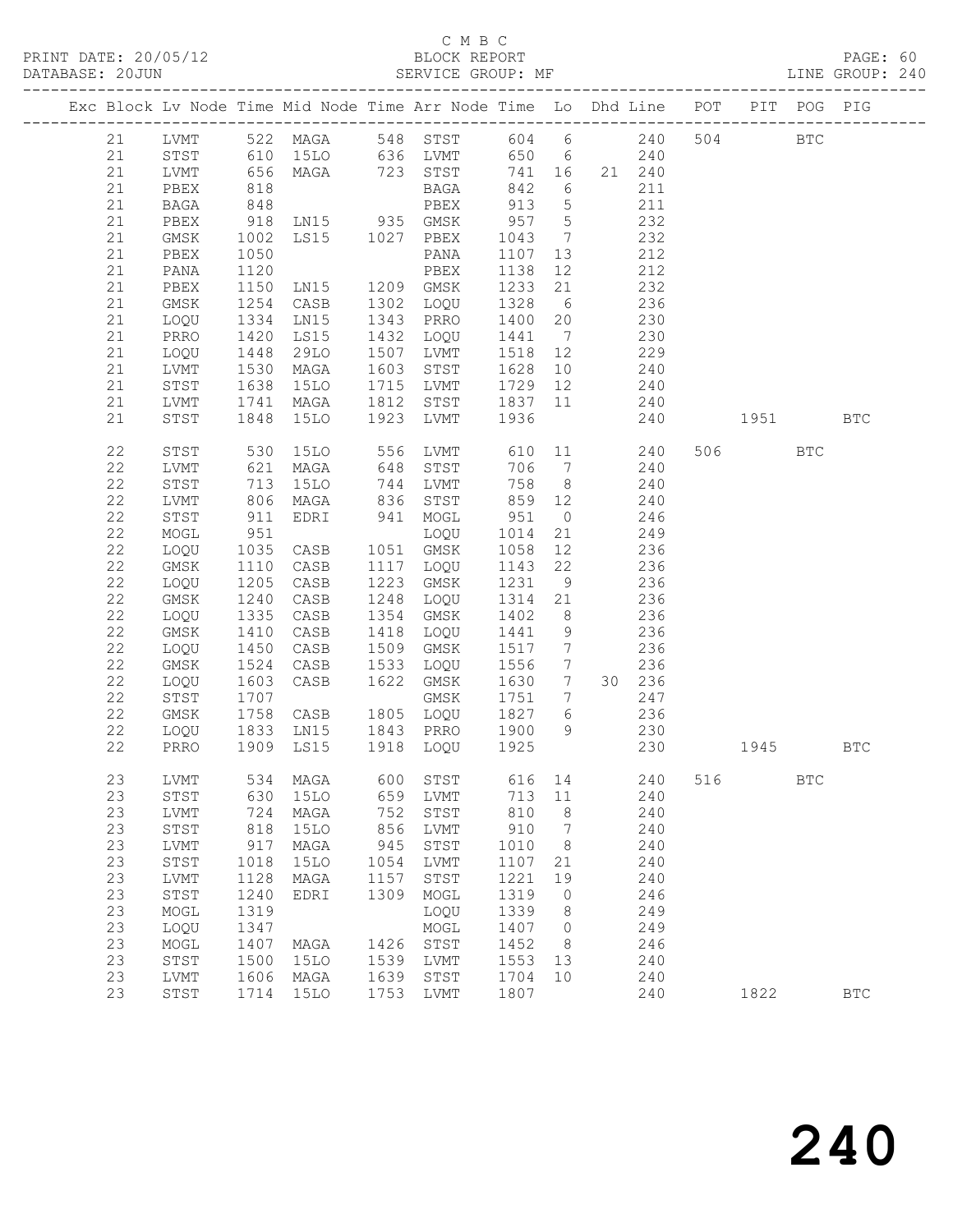### C M B C<br>BLOCK REPORT SERVICE GROUP: MF

|  |          |              |                           |                                  |      |                                                  |                     |                              | Exc Block Lv Node Time Mid Node Time Arr Node Time Lo Dhd Line POT                         |     | PIT        | POG PIG    |            |
|--|----------|--------------|---------------------------|----------------------------------|------|--------------------------------------------------|---------------------|------------------------------|--------------------------------------------------------------------------------------------|-----|------------|------------|------------|
|  | 24       | LVMT         |                           |                                  |      |                                                  |                     |                              | 546 MAGA 612 STST 628 12 240                                                               | 528 | <b>BTC</b> |            |            |
|  | 24       | STST         |                           |                                  |      |                                                  |                     |                              |                                                                                            |     |            |            |            |
|  | 24       | LVMT         |                           |                                  |      |                                                  |                     |                              | 640 15LO 709 LVMT 723 8 240<br>731 MAGA 801 STST 821 11 240<br>832 15LO 910 LVMT 924 8 240 |     |            |            |            |
|  | 24       | STST         |                           |                                  |      |                                                  |                     |                              |                                                                                            |     |            |            |            |
|  | 24       | LVMT         | 932<br>1040               | MAGA 1000 STST<br>EDRI 1108 MOGL |      |                                                  | 1025  15<br>1118  0 |                              | 240                                                                                        |     |            |            |            |
|  | 24       | STST         |                           |                                  |      |                                                  |                     |                              | 246                                                                                        |     |            |            |            |
|  | 24       | MOGL         | 1118<br>1147              |                                  |      | LOQU                                             | 1138                | 9                            | 249                                                                                        |     |            |            |            |
|  | 24       | LOQU         |                           |                                  |      | MOGL                                             | 1206 0              |                              | 249                                                                                        |     |            |            |            |
|  | 24       | MOGL         | 1206                      | MAGA 1224 STST                   |      |                                                  | 1247                | 16                           | 246                                                                                        |     |            |            |            |
|  | 24       | STST         | 1303<br>1409              | 15LO 1341 LVMT                   |      |                                                  | 1354<br>1507        | 15                           | 240                                                                                        |     |            |            |            |
|  | 24       | LVMT         |                           | MAGA                             |      | 1440 STST                                        |                     | 19                           | 240                                                                                        |     |            |            |            |
|  | 24       | STST         | 1526<br>1605              | EDRI                             |      | 1555 MOGL                                        | 1605                | $\overline{0}$               | 246                                                                                        |     |            |            |            |
|  | 24       | $\sf{MOGL}$  | 1605                      |                                  |      | LOQU                                             | 1628                | $5\overline{)}$              | 249                                                                                        |     |            |            |            |
|  | 24       | LOQU         | 1633                      | 15GB                             |      | UNDE                                             | 1701                | $6\overline{6}$              | 228                                                                                        |     |            |            |            |
|  | 24       | UNDE         | $1/\sqrt{1810}$<br>$1810$ | PBEX 1731 BUB2                   |      |                                                  | 1802                | 8 <sup>8</sup>               | 210                                                                                        |     |            |            |            |
|  | 24       | BUB2         |                           |                                  |      | PBEX                                             | 1837                | 9                            | 210                                                                                        |     |            |            |            |
|  | 24       | PBEX         | 1846<br>1840<br>1859      |                                  |      | SEHY                                             | 1859                | $\overline{0}$               | 214                                                                                        |     |            |            |            |
|  | 24       | SEHY         |                           |                                  |      | PBEX                                             | 1910                | $7\phantom{0}$               | 214                                                                                        |     |            |            |            |
|  | 24       | PBEX         | 1917<br>2003              | LN15 1931 GMSK<br>LS15 2024 PBEX |      |                                                  | 1954<br>2038        | 9                            | 232                                                                                        |     |            |            |            |
|  | 24       | GMSK         | 2003                      |                                  |      |                                                  | 2038 10             |                              | 232                                                                                        |     |            |            |            |
|  | 24       | PBEX         | 2048                      | LN15                             |      | 2102 GMSK                                        | 2124 11             |                              | 232                                                                                        |     |            |            |            |
|  | 24       | $\rm{GMSK}$  | 2135<br>2205              | CASB                             |      | 2142 LOQU<br>2142 LU <sub>N</sub> U<br>2218 LVMT | 2200 5<br>2225 11   |                              | 236                                                                                        |     |            |            |            |
|  | 24       | LOQU         |                           | 29LO                             |      |                                                  |                     |                              | 229                                                                                        |     |            |            |            |
|  | 24<br>24 | LVMT         | 2236<br>2305              | LO15                             |      | LOQU<br>MOGL                                     | 2255 10<br>2321 0   |                              | 229<br>249                                                                                 |     |            |            |            |
|  | 24       | LOQU         | 2321                      | MAGA 2337 STST                   |      |                                                  | 2355 7              |                              | 246                                                                                        |     |            |            |            |
|  | 24       | MOGL<br>STST |                           |                                  |      | 2427 MOGL                                        |                     |                              |                                                                                            |     |            |            |            |
|  | 24       | MOGL         | 2402<br>2434              | EDRI                             |      | LOQU                                             | 2434 0<br>2451 14   |                              | $\frac{246}{6}$<br>249                                                                     |     |            |            |            |
|  | 24       | LOQU         | 2505                      | 29LO                             | 2517 | LVMT                                             | 2523                |                              | 229                                                                                        |     | 2538       |            | <b>BTC</b> |
|  |          |              |                           |                                  |      |                                                  |                     |                              |                                                                                            |     |            |            |            |
|  | 25       | LVMT         | 558<br>649                | MAGA                             | 624  | STST 640                                         |                     |                              | 9 240                                                                                      |     | 540 6      | <b>BTC</b> |            |
|  | 25       | STST         |                           | <b>15LO</b>                      |      | 719 LVMT                                         | 733 5<br>828 11     | 5 <sup>5</sup>               | 240                                                                                        |     |            |            |            |
|  | 25       | LVMT         | 738                       | MAGA                             |      | 808 STST                                         |                     |                              | 240                                                                                        |     |            |            |            |
|  | 25       | STST         | 839<br>948                | 15LO                             | 917  | LVMT                                             | 931                 | 17                           | 240                                                                                        |     |            |            |            |
|  | 25       | LVMT         |                           | MAGA                             |      | 1016 STST                                        | 1041                | $7\phantom{.0}\phantom{.0}7$ | 240                                                                                        |     |            |            |            |
|  | 25       | STST         | 1048<br>1158              | 15LO                             |      | 1125 LVMT                                        | 1138                | 20                           | 240                                                                                        |     |            |            |            |
|  | 25       | LVMT         |                           | MAGA                             | 1230 | STST                                             | 1256 14             |                              | 240                                                                                        |     |            |            |            |
|  | 25       | STST         | 1310                      | EDRI                             |      | 1339 MOGL                                        | 1349                | $\overline{0}$               | 246                                                                                        |     |            |            |            |
|  | 25       | $\sf{MOGL}$  | 1349<br>$1317$<br>$1417$  |                                  |      | LOQU                                             | 1409 8              |                              | 249                                                                                        |     |            |            |            |
|  | 25       | LOQU         |                           |                                  |      | MOGL                                             | 1437 0              |                              | 249                                                                                        |     |            |            |            |
|  | 25       | MOGL         | 1437<br>1535              | MAGA 1456 STST                   |      |                                                  | 1522 13             |                              | 246                                                                                        |     |            |            |            |
|  | 25       | ${\tt STST}$ |                           | 15LO  1612  LVMT<br>1633 MAGA    |      |                                                  | 1625<br>1731 19     | 8 <sup>8</sup>               | 240<br>240                                                                                 |     |            |            |            |
|  | 25       | LVMT         |                           |                                  |      | 1706 STST                                        |                     |                              |                                                                                            |     |            |            |            |
|  | 25       | STST         | 1750                      | 15LO                             |      | 1827 LVMT                                        | 1840                |                              | 240                                                                                        |     | 1855       |            | <b>BTC</b> |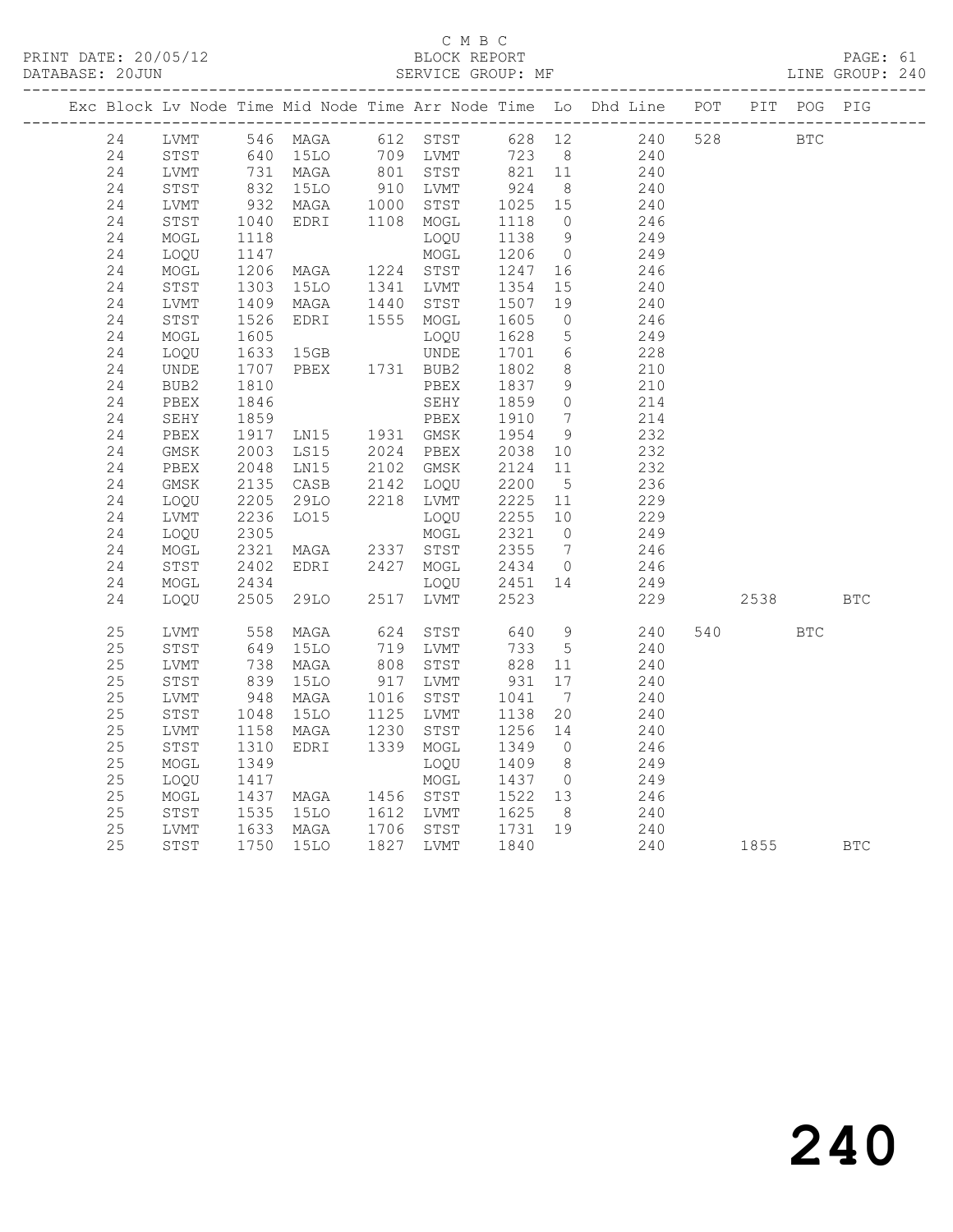# C M B C<br>BLOCK REPORT

| DATABASE: 20JUN |    |              |                    | SERVICE GROUP: MF                |      |                       |            |                 |                                                                                |      |         |     | LINE GROUP: 240 |  |
|-----------------|----|--------------|--------------------|----------------------------------|------|-----------------------|------------|-----------------|--------------------------------------------------------------------------------|------|---------|-----|-----------------|--|
|                 |    |              |                    |                                  |      |                       |            |                 | Exc Block Lv Node Time Mid Node Time Arr Node Time Lo Dhd Line POT PIT POG PIG |      |         |     |                 |  |
|                 | 26 |              |                    |                                  |      |                       |            |                 |                                                                                |      |         |     |                 |  |
|                 | 26 | LOQU         |                    |                                  |      |                       |            |                 | 632 29LO 647 LVMT 653 10 229                                                   |      |         |     |                 |  |
|                 | 26 | LVMT         |                    |                                  |      |                       | 726 6      |                 | 229                                                                            |      |         |     |                 |  |
|                 | 26 | LOQU         |                    |                                  |      |                       | 755 7      |                 | 229                                                                            |      |         |     |                 |  |
|                 | 26 | LVMT         |                    |                                  |      |                       |            | 828 23          | $\frac{1}{229}$                                                                |      |         |     |                 |  |
|                 | 26 | LOQU         | 851                | OSLO 907 PRRO                    |      |                       | 917        | 10              | 230                                                                            |      |         |     |                 |  |
|                 | 26 | PRRO         |                    | LS15 937 LOQU                    |      |                       | 944        | $6\overline{6}$ | 230                                                                            |      |         |     |                 |  |
|                 | 26 | LOQU         |                    |                                  |      | MOGL                  | 1009 0     |                 | 249                                                                            |      |         |     |                 |  |
|                 | 26 | MOGL         | 927<br>950<br>1009 |                                  |      |                       | 1050 13    |                 | 246                                                                            |      |         |     |                 |  |
|                 | 26 | STST         | 1103               | 15LO                             |      | 1140 LVMT             | 1153 20    |                 | 240                                                                            |      |         |     |                 |  |
|                 | 26 | LVMT         | 1213               | MAGA                             |      | 1245 STST             | 1311 7     |                 | 240                                                                            |      |         |     |                 |  |
|                 | 26 | STST         |                    | 15LO                             |      | 1356 LVMT             | 1409 9     |                 |                                                                                |      |         |     |                 |  |
|                 | 26 | LVMT         | 1318<br>1418       | MAGA                             |      | 1449 STST             | 1516 10    |                 | $\begin{array}{c}\n 240 \\  \circ \circ \end{array}$                           |      |         |     |                 |  |
|                 | 26 | STST         | 1526               | 15LO                             |      | 1603 LVMT             |            |                 | 1616 8 240                                                                     |      |         |     |                 |  |
|                 | 26 | LVMT         | 1624               | MAGA                             |      |                       |            |                 | 1657 STST 1722 10 240                                                          |      |         |     |                 |  |
|                 | 26 | STST         | 1732               | 15LO                             |      | 1811 LVMT             | 1824       |                 | 240                                                                            | 1839 |         |     | <b>BTC</b>      |  |
|                 | 27 | LVMT         |                    |                                  |      |                       |            |                 | 614 MAGA 641 STST 659 10 240                                                   |      | 556 7   | BTC |                 |  |
|                 | 27 | STST         | 709                | EDRI 733 MOGL                    |      |                       |            |                 | 743 0 246                                                                      |      |         |     |                 |  |
|                 | 27 | MOGL         | 743                |                                  |      | LOQU                  | 810        | $\overline{7}$  | 249                                                                            |      |         |     |                 |  |
|                 | 27 | LOQU         | 743<br>817<br>839  |                                  |      | MOGL                  | 810<br>839 | $\overline{0}$  | 249                                                                            |      |         |     |                 |  |
|                 | 27 | MOGL         |                    | MAGA 859 STST                    |      |                       | 920        | 13              | 246                                                                            |      |         |     |                 |  |
|                 | 27 | STST         | 933                | 15LO 1009 LVMT                   |      |                       | 1022       | 8 <sup>8</sup>  | 240                                                                            |      |         |     |                 |  |
|                 | 27 | LVMT         |                    |                                  |      |                       | 1122 18    |                 | 240                                                                            |      |         |     |                 |  |
|                 | 27 | STST         | 1030<br>1140       | MAGA 1059 STST<br>EDRI 1208 MOGL |      |                       | 1218 0     |                 | 246                                                                            |      |         |     |                 |  |
|                 | 27 | MOGL         | 1218               |                                  |      | LOQU                  | 1238 9     |                 | 249                                                                            |      |         |     |                 |  |
|                 | 27 | LOQU         | 1247               |                                  |      | MOGL                  | 1306 0     |                 | 249                                                                            |      |         |     |                 |  |
|                 | 27 | MOGL         | 1306               | MAGA 1324 STST                   |      |                       | 1348       | 15              | 246                                                                            |      |         |     |                 |  |
|                 | 27 | STST         | 1403               | 15LO                             |      | 1441 LVMT             | 1456 16    |                 | 240                                                                            |      |         |     |                 |  |
|                 | 27 | LVMT         | $\frac{1}{1512}$   | MAGA                             |      | 1544 STST             | 1609 6     |                 | 240                                                                            |      |         |     |                 |  |
|                 | 27 | STST         | 1615               | LN15                             |      | 1651 LNCB             | 1706 5     |                 | 33 241                                                                         |      |         |     |                 |  |
|                 | 27 | STST         | 1744               | EDRI                             |      | 1813 MOGL             | 1823       |                 | $0 \qquad \qquad 246$                                                          |      |         |     |                 |  |
|                 | 27 | MOGL         | 1823               |                                  |      | LOQU                  | 1842 11    |                 | 249                                                                            |      |         |     |                 |  |
|                 | 27 | LOQU         | 1853               | 29LO                             |      | 1910 LVMT             | 1917 9     |                 | 229                                                                            |      |         |     |                 |  |
|                 | 27 | LVMT         | 1926               |                                  |      | MAGA 1953 STST 2012 6 |            |                 | 240                                                                            |      |         |     |                 |  |
|                 | 27 | STST         | 2018               | 15LO                             |      | 2051 LVMT             | 2104       |                 |                                                                                | 240  | 2119    |     | BTC             |  |
|                 | 28 | LOQU         | 635                |                                  |      |                       |            |                 | MOGL 650 0 249                                                                 |      | 605 000 | BTC |                 |  |
|                 |    |              |                    |                                  |      |                       |            |                 | 28 MOGL 650 MAGA 709 STST 727 16 246                                           |      |         |     |                 |  |
|                 | 28 | STST         | 743                | 15LO                             | 817  | LVMT                  | 831        | $7\phantom{.0}$ | 240                                                                            |      |         |     |                 |  |
|                 | 28 | LVMT         | 838                | MAGA                             | 908  | STST                  | 931        | 9               | 240                                                                            |      |         |     |                 |  |
|                 | 28 | STST         | 940                | EDRI                             | 1009 | MOGL                  | 1019       | $\overline{0}$  | 246                                                                            |      |         |     |                 |  |
|                 | 28 | MOGL         | 1019               |                                  |      | LOQU                  | 1040       | 7               | 249                                                                            |      |         |     |                 |  |
|                 | 28 | LOQU         | 1047               |                                  |      | MOGL                  | 1106       | $\overline{0}$  | 249                                                                            |      |         |     |                 |  |
|                 | 28 | $\sf{MOGL}$  | 1106               | MAGA                             | 1124 | STST                  | 1147       | 16              | 246                                                                            |      |         |     |                 |  |
|                 | 28 | STST         | 1203               | 15LO                             | 1240 | LVMT                  | 1253       | 21              | 240                                                                            |      |         |     |                 |  |
|                 | 28 | ${\rm LVMT}$ | 1314               | MAGA                             | 1345 | STST                  | 1412       | 6               | 240                                                                            |      |         |     |                 |  |
|                 | 28 | STST         | 1418               | <b>15LO</b>                      | 1456 | LVMT                  | 1511       | 10              | 240                                                                            |      |         |     |                 |  |
|                 | 28 | LVMT         | 1521               | MAGA                             | 1554 | STST                  | 1619       | $\overline{7}$  | 240                                                                            |      |         |     |                 |  |
|                 | 28 | STST         | 1626               | EDRI                             | 1655 | MOGL                  | 1705       | $\overline{0}$  | 246                                                                            |      |         |     |                 |  |
|                 | 28 | $\sf{MOGL}$  | 1705               |                                  |      | LOQU                  | 1728       | 13              | 7 249                                                                          |      |         |     |                 |  |
|                 | 28 | HARB         | 1748               |                                  |      | LOQU                  | 1756       | $\overline{7}$  | 231                                                                            |      |         |     |                 |  |
|                 | 28 | LOQU         | 1803               |                                  |      | MOGL                  | 1824       | $\overline{0}$  | 249                                                                            |      |         |     |                 |  |
|                 | 28 | MOGL         | 1824               | MAGA                             |      | 1841 STST             | 1906       | 12              | 246                                                                            |      |         |     |                 |  |
|                 | 28 | STST         | 1918               | 15LO                             |      | 1953 LVMT             | 2006       | 21              | 240                                                                            |      |         |     |                 |  |
|                 | 28 | LVMT         | 2027               | MAGA                             | 2052 | STST                  | 2111       | 13              | 240                                                                            |      |         |     |                 |  |
|                 | 28 | STST         | 2124               | 15LO                             |      | 2155 LVMT             | 2208       |                 | 240                                                                            |      | 2223    |     | <b>BTC</b>      |  |
|                 |    |              |                    |                                  |      |                       |            |                 |                                                                                |      |         |     |                 |  |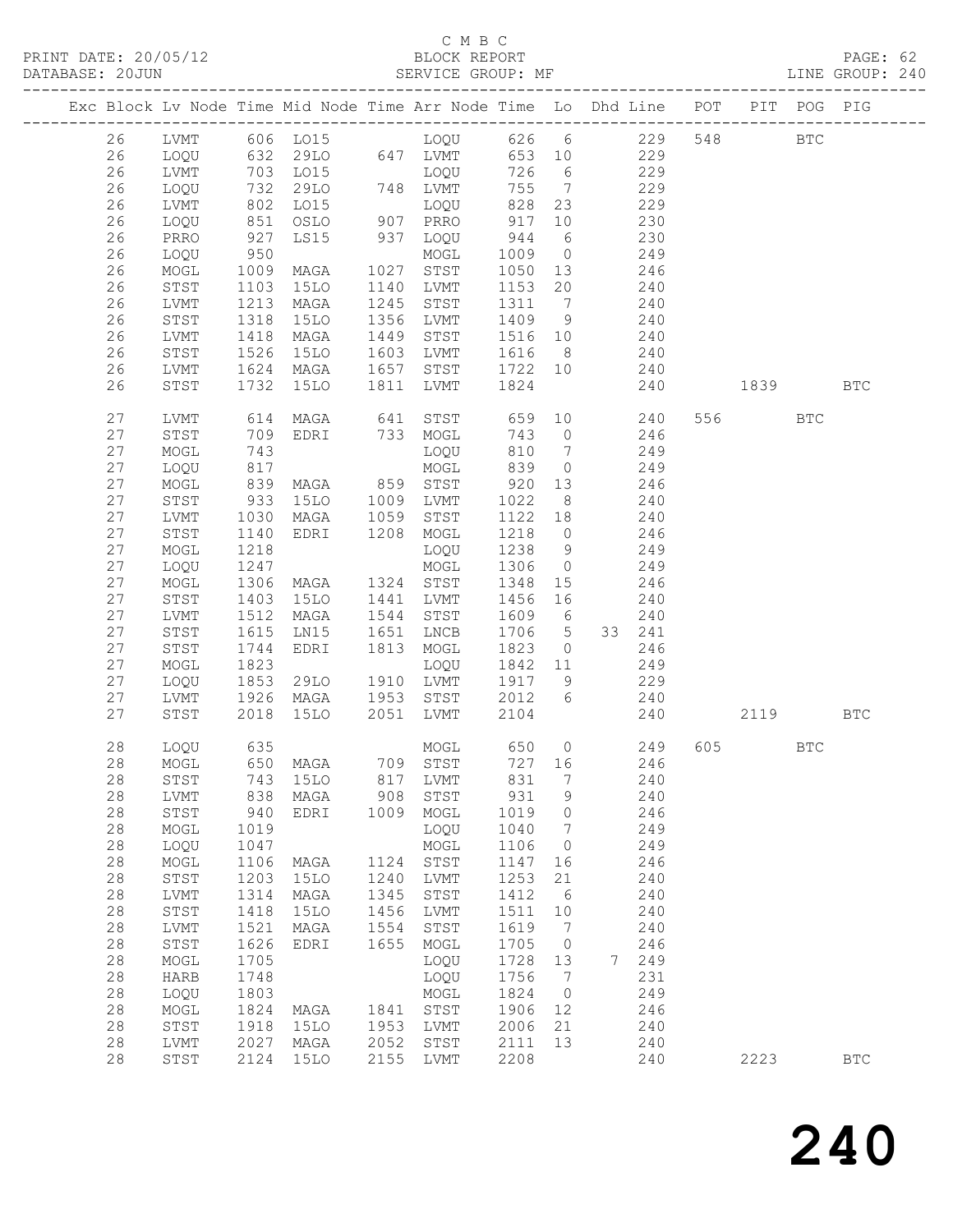# C M B C<br>BLOCK REPORT

PAGE: 63<br>LINE GROUP: 240

|    |                  |      |               |      | Exc Block Lv Node Time Mid Node Time Arr Node Time Lo Dhd Line POT |         |                              |                |        |          |               | PIT POG PIG  |                      |
|----|------------------|------|---------------|------|--------------------------------------------------------------------|---------|------------------------------|----------------|--------|----------|---------------|--------------|----------------------|
| 29 | LN15             | 654  |               |      | LNOS                                                               | 701     | 9                            |                | 241    | 629      |               | $_{\rm BTC}$ |                      |
| 29 | LNOS             | 710  | 15LO 722 STST |      |                                                                    | 756     | 9                            |                | 241    |          |               |              |                      |
| 29 | STST             | 805  | EDRI 836 MOGL |      |                                                                    | 846     | $\overline{0}$               |                | 246    |          |               |              |                      |
| 29 | MOGL             | 846  |               |      | LOQU                                                               | 911     | 6                            |                | 249    |          |               |              |                      |
| 29 | LOQU             | 917  |               |      | MOGL                                                               | 936     | $\overline{0}$               |                | 249    |          |               |              |                      |
| 29 | MOGL             | 936  | MAGA          | 954  | STST                                                               | 1017    | 16                           |                | 246    |          |               |              |                      |
| 29 | STST             | 1033 | 15LO          | 1110 | LVMT                                                               | 1123    | 20                           |                | 240    |          |               |              |                      |
| 29 | ${\rm LVMT}$     | 1143 | MAGA          | 1215 | STST                                                               | 1241    | $7\phantom{.0}\phantom{.0}7$ |                | 240    |          |               |              |                      |
| 29 |                  | 1248 | 15LO          | 1326 | LVMT                                                               | 1339    | 20                           |                | 240    |          |               |              |                      |
|    | STST             |      |               |      |                                                                    |         |                              |                |        |          |               |              |                      |
| 29 | LVMT             | 1359 | MAGA          | 1430 | STST                                                               | 1457    | 11                           |                | 240    |          |               |              |                      |
| 29 | STST             | 1508 | <b>15LO</b>   | 1547 | LVMT                                                               | 1601    | 14                           |                | 240    |          |               |              |                      |
| 29 | LVMT             | 1615 | MAGA          | 1648 | STST                                                               | 1713    | 10                           |                | 240    |          |               |              |                      |
| 29 | STST             | 1723 | 15LO          | 1802 | LVMT                                                               | 1815    | 11                           |                | 240    |          |               |              |                      |
| 29 | LVMT             | 1826 | MAGA          | 1857 | STST                                                               | 1922    | 11                           |                | 240    |          |               |              |                      |
| 29 | STST             | 1933 | <b>15LO</b>   | 2008 | LVMT                                                               | 2021    |                              |                | 240    |          | 2036          |              | <b>BTC</b>           |
| 41 | LVMT             | 1427 | MAGA          | 1458 | STST                                                               | 1525    | 11                           |                |        | 240 1409 |               | <b>BTC</b>   |                      |
| 41 | STST             | 1536 | LN15          | 1610 | LNCB                                                               | 1624    | 17                           | 28             | 241    |          |               |              |                      |
| 41 | STST             | 1709 | LN15          | 1744 | LNCB                                                               | 1759    |                              |                | 241    |          | 1817          |              | <b>BTC</b>           |
|    |                  |      |               |      |                                                                    |         |                              |                |        |          |               |              |                      |
| 42 | STST             | 1445 | <b>15LO</b>   | 1523 | LVMT                                                               | 1537    | 11                           |                |        | 240 1421 |               | <b>BTC</b>   |                      |
| 42 | LVMT             | 1548 | MAGA          | 1621 | STST                                                               | 1646    | 10                           |                | 240    |          |               |              |                      |
| 42 | STST             | 1656 | <b>15LO</b>   | 1733 | LVMT                                                               | 1747    | 9                            |                | 240    |          |               |              |                      |
| 42 | LVMT             | 1756 | MAGA          | 1827 | STST                                                               | 1852    | 11                           |                | 240    |          |               |              |                      |
| 42 | STST             | 1903 | <b>15LO</b>   | 1938 | LVMT                                                               | 1951    | 15                           |                | 240    |          |               |              |                      |
| 42 | LVMT             | 2006 | LO15          |      | LOQU                                                               | 2028    | 8 <sup>8</sup>               |                | 229    |          |               |              |                      |
|    |                  |      |               |      |                                                                    |         |                              |                |        |          |               |              |                      |
| 42 | LOQU             | 2036 | 29LO          | 2051 | LVMT                                                               | 2058    | 8 <sup>8</sup>               |                | 229    |          |               |              |                      |
| 42 | LVMT             | 2106 | L015          |      | LOQU                                                               | 2128    | $\overline{7}$               |                | 229    |          |               |              |                      |
| 42 | LOQU             | 2135 | 29LO          |      | 2150 LVMT                                                          | 2157    | 9                            |                | 229    |          |               |              |                      |
| 42 | LVMT             | 2206 | LO15          |      | LOQU                                                               | 2225    | 10                           |                | 229    |          |               |              |                      |
| 42 | LOQU             | 2235 | 29LO          | 2248 | LVMT                                                               | 2255    | 13                           |                | 229    |          |               |              |                      |
| 42 | LVMT             | 2308 | LO15          |      | LOQU                                                               | 2324    | 11                           |                | 229    |          |               |              |                      |
| 42 | LOQU             | 2335 | 29LO          | 2348 | LVMT                                                               | 2355    | 13                           |                | 229    |          |               |              |                      |
| 42 | LVMT             | 2408 | MAGA          | 2432 | STST                                                               | 2450    | $5^{\circ}$                  |                | 5 240  |          |               |              |                      |
| 42 | HODM             | 2500 | LOQU          | 2530 | LVMT                                                               | 2545    | 12                           |                | 23 N24 |          |               |              |                      |
| 42 | HODM             | 2620 | LOQU          | 2650 | LVMT                                                               | 2705    |                              |                | N24    |          | 2720          |              | <b>BTC</b>           |
|    |                  |      |               |      |                                                                    |         |                              |                |        |          |               |              |                      |
| 43 | LVMT             | 1539 | MAGA          | 1612 | STST                                                               | 1637 12 |                              |                |        | 240 1521 |               | <b>BTC</b>   |                      |
| 43 | STST             |      | 1649 LN15     |      | 1726 LNCB                                                          | 1741 13 |                              |                | 33 241 |          |               |              |                      |
|    |                  |      |               |      | 43 STST 1827 15LO 1902 LVMT 1915                                   |         |                              |                | 240    |          | 1930          |              | $\operatorname{BTC}$ |
| 44 | STST             | 1557 | LN15          | 1631 | LNCB                                                               | 1645    | 16                           | 33             | 241    | 1533     |               | <b>BTC</b>   |                      |
| 44 | STST             | 1734 | LN15          | 1806 | ${\rm LNCB}$                                                       | 1821    |                              |                | 241    |          | 1839          |              | <b>BTC</b>           |
|    |                  |      |               |      |                                                                    |         |                              |                |        |          |               |              |                      |
| 45 | STST             | 1602 | <b>15LO</b>   | 1639 | LVMT                                                               | 1652    | $\,8\,$                      |                | 240    | 1538     |               | $_{\rm BTC}$ |                      |
| 45 | LVMT             | 1700 | MAGA          | 1735 | STST                                                               | 1800    | 8                            |                | 240    |          |               |              |                      |
| 45 | STST             | 1808 | <b>15LO</b>   | 1845 | LVMT                                                               | 1858    | 13                           |                | 240    |          |               |              |                      |
| 45 | LVMT             | 1911 | MAGA          | 1938 | ${\tt STST}$                                                       | 1957    | 6                            |                | 240    |          |               |              |                      |
| 45 | STST             | 2003 | <b>15LO</b>   | 2036 | LVMT                                                               | 2049    | 14                           |                | 240    |          |               |              |                      |
| 45 | LVMT             | 2103 | MAGA          | 2128 | STST                                                               | 2147    | 17                           |                | 240    |          |               |              |                      |
| 45 | STST             | 2204 | EDRI          | 2229 | MOGL                                                               | 2236    | $\overline{0}$               |                | 246    |          |               |              |                      |
|    |                  | 2236 |               |      |                                                                    |         |                              |                |        |          |               |              |                      |
| 45 | MOGL             |      |               |      | LOQU                                                               | 2253    | 12                           |                | 249    |          |               |              |                      |
| 45 | LOQU             | 2305 | 15GB          |      | UNDE                                                               | 2327    | 11                           |                | 228    |          |               |              |                      |
| 45 | UNDE             | 2338 | GB15          | 2348 | LOQU                                                               | 2356    | 7                            |                | 228    |          |               |              |                      |
| 45 | LOQU             | 2403 |               |      | MOGL                                                               | 2418    | 0                            |                | 249    |          |               |              |                      |
| 45 | MOGL             | 2418 | MAGA          | 2434 | $_{\footnotesize\rm STST}$                                         | 2452    | 23                           | 5 <sup>1</sup> | 246    |          |               |              |                      |
| 45 | HODM             | 2520 | LOQU          | 2550 | LVMT                                                               | 2605    |                              |                | N24    |          | 2620          |              | <b>BTC</b>           |
| 47 | BUB <sub>2</sub> |      | 1629 PBEX     | 1706 | BAGA                                                               | 1733    |                              |                | 211    |          | 1602 1758 BTC |              | <b>BTC</b>           |
|    |                  |      |               |      |                                                                    |         |                              |                |        |          |               |              |                      |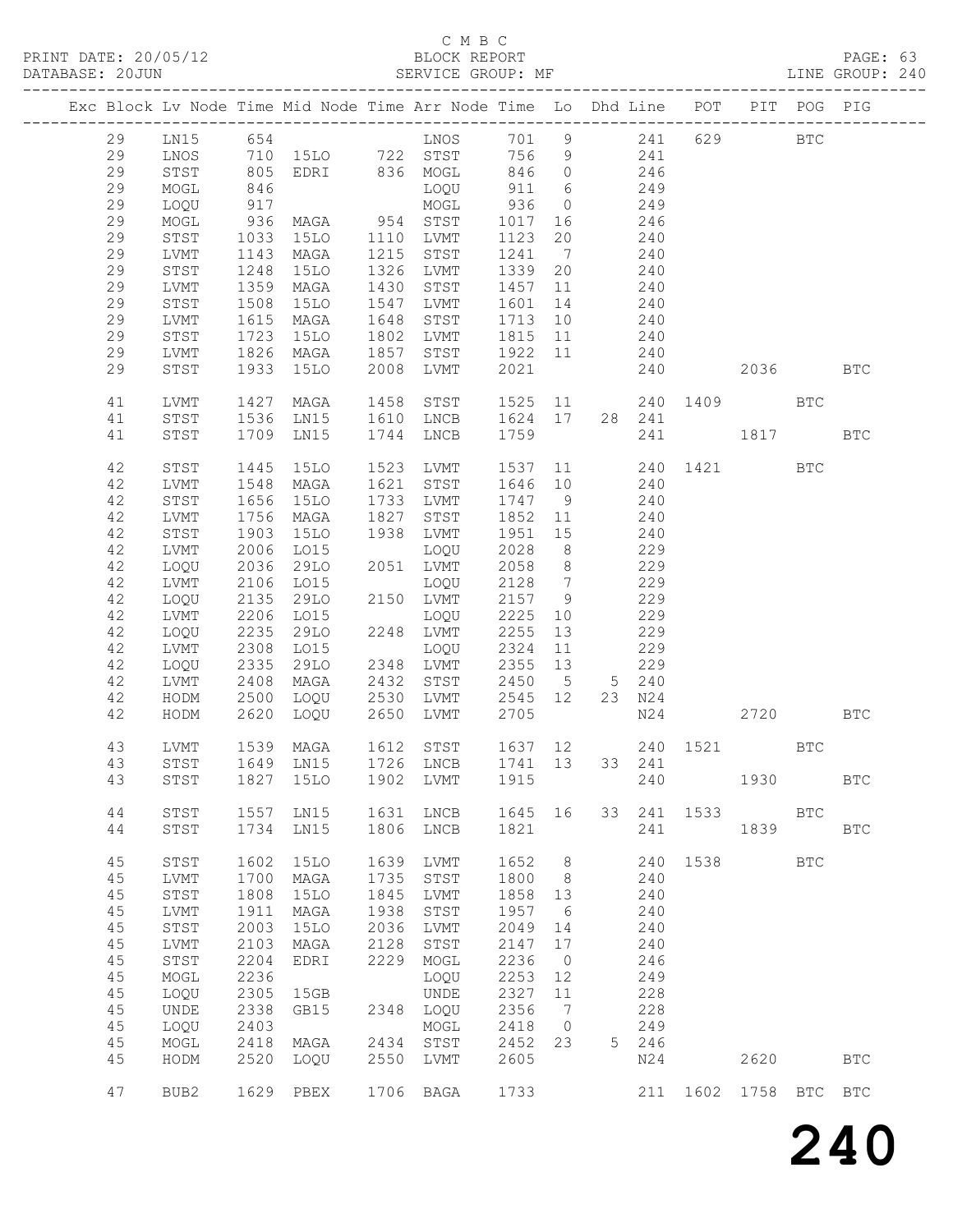### C M B C<br>BLOCK REPORT

PAGE: 64<br>LINE GROUP: 240

|  |    |             |     | Exc Block Lv Node Time Mid Node Time Arr Node Time Lo Dhd Line POT |     |             |        |                 |    |          | ------------- |          | PIT POG PIG |              |
|--|----|-------------|-----|--------------------------------------------------------------------|-----|-------------|--------|-----------------|----|----------|---------------|----------|-------------|--------------|
|  | 48 | STST        |     | 1647 15LO 1724 LVMT 1738                                           |     |             |        |                 |    | 240 1623 |               | 1753     | BTC         | <b>BTC</b>   |
|  | 51 | STST        |     | 550 15LO                                                           |     | 616 LVMT    | 630 12 |                 |    | 240      |               | 526 32   | BTC         |              |
|  |    |             |     |                                                                    |     |             |        |                 |    |          |               |          |             |              |
|  | 51 | LVMT        |     | 642 MAGA                                                           | 709 | STST        | 727    | 9               |    | 240      |               |          |             |              |
|  | 51 | STST        |     | 736 15LO                                                           | 810 | LVMT        | 824    | $5^{\circ}$     |    | 240      |               |          |             |              |
|  | 51 | LVMT        |     | 829 MAGA                                                           | 859 | STST        | 922    |                 |    | 240      |               | 946      |             | <b>BTC</b>   |
|  |    |             |     |                                                                    |     |             |        |                 |    |          |               |          |             |              |
|  | 52 | LVMT        | 607 | MAGA                                                               | 634 | STST        | 652    | 13              |    | 240      |               | 549      | <b>BTC</b>  |              |
|  |    |             |     |                                                                    |     |             |        |                 |    |          |               |          |             |              |
|  | 52 | STST        | 705 | 15LO                                                               | 736 | LVMT        | 750    | 9               |    | 240      |               |          |             |              |
|  | 52 | LVMT        |     | 759 MAGA                                                           | 829 | STST        | 849    |                 |    | 240      |               | 915      |             | <b>BTC</b>   |
|  |    |             |     |                                                                    |     |             |        |                 |    |          |               |          |             |              |
|  | 53 | CACU        | 621 | EDRI                                                               |     | 627 MOGL    | 635    | $\circ$         |    | 246      |               | 556 BTC  |             |              |
|  | 53 | MOGL        | 635 |                                                                    |     | LOQU        | 702    | $7\phantom{.0}$ |    | 249      |               |          |             |              |
|  |    |             |     |                                                                    |     |             |        |                 |    |          |               |          |             |              |
|  | 53 | LOQU        | 709 |                                                                    |     | MOGL        | 727    | $\Omega$        |    | 249      |               |          |             |              |
|  | 53 | MOGL        | 727 | MAGA 747 STST                                                      |     |             | 808    |                 |    | 246      |               | 834      |             | BTC          |
|  |    |             |     |                                                                    |     |             |        |                 |    |          |               |          |             |              |
|  | 54 | <b>LVMT</b> | 628 | MAGA                                                               | 655 | STST        | 713    | 9               |    | 240      |               | 610 000  | <b>BTC</b>  |              |
|  | 54 | STST        | 722 | <b>15LO</b>                                                        |     | 754 LVMT    | 808    | 5               |    | 240      |               |          |             |              |
|  |    |             |     |                                                                    |     |             |        |                 |    |          |               |          |             |              |
|  | 54 | LVMT        |     | 813 MAGA                                                           | 843 | STST        | 906    |                 |    | 240      |               | 930      |             | BTC          |
|  |    |             |     |                                                                    |     |             |        |                 |    |          |               |          |             |              |
|  | 55 | LN15        | 637 |                                                                    |     | LNOS        | 644    | $5\overline{)}$ |    | 241      |               | 612 000  | BTC         |              |
|  | 55 | LNOS        | 649 | 15LO                                                               |     | 700 STST    | 729    | 9               |    | 241      |               |          |             |              |
|  |    |             |     |                                                                    |     |             |        | 9               |    |          |               |          |             |              |
|  | 55 | STST        | 738 |                                                                    |     | GMSK        | 812    |                 |    | 247      |               |          |             |              |
|  | 55 | <b>GMSK</b> | 821 | MCMA                                                               |     | STST        | 907    |                 |    | 247      |               | 931 — 10 |             | BTC          |
|  |    |             |     |                                                                    |     |             |        |                 |    |          |               |          |             |              |
|  | 56 | <b>UNDE</b> | 646 | PBEX                                                               | 707 | BUB2        | 732    | 6               | 22 | 210      | 623           |          | BTC         |              |
|  | 56 | LNOS        |     | 800 15LO                                                           | 813 | STST        | 849    |                 |    | 241      |               | 915      |             | <b>BTC</b>   |
|  |    |             |     |                                                                    |     |             |        |                 |    |          |               |          |             |              |
|  |    |             |     |                                                                    |     |             |        |                 |    |          |               |          |             |              |
|  | 57 | LVMT        |     | 703 MAGA                                                           | 730 | STST        | 748    | 9               |    | 240      | 645           |          | BTC         |              |
|  | 57 | STST        |     | 757 15LO                                                           |     | 833 LVMT    | 847    |                 |    | 240      |               | 902      |             | <b>BTC</b>   |
|  |    |             |     |                                                                    |     |             |        |                 |    |          |               |          |             |              |
|  | 58 | GMSK        |     | 729 CASB                                                           |     | 736 LOQU    | 759 18 |                 |    | 236      | 659           |          | <b>BTC</b>  |              |
|  | 58 | LOQU        |     | 817 15GB                                                           |     | <b>UNDE</b> | 843    |                 |    | 228      |               | 905      |             | <b>BTC</b>   |
|  |    |             |     |                                                                    |     |             |        |                 |    |          |               |          |             |              |
|  |    |             |     |                                                                    |     |             |        |                 |    |          |               |          |             |              |
|  | 59 | LVMT        | 717 | MAGA                                                               | 745 | STST        | 803    | 8               |    | 240      | 659           |          | BTC         |              |
|  | 59 | STST        |     | 811 15LO                                                           |     | 849 LVMT    | 903    |                 |    | 240      |               | 918      |             | BTC          |
|  |    |             |     |                                                                    |     |             |        |                 |    |          |               |          |             |              |
|  | 60 | PBEX        | 718 |                                                                    |     | BAGA        | 742    | 8               |    | 211      | 706           |          | <b>BTC</b>  |              |
|  | 60 | BAGA        |     | 750 PBEX 819 BUB2                                                  |     |             | 850    |                 |    | 211      |               |          | 917 BTC     |              |
|  |    |             |     |                                                                    |     |             |        |                 |    |          |               |          |             |              |
|  |    |             |     |                                                                    |     |             |        |                 |    |          |               |          |             |              |
|  | 61 | LNOS        |     | 730 15LO                                                           | 743 | STST        | 819    |                 |    | 241      | 705           | 845      | BTC         | <b>BTC</b>   |
|  |    |             |     |                                                                    |     |             |        |                 |    |          |               |          |             |              |
|  | 62 | <b>GMSK</b> | 741 | MCMA                                                               |     | STST        | 826    |                 |    | 247      | 711           | 852      | BTC         | $_{\rm BTC}$ |
|  |    |             |     |                                                                    |     |             |        |                 |    |          |               |          |             |              |
|  | 63 |             |     |                                                                    |     |             |        |                 |    |          |               |          |             |              |
|  |    | UNDE        | 736 | PBEX                                                               | 800 | BUB2        | 831    |                 |    | 210      | 713           | 858      | BTC         | <b>BTC</b>   |
|  |    |             |     |                                                                    |     |             |        |                 |    |          |               |          |             |              |
|  | 64 | LN15        | 738 |                                                                    |     | LNOS        | 745    | 5               |    | 241      | 713           |          | <b>BTC</b>  |              |
|  | 64 | LNOS        | 750 | 15LO                                                               | 803 | STST        | 839    |                 |    | 241      |               | 905      |             | <b>BTC</b>   |
|  |    |             |     |                                                                    |     |             |        |                 |    |          |               |          |             |              |
|  | 65 | LNOS        | 740 | 15LO                                                               | 753 | STST        | 829    |                 |    | 241      | 715           | 855      | BTC         | $_{\rm BTC}$ |
|  |    |             |     |                                                                    |     |             |        |                 |    |          |               |          |             |              |
|  |    |             |     |                                                                    |     |             |        |                 |    |          |               |          |             |              |
|  | 66 | <b>BAGA</b> | 753 | PBEX                                                               | 822 | BUB2        | 853    |                 |    | 211      | 723           | 920      | BTC         | <b>BTC</b>   |
|  |    |             |     |                                                                    |     |             |        |                 |    |          |               |          |             |              |
|  | 67 | <b>LVMT</b> | 744 | L015                                                               |     | LOQU        | 808    | 11              |    | 229      | 726           |          | <b>BTC</b>  |              |
|  |    |             |     |                                                                    |     |             | 829    |                 |    | 231      |               | 854      |             |              |
|  | 67 | LOQU        | 819 |                                                                    |     | HARB        |        |                 |    |          |               |          |             | $_{\rm BTC}$ |
|  |    |             |     |                                                                    |     |             |        |                 |    |          |               |          |             |              |
|  | 68 | LVMT        | 745 | MAGA                                                               | 815 | STST        | 835    |                 |    | 240      | 727           |          | 901 BTC BTC |              |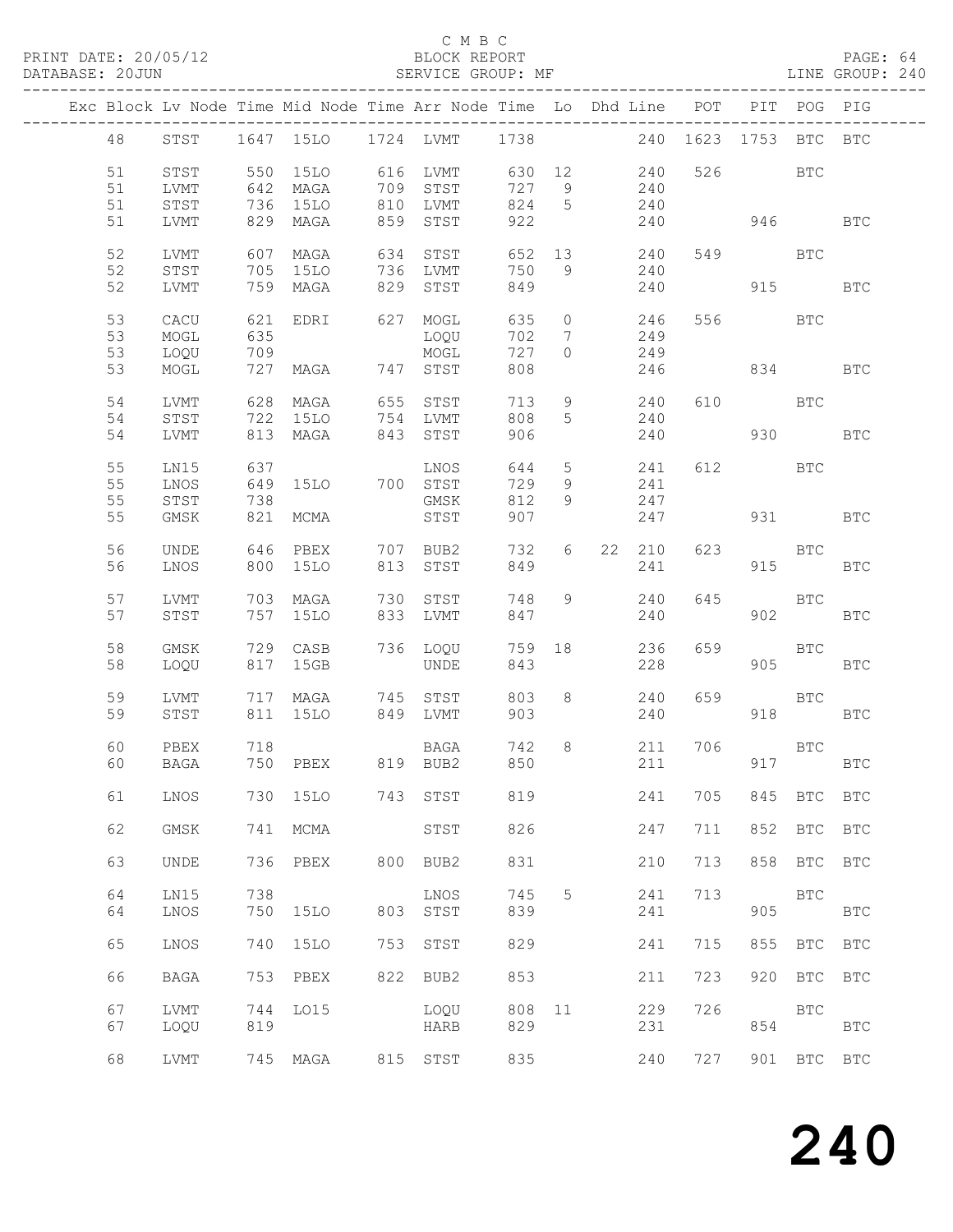|  |                                |                                                                                |                       |  |  |              |                                    |          |                                                                                                                                                                                                                                                                                                                                                                                                                  |                |    |            |            | PAGE: 65<br>LINE GROUP: 802 |  |
|--|--------------------------------|--------------------------------------------------------------------------------|-----------------------|--|--|--------------|------------------------------------|----------|------------------------------------------------------------------------------------------------------------------------------------------------------------------------------------------------------------------------------------------------------------------------------------------------------------------------------------------------------------------------------------------------------------------|----------------|----|------------|------------|-----------------------------|--|
|  |                                |                                                                                |                       |  |  |              |                                    |          |                                                                                                                                                                                                                                                                                                                                                                                                                  |                |    |            |            |                             |  |
|  |                                | Exc Block Lv Node Time Mid Node Time Arr Node Time Lo Dhd Line POT PIT POG PIG |                       |  |  |              |                                    |          |                                                                                                                                                                                                                                                                                                                                                                                                                  |                |    |            |            |                             |  |
|  | $\mathbf{1}$                   | PBEX 506<br>PKRS 542                                                           |                       |  |  |              | PKRS 536 6                         |          |                                                                                                                                                                                                                                                                                                                                                                                                                  |                |    | R2 454 BTC |            |                             |  |
|  | $\mathbf{1}$                   |                                                                                |                       |  |  |              | PBEX 613 11 R2                     |          |                                                                                                                                                                                                                                                                                                                                                                                                                  |                |    |            |            |                             |  |
|  | $\mathbf{1}$                   | PBEX                                                                           | 624 PKRS              |  |  |              |                                    |          | 653 10                                                                                                                                                                                                                                                                                                                                                                                                           | R2             |    |            |            |                             |  |
|  | $\mathbf{1}$                   | PKRS                                                                           | $703$<br>$744$<br>823 |  |  |              |                                    |          | 733 11                                                                                                                                                                                                                                                                                                                                                                                                           | R2             |    |            |            |                             |  |
|  | $\mathbf{1}$                   | PBEX                                                                           |                       |  |  |              |                                    |          |                                                                                                                                                                                                                                                                                                                                                                                                                  | R2             |    |            |            |                             |  |
|  | $\mathbf{1}$                   | PKRS                                                                           |                       |  |  |              | PBEX 853 13 R2                     |          |                                                                                                                                                                                                                                                                                                                                                                                                                  |                |    |            |            |                             |  |
|  | $\mathbf{1}$                   | PBEX                                                                           | 906                   |  |  |              | PKRS 936 19 R2                     |          |                                                                                                                                                                                                                                                                                                                                                                                                                  |                |    |            |            |                             |  |
|  | $\mathbf{1}$                   | PKRS                                                                           | 955                   |  |  |              | PBEX 1026                          |          | 10 R2                                                                                                                                                                                                                                                                                                                                                                                                            |                |    |            |            |                             |  |
|  | $\mathbf{1}$                   | PBEX                                                                           | 1036                  |  |  | PKRS         | 1110 15                            |          | $\begin{array}{c} 15 \\ 8 \end{array}$                                                                                                                                                                                                                                                                                                                                                                           | R2<br>R2       |    |            |            |                             |  |
|  | 1                              | PKRS                                                                           | 1125                  |  |  |              | PBEX 1158                          |          |                                                                                                                                                                                                                                                                                                                                                                                                                  |                |    |            |            |                             |  |
|  | 1                              | PBEX                                                                           | 1206                  |  |  |              | PKRS 1242 13                       |          | R2                                                                                                                                                                                                                                                                                                                                                                                                               |                |    |            |            |                             |  |
|  | $\mathbf{1}$                   | PKRS                                                                           | 1255                  |  |  |              | PBEX 1330                          |          |                                                                                                                                                                                                                                                                                                                                                                                                                  | R <sub>2</sub> |    |            |            |                             |  |
|  | 1                              | PBEX                                                                           | 1346                  |  |  |              | PKRS 1424 11 R2<br>PBEX 1513 15 R2 |          |                                                                                                                                                                                                                                                                                                                                                                                                                  |                |    |            |            |                             |  |
|  | $\mathbf 1$                    | PKRS                                                                           | 1435                  |  |  |              |                                    |          |                                                                                                                                                                                                                                                                                                                                                                                                                  |                |    |            |            |                             |  |
|  | $\mathbf 1$                    | PBEX                                                                           | 1528                  |  |  |              | PKRS 1607 12 R2                    |          |                                                                                                                                                                                                                                                                                                                                                                                                                  |                |    |            |            |                             |  |
|  | $\mathbf 1$                    | PKRS                                                                           | 1619                  |  |  |              | PBEX 1701                          |          | 11                                                                                                                                                                                                                                                                                                                                                                                                               | R <sub>2</sub> |    |            |            |                             |  |
|  | 1                              | PBEX                                                                           | 1712                  |  |  |              |                                    |          | $\begin{array}{ccc} 14 & \phantom{000} & \phantom{000} & \phantom{000} & \phantom{000} & \phantom{000} & \phantom{000} & \phantom{000} & \phantom{000} & \phantom{000} & \phantom{000} & \phantom{000} & \phantom{000} & \phantom{000} & \phantom{000} & \phantom{000} & \phantom{000} & \phantom{000} & \phantom{000} & \phantom{000} & \phantom{000} & \phantom{000} & \phantom{000} & \phantom{000} & \phant$ |                |    |            |            |                             |  |
|  | 1                              | PKRS                                                                           | 1803                  |  |  |              |                                    |          |                                                                                                                                                                                                                                                                                                                                                                                                                  |                |    |            |            |                             |  |
|  | 1                              | PBEX                                                                           | 1858                  |  |  |              | PKRS 1931 8 R2                     |          |                                                                                                                                                                                                                                                                                                                                                                                                                  |                |    |            |            |                             |  |
|  | $\mathbf{1}$                   | PKRS                                                                           | 1939                  |  |  |              | PBEX 2013 15                       |          |                                                                                                                                                                                                                                                                                                                                                                                                                  | R2             |    |            |            |                             |  |
|  | 1                              | PBEX                                                                           | 2028                  |  |  |              | PKRS 2101 8 R2<br>PBEX 2141 R2     |          |                                                                                                                                                                                                                                                                                                                                                                                                                  |                |    |            |            |                             |  |
|  | $\mathbf{1}$                   | PKRS                                                                           | 2109                  |  |  |              |                                    |          |                                                                                                                                                                                                                                                                                                                                                                                                                  |                | R2 | 2149       |            | <b>BTC</b>                  |  |
|  | 2                              | PKRS                                                                           | 534                   |  |  |              | PBEX 605 11                        |          |                                                                                                                                                                                                                                                                                                                                                                                                                  | R2             |    | 504 70     | <b>BTC</b> |                             |  |
|  | 2                              | PBEX                                                                           | 616                   |  |  | PKRS         | 645                                |          | 10                                                                                                                                                                                                                                                                                                                                                                                                               | R2             |    |            |            |                             |  |
|  | $\mathbf{2}$                   | PKRS                                                                           | 655                   |  |  | PBEX         | 725 11                             |          | $\overline{\mathbf{8}}$                                                                                                                                                                                                                                                                                                                                                                                          | R2             |    |            |            |                             |  |
|  | 2                              | PBEX                                                                           | 736                   |  |  | PKRS         | 807                                |          |                                                                                                                                                                                                                                                                                                                                                                                                                  | R2             |    |            |            |                             |  |
|  | $\mathbf{2}$                   | PKRS                                                                           | 815                   |  |  |              | PBEX 845                           | 11       |                                                                                                                                                                                                                                                                                                                                                                                                                  | R2             |    |            |            |                             |  |
|  | 2                              | PBEX                                                                           | 856                   |  |  | PKRS         | 926                                | 19       |                                                                                                                                                                                                                                                                                                                                                                                                                  | R2             |    |            |            |                             |  |
|  | $\mathbf{2}$                   | PKRS                                                                           | 945                   |  |  |              | PBEX 1016 10                       |          |                                                                                                                                                                                                                                                                                                                                                                                                                  | R2             |    |            |            |                             |  |
|  | 2                              | PBEX                                                                           | 1026                  |  |  |              | PKRS 1058 17                       |          |                                                                                                                                                                                                                                                                                                                                                                                                                  | R2             |    |            |            |                             |  |
|  | $\mathbf{2}$                   | PKRS                                                                           | 1115                  |  |  |              | PBEX 1148 8 R2                     |          |                                                                                                                                                                                                                                                                                                                                                                                                                  |                |    |            |            |                             |  |
|  | 2                              | PBEX                                                                           | 1156                  |  |  |              | PKRS 1232 13                       |          |                                                                                                                                                                                                                                                                                                                                                                                                                  | R <sub>2</sub> |    |            |            |                             |  |
|  | $\overline{c}$                 | PKRS                                                                           | 1245                  |  |  | PBEX         | 1320 16                            |          |                                                                                                                                                                                                                                                                                                                                                                                                                  | R2             |    |            |            |                             |  |
|  | 2                              | PBEX 1336                                                                      |                       |  |  |              | PKRS 1414 11                       |          |                                                                                                                                                                                                                                                                                                                                                                                                                  | R <sub>2</sub> |    |            |            |                             |  |
|  | 2                              | PKRS                                                                           | 1425                  |  |  | PBEX         | 1501 11                            |          |                                                                                                                                                                                                                                                                                                                                                                                                                  | R2             |    |            |            |                             |  |
|  | $\overline{c}$<br>$\mathbf{2}$ | PBEX                                                                           | 1512<br>1603          |  |  | PKRS         | 1551<br>1645                       | 12<br>11 |                                                                                                                                                                                                                                                                                                                                                                                                                  | R2<br>R2       |    |            |            |                             |  |
|  |                                | PKRS                                                                           | 1656                  |  |  | PBEX         | 1736                               |          |                                                                                                                                                                                                                                                                                                                                                                                                                  | R2             |    |            |            |                             |  |
|  | $\mathbf{2}$<br>$\mathbf{2}$   | PBEX<br>PKRS                                                                   | 1747                  |  |  | PKRS<br>PBEX | 1825                               | 11<br>23 |                                                                                                                                                                                                                                                                                                                                                                                                                  | R2             |    |            |            |                             |  |
|  | $\mathbf{2}$                   | PBEX                                                                           | 1848                  |  |  | PKRS         | 1921                               | 8        |                                                                                                                                                                                                                                                                                                                                                                                                                  | R2             |    |            |            |                             |  |
|  | $\mathbf{2}$                   | PKRS                                                                           | 1929                  |  |  | PBEX         | 2003                               | 15       |                                                                                                                                                                                                                                                                                                                                                                                                                  | R2             |    |            |            |                             |  |
|  | $\mathbf{2}$                   | PBEX                                                                           | 2018                  |  |  | PKRS         | 2051                               | 8        |                                                                                                                                                                                                                                                                                                                                                                                                                  | R2             |    |            |            |                             |  |
|  | $\mathbf{2}$                   | PKRS                                                                           | 2059                  |  |  | PBEX         | 2131                               | 22       |                                                                                                                                                                                                                                                                                                                                                                                                                  | R2             |    |            |            |                             |  |
|  | $\mathbf{2}$                   | PBEX                                                                           | 2153                  |  |  | PKRS         | 2226                               | 8        |                                                                                                                                                                                                                                                                                                                                                                                                                  | R2             |    |            |            |                             |  |
|  | $\mathbf{2}$                   | PKRS                                                                           | 2234                  |  |  | PBEX         | 2306                               | 17       |                                                                                                                                                                                                                                                                                                                                                                                                                  | R2             |    |            |            |                             |  |
|  | $\mathbf{2}$                   | PBEX                                                                           | 2323                  |  |  | PKRS         | 2356                               | 8        |                                                                                                                                                                                                                                                                                                                                                                                                                  | R2             |    |            |            |                             |  |
|  | $\overline{2}$                 | PKRS                                                                           | 2404                  |  |  | PBEX         | 2436                               |          |                                                                                                                                                                                                                                                                                                                                                                                                                  | R2             |    | 2444       |            | <b>BTC</b>                  |  |

C M B C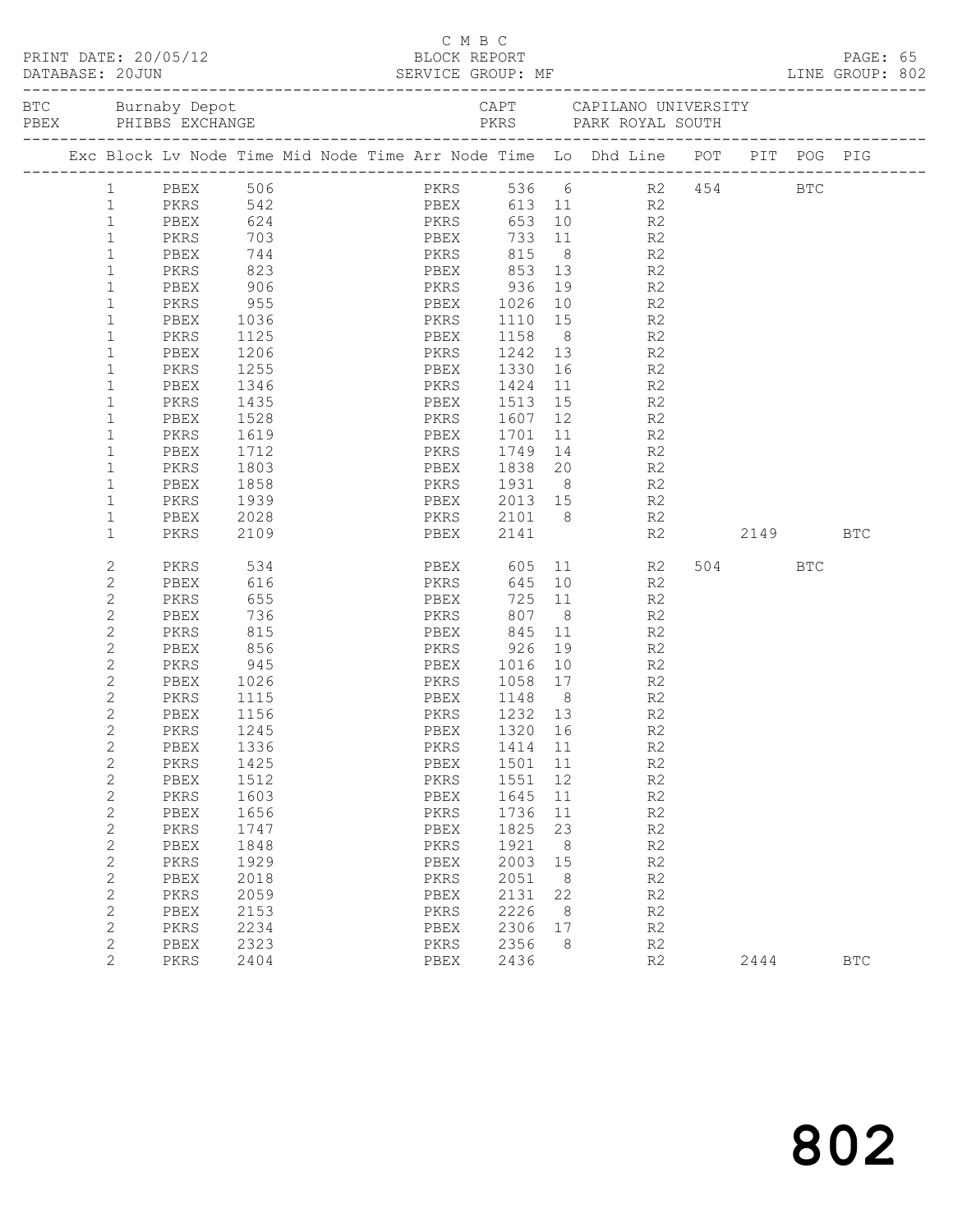# C M B C<br>
C M B C<br>
ELOCK REPORT

DATABASE: 20JUN SERVICE GROUP: MF LINE GROUP: 802

| Exc Block Lv Node Time Mid Node Time Arr Node Time Lo Dhd Line POT |              |              |  |              |              |                      |                |     |      | PIT POG PIG |            |
|--------------------------------------------------------------------|--------------|--------------|--|--------------|--------------|----------------------|----------------|-----|------|-------------|------------|
| 3                                                                  | PBEX         | 521          |  | PKRS         | 551          | $\overline{7}$       | R2             | 509 |      | <b>BTC</b>  |            |
| 3                                                                  | PKRS         | 558          |  | PBEX         | 629          | 11                   | R <sub>2</sub> |     |      |             |            |
| 3                                                                  | PBEX         | 640          |  | PKRS         | 709          | 10                   | R2             |     |      |             |            |
| 3                                                                  | PKRS         | 719          |  | PBEX         | 749          | 11                   | R2             |     |      |             |            |
| 3                                                                  | PBEX         | 800          |  | PKRS         | 831          | 8 <sup>8</sup>       | R2             |     |      |             |            |
| $\mathsf S$                                                        | PKRS         | 839          |  | PBEX         | 910          | 16                   | R2             |     |      |             |            |
| 3                                                                  | PBEX         | 926          |  | PKRS         | 956          | 19                   | R <sub>2</sub> |     |      |             |            |
| $\mathsf 3$                                                        | PKRS         | 1015         |  | PBEX         | 1047         | - 9                  | R2             |     |      |             |            |
| $\mathfrak{Z}$                                                     | PBEX         | 1056         |  | PKRS         | 1130         | 15                   | R <sub>2</sub> |     |      |             |            |
| $\mathfrak{Z}$                                                     | PKRS         | 1145         |  | PBEX         | 1218         | 8 <sup>8</sup>       | R <sub>2</sub> |     |      |             |            |
| $\mathsf 3$                                                        | PBEX         | 1226         |  | PKRS         | 1302         | 13                   | R2             |     |      |             |            |
| $\mathsf 3$                                                        | PKRS         | 1315         |  | PBEX         | 1351         | 15                   | R2             |     |      |             |            |
| $\ensuremath{\mathsf{3}}$                                          | PBEX         | 1406         |  | PKRS         | 1444         | 11                   | R <sub>2</sub> |     |      |             |            |
| $\mathfrak{Z}$                                                     | PKRS         | 1455         |  | PBEX         | 1533         | 11                   | R <sub>2</sub> |     |      |             |            |
| $\mathsf 3$                                                        | PBEX         | 1544         |  | PKRS         | 1623         | 12                   | R <sub>2</sub> |     |      |             |            |
| $\mathsf 3$                                                        | PKRS         | 1635         |  | PBEX         | 1717         | 11                   | R2             |     |      |             |            |
| $\mathsf 3$                                                        | PBEX         | 1728         |  | PKRS         | 1805         | 14                   | R <sub>2</sub> |     |      |             |            |
| $\mathsf 3$                                                        | PKRS         | 1819         |  | PBEX         | 1854         | 14                   | R2             |     |      |             |            |
| $\mathsf 3$                                                        | PBEX         | 1908         |  | PKRS         | 1941         | 8                    | R2             |     |      |             |            |
| $\mathsf 3$                                                        | PKRS         | 1949         |  | PBEX         | 2023 15      |                      | R2             |     |      |             |            |
| $\mathsf 3$                                                        | PBEX         | 2038         |  | PKRS         | 2111         | 8                    | R <sub>2</sub> |     |      |             |            |
| $\mathfrak{Z}$                                                     | PKRS         | 2119         |  | PBEX         | 2151         | 17                   | R2             |     |      |             |            |
| $\mathsf 3$<br>$\mathfrak{Z}$                                      | PBEX         | 2208         |  | PKRS         | 2241         | 8                    | R2             |     |      |             |            |
| 3                                                                  | PKRS         | 2249         |  | PBEX         | 2321<br>2411 | 17<br>8 <sup>8</sup> | R <sub>2</sub> |     |      |             |            |
| $\mathsf S$                                                        | PBEX<br>PKRS | 2338<br>2419 |  | PKRS<br>PBEX | 2451         | $\overline{7}$       | R2<br>R2       |     |      |             |            |
| 3                                                                  |              |              |  |              |              | 6                    |                |     |      |             |            |
| 3                                                                  | PBEX<br>PKRS | 2458<br>2537 |  | PKRS<br>PBEX | 2531<br>2609 |                      | R2<br>R2       |     | 2617 |             | <b>BTC</b> |
|                                                                    |              |              |  |              |              |                      |                |     |      |             |            |
| $\sqrt{4}$                                                         | PKRS         | 550          |  | PBEX         | 621          | 11                   | R2             | 520 |      | <b>BTC</b>  |            |
| 4                                                                  | PBEX         | 632          |  | PKRS         | 701          | 10                   | R <sub>2</sub> |     |      |             |            |
| 4                                                                  | PKRS         | 711          |  | PBEX         | 741          | 11                   | R2             |     |      |             |            |
| 4                                                                  | PBEX         | 752          |  | PKRS         | 823          | 8 <sup>8</sup>       | R2             |     |      |             |            |
| 4                                                                  | PKRS         | 831          |  | PBEX         | 902          | 14                   | R2             |     |      |             |            |
| 4                                                                  | PBEX         | 916          |  | PKRS         | 946          | 19                   | R2             |     |      |             |            |
| 4                                                                  | PKRS         | 1005         |  | PBEX         | 1037         | - 9                  | R <sub>2</sub> |     |      |             |            |
| 4                                                                  | PBEX         | 1046         |  | PKRS         | 1120         | 15                   | R <sub>2</sub> |     |      |             |            |
| 4                                                                  | PKRS         | 1135         |  | PBEX         | 1208         | 8                    | R <sub>2</sub> |     |      |             |            |
| 4                                                                  | PBEX         | 1216         |  | PKRS         | 1252         | 13                   | R2             |     |      |             |            |
| 4                                                                  | PKRS         | 1305         |  | PBEX         | 1341         | 15                   | R2             |     |      |             |            |
| 4                                                                  | PBEX         | 1356         |  | PKRS         | 1434         | 11                   | R2             |     |      |             |            |
| 4                                                                  | PKRS         | 1445         |  | PBEX         | 1523         | 13                   | R2             |     |      |             |            |
| 4                                                                  | PBEX         | 1536         |  | PKRS         | 1615         | 12                   | R <sub>2</sub> |     |      |             |            |
| 4                                                                  | PKRS         | 1627         |  | PBEX         | 1709         | 11                   | R <sub>2</sub> |     |      |             |            |
| $\sqrt{4}$                                                         | PBEX         | 1720         |  | PKRS         | 1757         | 14                   | R2             |     |      |             |            |
| 4                                                                  | PKRS         | 1811         |  | PBEX         | 1846         |                      | R <sub>2</sub> |     | 1856 |             | <b>BTC</b> |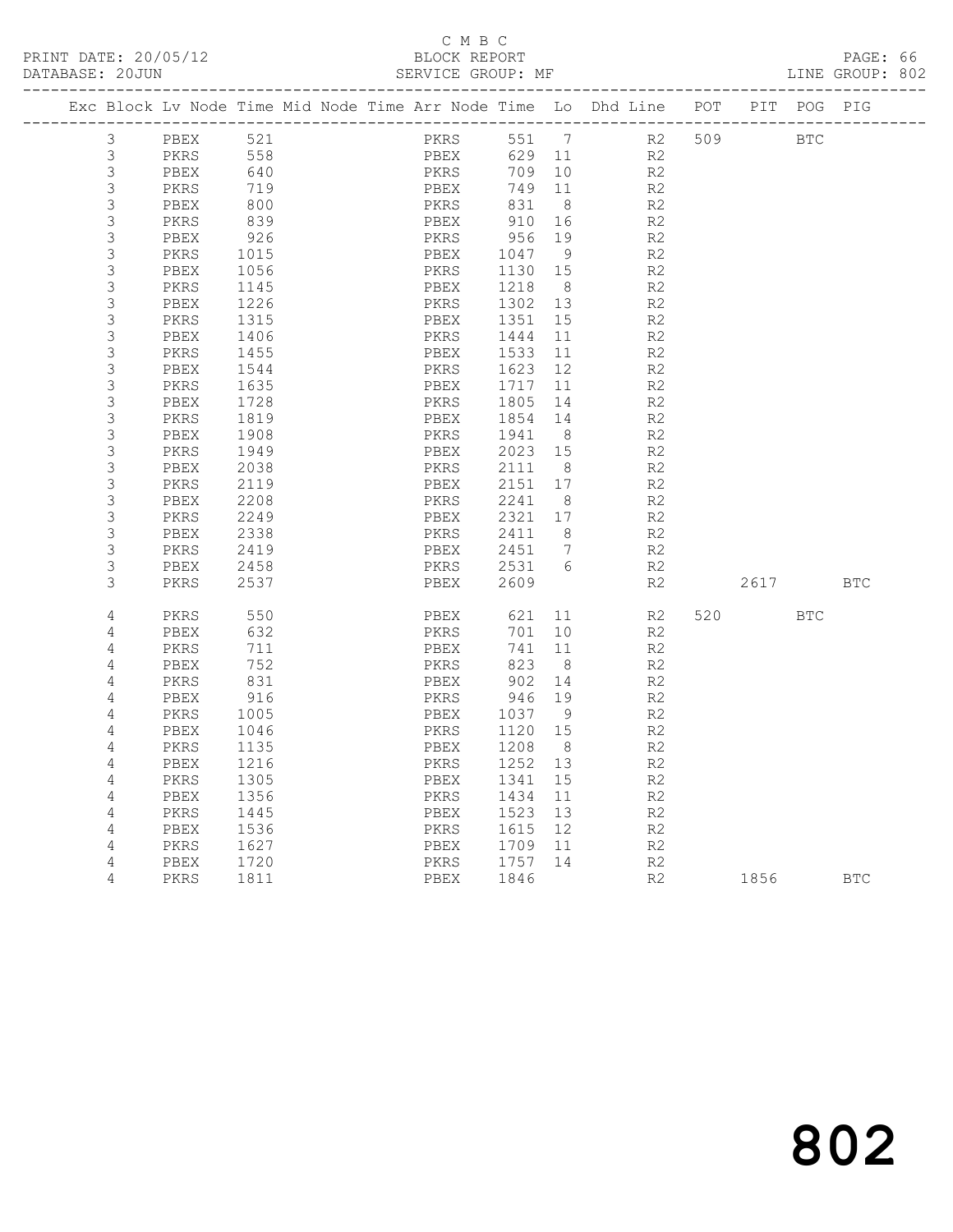# C M B C<br>BLOCK REPORT

PAGE: 67<br>LINE GROUP: 802

|  |                  | Exc Block Lv Node Time Mid Node Time Arr Node Time Lo Dhd Line POT |              |  |      |              |                   |                |                   |        | PIT POG PIG  |              |
|--|------------------|--------------------------------------------------------------------|--------------|--|------|--------------|-------------------|----------------|-------------------|--------|--------------|--------------|
|  | 5                | PBEX                                                               | 536          |  |      |              |                   |                | PKRS 606 9 R2 524 |        | <b>BTC</b>   |              |
|  | 5                | PKRS                                                               | 615<br>656   |  |      |              | 644 12            |                | R2                |        |              |              |
|  | 5                | PBEX                                                               |              |  |      | PBEX<br>PKRS | 725 10            |                | R2                |        |              |              |
|  | 5                | PKRS                                                               | 735          |  |      | PBEX         | 805 11            |                | R2                |        |              |              |
|  | 5                | PBEX                                                               | 816          |  |      | PKRS         | 847               | 8 <sup>8</sup> | R2                |        |              |              |
|  | 5                | PKRS                                                               | 855          |  | PBEX |              | 926 10            |                | R2                |        |              |              |
|  | $\mathsf S$      | PBEX                                                               | 936          |  | PKRS |              | 1006              | 19             | R2                |        |              |              |
|  | 5                | PKRS                                                               | 1025         |  | PBEX |              | 1057 9            |                | R2                |        |              |              |
|  | 5                | PBEX                                                               | 1106         |  | PKRS |              | 1142 13           |                | R2                |        |              |              |
|  | 5                | PKRS                                                               | 1155         |  | PBEX |              | 1228 8            |                | R2                |        |              |              |
|  | 5                | PBEX                                                               | 1236         |  | PKRS |              | 1312 13           |                | R2                |        |              |              |
|  | 5                | PKRS                                                               | 1325         |  | PBEX |              | 1401 15           |                | R2                |        |              |              |
|  | 5                | PBEX                                                               | 1416         |  | PKRS |              | 1454 11           |                | R2                |        |              |              |
|  | 5                | PKRS                                                               | 1505         |  | PBEX |              | 1544              | 16             | R2                |        |              |              |
|  | $\mathsf S$      | PBEX                                                               | 1600         |  | PKRS |              | 1640              | 11             | R <sub>2</sub>    |        |              |              |
|  | 5                | PKRS                                                               | 1651         |  | PBEX |              | 1733              | 15             | R2                |        |              |              |
|  | 5                | PBEX                                                               | 1748         |  | PKRS |              | 1823 12           |                | R2                |        |              |              |
|  | 5<br>$\mathsf S$ | PKRS                                                               | 1835         |  | PBEX |              | 1910 18           |                | R2                |        |              |              |
|  | 5                | PBEX<br>PKRS                                                       | 1928<br>2009 |  | PKRS | PBEX         | 2001 8<br>2041 17 |                | R2<br>R2          |        |              |              |
|  | 5                | PBEX                                                               | 2058         |  |      |              | PKRS 2131 8       |                | R2                |        |              |              |
|  | 5                | PKRS                                                               | 2139         |  |      | PBEX         | 2211              |                | R2                | 2219   |              | <b>BTC</b>   |
|  |                  |                                                                    |              |  |      |              |                   |                |                   |        |              |              |
|  | 6                | PBEX                                                               | 544          |  |      | PKRS         | 614               | 9              | R2                | 532    | <b>BTC</b>   |              |
|  | 6                | PKRS                                                               | 623          |  | PBEX |              | 652 12            |                | R2                |        |              |              |
|  | 6                | PBEX                                                               | 704          |  | PKRS |              | 735               | 8 <sup>8</sup> | R2                |        |              |              |
|  | 6                | PKRS                                                               | 743          |  | PBEX |              | 813 11            |                | R2                |        |              |              |
|  | 6                | PBEX                                                               | 824          |  |      | PBEX<br>PKRS | 855               | 10             | R2                |        |              |              |
|  | 6                | PKRS                                                               | 905          |  | PBEX |              | 936 10            |                | R2                |        |              |              |
|  | 6                | PBEX                                                               | 946          |  | PKRS |              | 1016 19           |                | R2                |        |              |              |
|  | 6                | PKRS                                                               | 1035         |  | PBEX |              | 1107 9            |                | R2                |        |              |              |
|  | 6                | PBEX                                                               | 1116         |  | PKRS |              | 1152 13           |                | R2                |        |              |              |
|  | 6                | PKRS                                                               | 1205         |  | PBEX |              | 1240              | 6              | R2                |        |              |              |
|  | 6                | PBEX                                                               | 1246         |  | PKRS |              | 1322 13           |                | R2                |        |              |              |
|  | 6                | PKRS                                                               | 1335         |  | PBEX |              | 1411 13           |                | R2                |        |              |              |
|  | 6                | PBEX                                                               | 1424         |  | PKRS |              | 1502 13           |                | R2                |        |              |              |
|  | 6                | PKRS                                                               | 1515         |  |      |              | PBEX 1554 14      |                | R2                |        |              |              |
|  | 6                | PBEX                                                               | 1608         |  |      | PKRS         | 1648 11           |                | R2                |        |              |              |
|  | 6                | PKRS                                                               | 1659         |  | PBEX |              | 1741 17           |                | R <sub>2</sub>    |        |              |              |
|  | 6                | PBEX 1758                                                          |              |  |      |              | PKRS 1833 10      |                | R <sub>2</sub>    |        |              |              |
|  | 6                | PKRS                                                               | 1843         |  | PBEX |              | 1918              |                | R2                | 1928   |              | $_{\rm BTC}$ |
|  | $7\phantom{.0}$  | PKRS                                                               | 606          |  | PBEX |              | 635 13            |                | R2                | 536 33 | $_{\rm BTC}$ |              |
|  | 7                | PBEX                                                               | 648          |  | PKRS |              | 717 10            |                | R2                |        |              |              |
|  | 7                | PKRS                                                               | 727          |  | PBEX |              | 757               | 11             | R2                |        |              |              |
|  | 7                | PBEX                                                               | 808          |  | PKRS |              | 839               | 8              | R2                |        |              |              |
|  | 7                | PKRS                                                               | 847          |  | PBEX |              | 918               |                | R2                | 928    |              | <b>BTC</b>   |
|  |                  |                                                                    |              |  |      |              |                   |                |                   |        |              |              |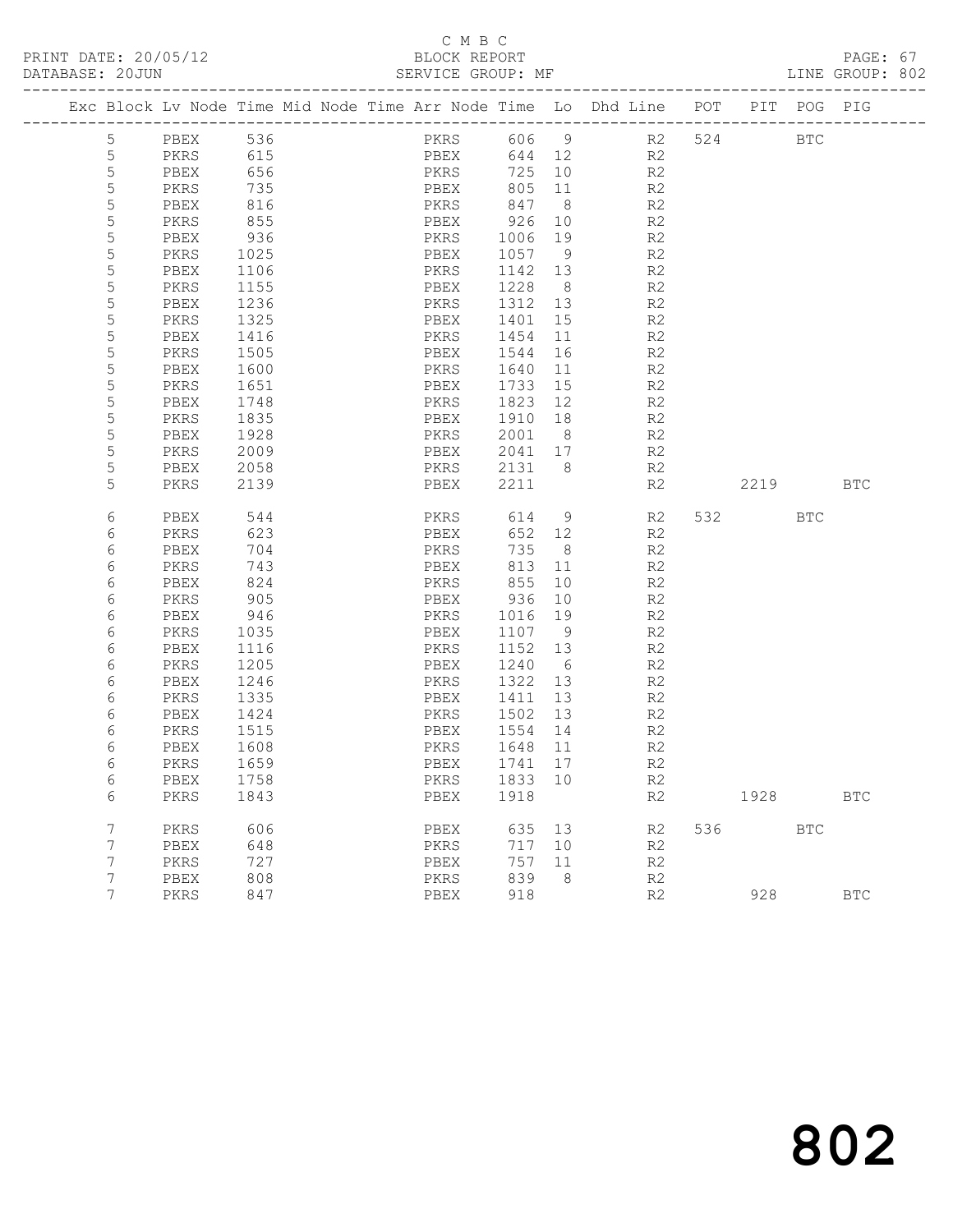# C M B C<br>BLOCK REPORT<br>SERVICE GROUP: MF

| DATABASE: 20JUN |             |              |              | . _ _ _ _ _ _ _ _ _ _ _ _ _ _ _ _ _ | SERVICE GROUP: MF |                   |                |                                                                                |      |     | LINE GROUP: 802 |  |
|-----------------|-------------|--------------|--------------|-------------------------------------|-------------------|-------------------|----------------|--------------------------------------------------------------------------------|------|-----|-----------------|--|
|                 |             |              |              |                                     |                   |                   |                | Exc Block Lv Node Time Mid Node Time Arr Node Time Lo Dhd Line POT PIT POG PIG |      |     |                 |  |
|                 | 8           | PBEX 552     |              |                                     | PKRS 622 9        |                   |                | R2 540 BTC                                                                     |      |     |                 |  |
|                 | 8           | PKRS         | 631          |                                     | PBEX              |                   |                | 701 11 R2                                                                      |      |     |                 |  |
|                 | 8           | PBEX         | 712          |                                     | PKRS              | 743 8             |                | R2                                                                             |      |     |                 |  |
|                 | 8           | PKRS         | 751          |                                     | PBEX              | 821 11            |                | R2                                                                             |      |     |                 |  |
|                 | 8           | PBEX         | 832          |                                     |                   |                   | 13             | R2                                                                             |      |     |                 |  |
|                 | 8           | PKRS         | 915          |                                     | PBEX              | 946               | 10             | R2                                                                             |      |     |                 |  |
|                 | 8           | PBEX         | 956          |                                     | PKRS              | 1026 19           |                | R2                                                                             |      |     |                 |  |
|                 | 8           | PKRS         | 1045         |                                     | PBEX              | 1117 9            |                | R2                                                                             |      |     |                 |  |
|                 | 8           | PBEX         | 1126<br>1215 |                                     | PKRS              | 1202 13           |                | R2                                                                             |      |     |                 |  |
|                 | 8<br>8      | PKRS<br>PBEX | 1256         |                                     | PBEX<br>PKRS      | 1250 6<br>1332 13 |                | R2<br>R2                                                                       |      |     |                 |  |
|                 | 8           | PKRS         | 1345         |                                     | PBEX              | 1421              | 11             | R2                                                                             |      |     |                 |  |
|                 | 8           | PBEX         | 1432         |                                     | PKRS              | 1510              | 13             | R2                                                                             |      |     |                 |  |
|                 | 8           | PKRS         | 1523         |                                     | PBEX              | 1602              | 14             | R2                                                                             |      |     |                 |  |
|                 | 8           | PBEX         | 1616         |                                     | PKRS              | 1656              | 11             | R2                                                                             |      |     |                 |  |
|                 | 8           | PKRS         | 1707         |                                     | PBEX              | 1748              | 20             | R2                                                                             |      |     |                 |  |
|                 | 8           | PBEX         | 1808         |                                     | PKRS              | 1841              | 10             | R2                                                                             |      |     |                 |  |
|                 | 8           | PKRS         | 1851         |                                     | PBEX              | 1926 12           |                | R2                                                                             |      |     |                 |  |
|                 | 8           | PBEX         | 1938         |                                     | PKRS              | 2011              | 8 <sup>8</sup> | R2                                                                             |      |     |                 |  |
|                 | 8           | PKRS         | 2019         |                                     | PBEX              | 2051 17           |                | R2                                                                             |      |     |                 |  |
|                 | 8           | PBEX         | 2108         |                                     | PKRS              | 2141 8            |                | R2                                                                             |      |     |                 |  |
|                 | 8           | PKRS         | 2149         |                                     | PBEX              | 2221 17           |                | R2                                                                             |      |     |                 |  |
|                 | 8           | PBEX         | 2238         |                                     | PKRS              | 2311 8            |                | R2                                                                             |      |     |                 |  |
|                 | 8           | PKRS         | 2319         |                                     | PBEX              | 2351 17           |                | R2                                                                             |      |     |                 |  |
|                 | 8           | PBEX         | 2408         |                                     | PKRS              | 2441 8            |                | R2                                                                             |      |     |                 |  |
|                 | 8           | PKRS         | 2449         |                                     | PBEX              | 2521 7            |                | R2                                                                             |      |     |                 |  |
|                 | 8           | PBEX         | 2528         |                                     | PKRS 2601 6       |                   |                | R2                                                                             |      |     |                 |  |
|                 | 8           | PKRS         | 2607         |                                     | PBEX              | 2639              |                | R2                                                                             | 2647 |     | <b>BTC</b>      |  |
|                 | 9           | PBEX         | 600          |                                     | PKRS              | 629               |                | 10<br>R2                                                                       |      | BTC |                 |  |
|                 | 9           | PKRS         | 639          |                                     | PBEX              | 709 11            |                | R2                                                                             |      |     |                 |  |
|                 | 9           | PBEX         | 720          |                                     | PKRS              | 751 8             |                | R2                                                                             |      |     |                 |  |
|                 | 9           | PKRS         | 759          |                                     | PBEX<br>PKRS      | 829 11            |                | R <sub>2</sub>                                                                 |      |     |                 |  |
|                 | 9           | PBEX         | 840          |                                     |                   | 910               | 15             | R2                                                                             |      |     |                 |  |
|                 | 9           | PKRS         | 925          |                                     | PBEX              | 956 10            |                | R2                                                                             |      |     |                 |  |
|                 | 9<br>9      | PBEX<br>PKRS | 1006<br>1055 |                                     | PKRS<br>PBEX      | 1038 17<br>1127 9 |                | R2<br>R2                                                                       |      |     |                 |  |
|                 | 9           | PBEX         | 1136         |                                     | PKRS              | 1212 13           |                | R <sub>2</sub>                                                                 |      |     |                 |  |
|                 | Q           | PKRS         | 1225         |                                     | PBEX 1300 16      |                   |                | R2                                                                             |      |     |                 |  |
|                 | 9           | PBEX         | 1316         |                                     | PKRS              | 1354              | 11             | R2                                                                             |      |     |                 |  |
|                 | 9           | PKRS         | 1405         |                                     | PBEX              | 1441              | 15             | R2                                                                             |      |     |                 |  |
|                 | 9           | PBEX         | 1456         |                                     | PKRS              | 1534              | 13             | R2                                                                             |      |     |                 |  |
|                 | 9           | PKRS         | 1547         |                                     | PBEX              | 1628              | 12             | R2                                                                             |      |     |                 |  |
|                 | 9           | PBEX         | 1640         |                                     | PKRS              | 1720              | 11             | R2                                                                             |      |     |                 |  |
|                 | 9           | PKRS         | 1731         |                                     | ${\tt PBEX}$      | 1809              | 19             | R2                                                                             |      |     |                 |  |
|                 | $\mathsf 9$ | PBEX         | 1828         |                                     | PKRS              | 1901              | 8              | R2                                                                             |      |     |                 |  |
|                 | 9           | PKRS         | 1909         |                                     | PBEX              | 1943              | 15             | R2                                                                             |      |     |                 |  |
|                 | 9           | PBEX         | 1958         |                                     | PKRS              | 2031              | 8              | R2                                                                             |      |     |                 |  |
|                 | $\mathsf 9$ | PKRS         | 2039         |                                     | PBEX              | 2111              | 12             | R2                                                                             |      |     |                 |  |
|                 | $\mathsf 9$ | PBEX         | 2123         |                                     | PKRS              | 2156              | 8              | R2                                                                             |      |     |                 |  |
|                 | 9           | PKRS         | 2204         |                                     | PBEX              | 2236              | 17             | R2                                                                             |      |     |                 |  |
|                 | 9           | PBEX         | 2253         |                                     | PKRS              | 2326              | 8 <sup>8</sup> | R2                                                                             |      |     |                 |  |
|                 | 9           | PKRS         | 2334         |                                     | PBEX              | 2406              | 17             | R2                                                                             |      |     |                 |  |
|                 | 9           | PBEX         | 2423         |                                     | PKRS              | 2456              | - 8            | R2                                                                             |      |     |                 |  |
|                 | 9           | PKRS         | 2504         |                                     | PBEX              | 2536              |                | R2                                                                             | 2544 |     | <b>BTC</b>      |  |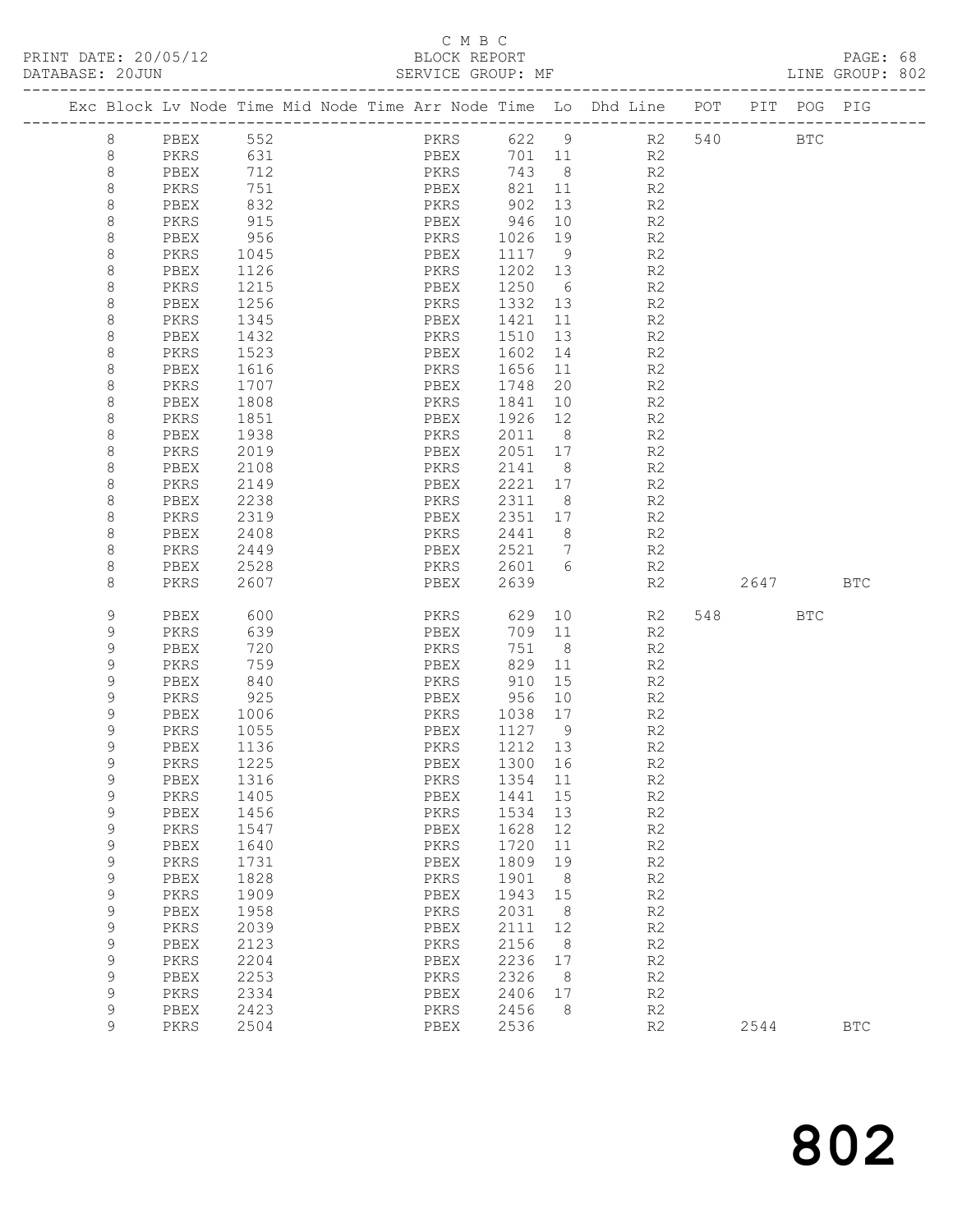# C M B C<br>BLOCK REPORT<br>SERVICE GROUP: MF

| DATABASE: 20JUN |    |             |      |  | SERVICE GROUP: MF                                                              |        |                |                      |         |            | LINE GROUP: 802 |  |
|-----------------|----|-------------|------|--|--------------------------------------------------------------------------------|--------|----------------|----------------------|---------|------------|-----------------|--|
|                 |    |             |      |  | Exc Block Lv Node Time Mid Node Time Arr Node Time Lo Dhd Line POT PIT POG PIG |        |                |                      |         |            |                 |  |
|                 |    | 10 PBEX 608 |      |  |                                                                                |        |                | PKRS 637 10 R2 556   |         | <b>BTC</b> |                 |  |
|                 | 10 | PKRS 647    |      |  | PBEX                                                                           | 717 11 |                | R2                   |         |            |                 |  |
|                 | 10 | PBEX        | 728  |  | PKRS                                                                           | 759    | 8 <sup>8</sup> | R <sub>2</sub>       |         |            |                 |  |
|                 | 10 | PKRS        | 807  |  | PBEX                                                                           | 837    | 11             | R2                   |         |            |                 |  |
|                 | 10 | PBEX        | 848  |  | PKRS                                                                           | 918    | 17             | R <sub>2</sub>       |         |            |                 |  |
|                 | 10 | PKRS        | 935  |  | PBEX                                                                           | 1006   | 10             | R <sub>2</sub>       |         |            |                 |  |
|                 | 10 | PBEX        | 1016 |  | PKRS                                                                           | 1048   | 17             | R <sub>2</sub>       |         |            |                 |  |
|                 | 10 | PKRS        | 1105 |  | PBEX                                                                           | 1138   | 8 <sup>8</sup> | R2                   |         |            |                 |  |
|                 | 10 | PBEX        | 1146 |  | PKRS                                                                           | 1222   |                | 13<br>R <sub>2</sub> |         |            |                 |  |
|                 | 10 | PKRS        | 1235 |  | PBEX                                                                           | 1310   | 16             | R2                   |         |            |                 |  |
|                 | 10 | PBEX        | 1326 |  | PKRS                                                                           | 1404   | 11             | R <sub>2</sub>       |         |            |                 |  |
|                 | 10 | PKRS        | 1415 |  | PBEX                                                                           | 1451   | 13             | R2                   |         |            |                 |  |
|                 | 10 | PBEX        | 1504 |  | PKRS                                                                           | 1543   | 12             | R2                   |         |            |                 |  |
|                 | 10 | PKRS        | 1555 |  | PBEX                                                                           | 1636   | 12             | R <sub>2</sub>       |         |            |                 |  |
|                 | 10 | PBEX        | 1648 |  | PKRS                                                                           | 1728   | 11             | $\mathbb{R}2$        |         |            |                 |  |
|                 | 10 | PKRS        | 1739 |  | PBEX                                                                           | 1817   | 21             | R2                   |         |            |                 |  |
|                 | 10 | PBEX        | 1838 |  | PKRS                                                                           | 1911   | 8 <sup>8</sup> | R2                   |         |            |                 |  |
|                 | 10 | PKRS        | 1919 |  | PBEX                                                                           | 1953   | 15             | R <sub>2</sub>       |         |            |                 |  |
|                 | 10 | PBEX        | 2008 |  | PKRS                                                                           | 2041   | 8 <sup>1</sup> | R2                   |         |            |                 |  |
|                 | 10 | PKRS        | 2049 |  | PBEX                                                                           | 2121   | 17             | R2                   |         |            |                 |  |
|                 | 10 | PBEX        | 2138 |  | PKRS                                                                           | 2211   | 8              | R <sub>2</sub>       |         |            |                 |  |
|                 | 10 | PKRS        | 2219 |  | PBEX                                                                           | 2251   | 17             | R <sub>2</sub>       |         |            |                 |  |
|                 | 10 | PBEX        | 2308 |  | PKRS                                                                           | 2341   | 8 <sup>8</sup> | R2                   |         |            |                 |  |
|                 | 10 | PKRS        | 2349 |  | PBEX                                                                           | 2421   | 17             | R2                   |         |            |                 |  |
|                 | 10 | PBEX        | 2438 |  | PKRS                                                                           | 2511   | 8              | R <sub>2</sub>       |         |            |                 |  |
|                 | 10 | PKRS        | 2519 |  | PBEX                                                                           | 2551   |                | R2                   |         | 2559       | <b>BTC</b>      |  |
|                 | 11 | PBEX        | 1306 |  | PKRS                                                                           |        |                | 1344 11              | R2 1254 | <b>BTC</b> |                 |  |
|                 | 11 | PKRS        | 1355 |  | PBEX                                                                           | 1431   | 17             | R <sub>2</sub>       |         |            |                 |  |
|                 | 11 | PBEX        | 1448 |  | PKRS                                                                           | 1526   | 13             | R <sub>2</sub>       |         |            |                 |  |

| 11 | PKRS | 1355 | PBEX | 1431 | 17 | R <sub>2</sub> |      |      |            |            |
|----|------|------|------|------|----|----------------|------|------|------------|------------|
| 11 | PBEX | 1448 | PKRS | 1526 | 13 | R <sub>2</sub> |      |      |            |            |
| 11 | PKRS | 1539 | PBEX | 1620 | 12 | R <sub>2</sub> |      |      |            |            |
| 11 | PBEX | 1632 | PKRS | 1712 | 11 | R <sub>2</sub> |      |      |            |            |
| 11 | PKRS | 1723 | PBEX | 1804 | 14 | R <sub>2</sub> |      |      |            |            |
| 11 | PBEX | 1818 | PKRS | 1851 | 8  | R <sub>2</sub> |      |      |            |            |
| 11 | PKRS | 1859 | PBEX | 1934 | 14 | R <sub>2</sub> |      |      |            |            |
| 11 | PBEX | 1948 | PKRS | 2021 | 8  | R <sub>2</sub> |      |      |            |            |
| 11 | PKRS | 2029 | PBEX | 2101 |    | R <sub>2</sub> |      | 2109 |            | <b>BTC</b> |
|    |      |      |      |      |    |                |      |      |            |            |
| 12 | PBEX | 1440 | PKRS | 1518 | 13 | R2             | 1428 |      | <b>BTC</b> |            |
| 12 | PKRS | 1531 | PBEX | 1612 | 12 | R <sub>2</sub> |      |      |            |            |
| 12 | PBEX | 1624 | PKRS | 1704 | 11 | R <sub>2</sub> |      |      |            |            |
| 12 | PKRS | 1715 | PBEX | 1756 |    | R <sub>2</sub> |      | 1806 |            | <b>BTC</b> |
|    |      |      |      |      |    |                |      |      |            |            |
| 13 | PBEX | 1520 | PKRS | 1559 | 12 | R2             | 1508 |      | <b>BTC</b> |            |
| 13 | PKRS | 1611 | PBEX | 1653 | 11 | R <sub>2</sub> |      |      |            |            |
| 13 | PBEX | 1704 | PKRS | 1741 | 14 | R <sub>2</sub> |      |      |            |            |
| 13 | PKRS | 1755 | PBEX | 1833 |    | R <sub>2</sub> |      | 1843 |            | <b>BTC</b> |
|    |      |      |      |      |    |                |      |      |            |            |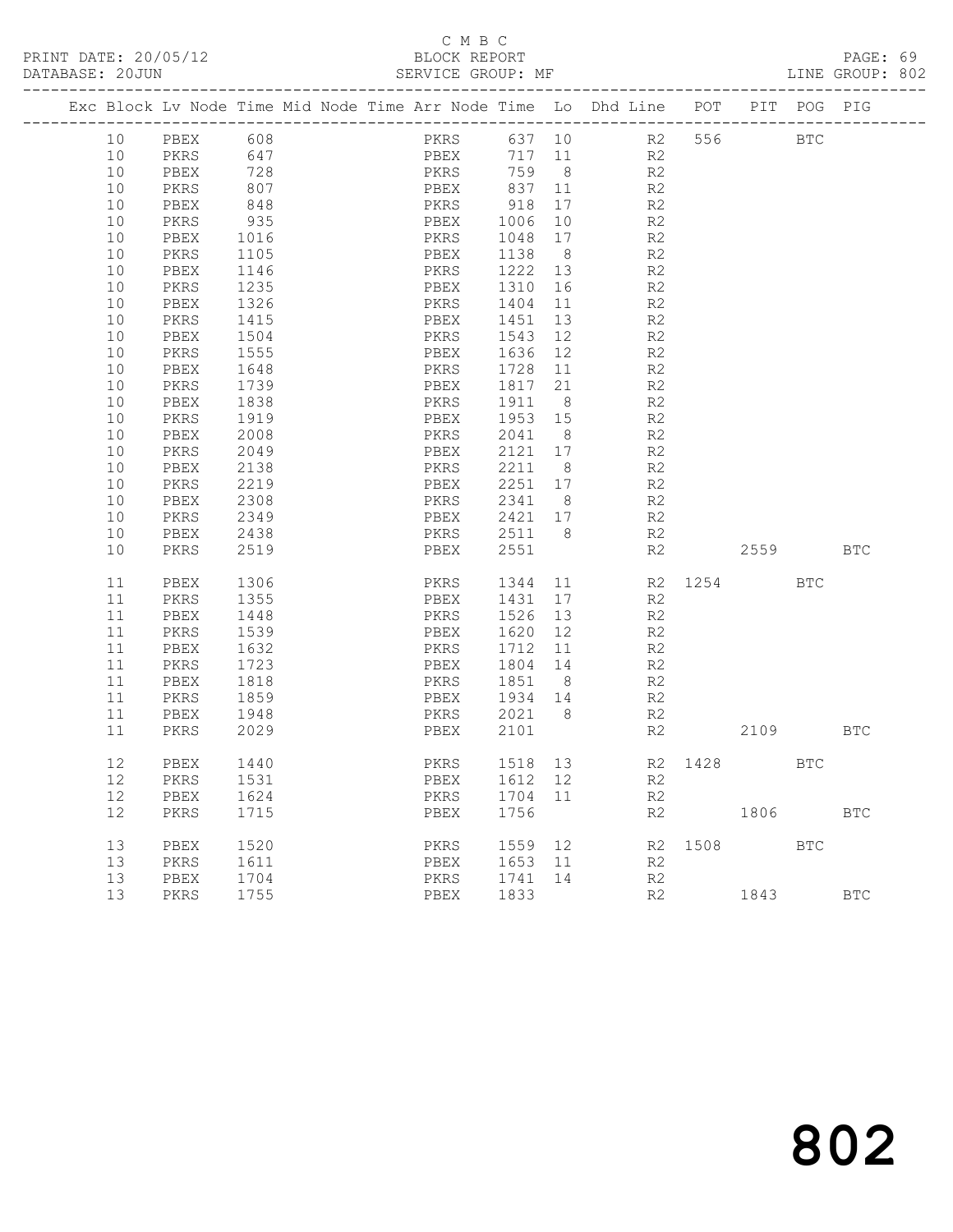PRINT DATE: 20/05/12 BLOCK REPORT<br>DATABASE: 20JUN BATABASE: 20JUN

# C M B C<br>BLOCK REPORT

PAGE: 70<br>LINE GROUP: 802

| 2000 - 2000 <del>- 2000 - 2000 - 201</del> |    |      |      |  | CHILLED GILCOL. III |         |     |                                                                |         |      |            | - 77       |
|--------------------------------------------|----|------|------|--|---------------------|---------|-----|----------------------------------------------------------------|---------|------|------------|------------|
|                                            |    |      |      |  |                     |         |     | Exc Block Ly Node Time Mid Node Time Arr Node Time Lo Dhd Line | POT     | PIT  | POG PIG    |            |
|                                            | 14 | PBEX | 1552 |  | PKRS                | 1631 12 |     |                                                                | R2 1540 |      | <b>BTC</b> |            |
|                                            | 14 | PKRS | 1643 |  | PBEX                | 1725    | 13  | R <sub>2</sub>                                                 |         |      |            |            |
|                                            | 14 | PBEX | 1738 |  | PKRS                | 1813    | 14  | R <sub>2</sub>                                                 |         |      |            |            |
|                                            | 14 | PKRS | 1827 |  | PBEX                | 1902    | 16  | R <sub>2</sub>                                                 |         |      |            |            |
|                                            | 14 | PBEX | 1918 |  | PKRS                | 1951    | - 8 | R <sub>2</sub>                                                 |         |      |            |            |
|                                            | 14 | PKRS | 1959 |  | PBEX                | 2033    | 15  | R <sub>2</sub>                                                 |         |      |            |            |
|                                            | 14 | PBEX | 2048 |  | PKRS                | 2121    | - 8 | R <sub>2</sub>                                                 |         |      |            |            |
|                                            | 14 | PKRS | 2129 |  | PBEX                | 2201    | 22  | R <sub>2</sub>                                                 |         |      |            |            |
|                                            | 14 | PBEX | 2223 |  | PKRS                | 2256    | 8   | R <sub>2</sub>                                                 |         |      |            |            |
|                                            | 14 | PKRS | 2304 |  | PBEX                | 2336    | 17  | R <sub>2</sub>                                                 |         |      |            |            |
|                                            | 14 | PBEX | 2353 |  | PKRS                | 2426    | - 8 | R <sub>2</sub>                                                 |         |      |            |            |
|                                            | 14 | PKRS | 2434 |  | PBEX                | 2506    |     | R <sub>2</sub>                                                 |         | 2514 |            | <b>BTC</b> |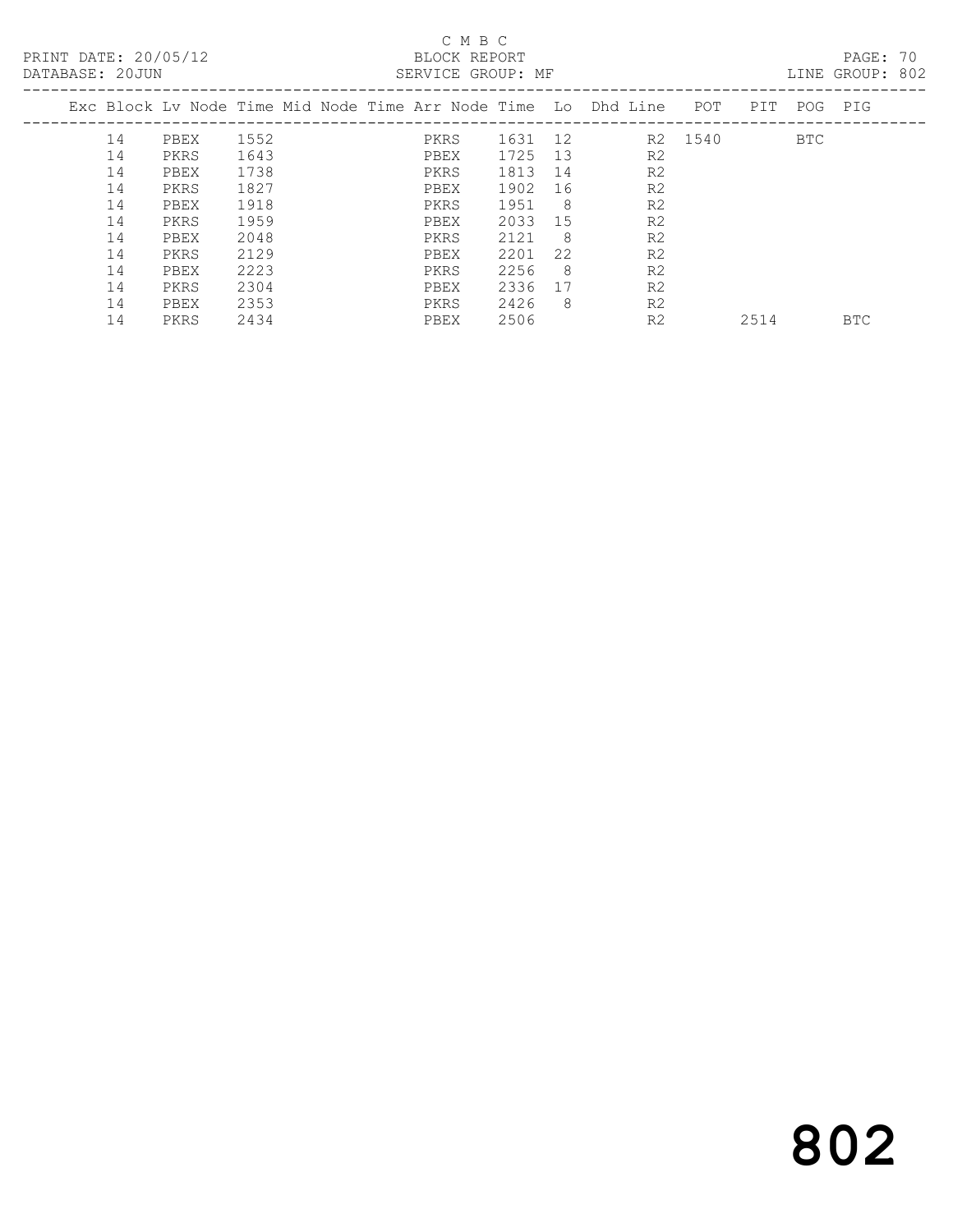# C M B C<br>BLOCK REPORT

|    |                 |                                                                                |                                    |        |              |                                                                        |  | PAGE: 71<br>LINE GROUP: 802 |  |
|----|-----------------|--------------------------------------------------------------------------------|------------------------------------|--------|--------------|------------------------------------------------------------------------|--|-----------------------------|--|
|    |                 | Exc Block Lv Node Time Mid Node Time Arr Node Time Lo Dhd Line POT PIT POG PIG |                                    |        |              |                                                                        |  |                             |  |
|    | 71 CAPT 556     |                                                                                |                                    |        |              | PBEX 605 10 245 537 BTC                                                |  |                             |  |
| 71 | PBEX 615        |                                                                                |                                    |        |              | CAPT 624 2 245                                                         |  |                             |  |
| 71 | CAPT            | 626                                                                            | PBEX 635 9 245                     |        |              |                                                                        |  |                             |  |
| 71 | PBEX            | 644                                                                            |                                    |        |              |                                                                        |  |                             |  |
| 71 | CAPT            | 656                                                                            |                                    |        |              | CAPT 654 2 245<br>PBEX 706 9 245<br>CAPT 725 2 245                     |  |                             |  |
| 71 | PBEX            | 715                                                                            |                                    |        |              |                                                                        |  |                             |  |
| 71 | CAPT            | 727                                                                            | PBEX                               |        |              | 737 8 245                                                              |  |                             |  |
| 71 | PBEX            | 745                                                                            |                                    |        |              |                                                                        |  |                             |  |
|    |                 |                                                                                | CAPT<br>PBEX<br>CAPT               |        |              | 755 2 245                                                              |  |                             |  |
| 71 | CAPT            | 757<br>815                                                                     |                                    |        |              | 807 8 245<br>825 2 245                                                 |  |                             |  |
| 71 | PBEX            |                                                                                |                                    |        |              |                                                                        |  |                             |  |
| 71 | CAPT            | 827                                                                            |                                    |        |              | PBEX 837 8 245                                                         |  |                             |  |
| 71 | PBEX            | 845                                                                            | CAPT 855                           |        |              | 245                                                                    |  |                             |  |
| 71 | CAPT            | 857                                                                            | PBEX 907 8<br>CAPT 925 2           |        |              | $\begin{array}{ccc} 8 & 245 \\ 2 & 245 \end{array}$                    |  |                             |  |
| 71 | PBEX            | 915                                                                            |                                    |        |              |                                                                        |  |                             |  |
| 71 | CAPT            | 927                                                                            | PBEX                               |        |              | 937 8 245                                                              |  |                             |  |
| 71 | PBEX            | 945                                                                            | CAPT 955                           |        |              | 2 245                                                                  |  |                             |  |
| 71 | CAPT            | 957                                                                            | PBEX                               | 1007 8 |              | 1007 8 245<br>1025 2 245                                               |  |                             |  |
| 71 | PBEX            | 1015                                                                           | CAPT                               |        |              |                                                                        |  |                             |  |
| 71 | CAPT            | 1027                                                                           | PBEX                               |        |              | 1037 8 245                                                             |  |                             |  |
| 71 | PBEX            | 1045                                                                           | CAPT                               | 1055   |              | 2 245                                                                  |  |                             |  |
| 71 | CAPT            | 1057<br>1115                                                                   | PBEX                               |        |              |                                                                        |  |                             |  |
| 71 | PBEX            |                                                                                | CAPT                               | 1125   |              | $\begin{array}{cccc} 1107 & 8 & & 245 \\ 1125 & 2 & & 245 \end{array}$ |  |                             |  |
| 71 | CAPT            | 1127                                                                           | PBEX                               |        |              | 1137 8 245                                                             |  |                             |  |
| 71 | PBEX            | 1145                                                                           | CAPT                               |        |              | 1155 2 245                                                             |  |                             |  |
| 71 | CAPT            |                                                                                | PBEX                               |        |              |                                                                        |  |                             |  |
| 71 | PBEX            | 1157<br>1215                                                                   | CAPT                               |        |              | 1207 8 245<br>1225 2 245                                               |  |                             |  |
| 71 | CAPT            | 1227                                                                           | PBEX                               |        |              | 1237 8 245                                                             |  |                             |  |
| 71 | PBEX            | 1245                                                                           | CAPT                               |        |              | 1255 2 245                                                             |  |                             |  |
| 71 | CAPT            | 1257                                                                           | PBEX                               |        |              |                                                                        |  |                             |  |
| 71 | PBEX            | 1315                                                                           | CAPT                               | 1325   |              | 1307 8 245<br>1325 2 245                                               |  |                             |  |
| 71 | CAPT            | 1327                                                                           | PBEX                               |        |              | $1337$ 8 245                                                           |  |                             |  |
| 71 | PBEX            |                                                                                | CAPT                               |        |              | 1355 2 245                                                             |  |                             |  |
| 71 |                 | 1345                                                                           |                                    |        |              |                                                                        |  |                             |  |
|    | CAPT            | 1357                                                                           | PBEX                               |        |              | 1407 8 245                                                             |  |                             |  |
| 71 | PBEX            | 1415<br>1427                                                                   | CAPT 1425 2 245<br>PBEX 1437 8 245 |        |              |                                                                        |  |                             |  |
| 71 | CAPT            |                                                                                |                                    |        |              |                                                                        |  |                             |  |
| 71 | PBEX            | 1445                                                                           | CAPT 1455 2 245                    |        |              |                                                                        |  |                             |  |
| 71 | CAPT            | 1457                                                                           | PBEX                               | 1507   |              | 8<br>245                                                               |  |                             |  |
|    | 71 PBEX 1515    |                                                                                | CAPT 1525 2                        |        |              | 245                                                                    |  |                             |  |
| 71 | CAPT            | 1527                                                                           | PBEX                               | 1537   | 8            | 245                                                                    |  |                             |  |
| 71 | PBEX            | 1545                                                                           | CAPT                               | 1555   | 2            | 245                                                                    |  |                             |  |
| 71 | CAPT            | 1557                                                                           | PBEX                               | 1607   | 8            | 245                                                                    |  |                             |  |
| 71 | PBEX            | 1615                                                                           | CAPT                               | 1625   | $\mathbf{2}$ | 245                                                                    |  |                             |  |
| 71 | $\texttt{CAPT}$ | 1627                                                                           | PBEX                               | 1637   | 8            | 245                                                                    |  |                             |  |
| 71 | PBEX            | 1645                                                                           | CAPT                               | 1655   | 2            | 245                                                                    |  |                             |  |
| 71 | $\texttt{CAPT}$ | 1657                                                                           | PBEX                               | 1707   | 8            | 245                                                                    |  |                             |  |
| 71 | PBEX            | 1715                                                                           | CAPT                               | 1725   | $\mathbf{2}$ | 245                                                                    |  |                             |  |
| 71 | CAPT            | 1727                                                                           | PBEX                               | 1737   | $\,8\,$      | 245                                                                    |  |                             |  |
| 71 | PBEX            | 1745                                                                           | CAPT                               | 1755   | 2            | 245                                                                    |  |                             |  |
| 71 | CAPT            | 1757                                                                           | PBEX                               | 1807   | 8            | 245                                                                    |  |                             |  |
| 71 | PBEX            | 1815                                                                           | CAPT                               | 1825   | 2            | 245                                                                    |  |                             |  |
| 71 | CAPT            | 1827                                                                           | PBEX                               | 1837   | 13           | 245                                                                    |  |                             |  |
| 71 | PBEX            | 1850                                                                           | $\texttt{CAPT}$                    | 1900   | 2            | 245                                                                    |  |                             |  |
| 71 | CAPT            | 1902                                                                           | PBEX                               | 1912   | 14           | 245                                                                    |  |                             |  |
| 71 | PBEX            | 1926                                                                           | CAPT                               | 1936   | 2            | 245                                                                    |  |                             |  |
| 71 |                 |                                                                                |                                    | 1948   | 15           | 245                                                                    |  |                             |  |
|    | CAPT            | 1938                                                                           | PBEX                               |        |              |                                                                        |  |                             |  |
| 71 | PBEX            | 2003                                                                           | $\texttt{CAPT}$                    | 2012   | 2            | 245                                                                    |  |                             |  |

71 CAPT 2014 PBEX 2023 16 245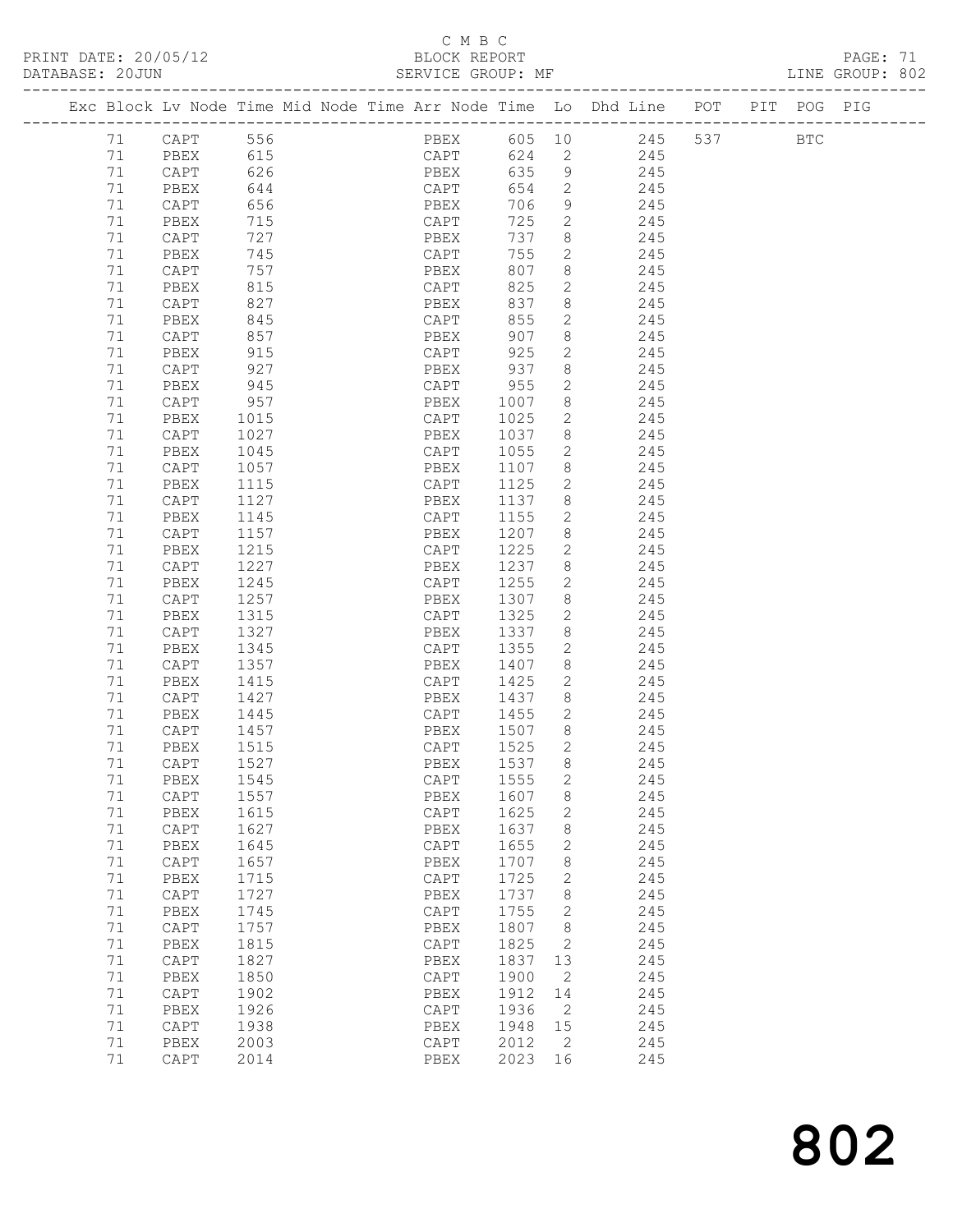# C M B C

| DATABASE: 20JUN |    |      |                       |  | SERVICE GROUP: MF |      |                |                                                                                |  |      |  | LINE GROUP: 802 |  |
|-----------------|----|------|-----------------------|--|-------------------|------|----------------|--------------------------------------------------------------------------------|--|------|--|-----------------|--|
|                 |    |      | _____________________ |  |                   |      |                | Exc Block Lv Node Time Mid Node Time Arr Node Time Lo Dhd Line POT PIT POG PIG |  |      |  |                 |  |
|                 | 71 | PBEX | 2039                  |  | CAPT              |      |                | 2048 2<br>245                                                                  |  |      |  |                 |  |
|                 | 71 | CAPT | 2050                  |  | PBEX              | 2059 |                | 245                                                                            |  |      |  |                 |  |
|                 | 71 | PBEX | 2117                  |  | CAPT              | 2126 | $\overline{2}$ | 245                                                                            |  |      |  |                 |  |
|                 | 71 | CAPT | 2128                  |  | PBEX              | 2137 | 10             | 245                                                                            |  |      |  |                 |  |
|                 | 71 | PBEX | 2147                  |  | CAPT              | 2156 | $\overline{2}$ | 245                                                                            |  |      |  |                 |  |
|                 | 71 | CAPT | 2158                  |  | PBEX              | 2207 | 10             | 245                                                                            |  |      |  |                 |  |
|                 | 71 | PBEX | 2217                  |  | CAPT              | 2226 | 2              | 245                                                                            |  |      |  |                 |  |
|                 | 71 | CAPT | 2228                  |  | PBEX              | 2237 | 10             | 245                                                                            |  |      |  |                 |  |
|                 | 71 | PBEX | 2247                  |  | CAPT              | 2256 | $\overline{2}$ | 245                                                                            |  |      |  |                 |  |
|                 | 71 | CAPT | 2258                  |  | PBEX              | 2307 | 10             | 245                                                                            |  |      |  |                 |  |
|                 | 71 | PBEX | 2317                  |  | CAPT              | 2326 | $\overline{2}$ | 245                                                                            |  |      |  |                 |  |
|                 | 71 | CAPT | 2328                  |  | PBEX              | 2337 | 10             | 245                                                                            |  |      |  |                 |  |
|                 | 71 | PBEX | 2347                  |  | CAPT              | 2356 | $\overline{2}$ | 245                                                                            |  |      |  |                 |  |
|                 | 71 | CAPT | 2358                  |  | PBEX              | 2407 | 10             | 245                                                                            |  |      |  |                 |  |
|                 | 71 | PBEX | 2417                  |  | CAPT              | 2426 | $\overline{2}$ | 245                                                                            |  |      |  |                 |  |
|                 | 71 | CAPT | 2428                  |  | PBEX              | 2437 | 10             | 245                                                                            |  |      |  |                 |  |
|                 | 71 | PBEX | 2447                  |  | CAPT              | 2456 | 2              | 245                                                                            |  |      |  |                 |  |
|                 | 71 | CAPT | 2458                  |  | PBEX              | 2507 | 9              | 245                                                                            |  |      |  |                 |  |
|                 | 71 | PBEX | 2516                  |  | CAPT              | 2525 | $\mathbf{1}$   | 245                                                                            |  |      |  |                 |  |
|                 | 71 | CAPT | 2526                  |  | PBEX              | 2535 |                | 245                                                                            |  | 2543 |  | <b>BTC</b>      |  |
|                 |    |      |                       |  |                   |      |                |                                                                                |  |      |  |                 |  |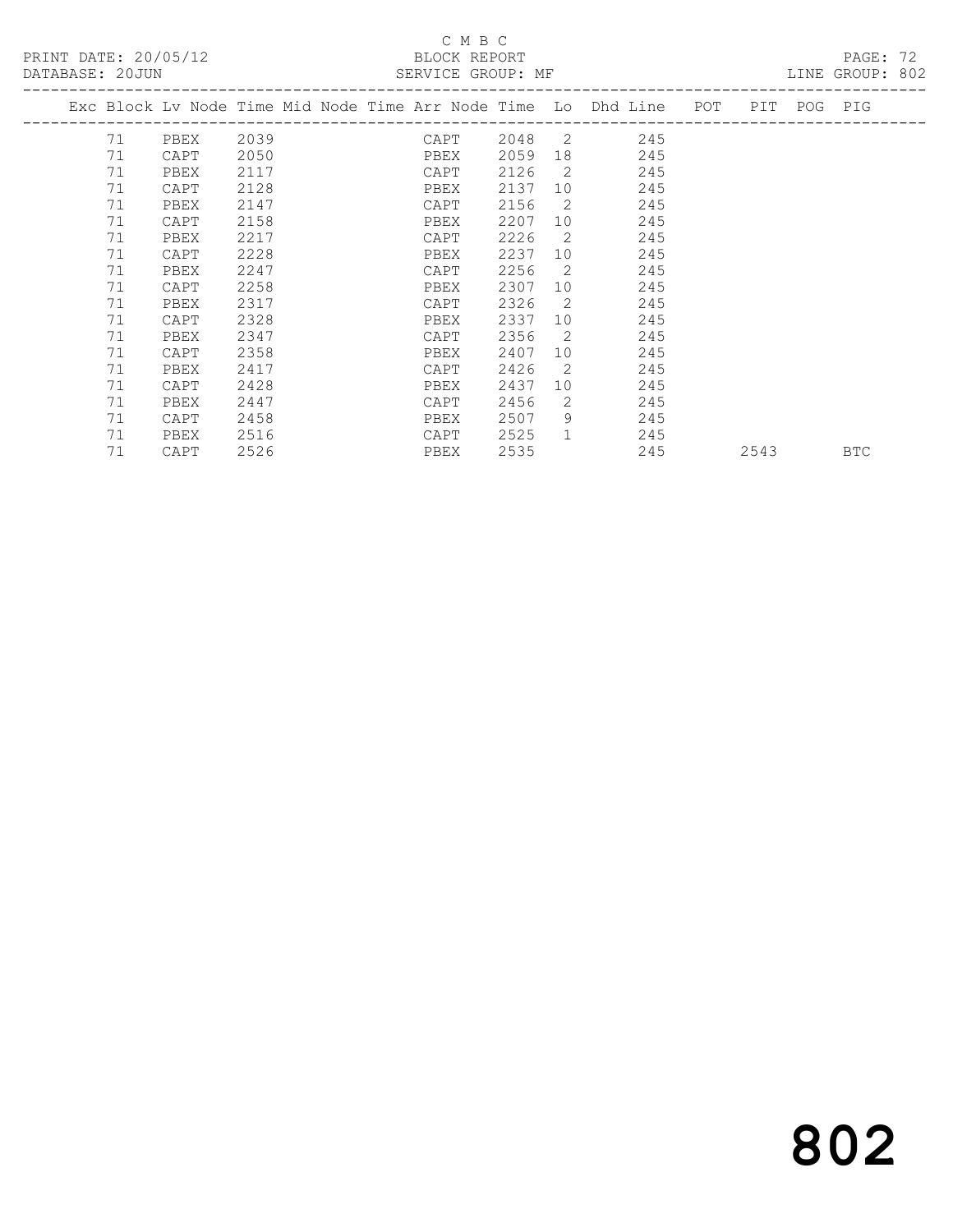## C M B C<br>BLOCK REPORT

PRINT DATE: 20/05/12 BLOCK REPORT BATABASE: 20JUN

PAGE: 73<br>LINE GROUP: 802

|    | Exc Block Lv Node Time Mid Node Time Arr Node Time Lo Dhd Line POT PIT POG PIG |      |  |      |      |              |                            |            |                |     |            |  |
|----|--------------------------------------------------------------------------------|------|--|------|------|--------------|----------------------------|------------|----------------|-----|------------|--|
|    |                                                                                |      |  |      |      |              |                            |            |                |     |            |  |
| 72 | PBEX                                                                           | 555  |  |      |      |              |                            |            | CAPT 604 2 245 | 543 | <b>BTC</b> |  |
|    |                                                                                | 606  |  |      | PBEX |              |                            | 615 10 245 |                |     |            |  |
| 72 | CAPT                                                                           |      |  |      |      |              |                            |            |                |     |            |  |
| 72 | PBEX                                                                           | 625  |  |      | CAPT | 634          | $\overline{2}$             |            | 245            |     |            |  |
| 72 | CAPT                                                                           | 636  |  | PBEX |      | 646          | 9                          |            | 245            |     |            |  |
| 72 | PBEX                                                                           | 655  |  | CAPT |      | 705          | $\overline{2}$             |            | 245            |     |            |  |
| 72 | CAPT                                                                           | 707  |  | PBEX |      | 717          | 8 <sup>8</sup>             |            | 245            |     |            |  |
| 72 | PBEX                                                                           | 725  |  | CAPT |      | 735          | $\mathbf{2}$               |            | 245            |     |            |  |
| 72 | CAPT                                                                           | 737  |  | PBEX |      | 747          | 8                          |            | 245            |     |            |  |
|    |                                                                                |      |  |      |      | 805          | $\overline{2}$             |            |                |     |            |  |
| 72 | PBEX                                                                           | 755  |  | CAPT |      |              |                            |            | 245            |     |            |  |
| 72 | CAPT                                                                           | 807  |  | PBEX |      | 817          | 8                          |            | 245            |     |            |  |
| 72 | PBEX                                                                           | 825  |  |      | CAPT | 835          | $\mathbf{2}$               |            | 245            |     |            |  |
| 72 | CAPT                                                                           | 837  |  | PBEX |      | 847          | 8                          |            | 245            |     |            |  |
| 72 | PBEX                                                                           | 855  |  | CAPT |      | 905          | $\overline{2}$             |            | 245            |     |            |  |
| 72 | $\texttt{CAPT}$                                                                | 907  |  | PBEX |      | 917          | 8                          |            | 245            |     |            |  |
| 72 | PBEX                                                                           | 925  |  | CAPT |      | 935          | $\overline{2}$             |            | 245            |     |            |  |
| 72 | CAPT                                                                           | 937  |  | PBEX |      | 947          | 8                          |            | 245            |     |            |  |
| 72 |                                                                                |      |  |      |      |              | $2^{\circ}$                |            |                |     |            |  |
|    | PBEX                                                                           | 955  |  | CAPT |      | 1005<br>1017 |                            |            | 245            |     |            |  |
| 72 | CAPT                                                                           | 1007 |  | PBEX |      |              | 8 <sup>8</sup>             |            | 245            |     |            |  |
| 72 | PBEX                                                                           | 1025 |  | CAPT |      | 1035         | 2                          |            | 245            |     |            |  |
| 72 | CAPT                                                                           | 1037 |  | PBEX |      | 1047         | 8 <sup>8</sup>             |            | 245            |     |            |  |
| 72 | PBEX                                                                           | 1055 |  | CAPT |      | 1105         | $\overline{2}$             |            | 245            |     |            |  |
| 72 | CAPT                                                                           | 1107 |  | PBEX |      | 1117         | 8                          |            | 245            |     |            |  |
| 72 | PBEX                                                                           | 1125 |  | CAPT |      | 1135         | $\mathbf{2}$               |            | 245            |     |            |  |
| 72 | CAPT                                                                           | 1137 |  | PBEX |      | 1147         | 8                          |            | 245            |     |            |  |
|    |                                                                                |      |  |      |      |              |                            |            |                |     |            |  |
| 72 | PBEX                                                                           | 1155 |  | CAPT |      | 1205         | $\overline{2}$             |            | 245            |     |            |  |
| 72 | CAPT                                                                           | 1207 |  | PBEX |      | 1217         | 8                          |            | 245            |     |            |  |
| 72 | PBEX                                                                           | 1225 |  | CAPT |      | 1235         | $\overline{2}$             |            | 245            |     |            |  |
| 72 | CAPT                                                                           | 1237 |  | PBEX |      | 1247         | 8 <sup>8</sup>             |            | 245            |     |            |  |
| 72 | PBEX                                                                           | 1255 |  | CAPT |      | 1305         | $\overline{2}$             |            | 245            |     |            |  |
| 72 | CAPT                                                                           | 1307 |  | PBEX |      | 1317         | 8                          |            | 245            |     |            |  |
| 72 | PBEX                                                                           | 1325 |  | CAPT |      | 1335         | $\mathbf{2}$               |            | 245            |     |            |  |
| 72 | CAPT                                                                           | 1337 |  | PBEX |      | 1347         | 8 <sup>8</sup>             |            | 245            |     |            |  |
| 72 |                                                                                |      |  |      |      | 1405         | $2^{\circ}$                |            |                |     |            |  |
|    | PBEX                                                                           | 1355 |  | CAPT |      |              |                            |            | 245            |     |            |  |
| 72 | CAPT                                                                           | 1407 |  | PBEX |      | 1417         | 8                          |            | 245            |     |            |  |
| 72 | PBEX                                                                           | 1425 |  | CAPT |      | 1435         | 2                          |            | 245            |     |            |  |
| 72 | CAPT                                                                           | 1437 |  | PBEX |      | 1447         | 8 <sup>8</sup>             |            | 245            |     |            |  |
| 72 | PBEX                                                                           | 1455 |  | CAPT |      | 1505         | $\overline{2}$             |            | 245            |     |            |  |
| 72 | CAPT                                                                           | 1507 |  | PBEX |      | 1517         | 8 <sup>8</sup>             |            | 245            |     |            |  |
| 72 | PBEX                                                                           | 1525 |  | CAPT |      | 1535         | 2                          |            | 245            |     |            |  |
| 72 | CAPT                                                                           | 1537 |  |      |      | PBEX 1547 8  |                            |            | 245            |     |            |  |
| 72 | PBEX                                                                           | 1555 |  | CAPT |      | 1605         | $\mathbf{2}$               |            | 245            |     |            |  |
|    |                                                                                |      |  |      |      |              |                            |            |                |     |            |  |
| 72 | $\texttt{CAPT}$                                                                | 1607 |  | PBEX |      | 1617         | 8                          |            | 245            |     |            |  |
| 72 | PBEX                                                                           | 1625 |  | CAPT |      | 1635         | 2                          |            | 245            |     |            |  |
| 72 | CAPT                                                                           | 1637 |  | PBEX |      | 1647         | 8                          |            | 245            |     |            |  |
| 72 | PBEX                                                                           | 1655 |  | CAPT |      | 1705         | 2                          |            | 245            |     |            |  |
| 72 | $\mathop{\mathtt{CAPT}}$                                                       | 1707 |  | PBEX |      | 1717         | 8                          |            | 245            |     |            |  |
| 72 | PBEX                                                                           | 1725 |  | CAPT |      | 1735         | 2                          |            | 245            |     |            |  |
| 72 | $\texttt{CAPT}$                                                                | 1737 |  | PBEX |      | 1747         | 8                          |            | 245            |     |            |  |
| 72 | PBEX                                                                           | 1755 |  | CAPT |      | 1805         | 2                          |            | 245            |     |            |  |
|    |                                                                                |      |  |      |      |              |                            |            |                |     |            |  |
| 72 | $\texttt{CAPT}$                                                                | 1807 |  | PBEX |      | 1817         | 9                          |            | 245            |     |            |  |
| 72 | PBEX                                                                           | 1826 |  | CAPT |      | 1836         | 2                          |            | 245            |     |            |  |
| 72 | $\texttt{CAPT}$                                                                | 1838 |  | PBEX |      | 1848         | 14                         |            | 245            |     |            |  |
| 72 | PBEX                                                                           | 1902 |  | CAPT |      | 1912         | $\overline{2}$             |            | 245            |     |            |  |
| 72 | CAPT                                                                           | 1914 |  | PBEX |      | 1924         | 14                         |            | 245            |     |            |  |
| 72 | PBEX                                                                           | 1938 |  | CAPT |      | 1948         | $\overline{\phantom{0}}^2$ |            | 245            |     |            |  |
| 72 | CAPT                                                                           | 1950 |  | PBEX |      | 2000         | 15                         |            | 245            |     |            |  |
| 72 | PBEX                                                                           | 2015 |  | CAPT |      | 2024         | 2                          |            | 245            |     |            |  |
|    |                                                                                |      |  |      |      |              |                            |            |                |     |            |  |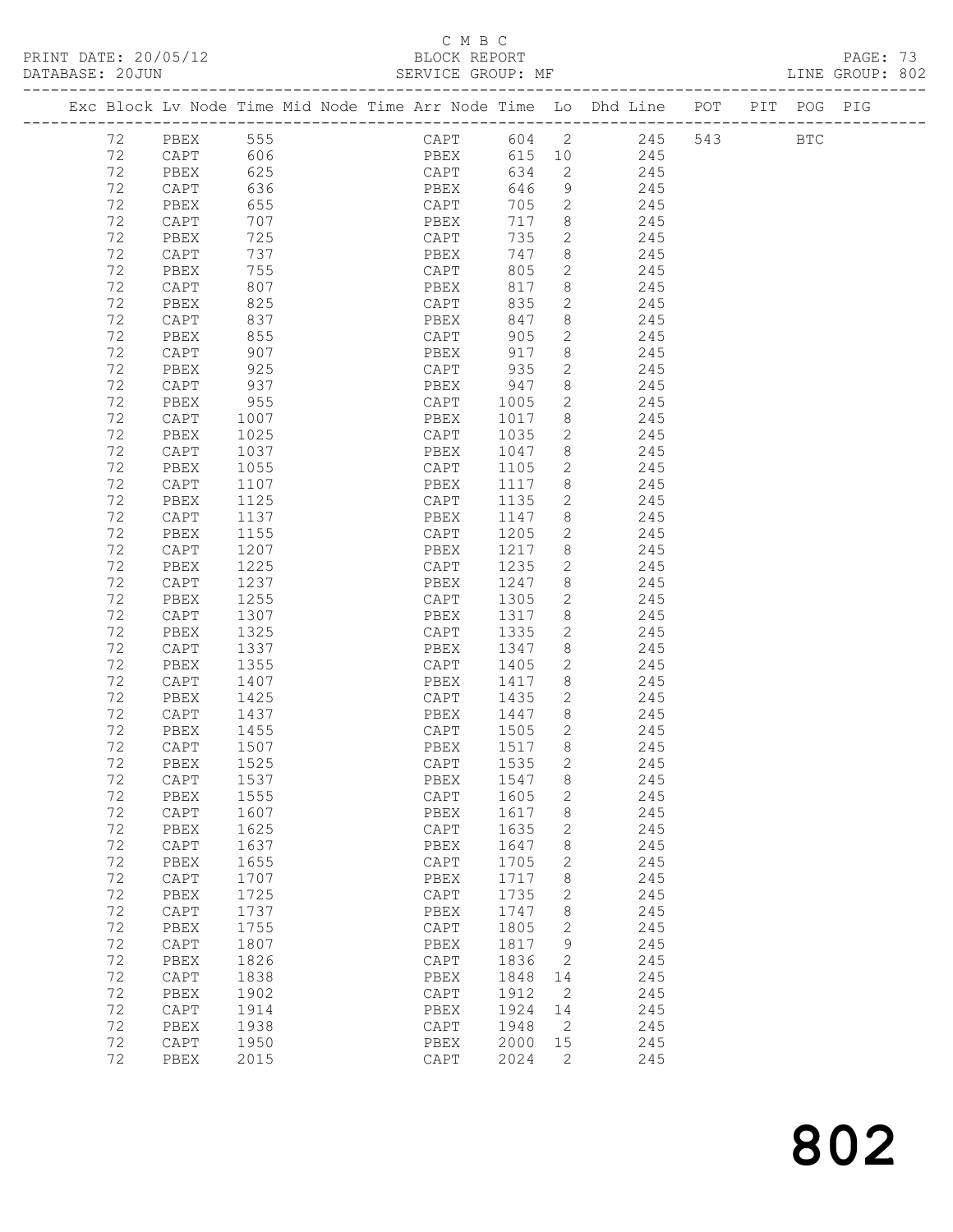| PRINT DATE: 20/05/12<br>DATABASE: 20JUN |                      |                      | C M B C<br>BLOCK REPORT<br>SERVICE GROUP: MF |                         |                |                                                                                |      | PAGE: 74<br>LINE GROUP: 802 |  |
|-----------------------------------------|----------------------|----------------------|----------------------------------------------|-------------------------|----------------|--------------------------------------------------------------------------------|------|-----------------------------|--|
|                                         |                      |                      |                                              |                         |                | Exc Block Ly Node Time Mid Node Time Arr Node Time Lo Dhd Line POT PIT POG PIG |      |                             |  |
| 72<br>72<br>72                          | CAPT<br>PBEX<br>CAPT | 2026<br>2051<br>2102 | PBEX<br>CAPT<br>PBEX                         | 2035 16<br>2100<br>2111 | $\overline{2}$ | 245<br>245<br>245                                                              | 2119 | BTC.                        |  |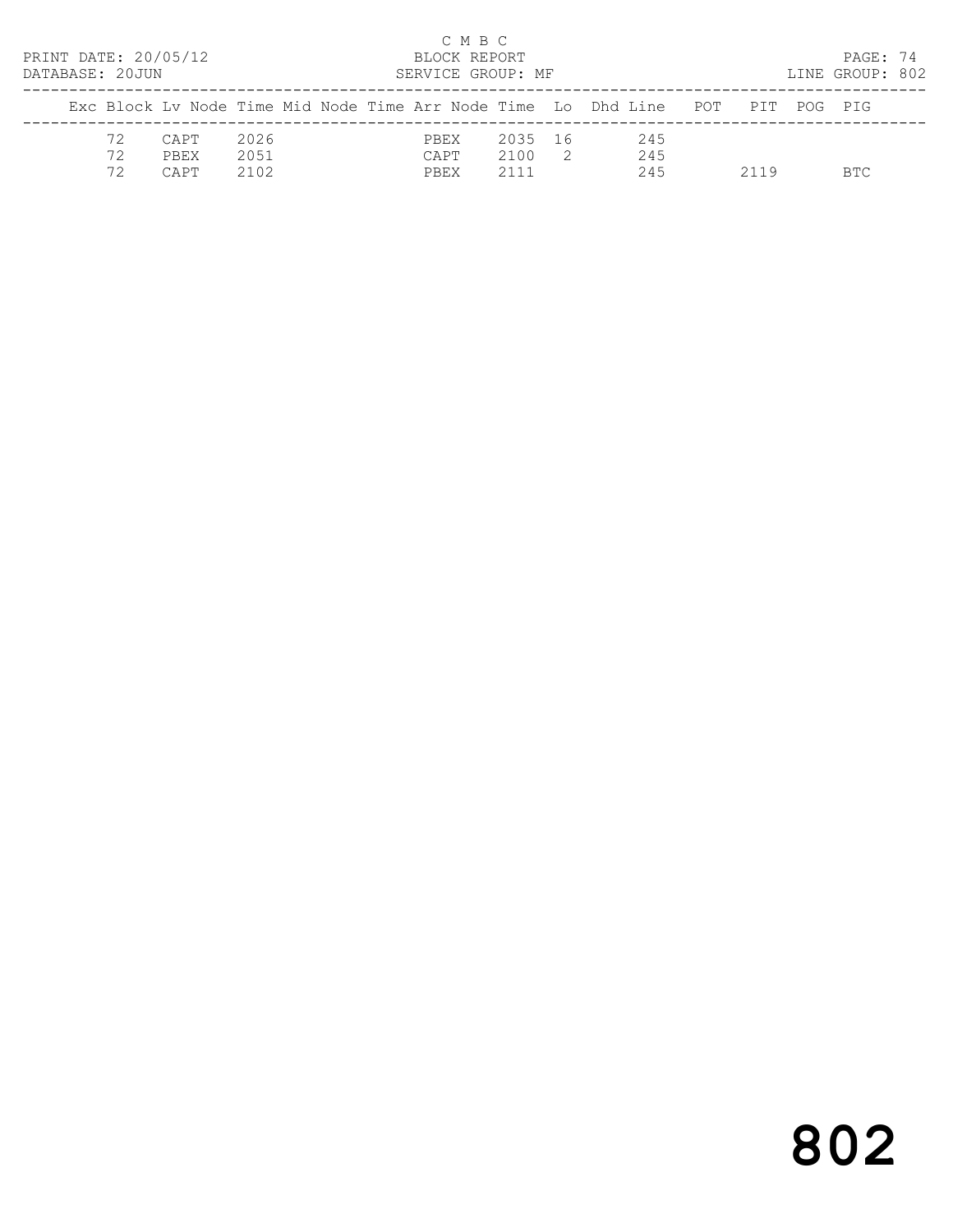## C M B C<br>BLOCK REPORT

| DATABASE: 20JUN |    |           |                                                                                                                                       |                                                                                |                           |          |                            |                        |  | LINE GROUP: 802 |  |
|-----------------|----|-----------|---------------------------------------------------------------------------------------------------------------------------------------|--------------------------------------------------------------------------------|---------------------------|----------|----------------------------|------------------------|--|-----------------|--|
|                 |    |           |                                                                                                                                       | Exc Block Lv Node Time Mid Node Time Arr Node Time Lo Dhd Line POT PIT POG PIG |                           |          |                            |                        |  |                 |  |
|                 | 73 | PBEX 605  |                                                                                                                                       |                                                                                |                           |          |                            | CAPT 614 2 245 553 BTC |  |                 |  |
|                 | 73 | CAPT 616  |                                                                                                                                       |                                                                                |                           |          |                            | PBEX 625 9 245         |  |                 |  |
|                 | 73 | PBEX      | 634                                                                                                                                   |                                                                                | CAPT                      | 644      |                            | 2 245                  |  |                 |  |
|                 | 73 | CAPT      | 646                                                                                                                                   |                                                                                | PBEX<br>$\overline{CAPT}$ | 656      | 9                          | 245                    |  |                 |  |
|                 | 73 | PBEX      | 705                                                                                                                                   |                                                                                |                           | 715      | $\overline{2}$             | 245                    |  |                 |  |
|                 | 73 | CAPT      | 717                                                                                                                                   |                                                                                | PBEX                      | 727      | 8                          | 245                    |  |                 |  |
|                 | 73 | PBEX      | 735                                                                                                                                   |                                                                                | CAPT                      | 745      | $2^{\circ}$                | 245                    |  |                 |  |
|                 | 73 | CAPT      | 747                                                                                                                                   |                                                                                | PBEX                      | 757      | 8                          | 245                    |  |                 |  |
|                 | 73 | PBEX      | $\begin{array}{c} \begin{array}{c} \cdot \\ \times \\ \hline \end{array} \\ \begin{array}{c} \cdot \\ \hline \end{array} \end{array}$ |                                                                                | r pry<br>CAPT             | 815      | $\mathbf{2}$               | 245                    |  |                 |  |
|                 | 73 | CAPT      | 817                                                                                                                                   |                                                                                | PBEX                      | 827      | 8 <sup>8</sup>             | 245                    |  |                 |  |
|                 | 73 | PBEX      | 835                                                                                                                                   |                                                                                | CAPT                      | 845      | $\overline{2}$             | 245                    |  |                 |  |
|                 | 73 | CAPT      | 847                                                                                                                                   |                                                                                |                           | 857      | 8                          | 245                    |  |                 |  |
|                 | 73 | PBEX      | 905                                                                                                                                   |                                                                                | rbex<br>CAPT              | 915      | $2^{\circ}$                | 245                    |  |                 |  |
|                 | 73 | CAPT      | 917                                                                                                                                   |                                                                                | PBEX                      | 927      | 8                          | 245                    |  |                 |  |
|                 | 73 | PBEX      | 935                                                                                                                                   |                                                                                | CAPT                      | 945      | $\overline{2}$             | 245                    |  |                 |  |
|                 | 73 | CAPT      | 947                                                                                                                                   |                                                                                | PBEX                      | 957      | 8                          | 245                    |  |                 |  |
|                 | 73 | PBEX      | 1005                                                                                                                                  |                                                                                | CAPT                      | 1015     | $\mathbf{2}$               | 245                    |  |                 |  |
|                 | 73 | CAPT      | 1017                                                                                                                                  |                                                                                | PBEX                      | 1027     | 8                          | 245                    |  |                 |  |
|                 | 73 | PBEX      | 1035                                                                                                                                  |                                                                                | CAPT                      | 1045     | $\overline{2}$             | 245                    |  |                 |  |
|                 | 73 | CAPT      | 1047                                                                                                                                  |                                                                                | PBEX                      | 1057     | 8                          | 245                    |  |                 |  |
|                 | 73 | PBEX      | 1105                                                                                                                                  |                                                                                | CAPT                      | 1115     | $\overline{2}$             | 245                    |  |                 |  |
|                 | 73 | CAPT      | 1117                                                                                                                                  |                                                                                | PBEX                      | 1127     | 8                          | 245                    |  |                 |  |
|                 | 73 | PBEX      | 1135                                                                                                                                  |                                                                                | CAPT                      | 1145     | $\mathbf{2}$               | 245                    |  |                 |  |
|                 | 73 | CAPT      | 1147                                                                                                                                  |                                                                                | PBEX                      | 1157     | 8                          | 245                    |  |                 |  |
|                 | 73 | PBEX      | 1205                                                                                                                                  |                                                                                | CAPT                      | 1215     | $\overline{2}$             | 245                    |  |                 |  |
|                 | 73 | CAPT      | 1217                                                                                                                                  |                                                                                | PBEX                      | 1227     | 8                          | 245                    |  |                 |  |
|                 | 73 | PBEX      | 1235                                                                                                                                  |                                                                                | CAPT                      | 1245     | $\overline{2}$             | 245                    |  |                 |  |
|                 | 73 | CAPT      | 1247                                                                                                                                  |                                                                                | PBEX                      | 1257     | 8                          | 245                    |  |                 |  |
|                 | 73 | PBEX      | 1305                                                                                                                                  |                                                                                | CAPT                      | 1315     | $\mathbf{2}$               | 245                    |  |                 |  |
|                 | 73 | CAPT      | 1317                                                                                                                                  |                                                                                | PBEX                      | 1327     | 8                          | 245                    |  |                 |  |
|                 | 73 | PBEX      | 1335                                                                                                                                  |                                                                                | CAPT                      | 1345     | $\mathbf{2}$               | 245                    |  |                 |  |
|                 | 73 | CAPT      | 1347                                                                                                                                  |                                                                                | PBEX                      | 1357     | 8                          | 245                    |  |                 |  |
|                 | 73 | PBEX      | 1405                                                                                                                                  |                                                                                | CAPT                      | 1415     | $2^{\circ}$                | 245                    |  |                 |  |
|                 | 73 | CAPT      | 1417                                                                                                                                  |                                                                                | PBEX                      | 1427     | 8 <sup>8</sup>             | 245                    |  |                 |  |
|                 | 73 | PBEX      | 1435                                                                                                                                  |                                                                                | CAPT 1445                 |          | $\overline{2}$             | 245                    |  |                 |  |
|                 | 73 | CAPT      | 1447                                                                                                                                  |                                                                                | PBEX                      | 1457     | 8 <sup>8</sup>             | 245                    |  |                 |  |
|                 | 73 | PBEX      | 1505                                                                                                                                  |                                                                                | CAPT                      | 1515     | $\overline{2}$             | 245                    |  |                 |  |
|                 | 73 | CAPT      | 1517                                                                                                                                  |                                                                                | PBEX                      | $1527$ 8 |                            | 245                    |  |                 |  |
|                 | 73 | PBEX 1535 |                                                                                                                                       |                                                                                | CAPT 1545                 |          | $\overline{2}$             | 245                    |  |                 |  |
|                 | 73 | CAPT      | 1547                                                                                                                                  |                                                                                | PBEX                      | 1557     | 8                          | 245                    |  |                 |  |
|                 | 73 | PBEX      | 1605                                                                                                                                  |                                                                                | CAPT                      | 1615     | $\mathbf{2}$               | 245                    |  |                 |  |
|                 | 73 | CAPT      | 1617                                                                                                                                  |                                                                                | PBEX                      | 1627     | 8                          | 245                    |  |                 |  |
|                 | 73 | PBEX      | 1635                                                                                                                                  |                                                                                | CAPT                      | 1645     | 2                          | 245                    |  |                 |  |
|                 | 73 | CAPT      | 1647                                                                                                                                  |                                                                                | PBEX                      | 1657     | 8                          | 245                    |  |                 |  |
|                 | 73 | PBEX      | 1705                                                                                                                                  |                                                                                | CAPT                      | 1715     | 2                          | 245                    |  |                 |  |
|                 | 73 | CAPT      | 1717                                                                                                                                  |                                                                                | PBEX                      | 1727     | 8                          | 245                    |  |                 |  |
|                 | 73 | PBEX      | 1735                                                                                                                                  |                                                                                | CAPT                      | 1745     | 2                          | 245                    |  |                 |  |
|                 | 73 | CAPT      | 1747                                                                                                                                  |                                                                                | PBEX                      | 1757     | 8 <sup>8</sup>             | 245                    |  |                 |  |
|                 | 73 | PBEX      | 1805                                                                                                                                  |                                                                                | CAPT                      | 1815     | 2                          | 245                    |  |                 |  |
|                 | 73 | CAPT      | 1817                                                                                                                                  |                                                                                | PBEX                      | 1827     | 11                         | 245                    |  |                 |  |
|                 | 73 | PBEX      | 1838                                                                                                                                  |                                                                                | CAPT                      | 1848     | 2                          | 245                    |  |                 |  |
|                 | 73 | CAPT      | 1850                                                                                                                                  |                                                                                | PBEX                      | 1900     | 14                         | 245                    |  |                 |  |
|                 | 73 | PBEX      | 1914                                                                                                                                  |                                                                                | CAPT                      | 1924     | 2                          | 245                    |  |                 |  |
|                 | 73 | CAPT      | 1926                                                                                                                                  |                                                                                | PBEX                      | 1936     | 14                         | 245                    |  |                 |  |
|                 | 73 | PBEX      | 1950                                                                                                                                  |                                                                                | CAPT                      | 2000     | $\overline{\phantom{0}}^2$ | 245                    |  |                 |  |
|                 | 73 | CAPT      | 2002                                                                                                                                  |                                                                                | PBEX                      | 2011 16  |                            | 245                    |  |                 |  |

73 PBEX 2027 CAPT 2036 2 245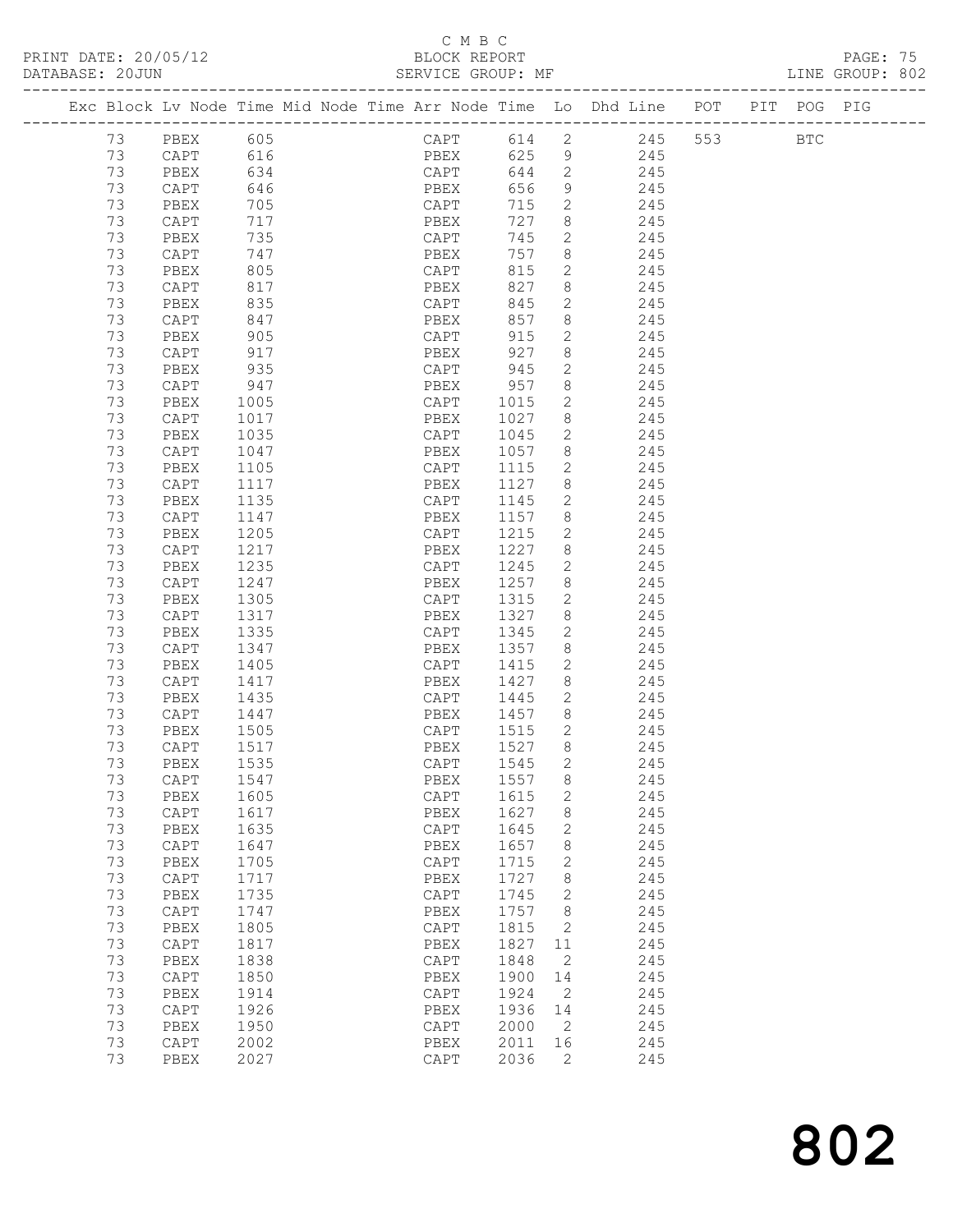| PRINT DATE: 20/05/12<br>DATABASE: 20JUN |                      |                      | C M B C<br>BLOCK REPORT<br>SERVICE GROUP: MF |                         |     |                                                                                |      | PAGE: 76<br>LINE GROUP: 802 |  |
|-----------------------------------------|----------------------|----------------------|----------------------------------------------|-------------------------|-----|--------------------------------------------------------------------------------|------|-----------------------------|--|
|                                         |                      |                      |                                              |                         |     | Exc Block Ly Node Time Mid Node Time Arr Node Time Lo Dhd Line POT PIT POG PIG |      |                             |  |
| 73<br>73<br>73                          | CAPT<br>PBEX<br>CAPT | 2038<br>2103<br>2114 | PBEX<br>CAPT<br>PBEX                         | 2047 16<br>2112<br>2123 | - 2 | 245<br>245<br>245                                                              | 2131 | BTC.                        |  |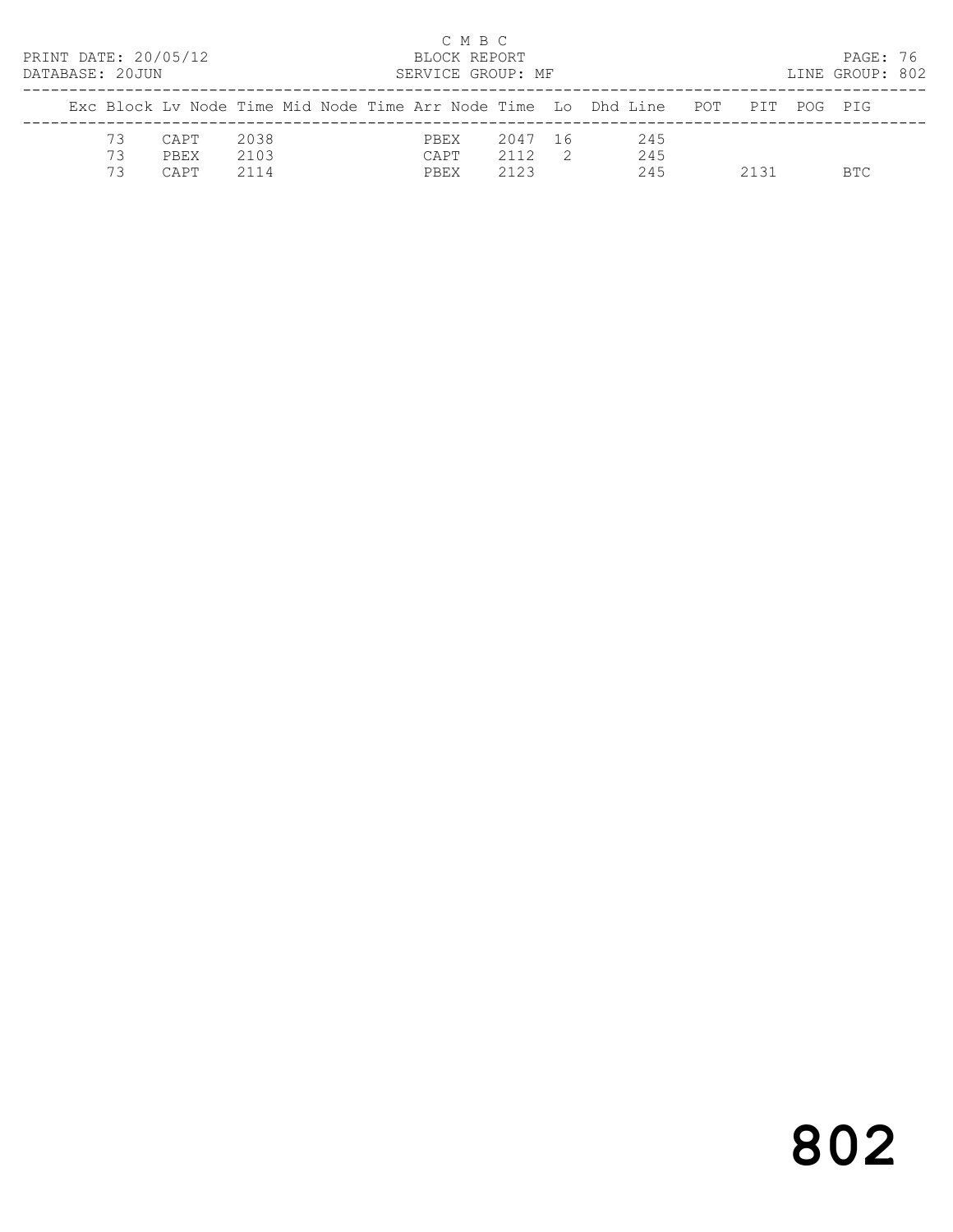|                                                                                                                                                                                                                                                                                                      |                                                                                                                                  |                                                                                                                        |                                                                                                                                                                                 |              |                                                                                                                           |                                                                                                                                                                     |                                                 | BORI BOUNDARY & KITCHENER-NORTH BTC Burnaby Depot<br>BUB6 BURRARD STN HADU HASTINGS & DUTHIE-WEST<br>HK-E HASTINGS & KOOTENAY EB HK-W HASTINGS & KOOTENAY WB<br>HODM HOWE & DUNSMUIR SFU STORE SUST SURREY CENTRAL STATION<br>--------                                                                                                                                                                                                                                                                          |         |      |            |  |
|------------------------------------------------------------------------------------------------------------------------------------------------------------------------------------------------------------------------------------------------------------------------------------------------------|----------------------------------------------------------------------------------------------------------------------------------|------------------------------------------------------------------------------------------------------------------------|---------------------------------------------------------------------------------------------------------------------------------------------------------------------------------|--------------|---------------------------------------------------------------------------------------------------------------------------|---------------------------------------------------------------------------------------------------------------------------------------------------------------------|-------------------------------------------------|-----------------------------------------------------------------------------------------------------------------------------------------------------------------------------------------------------------------------------------------------------------------------------------------------------------------------------------------------------------------------------------------------------------------------------------------------------------------------------------------------------------------|---------|------|------------|--|
|                                                                                                                                                                                                                                                                                                      |                                                                                                                                  |                                                                                                                        |                                                                                                                                                                                 |              |                                                                                                                           |                                                                                                                                                                     |                                                 | Exc Block Lv Node Time Mid Node Time Arr Node Time Lo Dhd Line POT PIT POG PIG                                                                                                                                                                                                                                                                                                                                                                                                                                  |         |      |            |  |
| $1 \quad$<br>$1 \quad$<br>$\mathbf{1}$<br>$\mathbf{1}$<br>$\mathbf{1}$<br>$\mathbf{1}$<br>$\mathbf{1}$<br>$\mathbf{1}$<br>$\mathbf{1}$<br>$\mathbf{1}$<br>$\mathbf{1}$<br>$\mathbf{1}$<br>$\mathbf{1}$<br>$\mathbf{1}$<br>$\mathbf{1}$<br>$\mathbf{1}$                                               | SFU 946<br>BUB6 1050<br>BUB6<br>SFU<br>BUB6<br>SFU<br>BUB6<br>SFU<br>BUB6<br>SFU<br>BUB6                                         | 1050<br>1145<br>1245<br>1345                                                                                           | HK-W<br>$HK-E$<br>HK-W<br>HK-E<br>HK-W<br>1445 HK-E 1508 SFU 1532 13<br>1545 HK-W 1608 BUB6 1639 13<br>1652 SFU 1739 8<br>1747 HK-W 1813 BUB6 1846 8<br>1854 HK-E 1917 SFU 1939 |              | 1206 BUB6                                                                                                                 | 1010 BUB6 1042<br>1113 SFU 1137<br>1238<br>1309 SFU 1333<br>1407 BUB6 1438                                                                                          |                                                 | HADU 504 HK-W 515 BUB6 533 5 R5 450 BTC<br>BUB6 538 HK-E 553 SFU 610 9 R5<br>SFU 619 HADU 630 BUB6 702 7 R5<br>BUB6 709 HK-E 728 SFU 748 8 R5<br>SFU 756 HADU 810 BUB6 849 8 R5<br>BUB6 857 HK-E 917 SFU 940 6 R5<br>BUB6 857 HK-E 917 SFU<br>8<br>8<br>8<br>R5<br>7 R5<br>$\begin{array}{ccc} 12 & \quad & \quad \text{R5} \\ 7 & \quad & \quad \text{R5} \end{array}$<br>R <sub>5</sub><br>$\begin{array}{ccc} 13 & \quad & \mathbb{R}5 \\ 8 & \quad & \mathbb{R}5 \end{array}$<br>8 <sup>1</sup><br>R5<br>R5 | 1959    |      | <b>BTC</b> |  |
| $\overline{c}$<br>$\mathbf{2}$<br>$\overline{2}$<br>$\overline{c}$<br>$\mathbf{2}$<br>$\overline{c}$<br>$\overline{c}$<br>$\mathbf{2}$<br>$\overline{c}$<br>$\mathbf{2}$<br>$\overline{c}$<br>$\overline{c}$<br>$\overline{c}$<br>$\mathbf{2}$<br>$\overline{c}$<br>$\overline{c}$<br>$\overline{2}$ | BDKI<br>SFU 530<br>BUB6<br>SFU<br>BUB6<br>SFU<br>BUB6<br>SFU<br>BUB6<br>SFU<br>BUB6<br>SFU<br>BUB6<br>SFU<br>BUB6<br>SFU<br>BUB6 | 505<br>620<br>702<br>754<br>846<br>950<br>1045<br>1145<br>1245<br>1345<br>1445<br>1552<br>1647<br>1757<br>1850<br>1946 | $HK-W$ 549 BUB6<br>HK-E<br>HADU<br>HK-E<br>HADU<br>HK-E<br>$HK-W$<br>HK-E<br>HK-W<br>HK-E<br>$HK-W$<br>HK-W 1710 BUB6<br>HK-E<br>HK-W                                           | 1010<br>1411 | SFU<br>635 SFU<br>716 BUB6<br>SFU<br>813 SFU<br>902 BUB6<br>1108 BUB6<br>1208 SFU<br>1307 BUB6<br>SFU<br>1508 BUB6<br>SFU | 525<br>611<br>652<br>749<br>836<br>BUB6 941<br>SFU 1032<br>1032<br>1140<br>1232<br>1339<br>1435<br>1539<br>1638<br>1710   BUB6       1744<br>1820   SFU        1842 | 10<br>5 <sup>5</sup><br>13<br>6<br>9<br>1744 13 | 5 R5<br>9 R5<br>$\begin{tabular}{cc} 10 & \quad R5 \\ 5 & \quad R5 \end{tabular}$<br>R <sub>5</sub><br>$\begin{array}{ccc} 9 & \text{R5} \\ 13 & \text{R5} \end{array}$<br>R5<br>R5<br>R5<br>$\begin{tabular}{ll} 10 & \quad R5 \\ 13 & \quad R5 \end{tabular}$<br>R <sub>5</sub><br>$\begin{array}{ccc} 13 & \quad & \mathbb{R}5 \\ 8 & \quad & \mathbb{R}5 \end{array}$                                                                                                                                       | 504 BTC | 2011 | <b>BTC</b> |  |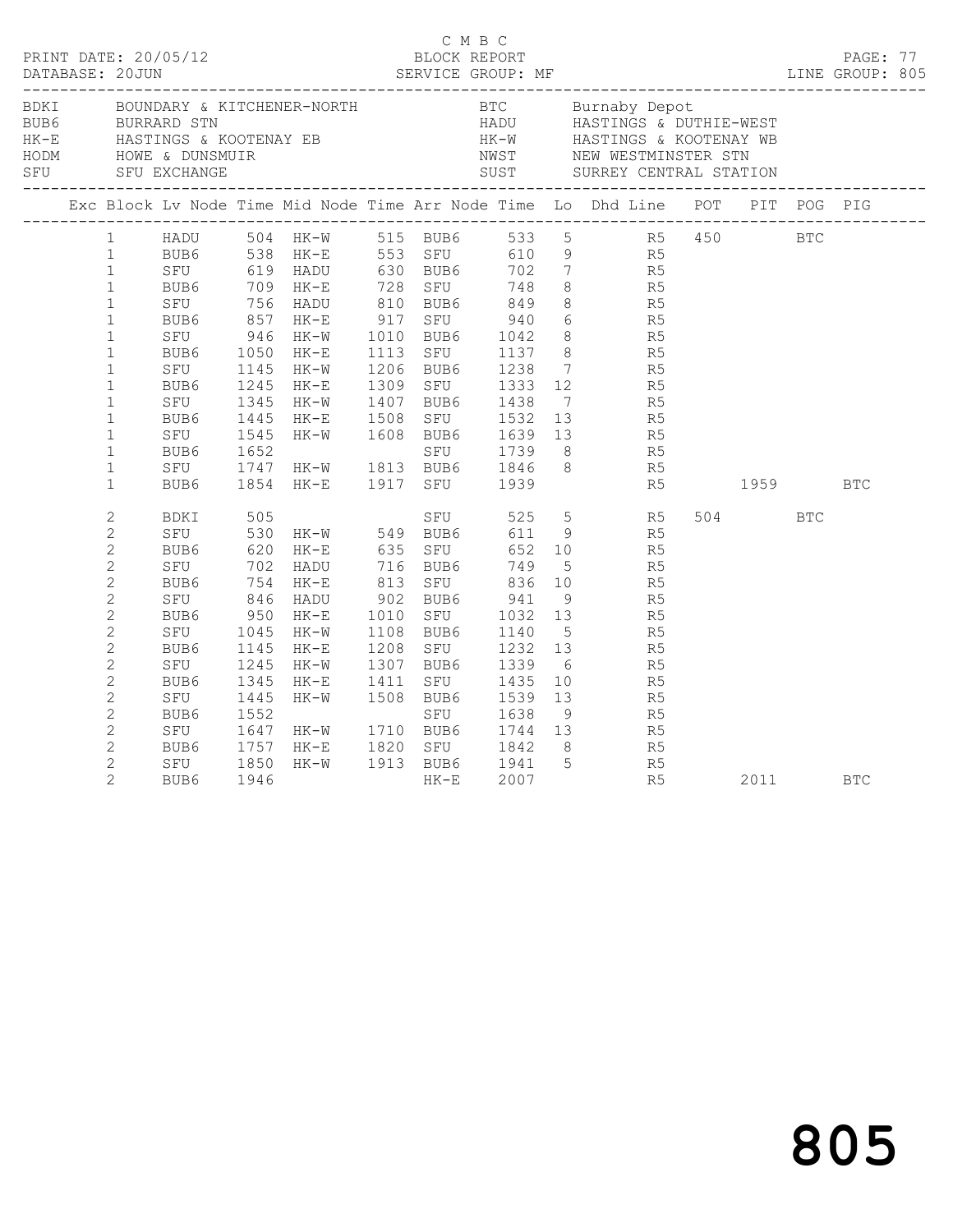## C M B C<br>BLOCK REPORT

| PRINT DATE: 20/05/12<br>DATABASE: 20JUN |                |      |                                                                                                |                      |            | BLOCK REPORT<br>SERVICE GROUP: MF |         |                 |                                                                                |      |              | PAGE: 78<br>LINE GROUP: 805 |  |
|-----------------------------------------|----------------|------|------------------------------------------------------------------------------------------------|----------------------|------------|-----------------------------------|---------|-----------------|--------------------------------------------------------------------------------|------|--------------|-----------------------------|--|
|                                         |                |      |                                                                                                |                      |            |                                   |         |                 | Exc Block Lv Node Time Mid Node Time Arr Node Time Lo Dhd Line POT PIT POG PIG |      |              |                             |  |
|                                         | $\mathcal{S}$  |      |                                                                                                |                      |            |                                   |         |                 | HADU 523 HK-W 534 BUB6 552 7 R5 509 BTC                                        |      |              |                             |  |
|                                         | $\mathsf 3$    |      |                                                                                                |                      |            | BUB6 559 HK-E 614 SFU             | 631 13  |                 | R <sub>5</sub>                                                                 |      |              |                             |  |
|                                         | $\mathsf 3$    | SFU  |                                                                                                | 644 HADU             |            | 655 BUB6                          | 727     |                 | 6 <sup>1</sup><br>R5                                                           |      |              |                             |  |
|                                         | $\mathsf 3$    | BUB6 |                                                                                                |                      |            |                                   | 814 12  |                 | R5                                                                             |      |              |                             |  |
|                                         |                | SFU  |                                                                                                | 733 HK-E<br>826 HADU |            | 752 SFU 814<br>842 BUB6 921       |         | 9               | R <sub>5</sub>                                                                 |      |              |                             |  |
|                                         | 3 <sup>3</sup> | BUB6 |                                                                                                | 930 HK-E             | 950        | SFU 1012                          |         | 11              | R5                                                                             |      |              |                             |  |
|                                         | $\mathsf S$    | SFU  |                                                                                                | 1023 HK-W            | 1046       | BUB6                              | 1118    | $5\overline{)}$ | R5                                                                             |      |              |                             |  |
|                                         | $\mathsf 3$    | BUB6 |                                                                                                | 1123 HK-E            | 1146       | SFU                               | 1210    | 13              | R5                                                                             |      |              |                             |  |
|                                         | $\mathsf 3$    | SFU  |                                                                                                | 1223 HK-W            |            | 1244 BUB6                         | 1316    | $7\overline{ }$ | R5                                                                             |      |              |                             |  |
|                                         | $\mathsf 3$    | BUB6 | 1323                                                                                           | HK-E                 | 1347       | SFU 1411                          |         | 12              | R5                                                                             |      |              |                             |  |
|                                         | $\mathsf S$    | SFU  | 1423                                                                                           | HK-W 1446 BUB6       |            |                                   | 1517    |                 | $6\overline{6}$<br>R5                                                          |      |              |                             |  |
|                                         | $\mathsf 3$    | BUB6 | 1523                                                                                           |                      |            | SFU                               | 1608    |                 | $\begin{array}{c} 9 \\ 13 \end{array}$<br>R5                                   |      |              |                             |  |
|                                         | $\mathfrak{Z}$ | SFU  |                                                                                                | 1617 HK-W 1640 BUB6  |            |                                   | 1714    |                 | R5                                                                             |      |              |                             |  |
|                                         | $\mathsf 3$    | BUB6 | 1727                                                                                           |                      |            | SFU                               | 1814    | 8 <sup>8</sup>  | R5                                                                             |      |              |                             |  |
|                                         | $\mathsf 3$    | SFU  |                                                                                                | 1822 HK-W 1845 BUB6  |            |                                   | 1916    | $6\overline{6}$ | R5                                                                             |      |              |                             |  |
|                                         | $\mathsf S$    | BUB6 | 1922                                                                                           | $HK-E$               |            | 1943 SFU                          | 2004    | 13              | R <sub>5</sub>                                                                 |      |              |                             |  |
|                                         | $\mathsf 3$    | SFU  |                                                                                                | 2017 HK-W            |            | 2038 BUB6                         | 2101    | 10              | R5                                                                             |      |              |                             |  |
|                                         | $\mathsf 3$    | BUB6 | 2111                                                                                           | $HK-E$               | 2129       | SFU                               | 2150    | 16              | R5                                                                             |      |              |                             |  |
|                                         | 3              | SFU  | 2206                                                                                           | $HK-W$               | 2227       | BUB6                              | 2249    | 10              | R5                                                                             |      |              |                             |  |
|                                         | $\mathsf S$    | BUB6 | 2259                                                                                           | $HK-E$               | 2317       | SFU                               | 2336    | $5\overline{)}$ | R5                                                                             |      |              |                             |  |
|                                         | $\mathsf 3$    | SFU  | 2341                                                                                           | HK-W                 | 2400       | BUB6                              | 2421    | 15              | R5                                                                             |      |              |                             |  |
|                                         | 3              | BUB6 | 2436                                                                                           | $HK-E$               | 2453       | SFU                               | 2511    | 11              | R5                                                                             |      |              |                             |  |
|                                         | 3              | SFU  | 2522                                                                                           | HK-W                 |            | 2544 HODM                         | 2600    | 29              | N35                                                                            |      |              |                             |  |
|                                         | 3              | HODM | 2629                                                                                           |                      |            | NWST                              | 2731    |                 | N19                                                                            | 2751 |              | <b>BTC</b>                  |  |
|                                         | 4              | BDKI | 515                                                                                            |                      |            | SFU                               |         |                 | 535 5 R5                                                                       | 514  | BTC          |                             |  |
|                                         | 4              | SFU  |                                                                                                |                      |            | 540 HK-W 559 BUB6                 | 621     |                 | $6\overline{6}$<br>R5                                                          |      |              |                             |  |
|                                         | 4              | BUB6 | 627                                                                                            | $HK-E$               |            | 642 SFU                           | 659     | 15              | R5                                                                             |      |              |                             |  |
|                                         | $\sqrt{4}$     | SFU  | $\begin{array}{c} \n \stackrel{\frown}{\phantom{}_{0}}\\ \n 806 \\  \hline\n 21\n \end{array}$ | HADU                 | 728<br>826 | BUB6<br>BUB6<br>SFU               | 801     | $5^{\circ}$     | R5                                                                             |      |              |                             |  |
|                                         | 4              | BUB6 |                                                                                                | HK-E                 |            |                                   | 849     | 12              | R5                                                                             |      |              |                             |  |
|                                         | 4              | SFU  |                                                                                                | 901 HADU             |            | 916 BUB6                          | 954     | 16              | R5                                                                             |      |              |                             |  |
|                                         | 4              | BUB6 | 1010                                                                                           | HK-E                 | 1031       | SFU                               | 1054    | 14              | R5                                                                             |      |              |                             |  |
|                                         | $\sqrt{4}$     | SFU  | 1108                                                                                           | HK-W                 |            | 1132 BUB6                         | 1204    | $5\overline{)}$ | R5                                                                             |      |              |                             |  |
|                                         | 4              | BUB6 |                                                                                                | 1209 HK-E            | 1233       | SFU 1257                          |         | 11              | R5                                                                             |      |              |                             |  |
|                                         | 4              | SFU  |                                                                                                | 1308 HK-W            |            | 1330 BUB6                         | 1402    | $6\overline{6}$ | R5                                                                             |      |              |                             |  |
|                                         | 4              | BUB6 | 1408                                                                                           | $HK-E$               |            | 1434 SFU 1458                     |         | 11              | R5                                                                             |      |              |                             |  |
|                                         | 4              | SFU  |                                                                                                | 1509 HK-W            |            | 1532 BUB6                         | 1603 14 |                 | R5                                                                             |      |              |                             |  |
|                                         | 4              |      |                                                                                                |                      |            | BUB6 1617 SFU 1704 8              |         |                 | R5                                                                             |      |              |                             |  |
|                                         | 4              | SFU  |                                                                                                | 1712 HK-W            |            | 1735 BUB6                         | 1809 13 |                 | R5                                                                             |      |              |                             |  |
|                                         | 4              | BUB6 | 1822                                                                                           | $HK-E$               | 1845       | SFU                               | 1907    |                 | R5                                                                             | 1927 |              | <b>BTC</b>                  |  |
|                                         | $\mathsf S$    | HADU | 530                                                                                            | HK-W                 | 541        | BUB6                              | 559     | 8               | R5                                                                             | 516  | $_{\rm BTC}$ |                             |  |
|                                         | 5              | BUB6 | 607                                                                                            | $HK-E$               | 622        | SFU                               | 639     | 13              | R5                                                                             |      |              |                             |  |
|                                         | $\mathsf S$    | SFU  | 652                                                                                            | HADU                 | 703        | BUB6                              | 735     | 7               | R5                                                                             |      |              |                             |  |
|                                         | 5              | BUB6 | 742                                                                                            | $HK-E$               | 801        | SFU                               | 823     | 8               | R5                                                                             |      |              |                             |  |
|                                         | $\mathsf S$    | SFU  | 831                                                                                            | HADU                 | 847        | BUB6                              | 926     | 9               | R5                                                                             |      |              |                             |  |
|                                         | 5              | BUB6 | 935                                                                                            | $HK-E$               | 955        | SFU                               | 1017    | 13              | R5                                                                             |      |              |                             |  |
|                                         | $\mathsf S$    | SFU  | 1030                                                                                           | HK-W                 | 1053       | BUB6                              | 1125    | $5\phantom{.0}$ | R5                                                                             |      |              |                             |  |
|                                         | $\mathsf S$    | BUB6 | 1130                                                                                           | $HK-E$               | 1153       | SFU                               | 1217    | 13              | R5                                                                             |      |              |                             |  |
|                                         | $\mathsf S$    | SFU  | 1230                                                                                           | $HK-W$               | 1252       | BUB6                              | 1324    | $6\overline{6}$ | R5                                                                             |      |              |                             |  |
|                                         | 5              | BUB6 | 1330                                                                                           | $HK-E$               | 1356       | SFU                               | 1420    | 10              | R5                                                                             |      |              |                             |  |
|                                         | 5              | SFU  | 1430                                                                                           | $HK-W$               | 1453       | BUB6                              | 1524    | $6\overline{6}$ | R5                                                                             |      |              |                             |  |
|                                         | 5              | BUB6 | 1530                                                                                           |                      |            | SFU                               | 1615    | $\overline{7}$  | R <sub>5</sub>                                                                 |      |              |                             |  |
|                                         | 5              | SFU  | 1622                                                                                           | HK-W                 |            | 1645 BUB6                         | 1719    | 13              | R5                                                                             |      |              |                             |  |
|                                         | 5              | BUB6 | 1732                                                                                           |                      |            | SFU                               | 1818    | 11              | R5                                                                             |      |              |                             |  |

5 SFU 1829 HK-W 1852 BUB6 1923 5 R5

5 BUB6 1928 HK-E 1949 R5 1953 BTC

805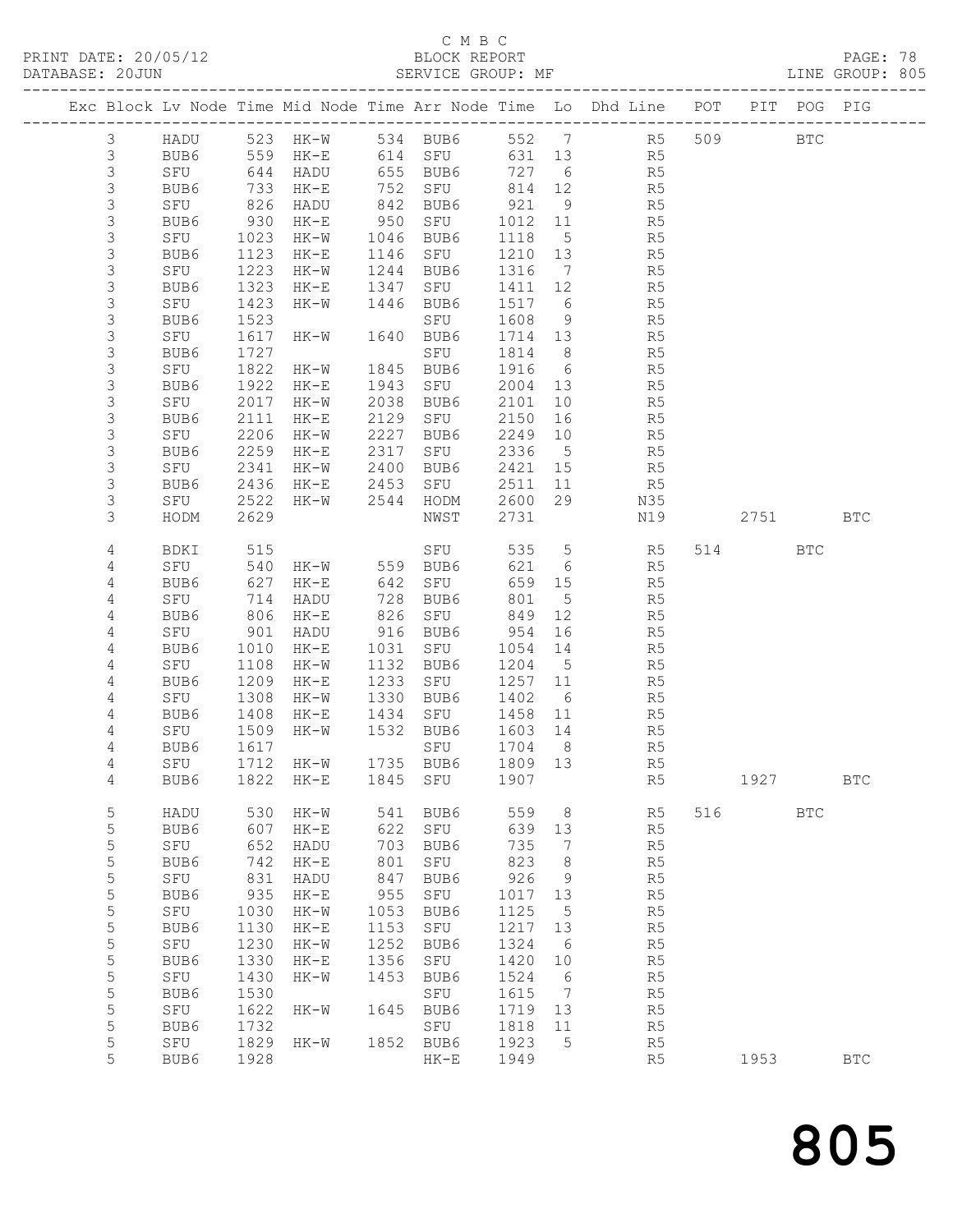PRINT DATE: 20/05/12 BLOCK REPORT BATABASE: 20JUN

## C M B C<br>BLOCK REPORT

PAGE: 79<br>LINE GROUP: 805

|            |      |      |                   |      |             |       |                 | Exc Block Lv Node Time Mid Node Time Arr Node Time Lo Dhd Line POT |     |                                                                                  | PIT POG PIG  |            |
|------------|------|------|-------------------|------|-------------|-------|-----------------|--------------------------------------------------------------------|-----|----------------------------------------------------------------------------------|--------------|------------|
| 6          | BDKI |      | 520 HK-W          |      | 523 BUB6    | 545   | $7\phantom{.0}$ | R <sub>5</sub>                                                     | 519 |                                                                                  | $_{\rm BTC}$ |            |
| 6          | BUB6 | 552  | HK-E              | 607  | SFU         | 624   | 6               | R5                                                                 |     |                                                                                  |              |            |
| $\epsilon$ | SFU  | 630  | HADU              | 641  | BUB6        | 713   | 8               | R5                                                                 |     |                                                                                  |              |            |
| 6          | BUB6 | 721  | HK-E              | 740  | SFU         | 802   | 9               | R5                                                                 |     |                                                                                  |              |            |
| 6          | SFU  | 811  | HADU              | 825  | BUB6        | 905   | 8               | R5                                                                 |     |                                                                                  |              |            |
| 6          | BUB6 | 913  | $HK-E$            | 933  | SFU         | 955   | 6               | R5                                                                 |     |                                                                                  |              |            |
| 6          | SFU  | 1001 | HK-W              | 1024 | BUB6        | 1056  | 8               | R5                                                                 |     |                                                                                  |              |            |
| 6          | BUB6 | 1104 | $HK-E$            | 1127 | SFU         | 1151  | 9               | R5                                                                 |     |                                                                                  |              |            |
| 6          | SFU  | 1200 | $HK-W$            | 1221 | BUB6        | 1253  | $\overline{7}$  | R5                                                                 |     |                                                                                  |              |            |
| 6          | BUB6 | 1300 | $HK-E$            | 1324 | SFU         | 1348  | 12              | R5                                                                 |     |                                                                                  |              |            |
| 6          | SFU  | 1400 | HK-W              | 1423 | BUB6        | 1454  | 6               | R5                                                                 |     |                                                                                  |              |            |
| 6          | BUB6 | 1500 |                   |      | SFU         | 1545  | 11              | R5                                                                 |     |                                                                                  |              |            |
| 6          | SFU  | 1556 | HK-W              |      | 1619 BUB6   | 1650  | 12              | R5                                                                 |     |                                                                                  |              |            |
| 6          | BUB6 | 1702 |                   |      | SFU         | 1749  |                 | R5                                                                 |     | 1809 — 1809 — 1809 — 1809 — 1809 — 1809 — 1809 — 1809 — 1809 — 1809 — 1809 — 180 |              | <b>BTC</b> |
| 7          | BDKI | 525  |                   |      | SFU         | 545   | $5\overline{)}$ | R5                                                                 |     | 524                                                                              | <b>BTC</b>   |            |
| 7          | SFU  | 550  | HK-W              | 609  | BUB6        | 631   | - 9             | R5                                                                 |     |                                                                                  |              |            |
| 7          | BUB6 | 640  | $HK-E$            | 656  | SFU         | 713   | 12              | R5                                                                 |     |                                                                                  |              |            |
| 7          | SFU  | 725  | HADU              | 739  | BUB6        | 813   | $5^{\circ}$     | R5                                                                 |     |                                                                                  |              |            |
| 7          | BUB6 | 818  | $HK-E$            | 838  | SFU         | 901   | 10              | R5                                                                 |     |                                                                                  |              |            |
| 7          | SFU  | 911  | HADU              | 926  | BUB6        | 1004  | 10              | R5                                                                 |     |                                                                                  |              |            |
| 7          | BUB6 | 1014 | $HK-E$            | 1035 | SFU         | 1058  | 17              | R5                                                                 |     |                                                                                  |              |            |
| 7          | SFU  | 1115 | HK-W              | 1139 | BUB6        | 1211  | 5               | R5                                                                 |     |                                                                                  |              |            |
| 7          | BUB6 | 1216 | $HK-E$            | 1240 | SFU         | 1304  | 11              | R5                                                                 |     |                                                                                  |              |            |
| 7          | SFU  | 1315 | HK-W              | 1337 | BUB6        | 1409  | 6               | R5                                                                 |     |                                                                                  |              |            |
| 7          | BUB6 | 1415 | $HK-E$            | 1441 | SFU         | 1505  | 10              | R5                                                                 |     |                                                                                  |              |            |
| 7          | SFU  | 1515 | $HK-W$            | 1538 | BUB6        | 1609  | 13              | R5                                                                 |     |                                                                                  |              |            |
| 7          | BUB6 | 1622 |                   |      | SFU         | 1709  | 8 <sup>8</sup>  | R5                                                                 |     |                                                                                  |              |            |
| 7          | SFU  | 1717 | HK-W              | 1740 | BUB6        | 1814  | 13              | R5                                                                 |     |                                                                                  |              |            |
| 7          | BUB6 | 1827 | $HK-E$            | 1850 | SFU         | 1912  | $5^{\circ}$     | R5                                                                 |     |                                                                                  |              |            |
| 7          | SFU  | 1917 | $HK-W$            | 1940 | BUB6        | 2008  | - 6             | R5                                                                 |     |                                                                                  |              |            |
| 7          | BUB6 | 2014 | $HK-E$            | 2032 | SFU         | 2053  | 12              | R5                                                                 |     |                                                                                  |              |            |
| 7          | SFU  | 2105 | HK-W              | 2128 | BUB6        | 2151  | 8               | R5                                                                 |     |                                                                                  |              |            |
| 7          | BUB6 | 2159 | $HK-E$            | 2217 | SFU         | 2238  | 5               | R5                                                                 |     |                                                                                  |              |            |
| 7          | SFU  | 2243 | HK-W              | 2304 | BUB6        | 2326  | 5               | R5                                                                 |     |                                                                                  |              |            |
| 7          | BUB6 | 2331 |                   |      | $HK-E$      | 2348  |                 | R5                                                                 |     | 2352                                                                             |              | <b>BTC</b> |
| 8          | BDKI | 540  |                   |      | SFU         | 600   | 5               | R5                                                                 | 539 |                                                                                  | $_{\rm BTC}$ |            |
| 8          | SFU  |      | 605 HK-W 624 BUB6 |      |             | 646   | 9               | R5                                                                 |     |                                                                                  |              |            |
| 8          | BUB6 |      | 655 HK-E          |      | 714 SFU     | 736 5 |                 | R5                                                                 |     |                                                                                  |              |            |
| 8          | SFU  | 741  | HADU              | 755  | BUB6        | 834   | 9               | R <sub>5</sub>                                                     |     |                                                                                  |              |            |
| 8          | BUB6 | 843  | $HK-E$            | 903  | SFU         | 926   | 5               | R5                                                                 |     |                                                                                  |              |            |
| $\,8\,$    | SFU  | 931  | HADU              | 942  | BUB6        | 1027  | 8               | R5                                                                 |     |                                                                                  |              |            |
| $\,8\,$    | BUB6 | 1035 | $HK-E$            | 1058 | ${\tt SFU}$ | 1122  | 8               | R5                                                                 |     |                                                                                  |              |            |
| $\,8\,$    | SFU  | 1130 | $HK-W$            | 1151 | BUB6        | 1223  | 8               | R5                                                                 |     |                                                                                  |              |            |
| 8          | BUB6 | 1231 | $HK-E$            | 1255 | SFU         | 1319  | 11              | R5                                                                 |     |                                                                                  |              |            |
| 8          | SFU  | 1330 | $HK-W$            | 1352 | BUB6        | 1423  | 7               | R <sub>5</sub>                                                     |     |                                                                                  |              |            |
| $\,8\,$    | BUB6 | 1430 | $HK-E$            | 1453 | SFU         | 1517  | 13              | R5                                                                 |     |                                                                                  |              |            |
| $\,8\,$    | SFU  | 1530 | $HK-W$            | 1553 | BUB6        | 1624  | 13              | R5                                                                 |     |                                                                                  |              |            |
| 8          | BUB6 | 1637 |                   |      | ${\tt SFU}$ | 1724  | 8               | R <sub>5</sub>                                                     |     |                                                                                  |              |            |
| 8          | SFU  | 1732 | $HK-W$            | 1758 | BUB6        | 1831  | 11              | R <sub>5</sub>                                                     |     |                                                                                  |              |            |
| 8          | BUB6 | 1842 | $HK-E$            | 1905 | ${\tt SFU}$ | 1927  |                 | R <sub>5</sub>                                                     |     | 1947                                                                             |              | <b>BTC</b> |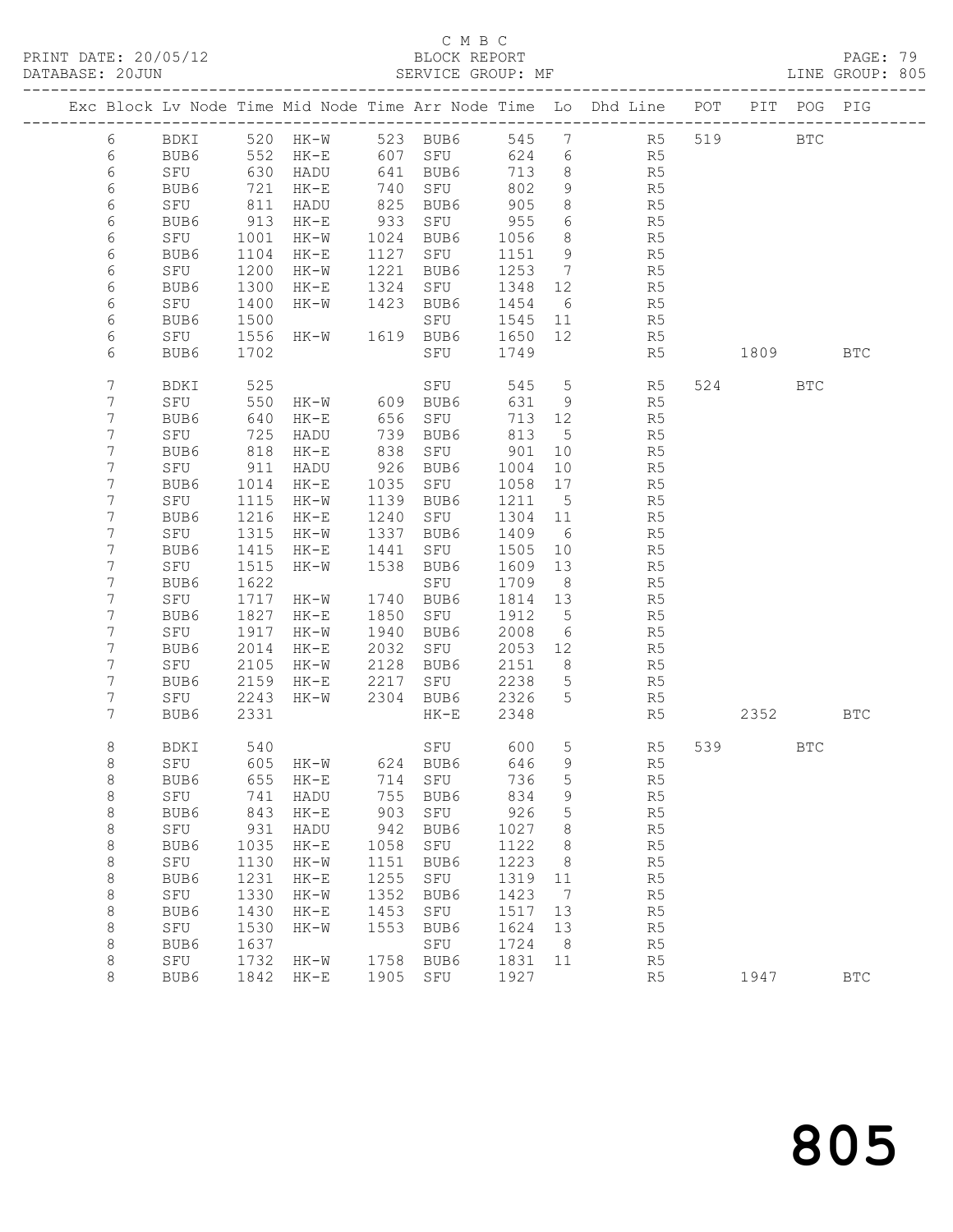#### C M B C<br>BLOCK REPORT SERVICE GROUP: MF

| Exc Block Lv Node Time Mid Node Time Arr Node Time Lo Dhd Line POT |             |              |                                                |              |                     |                   |                                                |                |                      |         | PIT POG PIG |            |
|--------------------------------------------------------------------|-------------|--------------|------------------------------------------------|--------------|---------------------|-------------------|------------------------------------------------|----------------|----------------------|---------|-------------|------------|
| $\overline{9}$                                                     | BDKI 545    |              |                                                |              | SFU 605 5 R5 544    |                   |                                                |                |                      |         | <b>BTC</b>  |            |
| 9                                                                  |             |              | SPU 610 HK-W 629 BUB6<br>BUB6 700 HK-E 719 SFU |              |                     | 651 9             |                                                |                | R5<br>R5             |         |             |            |
| $\mathsf 9$                                                        |             |              |                                                |              |                     | 739               | $7\overline{ }$                                |                |                      |         |             |            |
| 9                                                                  | SFU         | 746          | HADU                                           |              | 800 BUB6            | 839               | 8 <sup>8</sup>                                 | R <sub>5</sub> |                      |         |             |            |
| 9                                                                  | BUB6        | 847          | $HK-E$                                         | 907          | SFU                 | 930               | 6                                              |                | R5                   |         |             |            |
| 9                                                                  | SFU         | 936          | HADU                                           |              | 947 BUB6            | 1032 13           |                                                |                | R5<br>R5             |         |             |            |
| 9<br>9                                                             | BUB6        | 1045         | HK-E                                           | 1108         | SFU<br>1159 BUB6    | 1132<br>1231      | 6                                              |                |                      |         |             |            |
| 9                                                                  | SFU<br>BUB6 | 1138<br>1238 | HK-W<br>HK-E                                   | 1302         | SFU                 | 1326 12           | $\overline{7}$                                 |                | R5<br>R5             |         |             |            |
| 9                                                                  | SFU         | 1338         | HK-W                                           |              | 1400 BUB6           | 1431 7            |                                                |                | R5                   |         |             |            |
| $\mathsf 9$                                                        | BUB6        | 1438         | $HK-E$                                         | 1501         | SFU                 | 1525 13           |                                                |                | R5                   |         |             |            |
| 9                                                                  | SFU         | 1538         | HK-W                                           |              | 1601 BUB6           | 1632 15           |                                                |                | R5                   |         |             |            |
| 9                                                                  | BUB6        | 1647         |                                                |              | SFU                 | 1734              | 8 <sup>8</sup>                                 |                | R5                   |         |             |            |
| 9                                                                  | SFU         | 1742         | HK-W 1808 BUB6                                 |              |                     | 1841 5            |                                                |                | R <sub>5</sub>       |         |             |            |
| 9                                                                  | BUB6        | 1846         |                                                |              | $HK-E$              | 1909              |                                                |                | R5                   | 1913    |             | <b>BTC</b> |
| 10                                                                 | BDKI        | 611          |                                                |              | SFU                 | 631               | $5\overline{)}$                                |                | R5                   | 610 000 | <b>BTC</b>  |            |
| 10                                                                 | SFU         | 636          |                                                |              |                     | 719               | 6                                              |                | R5                   |         |             |            |
| 10                                                                 | BUB6        | 725          | HADU 647 BUB6<br>HK-E 744 SFU<br>$HK-E$        |              |                     | 806 10            |                                                |                | R5                   |         |             |            |
| 10                                                                 | SFU         | 816          | HADU                                           |              | 832 BUB6            | 911               | 9                                              |                | R5                   |         |             |            |
| 10                                                                 | BUB6        | 920          | HK-E                                           |              | 940 SFU             | 1002 6            |                                                |                | R5                   |         |             |            |
| 10                                                                 | SFU         | 1008         | HK-W                                           | 1031         | BUB6                | 1103              | $\overline{7}$                                 |                | R5                   |         |             |            |
| 10                                                                 | BUB6        | 1110         | $HK-E$                                         |              | 1133 SFU            | 1157 11           |                                                |                | R <sub>5</sub>       |         |             |            |
| 10                                                                 | SFU         | 1208         | HK-W                                           |              | 1229 BUB6           | 1301              | $\overline{7}$                                 |                | R5                   |         |             |            |
| 10                                                                 | BUB6        | 1308         | $HK-E$                                         |              | 1332 SFU            | 1356 12           |                                                |                | R5                   |         |             |            |
| 10                                                                 | SFU         | 1408         | $HK-W$                                         | 1431         | BUB6                | 1502 6            |                                                |                | R5                   |         |             |            |
| 10                                                                 | BUB6        | 1508         |                                                |              | SFU                 | 1553 10           |                                                |                | R5                   |         |             |            |
| 10                                                                 | SFU         | 1603         | $HK-W$                                         |              | 1626 BUB6           | 1700 12           |                                                |                | R5                   |         |             |            |
| 10<br>10                                                           | BUB6        | 1712<br>1808 | $HK-W$                                         |              | SFU<br>1831 BUB6    | 1759 9<br>1902 13 |                                                |                | R5                   |         |             |            |
| 10                                                                 | SFU<br>BUB6 | 1915         | HK-E                                           |              | 1936 SFU            | 1957 8            |                                                |                | R5<br>R5             |         |             |            |
| 10                                                                 | SFU         | 2005         | HK-W                                           |              | 2026 BUB6           | 2049              | 10                                             |                | R5                   |         |             |            |
| 10                                                                 | BUB6        | 2059         | $HK-E$                                         |              | 2117 SFU            | 2138 16           |                                                |                | R5                   |         |             |            |
| 10                                                                 | SFU         | 2154         | HK-W                                           | 2217         | BUB6                | 2238              | - 9                                            |                | R5                   |         |             |            |
| 10                                                                 | BUB6        | 2247         | $HK-E$                                         | 2305         | SFU                 | 2324              |                                                |                | R5                   | 2341    |             | <b>BTC</b> |
| 11                                                                 | BDKI        | 638          |                                                |              | HK-W 642 BUB6 706 7 |                   |                                                |                | R <sub>5</sub>       | 637     | BTC         |            |
| 11                                                                 | BUB6        | 713          | HK-E                                           |              | 732 SFU             | 752               | 9                                              |                | R <sub>5</sub>       |         |             |            |
| 11                                                                 | SFU         | 801          | HADU                                           |              | 815 BUB6            | 855               | $7\phantom{.0}\phantom{.0}7$                   |                | R <sub>5</sub>       |         |             |            |
|                                                                    | 11 BUB6     |              | 902 HK-E 922 SFU 944 7                         |              |                     |                   |                                                |                | R5                   |         |             |            |
| 11                                                                 | SFU         | 951<br>1059  | $HK-W$                                         | 1015<br>1122 | BUB6                | 1047              | 12                                             |                | R5                   |         |             |            |
| 11<br>11                                                           | BUB6<br>SFU | 1153         | $HK-E$<br>$HK-W$                               | 1214         | SFU<br>BUB6         | 1146<br>1246      | $7\phantom{.0}\phantom{.0}7$<br>$\overline{7}$ |                | R5<br>R <sub>5</sub> |         |             |            |
| 11                                                                 | BUB6        | 1253         | $HK-E$                                         | 1317         | SFU                 | 1341              | 12                                             |                | R <sub>5</sub>       |         |             |            |
| 11                                                                 | SFU         | 1353         | $HK-W$                                         | 1415         | BUB6                | 1446              | $\overline{7}$                                 |                | R <sub>5</sub>       |         |             |            |
| 11                                                                 | BUB6        | 1453         | $HK-E$                                         | 1516         | SFU                 | 1540              | 9                                              |                | R <sub>5</sub>       |         |             |            |
| 11                                                                 | SFU         | 1549         | $HK-W$                                         | 1612         | BUB6                | 1643              | 14                                             |                | R5                   |         |             |            |
| 11                                                                 | BUB6        | 1657         |                                                |              | SFU                 | 1744              | 8                                              |                | R5                   |         |             |            |
| 11                                                                 | SFU         | 1752         | $HK-W$                                         | 1818         | BUB6                | 1851              | 14                                             |                | R5                   |         |             |            |
| 11                                                                 | BUB6        | 1905         | $HK-E$                                         | 1926         | SFU                 | 1947              | $6\overline{6}$                                |                | R <sub>5</sub>       |         |             |            |
| 11                                                                 | SFU         | 1953         | $HK-W$                                         | 2016         | BUB6                | 2040              | $\overline{7}$                                 |                | R <sub>5</sub>       |         |             |            |
| 11                                                                 | BUB6        | 2047         | $HK-E$                                         | 2105         | SFU                 | 2126              | 15                                             |                | R <sub>5</sub>       |         |             |            |
| 11                                                                 | SFU         | 2141         | $HK-W$                                         | 2204         | BUB6                | 2225              | 10                                             |                | R <sub>5</sub>       |         |             |            |
| 11                                                                 | BUB6        | 2235         | $HK-E$                                         | 2253         | SFU                 | 2312              | 14                                             |                | R5                   |         |             |            |
| 11                                                                 | SFU         | 2326         | $HK-W$                                         | 2345         | BUB6                | 2406              | 10                                             |                | R <sub>5</sub>       |         |             |            |
| 11<br>11                                                           | BUB6        | 2416         | $HK-E$                                         | 2433<br>2641 | SFU                 | 2452<br>2658      | 17                                             | 30             | R <sub>5</sub>       | 2725    |             | <b>BTC</b> |
|                                                                    | HODM        | 2539         | NWST                                           |              | SUST                |                   |                                                |                | N19                  |         |             |            |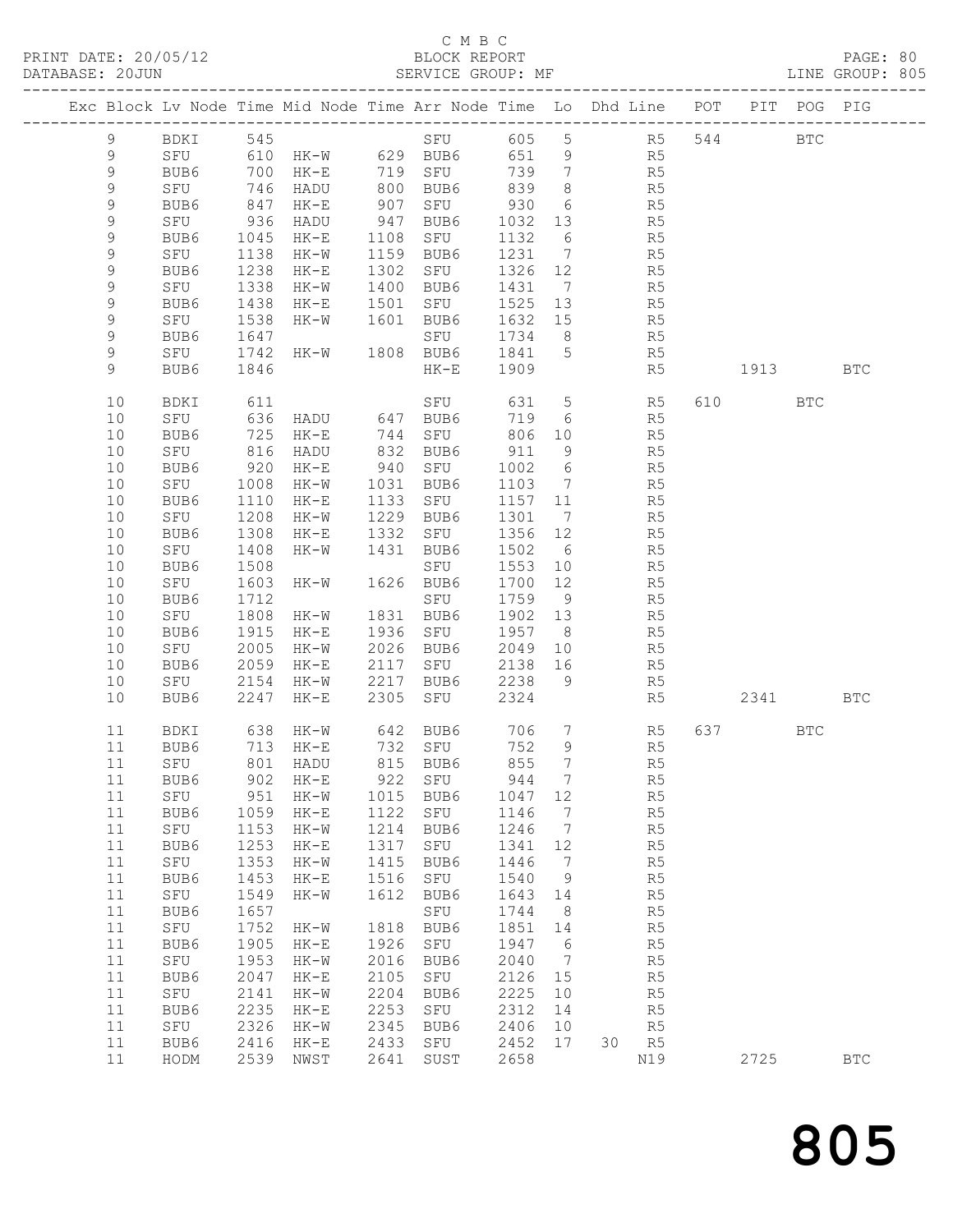### C M B C<br>BLOCK REPORT SERVICE GROUP: MF

| Exc Block Lv Node Time Mid Node Time Arr Node Time Lo Dhd Line POT PIT POG PIG |                       |                |                                 |                                                         |                   |                 |                |                |          |            |            |
|--------------------------------------------------------------------------------|-----------------------|----------------|---------------------------------|---------------------------------------------------------|-------------------|-----------------|----------------|----------------|----------|------------|------------|
| 12                                                                             |                       |                |                                 | BDKI 644 SFU 705 5 R5 643 BTC                           |                   |                 |                |                |          |            |            |
| 12                                                                             |                       |                |                                 | SFU 710 HADU 724 BUB6 757 5 R5                          |                   |                 |                |                |          |            |            |
| 12                                                                             | BUB6                  |                |                                 | 802 HK-E 822 SFU 845 11                                 |                   |                 | R <sub>5</sub> |                |          |            |            |
| 12                                                                             | SFU                   | 856<br>1000    | HADU                            | 912 BUB6<br>$1021$ BUB6 951<br>1021 SFU 1044<br>1124 TH |                   | 9               |                | R5             |          |            |            |
| 12                                                                             | BUB6                  |                | HK-E                            |                                                         | 1044 16           |                 |                | R5             |          |            |            |
| 12                                                                             | SFU                   | 1100           | $HK-W$                          | 1124 BUB6                                               | 1156              | $5\overline{)}$ |                | R5             |          |            |            |
| 12                                                                             | BUB6                  | 1201           | HK-E                            | 1225 SFU                                                | 1249 11           |                 |                | R <sub>5</sub> |          |            |            |
| 12                                                                             | SFU                   | 1300<br>1400   | HK-W                            | 1322 BUB6                                               | 1354 6            |                 |                | R5<br>R5       |          |            |            |
| 12                                                                             | BUB6                  |                | $HK-E$                          | 1426 SFU                                                | 1450 10           |                 |                |                |          |            |            |
| 12                                                                             | SFU                   | 1500           | $HK-W$                          | 1523 BUB6                                               | 1554 13           |                 | R <sub>5</sub> |                |          |            |            |
| 12                                                                             | BUB6                  | 1607           |                                 | SFU                                                     | 1654 8            |                 |                | R5             |          |            |            |
| 12                                                                             | SFU                   | 1702           | $HK-W$                          | 1725 BUB6                                               | 1759 13           |                 |                | R5<br>R5       |          |            |            |
| 12                                                                             | BUB6                  | 1812           | $HK-E$                          | 1835 SFU                                                | 1857 10           |                 |                |                |          |            |            |
| 12                                                                             | SFU                   | 1907           | $HK-W$                          | 1930 BUB6                                               | 1958 6            |                 | R <sub>5</sub> |                |          |            |            |
| 12                                                                             | BUB6                  | 2004           | $HK-E$                          | 2022 SFU                                                | 2043 10           |                 |                | R5             |          |            |            |
| 12<br>12                                                                       | SFU                   | 2053<br>2147   | HK-W                            | 2114 BUB6<br>$2205$ SFU                                 | 2137 10<br>2226 6 |                 |                | R5<br>R5       |          |            |            |
| 12                                                                             | BUB6                  | 2232           | $HK-E$<br>$HK-W$                | 2253 BUB6                                               | 2315 12           |                 |                | R5             |          |            |            |
| 12                                                                             | SFU<br>BUB6           |                | HK-E                            |                                                         | 2403 13           |                 |                | R5             |          |            |            |
| 12                                                                             | SFU                   | 2327<br>2416   | $HK-W$                          | 2344 SFU<br>2435 BUB6                                   | 2456 20           |                 |                | R5             |          |            |            |
| 12                                                                             | BUB6                  | 2516           | $HK-E$                          | 2533 SFU                                                | 2550 9            |                 |                | 30 R5          |          |            |            |
| 12                                                                             | HODM                  | 2629           | HK-E 2651 SFU                   |                                                         | 2713 9 N35        |                 |                |                |          |            |            |
| 12                                                                             | SFU                   |                |                                 |                                                         | 2800 9            |                 |                | N35            |          |            |            |
| 12                                                                             | HODM                  | 2722<br>2809   |                                 | 2722 HK-W 2744 HODM<br>2809 HK-E 2831 SFU               | 2853 5            |                 |                | N35            |          |            |            |
| 12                                                                             | SFU 2858              |                | HK-W                            | 2919 HODM                                               | 2935              |                 |                | N35            | 2952 BTC |            |            |
|                                                                                |                       |                |                                 |                                                         |                   |                 |                |                |          |            |            |
| 13                                                                             | BDKI                  |                |                                 |                                                         |                   |                 |                | R <sub>5</sub> | 654      | <b>BTC</b> |            |
| 13                                                                             | BUB6                  |                | 655 HK-W<br>729 HK-E            |                                                         |                   |                 |                | R5             |          |            |            |
| 13                                                                             | SFU                   | 821            | HADU                            | 837 BUB6                                                | 916               | 9               |                | R5             |          |            |            |
| 13                                                                             | BUB6                  | 925            | $HK-E$                          | 945 SFU                                                 | 1007 8            |                 | R <sub>5</sub> |                |          |            |            |
| 13                                                                             | SFU                   |                |                                 | 1038 BUB6                                               | 1110 6            |                 |                | R5             |          |            |            |
| 13                                                                             | BUB6                  |                | $1015$<br>1116 HK-E<br>$4K - W$ | 1139 SFU                                                | 1203 12           |                 |                | R5             |          |            |            |
| 13                                                                             | SFU                   | 1215           | $HK-W$                          | 1236 BUB6                                               | 1308 7            |                 |                | R5             |          |            |            |
| 13                                                                             | BUB6                  | 1315           | $HK-E$                          | 1339 SFU                                                | 1403 12           |                 |                | R5             |          |            |            |
| 13                                                                             | SFU                   | $14.4$<br>1515 | HK-W                            | 1438 BUB6                                               | 1509              | 6               |                | R5             |          |            |            |
| 13                                                                             | BUB6                  |                |                                 | SFU                                                     | 1600 11           |                 |                | R5             |          |            |            |
| 13                                                                             | SFU                   | 1611           | HK-W 1634 BUB6                  |                                                         | 1708              | 9               | R <sub>5</sub> |                |          |            |            |
| 13                                                                             | BUB6                  | 1717           |                                 | SFU                                                     | 1804 11           |                 |                | R5             |          |            |            |
| 13                                                                             | SFU 1815<br>BUB6 1914 |                | HK-W 1838 BUB6                  |                                                         | 1909 5            |                 |                | R <sub>5</sub> |          |            |            |
| 13                                                                             |                       |                |                                 | $HK-E$                                                  | 1935              |                 |                | R5             | 1939     |            | <b>BTC</b> |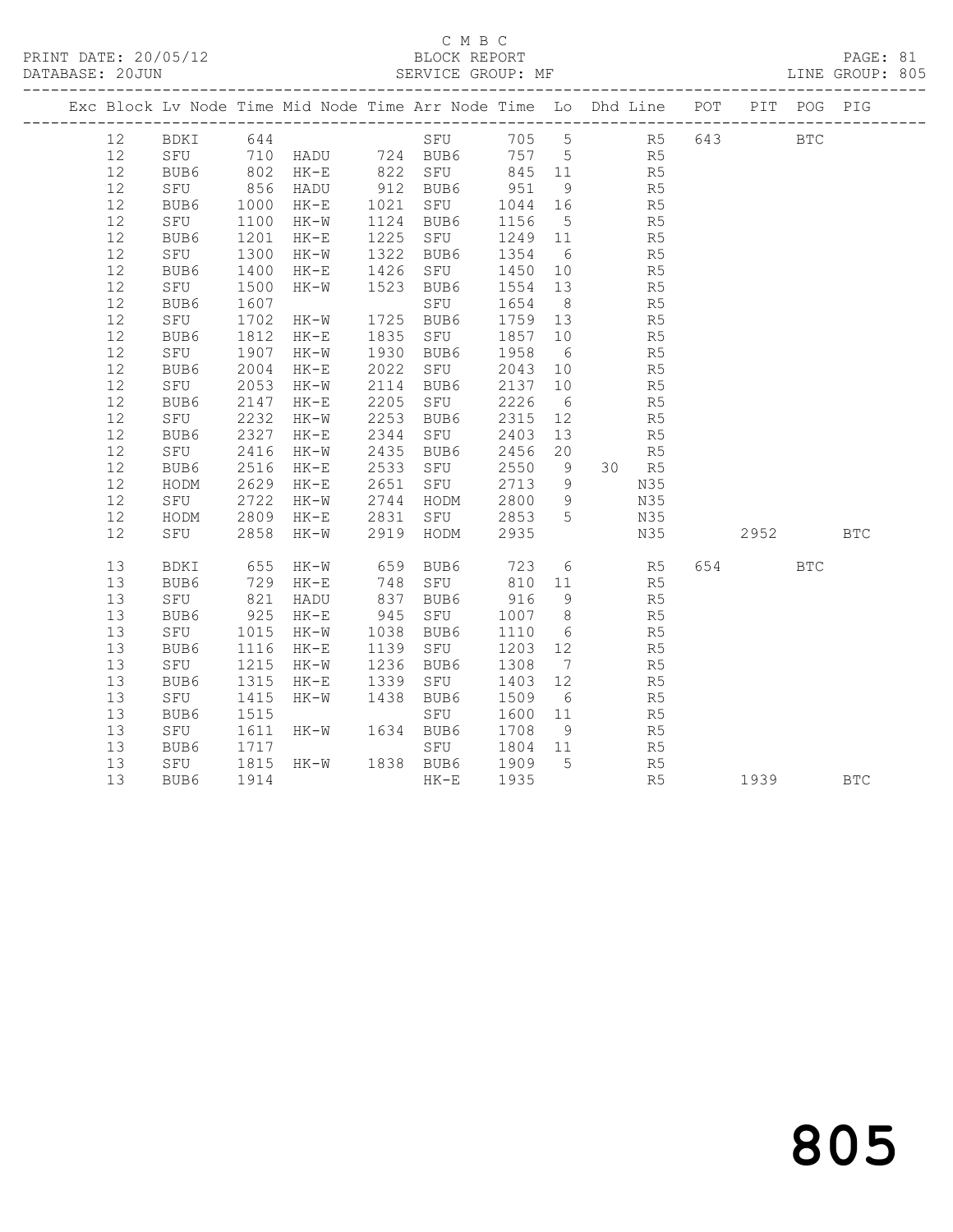PRINT DATE: 20/05/12 BLOCK REPORT BATABASE: 20JUN

## C M B C<br>BLOCK REPORT

PAGE: 82<br>LINE GROUP: 805

|  |    |             |      |                   |      |               |         |                 | Exc Block Lv Node Time Mid Node Time Arr Node Time Lo Dhd Line POT PIT POG PIG |          |              |            |
|--|----|-------------|------|-------------------|------|---------------|---------|-----------------|--------------------------------------------------------------------------------|----------|--------------|------------|
|  | 14 | BDKI 707    |      |                   |      | SFU 730 7     |         |                 | R5 706                                                                         |          | $_{\rm BTC}$ |            |
|  | 14 | SFU         |      | 737 HADU 751 BUB6 |      |               |         |                 | 830 8 R5                                                                       |          |              |            |
|  | 14 | BUB6        | 838  | HK-E              |      | 858 SFU 921 5 |         |                 | R5                                                                             |          |              |            |
|  | 14 | SFU         | 926  | HADU              |      | 941 BUB6      | 1019    | 10              | R5                                                                             |          |              |            |
|  | 14 | BUB6        | 1029 | HK-E              | 1050 | SFU           | 1113    | 10              | R5                                                                             |          |              |            |
|  | 14 | SFU         | 1123 | HK-W              | 1147 | BUB6          | 1219    | $5^{\circ}$     | R5                                                                             |          |              |            |
|  | 14 | BUB6        | 1224 | $HK-E$            | 1248 | SFU           | 1312 11 |                 | R5                                                                             |          |              |            |
|  | 14 | SFU         | 1323 | HK-W              | 1345 | BUB6          | 1417 6  |                 | R5                                                                             |          |              |            |
|  | 14 | BUB6        | 1423 | $HK-E$            | 1449 | SFU           | 1513    | 10              | R <sub>5</sub>                                                                 |          |              |            |
|  | 14 | SFU         | 1523 | $HK-W$            | 1546 | BUB6          | 1617    | 10              | R5                                                                             |          |              |            |
|  | 14 | BUB6        | 1627 |                   |      | SFU           | 1714    | 8 <sup>8</sup>  | R5                                                                             |          |              |            |
|  | 14 | SFU         | 1722 | HK-W              |      | 1745 BUB6     | 1819 13 |                 | R5                                                                             |          |              |            |
|  | 14 | BUB6        | 1832 | HK-E              | 1855 | SFU           | 1917    | 12              | R5                                                                             |          |              |            |
|  | 14 | SFU         | 1929 | HK-W              | 1952 | BUB6          | 2020    | $5^{\circ}$     | R5                                                                             |          |              |            |
|  | 14 | BUB6        | 2025 | $HK-E$            | 2043 | SFU           | 2104 13 |                 | R5                                                                             |          |              |            |
|  | 14 | SFU         | 2117 | HK-W              | 2140 | BUB6          | 2203    |                 | 8 <sup>8</sup><br>R5                                                           |          |              |            |
|  | 14 | BUB6        | 2211 | $HK-E$            | 2229 | SFU           | 2248    | 9               | R <sub>5</sub>                                                                 |          |              |            |
|  | 14 | SFU         | 2257 | HK-W              | 2318 | BUB6          | 2340    | 5 <sup>5</sup>  | R5                                                                             |          |              |            |
|  | 14 | BUB6        | 2345 | $HK-E$            | 2402 | SFU           | 2421    |                 | R5                                                                             | 2438     |              | <b>BTC</b> |
|  |    |             |      |                   |      |               |         |                 |                                                                                |          |              |            |
|  | 15 | <b>BDKI</b> | 716  | HK-W              | 720  | BUB6          | 744     | $6\overline{6}$ | R5                                                                             | 715 — 11 | <b>BTC</b>   |            |
|  | 15 | BUB6        | 750  | HK-E              | 809  | SFU           | 832     | 9               | R5                                                                             |          |              |            |
|  | 15 | SFU         | 841  | HADU              | 857  | BUB6          | 936     | 9               | R5                                                                             |          |              |            |
|  | 15 | BUB6        | 945  | $HK-E$            | 1005 | SFU           | 1027    | 11              | R5                                                                             |          |              |            |
|  | 15 | SFU         | 1038 | HK-W              | 1101 | BUB6          | 1133    | $5^{\circ}$     | R5                                                                             |          |              |            |
|  | 15 | BUB6        | 1138 | $HK-E$            | 1201 | SFU           | 1225 13 |                 | R5                                                                             |          |              |            |
|  | 15 | SFU         | 1238 | $HK-W$            | 1300 | BUB6          | 1332    | 6               | R5                                                                             |          |              |            |
|  | 15 | BUB6        | 1338 | $HK-E$            | 1404 | SFU           | 1428    | 10              | R <sub>5</sub>                                                                 |          |              |            |
|  | 15 | SFU         | 1438 | HK-W              | 1501 | BUB6          | 1532    | 8 <sup>8</sup>  | R5                                                                             |          |              |            |
|  | 15 | BUB6        | 1540 |                   |      | SFU           | 1625    | 12              | R5                                                                             |          |              |            |
|  | 15 | SFU         | 1637 | HK-W              | 1700 | BUB6          | 1734    | 13              | R5                                                                             |          |              |            |
|  | 15 | BUB6        | 1747 |                   |      | SFU           | 1833    | 10              | R5                                                                             |          |              |            |
|  | 15 | SFU         | 1843 | HK-W              | 1906 | BUB6          | 1934    | $5^{\circ}$     | R5                                                                             |          |              |            |
|  | 15 | BUB6        | 1939 | HK-E              | 2000 | SFU           | 2021 8  |                 | R5                                                                             |          |              |            |
|  | 15 | SFU         | 2029 | $HK-W$            | 2050 | BUB6          | 2113 10 |                 | R5                                                                             |          |              |            |
|  | 15 | BUB6        | 2123 | HK-E              | 2141 | SFU           | 2202    |                 | R5                                                                             | 2222     |              | <b>BTC</b> |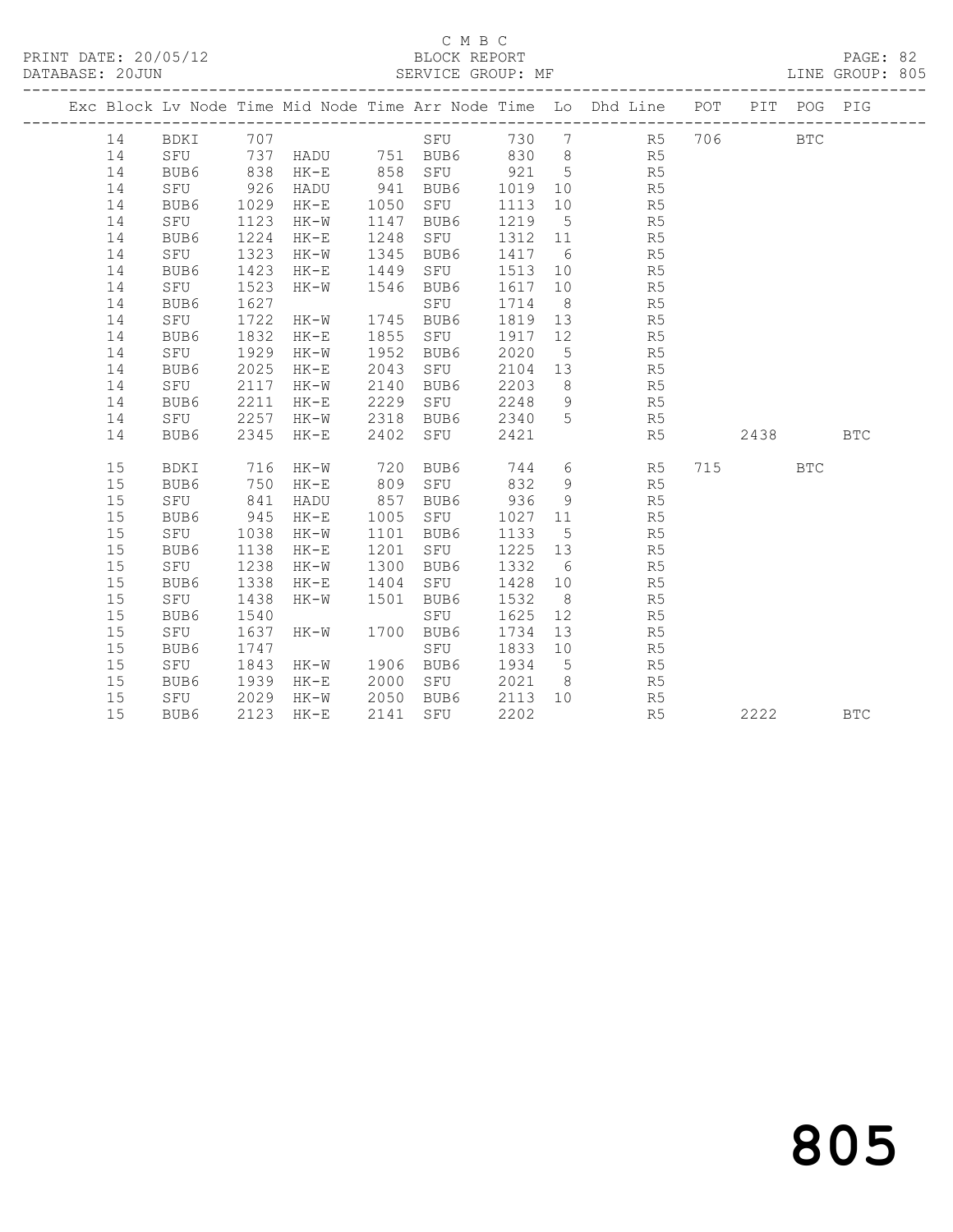#### C M B C<br>BLOCK REPORT SERVICE GROUP: MF

|          |             |                     |                                                        |      |                                 |                    |                | Exc Block Lv Node Time Mid Node Time Arr Node Time Lo Dhd Line POT PIT POG PIG |             |      |            |              |
|----------|-------------|---------------------|--------------------------------------------------------|------|---------------------------------|--------------------|----------------|--------------------------------------------------------------------------------|-------------|------|------------|--------------|
| 16       |             |                     |                                                        |      |                                 |                    |                | BDKI 725 HK-W 729 BUB6 753 5 R5 724 BTC<br>BUB6 758 HK-E 817 SFU 840 11 R5     |             |      |            |              |
| 16       | BUB6        |                     |                                                        |      |                                 |                    |                |                                                                                |             |      |            |              |
| 16       | SFU         |                     | 851 HADU 907 BUB6 946 9                                |      |                                 |                    |                | R <sub>5</sub>                                                                 |             |      |            |              |
| 16       | BUB6        | 955<br>1053<br>1153 |                                                        |      | HK-E 1015 SFU 1037 16           |                    |                | R <sub>5</sub>                                                                 |             |      |            |              |
| 16       | SFU         |                     | HK-W 1116 BUB6                                         |      |                                 | 1148 5             |                | R5<br>R5                                                                       |             |      |            |              |
| 16       | BUB6        |                     | $HK-E$                                                 |      | 1216 SFU                        | 1240 13            |                |                                                                                |             |      |            |              |
| 16       | SFU         | 1253                | HK-W 1315 BUB6                                         |      |                                 | 1347 6             |                | R <sub>5</sub>                                                                 |             |      |            |              |
| 16       | BUB6        | 1353                | HK-E 1419 SFU                                          |      |                                 | 1443 10            |                | R <sub>5</sub>                                                                 |             |      |            |              |
| 16       | SFU         | 1453                | HK-W 1516 BUB6                                         |      |                                 | 1547 10            |                | R5<br>R5                                                                       |             |      |            |              |
| 16       | BUB6        | 1557                |                                                        |      | SFU                             | 1643 9             |                |                                                                                |             |      |            |              |
| 16       | SFU         | 1652                | HK-W 1715 BUB6                                         |      |                                 | 1749 13            |                | R <sub>5</sub>                                                                 |             |      |            |              |
| 16       | BUB6        | 1802                | $HK-E$                                                 |      | 1825 SFU                        | 1847 10            |                | R5                                                                             |             |      |            |              |
| 16       | SFU         | 1857                | HK-W 1920 BUB6                                         |      |                                 | 1948 6             |                | R5<br>R5                                                                       |             |      |            |              |
| 16       | BUB6        | 1954                | HK-E                                                   |      | $2015$ SFU                      | 2036 5             |                |                                                                                |             |      |            |              |
| 16       | SFU         | 2041                | HK-W                                                   |      | 2102 BUB6                       | 2125 10            |                | R5                                                                             |             |      |            |              |
| 16       | BUB6        | 2135                |                                                        |      | HK-E 2153 SFU                   | 2214 5             |                | R <sub>5</sub>                                                                 |             |      |            |              |
| 16       | SFU         | 2219                | $HK-W$                                                 |      | 2240 BUB6<br>2330 SFU           | 2302 11            |                | R5<br>R5                                                                       |             |      |            |              |
| 16       | BUB6        | 2313                | $HK-E$                                                 |      |                                 | 2349 7             |                | R <sub>5</sub>                                                                 |             |      |            |              |
| 16       | SFU         | 2356                | HK-W 2415 BUB6                                         |      |                                 | 2436 20            |                |                                                                                |             |      |            |              |
| 16       | BUB6        | 2456                |                                                        |      | HK-E 2513 SFU                   | 2531               | 21             | R <sub>5</sub>                                                                 |             |      |            |              |
| 16       | SFU         | 2552                |                                                        |      | HK-W 2614 HODM<br>HK-E 2711 SFU | 2630 19            |                | N35                                                                            |             |      |            |              |
| 16<br>16 | HODM        | 2649<br>2752        |                                                        |      | HK-W 2813 HODM                  | 2733 19<br>2829 10 |                | N35<br>N35                                                                     |             |      |            |              |
| 16       | SFU<br>HODM |                     | 2839 HK-E                                              |      | 2901 SFU                        | 2923               |                |                                                                                | N35         | 2940 |            | <b>BTC</b>   |
|          |             |                     |                                                        |      |                                 |                    |                |                                                                                |             |      |            |              |
| 31       | BDKI        |                     |                                                        |      |                                 |                    |                |                                                                                |             |      |            |              |
| 31       | BUB6        | 1535                |                                                        |      | SFU                             |                    |                |                                                                                |             |      |            |              |
| 31       | SFU         |                     | 1627 HK-W 1650 BUB6                                    |      |                                 | 1724 13            |                | R <sub>5</sub>                                                                 |             |      |            |              |
| 31       | BUB6        | 1737                |                                                        |      | SFU                             | 1823               |                |                                                                                | R5 1843 BTC |      |            |              |
|          |             |                     |                                                        |      |                                 |                    |                |                                                                                |             |      |            |              |
| 32       | BDKI        | 1508                | HK-W 1512 BUB6                                         |      |                                 |                    |                | 1543 5 R5 1507 BTC                                                             |             |      |            |              |
| 32       | BUB6        | 1548                |                                                        |      | SFU                             | 1634 8             |                | R5                                                                             |             |      |            |              |
| 32       | SFU         | 1642                | HK-W 1705 BUB6                                         |      |                                 |                    |                | 1739 13 R5                                                                     |             |      |            |              |
| 32       | BUB6        | 1752                |                                                        |      | SFU                             | 1838               |                |                                                                                | R5 1858     |      |            | BTC          |
|          |             |                     |                                                        |      |                                 |                    |                |                                                                                |             |      |            |              |
| 33       | BDKI        |                     |                                                        |      |                                 |                    |                | 1523 HK-W 1527 BUB6 1558 5 R5 1522 BTC                                         |             |      |            |              |
| 33       | BUB6        | 1603                |                                                        |      | SFU                             |                    |                | 1650 7 R5                                                                      |             |      |            |              |
| 33       | SFU         |                     | 1657 HK-W 1720 BUB6 1754 13<br>1807 HK-E 1830 SFU 1852 |      |                                 |                    |                | R5<br>R5                                                                       |             |      |            |              |
| 33       | BUB6        |                     |                                                        |      |                                 |                    |                |                                                                                | 1912        |      |            | BTC          |
|          |             |                     |                                                        |      |                                 |                    |                |                                                                                |             |      |            |              |
| 34       | BDKI        | 1530                | $HK-W$                                                 | 1534 | BUB6                            | 1605               | 7              | R5                                                                             | 1529        |      | <b>BTC</b> |              |
| 34       | BUB6        | 1612                |                                                        |      | SFU                             | 1659               | 8 <sup>8</sup> | R <sub>5</sub>                                                                 |             |      |            |              |
| 34       | SFU         | 1707                | $HK-W$                                                 | 1730 | BUB6                            | 1804               | 13             | R5                                                                             |             |      |            |              |
| 34       | BUB6        | 1817                | $HK-E$                                                 | 1840 | SFU                             | 1902               |                | R5                                                                             |             | 1922 |            | $_{\rm BTC}$ |
| 35       | BDKI        | 1553                | $HK-W$                                                 | 1557 | BUB6                            | 1628               | 5              | R5                                                                             | 1552        |      | <b>BTC</b> |              |
| 35       | BUB6        | 1633                |                                                        |      | SFU                             | 1720               | 7              | R5                                                                             |             |      |            |              |
| 35       | SFU         | 1727                | $HK-W$                                                 | 1750 | BUB6                            | 1824               | 13             | R5                                                                             |             |      |            |              |
| 35       | BUB6        | 1837                | $HK-E$                                                 | 1900 | ${\tt SFU}$                     | 1922               |                | R5                                                                             |             | 1942 |            | <b>BTC</b>   |
|          |             |                     |                                                        |      |                                 |                    |                |                                                                                |             |      |            |              |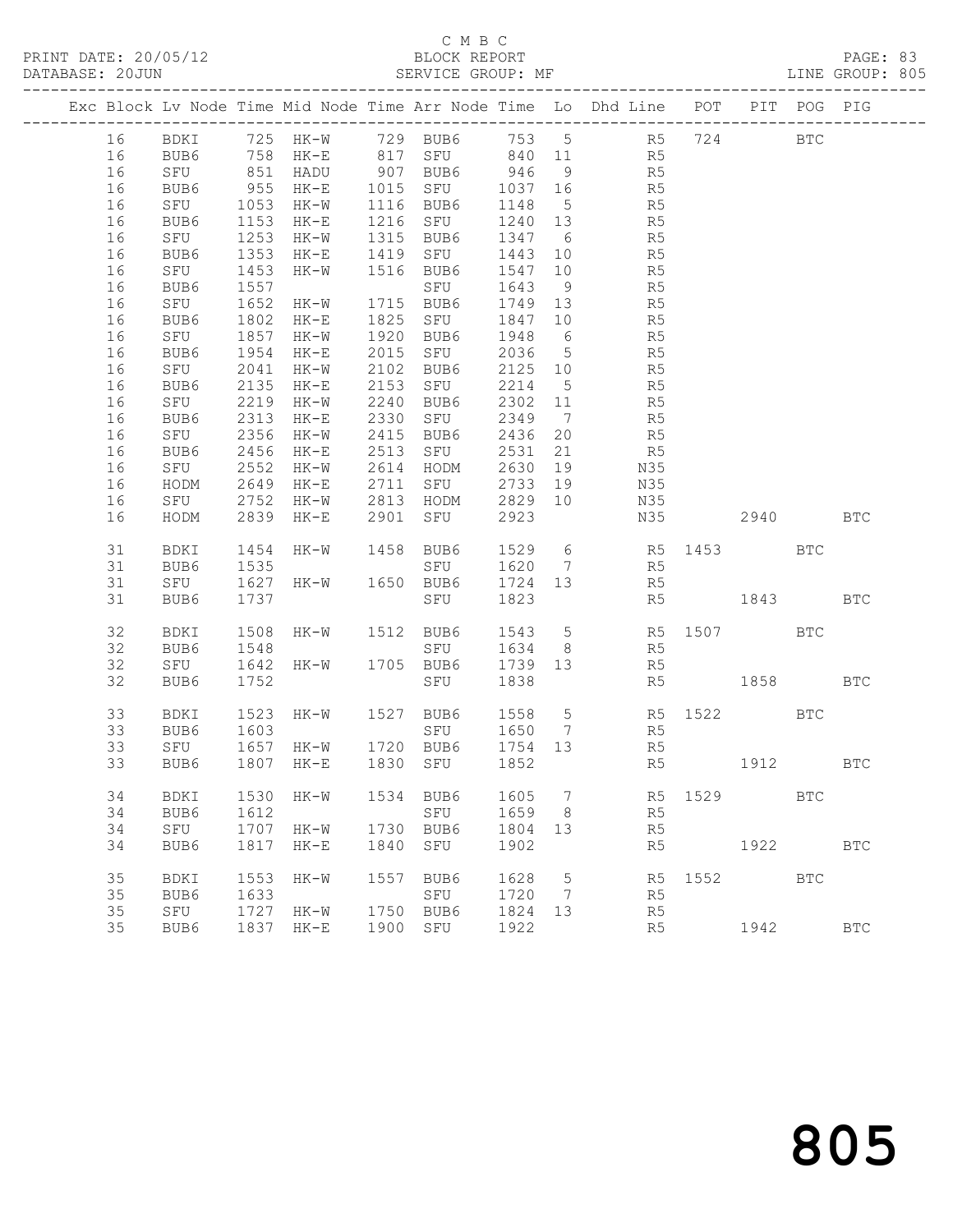## C M B C<br>BLOCK REPORT

| DATABASE: 20JUN |    |           |              | SERVICE GROUP: MF                                                            |      |                                                |        |                 | LINE GROUP: 805                                                                |             |         |            |            |  |
|-----------------|----|-----------|--------------|------------------------------------------------------------------------------|------|------------------------------------------------|--------|-----------------|--------------------------------------------------------------------------------|-------------|---------|------------|------------|--|
|                 |    |           |              |                                                                              |      |                                                |        |                 | Exc Block Lv Node Time Mid Node Time Arr Node Time Lo Dhd Line POT PIT POG PIG |             |         |            |            |  |
|                 |    |           |              |                                                                              |      |                                                |        |                 | 36 BDKI 1601 HK-W 1605 BUB6 1636 6 R5 1600 BTC                                 |             |         |            |            |  |
|                 | 36 | BUB6 1642 |              |                                                                              |      |                                                |        |                 | SFU 1729 8 R5                                                                  |             |         |            |            |  |
|                 | 36 |           |              |                                                                              |      |                                                |        |                 | 54 5 51° 51′ 51′ 51′ 51′<br>HK-W 1803 BUB6 1836 13                             |             |         |            |            |  |
|                 | 36 |           |              | SFU 1737 HK-W<br>BUB6 1849 HK-E<br>SFU 1941 HK-W                             |      | 1912 SFU 1934 7                                |        |                 |                                                                                |             |         |            |            |  |
|                 |    |           |              |                                                                              |      | HK-W 2004 BUB6 2028 8                          |        |                 | R5<br>R5                                                                       |             |         |            |            |  |
|                 | 36 |           |              |                                                                              |      |                                                |        |                 |                                                                                |             |         |            |            |  |
|                 | 36 | BUB6      | 2036         |                                                                              |      | HK-E 2054 SFU 2115 14                          |        |                 | R <sub>5</sub>                                                                 |             |         |            |            |  |
|                 | 36 | SFU       |              | 2129 HK-W 2152 BUB6                                                          |      |                                                | 2215 8 |                 | R <sub>5</sub>                                                                 |             |         |            |            |  |
|                 | 36 | BUB6      | 2223         |                                                                              |      |                                                |        |                 |                                                                                |             |         |            |            |  |
|                 | 36 | SFU       | 2311         |                                                                              |      | HK-E 2241 SFU 2300 11<br>HK-W 2330 BUB6 2351 9 |        |                 | R5<br>R5                                                                       |             |         |            |            |  |
|                 | 36 | BUB6      | 2400         |                                                                              |      |                                                |        |                 | HK-E 2417 SFU 2436 5 R5                                                        |             |         |            |            |  |
|                 | 36 | SFU       | 2441         | HK-W 2500 BUB6                                                               |      |                                                |        |                 | 2521 15 R5                                                                     |             |         |            |            |  |
|                 | 36 | BUB6      |              |                                                                              |      |                                                |        |                 |                                                                                |             |         |            |            |  |
|                 | 36 |           |              | BUB6 2536 HK-E 2553 SFU 2610 12<br>SFU 2622 HK-W 2644 HODM 2700 9            |      |                                                |        |                 | 2610 12 R5<br>2700 9 N35                                                       |             |         |            |            |  |
|                 | 36 |           |              | 2709 HK-E 2731 SFU                                                           |      |                                                | 2753   |                 | N35                                                                            |             | 2810    |            | <b>BTC</b> |  |
|                 |    | HODM      |              |                                                                              |      |                                                |        |                 |                                                                                |             |         |            |            |  |
|                 | 37 | BDKI      | 1602<br>1632 | SFU<br>HK-W 1655 BUB6                                                        |      |                                                |        |                 | 1627 5 R5 1601 BTC<br>1729 13 R5                                               |             |         |            |            |  |
|                 | 37 | SFU       |              |                                                                              |      |                                                |        |                 |                                                                                |             |         |            |            |  |
|                 | 37 | BUB6      | 1742         |                                                                              |      |                                                |        |                 | 1828 8 R5                                                                      |             |         |            |            |  |
|                 | 37 | SFU       |              |                                                                              |      |                                                |        |                 | R5                                                                             |             |         |            |            |  |
|                 | 37 | BUB6      |              | 1932 HK-E                                                                    |      | 1953 SFU                                       | 2014   |                 |                                                                                | R5 2034 BTC |         |            |            |  |
|                 | 38 | BDKI      | 1628         | HK-W 1632 BUB6                                                               |      |                                                |        |                 | 1703 5 R5 1627 BTC                                                             |             |         |            |            |  |
|                 | 38 | BUB6      | 1708         |                                                                              |      | SFU 1755 7                                     |        |                 | R5                                                                             |             |         |            |            |  |
|                 |    |           |              |                                                                              |      | SFU 1755<br>HK-W 1825 BUB6 1856                |        |                 |                                                                                |             |         |            |            |  |
|                 | 38 | SFU       | 1802         |                                                                              |      |                                                |        |                 | 5 <sub>1</sub><br>R5                                                           |             |         |            |            |  |
|                 | 38 | BUB6      | 1901         |                                                                              |      | $HK-E$                                         | 1922   |                 |                                                                                | R5 1926 BTC |         |            |            |  |
|                 | 39 | BDKI      |              |                                                                              |      |                                                |        |                 | 1640 HK-W 1644 BUB6 1717 5 R5 1639 BTC                                         |             |         |            |            |  |
|                 | 39 | BUB6      | 1722         |                                                                              |      | SFU 1809                                       |        |                 |                                                                                | R5 1829     |         |            | <b>BTC</b> |  |
|                 | 51 | BDKI      | 535          |                                                                              |      | SFU                                            | 555    |                 | $5$ R5                                                                         |             | 534     | <b>BTC</b> |            |  |
|                 | 51 | SFU       |              | 600 HK-W 619 BUB6                                                            |      |                                                |        |                 | 641 11<br>R5                                                                   |             |         |            |            |  |
|                 | 51 | BUB6      |              |                                                                              |      |                                                |        |                 | R5                                                                             |             |         |            |            |  |
|                 | 51 |           | 652          | 652 HK-E 708 SFU 725 5<br>730 HADU 744 BUB6 823 10<br>833 HK-E 853 SFU 916 5 |      |                                                |        |                 |                                                                                |             |         |            |            |  |
|                 |    | SFU       |              |                                                                              |      |                                                |        |                 | R5<br>R5                                                                       |             |         |            |            |  |
|                 | 51 | BUB6      |              |                                                                              |      |                                                |        |                 |                                                                                |             |         |            |            |  |
|                 | 51 | SFU 921   |              |                                                                              |      |                                                |        |                 | HADU 936 BUB6 1014 8 R5                                                        |             |         |            |            |  |
|                 | 51 | BUB6      | 1022         |                                                                              |      | HK-E 1043                                      |        |                 |                                                                                | R5 1047 BTC |         |            |            |  |
|                 | 52 | BDKI      | 550          |                                                                              |      |                                                |        |                 | SFU 610 5 R5                                                                   |             | 549 BTC |            |            |  |
|                 |    |           |              |                                                                              |      |                                                |        |                 | 52 SFU 615 HK-W 636 BUB6 658 7 R5                                              |             |         |            |            |  |
|                 | 52 | BUB6      |              | 705 HK-E                                                                     |      | 724 SFU                                        | 744    | $7\phantom{.0}$ | R5                                                                             |             |         |            |            |  |
|                 | 52 | SFU       | 751          | HADU                                                                         |      | 805 BUB6                                       | 844    | 8 <sup>8</sup>  | R5                                                                             |             |         |            |            |  |
|                 | 52 | BUB6      | 852          | $HK-E$                                                                       |      | 912 SFU                                        | 935    | - 6             | R5                                                                             |             |         |            |            |  |
|                 | 52 |           | 941          |                                                                              |      | 952 BUB6                                       |        |                 |                                                                                |             |         |            |            |  |
|                 |    | SFU       |              | HADU                                                                         |      |                                                | 1037   | $\overline{4}$  | R5                                                                             |             |         |            |            |  |
|                 | 52 | BUB6      | 1041         |                                                                              |      | $HK-E$                                         | 1105   |                 | R5                                                                             |             | 1109    |            | <b>BTC</b> |  |
|                 | 53 | BDKI      | 601          |                                                                              |      | SFU                                            | 621    | 6               | R5                                                                             |             | 600 BTC |            |            |  |
|                 | 53 | SFU       | 627          | HADU                                                                         |      | 638 BUB6                                       | 710    | $7\phantom{.0}$ | R5                                                                             |             |         |            |            |  |
|                 | 53 | BUB6      | 717          | HK-E                                                                         |      | 736 SFU                                        | 758    | 8               | R5                                                                             |             |         |            |            |  |
|                 | 53 | SFU       | 806          | HADU                                                                         | 820  | BUB6                                           | 900    | 8               | R5                                                                             |             |         |            |            |  |
|                 | 53 | BUB6      | 908          | HK-E                                                                         | 928  | SFU                                            | 950    | 6               | R5                                                                             |             |         |            |            |  |
|                 | 53 | SFU       | 956          | HK-W                                                                         | 1020 | BUB6                                           | 1052   | 4               | R5                                                                             |             |         |            |            |  |
|                 | 53 | BUB6      | 1056         |                                                                              |      | $HK-E$                                         | 1120   |                 | R5                                                                             |             | 1124    |            | <b>BTC</b> |  |
|                 |    |           |              |                                                                              |      |                                                |        |                 |                                                                                |             |         |            |            |  |
|                 | 54 | BDKI      | 613          | HK-W                                                                         |      | 616 BUB6                                       | 638 10 |                 | R5                                                                             |             | 612 BTC |            |            |  |
|                 | 54 | BUB6      | 648          | HK-E                                                                         |      | 704 SFU                                        | 721 8  |                 | R5                                                                             |             |         |            |            |  |
|                 | 54 | SFU       | 729          | HADU                                                                         |      | 743 BUB6                                       | 817    | 6               | R5                                                                             |             |         |            |            |  |
|                 | 54 | BUB6      |              | 823 HK-E                                                                     |      | 843 SFU                                        | 906    |                 | R5                                                                             |             | 932     |            | <b>BTC</b> |  |
|                 |    |           |              |                                                                              |      |                                                |        |                 |                                                                                |             |         |            |            |  |

805